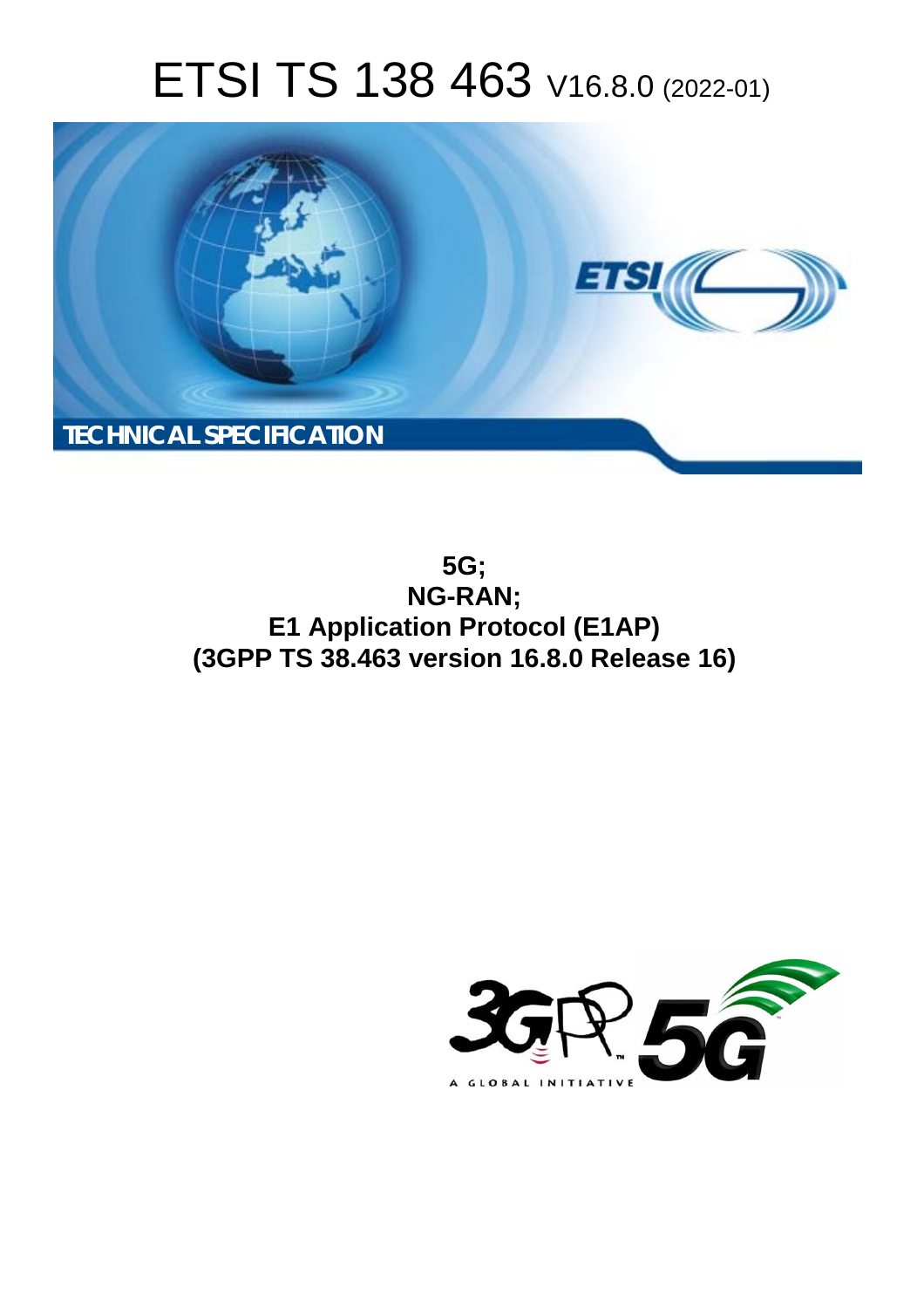Reference RTS/TSGR-0338463vg80

Keywords

 $\overline{5G}$ 

#### *ETSI*

650 Route des Lucioles F-06921 Sophia Antipolis Cedex - FRANCE

Tel.: +33 4 92 94 42 00 Fax: +33 4 93 65 47 16

Siret N° 348 623 562 00017 - APE 7112B Association à but non lucratif enregistrée à la Sous-Préfecture de Grasse (06) N° w061004871

#### *Important notice*

The present document can be downloaded from: <http://www.etsi.org/standards-search>

The present document may be made available in electronic versions and/or in print. The content of any electronic and/or print versions of the present document shall not be modified without the prior written authorization of ETSI. In case of any existing or perceived difference in contents between such versions and/or in print, the prevailing version of an ETSI deliverable is the one made publicly available in PDF format at [www.etsi.org/deliver](http://www.etsi.org/deliver).

Users of the present document should be aware that the document may be subject to revision or change of status. Information on the current status of this and other ETSI documents is available at <https://portal.etsi.org/TB/ETSIDeliverableStatus.aspx>

If you find errors in the present document, please send your comment to one of the following services: <https://portal.etsi.org/People/CommiteeSupportStaff.aspx>

#### *Notice of disclaimer & limitation of liability*

The information provided in the present deliverable is directed solely to professionals who have the appropriate degree of experience to understand and interpret its content in accordance with generally accepted engineering or other professional standard and applicable regulations.

No recommendation as to products and services or vendors is made or should be implied.

No representation or warranty is made that this deliverable is technically accurate or sufficient or conforms to any law and/or governmental rule and/or regulation and further, no representation or warranty is made of merchantability or fitness for any particular purpose or against infringement of intellectual property rights.

In no event shall ETSI be held liable for loss of profits or any other incidental or consequential damages.

Any software contained in this deliverable is provided "AS IS" with no warranties, express or implied, including but not limited to, the warranties of merchantability, fitness for a particular purpose and non-infringement of intellectual property rights and ETSI shall not be held liable in any event for any damages whatsoever (including, without limitation, damages for loss of profits, business interruption, loss of information, or any other pecuniary loss) arising out of or related to the use of or inability to use the software.

#### *Copyright Notification*

No part may be reproduced or utilized in any form or by any means, electronic or mechanical, including photocopying and microfilm except as authorized by written permission of ETSI. The content of the PDF version shall not be modified without the written authorization of ETSI.

The copyright and the foregoing restriction extend to reproduction in all media.

© ETSI 2022. All rights reserved.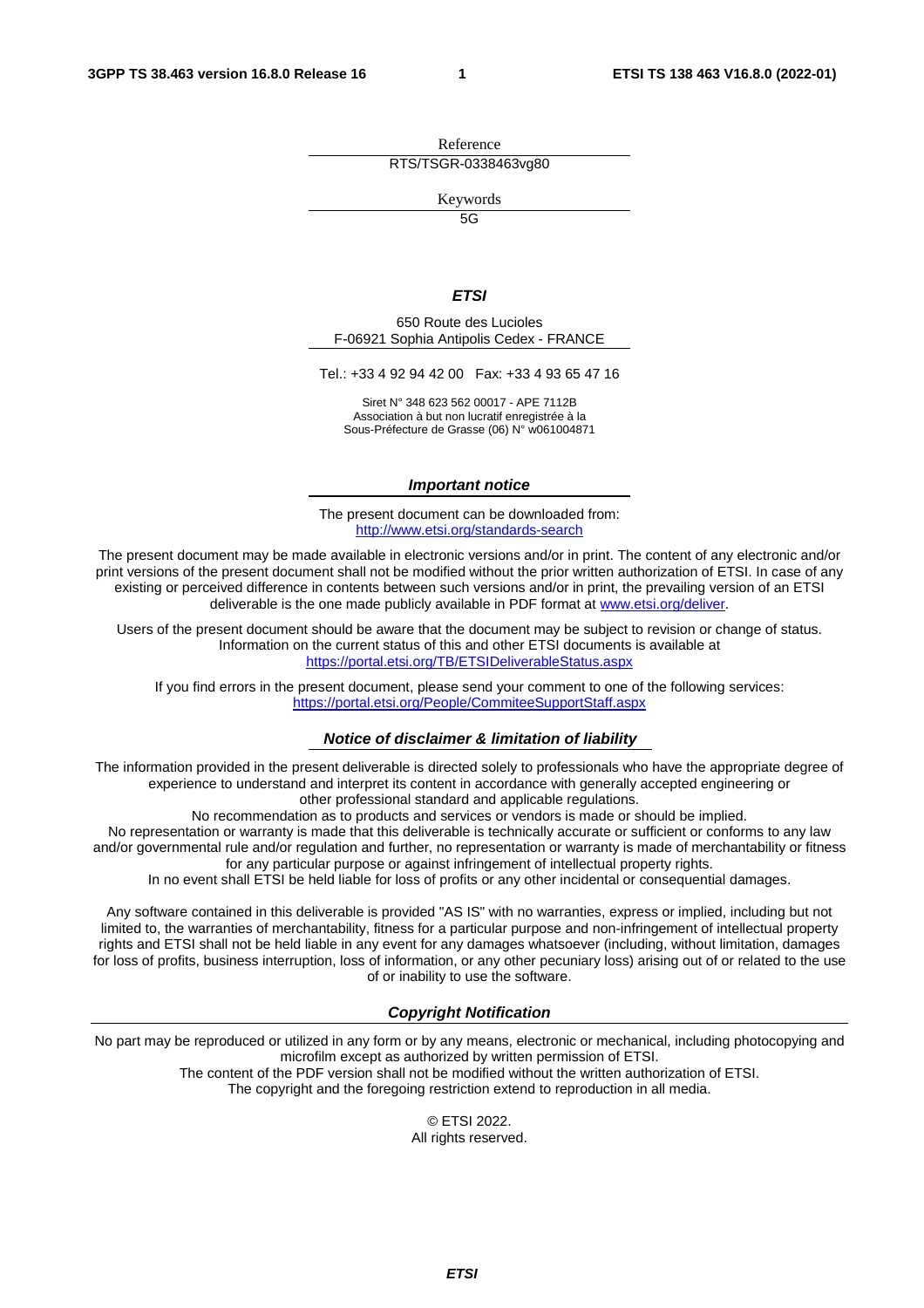# Intellectual Property Rights

#### Essential patents

IPRs essential or potentially essential to normative deliverables may have been declared to ETSI. The declarations pertaining to these essential IPRs, if any, are publicly available for **ETSI members and non-members**, and can be found in ETSI SR 000 314: *"Intellectual Property Rights (IPRs); Essential, or potentially Essential, IPRs notified to ETSI in respect of ETSI standards"*, which is available from the ETSI Secretariat. Latest updates are available on the ETSI Web server ([https://ipr.etsi.org/\)](https://ipr.etsi.org/).

Pursuant to the ETSI Directives including the ETSI IPR Policy, no investigation regarding the essentiality of IPRs, including IPR searches, has been carried out by ETSI. No guarantee can be given as to the existence of other IPRs not referenced in ETSI SR 000 314 (or the updates on the ETSI Web server) which are, or may be, or may become, essential to the present document.

#### **Trademarks**

The present document may include trademarks and/or tradenames which are asserted and/or registered by their owners. ETSI claims no ownership of these except for any which are indicated as being the property of ETSI, and conveys no right to use or reproduce any trademark and/or tradename. Mention of those trademarks in the present document does not constitute an endorsement by ETSI of products, services or organizations associated with those trademarks.

**DECT™**, **PLUGTESTS™**, **UMTS™** and the ETSI logo are trademarks of ETSI registered for the benefit of its Members. **3GPP™** and **LTE™** are trademarks of ETSI registered for the benefit of its Members and of the 3GPP Organizational Partners. **oneM2M™** logo is a trademark of ETSI registered for the benefit of its Members and of the oneM2M Partners. **GSM**® and the GSM logo are trademarks registered and owned by the GSM Association.

# Legal Notice

This Technical Specification (TS) has been produced by ETSI 3rd Generation Partnership Project (3GPP).

The present document may refer to technical specifications or reports using their 3GPP identities. These shall be interpreted as being references to the corresponding ETSI deliverables.

The cross reference between 3GPP and ETSI identities can be found under<http://webapp.etsi.org/key/queryform.asp>.

# Modal verbs terminology

In the present document "**shall**", "**shall not**", "**should**", "**should not**", "**may**", "**need not**", "**will**", "**will not**", "**can**" and "**cannot**" are to be interpreted as described in clause 3.2 of the [ETSI Drafting Rules](https://portal.etsi.org/Services/editHelp!/Howtostart/ETSIDraftingRules.aspx) (Verbal forms for the expression of provisions).

"**must**" and "**must not**" are **NOT** allowed in ETSI deliverables except when used in direct citation.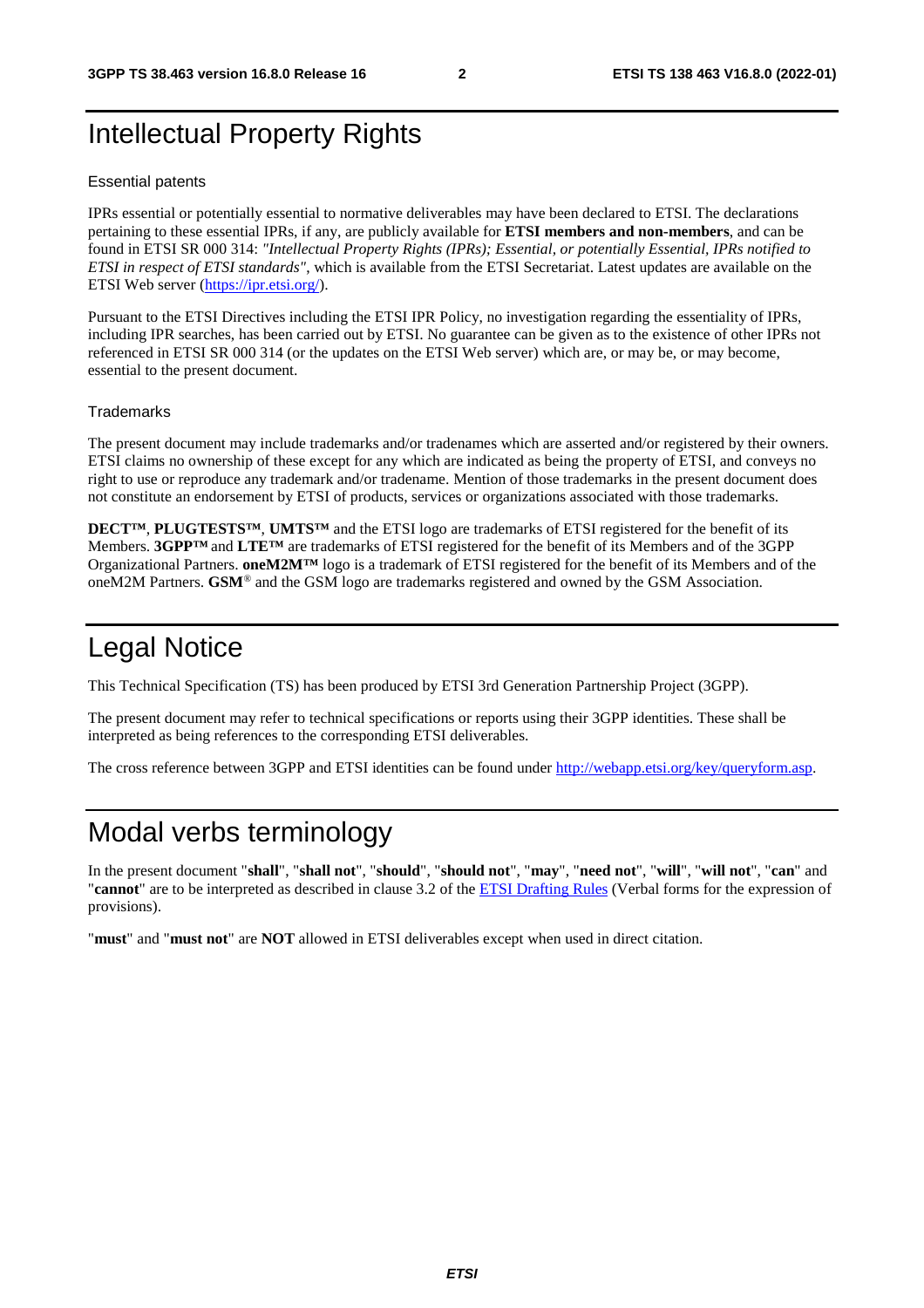$\mathbf{3}$ 

# Contents

| 1                  |  |  |  |  |
|--------------------|--|--|--|--|
| 2                  |  |  |  |  |
| 3                  |  |  |  |  |
| 3.1<br>3.2         |  |  |  |  |
| $\overline{4}$     |  |  |  |  |
| 4.1                |  |  |  |  |
| 4.2                |  |  |  |  |
| 4.3                |  |  |  |  |
| 5                  |  |  |  |  |
| 6                  |  |  |  |  |
| 7                  |  |  |  |  |
| 8                  |  |  |  |  |
| 8.1                |  |  |  |  |
| 8.2                |  |  |  |  |
| 8.2.1              |  |  |  |  |
| 8.2.1.1            |  |  |  |  |
| 8.2.1.2            |  |  |  |  |
| 8.2.1.2.1          |  |  |  |  |
| 8.2.1.2.2          |  |  |  |  |
| 8.2.1.3            |  |  |  |  |
| 8.2.2<br>8.2.2.1   |  |  |  |  |
| 8.2.2.2            |  |  |  |  |
| 8.2.2.3            |  |  |  |  |
| 8.2.3              |  |  |  |  |
| 8.2.3.1            |  |  |  |  |
| 8.2.3.2            |  |  |  |  |
| 8.2.3.3            |  |  |  |  |
| 8.2.3.4            |  |  |  |  |
| 8.2.4              |  |  |  |  |
| 8.2.4.1            |  |  |  |  |
| 8.2.4.2            |  |  |  |  |
| 8.2.4.3            |  |  |  |  |
| 8.2.4.4            |  |  |  |  |
| 8.2.5              |  |  |  |  |
| 8.2.5.1            |  |  |  |  |
| 8.2.5.2            |  |  |  |  |
| 8.2.5.3<br>8.2.5.4 |  |  |  |  |
| 8.2.6              |  |  |  |  |
| 8.2.6.1            |  |  |  |  |
| 8.2.6.2            |  |  |  |  |
| 8.2.6.3            |  |  |  |  |
| 8.2.6.4            |  |  |  |  |
| 8.2.7              |  |  |  |  |
| 8.2.7.1            |  |  |  |  |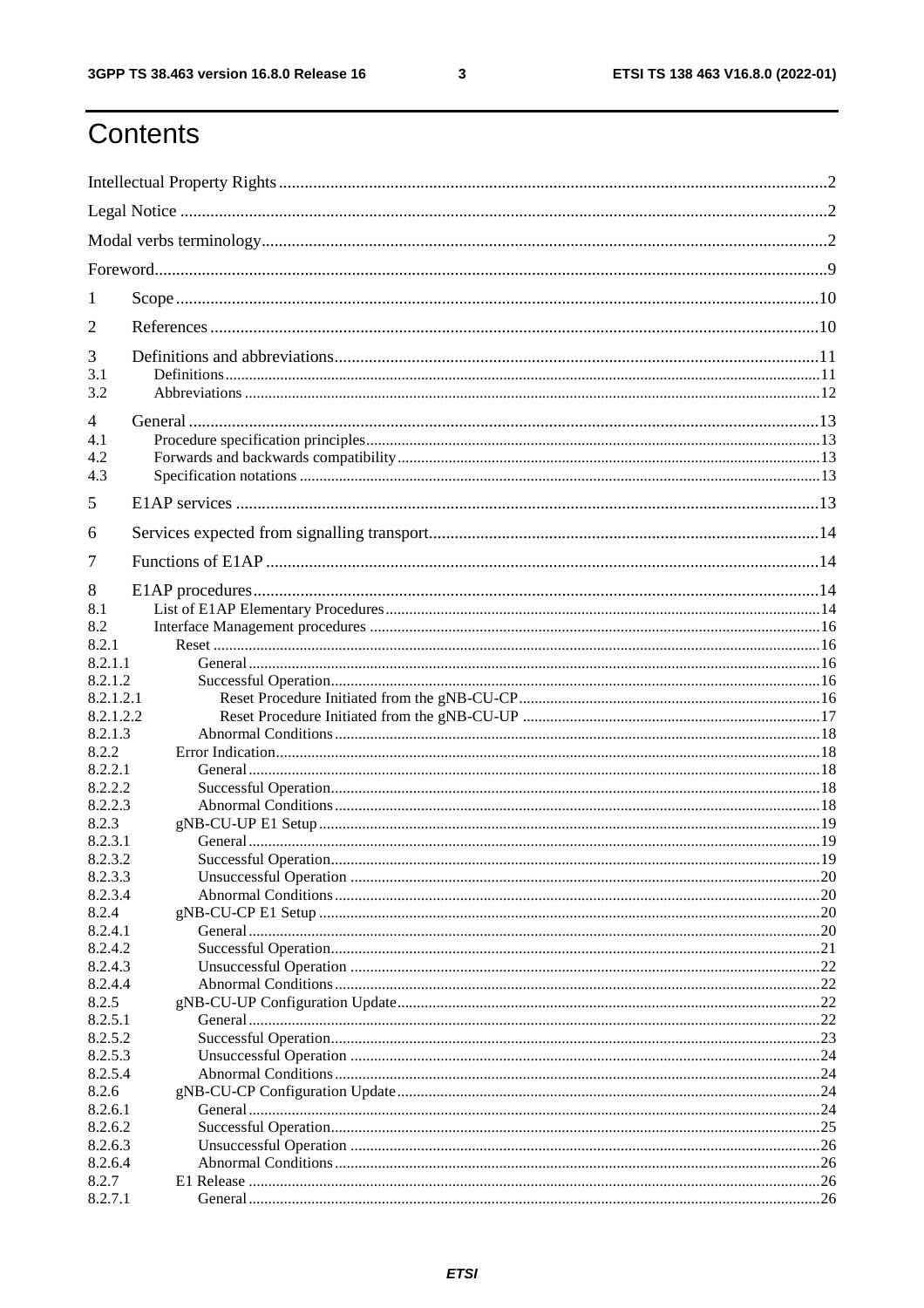| 8.2.7.2   |  |
|-----------|--|
| 8.2.7.2.1 |  |
| 8.2.7.2.2 |  |
| 8.2.7.3   |  |
| 8.2.8     |  |
| 8.2.8.1   |  |
| 8.2.8.2   |  |
| 8.2.8.3   |  |
| 8.2.9     |  |
| 8.2.9.1   |  |
| 8.2.9.2   |  |
| 8.2.9.3   |  |
| 8.2.9.4   |  |
| 8.2.10    |  |
| 8.2.10.1  |  |
| 8.2.10.2  |  |
| 8.2.10.3  |  |
| 8.2.10.4  |  |
| 8.3       |  |
| 8.3.1     |  |
| 8.3.1.1   |  |
| 8.3.1.2   |  |
| 8.3.1.3   |  |
| 8.3.1.4   |  |
| 8.3.2     |  |
| 8.3.2.1   |  |
| 8.3.2.2   |  |
| 8.3.2.3   |  |
| 8.3.2.4   |  |
| 8.3.3     |  |
| 8.3.3.1   |  |
| 8.3.3.2   |  |
| 8.3.3.3   |  |
| 8.3.4     |  |
| 8.3.4.1   |  |
| 8.3.4.2   |  |
| 8.3.4.3   |  |
| 8.3.5     |  |
| 8.3.5.1   |  |
| 8.3.5.2   |  |
| 8.3.5.3   |  |
| 8.3.6     |  |
| 8.3.6.1   |  |
| 8.3.6.2   |  |
| 8.3.6.3   |  |
| 8.3.7     |  |
| 8.3.7.1   |  |
| 8.3.7.2   |  |
| 8.3.7.3   |  |
| 8.3.8     |  |
| 8.3.8.1   |  |
| 8.3.8.2   |  |
| 8.3.8.3   |  |
| 8.3.9     |  |
| 8.3.9.1   |  |
| 8.3.9.2   |  |
| 8.3.9.3   |  |
| 8.3.9.4   |  |
| 8.3.10    |  |
| 8.3.10.1  |  |
| 8.3.10.2  |  |
| 8.3.10.3  |  |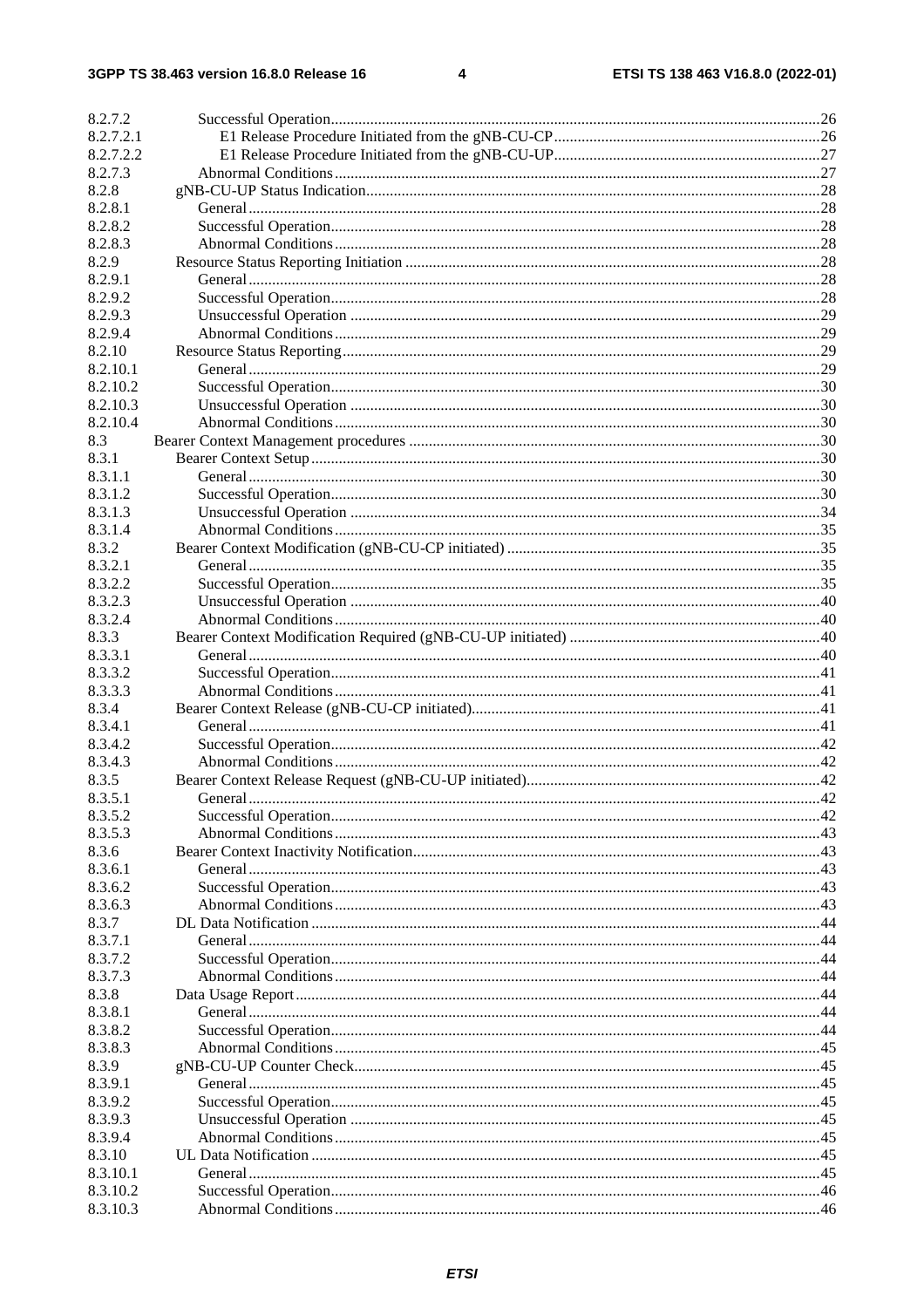#### $5\phantom{a}$

| 8.3.11             |  |
|--------------------|--|
| 8.3.11.1           |  |
| 8.3.11.2           |  |
| 8.3.11.3           |  |
| 8.3.12             |  |
| 8.3.12.1           |  |
| 8.3.12.2           |  |
| 8.3.12.3           |  |
| 8.3.12.4           |  |
| 8.3.13             |  |
| 8.3.13.1           |  |
| 8.3.13.2           |  |
| 8.3.13.3           |  |
| 8.4                |  |
| 8.4.1              |  |
| 8.4.1.1            |  |
| 8.4.1.2            |  |
| 8.4.1.3            |  |
| 8.4.2              |  |
| 8.4.2.1            |  |
| 8.4.2.2            |  |
| 8.4.2.3            |  |
| 8.4.3              |  |
| 8.4.3.1            |  |
| 8.4.3.2            |  |
| 8.4.3.3            |  |
| 8.5                |  |
| 8.5.1              |  |
| 8.5.1.1            |  |
| 8.5.1.2            |  |
| 8.5.1.3            |  |
| 8.5.1.4            |  |
| 9                  |  |
| 9.1                |  |
| 9.2                |  |
| 9.2.1              |  |
| 9.2.1.1            |  |
| 9.2.1.2            |  |
| 9.2.1.3            |  |
| 9.2.1.4            |  |
| 9.2.1.5            |  |
| 9.2.1.6            |  |
| 9.2.1.7            |  |
| 9.2.1.8            |  |
| 9.2.1.9            |  |
| 9.2.1.10           |  |
| 9.2.1.11           |  |
|                    |  |
| 9.2.1.12           |  |
| 9.2.1.13           |  |
| 9.2.1.14           |  |
| 9.2.1.15           |  |
| 9.2.1.16           |  |
| 9.2.1.17           |  |
| 9.2.1.18           |  |
| 9.2.1.19           |  |
| 9.2.1.20           |  |
| 9.2.1.21           |  |
| 9.2.1.22           |  |
| 9.2.2              |  |
| 9.2.2.1<br>9.2.2.2 |  |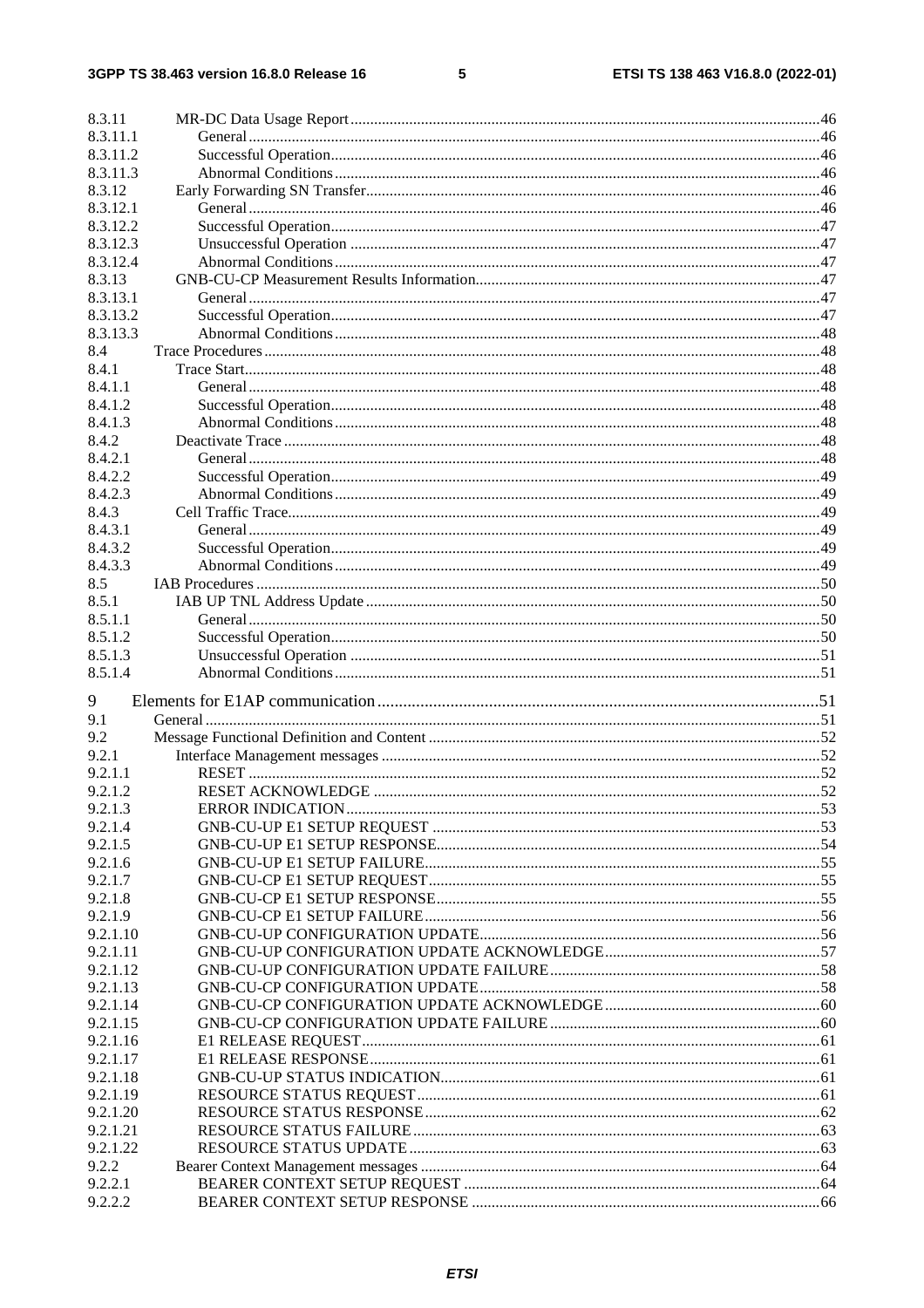| 9.2.2.3              |  |
|----------------------|--|
| 9.2.2.4              |  |
| 9.2.2.5              |  |
| 9.2.2.6              |  |
| 9.2.2.7              |  |
| 9.2.2.8              |  |
| 9.2.2.9              |  |
| 9.2.2.10             |  |
| 9.2.2.11             |  |
| 9.2.2.12             |  |
| 9.2.2.13             |  |
| 9.2.2.14             |  |
| 9.2.2.15             |  |
| 9.2.2.16             |  |
| 9.2.2.17             |  |
| 9.2.2.18             |  |
| 9.2.2.19             |  |
| 9.2.3                |  |
| 9.2.3.1              |  |
| 9.2.3.2<br>9.2.3.3   |  |
| 9.2.4                |  |
| 9.2.4.1              |  |
| 9.2.4.2              |  |
| 9.2.4.3              |  |
| 9.3                  |  |
| 9.3.1                |  |
| 9.3.1.1              |  |
| 9.3.1.2              |  |
| 9.3.1.3              |  |
| 9.3.1.4              |  |
| 9.3.1.5              |  |
| 9.3.1.6              |  |
| 9.3.1.7              |  |
| 9.3.1.8              |  |
| 9.3.1.9              |  |
| 9.3.1.10<br>9.3.1.11 |  |
| 9.3.1.12             |  |
| 9.3.1.13             |  |
| 9.3.1.14             |  |
| 9.3.1.15             |  |
| 9.3.1.16             |  |
| 9.3.1.17             |  |
| 9.3.1.18             |  |
| 9.3.1.19             |  |
| 9.3.1.20             |  |
| 9.3.1.21             |  |
| 9.3.1.22             |  |
| 9.3.1.23             |  |
| 9.3.1.24             |  |
| 9.3.1.25             |  |
| 9.3.1.26             |  |
| 9.3.1.27<br>9.3.1.28 |  |
| 9.3.1.29             |  |
| 9.3.1.30             |  |
| 9.3.1.31             |  |
| 9.3.1.32             |  |
| 9.3.1.33             |  |
| 9.3.1.34             |  |
| 9.3.1.35             |  |
|                      |  |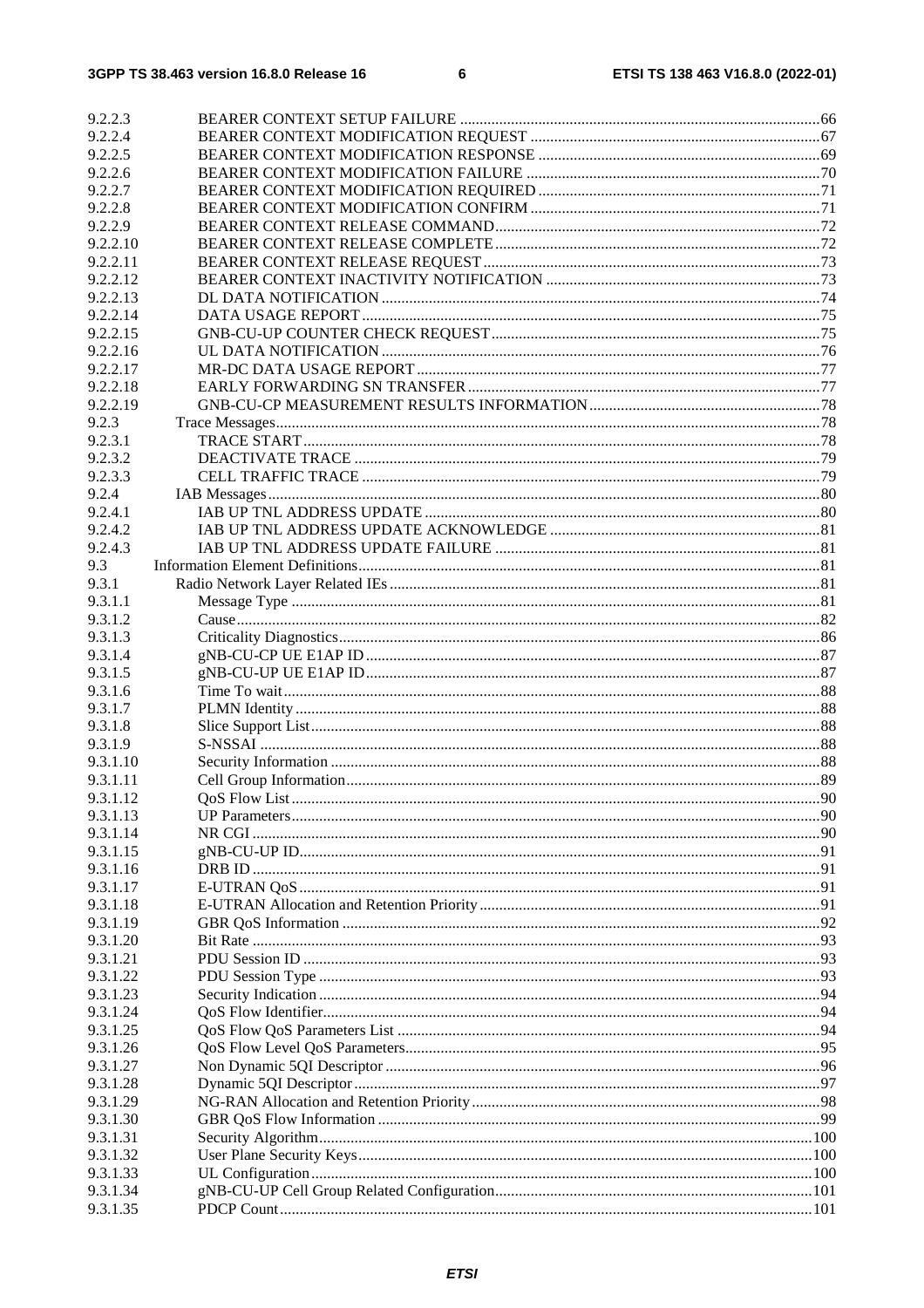#### $\overline{7}$

| 9.3.1.36 |  |
|----------|--|
| 9.3.1.37 |  |
| 9.3.1.38 |  |
| 9.3.1.39 |  |
| 9.3.1.40 |  |
| 9.3.1.41 |  |
| 9.3.1.42 |  |
| 9.3.1.43 |  |
| 9.3.1.44 |  |
| 9.3.1.45 |  |
| 9.3.1.46 |  |
| 9.3.1.47 |  |
| 9.3.1.48 |  |
| 9.3.1.49 |  |
| 9.3.1.50 |  |
| 9.3.1.51 |  |
| 9.3.1.52 |  |
| 9.3.1.53 |  |
| 9.3.1.54 |  |
| 9.3.1.55 |  |
| 9.3.1.56 |  |
| 9.3.1.58 |  |
| 9.3.1.59 |  |
| 9.3.1.60 |  |
| 9.3.1.61 |  |
| 9.3.1.62 |  |
| 9.3.1.63 |  |
| 9.3.1.64 |  |
| 9.3.1.65 |  |
| 9.3.1.66 |  |
| 9.3.1.67 |  |
| 9.3.1.68 |  |
| 9.3.1.69 |  |
| 9.3.1.70 |  |
| 9.3.1.71 |  |
| 9.3.1.72 |  |
| 9.3.1.73 |  |
| 9.3.1.75 |  |
| 9.3.1.76 |  |
| 9.3.1.77 |  |
| 9.3.1.78 |  |
| 9.3.1.79 |  |
| 9.3.1.80 |  |
| 9.3.1.81 |  |
| 9.3.1.82 |  |
| 9.3.1.83 |  |
| 9.3.1.84 |  |
| 9.3.1.85 |  |
| 9.3.1.86 |  |
| 9.3.1.87 |  |
| 9.3.1.88 |  |
| 9.3.1.89 |  |
| 9.3.1.90 |  |
| 9.3.1.91 |  |
| 9.3.1.92 |  |
| 9.3.1.93 |  |
| 9.3.1.94 |  |
| 9.3.1.95 |  |
| 9.3.1.96 |  |
| 9.3.1.97 |  |
| 9.3.1.98 |  |
| 9.3.2    |  |
|          |  |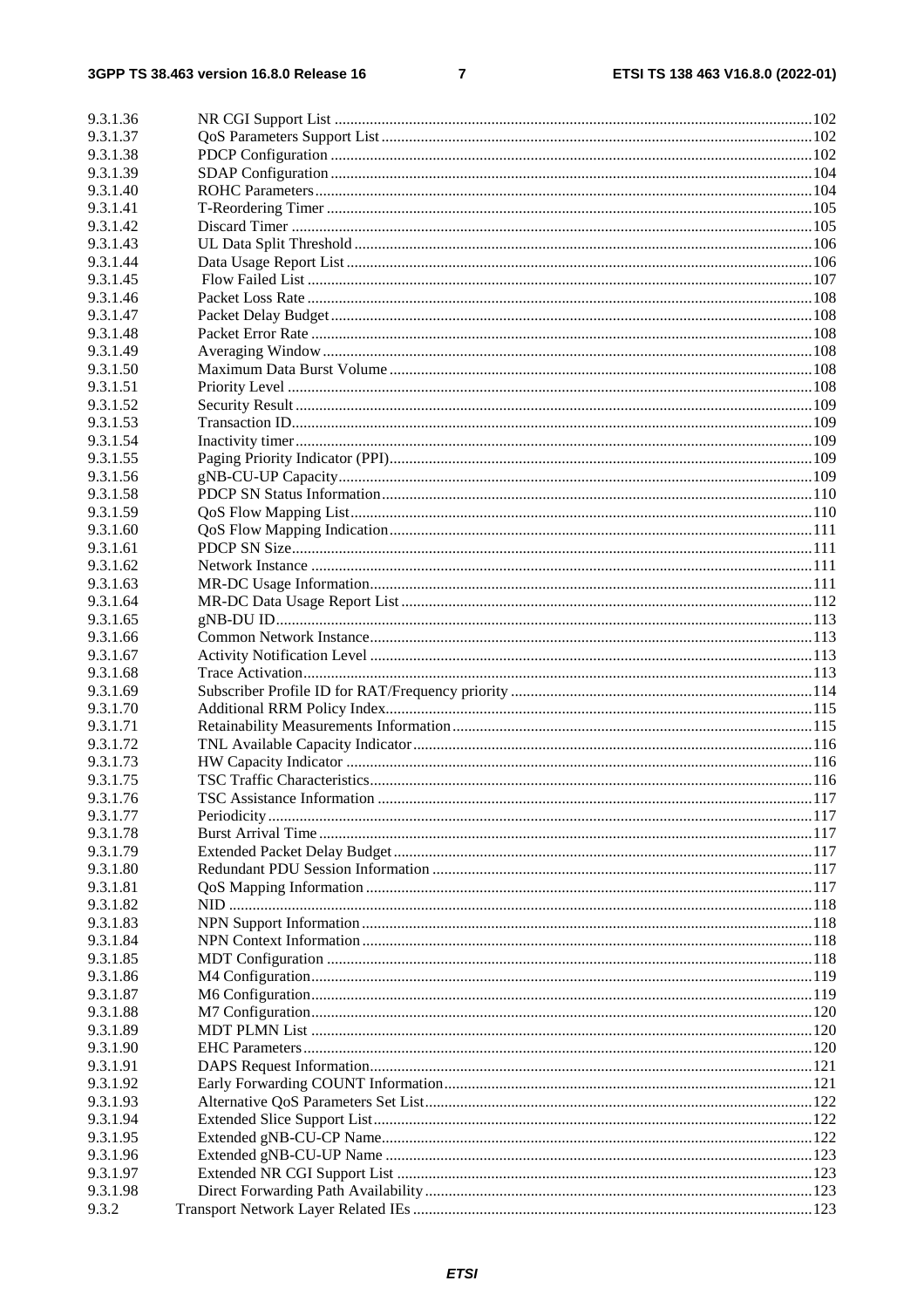| 9.3.2.1  |                               |  |
|----------|-------------------------------|--|
| 9.3.2.2  |                               |  |
| 9.3.2.3  |                               |  |
| 9.3.2.4  |                               |  |
| 9.3.2.5  |                               |  |
| 9.3.2.6  |                               |  |
| 9.3.2.7  |                               |  |
| 9.3.2.8  |                               |  |
| 9.3.3    |                               |  |
| 9.3.3.1  |                               |  |
| 9.3.3.2  |                               |  |
| 9.3.3.3  |                               |  |
| 9.3.3.4  |                               |  |
| 9.3.3.5  |                               |  |
| 9.3.3.6  |                               |  |
| 9.3.3.7  |                               |  |
| 9.3.3.8  |                               |  |
| 9.3.3.9  |                               |  |
| 9.3.3.10 |                               |  |
| 9.3.3.11 |                               |  |
| 9.3.3.12 |                               |  |
| 9.3.3.13 |                               |  |
| 9.3.3.14 |                               |  |
| 9.3.3.15 |                               |  |
| 9.3.3.16 |                               |  |
| 9.3.3.17 |                               |  |
| 9.3.3.18 |                               |  |
| 9.3.3.19 |                               |  |
| 9.3.3.20 |                               |  |
| 9.3.3.21 |                               |  |
| 9.3.3.22 |                               |  |
| 9.3.3.23 |                               |  |
| 9.3.3.24 |                               |  |
| 9.3.3.25 |                               |  |
| 9.4      |                               |  |
| 9.4.1    |                               |  |
| 9.4.2    |                               |  |
| 9.4.3    |                               |  |
| 9.4.4    |                               |  |
| 9.4.5    |                               |  |
| 9.4.6    |                               |  |
| 9.4.7    |                               |  |
| 9.4.8    |                               |  |
| 10       |                               |  |
|          | <b>Annex A (informative):</b> |  |
|          |                               |  |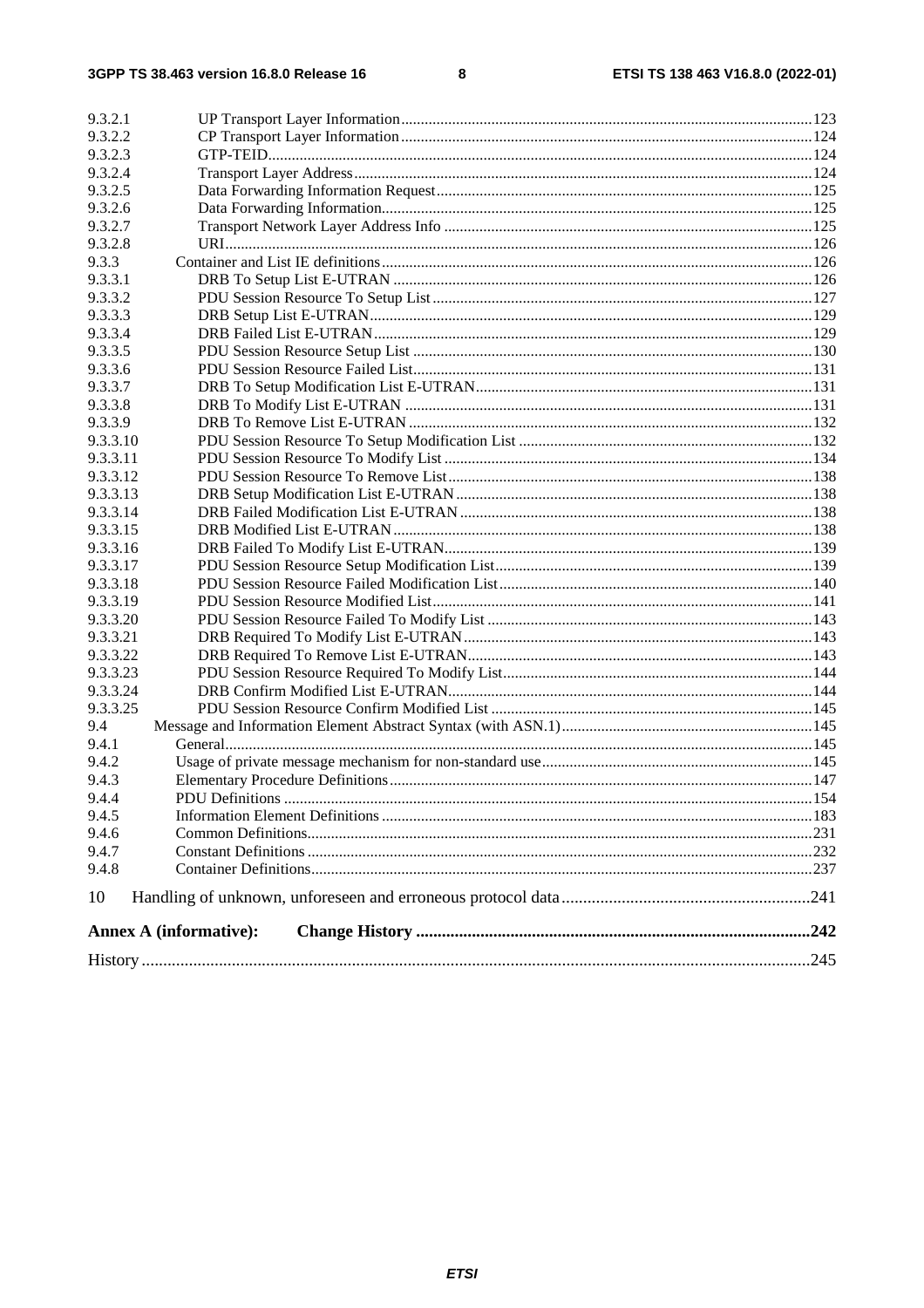# Foreword

This Technical Specification has been produced by the 3rd Generation Partnership Project (3GPP).

The contents of the present document are subject to continuing work within the TSG and may change following formal TSG approval. Should the TSG modify the contents of the present document, it will be re-released by the TSG with an identifying change of release date and an increase in version number as follows:

Version x.y.z

where:

- x the first digit:
	- 1 presented to TSG for information;
	- 2 presented to TSG for approval;
	- 3 or greater indicates TSG approved document under change control.
- y the second digit is incremented for all changes of substance, i.e. technical enhancements, corrections, updates, etc.
- z the third digit is incremented when editorial only changes have been incorporated in the document.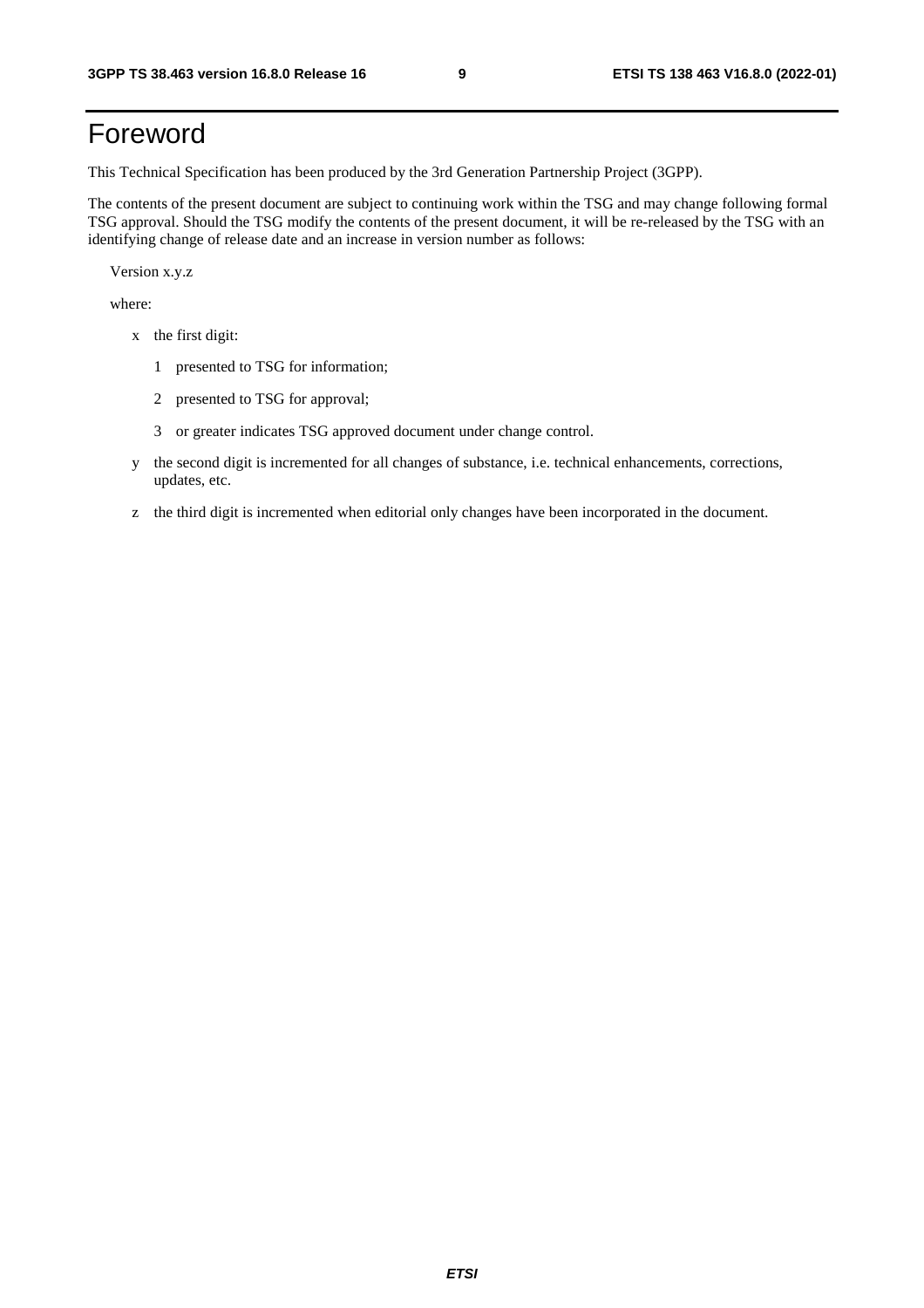# 1 Scope

The present document specifies the 5G radio network layer signalling protocol for the E1 interface. The E1 interface provides means for interconnecting a gNB-CU-CP and a gNB-CU-UP of a gNB within an NG-RAN, or for interconnecting a gNB-CU-CP and a gNB-CU-UP of an en-gNB within an E-UTRAN. The E1 Application Protocol (E1AP) supports the functions of E1 interface by signalling procedures defined in the present document. E1AP is developed in accordance to the general principles stated in TS 38.401 [2] and TS 38.460 [3].

# 2 References

The following documents contain provisions which, through reference in this text, constitute provisions of the present document.

- References are either specific (identified by date of publication, edition number, version number, etc.) or non-specific.
- For a specific reference, subsequent revisions do not apply.
- For a non-specific reference, the latest version applies. In the case of a reference to a 3GPP document (including a GSM document), a non-specific reference implicitly refers to the latest version of that document *in the same Release as the present document*.
- [1] 3GPP TR 21.905: "Vocabulary for 3GPP Specifications".
- [2] 3GPP TS 38.401: "NG-RAN; Architecture Description".
- [3] 3GPP TS 38.460: "NG-RAN; E1 general aspects and principles".
- [4] 3GPP TS 38.300: "NR; Overall description; Stage-2".
- [5] 3GPP TR 25.921 (version.7.0.0): "Guidelines and principles for protocol description and error".
- [6] 3GPP TS 38.413: "NG-RAN; NG Application Protocol (NGAP)".
- [7] ITU-T Recommendation X.691 (2002-07): "Information technology ASN.1 encoding rules Specification of Packed Encoding Rules (PER)".
- [8] ITU-T Recommendation X.680 (07/2002): "Information technology Abstract Syntax Notation One (ASN.1): Specification of basic notation".
- [9] ITU-T Recommendation X.681 (07/2002): "Information technology Abstract Syntax Notation One (ASN.1): Information object specification".
- [10] 3GPP TS 38.331: "NR; Radio Resource Control (RRC); Protocol Specificaiton".
- [11] 3GPP TS 23.401: "General Packet Radio Service (GPRS) Enhancements for Evolved Universal Terrestrial Radio Access Network (E-UTRAN) access".
- [12] 3GPP TS 23.203: "Policy and Charging Control Architecture".
- [13] 3GPP TS 33.501: "Security Architecture and Procedures for 5G System".
- [14] IETF RFC 5905: "Network Time Protocol Version 4: Protocol and Algorithms Specification".
- [15] 3GPP TS 29.281: "General Packet Radio System (GPRS) Tunnelling Protocol User Plane (GTPv1-U)".
- [16] 3GPP TS 38.414: "NG-RAN; NG Data Transport".
- [17] 3GPP TS 38.323: "NR; Packet Data Convergence Protocol (PDCP) specification".
- [18] 3GPP TS 38.462: "NG-RAN; E1 Signalling Transport".
- [19] 3GPP TS 37.340: "NR; Multi-connectivity; Overall description; Stage-2".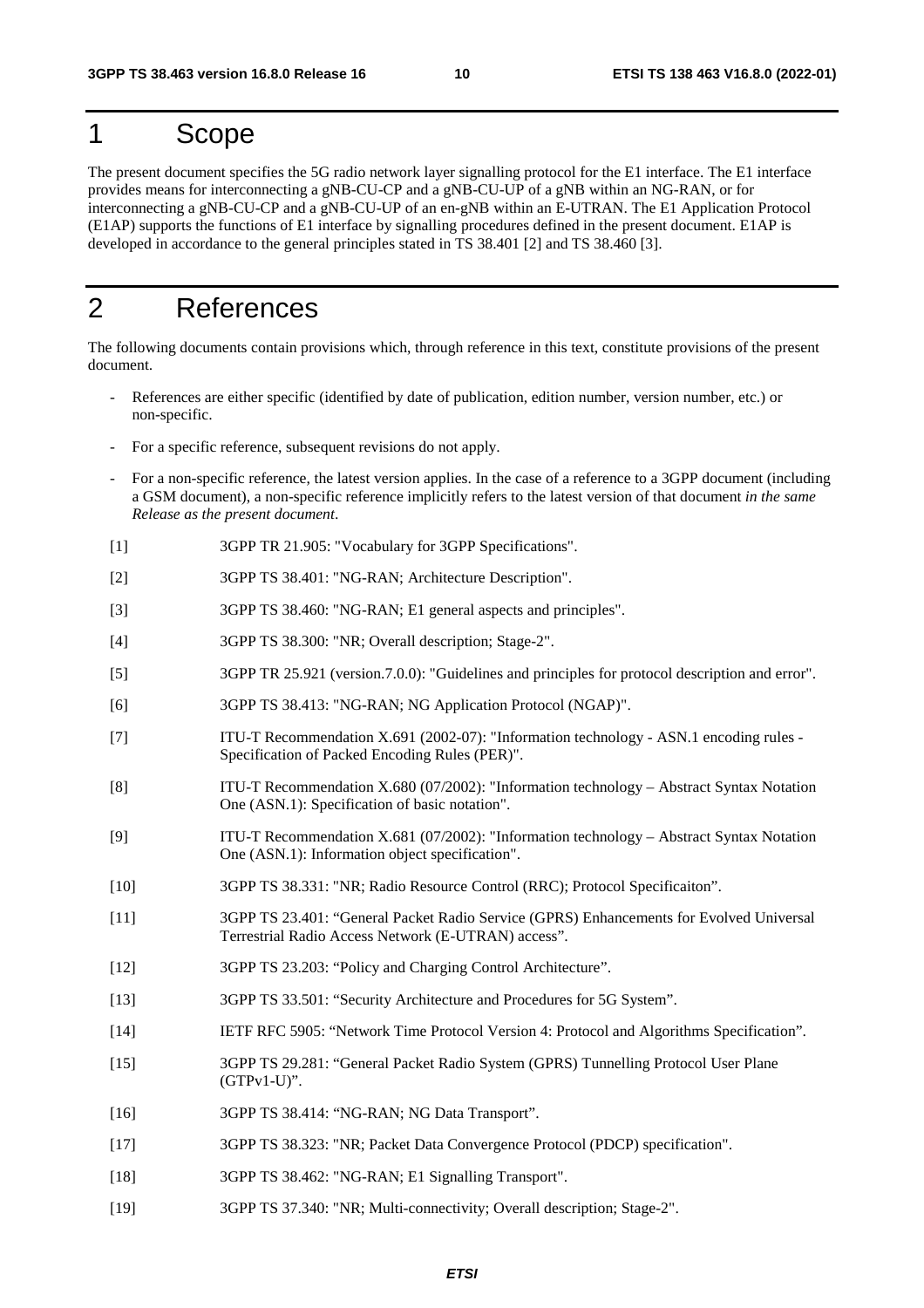- [20] 3GPP TS 23.501: "System Architecture for the 5G System".
- [21] 3GPP TS 36.331: "Evolved Universal Terrestrial Radio Access (E-UTRA); Radio Resource Control (RRC) protocol specification".
- [22] 3GPP TS 28.552: "Management and orchestration; 5G performance measurements".
- [23] 3GPP TS 23.003: "Numbering, addressing and identification".
- [24] 3GPP TS 32.422: "Trace control and configuration management".
- [25] 3GPP TS 36.300: "Evolved Universal Terrestrial Radio Access (E-UTRA) and Evolved Universal Terrestrial Radio Access Network (E-UTRAN); Overall description; Stage 2".
- [26] 3GPP TS 32.425: "Performance measurements; Evolved Universal Terrestrial Radio Access Network (E-UTRAN)".
- [27] 3GPP TS 37.320: "Universal Terrestrial Radio Access (UTRA) and Evolved Universal Terrestrial Radio Access (E-UTRA); Radio measurement collection for Minimization of Drive Tests (MDT);Overall description; Stage 2".
- [28] 3GPP TS 38.474: "NG-RAN; F1 data transport".
- [29] 3GPP TS 29.244: "Interface between the Control Plane and the User Plane Nodes; Stage 3".

# 3 Definitions and abbreviations

# 3.1 Definitions

For the purposes of the present document, the terms and definitions given in 3GPP TR 21.905 [1] and the following apply. A term defined in the present document takes precedence over the definition of the same term, if any, in 3GPP TR 21.905 [1].

Elementary Procedure**:** E1AP consists of Elementary Procedures (EPs). An Elementary Procedure is a unit of interaction between gNB-CU-CP and gNB-CU-UP. These Elementary Procedures are defined separately and are intended to be used to build up complete sequences in a flexible manner. If the independence between some EPs is restricted, it is described under the relevant EP description. Unless otherwise stated by the restrictions, the EPs may be invoked independently of each other as standalone procedures, which can be active in parallel. The usage of several E1AP EPs together is specified in stage 2 specifications (e.g., TS 38.460 [3]).

An EP consists of an initiating message and possibly a response message. Two kinds of EPs are used:

- **Class 1:** Elementary Procedures with response (success and/or failure).
- **Class 2:** Elementary Procedures without response.

For Class 1 EPs, the types of responses can be as follows:

#### Successful:

- A signalling message explicitly indicates that the elementary procedure successfully completed with the receipt of the response.

#### Unsuccessful:

- A signalling message explicitly indicates that the EP failed.
- On time supervision expiry (i.e., absence of expected response).

#### Successful and Unsuccessful:

- One signalling message reports both successful and unsuccessful outcome for the different included requests. The response message used is the one defined for successful outcome.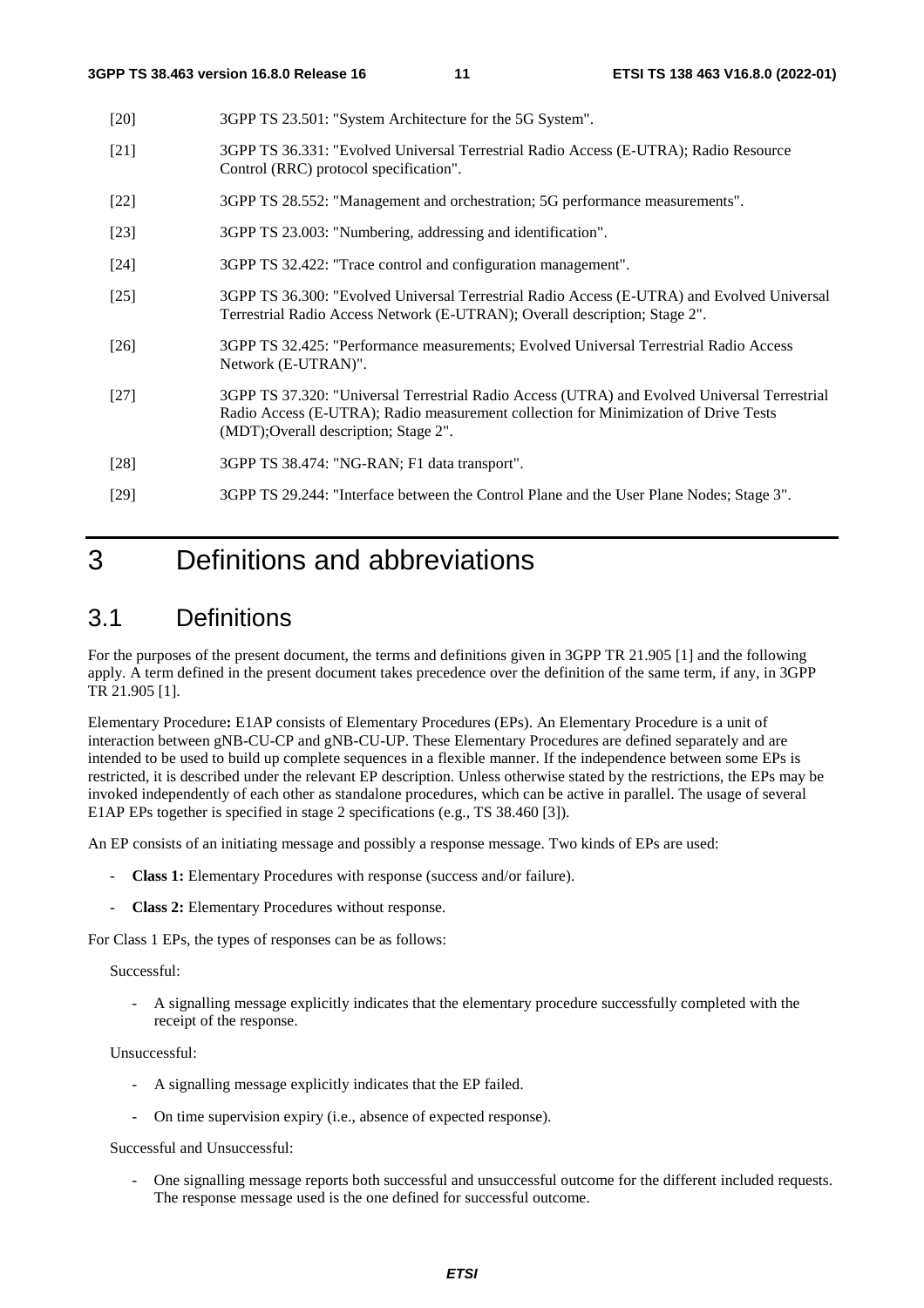Class 2 EPs are considered always successful.

Conditional handover: as defined in TS 38.300 [4].

**Conditional PSCell Change:** as defined in TS 37.340 [19].

DAPS Handover: as defined in TS 38.300 [4].

gNB: as defined in TS 38.300 [4].

gNB-CU: as defined in TS 38.401 [2].

gNB-DU: as defined in TS 38.401 [2].

gNB-CU-CP: as defined in TS 38.401 [2].

gNB-CU-UP: as defined in TS 38.401 [2].

PDU Session Resource: as defined in TS 38.401 [2].

UE-associated signalling: When E1AP messages associated to one UE uses the UE-associated logical E1-connection for association of the message to the UE in gNB-CU-UP and gNB-CU-CP.

UE-associated logical E1-connection: The UE-associated logical E1-connection uses the identities *GNB-CU-CP UE E1AP ID* and *GNB-CU-UP UE E1AP ID* according to the definition in TS 38.401 [2]. For a received UE associated E1AP message the gNB-CU-CP identifies the associated UE based on the *GNB-CU-CP UE E1AP ID* IE and the gNB-CU-UP identifies the associated UE based on the *GNB-CU-UP UE E1AP ID* IE.

Public Network Integrated NPN: as defined in TS 23.501 [20].

Stand-alone Non-Public Network: as defined in TS 23.501 [20].

## 3.2 Abbreviations

For the purposes of the present document, the abbreviations given in TR 21.905 [1] and the following apply. An abbreviation defined in the present document takes precedence over the definition of the same abbreviation, if any, in TR 21.905 [1].

| 5GC          | 5G Core Network                                       |
|--------------|-------------------------------------------------------|
| 5QI          | 5G QoS Identifier                                     |
| CAG          | Closed Access Group                                   |
| <b>CGI</b>   | Cell Global Identifier                                |
| CHO          | Conditional Handover                                  |
| <b>CN</b>    | Core Network                                          |
| CP.          | Control Plane                                         |
| <b>CPC</b>   | <b>Conditional PSCell Change</b>                      |
| <b>DAPS</b>  | Dual Active Protocol Stack                            |
| DL           | Downlink                                              |
| <b>EHC</b>   | <b>Ethernet Header Compression</b>                    |
| EN-DC        | E-UTRA-NR Dual Connectivity                           |
| EPC          | <b>Evolved Packet Core</b>                            |
| <b>IAB</b>   | Integrated Access and Backhaul                        |
| MCG          | Master Cell Group                                     |
| <b>NID</b>   | Network Identifier                                    |
| <b>NPN</b>   | Non-Public Network                                    |
| PNI-NPN      | Public Network Integrated Non-Public Network          |
| <b>NSSAI</b> | Network Slice Selection Assistance Information        |
| <b>RANAC</b> | RAN Area Code                                         |
| SCG          | Secondary Cell Group                                  |
| SDAP         | Service Data Adaptation Protocol                      |
| SNPN         | Stand-alone Non-Public Network                        |
| S-NSSAI      | Single Network Slice Selection Assistance Information |
| TNLA         | <b>Transport Network Layer Association</b>            |
|              |                                                       |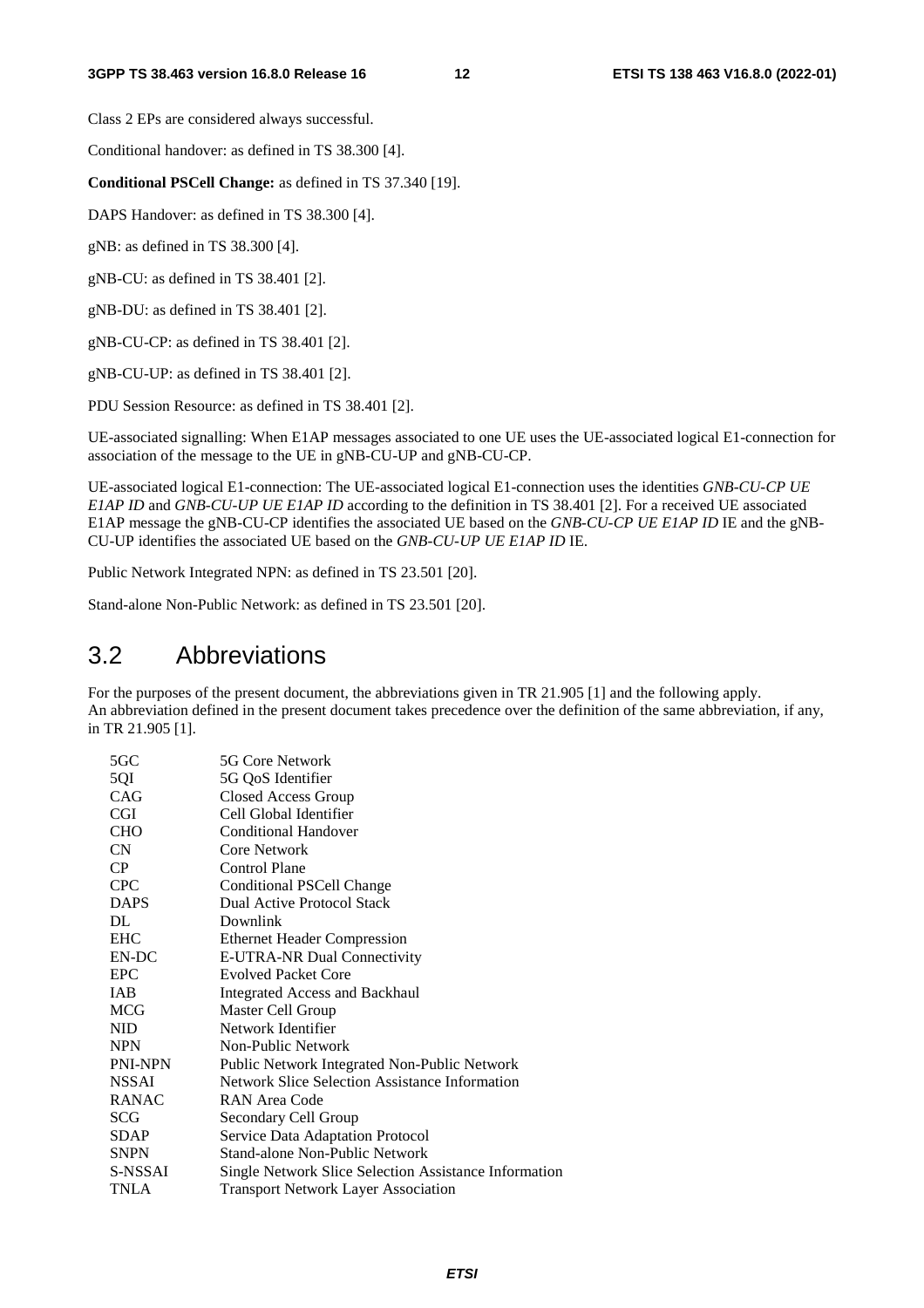# 4 General

# 4.1 Procedure specification principles

The principle for specifying the procedure logic is to specify the functional behaviour of the terminating node exactly and completely. Any rule that specifies the behaviour of the originating node shall be possible to be verified with information that is visible within the system.

The following specification principles have been applied for the procedure text in clause 8:

- The procedure text discriminates between:
	- 1) Functionality which "shall" be executed.

 The procedure text indicates that the receiving node "shall" perform a certain function Y under a certain condition. If the receiving node supports procedure X but cannot perform functionality Y requested in the REQUEST message of a Class 1 EP, the receiving node shall respond with the message used to report unsuccessful outcome for this procedure, containing an appropriate cause value.

2) Functionality which "shall, if supported" be executed.

 The procedure text indicates that the receiving node "shall, if supported," perform a certain function Y under a certain condition. If the receiving node supports procedure X, but does not support functionality Y, the receiving node shall proceed with the execution of the EP, possibly informing the requesting node about the not supported functionality.

- Any required inclusion of an optional IE in a response message is explicitly indicated in the procedure text. If the procedure text does not explicitly indicate that an optional IE shall be included in a response message, the optional IE shall not be included. For requirements on including *Criticality Diagnostics* IE, see clause 10.

# 4.2 Forwards and backwards compatibility

The forwards and backwards compatibility of the protocol is assured by mechanism where all current and future messages, and IEs or groups of related IEs, include ID and criticality fields that are coded in a standard format that will not be changed in the future. These parts can always be decoded regardless of the standard version.

# 4.3 Specification notations

For the purposes of the present document, the following notations apply:

| Procedure      | When referring to an elementary procedure in the specification the Procedure Name is written with<br>the first letters in each word in upper case characters followed by the word "procedure", e.g.<br>Handover Preparation procedure.                                   |
|----------------|--------------------------------------------------------------------------------------------------------------------------------------------------------------------------------------------------------------------------------------------------------------------------|
| Message        | When referring to a message in the specification the MESSAGE NAME is written with all letters<br>in upper case characters followed by the word "message", e.g. HANDOVER REQUEST message.                                                                                 |
| IE             | When referring to an information element (IE) in the specification the <i>Information Element Name</i><br>is written with the first letters in each word in upper case characters and all letters in Italic font<br>followed by the abbreviation "IE", e.g. E-RAB ID IE. |
| Value of an IE | When referring to the value of an information element (IE) in the specification the "Value" is<br>written as it is specified in the specification enclosed by quotation marks, e.g. "Value".                                                                             |

# 5 E1AP services

E1AP provides the signalling service between the gNB-CU-CP and the gNB-CU-UP that is required to fulfil the E1AP functions described in clause 7. E1AP services are divided into two groups: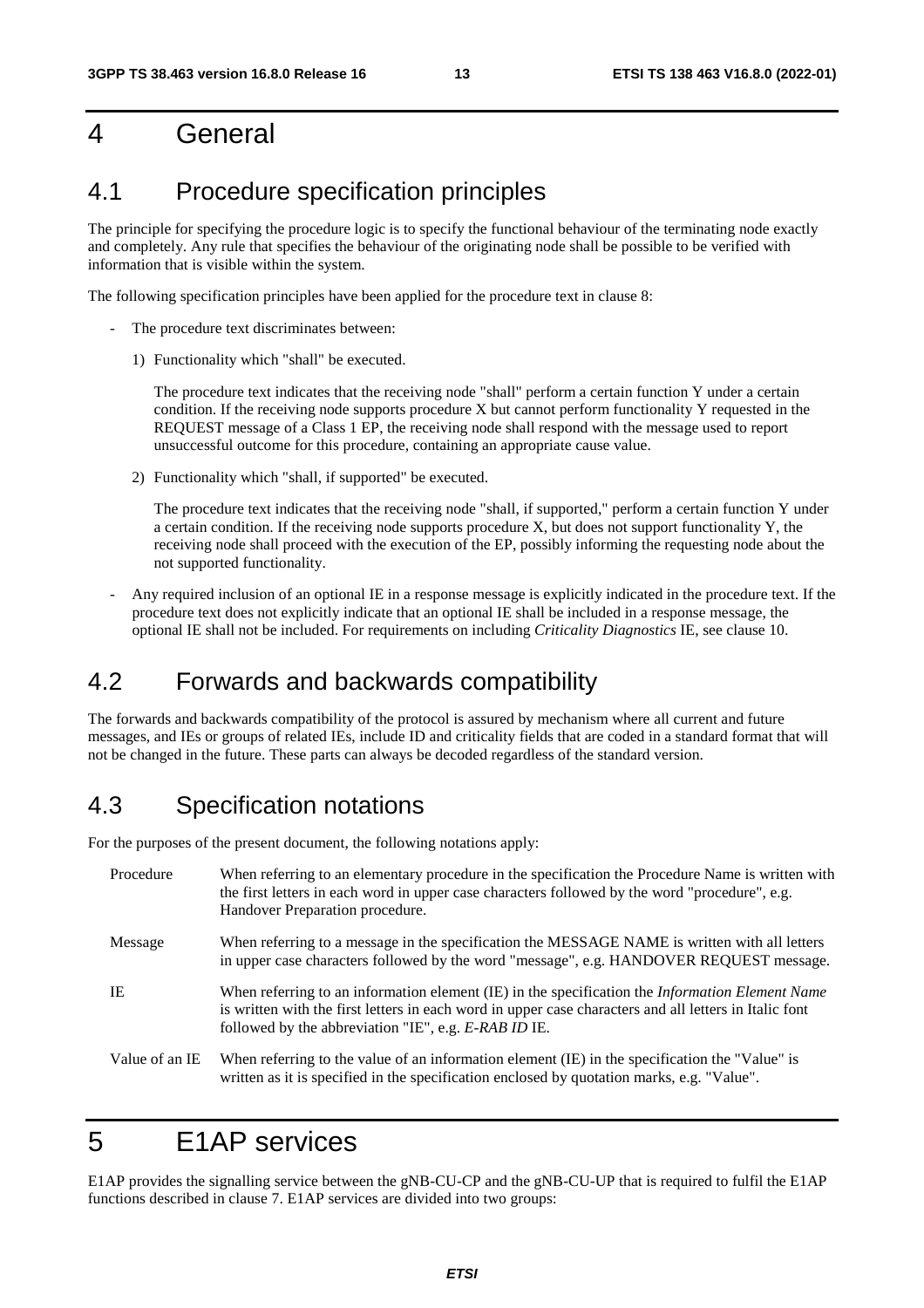| Non UE-associated services: | They are related to the whole E1 interface instance between the gNB-CU-CP and<br>gNB-CU-UP utilising a non UE-associated signalling connection.                                   |
|-----------------------------|-----------------------------------------------------------------------------------------------------------------------------------------------------------------------------------|
| UE-associated services:     | They are related to one UE. E1AP functions that provide these services are<br>associated with a UE-associated signalling connection that is maintained for the UE<br>in question. |

Unless explicitly indicated in the procedure specification, at any instance in time one protocol endpoint shall have a maximum of one ongoing E1AP procedure related to a certain UE.

# 6 Services expected from signalling transport

The signalling connection shall provide in sequence delivery of E1AP messages. E1AP shall be notified if the signalling connection breaks.

# 7 Functions of E1AP

The functions of E1AP are described in TS 38.460 [3].

# 8 E1AP procedures

# 8.1 List of E1AP Elementary Procedures

In the following tables, all EPs are divided into Class 1 and Class 2 EPs (see subclause 3.1 for explanation of the different classes):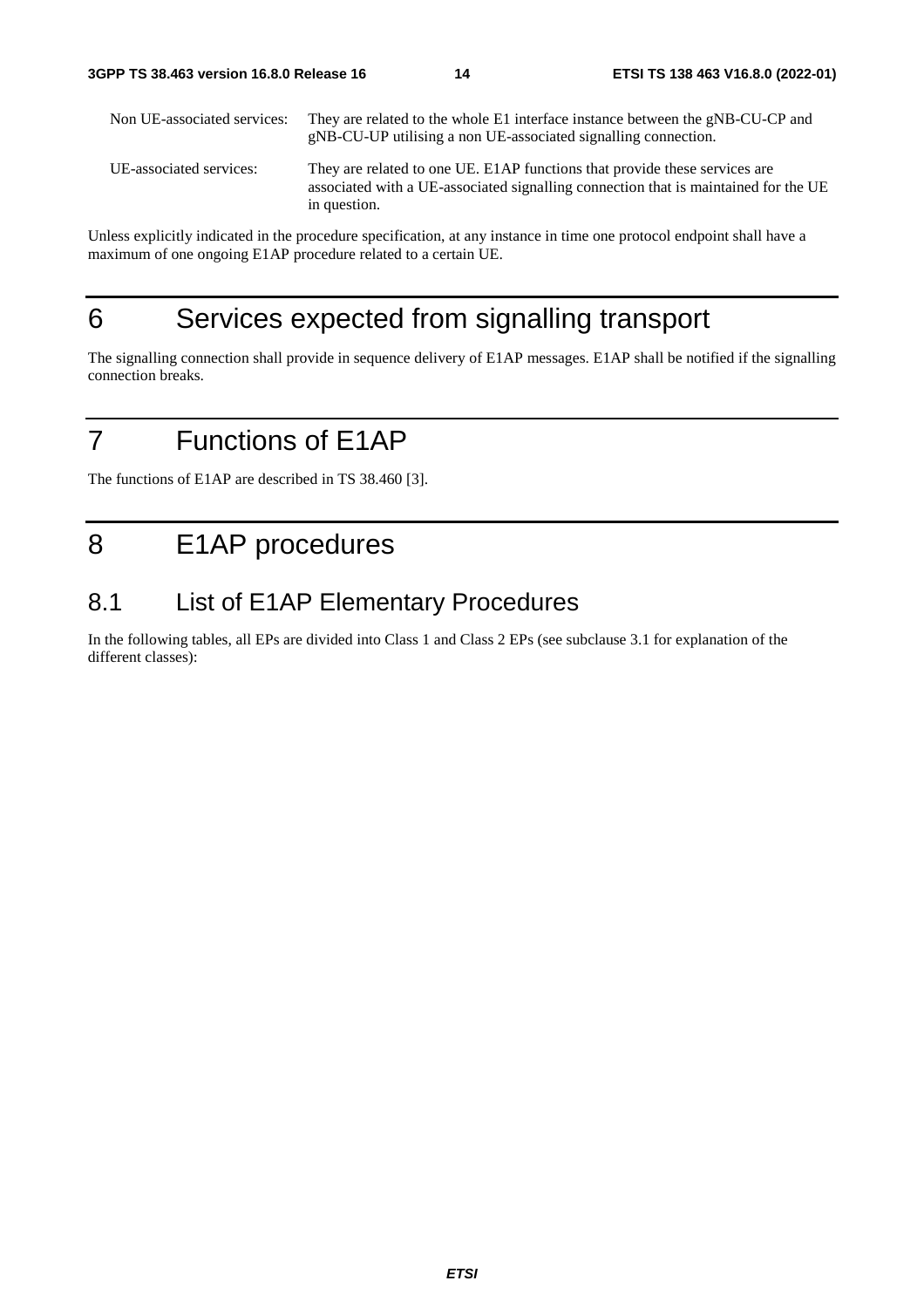| Elementary                        | <b>Initiating Message</b>             | <b>Successful Outcome</b>                        | <b>Unsuccessful Outcome</b>              |
|-----------------------------------|---------------------------------------|--------------------------------------------------|------------------------------------------|
| <b>Procedure</b>                  |                                       | <b>Response message</b>                          | Response message                         |
| Reset                             | <b>RESET</b>                          | <b>RESET ACKNOWLEDGE</b>                         |                                          |
| gNB-CU-UP E1                      | <b>GNB-CU-UP E1 SETUP</b>             | <b>GNB-CU-UP E1 SETUP</b>                        | <b>GNB-CU-UP E1 SETUP</b>                |
| Setup                             | <b>REQUEST</b>                        | <b>RESPONSE</b>                                  | <b>FAILURE</b>                           |
| gNB-CU-CP E1                      | <b>GNB-CU-CP E1 SETUP</b>             | <b>GNB-CU-CP E1 SETUP</b>                        | GNB-CU-CP E1 SETUP                       |
| Setup                             | <b>REQUEST</b>                        | <b>RESPONSE</b>                                  | <b>FAILURE</b>                           |
| gNB-CU-UP                         | GNB-CU-UP                             | GNB-CU-UP                                        | GNB-CU-UP                                |
| Configuration                     | <b>CONFIGURATION</b>                  | <b>CONFIGURATION</b>                             | <b>CONFIGURATION UPDATE</b>              |
| <b>Update</b>                     | <b>UPDATE</b>                         | <b>UPDATE</b>                                    | <b>FAILURE</b>                           |
|                                   |                                       | <b>ACKNOWLEDGE</b>                               |                                          |
| gNB-CU-CP                         | GNB-CU-CP                             | GNB-CU-CP<br><b>CONFIGURATION</b>                | GNB-CU-CP<br><b>CONFIGURATION UPDATE</b> |
| Configuration<br>Update           | <b>CONFIGURATION</b><br><b>UPDATE</b> | <b>UPDATE</b>                                    | <b>FAILURE</b>                           |
|                                   |                                       | <b>ACKNOWLEDGE</b>                               |                                          |
| E1 Release                        | <b>E1 RELEASE</b>                     | <b>E1 RELEASE</b>                                |                                          |
|                                   | <b>REQUEST</b>                        | <b>RESPONSE</b>                                  |                                          |
| <b>Bearer Context</b>             | <b>BEARER CONTEXT</b>                 | <b>BEARER CONTEXT</b>                            | <b>BEARER CONTEXT SETUP</b>              |
| Setup                             | <b>SETUP REQUEST</b>                  | <b>SETUP RESPONSE</b>                            | <b>FAILURE</b>                           |
| Bearer Context                    | <b>BEARER CONTEXT</b>                 | <b>BEARER CONTEXT</b>                            | <b>BEARER CONTEXT</b>                    |
| Modification                      | <b>MODIFICATION</b>                   | <b>MODIFICATION</b>                              | <b>MODIFICATION FAILURE</b>              |
| (gNB-CU-CP                        | <b>REQUEST</b>                        | <b>RESPONSE</b>                                  |                                          |
| initiated)                        |                                       |                                                  |                                          |
| Bearer Context                    | <b>BEARER CONTEXT</b>                 | <b>BEARER CONTEXT</b>                            |                                          |
| Modification                      | <b>MODIFICATION</b>                   | <b>MODIFICATION</b>                              |                                          |
| Required (gNB-                    | <b>REQUIRED</b>                       | <b>CONFIRM</b>                                   |                                          |
| CU-UP initiated)                  |                                       |                                                  |                                          |
| <b>Bearer Context</b>             | <b>BEARER CONTEXT</b>                 | <b>BEARER CONTEXT</b><br><b>RELEASE COMPLETE</b> |                                          |
| Release (gNB-<br>CU-CP initiated) | <b>RELEASE COMMAND</b>                |                                                  |                                          |
| <b>Resource Status</b>            | <b>RESOURCE STATUS</b>                | <b>RESOURCE STATUS</b>                           | <b>RESOURCE STATUS</b>                   |
| Reporting                         | <b>REQUEST</b>                        | <b>RESPONSE</b>                                  | <b>FAILURE</b>                           |
| Initiation                        |                                       |                                                  |                                          |
| <b>IAB UP TNL</b>                 | <b>IAB UP TNL ADDRESS</b>             | IAB UP TNL ADDRESS                               | <b>IAB UP TNL ADDRESS</b>                |
| <b>Address Update</b>             | <b>UPDATE</b>                         | <b>UPDATE</b>                                    | <b>UPDATE FAILURE</b>                    |
|                                   |                                       | <b>ACKNOWLEDGE</b>                               |                                          |
|                                   |                                       |                                                  |                                          |

|  |  |  |  | Table 1: Class 1 procedures |
|--|--|--|--|-----------------------------|
|--|--|--|--|-----------------------------|

#### **Table 2: Class 2 procedures**

| <b>Elementary Procedure</b>                   | <b>Message</b>                     |
|-----------------------------------------------|------------------------------------|
| Error Indication                              | <b>ERROR INDICATION</b>            |
| <b>Bearer Context Release Request</b>         | <b>BEARER CONTEXT RELEASE</b>      |
| (gNB-CU-UP initiated)                         | <b>REQUEST</b>                     |
| <b>Bearer Context Inactivity Notification</b> | BEARER CONTEXT INACTIVITY          |
|                                               | <b>NOTIFICATION</b>                |
| <b>DL Data Notification</b>                   | <b>DL DATA NOTIFICATION</b>        |
| UL Data Notification                          | UL DATA NOTIFICATION               |
| Data Usage Report                             | DATA USAGE REPORT                  |
| gNB-CU-UP Counter Check                       | <b>GNB-CU-UP COUNTER CHECK</b>     |
| gNB-CU-UP Status Indication                   | <b>GNB-CU-UP STATUS INDICATION</b> |
| MR-DC Data Usage Report                       | <b>MR-DC DATA USAGE REPORT</b>     |
| <b>Trace Start</b>                            | <b>TRACE START</b>                 |
| Deactivate Trace                              | DEACTIVATE TRACE                   |
| <b>Resource Status Reporting</b>              | <b>RESOURCE STATUS UPDATE</b>      |
| Early Forwarding SN Transfer                  | <b>EARLY FORWARDING SN</b>         |
|                                               | TRANSFER                           |
| <b>GNB-CU-CP Measurement Results</b>          | <b>GNB-CU-CP MEASUREMENT</b>       |
| Information                                   | <b>RESULTS INFORMATION</b>         |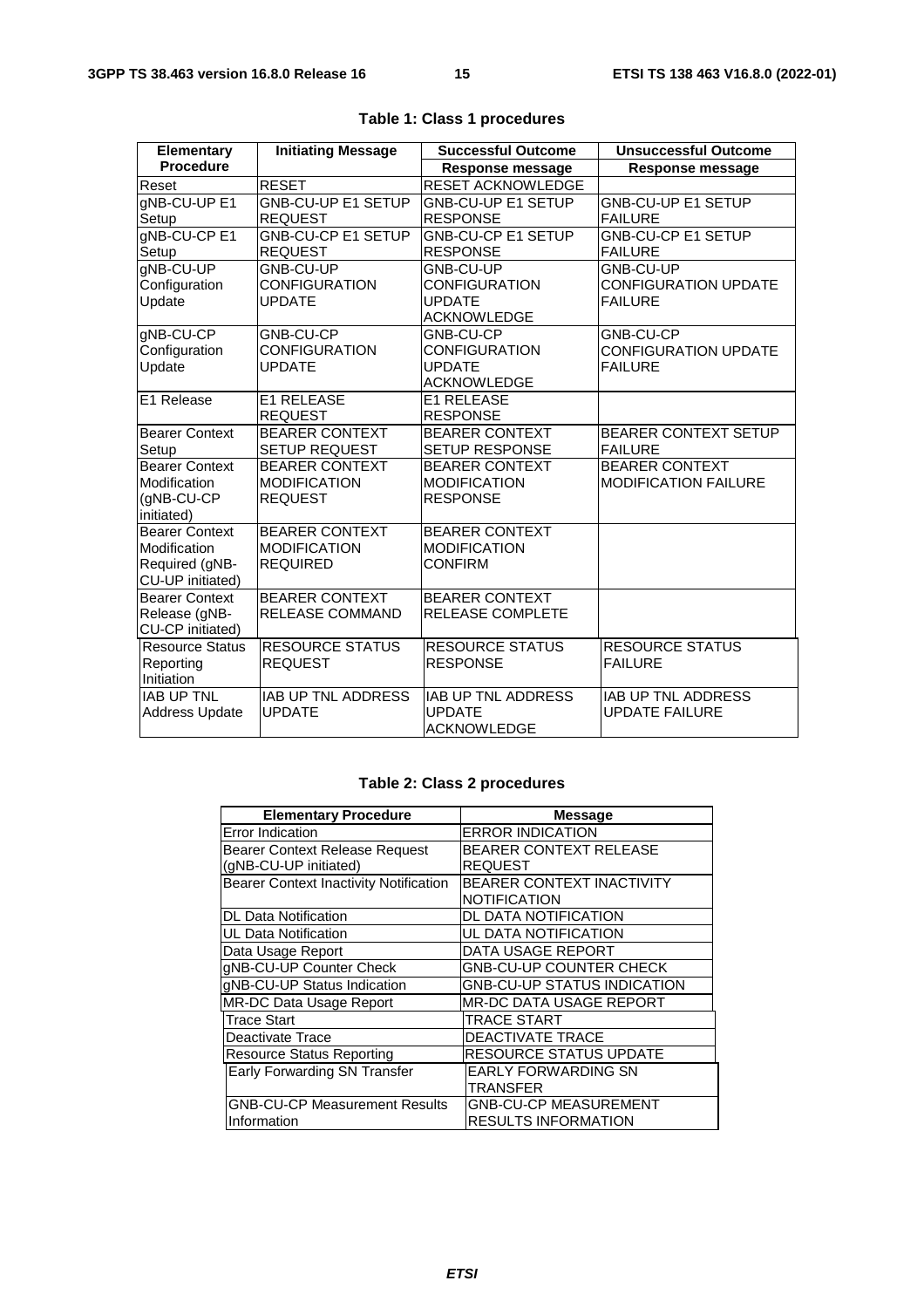# 8.2 Interface Management procedures

### 8.2.1 Reset

#### 8.2.1.1 General

The purpose of the Reset procedure is to initialise or re-initialise the E1AP UE-related contexts, in the event of a failure in the gNB-CU-CP or gNB-CU-UP. This procedure does not affect the application level configuration data exchanged during, e.g., the E1 Setup procedure.

The procedure uses non-UE associated signalling.

#### 8.2.1.2 Successful Operation

#### 8.2.1.2.1 Reset Procedure Initiated from the gNB-CU-CP



**Figure 8.2.1.2.1-1: Reset procedure initiated from the gNB-CU-CP. Successful operation.** 

In the event of a failure at the gNB-CU-CP, which has resulted in the loss of some or all transaction reference information, a RESET message shall be sent to the gNB-CU-UP.

At reception of the RESET message the gNB-CU-UP shall release all allocated resources on E1 related to the UE association(s) indicated explicitly or implicitly in the RESET message and remove the indicated bearer contexts including E1AP ID.

After the gNB-CU-UP has released all assigned E1 resources and the UE E1AP IDs for all indicated UE associations which can be used for new UE-associated logical E1-connections over the E1 interface, the gNB-CU-UP shall respond with the RESET ACKNOWLEDGE message. The gNB-CU-UP does not need to wait for the release of bearer resources to be completed before returning the RESET ACKNOWLEDGE message.

If the RESET message contains the *UE-associated logical E1-connection list* IE, then:

- The gNB-CU-UP shall use the *gNB-CU-CP UE E1AP ID* IE and/or the *gNB-CU-UP UE E1AP ID* IE to explicitly identify the UE association(s) to be reset.
- The gNB-CU-UP shall include in the RESET ACKNOWLEDGE message, for each UE association to be reset, the *UE-associated logical E1-connection Item* IE in the *UE-associated logical E1-connection list* IE. The *UEassociated logical E1-connection Item* IEs shall be in the same order as received in the RESET message and shall include also unknown UE-associated logical E1-connections. Empty *UE-associated logical E1-connection Item* IEs, received in the RESET message, may be omitted in the RESET ACKNOWLEDGE message.
- If the *gNB-CU-CP UE E1AP ID* IE is included in the *UE-associated logical E1-connection Item* IE for a UE association, the gNB-CU-UP shall include the *gNB-CU-CP UE E1AP ID* IE in the corresponding *UE-associated logical E1-connection Item* IE in the RESET ACKNOWLEDGE message.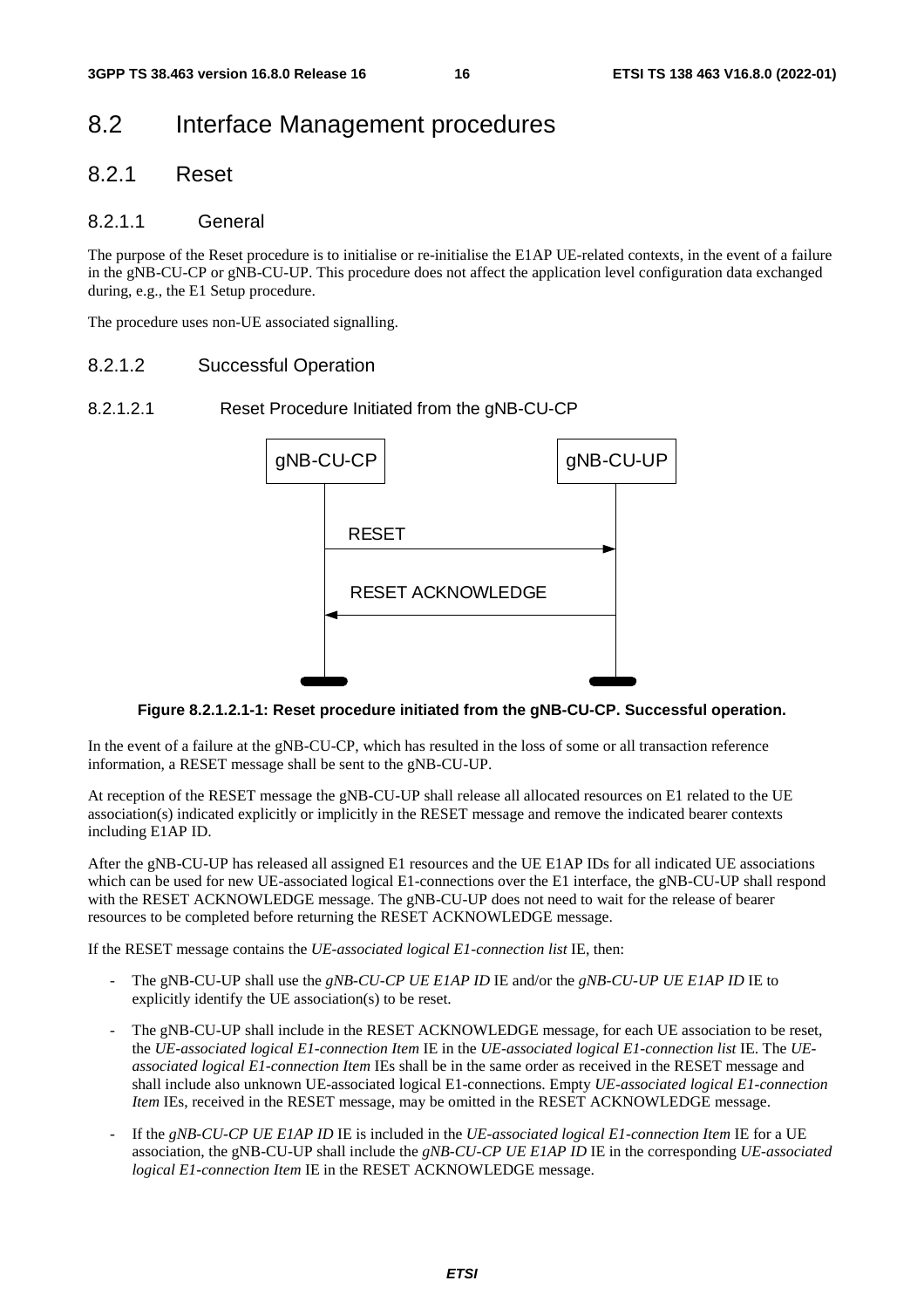- If the *gNB-CU-UP UE E1AP ID* IE is included in the *UE-associated logical E1-connection Item* IE for a UE association, the gNB-CU-UP shall include the *gNB-CU-UP UE E1AP ID* IE in the corresponding *UE-associated logical E1-connection Item* IE in the RESET ACKNOWLEDGE message.

#### **Interactions with other procedures:**

If the RESET message is received, any other ongoing procedure (except for another Reset procedure) on the same E1 interface related to a UE association, indicated explicitly or implicitly in the RESET message, shall be aborted.

#### 8.2.1.2.2 Reset Procedure Initiated from the gNB-CU-UP



**Figure 8.2.1.2.2-1: Reset procedure initiated from the gNB-CU-UP. Successful operation.** 

In the event of a failure at the gNB-CU-UP, which has resulted in the loss of some or all transaction reference information, a RESET message shall be sent to the gNB-CU-CP.

At reception of the RESET message the gNB-CU-CP shall release all allocated resources on E1 related to the UE association(s) indicated explicitly or implicitly in the RESET message and remove the E1AP ID for the indicated UE associations.

After the gNB-CU-CP has released all assigned E1 resources and the UE E1AP IDs for all indicated UE associations which can be used for new UE-associated logical E1-connections over the E1 interface, the gNB-CU-CP shall respond with the RESET ACKNOWLEDGE message. The gNB-CU-CP does not need to wait for the release of bearer resources to be completed before returning the RESET ACKNOWLEDGE message.

If the RESET message contains the *UE-associated logical E1-connection list* IE, then:

- The gNB-CU-CP shall use the *gNB-CU-CP UE E1AP ID* IE and/or the *gNB-CU-UP UE E1AP ID* IE to explicitly identify the UE association(s) to be reset.
- The gNB-CU-CP shall in the RESET ACKNOWLEDGE message include, for each UE association to be reset, the *UE-associated logical E1-connection* Item IE in the *UE-associated logical E1-connection list* IE. The *UEassociated logical E1-connection Item* IEs shall be in the same order as received in the RESET message and shall include also unknown UE-associated logical E1-connections. Empty *UE-associated logical E1-connection Item* IEs, received in the RESET message, may be omitted in the RESET ACKNOWLEDGE message.
- If the *gNB-CU-CP UE E1AP ID* IE is included in the *UE-associated logical E1-connection Item* IE for a UE association, the gNB-CU-CP shall include the *gNB-CU-CP UE E1AP ID* IE in the corresponding *UE-associated logical E1-connection Item* IE in the RESET ACKNOWLEDGE message.
- If the *gNB-CU-UP UE E1AP ID* IE is included in a *UE-associated logical E1-connection Item* IE for a UE association, the gNB-CU-CP shall include the *gNB-CU-UP UE E1AP ID* IE in the corresponding *UE-associated logical E1-connection Item* IE in the RESET ACKNOWLEDGE message.

#### **Interactions with other procedures:**

If the RESET message is received, any other ongoing procedure (except for another Reset procedure) on the same E1 interface related to a UE association, indicated explicitly or implicitly in the RESET message, shall be aborted.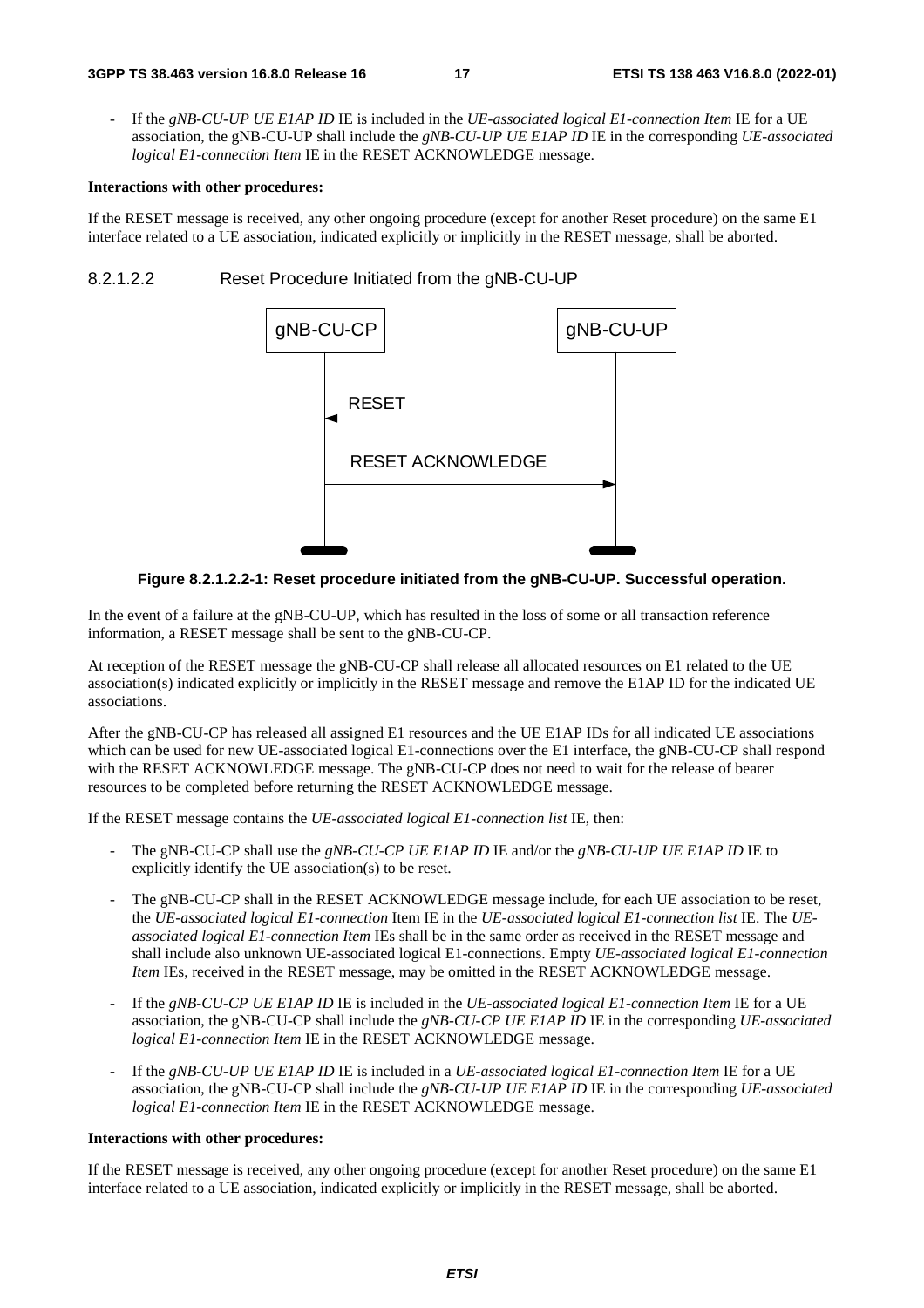### 8.2.1.3 Abnormal Conditions

Not applicable.

### 8.2.2 Error Indication

#### 8.2.2.1 General

The Error Indication procedure is initiated by a node in order to report detected errors in one incoming message, provided they cannot be reported by an appropriate failure message.

If the error situation arises due to reception of a message utilising UE associated signalling, then the Error Indication procedure uses UE associated signalling. Otherwise the procedure uses non-UE associated signalling.

### 8.2.2.2 Successful Operation



**Figure 8.2.2.2-1: Error Indication procedure, gNB-CU-CP originated. Successful operation.** 



**Figure 8.2.2.2-2: Error Indication procedure, gNB-CU-UP originated. Successful operation.** 

When the conditions defined in clause 10 are fulfilled, the Error Indication procedure is initiated by an ERROR INDICATION message sent from the receiving node.

The ERROR INDICATION message shall contain at least either the *Cause* IE or the *Criticality Diagnostics* IE. In case the Error Indication procedure is triggered by utilising UE associated signalling the *gNB-CU-CP UE E1AP ID* IE and *gNB-CU-UP UE E1AP ID* IE shall be included in the ERROR INDICATION message. If one or both of the *gNB-CU-CP UE E1AP ID* IE and the *gNB-CU-UP UE E1AP ID* IE are not correct, the cause shall be set to appropriate value, e.g., "Unknown or already allocated gNB-CU-CP UE E1AP ID", "Unknown or already allocated gNB-CU-UP UE E1AP ID" or "Unknown or inconsistent pair of UE E1AP ID".

### 8.2.2.3 Abnormal Conditions

Not applicable.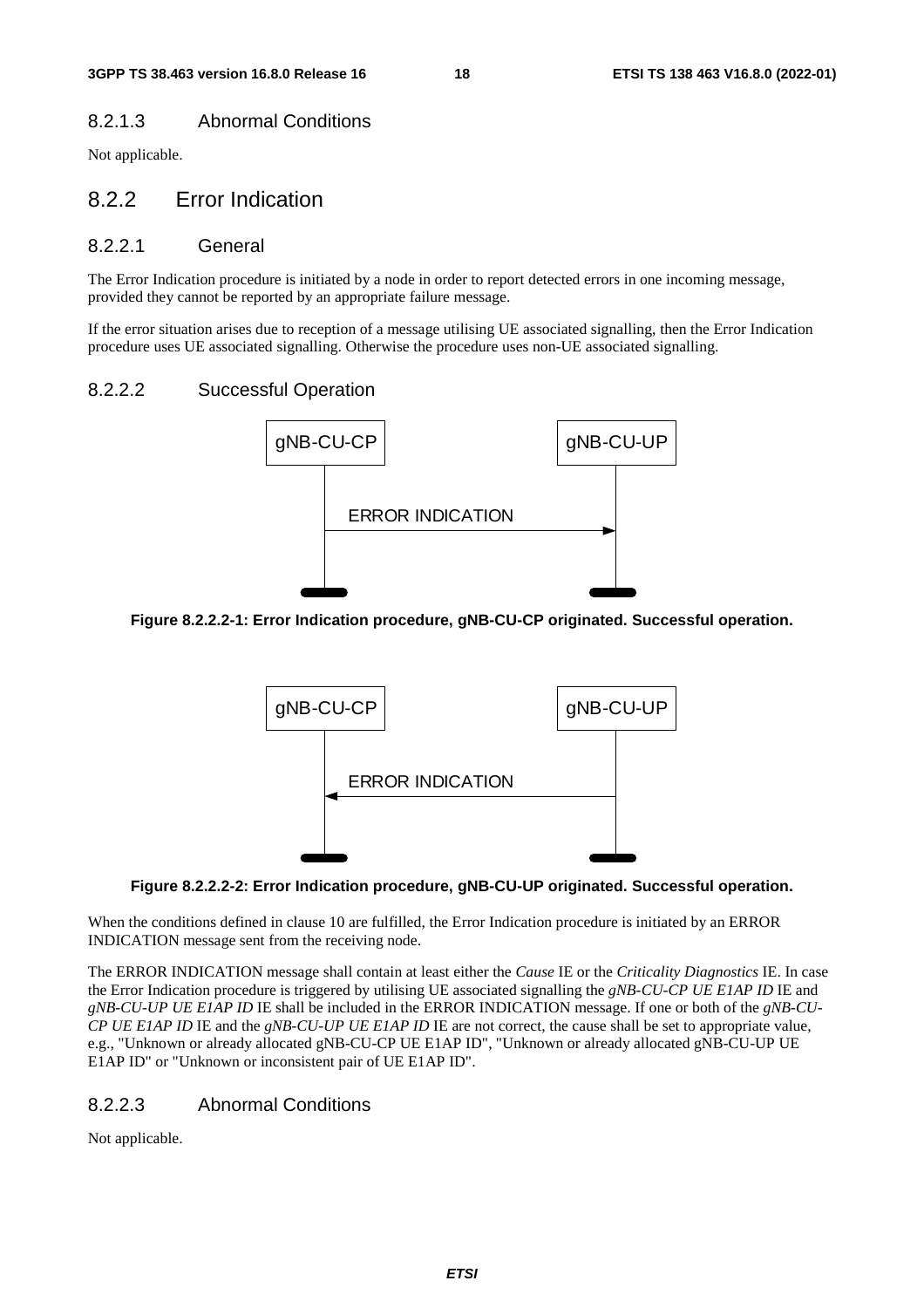# 8.2.3 gNB-CU-UP E1 Setup

#### 8.2.3.1 General

The purpose of the gNB-CU-UP E1 Setup procedure is to exchange application level data needed for the gNB-CU-UP and the gNB-CU-CP to correctly interoperate on the E1 interface. If the gNB-CU-UP initiates the first TNL association, it shall also initiate the gNB-CU-UP E1 Setup procedure. The procedure uses non-UE associated signalling.

This procedure erases any existing application level configuration data in the two nodes and replaces it by the one received. This procedure also re-initialises the E1AP UE-related contexts (if any) and erases all related signalling connections in the two nodes like a Reset procedure would do.

#### 8.2.3.2 Successful Operation



**Figure 8.2.3.2-1: gNB-CU-UP E1 Setup procedure: Successful Operation.** 

The gNB-CU-UP initiates the procedure by sending a GNB-CU-UP E1 SETUP REQUEST message including the appropriate data to the gNB-CU-CP. The gNB-CU-CP responds with a GNB-CU-UP E1 SETUP RESPONSE message including the appropriate data.

If the GNB-CU-UP E1 SETUP REQUEST message contains the *gNB-CU-UP Name* IE the gNB-CU-CP may use this IE as a human readable name of the gNB-CU-UP. If the GNB-CU-UP E1 SETUP REQUEST message contains the *Extended gNB-CU-UP Name* IE, the gNB-CU-CP may use this IE as a human readable name of the gNB-CU-UP and shall ignore the *gNB-CU-UP Name* IE if included.

If the GNB-CU-UP E1 SETUP RESPONSE message contains the *gNB-CU-CP Name* IE, the gNB-CU-UP may use this IE as a human readable name of the gNB-CU-CP. If the GNB-CU-UP E1 SETUP RESPONSE message contains the *Extended gNB-CU-CP Name* IE, the GNB-CU-UP may use this IE as a human readable name of the gNB-CU-CP and shall ignore the *gNB-CU-CP Name* IE if included.

If the *Slice Support List* IE is contained in the GNB-CU-UP E1 SETUP REQUEST message, the gNB-CU-CP shall store the corresponding information and it may take it into account for bearer context establishment.

If the *NR CGI Support List* or the *Extended NR CGI Support List* IE is contained in the GNB-CU-UP E1 SETUP REQUEST message, the gNB-CU-CP shall store the corresponding information and it may take it into account for bearer context establishment.

If the *QoS Parameters Support List* IE is contained in the GNB-CU-UP E1 SETUP REQUEST message, the gNB-CU-CP shall store the corresponding information and it may take it into account for bearer context establishment.

If the *NPN Support Information* IE is contained in the GNB-CU-UP E1 SETUP REQUEST message, the gNB-CU-CP shall store the corresponding information and it may take it into account for bearer context establishment.

The exchanged data shall be stored in respective node and used as long as there is an operational TNL association. When this procedure is finished, the E1 interface is operational and other E1 messages can be exchanged.

If the *gNB-CU-UP Capacity* IE is contained in the GNB-CU-UP E1 SETUP REQUEST message, the gNB-CU-CP shall take this IE into account.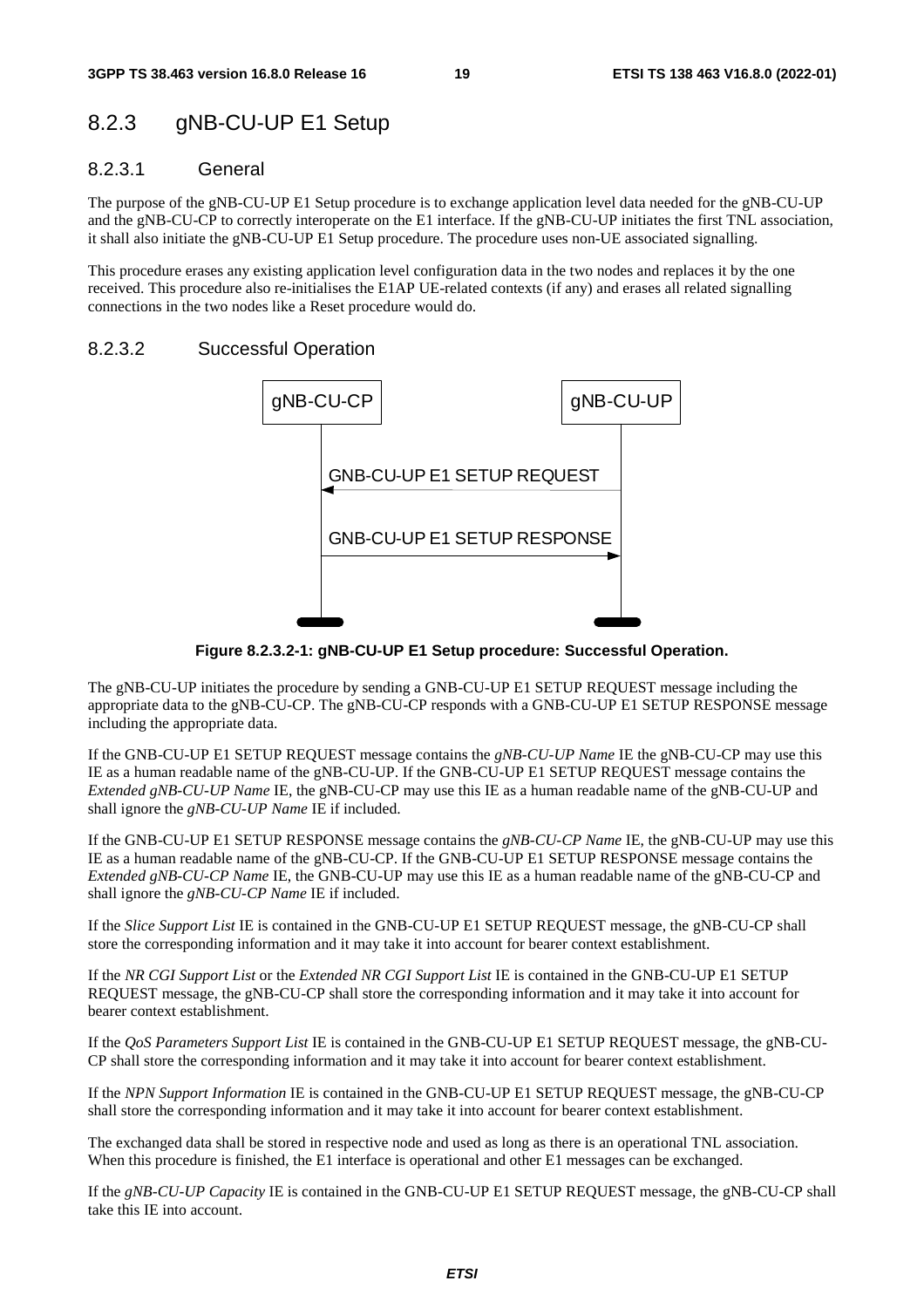If the GNB-CU-UP E1 SETUP REQUEST message includes the *Transport Network Layer Address Info* IE, the gNB-CU-CP shall, if supported, take this IE into account for IPSec tunnel establishment.

If the GNB-CU-UP E1 SETUP RESPONSE message includes the *Transport Network Layer Address Info* IE, the gNB-CU-UP shall, if supported, take this IE into account for IPSec tunnel establishment.

#### 8.2.3.3 Unsuccessful Operation



**Figure 8.2.3.3-1: gNB-CU-UP E1 Setup procedure: Unsuccessful Operation.** 

If the gNB-CU-CP cannot accept the setup, it shall respond with a GNB-CU-UP E1 SETUP FAILURE and appropriate cause value.

If the GNB-CU-UP E1 SETUP FAILURE message includes the *Time To Wait* IE, the gNB-CU-UP shall wait at least for the indicated time before reinitiating the E1 setup towards the same gNB-CU-CP.

### 8.2.3.4 Abnormal Conditions

If the first message received for a specific TNL association is not a GNB-CU-CP E1 SETUP REQUEST, GNB-CU-UP E1 SETUP RESPONSE, or GNB-CU-UP E1 SETUP FAILURE message then this shall be treated as a logical error.

If the gNB-CU-UP does not receive either GNB-CU-UP E1 SETUP RESPONSE message or GNB-CU-UP E1 SETUP FAILURE message, the gNB-CU-UP may reinitiate the gNB-CU-UP E1 Setup procedure towards the same gNB-CU-CP, provided that the content of the new GNB-CU-UP E1 SETUP REQUEST message is identical to the content of the previously unacknowledged GNB-CU-UP E1 SETUP REQUEST message.

If the gNB-CU-UP receives a GNB-CU-CP E1 SETUP REQUEST message from the peer entity on the same E1 interface:

- In case the gNB-CU-UP answers with a GNB-CU-CP E1 SETUP RESPONSE message and receives a subsequent GNB-CU-UP E1 SETUP FAILURE message, the gNB-CU-UP shall consider the E1 interface as non operational and the procedure as unsuccessfully terminated according to sub clause 8.2.3.3.
- In case the gNB-CU-UP answers with a GNB-CU-CP E1 SETUP FAILURE message and receives a subsequent GNB-CU-UP E1 SETUP RESPONSE message, the gNB-CU-UP shall ignore the GNB-CU-UP E1 SETUP RESPONSE message and consider the E1 interface as non operational.

# 8.2.4 gNB-CU-CP E1 Setup

### 8.2.4.1 General

The purpose of the gNB-CU-CP E1 Setup procedure is to exchange application level data needed for the gNB-CU-CP and the gNB-CU-UP to correctly interoperate on the E1 interface. If the gNB-CU-CP initiates the first TNL association, it shall also initiate the gNB-CU-CP E1 Setup procedure.The procedure uses non-UE associated signalling.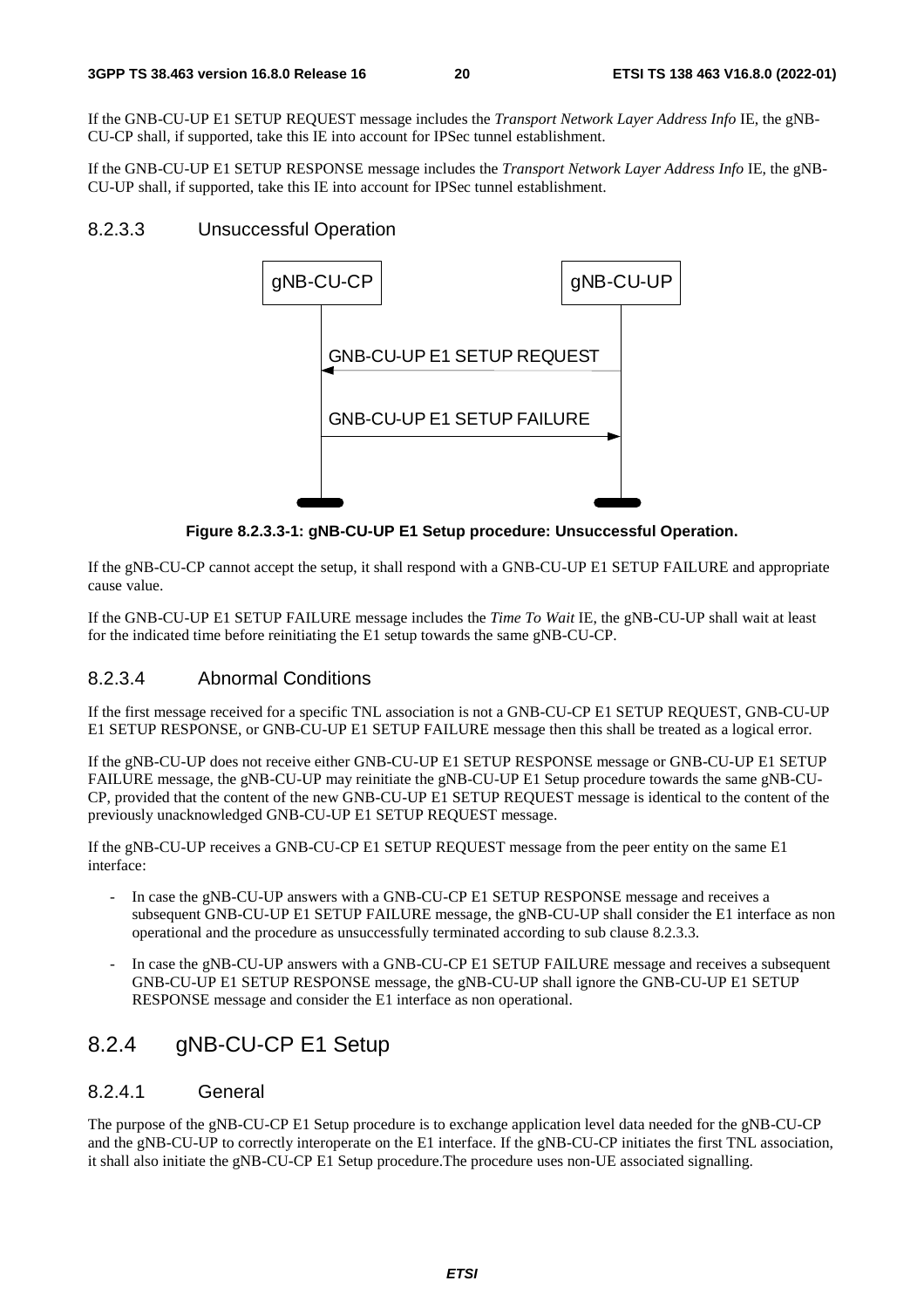This procedure erases any existing application level configuration data in the two nodes and replaces it by the one received. This procedure also re-initialises the E1AP UE-related contexts (if any) and erases all related signalling connections in the two nodes like a Reset procedure would do.

#### 8.2.4.2 Successful Operation



**Figure 8.2.4.2-1: gNB-CU-CP E1 Setup procedure: Successful Operation.** 

The gNB-CU-CP initiates the procedure by sending a GNB-CU-CP E1 SETUP REQUEST message including the appropriate data to the gNB-CU-UP. The gNB-CU-UP responds with a GNB-CU-CP E1 SETUP RESPONSE message including the appropriate data.

If the GNB-CU-CP E1 SETUP REQUEST message contains the *gNB-CU-CP Name* IE the gNB-CU-UP may use this IE as a human readable name of the gNB-CU-CP. If the GNB-CU-CP E1 SETUP REQUEST message contains the *Extended gNB-CU-CP Name* IE, the gNB-CU-UP may use this IE as a human readable name of the gNB-CU-CP and shall ignore the *gNB-CU-CP Name* IE if included.

If the GNB-CU-CP E1 SETUP RESPONSE message contains the *gNB-CU-UP Name* IE, the gNB-CU-CP may use this IE as a human readable name of the gNB-CU-UP. If the GNB-CU-CP E1 SETUP RESPONSE message contains the *Extended gNB-CU-UP Name* IE, the GNB-CU-CP may use this IE as a human readable name of the gNB-CU-UP and shall ignore the *gNB-CU-UP Name* IE if included.

The exchanged data shall be stored in respective node and used as long as there is an operational TNL association. When this procedure is finished, the E1 interface is operational and other E1 messages can be exchanged.

If the *gNB-CU-UP Capacity* IE is contained in the GNB-CU-CP E1 SETUP RESPONSE message, the gNB-CU-CP shall take this IE into account.

If the GNB-CU-CP E1 SETUP REQUEST message includes the *Transport Network Layer Address Info* IE, the gNB-CU-UP shall, if supported, take this IE into account for IPSec tunnel establishment.

If the GNB-CU-CP E1 SETUP RESPONSE message includes the *Transport Network Layer Address Info* IE, the gNB-CU-CP shall, if supported, take this IE into account for IPSec tunnel establishment.

If the *NPN Support Information* IE is contained in the GNB-CU-CP E1 SETUP RESPONSE message, the gNB-CU-CP shall store the corresponding information and it may take it into account for bearer context establishment.

If the *NR CGI Support List* or the *Extended NR CGI Support List* IE is contained in the GNB-CU-CP E1 SETUP RESPONSE message, the gNB-CU-CP shall store the corresponding information and it may take it into account for bearer context establishment.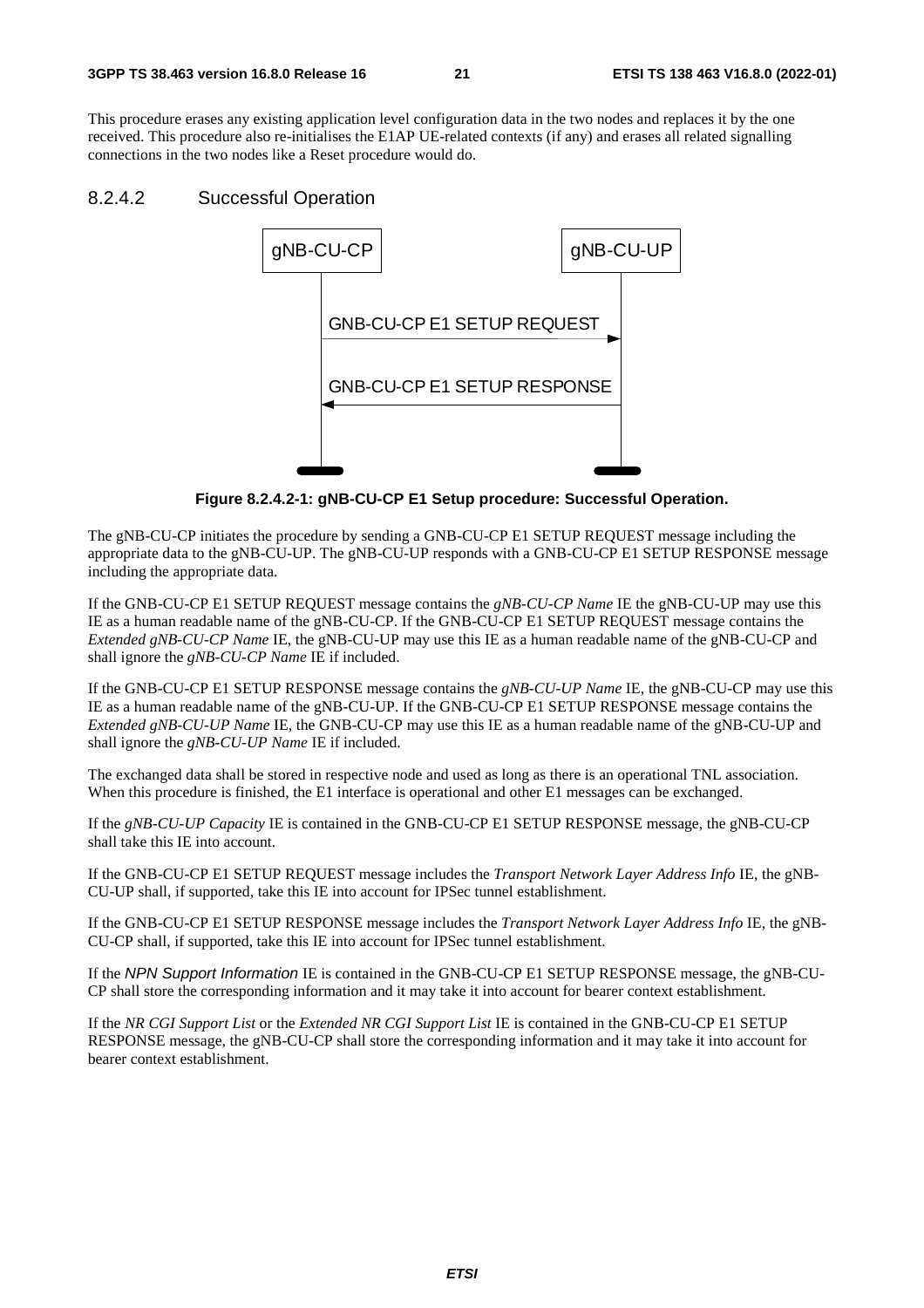#### 8.2.4.3 Unsuccessful Operation



**Figure 8.2.4.3-1: gNB-CU-CP E1 Setup procedure: Unsuccessful Operation.** 

If the gNB-CU-UP cannot accept the setup, it shall respond with a GNB-CU-CP E1 SETUP FAILURE and appropriate cause value.

If the GNB-CU-CP E1 SETUP FAILURE message includes the *Time To Wait* IE, the gNB-CU-CP shall wait at least for the indicated time before reinitiating the E1 setup towards the same gNB-CU-UP.

### 8.2.4.4 Abnormal Conditions

If the first message received for a specific TNL association is not a GNB-CU-UP E1 SETUP REQUEST, GNB-CU-CP E1 SETUP RESPONSE, or GNB-CU-CP E1 SETUP FAILURE message then this shall be treated as a logical error.

If the gNB-CU-CP does not receive either GNB-CU-CP E1 SETUP RESPONSE message or GNB-CU-CP E1 SETUP FAILURE message, the gNB-CU-CP may reinitiate the gNB-CU-CP E1 Setup procedure towards the same gNB-CU-UP, provided that the content of the new GNB-CU-CP E1 SETUP REQUEST message is identical to the content of the previously unacknowledged GNB-CU-CP E1 SETUP REQUEST message.

If the gNB-CU-CP receives a GNB-CU-UP E1 SETUP REQUEST message from the peer entity on the same E1 interface:

- In case the gNB-CU-CP answers with a GNB-CU-UP E1 SETUP RESPONSE message and receives a subsequent GNB-CU-CP E1 SETUP FAILURE message, the gNB-CU-CP shall consider the E1 interface as non operational and the procedure as unsuccessfully terminated according to sub clause 8.2.4.3.
- In case the gNB-CU-CP answers with a GNB-CU-UP E1 SETUP FAILURE message and receives a subsequent GNB-CU-CP E1 SETUP RESPONSE message, the gNB-CU-CP shall ignore the GNB-CU-CP E1 SETUP RESPONSE message and consider the E1 interface as non operational.

# 8.2.5 gNB-CU-UP Configuration Update

### 8.2.5.1 General

The purpose of the gNB-CU-UP Configuration Update procedure is to update application level configuration data needed for the gNB-CU-UP and the gNB-CU-CP to interoperate correctly on the E1 interface. This procedure does not affect existing UE-related contexts, if any. The procedure uses non-UE associated signalling.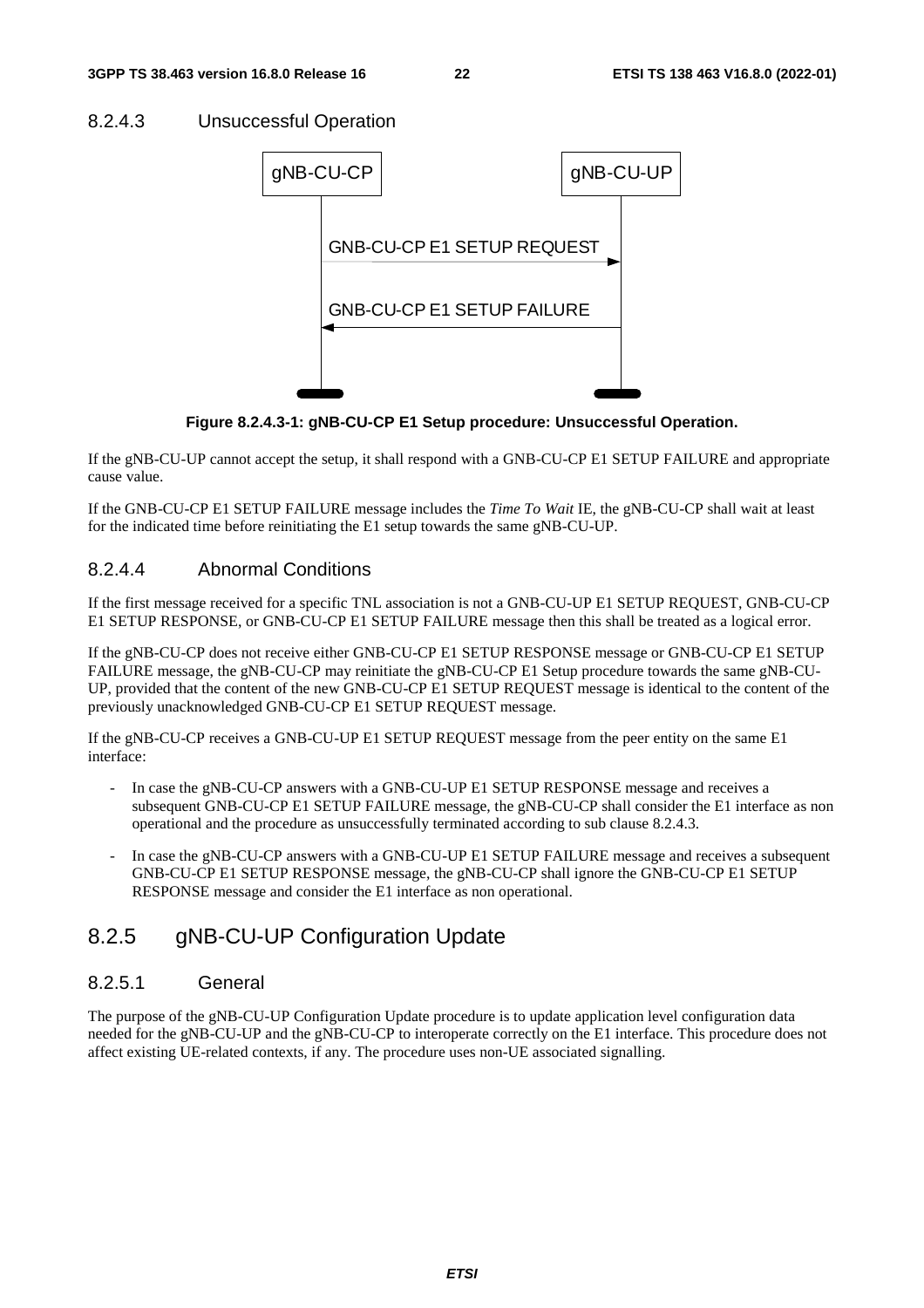### 8.2.5.2 Successful Operation



**Figure 8.2.5.2-1: gNB-CU-UP Configuration Update procedure: Successful Operation.** 

The gNB-CU-UP initiates the procedure by sending a GNB-CU-UP CONFIGURATION UPDATE message to the gNB-CU-CP including an appropriate set of updated configuration data that it has just taken into operational use. The gNB-CU-CP responds with GNB-CU-UP CONFIGURATION UPDATE ACKNOWLEDGE message to acknowledge that it successfully updated the configuration data. If an information element is not included in the GNB-CU-UP CONFIGURATION UPDATE message, the gNB-CU-CP shall interpret that the corresponding configuration data is not changed and shall continue to operate with the existing related configuration data.

If the *Supported PLMNs* IE is included in the GNB-CU-UP CONFIGURATION UPDATE message, the gNB-CU-CP shall overwrite the whole list of information and store the corresponding information.

- If the *Slice Support List* IE is contained in the GNB-CU-UP CONFIGURATION UPDATE message, the gNB-CU-CP shall store the corresponding information and replace any existing information.
- If the *NR CGI Support List* or the *Extended NR CGI Extended Support List* IE is contained in the GNB-CU-UP CONFIGURATION UPDATE message, the gNB-CU-CP shall store the corresponding information and replace any existing information.
- If the *QoS Parameters Support List* IE is contained in the GNB-CU-UP CONFIGURATION UPDATE message, the gNB-CU-CP shall store the corresponding information and replace any existing information.
- If the *NPN Support Information* IE is contained in the GNB-CU-UP CONFIGURATION UPDATE message, the gNB-CU-CP shall store the corresponding information and replace any existing information.

The updated configuration data shall be stored in both nodes and used as long as there is an operational TNL association or until any further update is performed.

If the *gNB-CU-UP Capacity* IE is contained in the GNB-CU-UP CONFIGURATION UPDATE message, the gNB-CU-CP shall take this IE into account.

If the *gNB-CU-UP ID* IE is included in the GNB-CU-UP CONFIGURATION UPDATE message, the gNB-CU-CP shall associate the TNLA to the E1 interface instance using the gNB-CU-UP ID.

If the *gNB-CU-UP Name* IE is included in the GNB-CU-UP CONFIGURATION UPDATE message, the gNB-CU-CP may store it or update this IE value if already stored, and use it as a human readable name of the gNB-CU-UP. If the *Extended gNB-CU-UP Name* IE is included in the GNB-CU-UP CONFIGURATION UPDATE message, the gNB-CU-CP may store it or update this IE value if already stored, and use it as a human readable name of the gNB-CU-UP and shall ignore the *gNB-CU-UP Name* IE if also included.

If the GNB-CU-UP CONFIGURATION UPDATE message includes *gNB-CU-UP TNLA To Remove List* IE, and the *Endpoint IP address* IE and the *Port Number* IE for both TNL endpoints of the TNL association(s) are included in the *gNB-CU-UP TNLA To Remove List* IE, the gNB-CU-CP shall, if supported, consider that the TNL association(s) indicated by both received TNL endpoints will be removed by the gNB-CU-UP. If the *Endpoint IP address* IE, or the *Endpoint IP address* IE and the *Port Number* IE for one or both of the TNL endpoints is included in the *gNB-CU-UP TNLA To Remove List* IE in GNB-CU-UP CONFIGURATION UPDATE message, the gNB-CU-CP shall, if supported,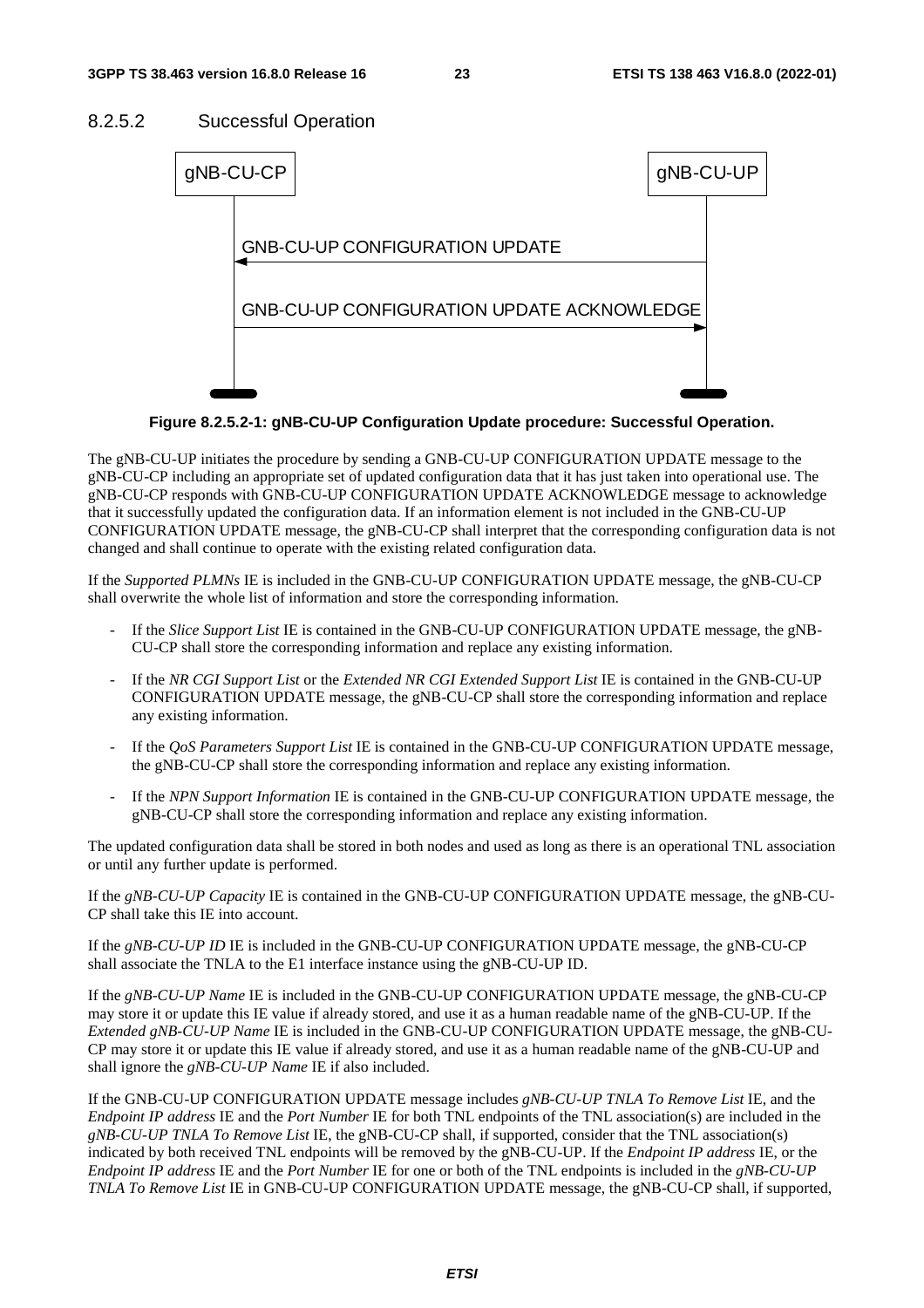consider that the TNL association(s) indicated by the received endpoint IP address(es) will be removed by the gNB-CU-UP.

If the GNB-CU-UP CONFIGURATION UPDATE message includes the *Transport Network Layer Address Info* IE, the gNB-CU-CP shall, if supported, take this IE into account for IPSec tunnel establishment.

If the GNB-CU-UP CONFIGURATION UPDATE ACKNOWLEDGE message includes the *Transport Network Layer Address Info* IE, the gNB-CU-UP shall, if supported, take this IE into account for IPSec tunnel establishment.

#### 8.2.5.3 Unsuccessful Operation



**Figure 8.2.5.3-1: gNB-CU-UP Configuration Update procedure: Unsuccessful Operation.** 

If the gNB-CU-CP cannot accept the update, it shall respond with a GNB-CU-UP CONFIGURATION UPDATE FAILURE message and appropriate cause value.

If the GNB-CU-UP CONFIGURATION UPDATE FAILURE message includes the *Time To Wait* IE, the gNB-CU-UP shall wait at least for the indicated time before reinitiating the GNB-CU-UP CONFIGURATION UPDATE message towards the same gNB-CU-CP.

### 8.2.5.4 Abnormal Conditions

Not applicable.

# 8.2.6 gNB-CU-CP Configuration Update

#### 8.2.6.1 General

The purpose of the gNB-CU-CP Configuration Update procedure is to update application level configuration data needed for the gNB-CU-CP and the gNB-CU-UP to interoperate correctly on the E1 interface. This procedure does not affect existing UE-related contexts, if any. The procedure uses non-UE associated signalling.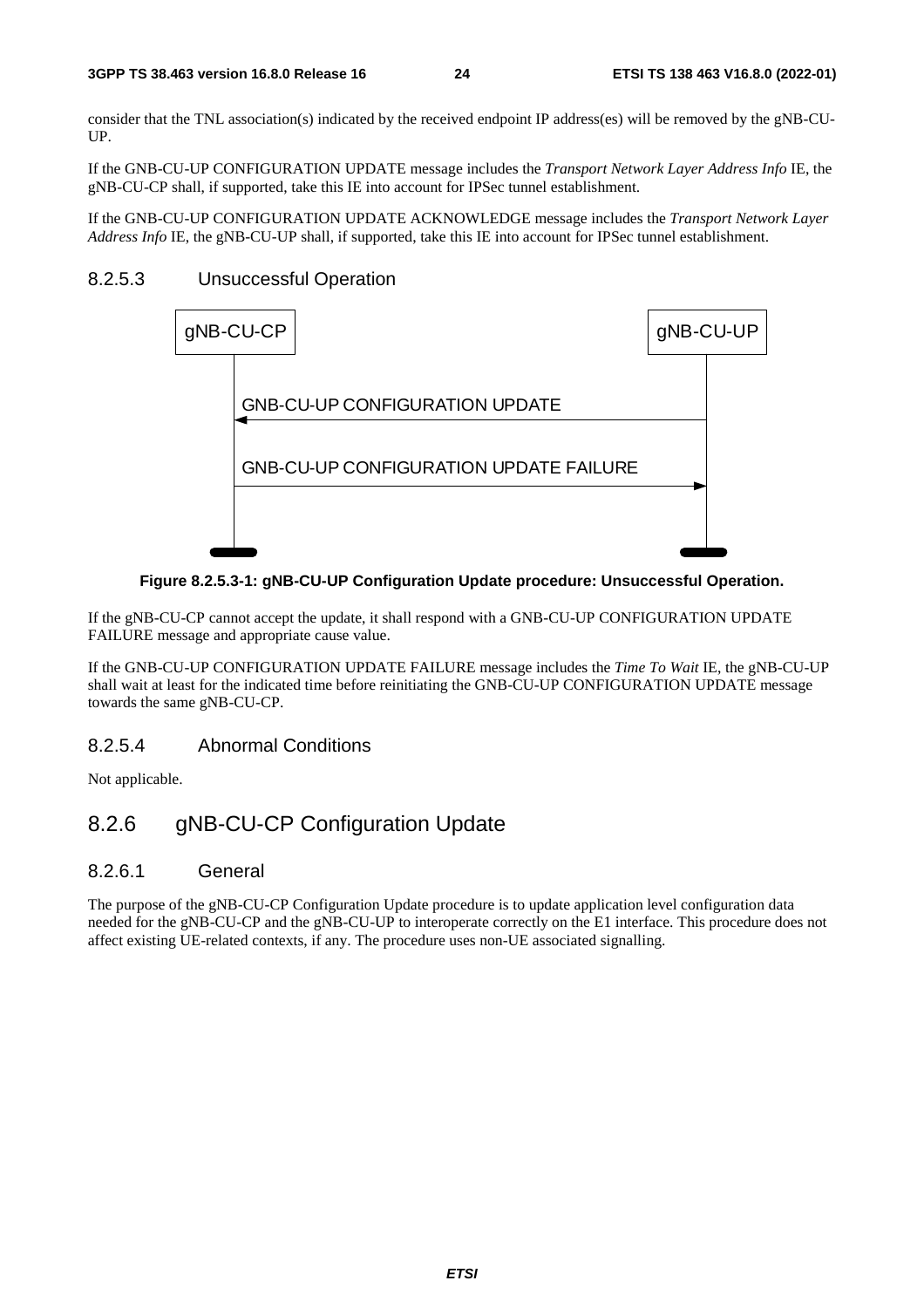#### 8.2.6.2 Successful Operation



**Figure 8.2.6.2-1: gNB-CU-CP Configuration Update procedure: Successful Operation.** 

The gNB-CU-CP initiates the procedure by sending a GNB-CU-CP CONFIGURATION UPDATE message to the gNB-CU-UP including an appropriate set of updated configuration data that it has just taken into operational use. The gNB-CU-UP responds with GNB-CU-CP CONFIGURATION UPDATE ACKNOWLEDGE message to acknowledge that it successfully updated the configuration data. If an information element is not included in the GNB-CU-CP CONFIGURATION UPDATE message, the gNB-CU-UP shall interpret that the corresponding configuration data is not changed and shall continue to operate with the existing related configuration data.

The updated configuration data shall be stored in both nodes and used as long as there is an operational TNL association or until any further update is performed.

If the *gNB-CU-CP Name* IE is included in the GNB-CU-CP CONFIGURATION UPDATE message, the gNB-CU-UP may store it or update this IE value if already stored, and use it as a human readable name of the gNB-CU-CP. If the *Extended gNB-CU-CP Name* IE is included in the GNB-CU-CP CONFIGURATION UPDATE message, the gNB-CU-UP may store it or update this IE value if already stored, and use it as a human readable name of the gNB-CU-CP and shall ignore the *gNB-CU-CP Name* IE if also included.

If the *gNB-CU-CP TNLA To Add List* IE is contained in the gNB-CU-CP CONFIGURATION UPDATE message, the gNB-CU-UP shall, if supported, use it to establish the TNL association(s) with the gNB-CU-CP. The gNB-CU-UP shall report to the gNB-CU-CP, in the gNB-CU-CP CONFIGURATION UPDATE ACKNOWLEDGE message, the successful establishment of the TNL association(s) with the gNB-CU-CP as follows:

- A list of TNL address(es) with which the gNB-CU-UP successfully established the TNL association shall be included in the *gNB-CU-CP TNLA Setup List* IE;
- A list of TNL address(es) with which the gNB-CU-UP failed to establish the TNL association shall be included in the *gNB-CU-CP TNLA Failed To Setup List* IE.

If the GNB-CU-CP CONFIGURATION UPDATE message includes *gNB-CU-CP TNLA To Remove List* IE, and the *Endpoint IP address* IE and the *Port Number* IE for both TNL endpoints of the TNL association(s) are included in the *gNB-CU-CP TNLA To Remove List* IE, the gNB-CU-UP shall, if supported, initiate removal of the TNL association(s) indicated by both received TNL endpoints towards the gNB-CU-CP. If the *Endpoint IP address* IE, or the *Endpoint IP address* IE and the *Port Number* IE for one or both of the TNL endpoints is included in the *gNB-CU-CP TNLA To Remove List* IE, the gNB-CU-UP shall, if supported, initiate removal of the TNL association(s) indicated by the received endpoint IP address(es).

If the *gNB-CU-CP TNLA To Update List* IE is contained in the gNB-CU-CP CONFIGURATION UPDATE message the gNB-CU-UP shall, if supported, overwrite the previously stored information for the related TNL association.

If the *TNLA Usage* IE is included in the *gNB-CU-CP TNLA To Add List* IE or the *gNB-CU-CP TNLA To Update List* IE in the gNB-CU-CP CONFIGURATION UPDATE message, the gNB-CU-UP shall, if supported, use it as described in TS 38.462 [18].

If the GNB-CU-CP CONFIGURATION UPDATE message includes the *Transport Network Layer Address Info* IE, the gNB-CU-UP shall, if supported, take this IE into account for IPSec tunnel establishment.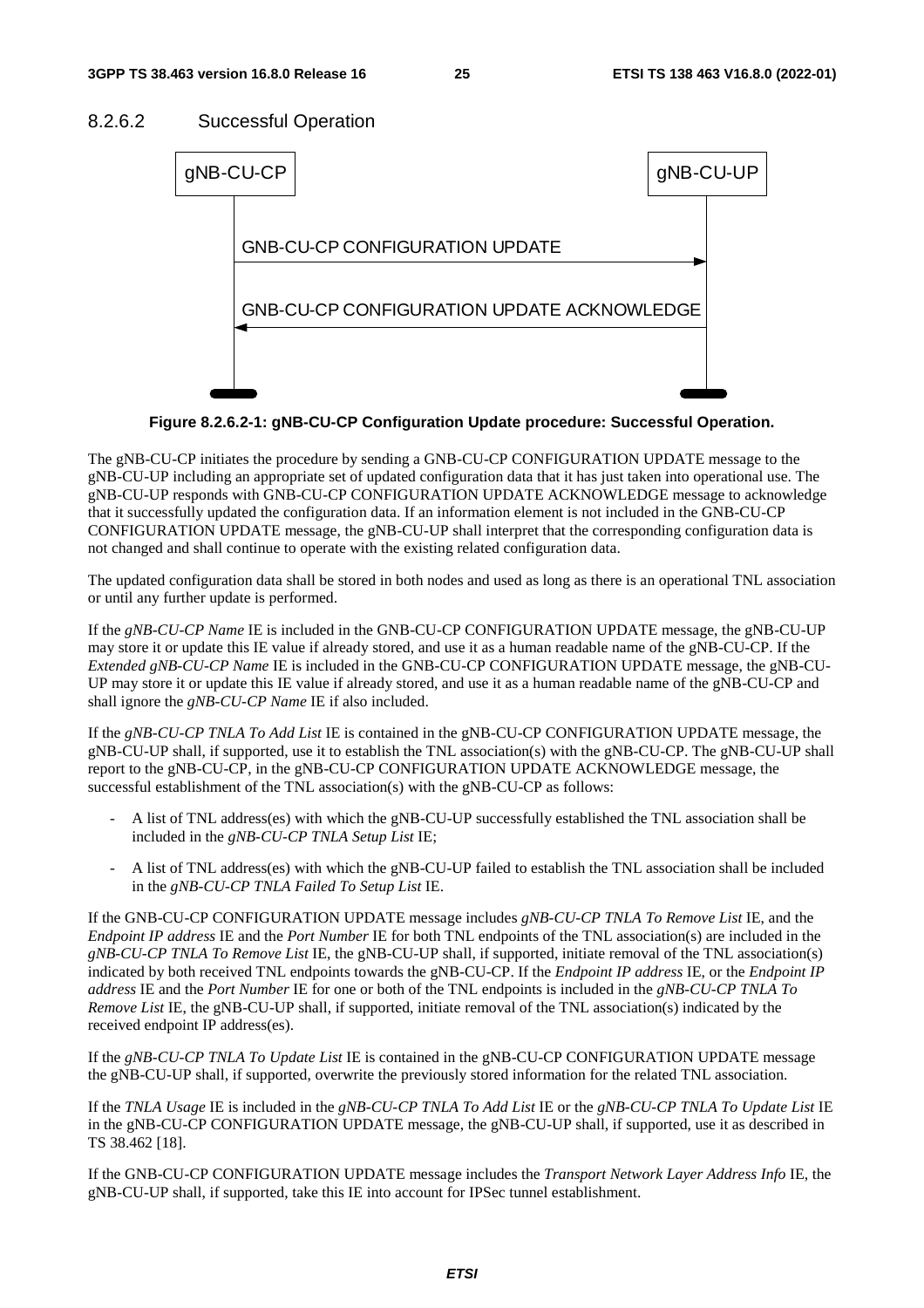If the GNB-CU-CP CONFIGURATION UPDATE ACKNOWLEDGE message includes the *Transport Network Layer Address Info* IE, the gNB-CU-CP shall, if supported, take this IE into account for IPSec tunnel establishment.

### 8.2.6.3 Unsuccessful Operation



#### **Figure 8.2.6.3-1: gNB-CU-CP Configuration Update procedure: Unsuccessful Operation.**

If the gNB-CU-UP cannot accept the update, it shall respond with a GNB-CU-CP CONFIGURATION UPDATE FAILURE message and appropriate cause value.

If the GNB-CU-CP CONFIGURATION UPDATE FAILURE message includes the *Time To Wait* IE, the gNB-CU-CP shall wait at least for the indicated time before reinitiating the GNB-CU-CP CONFIGURATION UPDATE message towards the same gNB-CU-UP.

### 8.2.6.4 Abnormal Conditions

Not applicable.

# 8.2.7 E1 Release

### 8.2.7.1 General

The purpose of the E1 Release procedure is to release all existing signalling connections and related application level data. This procedure does not affect existing UE-related contexts, if any. The procedure uses non-UE associated signalling.

### 8.2.7.2 Successful Operation

### 8.2.7.2.1 E1 Release Procedure Initiated from the gNB-CU-CP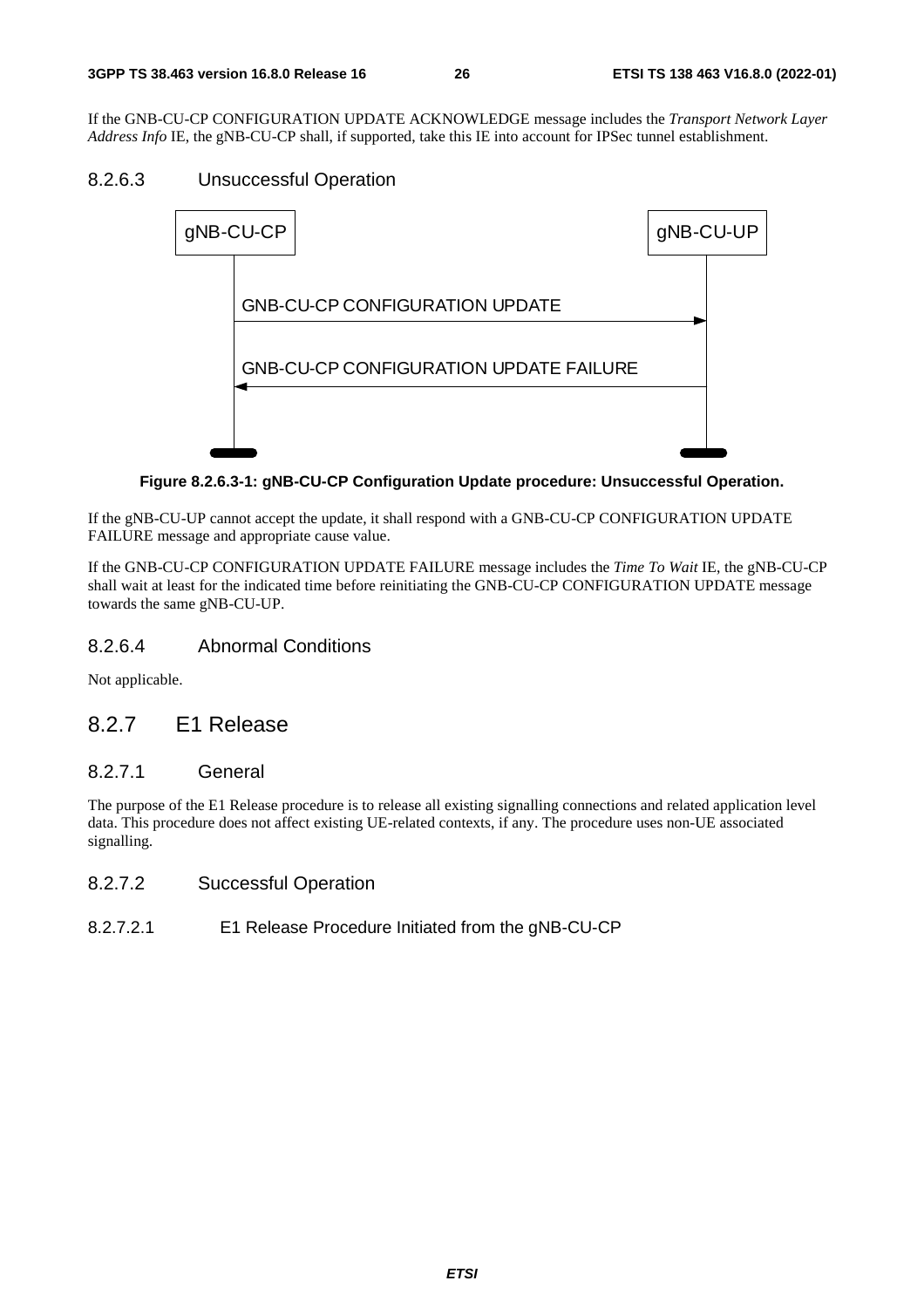

**Figure 8.2.7.2.1-1: E1 Release procedure initiated from the gNB-CU-CP. Successful operation.** 

The gNB-CU-CP initiates the procedure by sending the E1 RELEASE REQUEST message to the gNB-CU-UP.

Upon reception of the E1 RELEASE REQUEST message, the gNB-CU-UP shall release any existing resources related to the E1 interface. The gNB-CU-UP shall respond with a E1 RELEASE RESPONSE message to confirm that it has initiated the release of the resources, if existing, and that the signalling connection for the E1AP application protocol is released.

#### 8.2.7.2.2 E1 Release Procedure Initiated from the gNB-CU-UP



#### **Figure 8.2.7.2.2-1: E1 Release procedure initiated from the gNB-CU-UP. Successful operation.**

The gNB-CU-UP initiates the procedure by sending the E1 RELEASE REQUEST message to the gNB-CU-CP.

Upon reception of the E1 RELEASE REQUEST message, the gNB-CU-CP shall release any existing resources related to the E1 interface. The gNB-CU-CP shall respond with a E1 RELEASE RESPONSE message to confirm that it has initiated the release of the resources, if existing, and that the signalling connection for the E1AP application protocol is released.

#### 8.2.7.3 Abnormal Conditions

Not applicable.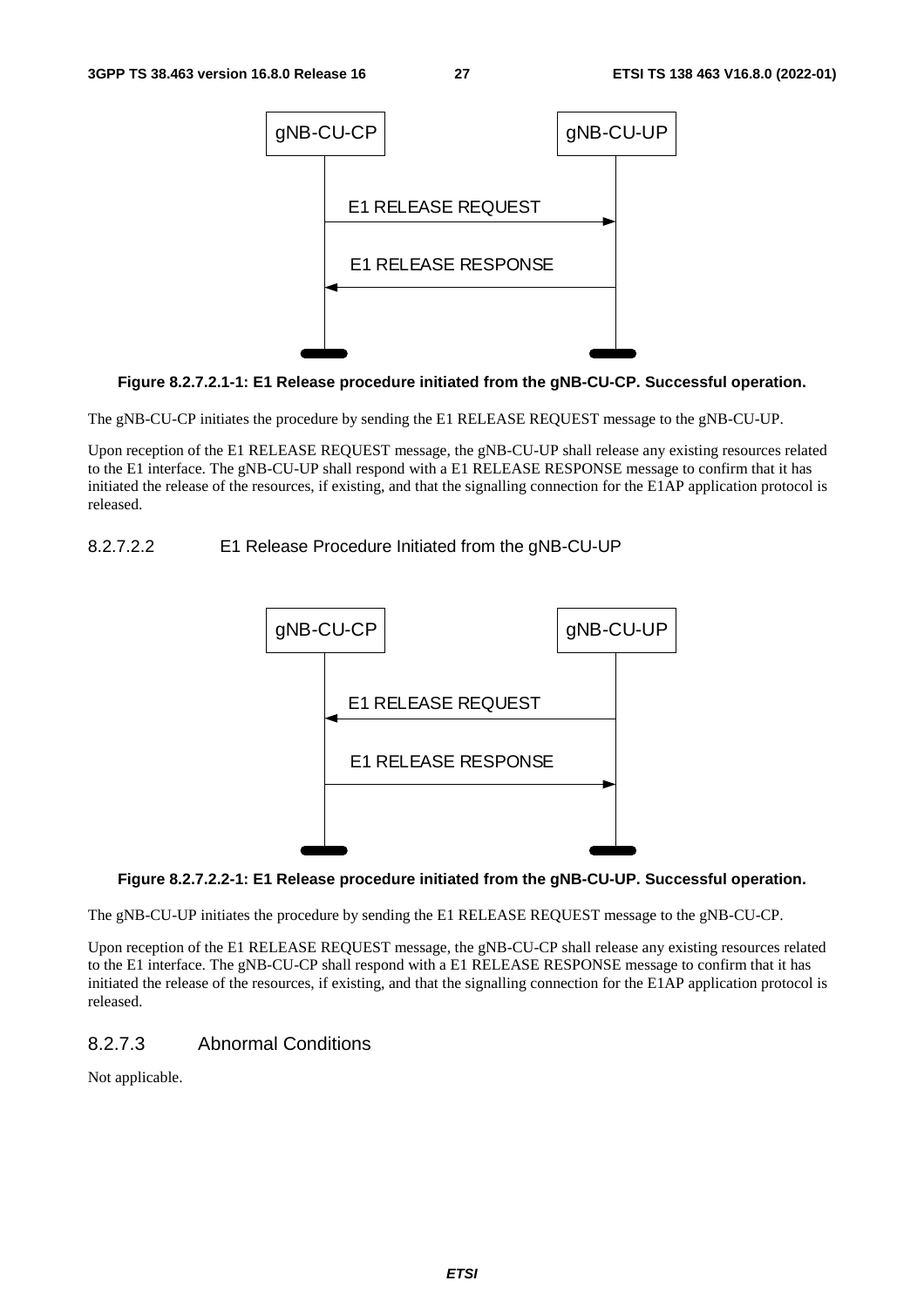# 8.2.8 gNB-CU-UP Status Indication

### 8.2.8.1 General

The purpose of the gNB-CU-UP Status Indication procedure is to inform the gNB-CU-CP that the gNB-CU-UP is overloaded so that overload reduction actions can be applied. The procedure uses non-UE associated signalling.

### 8.2.8.2 Successful Operation



**Figure 8.3.7.2-1: DL Data Notification procedure: Successful Operation.** 

The gNB-CU-UP initiates the procedure by sending the GNB-CU-UP STATUS INDICATION message to the gNB-CU-CP.

If the *gNB-CU-UP Overload Information* IE in the GNB-CU-UP STATUS INDICATION message indicates that the gNB-CU-UP is overloaded, the gNB-CU-CP shall apply overload reduction actions until informed, with a new GNB-CU-UP STATUS INDICATION message, that the overload situation has ceased.

The detailed overload reduction policy is up to gNB-CU-CP implementation.

### 8.2.8.3 Abnormal Conditions

Not applicable.

# 8.2.9 Resource Status Reporting Initiation

### 8.2.9.1 General

This procedure is used by an gNB-CU-CP to request the reporting of load measurements to gNB-CU-UP.

The procedure uses non UE-associated signalling.

### 8.2.9.2 Successful Operation



**Figure 8.2.9.2-1: Resource Status Reporting Initiation, successful operation**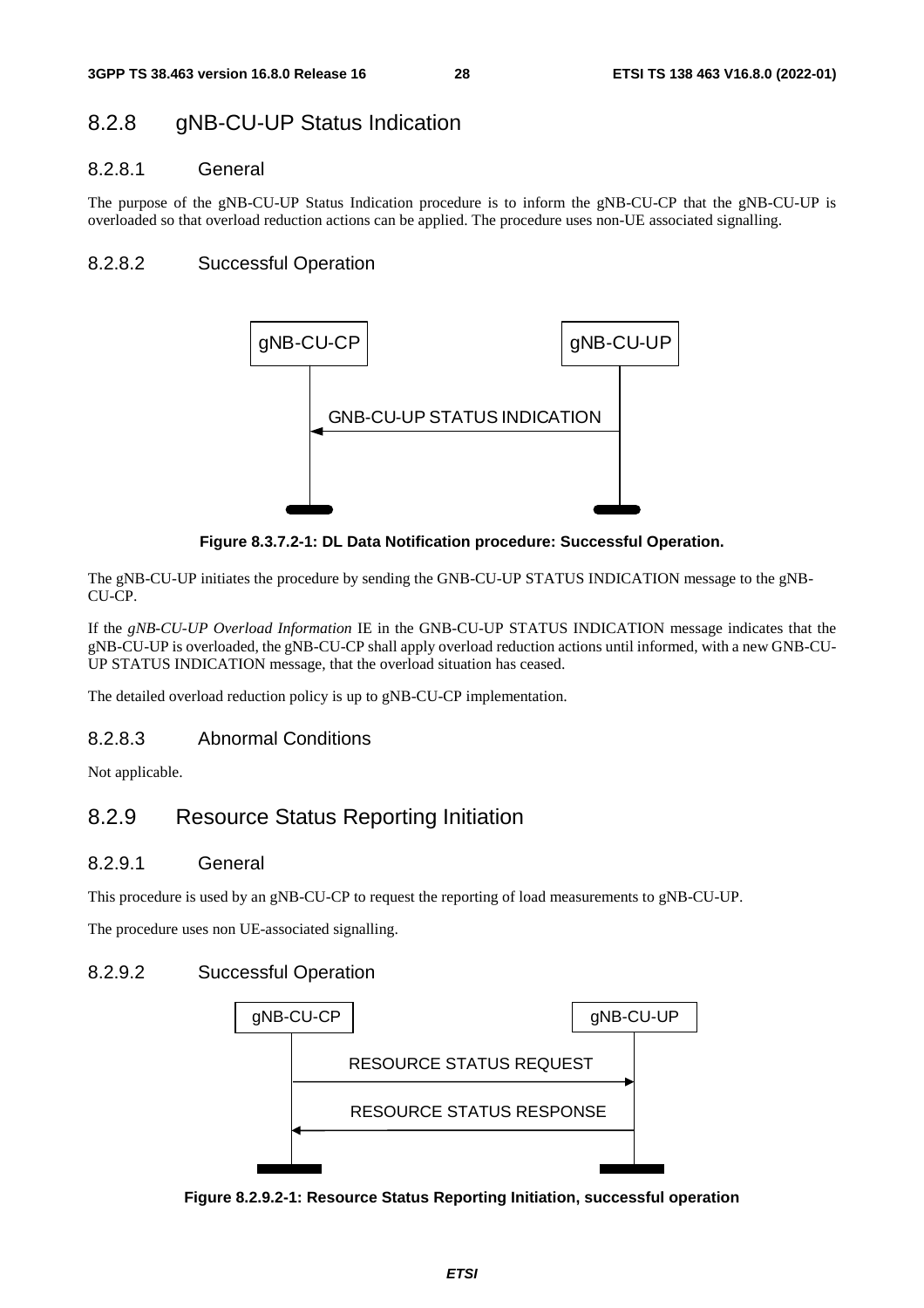The procedure is initiated with a RESOURCE STATUS REQUEST message sent from gNB-CU-CP to gNB-CU-UP to start a measurement or stop a measurements.

If gNB-CU-UP is capable to provide all requested resource status information, it shall initiate the measurement as requested by gNB-CU-CP, and respond with the RESOURCE STATUS RESPONSE message.

#### **Interaction with other procedures**

When starting a measurement, the *Report Characteristics* IE in the RESOURCE STATUS REQUEST indicates the type of objects gNB-CU-UP shall perform measurements on. The gNB-CU-UP shall include in the RESOURCE STATUS UPDATE message:

- the *HW Capacity Indicator* IE, if the second bit, "HW Capacity Ind Periodic" of the *Report Characteristics* IE included in the RESOURCE STATUS REQUEST message is set to 1;
- the *TNL Available Capacity Indicator* IE, if the first bit, " TNL Available Capacity Ind Periodic " of the *Report Characteristics* IE included in the RESOURCE STATUS REQUEST message is set to 1;

If the *Reporting Periodicity* IE is included in the RESOURCE STATUS REQUEST message, this indicates the periodicity for the reporting of periodic measurements. The gNB-CU-UP shall report only once, unless otherwise requested within the *Reporting Periodicity* IE.

#### 8.2.9.3 Unsuccessful Operation



**Figure 8.2.9.3-1: Resource Status Reporting Initiation, unsuccessful operation** 

If any of the requested measurements cannot be initiated, gNB-CU-UP shall send a RESOURCE STATUS FAILURE message with an appropriate cause value.

#### 8.2.9.4 Abnormal Conditions

If the initiating gNB-CU-CP does not receive either RESOURCE STATUS RESPONSE message or RESOURCE STATUS FAILURE message, the gNB-CU-CP may reinitiate the Resource Status Reporting Initiation procedure towards the same gNB-CU-UP, provided that the content of the new RESOURCE STATUS REQUEST message is identical to the content of the previously unacknowledged RESOURCE STATUS REQUEST message with the same Transaction ID.

If the *Report Characteristics* IE bitmap is set to "0" (all bits are set to "0") in the RESOURCE STATUS REQUEST message then gNB-CU-UP shall initiate a RESOURCE STATUS FAILURE message with an appropriate cause value.

If the gNB-CU-UP receives a RESOURCE STATUS REQUEST message which includes the *Registration Request* IE set to "start" and the *gNB-CU-CP Measurement ID* IE corresponding to an existing on-going load measurement reporting, for which a different Transaction ID is used, then gNB-CU-UP shall initiate a RESOURCE STATUS FAILURE message with an appropriate cause value.

## 8.2.10 Resource Status Reporting

#### 8.2.10.1 General

This procedure is initiated by gNB-CU-UP to report the result of measurements admitted by gNB-CU-UP following a successful Resource Status Reporting Initiation procedure.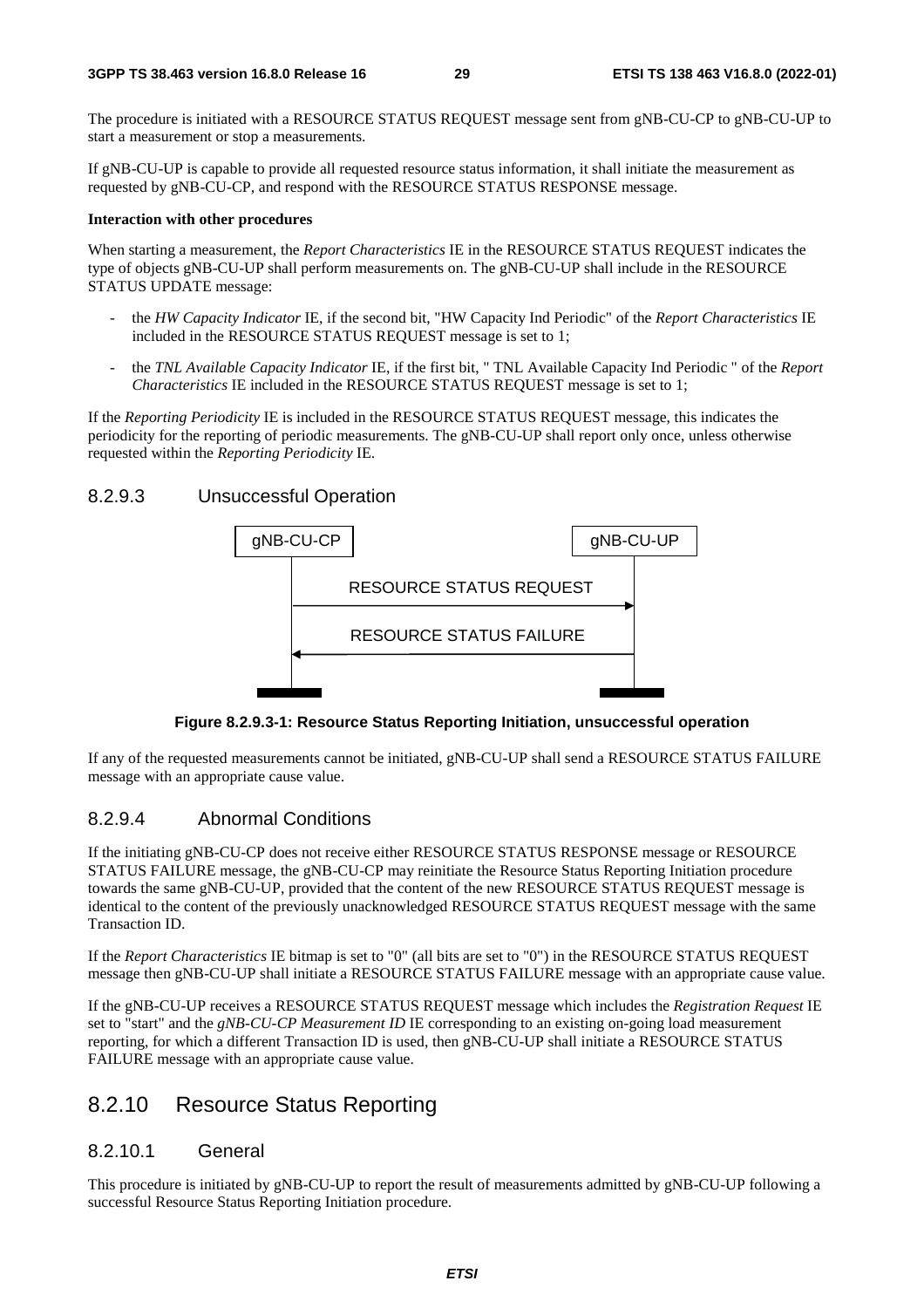The procedure uses non UE-associated signalling.

#### 8.2.10.2 Successful Operation



**Figure 8.2.10.2-1: Resource Status Reporting, successful operation** 

The gNB-CU-UP shall report the results of the admitted measurements in RESOURCE STATUS UPDATE message. The admitted measurements are the measurements that were successfully initiated during the preceding Resource Status Reporting Initiation procedure.

#### 8.2.10.3 Unsuccessful Operation

Not applicable.

8.2.10.4 Abnormal Conditions

Void.

# 8.3 Bearer Context Management procedures

8.3.1 Bearer Context Setup

### 8.3.1.1 General

The purpose of the Bearer Context Setup procedure is to allow the gNB-CU-CP to establish a bearer context in the gNB-CU-UP. The procedure uses UE-associated signalling.

#### 8.3.1.2 Successful Operation



**Figure 8.3.1.2-1: Bearer Context Setup procedure: Successful Operation.**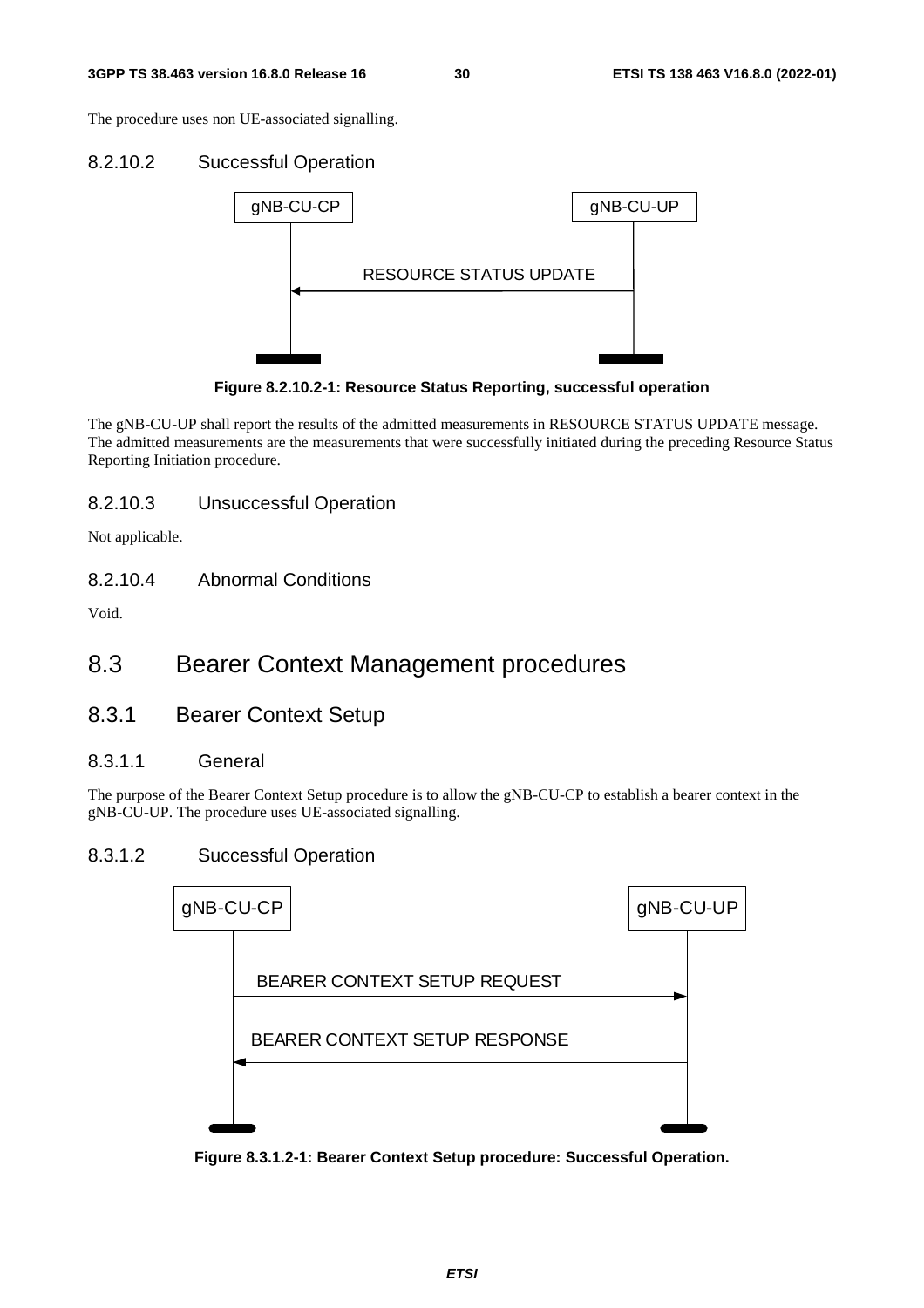The gNB-CU-CP initiates the procedure by sending the BEARER CONTEXT SETUP REQUEST message to the gNB-CU-UP. If the gNB-CU-UP succeeds to establish the requested resources, it replies to the gNB-CU-CP with the BEARER CONTEXT SETUP RESPONSE message.

The gNB-CU-UP shall report to the gNB-CU-CP, in the BEARER CONTEXT SETUP RESPONSE message, the result for all the requested resources in the following way:

For E-UTRAN:

- A list of DRBs which are successfully established shall be included in the *DRB Setup List* IE;
- A list of DRBs which failed to be established shall be included in the *DRB Failed List* IE;

For NG-RAN:

- A list of PDU Session Resources which are successfully established shall be included in the *PDU Session Resource Setup List* IE;
- A list of PDU Session Resources which failed to be established shall be included in the *PDU Session Resource Failed List* IE;
- For each established PDU Session Resource, a list of DRBs which are successfully established shall be included in the *DRB Setup List* IE;
- For each established PDU Session Resource, a list of DRBs which failed to be established shall be included in the *DRB Failed List* IE;
- For each established DRB, a list of QoS Flows which are successfully established shall be included in the *Flow Setup List* IE;
- For each established DRB, a list of QoS Flows which failed to be established shall be included in the *Flow Failed List* IE;

When the gNB-CU-UP reports the unsuccessful establishment of a PDU Session Resource, DRB or QoS Flow the cause value should be precise enough to enable the gNB-CU-CP to know the reason for the unsuccessful establishment.

If the *Existing Allocated NG DL UP Transport Layer Information* IE is contained in the BEARER CONTEXT SETUP REQUEST message, the gNB-CU-UP may re-use the indicated resources already allocated for this bearer context. If the gNB-CU-UP decides to re-use the indicated resources, it shall include the *NG DL UP Unchanged* IE in the BEARER CONTEXT SETUP RESPONSE message.

If the *PDU Session Resource DL Aggregate Maximum Bit Rate* IE is contained in the *PDU Session Resource To Setup List* IE in the BEARER CONTEXT SETUP REQUEST message, the gNB-CU-UP shall store and use the information for the down link traffic policing for the Non-GBR QoS flows for the concerned UE as specified in TS 23.501 [20].

If the *Data Forwarding Information Request* IE, *PDU Session Data Forwarding Information Request* IE or the *DRB Data Forwarding Information Request* IE are included in the BEARER CONTEXT SETUP REQUEST message, the gNB-CU-UP shall include the requested forwarding information in the *Data Forwarding Information Response* IE, *PDU Session Data Forwarding Information Response* IE or the *DRB Data Forwarding Information Response* IE in the BEARER CONTEXT SETUP RESPONSE message.

If the *DL UP Parameters* IE is contained in the *DRB To Setup List* IE in the BEARER CONTEXT SETUP REQUEST message, the gNB-CU-UP shall configure the corresponding information.

For each PDU session for which the *Security Indication* IE is included in the *PDU Session Resource To Setup List* IE of the BEARER CONTEXT SETUP REQUEST message, and the *Integrity Protection Indication* IE or *Confidentiality Protection Indication* IE is set to "preferred", then the gNB-CU-UP should, if supported, perform user plane integrity protection or ciphering, respectively, for the concerned PDU session and shall notify whether it performed the user plane integrity protection or ciphering by including the *Integrity Protection Result* IE or *Confidentiality Protection Result* IE, respectively, in the *PDU Session Resource Setup List* IE of the BEARER CONTEXT SETUP RESPONSE message.

For each PDU session for which the *Security Indication* IE is included in the *PDU Session Resource To Setup List* IE of the BEARER CONTEXT SETUP REQUEST message, and the *Integrity Protection Indication* IE or *Confidentiality Protection Indication* IE is set to "required", then the gNB-CU-UP shall perform user plane integrity protection or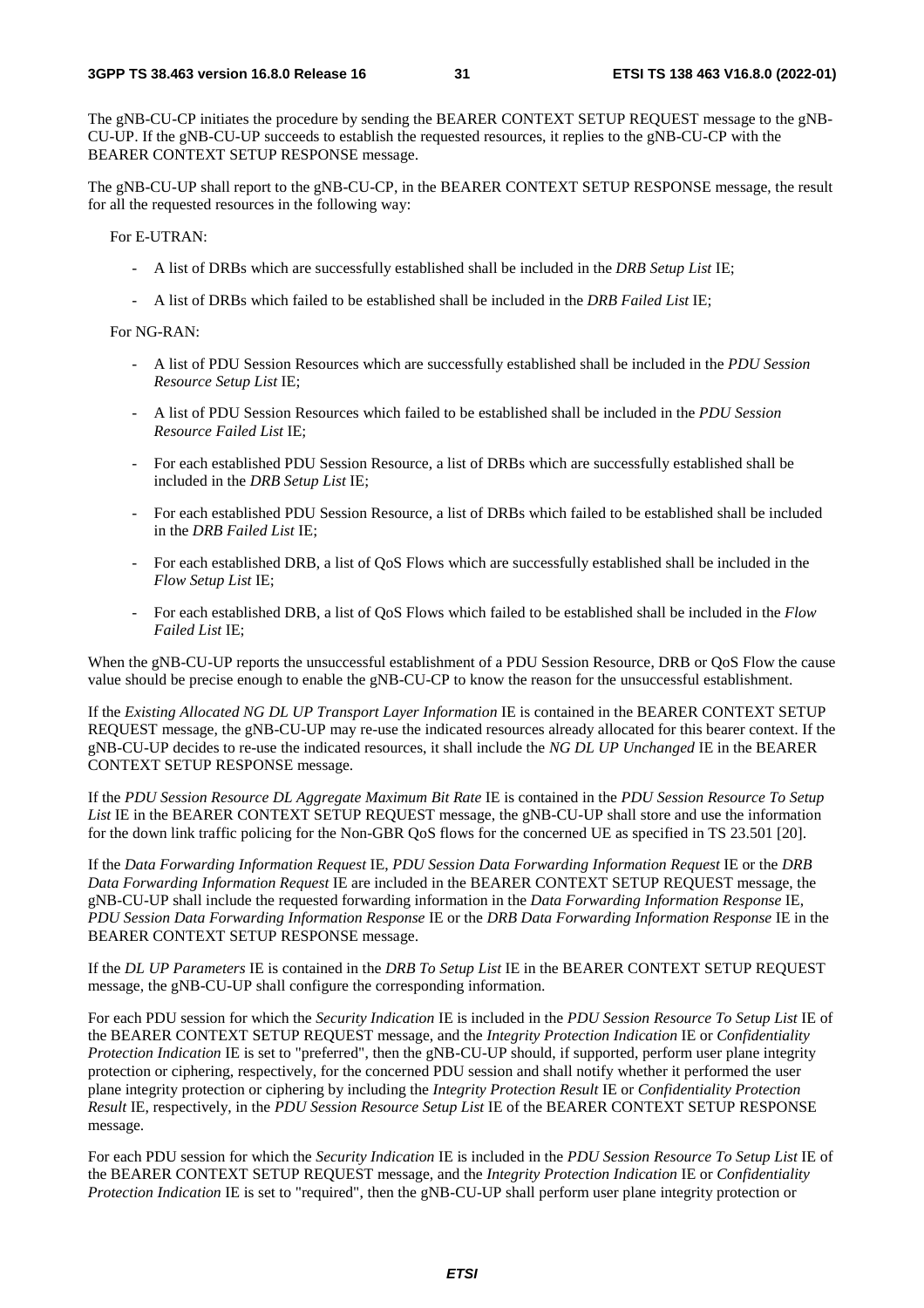ciphering, respectively, for the concerned PDU Session. If the gNB-CU-UP cannot perform the user plane integrity protection or ciphering, it shall reject the setup of the PDU Session Resources with an appropriate cause value.

For each PDU session for which the *Security Indication* IE is included in the *PDU Session Resource To Setup List* IE of the BEARER CONTEXT SETUP REQUEST message:

- if the *Integrity Protection Indication* IE is set to "not needed", then the gNB-CU-UP shall not perform user plane integrity protection for the concerned PDU session;
- if the *Confidentiality Protection Indication* IE is set to "not needed", then the gNB-CU-UP shall not perform user plane ciphering for the concerned PDU session.

For each PDU session, if the *Data Forwarding to E-UTRAN Information List* IE is included in the *PDU Session Resource To Modify List* IE in the BEARER CONTEXT MODIFICATION REQUEST message, the gNB-CU-UP shall, if supported, use it for inter-system data forwarding from 5GS to EPS as specified in TS38.300 [8].

If the *UE DL Maximum Integrity Protected Data Rate* IE is contained in the BEARER CONTEXT SETUP REQUEST message, the gNB-CU-UP shall use this value when enforcing the maximum integrity protected data rate for the UE.

If the *Bearer Context Status Change* IE is contained in the BEARER CONTEXT SETUP REQUEST message, the gNB-CU-UP shall consider the UE RRC state and act as specified in TS 38.401 [2].

For each requested DRB, if the *PDCP Duplication* IE is included in the *PDCP Configuration* IE contained in the BEARER CONTEXT SETUP REQUEST message, then the gNB-CU-UP shall include two *UP Transport Layer Information* IEs in the BEARER CONTEXT SETUP RESPONSE message to support packet duplication. If only one cell group is included in the *Cell Group Information* IE for the concerned DRB, then the gNB-CU-UP shall consider that the first *UP Transport Layer Information* IE of the two *UP Transport Layer Information* IEs is for the primary path.

For each requested DRB, if the *Additional PDCP duplication Information* IE is included in the *PDCP Configuration* IE contained in the BEARER CONTEXT SETUP REQUEST message, then the gNB-CU-UP shall, if supported, include the same number of *UP Transport Layer Information* IEs indicated by the *Additional PDCP duplication Information* IE in the BEARER CONTEXT SETUP RESPONSE message to support packet duplication. If only one cell group is included in the *Cell Group Information* IE for the concerned DRB, then the gNB-CU-UP shall consider that the first *UP Transport Layer Information* IE of these *UP Transport Layer Information* IEs is for the primary path. If more than one cell group is included in the *Cell Group Information* IE, then the gNB-CU-UP shall consider that the number of duplication tunnels for each cell group is indicated by the *Number of tunnels* IE, and that the first *UP Transport Layer Information* IE for each cell group is for the primary path or the split secondary path.

If the *PDCP SN Status Information* IE is contained within the *DRB To Setup List* IE in the BEARER CONTEXT SETUP REQUEST message, the gNB-CU-UP shall take it into account and act as specified in TS 38.401 [2].

If the *QoS Flow Mapping Indication* IE is contained in the *QoS Flows Information To Be Setup* IE within the *DRB To Setup List* IE in the BEARER CONTEXT SETUP REQUEST message, the gNB-CU-UP may take it into account that only the uplink or downlink QoS flow is mapped to the DRB.

If the *QoS Flows Remapping* IE is contained within the *DRB To Setup List* IE in the BEARER CONTEXT SETUP REQUEST message for a DRB and set to "update", the gNB-CU-UP shall, if supported, consider that QoS flows mapped for the DRB is updated to the QoS flow(s) included in the *QoS Flows Information To Be Setup* IE after finishing handling forwarded PDCP SDUs during an intra-system handover procedure. If the *QoS Flows Remapping* IE is contained within the *DRB To Setup List* IE in the BEARER CONTEXT SETUP REQUEST message for a DRB and set to "source configuration", the gNB-CU-UP shall, if supported, consider that no QoS flow is mapped to the DRB after finishing handling forwarded PDCP SDUs over that DRB during an intra-system handover procedure and ignore the information included in the *QoS Flows Information To Be Setup* IE for the concerned DRB.

For each PDU Session Resource, if the *Network Instance* IE is included in the *PDU Session Resource To Setup List* IE in the BEARER CONTEXT SETUP REQUEST message and the *Common Network Instance* IE is not included, the gNB-CU-UP shall, if supported, use it when selecting transport network resource as specified in TS 23.501 [20].

For each PDU session, if the *Common Network Instance* IE is included in the *PDU Session Resource To Setup List* IE in the BEARER CONTEXT SETUP REQUEST message, the gNB-CU-UP shall, if supported, use it when selecting transport network resource as specified in TS 23.501 [20].

For each PDU session, if the *Redundant NG UL UP Transport Layer Information* IE is included in the *PDU Session Resource To Setup List* IE in the BEARER CONTEXT SETUP REQUEST message, the gNB-CU-UP shall, if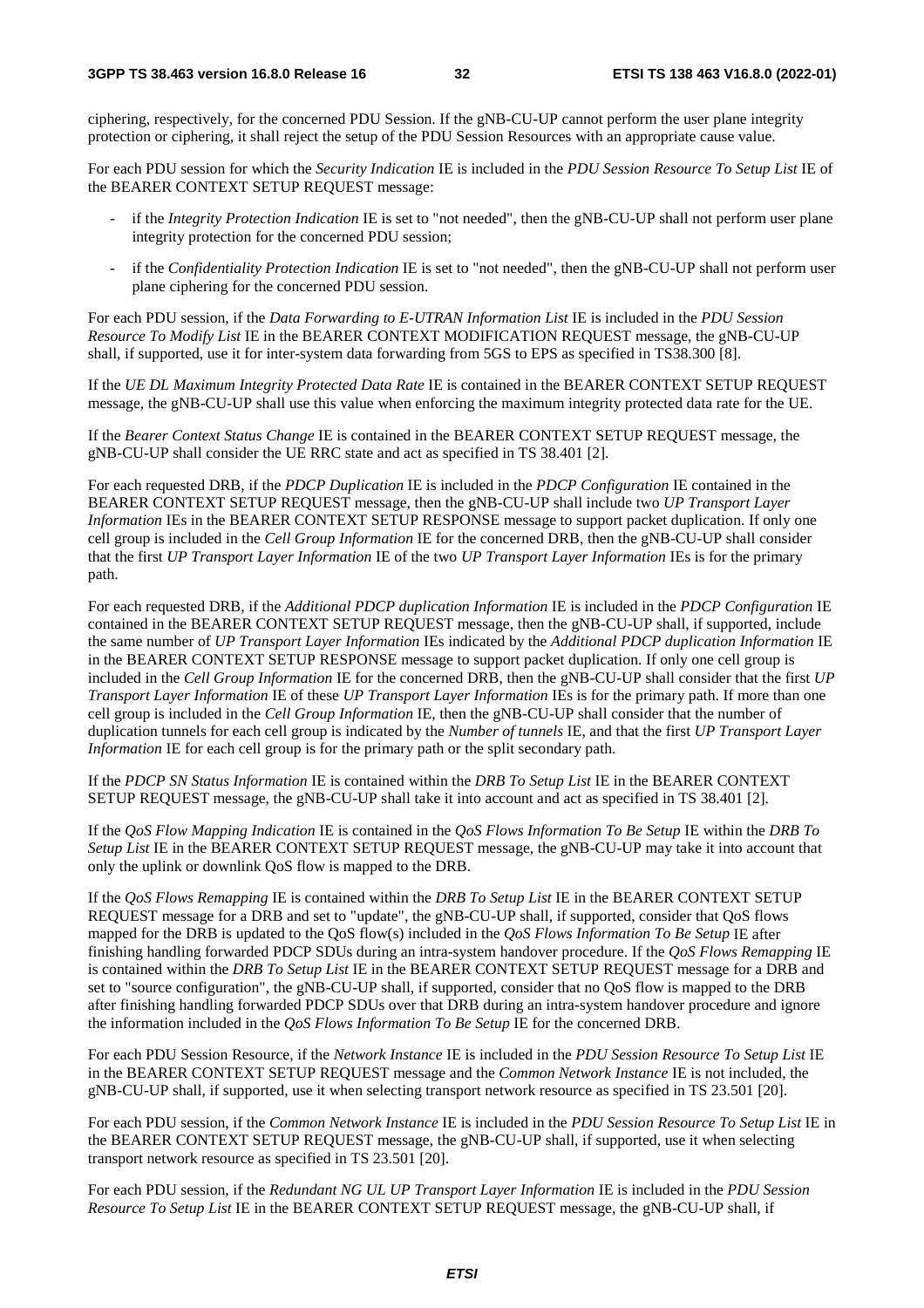supported, use it as the uplink termination point of the redundant tunnel for the user plane data of those QoS flows in this PDU session which need redundant transmission as described in TS 23.501 [20], and it shall include the *Redundant NG DL UP Transport Layer Information* IE in the *PDU Session Resource Setup List IE* in the BEARER CONTEXT SETUP RESPONSE message.

For each PDU Session Resource, if the *Redundant Common Network Instance* IE is included in the *PDU Session Resource To Setup List* IE in the BEARER CONTEXT SETUP REQUEST message, the gNB-CU-UP shall, if supported, use it when selecting transport network resource for the redundant transmission as specified in TS 23.501 [20].

For each PDU session, if the *Redundant QoS Flow Indicator* IE is included in the *QoS Flow QoS Parameters List* IE in the BEARER CONTEXT SETUP REQUEST message, the gNB-CU-UP shall, if supported, consider it for the redundant transmission.

For each PDU session, if the *Redundant PDU Session Information* IE is included in the *PDU Session Resource To Setup List* IE contained in the BEARER CONTEXT SETUP REQUEST message, the gNB-CU-UP shall, if supported, set up the redundant user plane resources, as specified in TS 23.501 [20] and include, if supported, the *Used Redundant PDU Session Information* IE in the *PDU Session Resource Setup List* IE in the BEARER CONTEXT SETUP RESPONSE message.

If *UE Inactivity Timer* IE or *PDU session Inactivity Timer* IE or *DRB Inactivity Timer* IE is contained in BEARER CONTEXT SETUP REQUEST message, the gNB-CU-UP shall take it into account when perform inactivity monitoring.

If the *DRB QoS* IE is contained within the *DRB To Setup List* IE in the BEARER CONTEXT SETUP REQUEST message, the gNB-CU-UP shall, if supported, take it into account as specified in TS 28.552 [22].

If the *gNB-DU-ID* IE is contained in the BEARER CONTEXT SETUP REQUEST message, the gNB-CU-UP shall store the information received.

If the *RAN UE ID* IE is contained in the BEARER CONTEXT SETUP REQUEST message, the gNB-CU-UP shall store the information received.

For each successfully established DRB, the gNB-CU-UP shall provide, in the respective *UL UP Parameters* IE of the BEARER CONTEXT SETUP RESPONSE, one UL UP Transport Layer Information Item per cell group entry contained in the respective *Cell Group Information* IE of the BEARER CONTEXT SETUP REQUEST message.

If the *Trace Activation* IE is included in the BEARER CONTEXT SETUP REQUEST message the gNB-CU-UP shall, if supported, initiate the requested trace function as described in TS 32.422 [24]. In particular, the gNB-CU-UP shall, if supported:

- if the *MDT Activation* IE is set to "Immediate MDT Only", initiate the requested MDT session as described in TS 32.422 [24] and the gNB-CU-UP shall ignore *Interfaces To Trace* IE, and *Trace Depth* IE;
- if the *MDT Activation* IE is set to "Immediate MDT and Trace", initiate the requested trace session and MDT session as described in TS 32.422 [24];

If the *Management Based MDT PLMN List* IE is contained in the BEARER CONTEXT SETUP REQUEST message, the gNB-CU-UP shall, if supported, store the received information, and use this information to allow subsequent selection of the UE for management based MDT defined in TS 32.422 [24].

For EN-DC, if the *Subscriber Profile ID for RAT/Frequency priority* IE is included in the BEARER CONTEXT SETUP REQUEST, the gNB-CU-UP may use it to apply specific RRM policies as specified in TS 36.300 [25]. If the *Additional RRM Policy Index* IE is included in the BEARER CONTEXT SETUP REQUEST, the gNB-CU-UP may use it to apply specific RRM policies as specified in TS 36.300 [25].

If the *TSC Traffic Characteristics* IE is included in the BEARER CONTEXT SETUP REQUEST message, the gNB-CU-UP shall, if supported, take into account the corresponding information received in the *TSC Traffic Characteristics* IE.

For each QoS flow whose DRB has been successfully established and the *QoS Monitoring Request* IE was included in the *QoS Flow Level QoS Parameters* IE contained in the BEARER CONTEXT SETUP REQUEST message, the gNB-CU-UP shall store this information, and, if supported, perform delay measurement and QoS monitoring, as specified in TS 23.501 [20]. If the *QoS Monitoring Reporting Frequency* IE was included in the *QoS Flow Level QoS Parameters*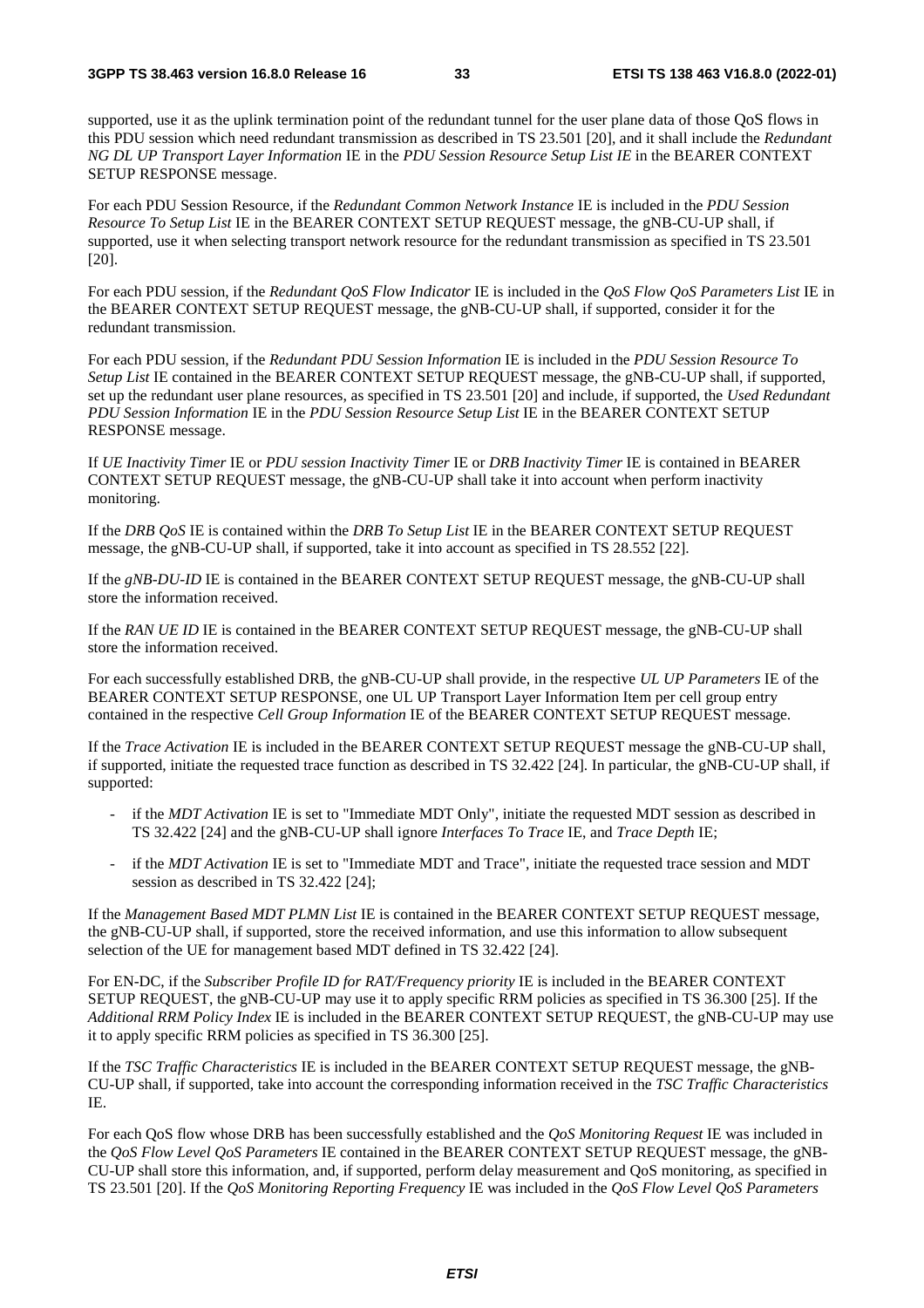IE contained in the BEARER CONTEXT SETUP REQUEST message, the gNB-CU-UP shall store this information, and, if supported, use it for RAN part delay reporting.

If the BEARER CONTEXT SETUP REQUEST message contains the *NPN Context Information* IE the gNB-CU-UP shall, if supported, take it into account when allocating UP resources for the bearer context.

For each requested DRB, if the *EHC Parameters* IE is included in the *PDCP Configuration* IE, the gNB-CU-CP shall, if supported, also include *ROHC Parameters* IE in the *PDCP Configuration* IE in the BEARER CONTEXT SETUP REQUEST message, to enable the gNB-CU-UP to perform appropriate header compression.

If the *EHC parameters* IE is included in the *PDCP Configuration* IE contained in the BEARER CONTEXT SETUP REQUEST message, the gNB-CU-UP may take these parameters into account to perform appropriate header compression for the concerned DRB.

If the *DAPS Request Information* IE is included for a DRB to be setup in the BEARER CONTEXT SETUP REQUEST message, the gNB-CU-UP shall consider that the request concerns a DAPS handover for that DRB and, if admitted, act as specified in TS 38.300 [4].

If the *CHO Initiation* IE is contained in the BEARER CONTEXT SETUP REQUEST message, the gNB-CU-UP shall consider that the request concerns conditional handover or conditional PSCell change and act as specified in TS 38.401 [2].

If the *MCG Offered GBR QoS Flow Information* IE is contained in the *QoS Flows Information To Be Setup* IE within the *DRB To Setup List* IE in the BEARER CONTEXT SETUP REQUEST message, the gNB-CU-UP may take it into account when two cell groups are served by the gNB-CU-UP.

If the *Additional Handover Information* IE is included in the BEARER CONTEXT SETUP REQUEST message and set to "Discard PDCP SN", the gNB-CU-UP shall, if supported, remove the forwarded PDCP SNs if received in the forwarded GTP-U packets, and deliver the forwarded PDCP SDUs to the UE, as specified in TS 38.300 [8].

If the *Ignore Mapping Rule Indication* IE is contained within the *DRB To Setup List* IE for a DRB in the BEARER CONTEXT SETUP REQUEST message, the gNB-CU-UP shall, if supported, ignore the QoS flow mapping information indicated by the *QoS Flows Information To Be Setup* IE for the concerned DRB.

If the *Direct Forwarding Path Availability* IE set to "inter-system direct path available" is included in the BEARER CONTEXT SETUP REQUEST message, the gNB-CU-UP shall, if supported, assign the UP Transport Layer Information for inter-system direct data forwarding from the appropriate address space, if applicable.

If the *Direct Forwarding Path Availability* IE set to "intra-system direct path available" is included in the BEARER CONTEXT SETUP REQUEST message, the gNB-CU-UP shall, if supported, assign the UP Transport Layer Information for intra-system direct data forwarding from the appropriate address space, if applicable.

If the *gNB-CU-UP UE E1AP ID* IE is contained in the BEARER CONTEXT SETUP REQUEST message, the gNB-CU-UP may use it to identify the UE context as specified in TS 38.401 [2].

8.3.1.3 Unsuccessful Operation



**Figure 8.3.1.3-1: Bearer Context Setup procedure: Unsuccessful Operation.**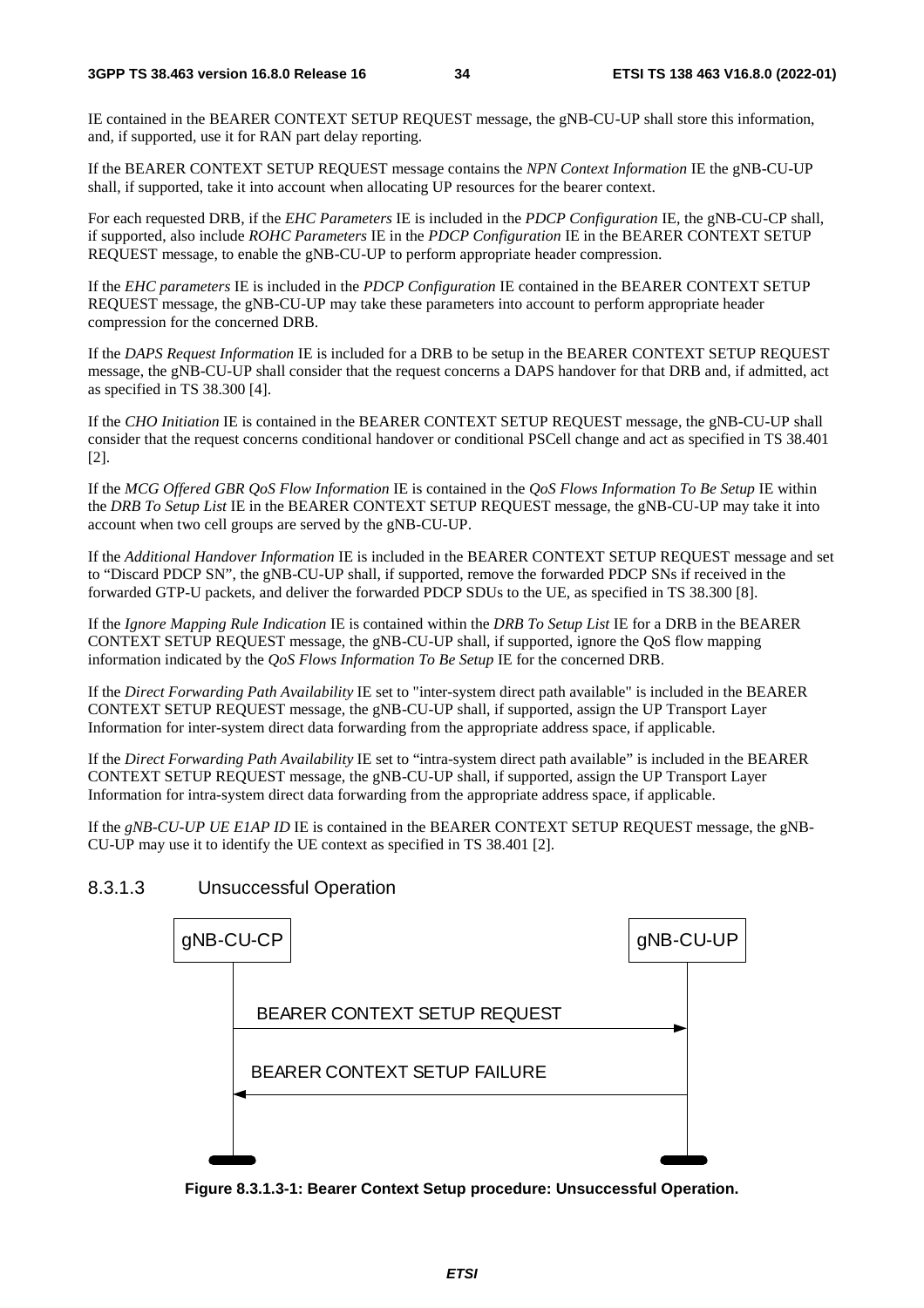If the gNB-CU-UP cannot establish the requested bearer context, or cannot even establish one bearer it shall consider the procedure as failed and respond with a BEARER CONTEXT SETUP FAILURE message and appropriate cause value.

### 8.3.1.4 Abnormal Conditions

If the gNB-CU-UP receives a BEARER CONTEXT SETUP REQUEST message containing a *E-UTRAN QoS* IE in the *DRB To Setup List* IE for a GBR QoS DRB but where the *GBR QoS Information* IE is not present, the gNB-CU-UP shall report the establishment of the corresponding DRB as failed in the *DRB Failed List* IE of the BEARER CONTEXT SETUP RESPONSE message with an appropriate cause value.

If the gNB-CU-UP receives a BEARER CONTEXT SETUP REQUEST message containing a *QoS Flow Level QoS Parameters* IE in the *PDU Session Resource To Setup List* IE for a GBR QoS Flow but where the *GBR QoS Flow Information* IE is not present, the gNB-CU-UP shall report the establishment of the corresponding OoS Flow as failed in the corresponding *Flow Failed List* IE of the BEARER CONTEXT SETUP RESPONSE message with an appropriate cause value.

# 8.3.2 Bearer Context Modification (gNB-CU-CP initiated)

#### 8.3.2.1 General

The purpose of the Bearer Context Modification procedure is to allow the gNB-CU-CP to modify a bearer context in the gNB-CU-UP. The procedure uses UE-associated signalling.

### 8.3.2.2 Successful Operation



**Figure 8.3.2.2-1: Bearer Context Modification procedure: Successful Operation.** 

The gNB-CU-CP initiates the procedure by sending the BEARER CONTEXT MODIFICATION REQUEST message to the gNB-CU-UP. If the gNB-CU-UP succeeds to modify the bearer context, it replies to the gNB-CU-CP with the BEARER CONTEXT MODIFICATION RESPONSE message.

The gNB-CU-UP shall report to the gNB-CU-CP, in the BEARER CONTEXT MODIFICATION RESPONSE message, the result for all the requested resources in the following way:

For E-UTRAN:

- A list of DRBs which are successfully established shall be included in the *DRB Setup List* IE;
- A list of DRBs which failed to be established shall be included in the *DRB Failed List* IE;
- A list of DRBs which are successfully modified shall be included in the *DRB Modified List* IE;
- A list of DRBs which failed to be modified shall be included in the *DRB Failed To Modify List* IE;

For NG-RAN: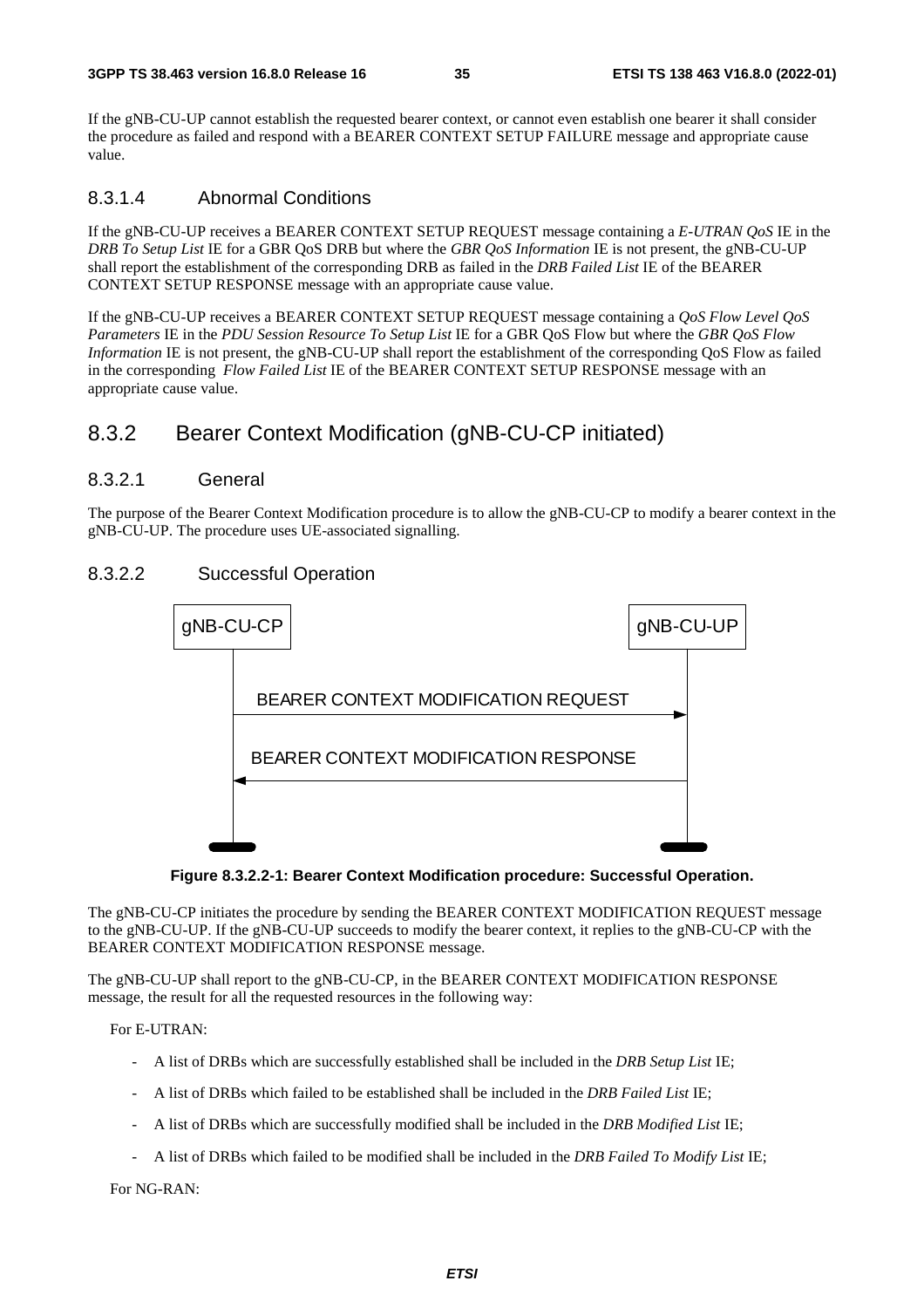- A list of PDU Session Resources which are successfully established shall be included in the *PDU Session Resource Setup List* IE;
- A list of PDU Session Resources which failed to be established shall be included in the *PDU Session Resource Failed List* IE;
- A list of PDU Session Resources which are successfully modified shall be included in the *PDU Session Resource Modified List* IE;
- A list of PDU Session Resources which failed to be modified shall be included in the *PDU Session Resource Failed To Modify List* IE;
- For each successfully established or modified PDU Session Resource, a list of DRBs which are successfully established shall be included in the *DRB Setup List* IE;
- For each successfully established or modified PDU Session Resource, a list of DRBs which failed to be established shall be included in the *DRB Failed List* IE;
- For each successfully modified PDU Session Resource, a list of DRBs which are successfully modified shall be included in the *DRB Modified List* IE;
- For each successfully modified PDU Session Resource, a list of DRBs which failed to be modified shall be included in the *DRB Failed To Modify List* IE;
- For each successfully established or modified DRB, a list of QoS Flows which are successfully established shall be included in the *Flow Setup List* IE;
- For each successfully established or modified DRB, a list of QoS Flows which failed to be established shall be included in the *Flow Failed List* IE;

When the gNB-CU-UP reports the unsuccessful establishment of a PDU Session Resource, DRB or QoS Flow the cause value should be precise enough to enable the gNB-CU-CP to know the reason for the unsuccessful establishment.

If the *Security Information* IE is contained in the BEARER CONTEXT MODIFICATION REQUEST message, the gNB-CU-UP shall update the corresponding information.

If the *UE DL Aggregate Maximum Bit Rate* IE is contained in the BEARER CONTEXT MODIFICATION REQUEST message, the gNB-CU-UP shall update the corresponding information.

If the *UE DL Maximum Integrity Protected Data Rate* IE is contained in the BEARER CONTEXT MODIFICATION REQUEST message, the gNB-CU-UP shall update the corresponding information.

If the *Bearer Context Status Change* IE is contained in the BEARER CONTEXT MODIFICATION REQUEST message, the gNB-CU-UP shall consider the UE RRC state and act as specified in TS 38.401 [2].

If the *Data Forwarding Information Request* IE, *PDU Session Data Forwarding Information Request* IE or the *DRB Data Forwarding Information Request* IE are included in the BEARER CONTEXT MODIFICATION REQUEST message, the gNB-CU-UP shall include the requested forwarding information in the *Data Forwarding Information Response* IE, *PDU Session Data Forwarding Information Response* IE or the *DRB Data Forwarding Information Response* IE in the BEARER CONTEXT MODIFICATION RESPONSE message.

If the *PDU Session Data Forwarding Information* IE is included in the BEARER CONTEXT MODIFICATION REQUEST message, the gNB-CU-UP shall, if supported, consider that data forwarding is applicable for the indicated QoS flows for the concerned PDU session.

If the *PDCP Configuration* IE is contained in the *DRB To Modify List* IE in the BEARER CONTEXT MODIFICATION REQUEST message, the gNB-CU-UP shall update the corresponding information, except for the *PDCP SN UL Size* IE, the *PDCP SN DL Size* IE and the *RLC mode* IE which shall be ignored.

If the *E-UTRAN QoS* IE is contained in the *DRB To Modify List* IE in the BEARER CONTEXT MODIFICATION REQUEST message, the gNB-CU-UP shall update the corresponding information.

If the *PDCP SN Status Request* IE is contained in the *DRB To Modify List* IE in the BEARER CONTEXT MODIFICATION REQUEST message, the gNB-CU-UP shall act as specified in TS 38.401 [2] and include the *UL COUNT Value* IE and the *DL COUNT Value* IE in the BEARER CONTEXT MODIFICATION RESPONSE message.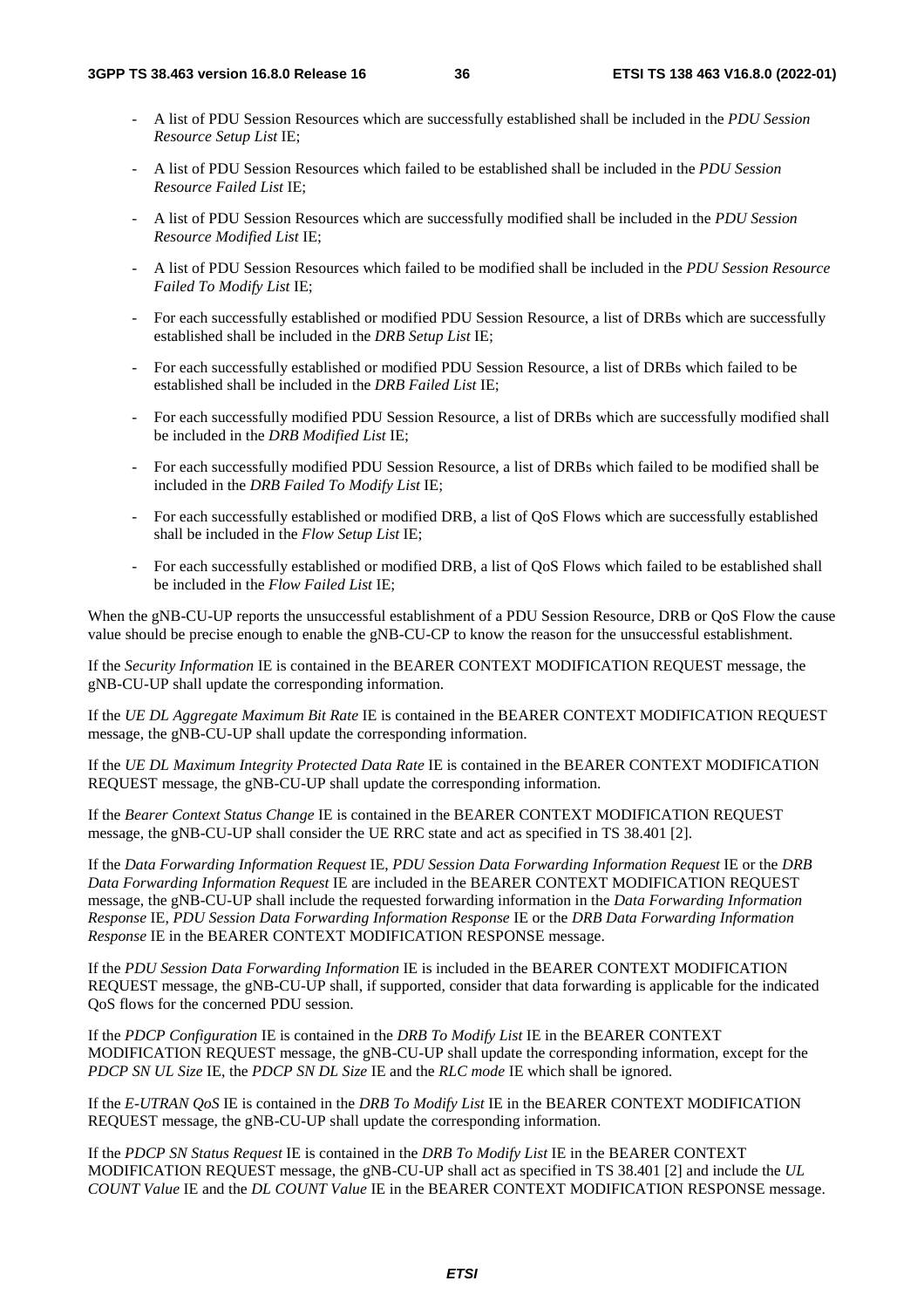If the *PDCP SN Status Information* IE is contained in the *DRB To Setup List* IE or the *DRB To Modify List* IE in the BEARER CONTEXT MODIFICATION REQUEST message, the gNB-CU-UP shall take it into account and act as specified in TS 38.401 [2].

If the *DL UP Parameters* IE is contained in the *DRB To Modify List* IE in the BEARER CONTEXT MODIFICATION REQUEST message, the gNB-CU-UP shall update the corresponding information.

If the *Cell Group To Add* IE or the *Cell Group To Modify* IE or the *Cell Group To Remove* IE is contained in the *DRB To Modify List* IE in the BEARER CONTEXT MODIFICATION REQUEST message, the gNB-CU-UP shall add or modify or remove the corresponding cell group.

If the *PDU Session Resource DL Aggregate Maximum Bit Rate* IE is contained in the *PDU Session Resource To Setup List* IE in the BEARER CONTEXT MODIFICATION REQUEST message, the gNB-CU-UP shall replace the information in the UE context and use it when enforcing downlink traffic policing for the non GBR QoS flows for the concerned UE, as specified in TS 23.501 [20].

If the *PDU Session Resource DL Aggregate Maximum Bit Rate* IE is contained in the *PDU Session Resource To Modify List* IE in the BEARER CONTEXT MODIFICATION REQUEST message, the gNB-CU-UP shall update the corresponding information.

If the *SDAP Configuration* IE is contained in the *DRB To Modify List* IE in the BEARER CONTEXT MODIFICATION REQUEST message, the gNB-CU-UP shall update the corresponding information.

If the *Flow Mapping Information* IE is contained in the *DRB To Modify List* IE in the BEARER CONTEXT MODIFICATION REQUEST message, the gNB-CU-UP shall update the corresponding information.

For each requested DRB, if the *PDCP Duplication* IE or *Additional PDCP duplication Information* IE is included in the *PDCP Configuration* IE contained in the BEARER CONTEXT MODIFICATION REQUEST message, then the gNB-CU-CP shall include two or more *UP Transport Layer Information* IEs in the BEARER CONTEXT MODIFICATION REQUEST message, and the gNB-CU-UP shall, if supported, also include two or more *UP Transport Layer Information* IEs in the BEARER CONTEXT MODIFICATION RESPONSE message to support packet duplication. If only one cell group is included in the *Cell Group Information* IE for the concerned DRB, then the gNB-CU-UP shall consider that the first *UP Transport Layer Information* IE of these *UP Transport Layer Information* IEs is for the primary path. If more than one cell group is included in the *Cell Group Information* IE, then the gNB-CU-UP shall consider that the number of duplication tunnels for each cell group is indicated by the *Numbe*r *of tunnels* IE, and that the first *UP Transport Layer Information* IE for each cell group is for the primary path or the split secondary path.

For a certain DRB which was allocated with two or more GTP-U tunnels, if such DRB is modified and given one GTP-U tunnel via the Bearer Context Modification (gNB-CU-CP initiated) procedure, i.e. only one UP Transport Layer Information per Cell Group ID is present in *DL UP Parameters* IE for the concerned DRB, then the gNB-CU-UP shall consider that PDCP duplication is deconfigured for this DRB. If such Bearer Context Modification (gNB-CU-CP initiated) procedure occurs, the *Duplication Activation* IE shall not be included for the concerned DRB.

If the *New UL TNL Information Required* IE is contained in the BEARER CONTEXT MODIFICATION REQUEST message, the gNB-CU-UP shall include the new UP Transport Layer Information in the BEARER CONTEXT MODIFICATION RESPONSE message.

For each PDU session for which the *Security Indication* IE is included in the *PDU Session Resource To Setup List* IE of the BEARER CONTEXT MODIFICATION REQUEST message, and the *Integrity Protection Indication* IE or *Confidentiality Protection Indication* IE is set to "preferred", then the gNB-CU-UP should, if supported, perform user plane integrity protection or ciphering, respectively, for the concerned PDU session and shall notify whether it performed the user plane integrity protection or ciphering by including the *Integrity Protection Result* IE or *Confidentiality Protection Result* IE, respectively, in the *PDU Session Resource Setup List* IE of the BEARER CONTEXT MODIFICATION RESPONSE message.

For each PDU session for which the *Security Indication* IE is included in the *PDU Session Resource To Setup List* IE of the BEARER CONTEXT MODIFICATION REQUEST message, and the *Integrity Protection Indication* IE or *Confidentiality Protection Indication* IE is set to "required", then the gNB-CU-UP shall perform user plane integrity protection or ciphering, respectively, for the concerned PDU Session. If the gNB-CU-UP cannot perform the user plane integrity protection or ciphering, it shall reject the setup of the PDU Session Resources with an appropriate cause value.

For each PDU session for which the Security Indication IE is included in the *PDU Session Resource To Setup List* of the BEARER CONTEXT MODIFICATION REQUEST message: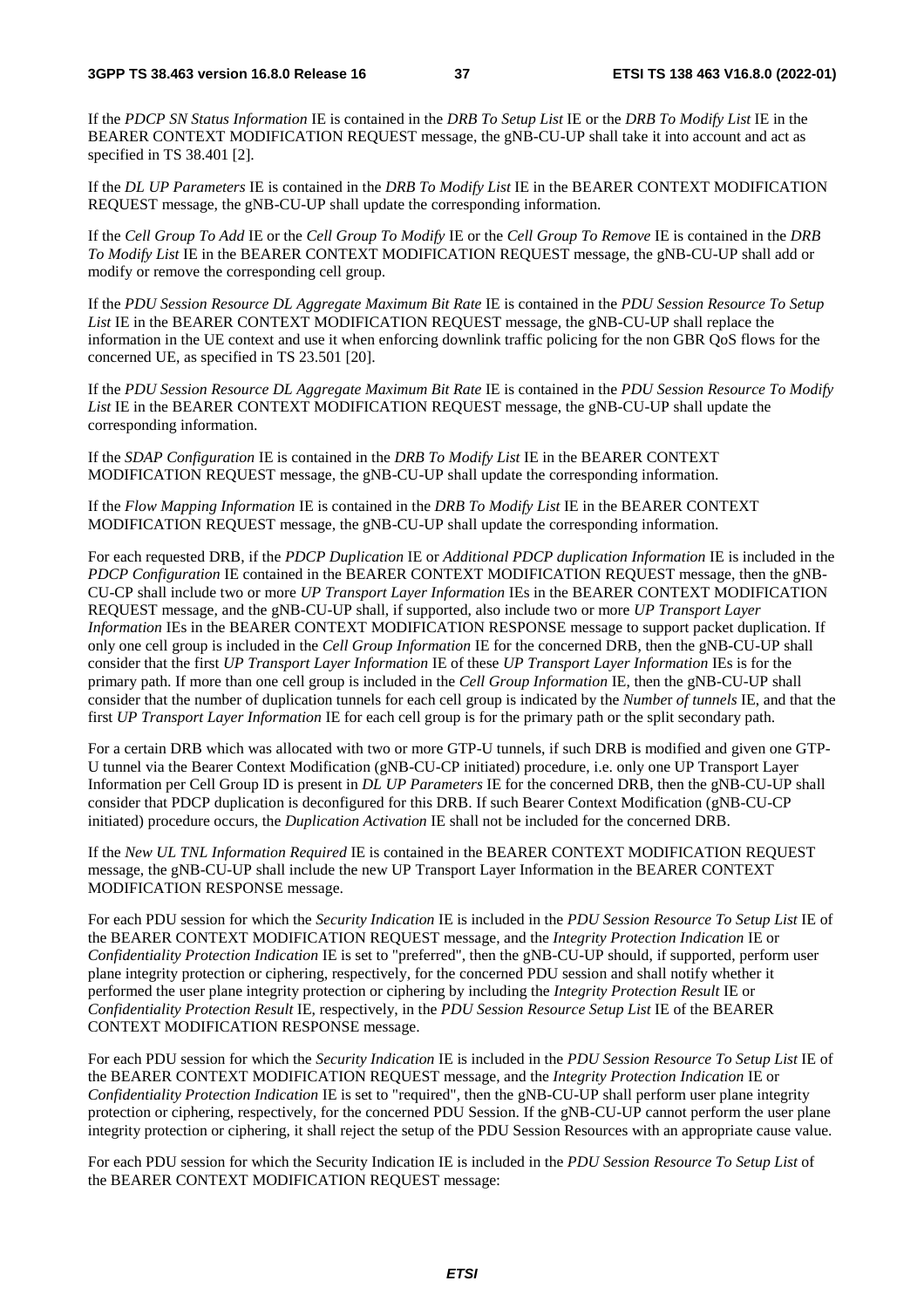#### **3GPP TS 38.463 version 16.8.0 Release 16 38 ETSI TS 138 463 V16.8.0 (2022-01)**

- if the *Integrity Protection Indication* IE is set to "not needed", then the gNB-CU-UP shall not perform user plane integrity protection for the concerned PDU session;
- if the *Confidentiality Protection Indication* IE is set to "not needed", then the gNB-CU-UP shall not perform user plane ciphering for the concerned PDU session.

For each PDU Session Resource, if the *Network Instance* IE is included in the *PDU Session Resource To Setup List* IE or the *PDU Session Resource To Modify List* IE in the BEARER CONTEXT MODIFICATION REQUEST message and the *Common Network Instance* IE is not included, the gNB-CU-UP shall, if supported, use it when selecting transport network resource as specified in TS 23.501 [20].

For each PDU session, if the *Common Network Instance* IE is included in the *PDU Session Resource To Setup List* IE or the *PDU Session Resource To Modify List* IE in the BEARER CONTEXT MODIFICATION REQUEST message, the gNB-CU-UP shall, if supported, use it when selecting transport network resource as specified in TS 23.501 [20].

For each PDU session, if the *Redundant NG UL UP Transport Layer Information* IE is included in the *PDU Session Resource To Setup List* IE or the *PDU Session Resource To Modify List* IE in the BEARER CONTEXT MODIFICATION REQUEST message, the gNB-CU-UP shall, if supported, include the *Redundant NG DL UP Transport Layer Information* IE in the *PDU Session Resource Setup List* IE or the *PDU Session Resource Modified List*  IE in the BEARER CONTEXT MODIFICATION RESPONSE message.

If the *Redundant Common Network Instance* IE is included in the *PDU Session Resource To Setup List* IE or the *PDU Session Resource To Modify List* IE in the BEARER CONTEXT MODIFICATION REQUEST message, the gNB-CU-UP shall, if supported, use it when selecting transport network resource for the redundant transmission as specified in TS 23.501 [20].

For each PDU session for which the *Redundant QoS Flow Indicator* IE is included in *QoS Flows Information To Be Setup* IE contained in the BEARER CONTEXT MODIFICATION REQUEST message, the gNB-CU-UP shall, if support, shall store and use it as specified in TS 23.501 [20].

For each PDU session, if the *Redundant QoS Flow Indicator* IE is set to false for all QoS flows, the gNB-CU-UP shall, if supported, stop the redundant transmission and release the redundant tunnel for the concerned PDU session as specified in TS 23.501 [20].

If the *QoS Flow Mapping Indication* IE is contained in the *QoS Flow QoS Parameters List* IE in the BEARER CONTEXT MODIFICATION REQUEST message, the gNB-CU-UP shall, if supported, replace any previously received value and take it into account that only the uplink or downlink QoS flow is mapped to the DRB.

If the *Data Discard Required* IE is contained in the BEARER CONTEXT MODIFICATION REQUEST message and the value is set to "Required", the gNB-CU-UP shall consider that a RAN Paging Failure occurred for that UE. The gNB-CU-UP shall discard the user plane data for that UE and consider that the bearer context is still suspended.

If *UE Inactivity Timer* IE or *PDU session Inactivity Timer* IE or *DRB Inactivity Timer* IE is contained in BEARER CONTEXT MODIFICATION REQUEST message, the gNB-CU-UP shall take it into account when perform inactivity monitoring.

If the *S-NSSAI* IE is contained in the *PDU Session Resource To Modify List* IE in the BEARER CONTEXT MODIFICATION REQUEST message, the gNB-CU-UP shall store the corresponding information and replace any existing information.

If the *DRB QoS* IE is contained within the *DRB To Setup List* IE in the BEARER CONTEXT MODIFICATION REQUEST message, the gNB-CU-UP shall, if supported, take it into account for each DRB, as specified in TS 28.552 [22].

If the *DRB QoS* IE is contained within the *DRB To Modify List* IE in the BEARER CONTEXT MODIFICATION REQUEST message, the gNB-CU-UP shall, if supported, replace any previously received value and take it into account for each DRB, as specifed in TS 28.552 [22].

If the *gNB-DU-ID* IE is contained in the BEARER CONTEXT MODIFICATION REQUEST message, the gNB-CU-UP shall store and replace any previous information received.

If the *RAN UE ID* IE is contained in the BEARER CONTEXT MODIFICATION REQUEST message, the gNB-CU-UP shall store and replace any previous information received.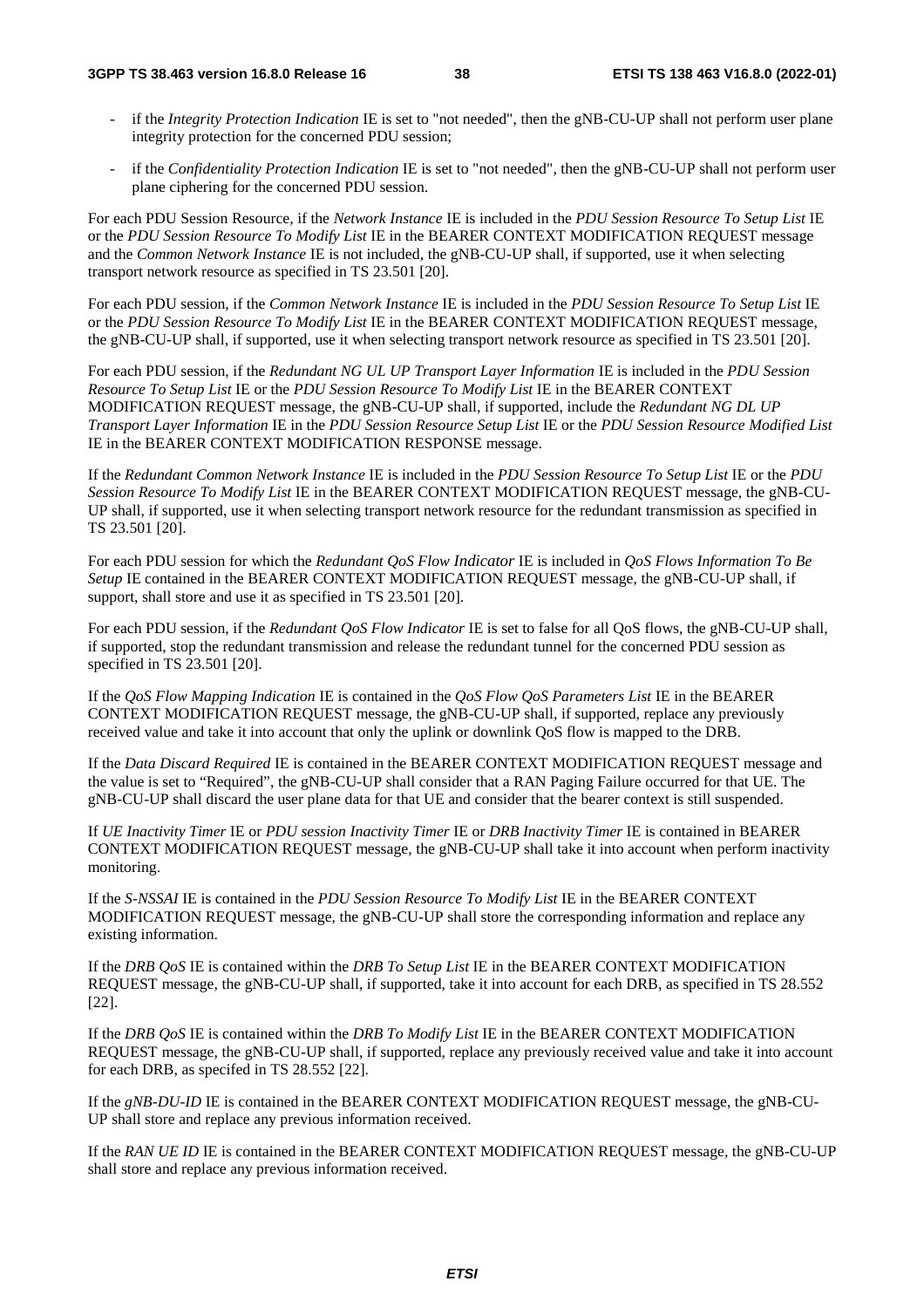If the gNB-CU-UP receives a BEARER CONTEXT MODIFICATION REQUEST message including *Activity Notification Level* IE and its value does not match the current bearer context, the gNB-CU-UP shall ignore the *Activity Notification Level* IE and also the requested modification of inactivity timer.

For each successfully established DRB, the gNB-CU-UP shall provide, in the respective *UL UP Parameters* IE of the BEARER CONTEXT MODIFICATION RESPONSE, one UL UP Transport Layer Information Item per cell group entry contained in the respective *Cell Group Information* IE of the BEARER CONTEXT MODIFICATION REQUEST message.

If the *Old QoS Flow List - UL End Marker expected* IE is included in the *PDU Session Resource To Modify List* IE of the BEARER CONTEXT MODIFICATION REQUEST message for a DRB to be modified, the gNB-CU-UP shall consider that the source NG-RAN node has initiated QoS flow re-mapping and has not yet received SDAP end markers, as described in TS 38.300 [8]. The gNB-CU-UP shall consider that the *Old QoS Flow List - UL End Marker expected* IE only contains UL QoS flow information for QoS flows for which no SDAP end marker has been yet received on the source side.

For EN-DC, if the *Subscriber Profile ID for RAT/Frequency priority* IE is included in the BEARER CONTEXT MODIFICATION REQUEST, the gNB-CU-UP may use it to apply specific RRM policies as specified in TS 36.300 [25]. If the *Additional RRM Policy Index* IE is included in the BEARER CONTEXT MODIFICATION REQUEST, the gNB-CU-UP may use it to apply specific RRM policies as specified in TS 36.300 [25].

If there is at least one DRB removed by the gNB-CU-UP, the gNB-CU-UP shall, if supported, include the *Retainability Measurements Information* IE in the BEARER CONTEXT MODIFICATION RESPONSE message, providing information on the removed DRB(s) for retainability measurements in the gNB-CU-CP, as described in TS 32.425 [26] and TS 28.552 [22].

If the *TSC Traffic Characteristics* IE is included in the BEARER CONTEXT MODIFICATION REQUEST message, the gNB-CU-UP shall, if supported, take into account the corresponding information received in the *TSC Traffic Characteristics* IE.

For each QoS flow whose DRB has been successfully established or modified and the *QoS Monitoring Request* IE was included in the *QoS Flow Level QoS Parameters* IE contained in the BEARER CONTEXT MODIFICATION REQUEST message, the gNB-CU-UP shall store this information, and, if supported, perform delay measurement and QoS monitoring, as specified in TS 23.501 [20]. If the *QoS Monitoring Reporting Frequency* IE was included in the *QoS Flow Level QoS Parameters* IE contained in the BEARER CONTEXT MODIFICATION REQUEST message, the gNB-CU-UP shall store this information, and, if supported, use it for RAN part delay reporting.

For each requested DRB, if the *QoS Mapping Information* IE is contained in the *DL UP Parameters* IE in the BEARER CONTEXT MODIFICATION REQUEST message, the gNB-CU-UP shall use it to set DSCP and/or flow label fields in the downlink IP packets which are transmitted through the GTP tunnels indicated by the *UP Transport Layer Information* IE. The Diffserv code point (DSCP) marking is performed as specified in TS 38.474 [28].

If the *Early Forwarding COUNT Request* IE is contained in the *DRB To Modify List* IE in the BEARER CONTEXT MODIFICATION REQUEST message, the gNB-CU-UP shall act as specified in TS 38.401 [2] and include the requested *FIRST DL COUNT Value* IE or *DISCARD DL COUNT Value* IE in the BEARER CONTEXT MODIFICATION RESPONSE message.

If the *Early Forwarding COUNT Information* IE is contained in the *DRB To Modify List* IE in the BEARER CONTEXT MODIFICATION REQUEST message, the gNB-CU-UP shall take it into account and act as specified in TS 38.401 [2].

If the *Ignore Mapping Rule Indication* IE is contained within the *DRB To Setup List* IE for a DRB in the BEARER CONTEXT MODIFICATION REQUEST message, the gNB-CU-UP shall, if supported, ignore the QoS flow mapping information indicated by the *QoS Flows Information To Be Setup* IE for the concerned DRB.

If the *DAPS Request Information* IE is included for a DRB to be modified in the BEARER CONTEXT MODIFICATION REQUEST message, the gNB-CU-UP shall consider that the request concerns a DAPS handover for that DRB and, if admitted, act as specified in TS 38.300 [4].

If the *Early Data Forwarding Indicator* IE set to "stop" is contained in the *DRB To Modify List* IE in the BEARER CONTEXT MODIFICATION REQUEST message, the gNB-CU-UP shall, if supported and if already initiated, stop the early data forwarding for the concerned DRB. If the *DRB Data forwarding information* IE containing the *DL Data Forwarding* IE is included together in the *DRB To Modify List* IE, the gNB-CU-UP shall consider that the stop is only for the early data forwarding initiated toward that forwarding TNL.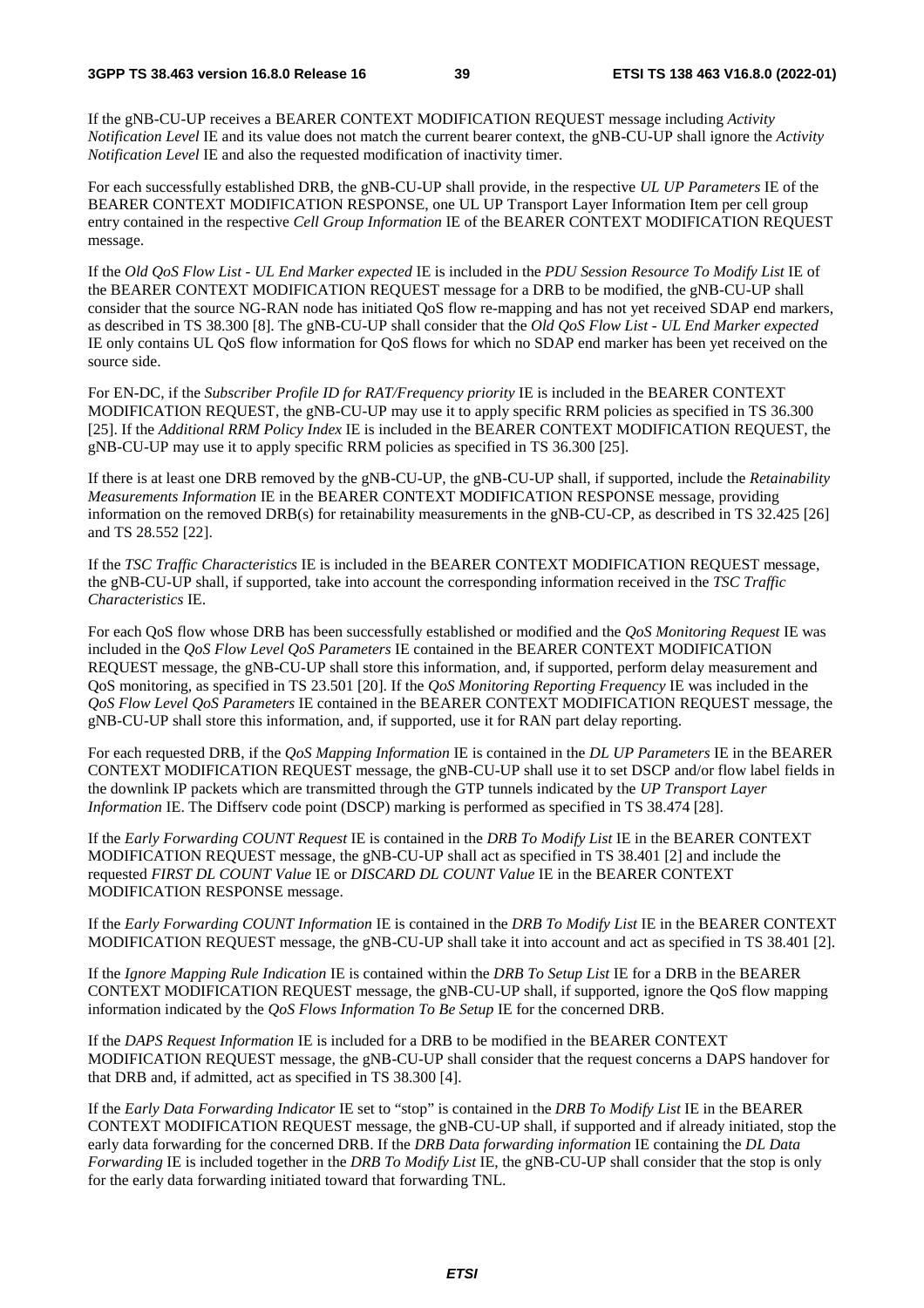#### **Interaction with the Bearer Context Modification (gNB-CU-CP initiated)**

If the BEARER CONTEXT MODIFICATION REQUEST message includes for a DRB in the *DRB To Modify List* IE the *PDCP SN Status Request IE* set to "requested" and if the gNB-CU-UP has not yet received a SDAP end marker packet for a QoS flow which has been previously re-configured to another DRB by means of a gNB-CU-CP initiated Bearer Context Modification procedure, the gNB-CU-UP shall includes the QoS Flow Identifier of that QoS flow in the *Old QoS Flow List - UL End Marker expected* IE in the *PDU Session Resource Modified List* IE in the BEARER CONTEXT MODIFICATION RESPONSE message.

#### 8.3.2.3 Unsuccessful Operation



**Figure 8.3.2.3-1: Bearer Context Modification procedure: Unsuccessful Operation.** 

If the gNB-CU-UP cannot successfully perform any of the requested bearer context modifications, it shall respond with a BEARER CONTEXT MODIFICATION FAILURE message and appropriate cause value.

## 8.3.2.4 Abnormal Conditions

If the gNB-CU-UP receives a BEARER CONTEXT MODIFICATION REQUEST message containing a *E-UTRAN QoS* IE in the *DRB To Setup List* or the *DRB To Modify List* IE for a GBR QoS DRB but where the *GBR QoS Information* IE is not present, the gNB-CU-UP shall report the addition or the modification of the corresponding DRB as failed in the *DRB Failed List* IE or the *DRB Failed To Modify List* IE of the BEARER CONTEXT MODIFICATION RESPONSE message with an appropriate cause value.

If the gNB-CU-UP receives a BEARER CONTEXT MODIFICATION REQUEST message containing a *QoS Flow Level QoS Parameters* IE in the *PDU Session Resource To Setup List* IE or the *PDU Session Resource To Modify List* IE for a GBR QoS Flow but where the *GBR QoS Flow Information* IE is not present, the gNB-CU-UP shall report the addition or the modification of the corresponding QoS Flow as failed in the corresponding *Flow Failed List* IE of the BEARER CONTEXT MODIFICATION RESPONSE message with an appropriate cause value.

## 8.3.3 Bearer Context Modification Required (gNB-CU-UP initiated)

## 8.3.3.1 General

The purpose of the Bearer Context Modification Required procedure is to allow the gNB-CU-UP to modify a bearer context (e.g., due to local problems) and inform the gNB-CU-CP. The procedure uses UE-associated signalling.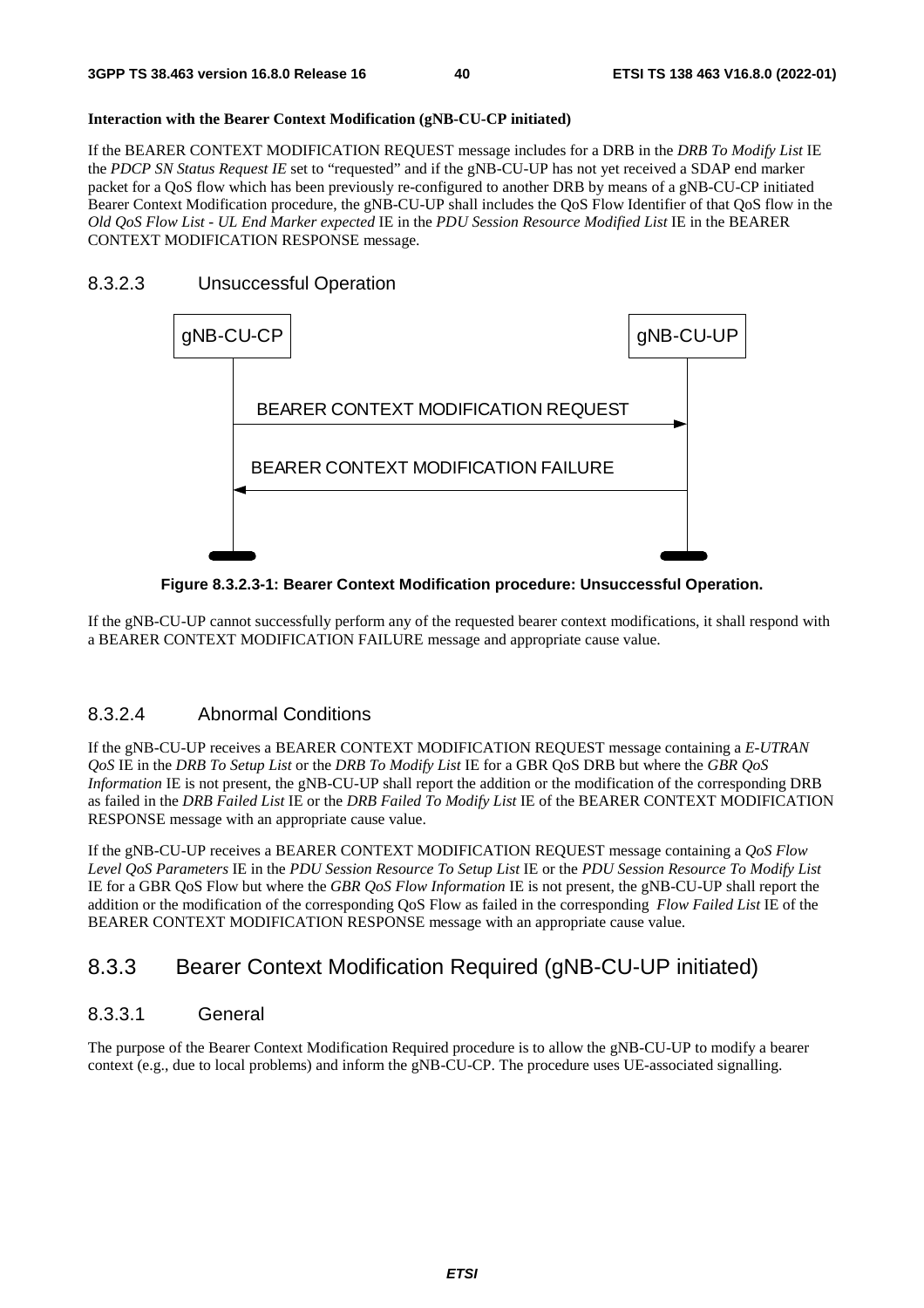## 8.3.3.2 Successful Operation



**Figure 8.3.3.2-1: Bearer Context Modification Required procedure: Successful Operation.** 

The gNB-CU-UP initiates the procedure by sending the BEARER CONTEXT MODIFICATION REQUIRED message to the gNB-CU-CP. The gNB-CU-CP replies with the BEARER CONTEXT MODIFICATION CONFIRM message.

If the *S1 DL UP Transport Layer Information* IE or the *NG DL UP Transport Layer Information* IE or the *Redundant NG DL UP Transport Layer Information* IE is contained in the BEARER CONTEXT MODIFICATION REQUIRED message, the gNB-CU-CP shall update the corresponding information.

If the *gNB-CU-UP Cell Group Related Configuration* IE is contained in the *DRB To Modify List* IE in the BEARER CONTEXT MODIFICATION REQUIRED message, the gNB-CU-CP shall try to change the cell group related configuration accordingly. If the gNB-CU-CP is not able to update the requested cell group related configuration, it shall include the *Cell Group Information* IE with the current cell group configuration in the *DRB Modified List* IE in the BEARER CONTEXT MODIFICATION CONFIRM message.

## 8.3.3.3 Abnormal Conditions

Not applicable.

# 8.3.4 Bearer Context Release (gNB-CU-CP initiated)

## 8.3.4.1 General

The purpose of the Bearer Context Release procedure is to allow the gNB-CU-CP to command the release of an UEassociated logical E1 connection. The procedure uses UE-associated signalling.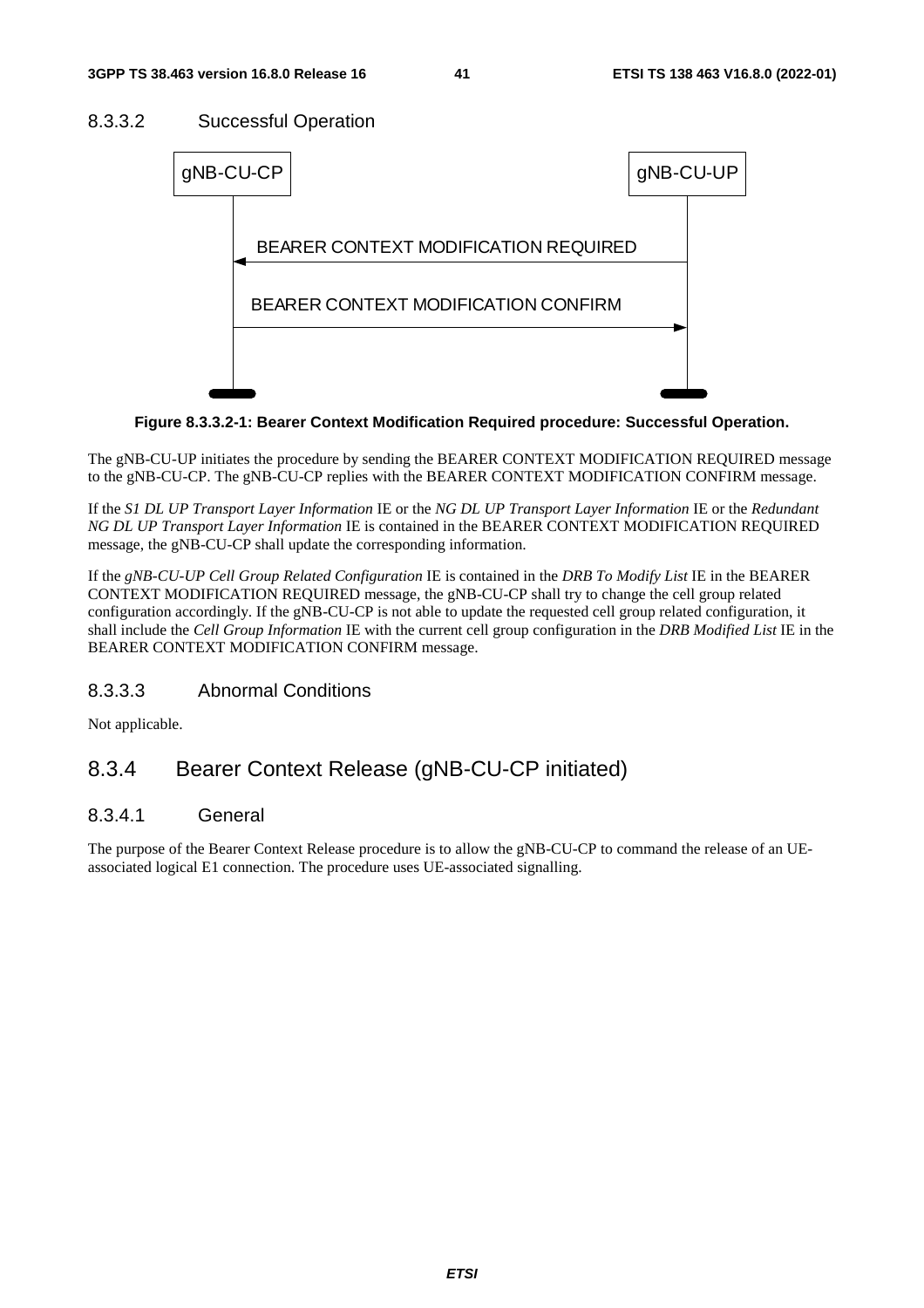## 8.3.4.2 Successful Operation



**Figure 8.3.4.2-1: Bearer Context Release procedure: Successful Operation.** 

The gNB-CU-CP initiates the procedure by sending the BEARER CONTEXT RELEASE COMMAND message to the gNB-CU-UP. The gNB-CU-UP replies with the BEARER CONTEXT RELEASE COMPLETE message.

Upon reception of the BEARER CONTEXT RELEASE COMMAND message, the gNB-CU-UP shall release all related signalling and user data transport resources and reply with the BEARER CONTEXT RELEASE COMPLETE message.

The gNB-CU-UP shall, if supported, include the *Retainability Measurements Information* IE in the BEARER CONTEXT RELEASE COMPLETE message, providing information on the removed DRB(s) for retainability measurements in the gNB-CU-CP, as described in TS 32.425 [26] and TS 28.552 [22].

## 8.3.4.3 Abnormal Conditions

Not applicable.

## 8.3.5 Bearer Context Release Request (gNB-CU-UP initiated)

## 8.3.5.1 General

The purpose of the Bearer Context Release Request procedure is to allow the gNB-CU-UP to request the gNB-CU-CP to release an UE-associated logical E1 connection. The procedure uses UE-associated signalling.

## 8.3.5.2 Successful Operation



**Figure 8.3.5.2-1: Bearer Context Release Requset procedure: Successful Operation.** 

The gNB-CU-UP initiates the procedure by sending the BEARER CONTEXT RELEASE REQUEST message to the gNB-CU-CP.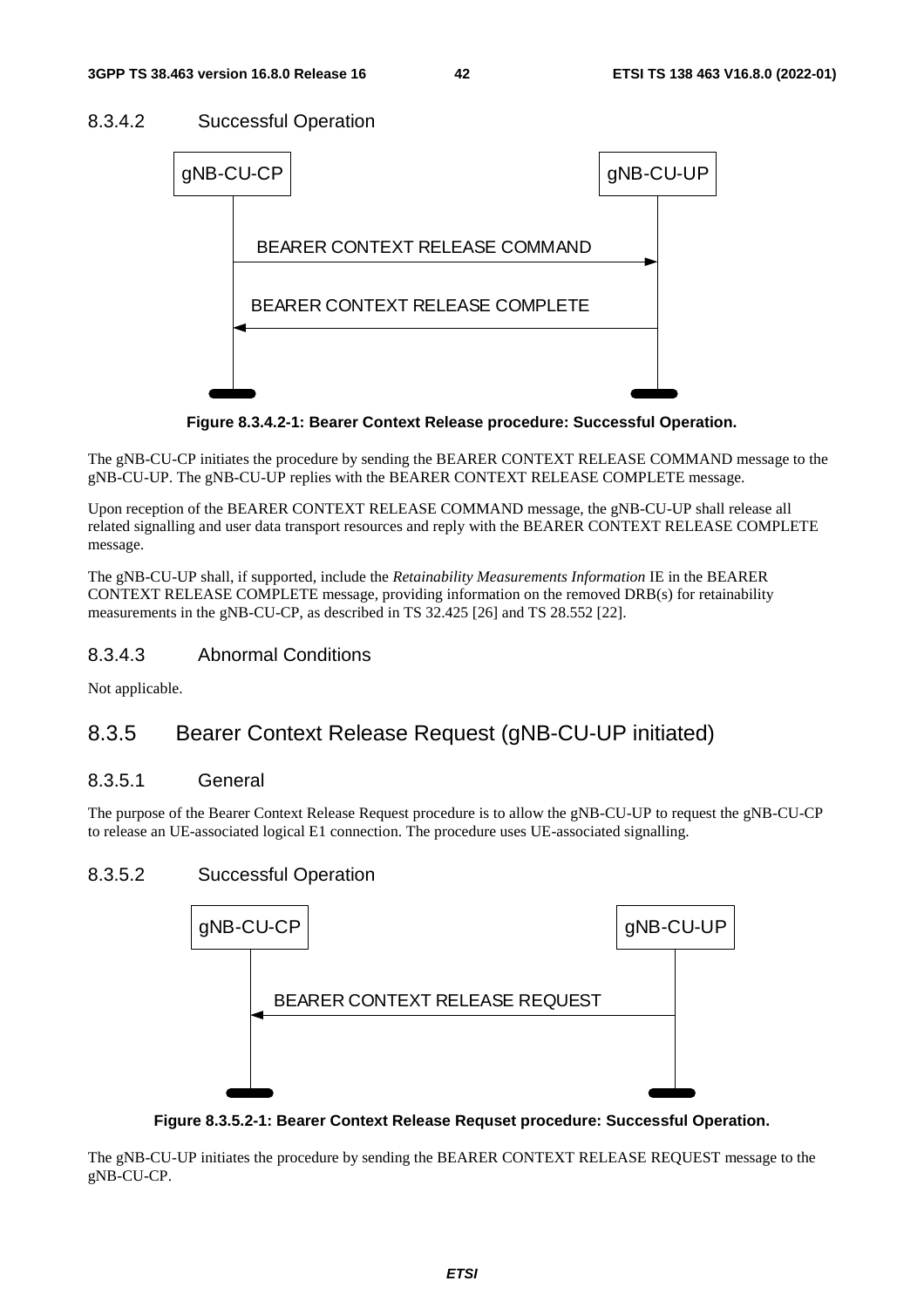If the *DRB Status List* IE is included in the BEARER CONTEXT RELEASE REQUEST message, the gNB-CU-CP shall act as specified in TS 38.401 [2].

#### **Interactions with Bearer Context Release procedure:**

The Bearer Context Release (gNB-CU-CP initiated) procedure may be initiated upon reception of a BEARER CONTEXT RELEASE REQUEST message.

#### **Interaction with Bearer Context Modification (gNB-CU-CP initiated) procedure:**

If applicable, as specified in TS 38.401 [2], the gNB-CU-UP may receive, after having performed the Bearer Context Release Request (gNB-CU-UP initiated) procedure, the BEARER CONTEXT MODIFICATION REQUEST message including the *Data Forwarding Information Request* IE within the *DRBs To Modify List* IE.

#### 8.3.5.3 Abnormal Conditions

Not applicable.

## 8.3.6 Bearer Context Inactivity Notification

#### 8.3.6.1 General

This procedure is initiated by the gNB-CU-UP to indicate the inactivity/resumption of activity related to the UE. The procedure uses UE-associated signalling.

#### 8.3.6.2 Successful Operation





The gNB-CU-UP initiates the procedure by sending the BEARER CONTEXT INACTIVITY NOTIFICATION message to the gNB-CU-CP.

If the Activity Notification Level was set to "DRB" during the Bearer Context establishment, the gNB-CU-UP shall include the *DRB Activity List* IE in the BEARER CONTEXT INACTIVITY NOTIFICATION message.

If the Activity Notification Level was set to "PDU Session" during the Bearer Context establishment, the gNB-CU-UP shall include the *PDU Session Resource Activity List* IE in the BEARER CONTEXT INACTIVITY NOTIFICATION message.

If the Activity Notification Level was set to "UE" during the Bearer Context establishment, the gNB-CU-UP shall include the *UE Activity* IE in the BEARER CONTEXT INACTIVITY NOTIFICATION message.

#### 8.3.6.3 Abnormal Conditions

Not applicable.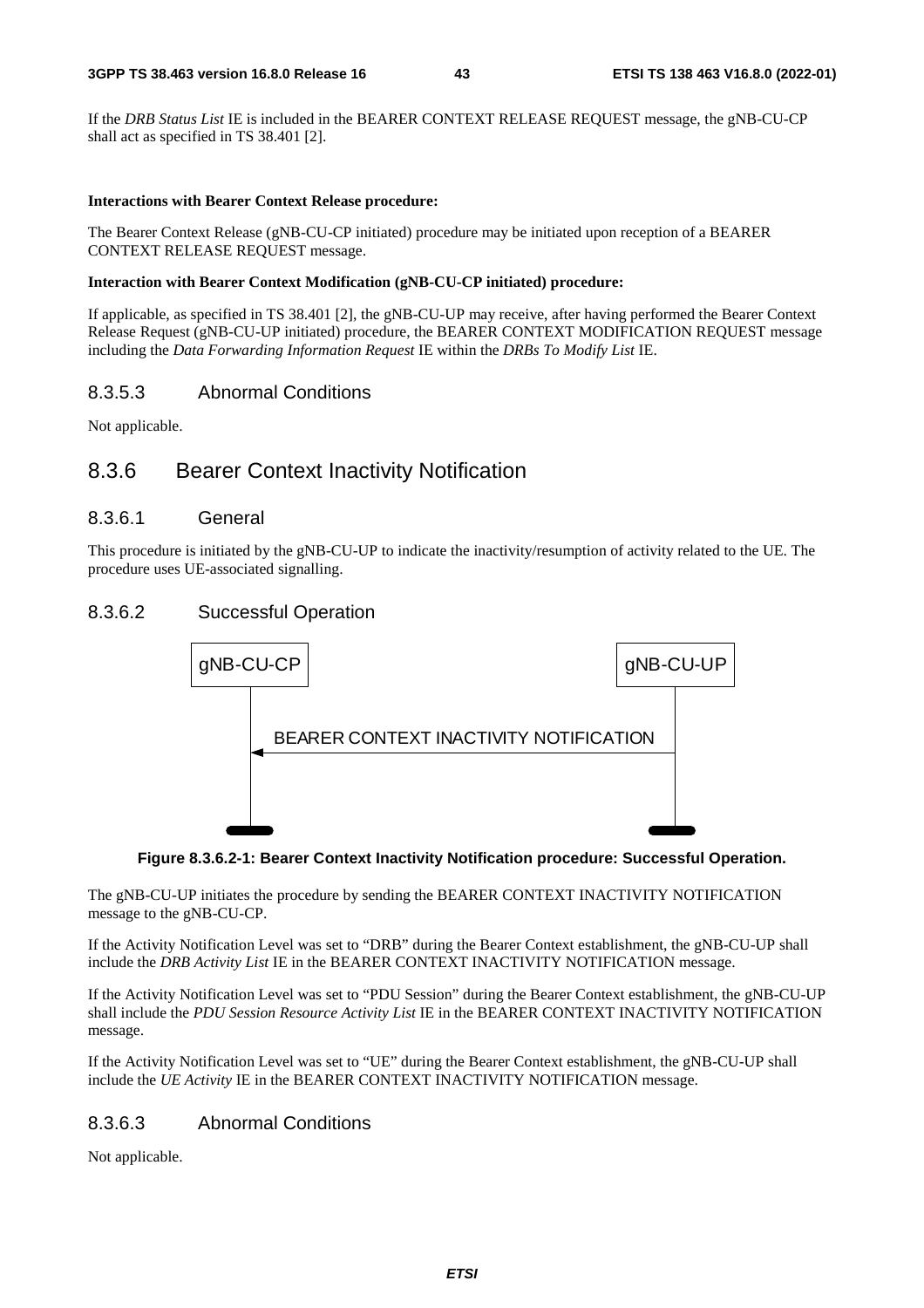## 8.3.7 DL Data Notification

## 8.3.7.1 General

This procedure is initiated by the gNB-CU-UP to indicate the detection of DL data arrival for the UE, or indicate that a DL packet including a QFI value in the NG-U header not configured by the *QoS Flows Information To Be Setup* IE or the *Flow Mapping Information* IE is received for the first time. The procedure uses UE-associated signalling.

## 8.3.7.2 Successful Operation



**Figure 8.3.7.2-1: DL Data Notification procedure: Successful Operation.** 

The gNB-CU-UP initiates the procedure by sending the DL DATA NOTIFICATION message to the gNB-CU-CP.

If the *PPI* IE is included in the DL DATA NOTIFICATION message, the gNB-CU-CP shall use it for paging policy differentiation.

If the *PDU Session To Notify List* IE is included in the DL DATA NOTIFICATION message, the gNB-CU-CP shall, if supported, either map the flow(s) included in *PDU Session To Notify List* IE to the existing DRB or establish a new DRB for the flow(s).

## 8.3.7.3 Abnormal Conditions

Not applicable.

## 8.3.8 Data Usage Report

## 8.3.8.1 General

This procedure is initiated by the gNB-CU-UP to report data volume served at the gNB-CU-UP. The procedure uses UE-associated signalling.

## 8.3.8.2 Successful Operation



**Figure 8.3.8.2-1: Data Usage Report procedure: Successful Operation.**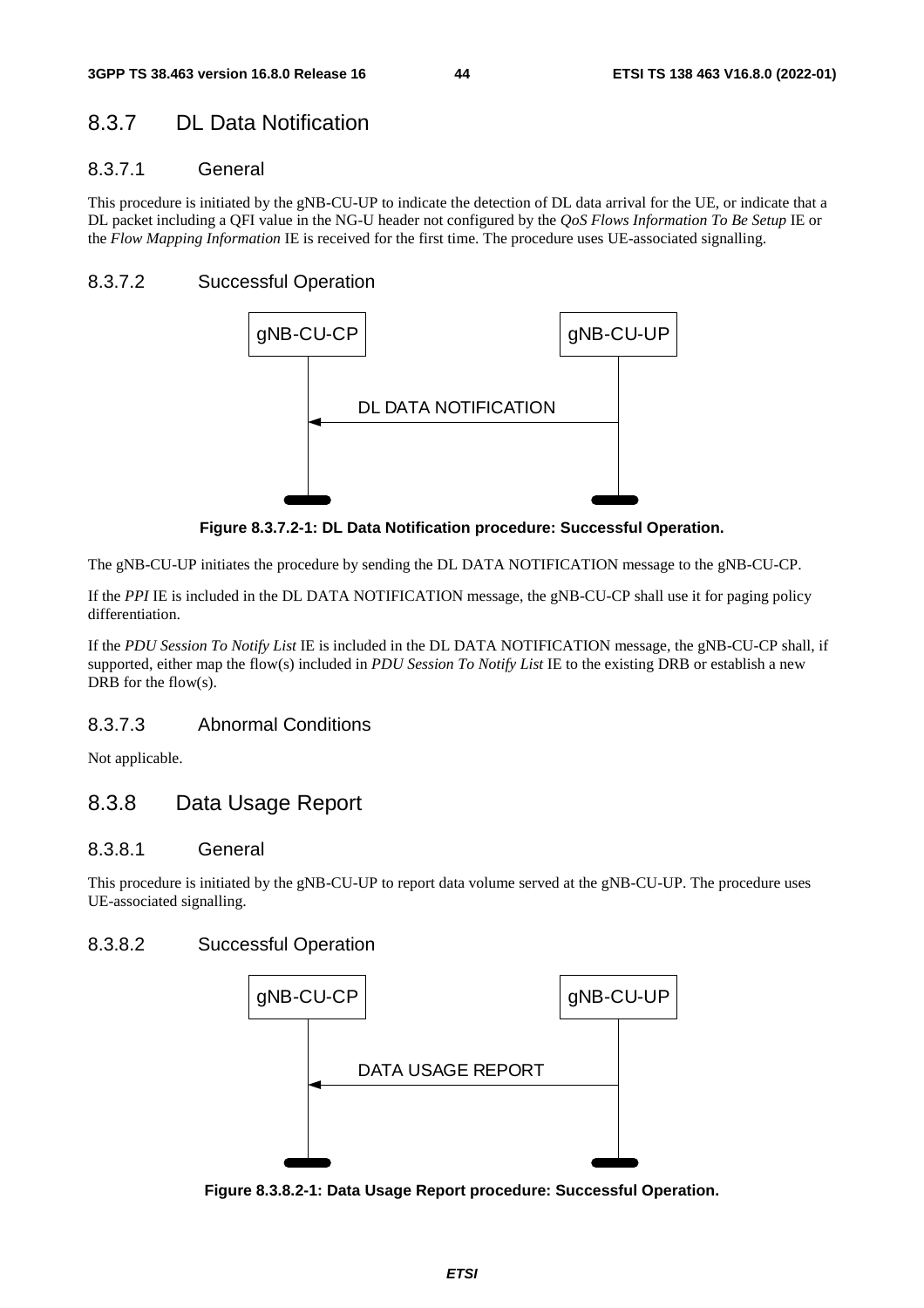The gNB-CU-UP initiates the procedure by sending the DATA USAGE REPORT message to the gNB-CU-CP.

#### 8.3.8.3 Abnormal Conditions

Not applicable.

## 8.3.9 gNB-CU-UP Counter Check

#### 8.3.9.1 General

This procedure is initiated by the gNB-CU-UP to request the gNB-CU-CP to execute a counter check procedure to verify the value of the PDCP COUNTs associated with DRBs established in the gNB-CU-UP.

The procedure uses UE-associated signalling.

#### 8.3.9.2 Successful Operation



**Figure 8.3.9.2-1: gNB-CU-UP Counter Check procedure, successful operation.** 

The gNB-CU-UP initiates the procedure by sending the gNB-CU-UP COUNTER CHECK REQUEST message to the gNB-CU-CP.

Upon reception of the gNB-CU-UP COUNTER CHECK REQUEST message, the gNB-CU-CP may perform the RRC counter check procedure as defined in TS 33.501 [13].

#### 8.3.9.3 Unsuccessful Operation

Not applicable.

## 8.3.9.4 Abnormal Conditions

Not applicable.

## 8.3.10 UL Data Notification

#### 8.3.10.1 General

This procedure is initiated by the gNB-CU-UP to notify the gNB-CU-CP that an UL packet including a QFI value in the SDAP header not configured by the *QoS Flows Information To Be Setup* IE or the *Flow Mapping Information* IE is received for the first time at the default DRB. The procedure uses UE-associated signalling.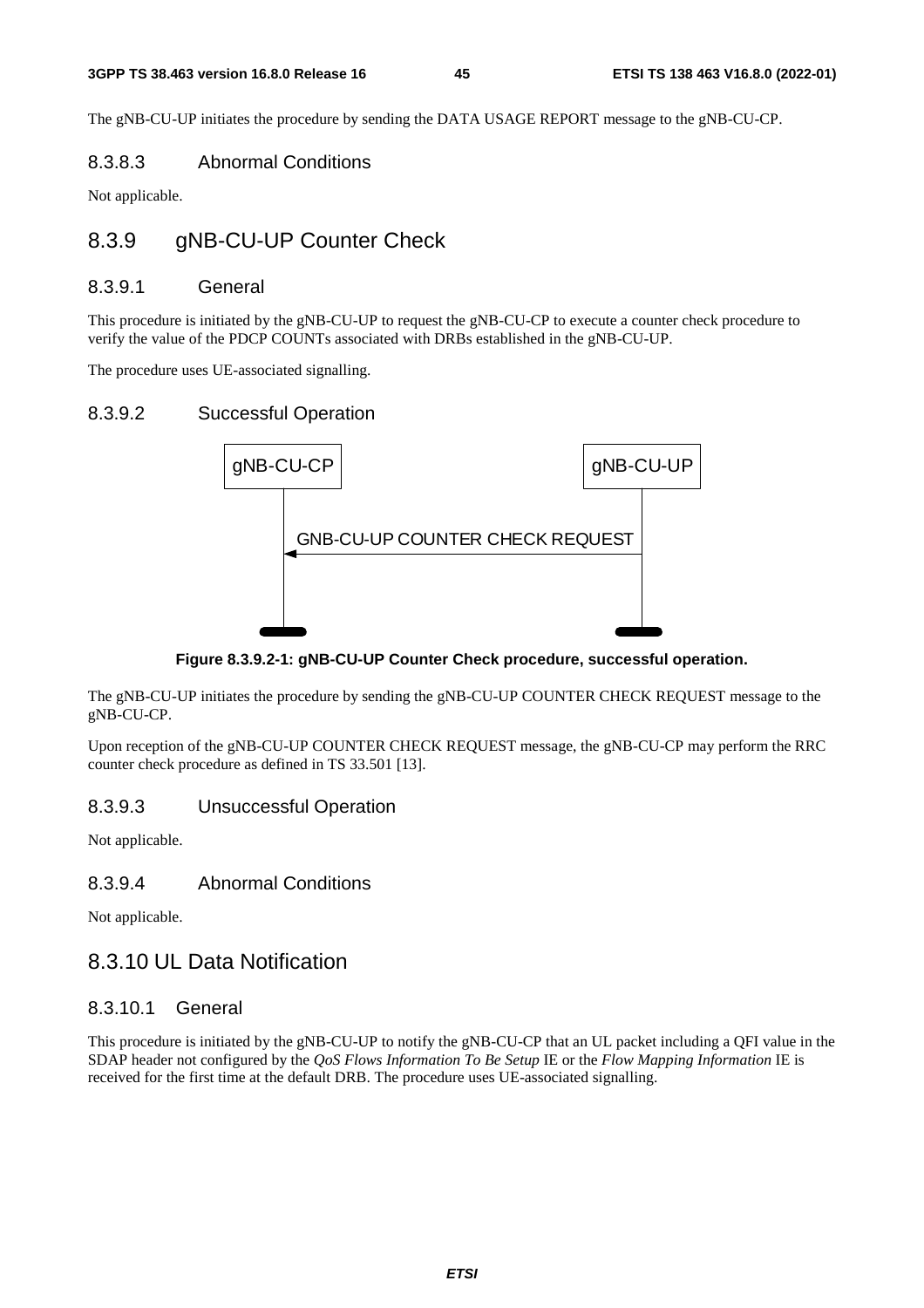## 8.3.10.2 Successful Operation



**Figure 8.3.10.2-1: UL Data Notification procedure: Successful Operation.** 

The gNB-CU-UP initiates the procedure by sending the UL DATA NOTIFICATION message to the gNB-CU-CP.

## 8.3.10.3 Abnormal Conditions

Not applicable.

## 8.3.11 MR-DC Data Usage Report

#### 8.3.11.1 General

This procedure is initiated by the gNB-CU-UP to report data volume served at the gNB-CU-UP, where the UE is connected to the 5GC. The procedure uses UE-associated signalling.

## 8.3.11.2 Successful Operation





The gNB-CU-UP initiates the procedure by sending the MR-DC DATA USAGE REPORT message to the gNB-CU-CP.

## 8.3.11.3 Abnormal Conditions

Not applicable.

## 8.3.12 Early Forwarding SN Transfer

## 8.3.12.1 General

The purpose of the Early Forwarding SN Transfer procedure is to transfer, from the source gNB-CU-UP to the source gNB-CU-CP, DL COUNT of the last PDCP SDU successfully delivered or transmitted to the UE, for the purpose of discarding early forwarded downlink PDCP SDUs during Conditional Handover or conditional PSCell change.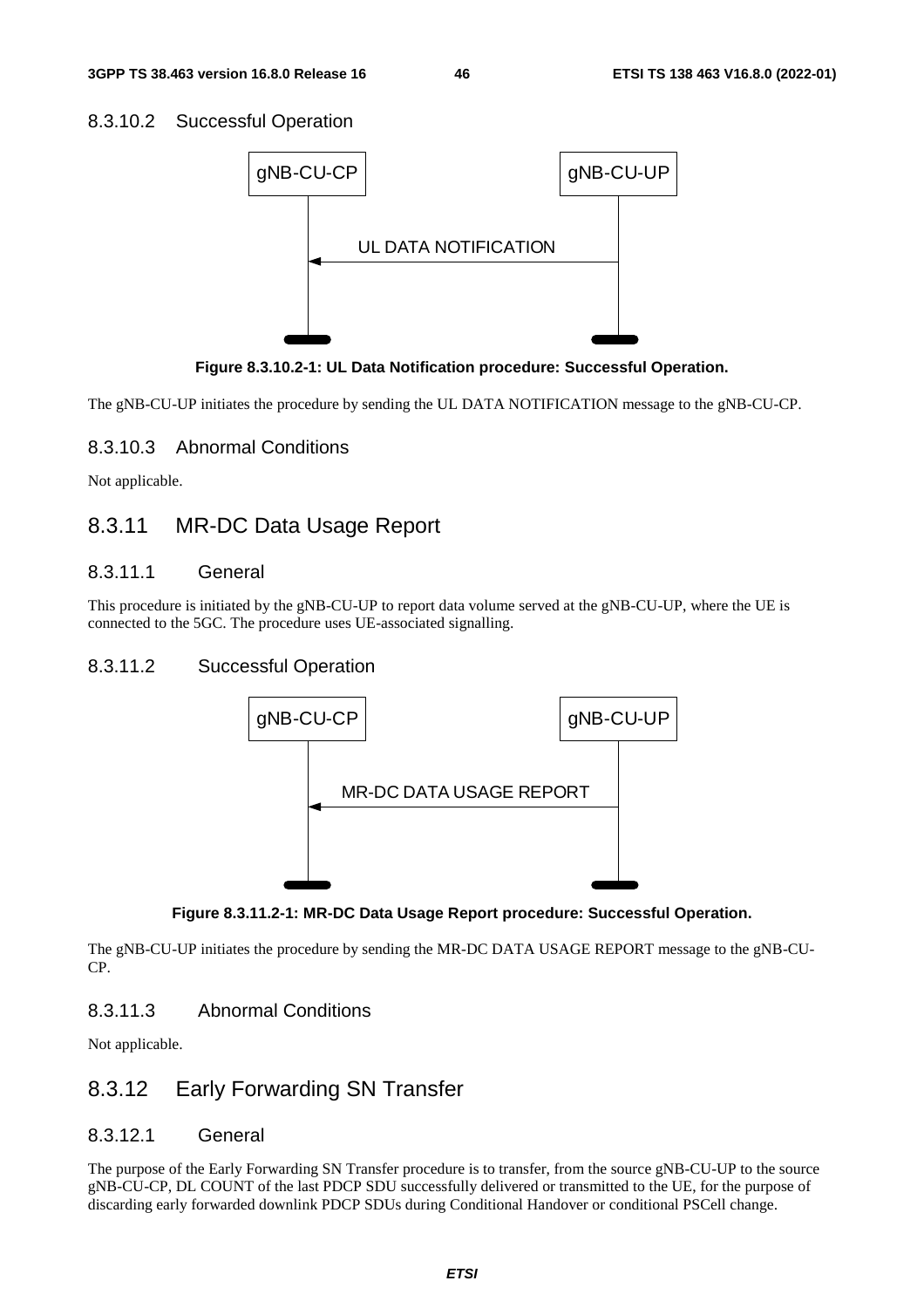#### **3GPP TS 38.463 version 16.8.0 Release 16 47 ETSI TS 138 463 V16.8.0 (2022-01)**

The procedure uses UE-associated signalling.

#### 8.3.12.2 Successful Operation



**Figure 8.3.12.2-1: Early Forwarding SN Transfer procedure: Successful Operation.** 

The source gNB-CU-UP initiates the procedure by sending the EARLY FORWARDING SN TRANSFER message.

The *DRBs Subject To Early Forwarding List* IE included in the EARLY FORWARDING SN TRANSFER message contains the DRB ID(s) corresponding to the DRB(s) subject to early data forwarding during Conditional Handover or conditional PSCell change.

For each DRB in the *DRBs Subject To Early Forwarding List* IE, the value of the *DL COUNT Value* IE indicates the DL COUNT of the last PDCP SDU successfully delivered in-sequence to the UE, if RLC-AM, and successfully transmitted, if RLC-UM.

#### 8.3.12.3 Unsuccessful Operation

Not applicable.

#### 8.3.12.4 Abnormal Conditions

If the source gNB-CU-CP receives this message for a UE for which no prepared Conditional Handover exists, the source gNB-CU-CP shall ignore the message.

## 8.3.13 GNB-CU-CP Measurement Results Information

#### 8.3.13.1 General

This procedure is initiated by the gNB-CU-CP to inform the measurement results received from the UE to the gNB-CU-UP.

The procedure uses UE-associated signalling.

#### 8.3.13.2 Successful Operation

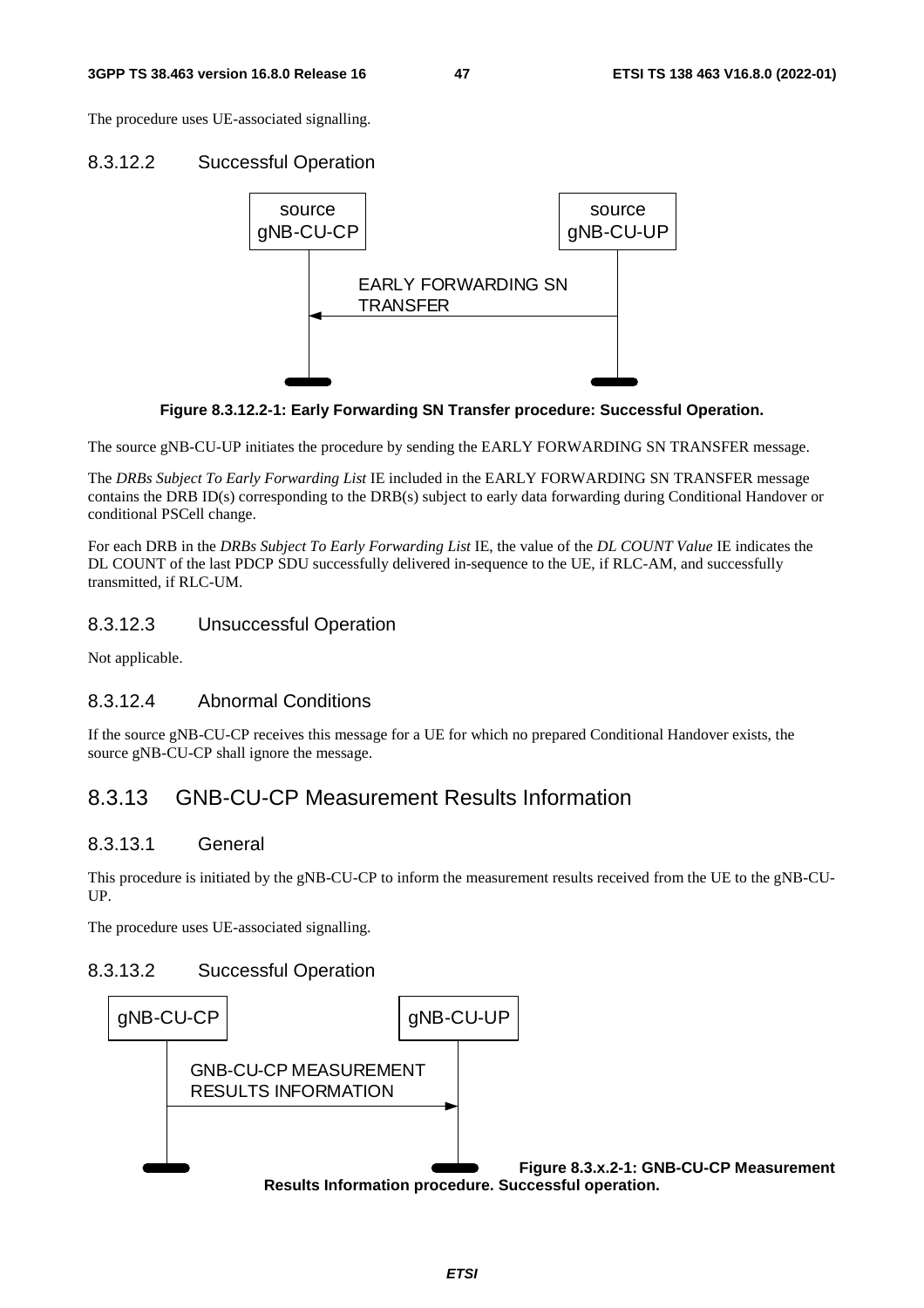The gNB-CU-CP initiates the procedure by sending a GNB-CU-CP MEASUREMENT RESULTS INFORMATION message.

## 8.3.13.3 Abnormal Conditions

Not applicable.

# 8.4 Trace Procedures

## 8.4.1 Trace Start

#### 8.4.1.1 General

The purpose of the Trace Start procedure is to allow the gNB-CU-CP to request the gNB-CU-UP to initiate a trace session for a UE. The procedure uses UE-associated signalling.

## 8.4.1.2 Successful Operation



**Figure 8.4.1.2-1: Trace start procedure: Successful Operation.** 

Upon reception of the TRACE START message, the gNB-CU-UP shall initiate the requested trace session for the requested UE, as described in TS 32.422 [24]. In particular, the gNB-CU-UP shall, if supported:

if the *MDT Activation* IE is set to "Immediate MDT Only", initiate the requested MDT session as described in TS 32.422 [24] and the gNB-CU-UP shall ignore *Interfaces To Trace* IE, and *Trace Depth* IE.

#### 8.4.1.3 Abnormal Conditions

Void.

## 8.4.2 Deactivate Trace

#### 8.4.2.1 General

The purpose of the Deactivate Trace procedure is to allow the gNB-CU-CP to request the gNB-CU-UP to stop the trace session for the indicated trace reference. The procedure uses UE-associated signalling.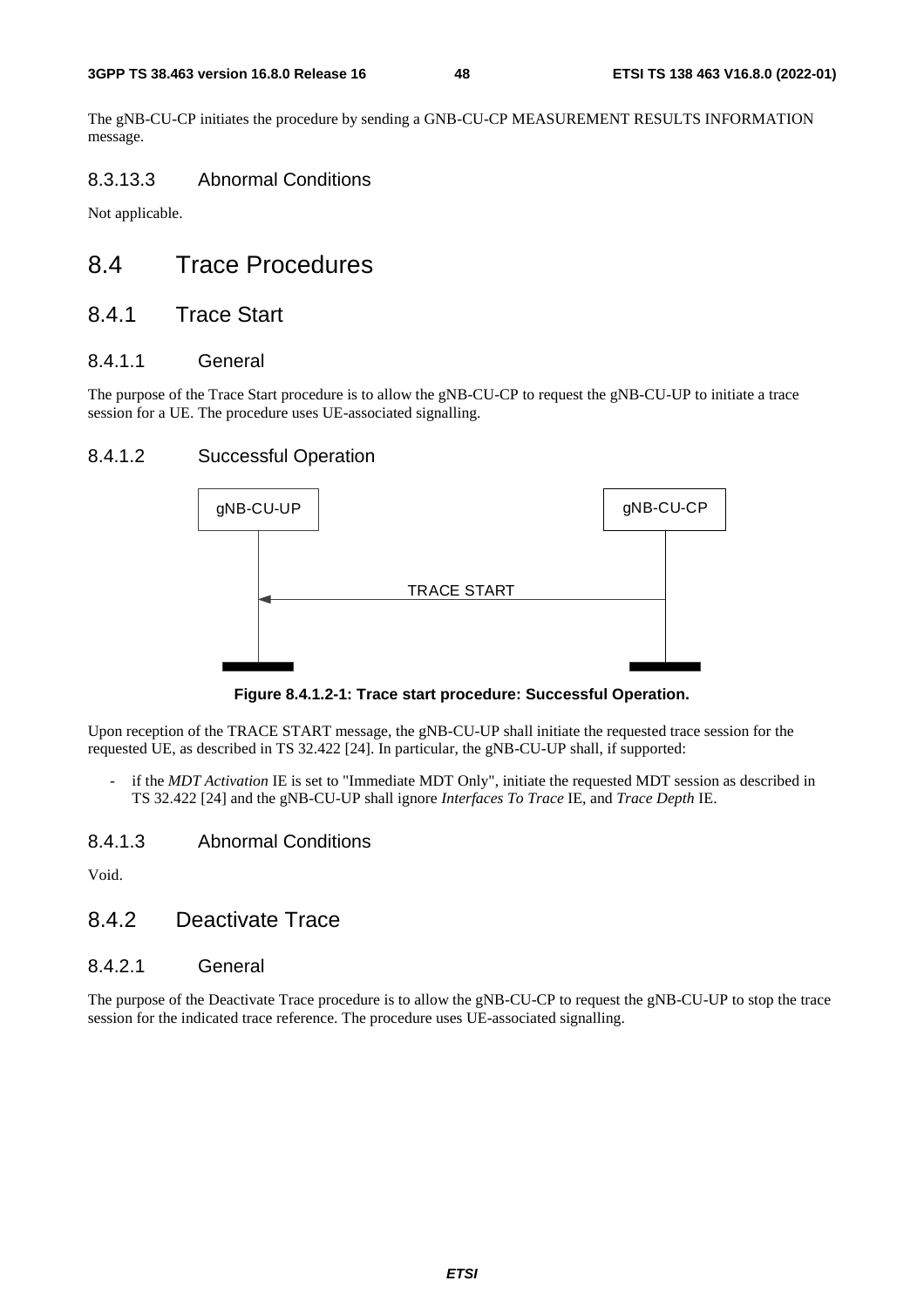## 8.4.2.2 Successful Operation



**Figure 8.4.2.2-1: Deactivate trace procedure: Successful Operation.** 

Upon reception of the DEACTIVATE TRACE message, the gNB-CU-UP shall stop the trace session for the indicated trace reference contained in the *Trace ID* IE, as described in TS 32.422 [24].

8.4.2.3 Abnormal Conditions

Void.

## 8.4.3 Cell Traffic Trace

#### 8.4.3.1 General

The purpose of the Cell Traffic Trace procedure is to send the allocated Trace Recording Session Reference and the Trace Reference to the gNB-CU-CP. The procedure uses UE-associated signalling.

## 8.4.3.2 Successful Operation



**Figure 8.4.3.2-1: Cell Traffic Trace procedure. Successful operation.** 

The procedure is initiated with a CELL TRAFFIC TRACE message sent from the gNB-CU-UP to the gNB-CU-CP.

If the *Privacy Indicator* IE is included in the message, the gNB-CU-CP shall store the information so that it can be transferred towards the AMF.

## 8.4.3.3 Abnormal Conditions

Void.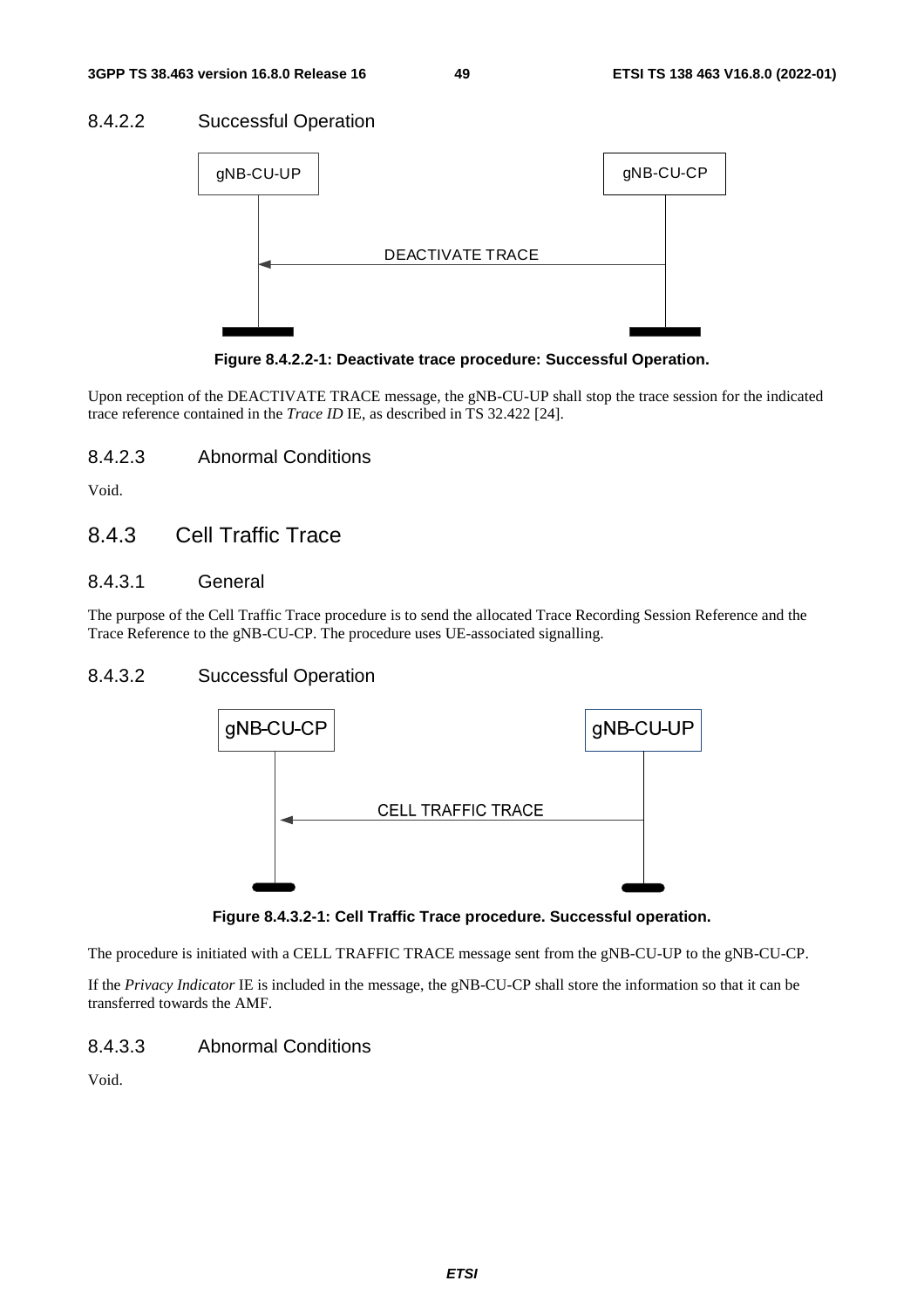# 8.5 IAB Procedures

# 8.5.1 IAB UP TNL Address Update

## 8.5.1.1 General

The purpose of the IAB UP TNL Address Update procedure is to allow the gNB-CU-CP to request the gNB-CU-UP to update the TNL Address(es) for all the DL F1-U GTP-U tunnels related to this (these) TNL address(es), and to allow the gNB-CU-UP to inform the gNB-CU-CP about the updated TNL Address(es) for all the UL F1-U GTP-U tunnels. The procedure uses non-UE associated signalling.

- NOTE: This procedure is applicable for IAB-nodes, where the term "gNB-CU-CP" applies to IAB-donor-CU-CP, and the term "gNB-CU-UP" applies to IAB-donor-CU-UP.
- NOTE: Implementation shall ensure the avoidance of potential race conditions, i.e. it must ensure that the UP configuration (e.g., UL/DL UP TNL address) update is not concurrently performed using the non-UEassociated IAB UP TNL Address Update procedure and the UE-associated procedures for Bearer Context Management.

#### 8.5.1.2 Successful Operation



**Figure 8.5.1.2-1: IAB UP TNL Address Update procedure: Successful Operation.** 

The gNB-CU-CP initiates the procedure by sending the IAB UP TNL ADDRESS UPDATE message to the gNB-CU-UP. If the gNB-CU-UP succeeds to update the TNL Address(es), it replies to the gNB-CU-CP with the IAB UP TNL ADDRESS UPDATE ACKNOWLEDGE message.

Upon reception of the IAB UP TNL ADDRESS UPDATE message, if the *DL UP TNL Address to Update List* IE is included therein, the gNB-CU-UP shall replace the old TNL Address(es) by the new TNL Address(es) for all the maintained DL F1-U GTP tunnels corresponding to the old TNL Address(es).

If the *UL UP TNL Address to Update List* IE is contained in the IAB UP TNL ADDRESS UPDATE ACKNOWLEDGE message, the gNB-CU-CP shall consider the new TNL address(es) as replacement for the corresponding old TNL address(es).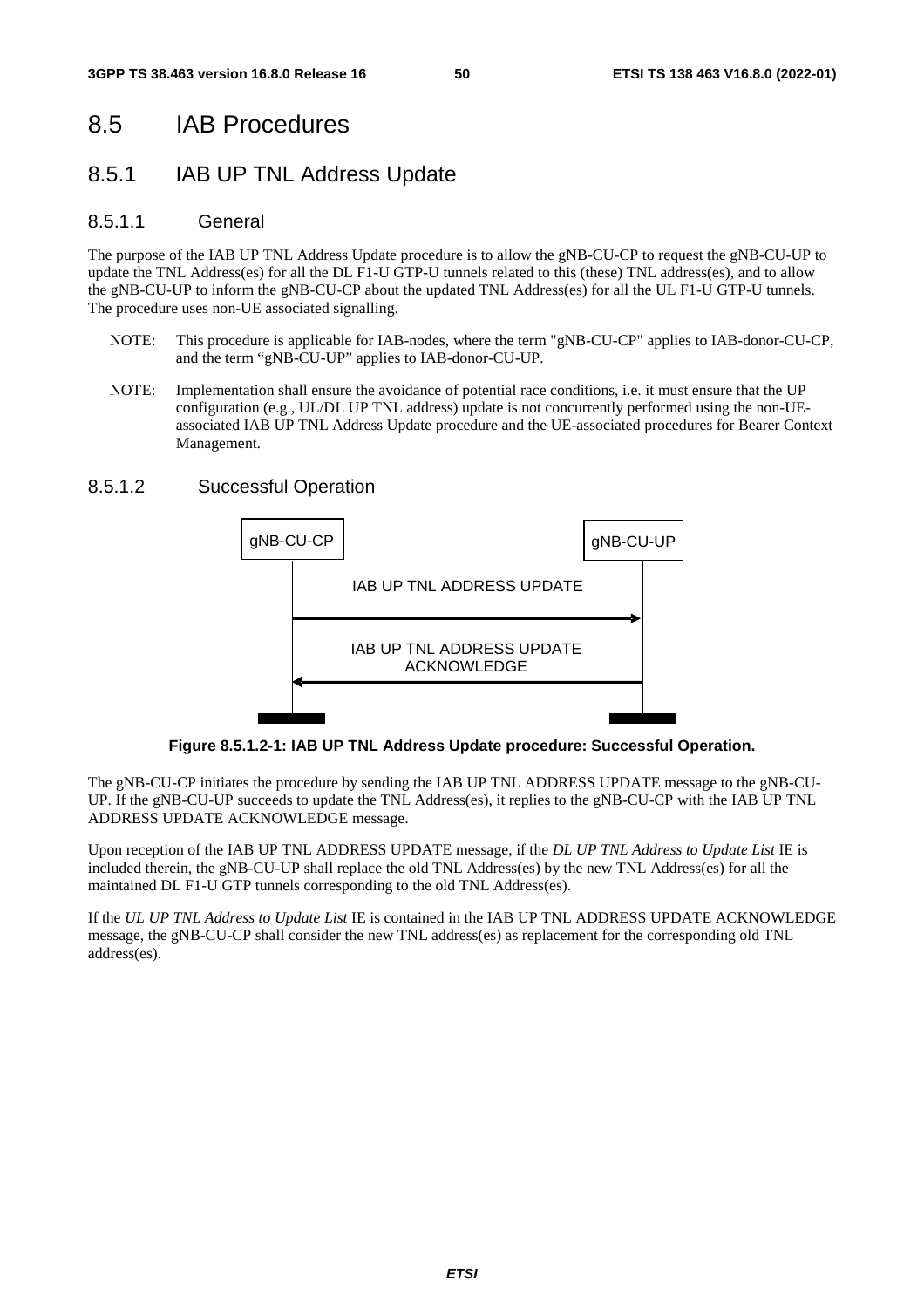#### 8.5.1.3 Unsuccessful Operation



**Figure 8.5.1.3-1: IAB UP TNL Address Update procedure: Unsuccessful Operation.** 

If the gNB-CU-UP receives an IAB UP TNL ADDRESS UPDATE message, but cannot perform the update accordingly, it shall consider the update procedure as failed and respond with an IAB UP TNL ADDRESS UPDATE FAILURE message and appropriate cause value.

If the IAB UP TNL ADDRESS UPDATE FAILURE message includes the *Time To Wait* IE, the gNB-CU-CP shall wait at least for the indicated amount of time before reinitiating the IAB UP TNL Address Update procedure towards the same gNB-CU-UP.

#### 8.5.1.4 Abnormal Conditions

Not Applicable.

# 9 Elements for E1AP communication

## 9.1 General

Subclauses 9.2 and 9.3 present the E1AP message and IE definitions in tabular format. The corresponding ASN.1 definition is presented in subclause 9.4. In case there is contradiction between the tabular format and the ASN.1 definition, the ASN.1 shall take precedence, except for the definition of conditions for the presence of conditional IEs, where the tabular format shall take precedence.

The messages have been defined in accordance to the guidelines specified in TR 25.921 [5].

When specifying IEs which are to be represented by bitstrings, if not otherwise specifically stated in the semantics description of the concerned IE or elsewhere, the following principle applies with regards to the ordering of bits:

- The first bit (leftmost bit) contains the most significant bit (MSB);
- The last bit (rightmost bit) contains the least significant bit (LSB);
- When importing bitstrings from other specifications, the first bit of the bitstring contains the first bit of the concerned information;

The following attributes are used for the tabular description of the messages and information elements: Presence, Range Criticality and Assigned Criticality. Their definition and use can be found in TS 38.413 [6].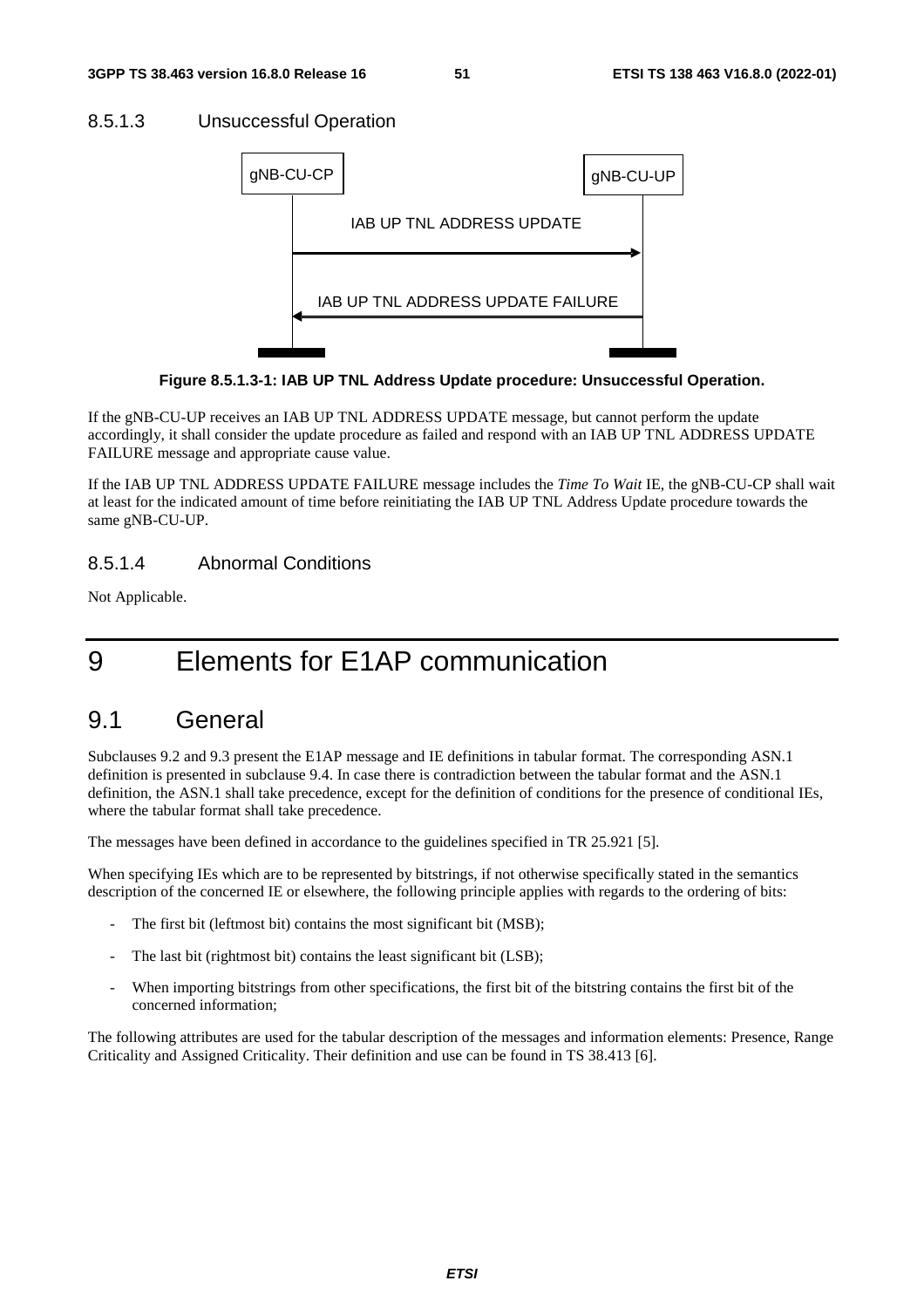# 9.2 Message Functional Definition and Content

# 9.2.1 Interface Management messages

#### 9.2.1.1 RESET

This message is sent by both the gNB-CU-CP and the gNB-CU-UP and is used to request that the E1 interface, or parts of the E1 interface, to be reset.

Direction:  $gNB-CU-CP \rightarrow gNB-CU-UP$  and  $gNB-CU-UP \rightarrow gNB-CU-CP$ 

| <b>IE/Group Name</b>      | <b>Presence</b> | Range                                                                           | IE type and        | <b>Semantics</b> | <b>Criticality</b> | <b>Assigned</b>    |
|---------------------------|-----------------|---------------------------------------------------------------------------------|--------------------|------------------|--------------------|--------------------|
|                           |                 |                                                                                 | reference          | description      |                    | <b>Criticality</b> |
| Message Type              | м               |                                                                                 | 9.3.1.1            |                  | <b>YES</b>         | reject             |
| Transaction ID            | M               |                                                                                 | 9.3.1.53           |                  | <b>YES</b>         | reject             |
| Cause                     | M               |                                                                                 | 9.3.1.2            |                  | <b>YES</b>         | ignore             |
| CHOICE Reset Type         | м               |                                                                                 |                    |                  | <b>YES</b>         | reject             |
| >E1 interface             |                 |                                                                                 |                    |                  |                    |                    |
| >>Reset All               | М               |                                                                                 | <b>ENUMERAT</b>    |                  |                    |                    |
|                           |                 |                                                                                 | ED (Reset<br>all,) |                  |                    |                    |
| >Part of E1 interface     |                 |                                                                                 |                    |                  |                    |                    |
| >>UE-associated logical   |                 |                                                                                 |                    |                  |                    |                    |
| <b>E1-connection list</b> |                 |                                                                                 |                    |                  |                    |                    |
| >>>UE-associated          |                 | $1 \ldots$                                                                      |                    |                  | <b>EACH</b>        | reject             |
| logical E1-connection     |                 | <maxnoofindividu< td=""><td></td><td></td><td></td><td></td></maxnoofindividu<> |                    |                  |                    |                    |
| <b>Item</b>               |                 | alE1ConnectionsT                                                                |                    |                  |                    |                    |
|                           |                 | oReset>                                                                         |                    |                  |                    |                    |
| >>>>gNB-CU-CP UE          | $\circ$         |                                                                                 | 9.3.1.4            |                  |                    |                    |
| E1AP ID                   |                 |                                                                                 |                    |                  |                    |                    |
| >>>>gNB-CU-UP UE          | O               |                                                                                 | 9.3.1.5            |                  | ٠                  |                    |
| E1AP ID                   |                 |                                                                                 |                    |                  |                    |                    |

| Range bound                           | <b>Explanation</b>                                             |
|---------------------------------------|----------------------------------------------------------------|
| maxnoofIndividualE1ConnectionsToReset | Maximum no. of UE-associated logical E1-connections allowed to |
|                                       | reset in one message. Value is 65536.                          |

## 9.2.1.2 RESET ACKNOWLEDGE

This message is sent by both the gNB-CU-CP and the gNB-CU-UP as a response to a RESET message.

Direction:  $gNB-CU-UP \rightarrow gNB-CU-CP$  and  $gNB-CU-CP \rightarrow gNB-CU-UP$ .

| <b>IE/Group Name</b>                                   | <b>Presence</b> | Range                                                                         | IE type and<br>reference | <b>Semantics</b><br>description | <b>Criticality</b> | <b>Assigned</b><br><b>Criticality</b> |
|--------------------------------------------------------|-----------------|-------------------------------------------------------------------------------|--------------------------|---------------------------------|--------------------|---------------------------------------|
| Message Type                                           | М               |                                                                               | 9.3.1.1                  |                                 | <b>YES</b>         | reject                                |
| Transaction ID                                         | м               |                                                                               | 9.3.1.53                 |                                 | <b>YES</b>         | reject                                |
| UE-associated logical<br><b>E1-connection list</b>     |                 | 0.1                                                                           |                          |                                 | <b>YES</b>         | ignore                                |
| >UE-associated<br>logical E1-connection<br><b>Item</b> |                 | 1<br><maxnoofindividu<br>alE1ConnectionsT<br/>oReset&gt;</maxnoofindividu<br> |                          |                                 | EACH               | ignore                                |
| >>gNB-CU-CP UE<br>E1AP ID                              | O               |                                                                               | 9.3.1.4                  |                                 |                    |                                       |
| >>gNB-CU-UP UE<br>E1AP ID                              | O               |                                                                               | 9.3.1.5                  |                                 |                    |                                       |
| <b>Criticality Diagnostics</b>                         | O               |                                                                               | 9.3.1.3                  |                                 | <b>YES</b>         | ignore                                |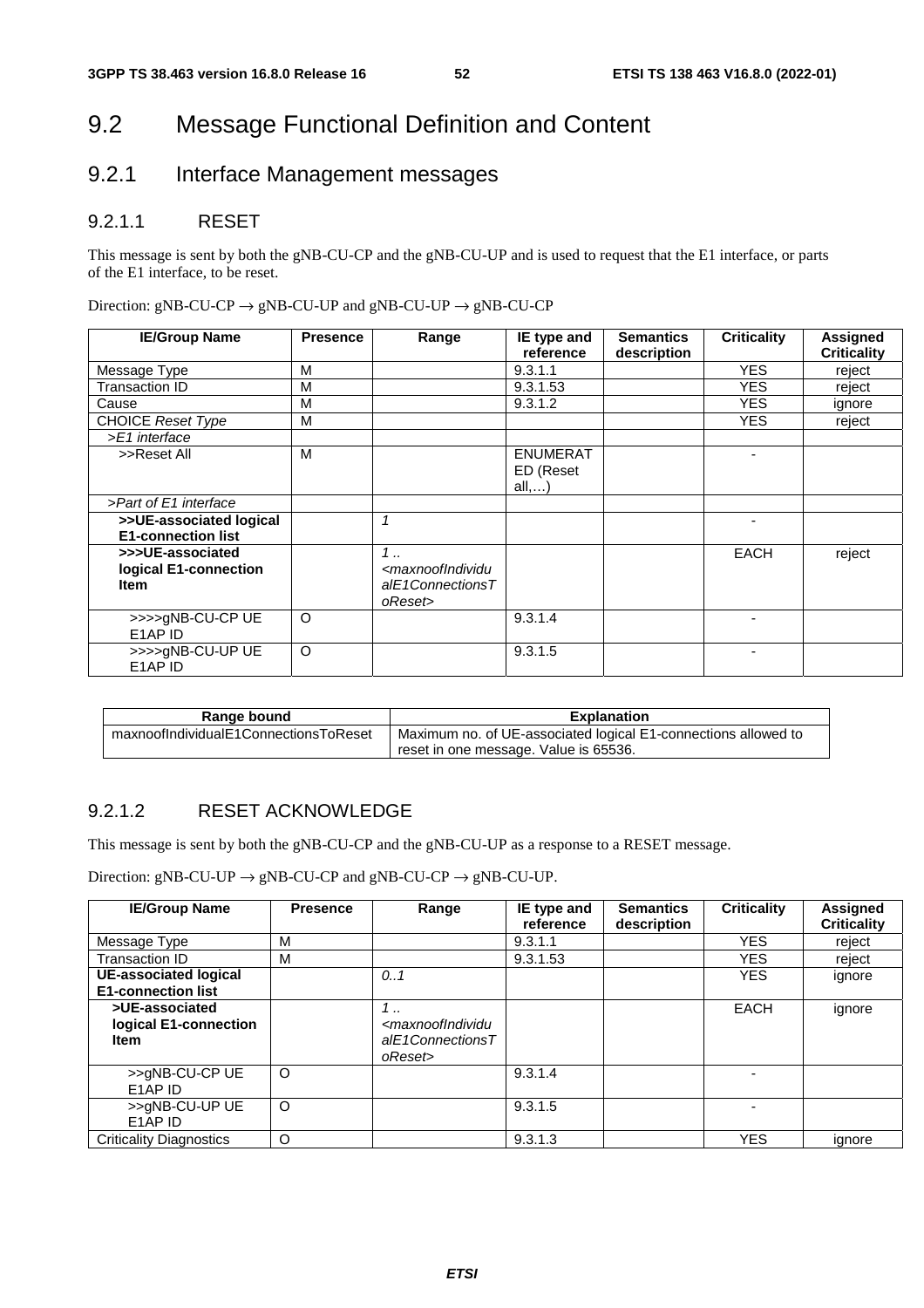| Range bound                           | <b>Explanation</b>                                             |
|---------------------------------------|----------------------------------------------------------------|
| maxnoofIndividualE1ConnectionsToReset | Maximum no. of UE-associated logical E1-connections allowed to |
|                                       | reset in one message. Value is 65536.                          |

## 9.2.1.3 ERROR INDICATION

This message is sent by both the gNB-CU-CP and the gNB-CU-UP and is used to indicate that some error has been detected in the node.

Direction:  $gNB-CU-CP \rightarrow gNB-CU-UP$  and  $gNB-CU-UP \rightarrow gNB-CU-CP$ 

| <b>IE/Group Name</b>           | <b>Presence</b> | Range | IE type and<br>reference | <b>Semantics</b><br>description                                                       | <b>Criticality</b> | <b>Assigned</b><br><b>Criticality</b> |
|--------------------------------|-----------------|-------|--------------------------|---------------------------------------------------------------------------------------|--------------------|---------------------------------------|
| Message Type                   | M               |       | 9.3.1.1                  |                                                                                       | <b>YES</b>         | ignore                                |
| <b>Transaction ID</b>          | M               |       | 9.3.1.53                 | This IE is<br>ignored if<br>received in<br>UE<br>associated<br>signalling<br>message. | <b>YES</b>         | reject                                |
| gNB-CU-CP UE E1AP ID           | O               |       | 9.3.1.4                  |                                                                                       | <b>YES</b>         | ignore                                |
| gNB-CU-UP UE E1AP ID           | O               |       | 9.3.1.5                  |                                                                                       | <b>YES</b>         | ignore                                |
| Cause                          | O               |       | 9.3.1.2                  |                                                                                       | <b>YES</b>         | ignore                                |
| <b>Criticality Diagnostics</b> | O               |       | 9.3.1.3                  |                                                                                       | <b>YES</b>         | ignore                                |

## 9.2.1.4 GNB-CU-UP E1 SETUP REQUEST

This message is sent by the gNB-CU-UP to transfer information for a TNL association.

Direction:  $gNB-CU-UP \rightarrow gNB-CU-CP$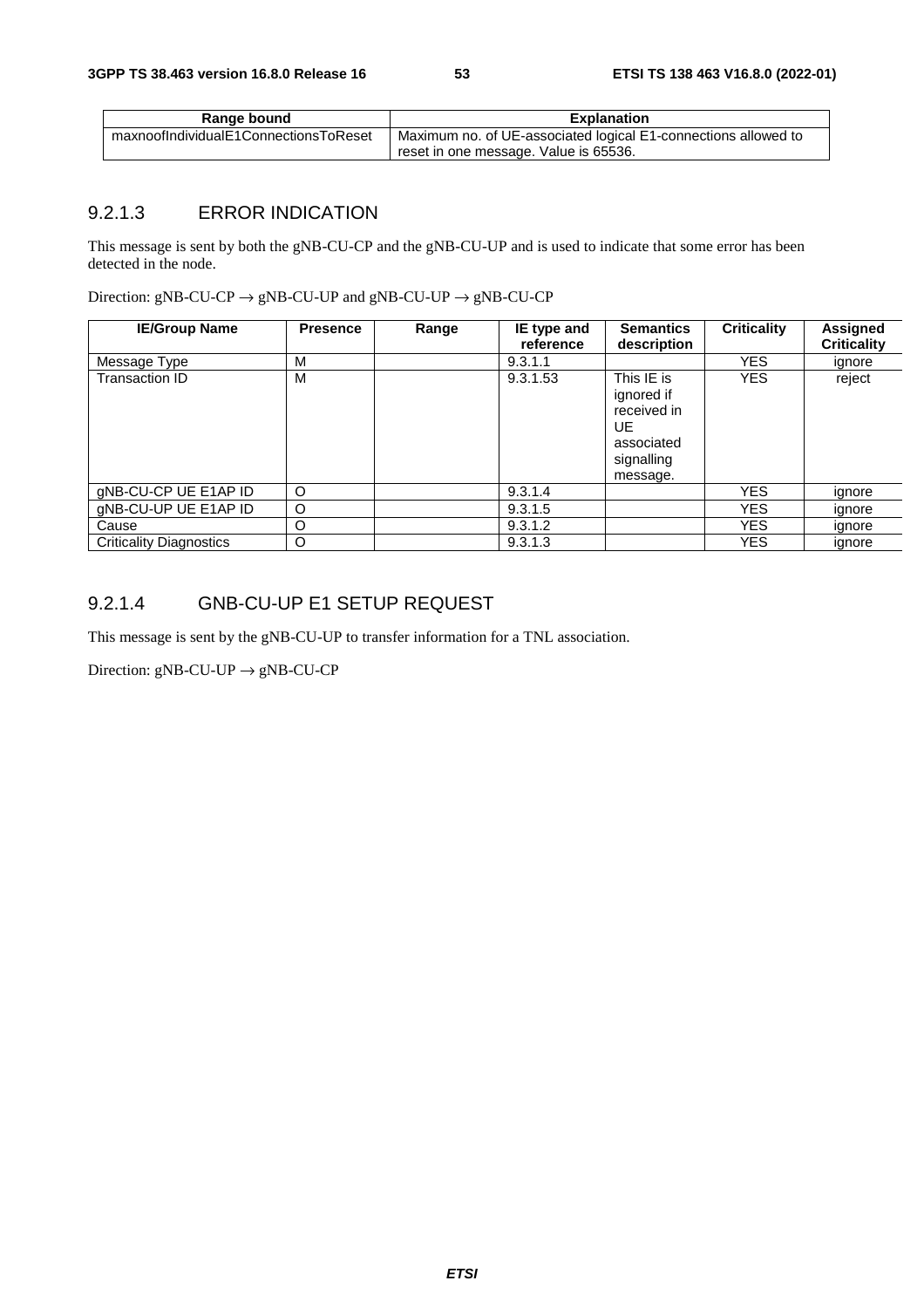| <b>IE/Group Name</b>                           | <b>Presence</b>    | Range                                 | IE type and<br>reference                              | <b>Semantics</b><br>description                   | <b>Criticality</b>       | <b>Assigned</b><br><b>Criticality</b> |
|------------------------------------------------|--------------------|---------------------------------------|-------------------------------------------------------|---------------------------------------------------|--------------------------|---------------------------------------|
| Message Type                                   | M                  |                                       | 9.3.1.1                                               |                                                   | <b>YES</b>               | reject                                |
| <b>Transaction ID</b>                          | $\overline{M}$     |                                       | 9.3.1.53                                              |                                                   | <b>YES</b>               | reject                                |
| gNB-CU-UP ID                                   | $\overline{M}$     |                                       | 9.3.1.15                                              |                                                   | <b>YES</b>               | reject                                |
| gNB-CU-UP Name                                 | $\overline{O}$     |                                       | PrintableStri<br>ng(SIZE(11<br>50,)                   | Human<br>readable<br>name of the<br>gNB-CU-UP.    | <b>YES</b>               | ignore                                |
| <b>CN Support</b>                              | M                  |                                       | <b>ENUMERAT</b><br>ED (EPC.<br>5GC, both,<br>$\ldots$ |                                                   | <b>YES</b>               | reject                                |
| <b>Supported PLMNs</b>                         |                    | 1 <maxnoofsplm<br>Ns</maxnoofsplm<br> |                                                       | Supported<br><b>PLMNs</b>                         | <b>YES</b>               | reject                                |
| >PLMN Identity                                 | M                  |                                       | 9.3.1.7                                               |                                                   | $\overline{\phantom{a}}$ | $\overline{\phantom{a}}$              |
| >Slice Support List                            | $\overline{\circ}$ |                                       | 9.3.1.8                                               | Supported S-<br>NSSAIs per<br>PLMN.               |                          |                                       |
| >Extended Slice<br><b>Support List</b>         | $\overline{O}$     |                                       | 9.3.1.94                                              | Additional<br>Supported S-<br>NSSAIs per<br>PLMN. | <b>YES</b>               | reject                                |
| >NR CGI Support List                           | $\circ$            |                                       | 9.3.1.36                                              | Supported<br>cells.                               | $\blacksquare$           | $\blacksquare$                        |
| >QoS Parameters<br><b>Support List</b>         | $\circ$            |                                       | 9.3.1.37                                              | Supported<br>QoS<br>parameters<br>per PLMN.       |                          |                                       |
| >NPN Support<br>Information                    | $\circ$            |                                       | 9.3.1.83                                              |                                                   | <b>YES</b>               | reject                                |
| >Extended NR CGI<br><b>Support List</b>        | $\circ$            |                                       | 9.3.1.97                                              | Additional<br>supported<br>cells per<br>PLMN.     | <b>YES</b>               | ignore                                |
| gNB-CU-UP Capacity                             | $\circ$            |                                       | 9.3.1.56                                              |                                                   | <b>YES</b>               | ignore                                |
| <b>Transport Network Layer</b><br>Address Info | $\overline{\circ}$ |                                       | 9.3.2.7                                               |                                                   | <b>YES</b>               | ignore                                |
| Extended gNB-CU-UP<br>Name                     | $\circ$            |                                       | 9.3.1.95                                              |                                                   | <b>YES</b>               | ignore                                |

| ound<br>n<br><b>N</b> aliv          | ıation                                                                                         |
|-------------------------------------|------------------------------------------------------------------------------------------------|
| $\sim$<br><b>MNs</b><br>noor<br>. . | $\sim$<br>alue is<br>lds.<br>suppo<br>ıxımum<br>no.<br>Οt<br>M٤<br>_MN.<br>. ت<br>ortec<br>14. |

## 9.2.1.5 GNB-CU-UP E1 SETUP RESPONSE

This message is sent by the gNB-CU-CP to transfer information for a TNL association.

Direction:  $gNB-CU-CP \rightarrow gNB-CU-UP$ 

| <b>IE/Group Name</b>                           | <b>Presence</b> | Range | IE type and<br>reference            | <b>Semantics</b><br>description              | <b>Criticality</b> | Assigned<br><b>Criticality</b> |
|------------------------------------------------|-----------------|-------|-------------------------------------|----------------------------------------------|--------------------|--------------------------------|
| Message Type                                   | M               |       | 9.3.1.1                             |                                              | YES                | reject                         |
| Transaction ID                                 | M               |       | 9.3.1.53                            |                                              | YES                | reject                         |
| gNB-CU-CP Name                                 | O               |       | PrintableString<br>(SIZE(1150,<br>. | Human readable<br>name of the gNB-<br>CU-CP. | <b>YES</b>         | ignore                         |
| <b>Transport Network Layer</b><br>Address Info | O               |       | 9.3.2.7                             |                                              | <b>YES</b>         | ignore                         |
| Extended gNB-CU-CP<br>Name                     | O               |       | 9.3.1.96                            |                                              | <b>YES</b>         | ignore                         |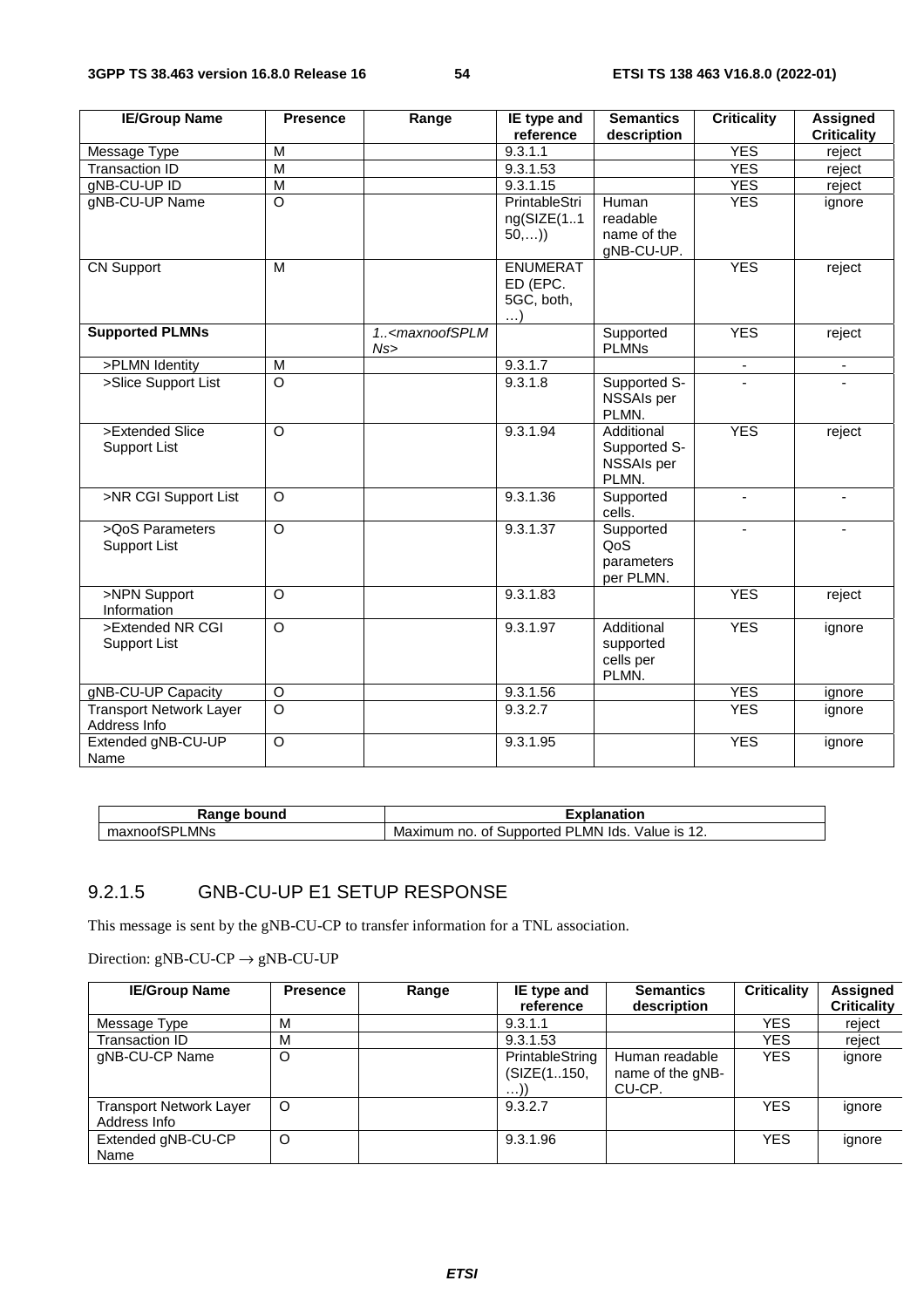## 9.2.1.6 GNB-CU-UP E1 SETUP FAILURE

This message is sent by the gNB-CU-CP to indicate E1 Setup failure.

Direction:  $gNB-CU-CP \rightarrow gNB-CU-UP$ 

| <b>IE/Group Name</b>           | <b>Presence</b> | Range | IE type and<br>reference | <b>Semantics</b><br>description | <b>Criticality</b> | <b>Assigned</b><br><b>Criticality</b> |
|--------------------------------|-----------------|-------|--------------------------|---------------------------------|--------------------|---------------------------------------|
| Message Type                   | M               |       | 9.3.1.1                  |                                 | <b>YES</b>         | reiect                                |
| Transaction ID                 | M               |       | 9.3.1.53                 |                                 | <b>YES</b>         | reject                                |
| Cause                          | М               |       | 9.3.1.2                  |                                 | YES                | ignore                                |
| Time To wait                   | Ő               |       | 9.3.1.6                  |                                 | YES                | ignore                                |
| <b>Criticality Diagnostics</b> | O               |       | 9.3.1.3                  |                                 | <b>YES</b>         | ignore                                |

## 9.2.1.7 GNB-CU-CP E1 SETUP REQUEST

This message is sent by the gNB-CU-CP to transfer information for a TNL association.

Direction:  $gNB-CU-CP \rightarrow gNB-CU-UP$ 

| <b>IE/Group Name</b>                           | <b>Presence</b> | Range | IE type and<br>reference             | <b>Semantics</b><br>description                | <b>Criticality</b> | <b>Assigned</b><br><b>Criticality</b> |
|------------------------------------------------|-----------------|-------|--------------------------------------|------------------------------------------------|--------------------|---------------------------------------|
| Message Type                                   | м               |       | 9.3.1.1                              |                                                | YES                | reject                                |
| Transaction ID                                 | M               |       | 9.3.1.53                             |                                                | <b>YES</b>         | reject                                |
| gNB-CU-CP Name                                 | O               |       | PrintableStri<br>ng(SIZE(11)<br>50,) | Human<br>readable<br>name of the<br>qNB-CU-CP. | <b>YES</b>         | ignore                                |
| <b>Transport Network Layer</b><br>Address Info | O               |       | 9.3.2.7                              |                                                | <b>YES</b>         | ignore                                |
| Extended gNB-CU-CP<br>Name                     | O               |       | 9.3.1.95                             |                                                | <b>YES</b>         | ignore                                |

## 9.2.1.8 GNB-CU-CP E1 SETUP RESPONSE

This message is sent by the gNB-CU-UP to transfer information for a TNL association.

Direction:  $gNB-CU-UP \rightarrow gNB-CU-CP$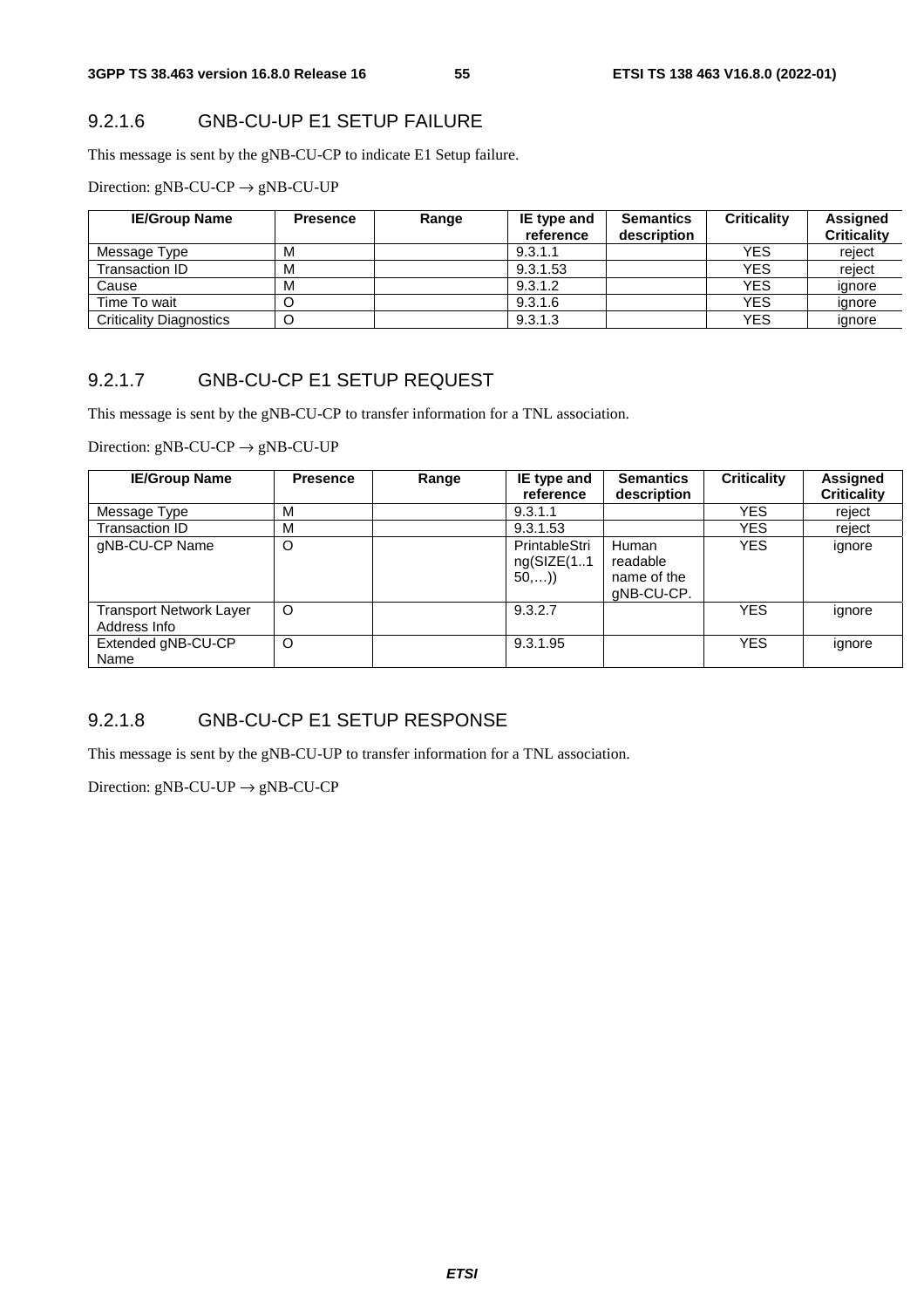| <b>IE/Group Name</b>                           | <b>Presence</b>    | Range                                 | IE type and                                           | <b>Semantics</b>                                  | <b>Criticality</b>       | <b>Assigned</b>    |
|------------------------------------------------|--------------------|---------------------------------------|-------------------------------------------------------|---------------------------------------------------|--------------------------|--------------------|
|                                                |                    |                                       | reference                                             | description                                       |                          | <b>Criticality</b> |
| Message Type                                   | M                  |                                       | 9.3.1.1                                               |                                                   | <b>YES</b>               | reject             |
| <b>Transaction ID</b>                          | M                  |                                       | 9.3.1.53                                              |                                                   | <b>YES</b>               | reject             |
| gNB-CU-UP ID                                   | M                  |                                       | 9.3.1.15                                              |                                                   | <b>YES</b>               | reject             |
| gNB-CU-UP Name                                 | $\circ$            |                                       | PrintableStri<br>ng(SIZE(11)<br>50,)                  | Human<br>readable<br>name of the<br>gNB-CU-UP.    | <b>YES</b>               | ignore             |
| <b>CN Support</b>                              | M                  |                                       | <b>ENUMERAT</b><br>ED (EPC.<br>5GC, both,<br>$\ldots$ |                                                   | <b>YES</b>               | reject             |
| <b>Supported PLMNs</b>                         |                    | 1 <maxnoofsplm<br>Ns</maxnoofsplm<br> |                                                       | Supported<br><b>PLMNs</b>                         | <b>YES</b>               | reject             |
| >PLMN Identity                                 | $\overline{M}$     |                                       | 9.3.1.7                                               |                                                   | $\overline{\phantom{a}}$ | $\blacksquare$     |
| >Slice Support List                            | $\overline{\circ}$ |                                       | 9.3.1.8                                               | Supported S-<br>NSSAIs per<br>PLMN.               |                          |                    |
| >Extended Slice<br><b>Support List</b>         | $\overline{O}$     |                                       | 9.3.1.94                                              | Additional<br>Supported S-<br>NSSAIs per<br>PLMN. | <b>YES</b>               | reject             |
| >NR CGI Support List                           | O                  |                                       | 9.3.1.36                                              | Supported<br>cells.                               | $\blacksquare$           | $\blacksquare$     |
| >QoS Parameters<br><b>Support List</b>         | $\overline{\circ}$ |                                       | 9.3.1.37                                              | Supported<br>QoS<br>parameters<br>per PLMN.       |                          |                    |
| >NPN Support<br>Information                    | $\circ$            |                                       | 9.3.1.83                                              |                                                   | <b>YES</b>               | reject             |
| >Extended NR CGI<br><b>Support List</b>        | $\Omega$           |                                       | 9.3.1.97                                              | Additional<br>supported<br>cells per<br>PLMN.     | <b>YES</b>               | ignore             |
| gNB-CU-UP Capacity                             | $\circ$            |                                       | 9.3.1.56                                              |                                                   | <b>YES</b>               | ignore             |
| <b>Transport Network Layer</b><br>Address Info | $\overline{O}$     |                                       | 9.3.2.7                                               |                                                   | <b>YES</b>               | ignore             |
| Extended gNB-CU-UP<br>Name                     | $\circ$            |                                       | 9.3.1.95                                              |                                                   | <b>YES</b>               | ignore             |

| $- - - - -$<br><b>ווור</b><br>יוחה<br>٦а. | .<br>- -- -                                                                                           |
|-------------------------------------------|-------------------------------------------------------------------------------------------------------|
| .<br>ור<br>LMNs<br>⊻noot.<br>יי           | $\sim$<br>- 21<br>Value is<br>lds.<br>∟MN⊦<br>Supported<br>no<br><b>NE</b><br>num<br>ОT<br>7XII.<br>. |

## 9.2.1.9 GNB-CU-CP E1 SETUP FAILURE

This message is sent by the gNB-CU-UP to indicate E1 Setup failure.

Direction:  $gNB-CU-UP \rightarrow gNB-CU-CP$ 

| <b>IE/Group Name</b>           | <b>Presence</b> | Range | IE type and<br>reference | <b>Semantics</b><br>description | <b>Criticality</b> | <b>Assigned</b><br><b>Criticality</b> |
|--------------------------------|-----------------|-------|--------------------------|---------------------------------|--------------------|---------------------------------------|
| Message Type                   | M               |       | 9.3.1.1                  |                                 | <b>YES</b>         | reiect                                |
| Transaction ID                 | М               |       | 9.3.1.53                 |                                 | <b>YES</b>         | reiect                                |
| Cause                          | M               |       | 9.3.1.2                  |                                 | <b>YES</b>         | ignore                                |
| Time To wait                   |                 |       | 9.3.1.6                  |                                 | <b>YES</b>         | ignore                                |
| <b>Criticality Diagnostics</b> | C               |       | 9.3.1.3                  |                                 | <b>YES</b>         | ignore                                |

## 9.2.1.10 GNB-CU-UP CONFIGURATION UPDATE

This message is sent by the gNB-CU-UP to transfer updated information for a TNL association.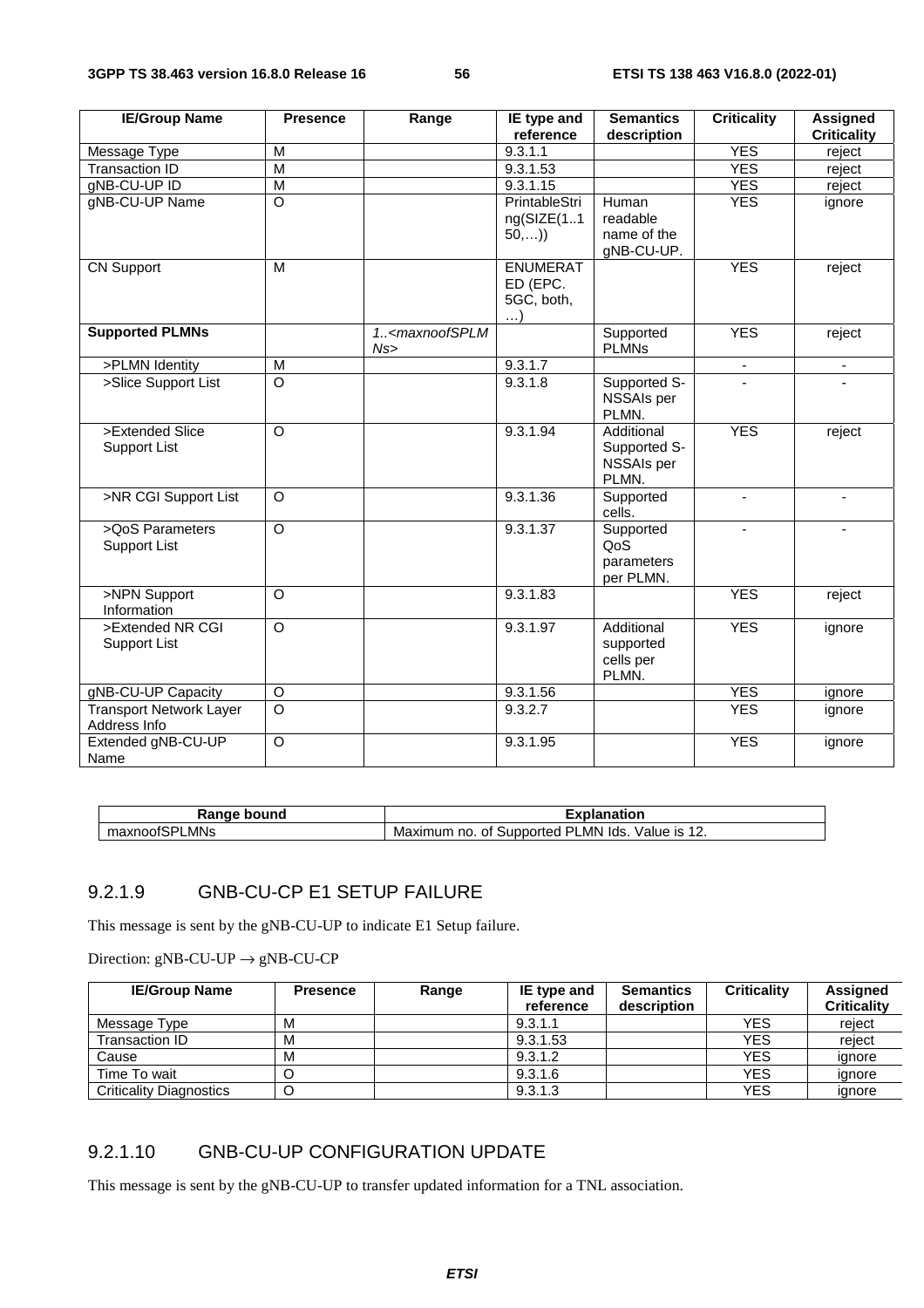Direction:  $gNB-CU-UP \rightarrow gNB-CU-CP$ 

| <b>IE/Group Name</b>                  | <b>Presence</b>    | Range                                                                                                                                                       | IE type and     | <b>Semantics</b>          | <b>Criticality</b>       | <b>Assigned</b>          |
|---------------------------------------|--------------------|-------------------------------------------------------------------------------------------------------------------------------------------------------------|-----------------|---------------------------|--------------------------|--------------------------|
|                                       |                    |                                                                                                                                                             | reference       | description               |                          | <b>Criticality</b>       |
| Message Type                          | M                  |                                                                                                                                                             | 9.3.1.1         |                           | <b>YES</b>               | reject                   |
| <b>Transaction ID</b>                 | M                  |                                                                                                                                                             | 9.3.1.53        |                           | <b>YES</b>               | reject                   |
| gNB-CU-UP ID                          | $\overline{\circ}$ |                                                                                                                                                             | 9.3.1.15        |                           | <b>YES</b>               | reject                   |
| gNB-CU-UP Name                        | $\overline{\circ}$ |                                                                                                                                                             | PrintableStri   | Human                     | <b>YES</b>               | ignore                   |
|                                       |                    |                                                                                                                                                             | ng(SIZE(11      | readable                  |                          |                          |
|                                       |                    |                                                                                                                                                             | 50,)            | name of the<br>gNB-CU-UP. |                          |                          |
| <b>Supported PLMNs</b>                |                    | 0 <maxnoofsplm< td=""><td></td><td>Supported</td><td><b>YES</b></td><td>reject</td></maxnoofsplm<>                                                          |                 | Supported                 | <b>YES</b>               | reject                   |
|                                       |                    | Ns                                                                                                                                                          |                 | <b>PLMNs</b>              |                          |                          |
| >PLMN Identity                        | M                  |                                                                                                                                                             | 9.3.1.7         |                           | $\blacksquare$           | $\overline{\phantom{a}}$ |
| >Slice Support List                   | $\overline{O}$     |                                                                                                                                                             | 9.3.1.8         | Supported S-              | $\mathbf{r}$             |                          |
|                                       |                    |                                                                                                                                                             |                 | NSSAIs per                |                          |                          |
|                                       |                    |                                                                                                                                                             |                 | PLMN.                     |                          |                          |
| >Extended Slice                       | O                  |                                                                                                                                                             | 9.3.1.94        | Additional                | <b>YES</b>               | reject                   |
| <b>Support List</b>                   |                    |                                                                                                                                                             |                 | Supported S-              |                          |                          |
|                                       |                    |                                                                                                                                                             |                 | NSSAIs per                |                          |                          |
|                                       |                    |                                                                                                                                                             |                 | PLMN.                     |                          |                          |
| >NR CGI Support List                  | O                  |                                                                                                                                                             | 9.3.1.36        | Supported                 | $\overline{\phantom{a}}$ | $\blacksquare$           |
| >QoS Parameters                       | $\overline{O}$     |                                                                                                                                                             | 9.3.1.37        | cells.                    |                          |                          |
|                                       |                    |                                                                                                                                                             |                 | Supported                 |                          |                          |
| <b>Support List</b>                   |                    |                                                                                                                                                             |                 | QoS                       |                          |                          |
|                                       |                    |                                                                                                                                                             |                 | parameters<br>per PLMN.   |                          |                          |
| >NPN Support                          | O                  |                                                                                                                                                             | 9.3.1.83        |                           | <b>YES</b>               | reject                   |
| Information                           |                    |                                                                                                                                                             |                 |                           |                          |                          |
| >Extended NR CGI                      | O                  |                                                                                                                                                             | 9.3.1.97        | Additional                | <b>YES</b>               | ignore                   |
| <b>Support List</b>                   |                    |                                                                                                                                                             |                 | supported                 |                          |                          |
|                                       |                    |                                                                                                                                                             |                 | cells per                 |                          |                          |
|                                       |                    |                                                                                                                                                             |                 | PLMN.                     |                          |                          |
| gNB-CU-UP Capacity                    | O                  |                                                                                                                                                             | 9.3.1.56        |                           | <b>YES</b>               | ignore                   |
| gNB-CU-UP TNLA To                     |                    | 0.1                                                                                                                                                         |                 |                           | <b>YES</b>               | reject                   |
| Remove List                           |                    |                                                                                                                                                             |                 |                           |                          |                          |
| >gNB-CU-UP TNLA To<br>Remove Item IEs |                    | 1 <maxnooftnla< td=""><td></td><td></td><td><math display="inline">\mathbf{r}</math></td><td><math display="inline">\blacksquare</math></td></maxnooftnla<> |                 |                           | $\mathbf{r}$             | $\blacksquare$           |
| >>TNLA Transport                      | M                  | ssociations>                                                                                                                                                | <b>CP</b>       | Transport                 | $\blacksquare$           | $\blacksquare$           |
| Layer Address                         |                    |                                                                                                                                                             | Transport       | Layer                     |                          |                          |
|                                       |                    |                                                                                                                                                             | Layer           | Address of                |                          |                          |
|                                       |                    |                                                                                                                                                             | Information     | the gNB-CU-               |                          |                          |
|                                       |                    |                                                                                                                                                             | 9.3.2.2         | UP.                       |                          |                          |
| >>TNLA Transport                      | $\circ$            |                                                                                                                                                             | $\overline{CP}$ | Transport                 |                          |                          |
| Layer Address gNB-                    |                    |                                                                                                                                                             | Transport       | Layer                     |                          |                          |
| CU-CP                                 |                    |                                                                                                                                                             | Layer           | Address of                |                          |                          |
|                                       |                    |                                                                                                                                                             | Information     | the gNB-CU-               |                          |                          |
|                                       |                    |                                                                                                                                                             | 9.3.2.2         | CP.                       |                          |                          |
| <b>Transport Network Layer</b>        | O                  |                                                                                                                                                             | 9.3.2.7         |                           | <b>YES</b>               | ignore                   |
| Address Info                          |                    |                                                                                                                                                             |                 |                           |                          |                          |
| Extended gNB-CU-UP                    | $\circ$            |                                                                                                                                                             | 9.3.1.96        |                           | <b>YES</b>               | ignore                   |
| Name                                  |                    |                                                                                                                                                             |                 |                           |                          |                          |

| Range bound            | <b>Explanation</b>                                                                           |
|------------------------|----------------------------------------------------------------------------------------------|
| maxnoofSPLMNs          | Maximum no. of Supported PLMN Ids. Value is 12.                                              |
| maxnoofTNLAssociations | Maximum numbers of TNL Associations between the gNB-CU-UP<br>and the gNB-CU-CP. Value is 32. |

## 9.2.1.11 GNB-CU-UP CONFIGURATION UPDATE ACKNOWLEDGE

This message is sent by a gNB-CU-CP to a gNB-CU-UP to acknowledge update of information for a TNL association.

Direction:  $gNB-CU-CP \rightarrow gNB-CU-UP$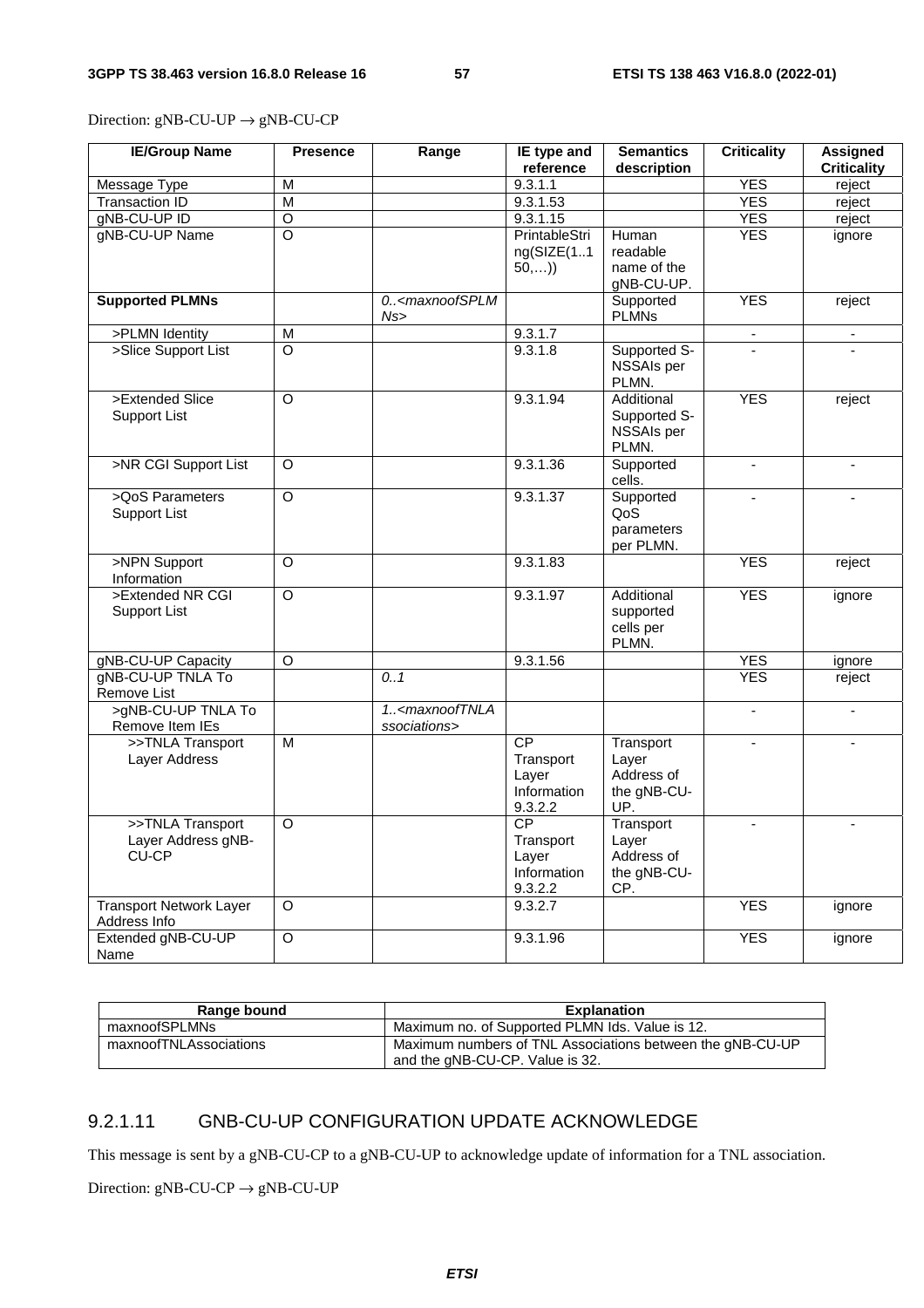| <b>IE/Group Name</b>           | <b>Presence</b> | Range | IE type and | <b>Semantics</b> | <b>Criticality</b> | <b>Assigned</b>    |
|--------------------------------|-----------------|-------|-------------|------------------|--------------------|--------------------|
|                                |                 |       | reference   | description      |                    | <b>Criticality</b> |
| Message Type                   | M               |       | 9.3.1.1     |                  | <b>YES</b>         | reject             |
| Transaction ID                 | M               |       | 9.3.1.53    |                  | <b>YES</b>         | reject             |
| <b>Criticality Diagnostics</b> |                 |       | 9.3.1.3     |                  | <b>YES</b>         | ignore             |
| Transport Network Layer        | $\circ$         |       | 9.3.2.7     |                  | <b>YES</b>         | ignore             |
| Address Info                   |                 |       |             |                  |                    |                    |

## 9.2.1.12 GNB-CU-UP CONFIGURATION UPDATE FAILURE

This message is sent by the gNB-CU-CP to indicate gNB-CU-UP Configuration Update failure.

Direction:  $gNB-CU-CP \rightarrow gNB-CU-UP$ 

| <b>IE/Group Name</b>           | <b>Presence</b> | Range | IE type and | Semantics   | <b>Criticality</b> | <b>Assigned</b>    |
|--------------------------------|-----------------|-------|-------------|-------------|--------------------|--------------------|
|                                |                 |       | reference   | description |                    | <b>Criticality</b> |
| Message Type                   | М               |       | 9.3.1.1     |             | YES                | reject             |
| Transaction ID                 | M               |       | 9.3.1.53    |             | <b>YES</b>         | reiect             |
| Cause                          | М               |       | 9.3.1.2     |             | <b>YES</b>         | ignore             |
| Time To wait                   |                 |       | 9.3.1.6     |             | <b>YES</b>         | ignore             |
| <b>Criticality Diagnostics</b> | O               |       | 9.3.1.3     |             | <b>YES</b>         | ignore             |

## 9.2.1.13 GNB-CU-CP CONFIGURATION UPDATE

This message is sent by the gNB-CU-CP to transfer updated information for a TNL association.

Direction:  $gNB-CU-CP \rightarrow gNB-CU-UP$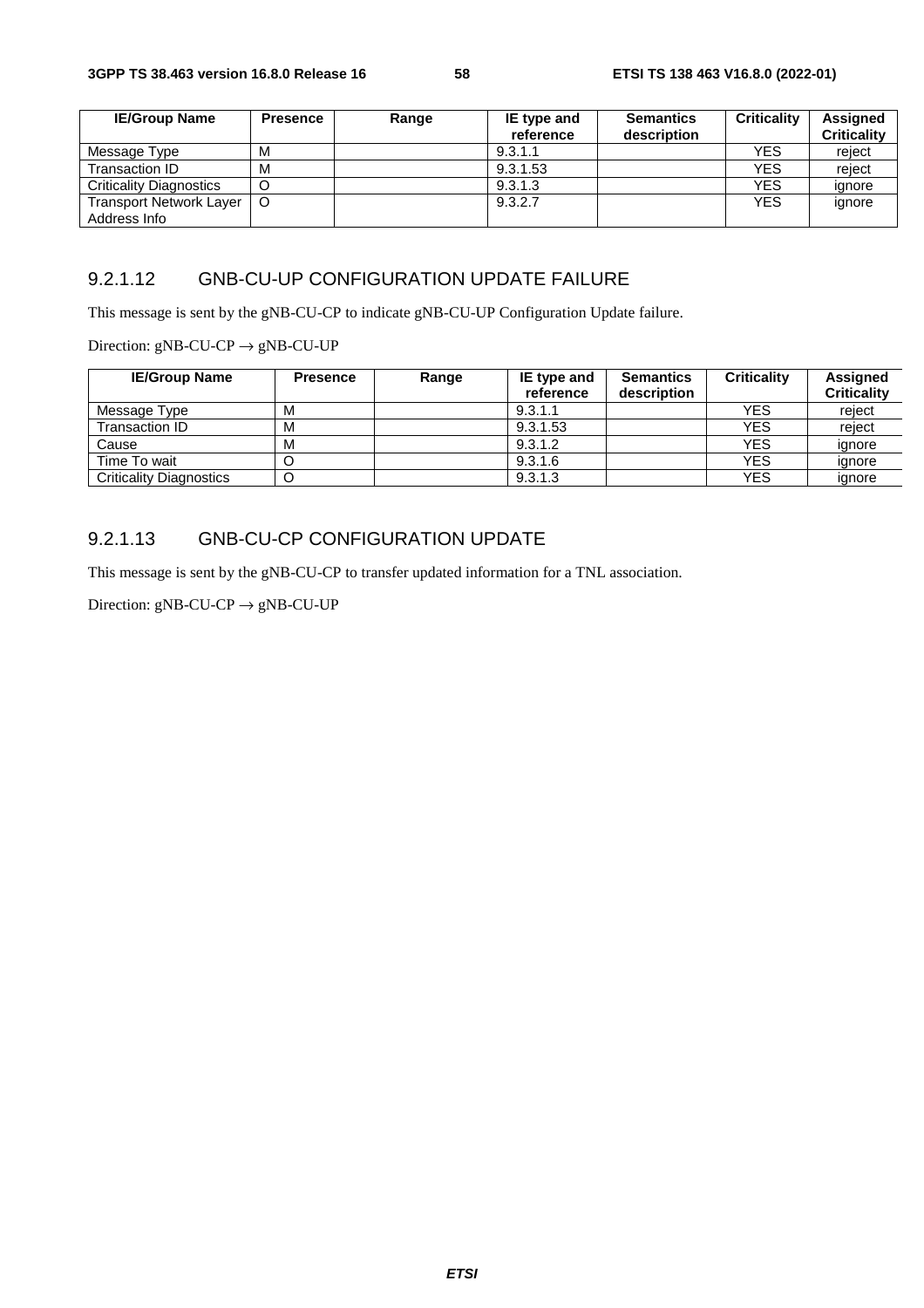| <b>IE/Group Name</b>                                        | <b>Presence</b> | Range                                                                                                                                                         | IE type and<br>reference                                           | <b>Semantics</b><br>description                                                                                                                                                                                   | <b>Criticality</b>       | <b>Assigned</b><br><b>Criticality</b> |
|-------------------------------------------------------------|-----------------|---------------------------------------------------------------------------------------------------------------------------------------------------------------|--------------------------------------------------------------------|-------------------------------------------------------------------------------------------------------------------------------------------------------------------------------------------------------------------|--------------------------|---------------------------------------|
| Message Type                                                | M               |                                                                                                                                                               | 9.3.1.1                                                            |                                                                                                                                                                                                                   | <b>YES</b>               | reject                                |
| <b>Transaction ID</b>                                       | ${\sf M}$       |                                                                                                                                                               | 9.3.1.53                                                           |                                                                                                                                                                                                                   | <b>YES</b>               | reject                                |
| gNB-CU-CP Name                                              | $\overline{O}$  |                                                                                                                                                               | PrintableStri                                                      | Human                                                                                                                                                                                                             | <b>YES</b>               | ignore                                |
|                                                             |                 |                                                                                                                                                               | ng(SIZE(11)<br>50,)                                                | readable<br>name of the<br>gNB-CU-CP                                                                                                                                                                              |                          |                                       |
| <b>gNB-CU-CP TNLA To</b><br><b>Add List</b>                 |                 | 0.1                                                                                                                                                           |                                                                    |                                                                                                                                                                                                                   | <b>YES</b>               | ignore                                |
| >gNB-CU-CP TNLA To<br><b>Add Item IEs</b>                   |                 | 1 <maxnooftnla<br>ssociations&gt;</maxnooftnla<br>                                                                                                            |                                                                    |                                                                                                                                                                                                                   | $\overline{\phantom{a}}$ | $\blacksquare$                        |
| >>TNLA Transport<br>Layer Information                       | $\overline{M}$  |                                                                                                                                                               | $\overline{CP}$<br>Transport<br>Layer<br>Information               | Transport<br>Layer<br>Address of<br>the gNB-CU-                                                                                                                                                                   | $\blacksquare$           | $\sim$                                |
| >>TNLA Usage                                                | M               |                                                                                                                                                               | 9.3.2.2<br><b>ENUMERAT</b><br>ED (ue, non-<br>ue, both, $\ldots$ ) | CP.<br>Indicates<br>whether the<br>TNLA is only<br>used for UE-<br>associated<br>signalling, or<br>non-UE-<br>associated<br>signalling, or<br>both. For<br>usage of this<br>IE, refer to<br>TS 38.462<br>$[18]$ . | $\blacksquare$           |                                       |
| <b>gNB-CU-CP TNLA To</b>                                    |                 | 0.1                                                                                                                                                           |                                                                    |                                                                                                                                                                                                                   | <b>YES</b>               | ignore                                |
| <b>Remove List</b><br>>gNB-CU-CP TNLA To                    |                 | 1 <maxnooftnla< td=""><td></td><td></td><td><math display="inline">\blacksquare</math></td><td><math display="inline">\blacksquare</math></td></maxnooftnla<> |                                                                    |                                                                                                                                                                                                                   | $\blacksquare$           | $\blacksquare$                        |
| <b>Remove Item IEs</b><br>>>TNLA Transport<br>Layer Address | $\overline{M}$  | ssociations>                                                                                                                                                  | <b>CP</b><br>Transport<br>Layer<br>Information<br>9.3.2.2          | Transport<br>Layer<br>Address of<br>the gNB-CU-<br>CP.                                                                                                                                                            | $\overline{a}$           |                                       |
| >>TNLA Transport<br>Layer Address gNB-<br>CU-UP             | $\circ$         |                                                                                                                                                               | CP<br>Transport<br>Layer<br>Information<br>9.3.2.2                 | Transport<br>Layer<br>Address of<br>the gNB-CU-<br>UP.                                                                                                                                                            | <b>YES</b>               | reject                                |
| <b>gNB-CU-CP TNLA To</b><br><b>Update List</b>              |                 | 0.1                                                                                                                                                           |                                                                    |                                                                                                                                                                                                                   | <b>YES</b>               | ignore                                |
| >gNB-CU-CP TNLA To<br><b>Update Item IEs</b>                |                 | 1 <maxnooftnla<br>ssociations&gt;</maxnooftnla<br>                                                                                                            |                                                                    |                                                                                                                                                                                                                   | $\blacksquare$           | $\overline{\phantom{a}}$              |
| >>TNLA Transport<br>Layer Address                           | M               |                                                                                                                                                               | CP<br>Transport<br>Layer<br>Address<br>9.3.2.2                     | Transport<br>Layer<br>Address of<br>the gNB-CU-<br>CP.                                                                                                                                                            | $\blacksquare$           |                                       |
| >>TNLA Usage                                                | $\circ$         |                                                                                                                                                               | <b>ENUMERAT</b><br>ED (ue, non-<br>ue, both, $\ldots$ )            | Indicates<br>whether the<br>TNLA is only<br>used for UE-<br>associated<br>signalling, or<br>non-UE-<br>associated<br>signalling, or<br>both. For<br>usage of this<br>IE, refer to<br>TS 38.462<br>$[18]$ .        |                          |                                       |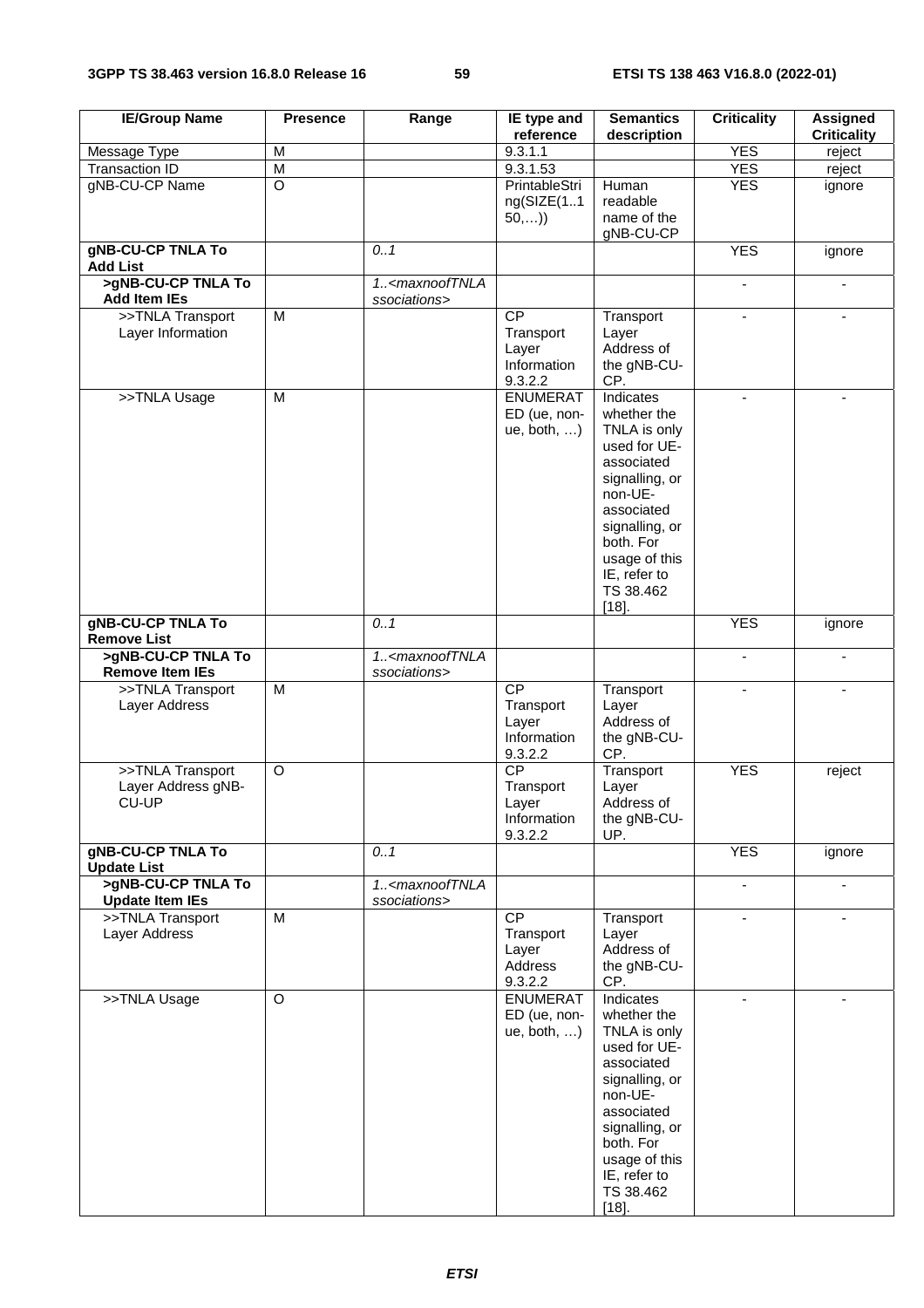| <b>Transport Network Layer</b><br>Address Info | ๛ | 9.3.2.7  | YES | ignore |
|------------------------------------------------|---|----------|-----|--------|
| Extended gNB-CU-CP<br>Name                     |   | 9.3.1.95 | YES | ignore |

| Range bound            | <b>Explanation</b>                                        |
|------------------------|-----------------------------------------------------------|
| maxnoofTNLAssociations | Maximum numbers of TNL Associations between the gNB-CU-CP |
|                        | and the gNB-CU-UP. Value is 32.                           |

#### 9.2.1.14 GNB-CU-CP CONFIGURATION UPDATE ACKNOWLEDGE

This message is sent by a gNB-CU-UP to a gNB-CU-CP to acknowledge update of information for a TNL association.

Direction:  $gNB-CU-UP \rightarrow gNB-CU-CP$ 

| <b>IE/Group Name</b>           | <b>Presence</b> | Range                                                                            | IE type and         | <b>Semantics</b>       | <b>Criticality</b> | <b>Assigned</b>    |
|--------------------------------|-----------------|----------------------------------------------------------------------------------|---------------------|------------------------|--------------------|--------------------|
|                                |                 |                                                                                  | reference           | description            |                    | <b>Criticality</b> |
| Message Type                   | М               |                                                                                  | 9.3.1.1             |                        | <b>YES</b>         | reject             |
| <b>Transaction ID</b>          | M               |                                                                                  | 9.3.1.53            |                        | <b>YES</b>         | reject             |
| gNB-CU-CP TNLA                 |                 | 0.1                                                                              |                     |                        | <b>YES</b>         | ignore             |
| <b>Setup List</b>              |                 |                                                                                  |                     |                        |                    |                    |
| >gNB-CU-CP TNLA                |                 | 1. <maxnooftnlasso< td=""><td></td><td></td><td></td><td></td></maxnooftnlasso<> |                     |                        |                    |                    |
| Setup Item IEs                 |                 | ciations>                                                                        |                     |                        |                    |                    |
| >>TNLA Transport               | M               |                                                                                  | <b>CP Transport</b> | <b>Transport Layer</b> |                    |                    |
| Layer Address                  |                 |                                                                                  | Layer               | Address of the         |                    |                    |
|                                |                 |                                                                                  | Information         | gNB-CU-CP              |                    |                    |
|                                |                 |                                                                                  | 9.3.2.2             |                        |                    |                    |
| gNB-CU-CP TNLA                 |                 | 0.1                                                                              |                     |                        | <b>YES</b>         | ignore             |
| <b>Failed to Setup List</b>    |                 |                                                                                  |                     |                        |                    |                    |
| >gNB-CU-CP TNLA                |                 | 1 <maxnooftnlasso< td=""><td></td><td></td><td></td><td></td></maxnooftnlasso<>  |                     |                        |                    |                    |
| <b>Failed To Setup Item</b>    |                 | ciations>                                                                        |                     |                        |                    |                    |
| <b>IEs</b>                     |                 |                                                                                  |                     |                        |                    |                    |
| >>TNLA Transport               | M               |                                                                                  | <b>CP Transport</b> | <b>Transport Layer</b> |                    |                    |
| Layer Address                  |                 |                                                                                  | Layer               | Address of the         |                    |                    |
|                                |                 |                                                                                  | Information         | gNB-CU-CP              |                    |                    |
|                                |                 |                                                                                  | 9.3.2.2             |                        |                    |                    |
| >>Cause                        | M               |                                                                                  | 9.3.1.2             |                        |                    |                    |
| <b>Criticality Diagnostics</b> | O               |                                                                                  | 9.3.1.3             |                        | <b>YES</b>         | ignore             |
| <b>Transport Network Layer</b> | $\circ$         |                                                                                  | 9.3.2.7             |                        | <b>YES</b>         | ignore             |
| Address Info                   |                 |                                                                                  |                     |                        |                    |                    |

| Range bound            | <b>Explanation</b>                                                                           |
|------------------------|----------------------------------------------------------------------------------------------|
| maxnoofTNLAssociations | Maximum numbers of TNL Associations between the gNB-CU-CP<br>and the gNB-CU-UP. Value is 32. |

## 9.2.1.15 GNB-CU-CP CONFIGURATION UPDATE FAILURE

This message is sent by the gNB-CU-UP to indicate gNB-CU-CP Configuration Update failure.

Direction:  $gNB-CU-UP \rightarrow gNB-CU-CP$ 

| <b>IE/Group Name</b>           | <b>Presence</b> | Range | IE type and<br>reference | <b>Semantics</b><br>description | <b>Criticality</b> | <b>Assigned</b><br><b>Criticality</b> |
|--------------------------------|-----------------|-------|--------------------------|---------------------------------|--------------------|---------------------------------------|
| Message Type                   | М               |       | 9.3.1.1                  |                                 | <b>YES</b>         | reiect                                |
| Transaction ID                 | М               |       | 9.3.1.53                 |                                 | <b>YES</b>         | reiect                                |
| Cause                          | М               |       | 9.3.1.2                  |                                 | <b>YES</b>         | ignore                                |
| Time To wait                   |                 |       | 9.3.1.6                  |                                 | <b>YES</b>         | ignore                                |
| <b>Criticality Diagnostics</b> |                 |       | 9.3.1.3                  |                                 | <b>YES</b>         | ignore                                |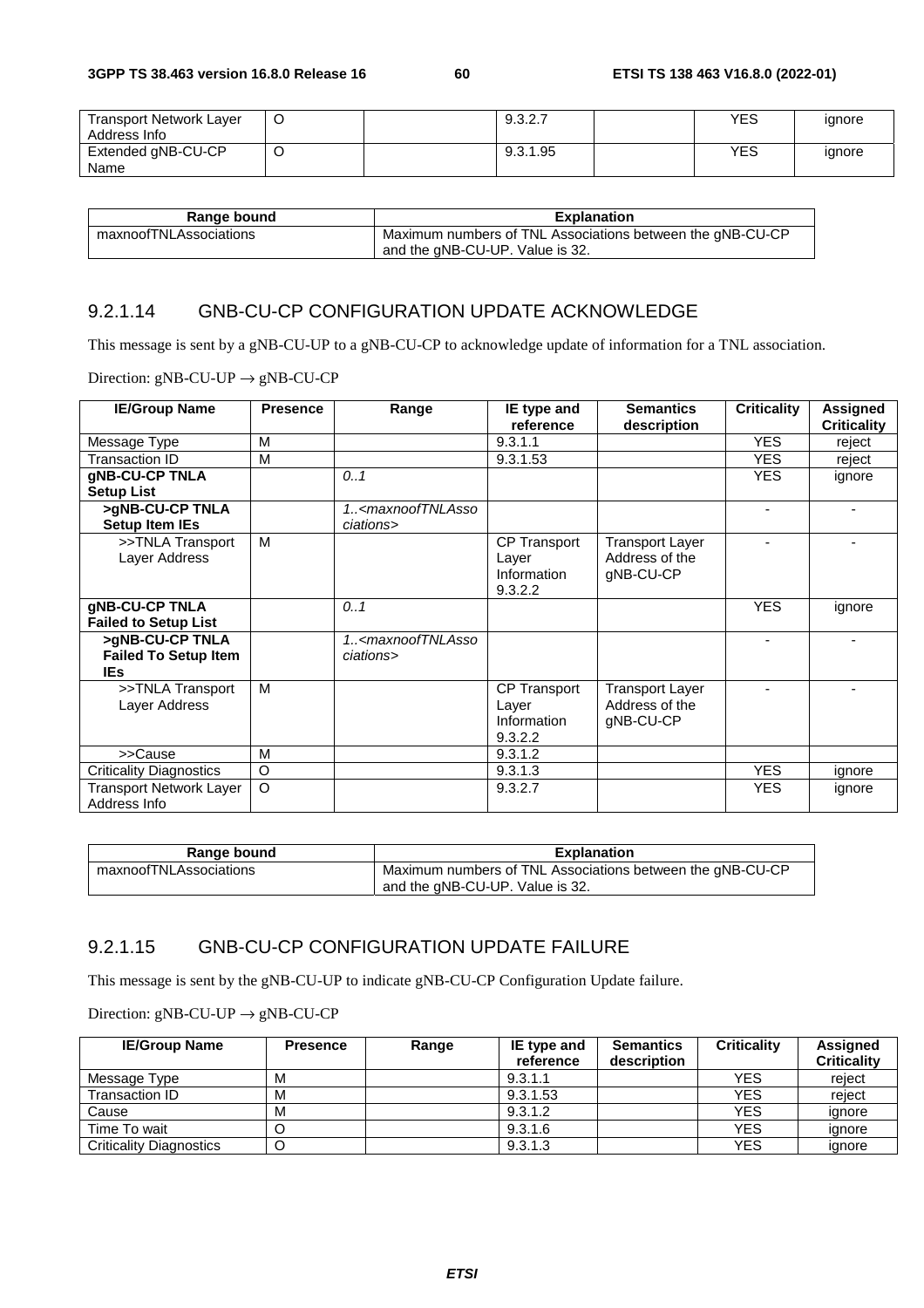## 9.2.1.16 E1 RELEASE REQUEST

This message is sent by both the gNB-CU-CP and the gNB-CU-UP and is used to request the release of the E1 interface.

Direction:  $gNB-CU-CP \rightarrow gNB-CU-UP$  and  $gNB-CU-UP \rightarrow gNB-CU-CP$ 

| <b>IE/Group Name</b> | Presence | Range | IE type and<br>reference | <b>Semantics</b><br>description | <b>Criticality</b> | <b>Assigned</b><br><b>Criticality</b> |
|----------------------|----------|-------|--------------------------|---------------------------------|--------------------|---------------------------------------|
| Message Type         | M        |       | 9.3.1.1                  |                                 | YES                | reject                                |
| Transaction ID_      | м        |       | 9.3.1.53                 |                                 | <b>YES</b>         | reject                                |
| Cause                | M        |       | 9.3.1.2                  |                                 | YES                | ignore                                |

## 9.2.1.17 E1 RELEASE RESPONSE

This message is sent by both the gNB-CU-CP and the gNB-CU-UP as a response to an E1 RELEASE REQUEST message.

Direction:  $gNB-CU-UP \rightarrow gNB-CU-CP$  and  $gNB-CU-CP \rightarrow gNB-CU-UP$ .

| <b>IE/Group Name</b>         | Presence | Range | <b>IE</b> type and<br>reference | <b>Semantics</b><br>description | <b>Criticality</b> | Assianed<br>Criticalitv |
|------------------------------|----------|-------|---------------------------------|---------------------------------|--------------------|-------------------------|
| Message <sup>-</sup><br>Type | M        |       | 9.3.1.1                         |                                 | YES                | reject                  |
| Transaction ID               | M        |       | 9.3.1.53                        |                                 | YES                | reject                  |

## 9.2.1.18 GNB-CU-UP STATUS INDICATION

This message is sent by the gNB-CU-UP to indicate to the gNB-CU-CP its status of overload.

Direction:  $gNB-CU-UP \rightarrow gNB-CU-CP$ 

| <b>IE/Group Name</b>              | <b>Presence</b> | Range | IE type and<br>reference                                      | <b>Semantics</b><br>description | <b>Criticality</b> | Assigned<br><b>Criticality</b> |
|-----------------------------------|-----------------|-------|---------------------------------------------------------------|---------------------------------|--------------------|--------------------------------|
| Message Type                      | м               |       | 9.3.1.1                                                       |                                 | <b>YES</b>         | reject                         |
| Transaction ID                    | м               |       | 9.3.1.53                                                      |                                 | <b>YES</b>         | reject                         |
| gNB-CU-UP Overload<br>Information | M               |       | <b>ENUMERAT</b><br>ED.<br>(overloaded,<br>not-<br>overloaded) |                                 | <b>YES</b>         | reject                         |

## 9.2.1.19 RESOURCE STATUS REQUEST

This message is sent by an gNB-CU-CP to gNB-CU-UP to initiate the requested measurement according to the parameters given in the message.

Direction:  $gNB-CU-CP \rightarrow gNB-CU-UP$ .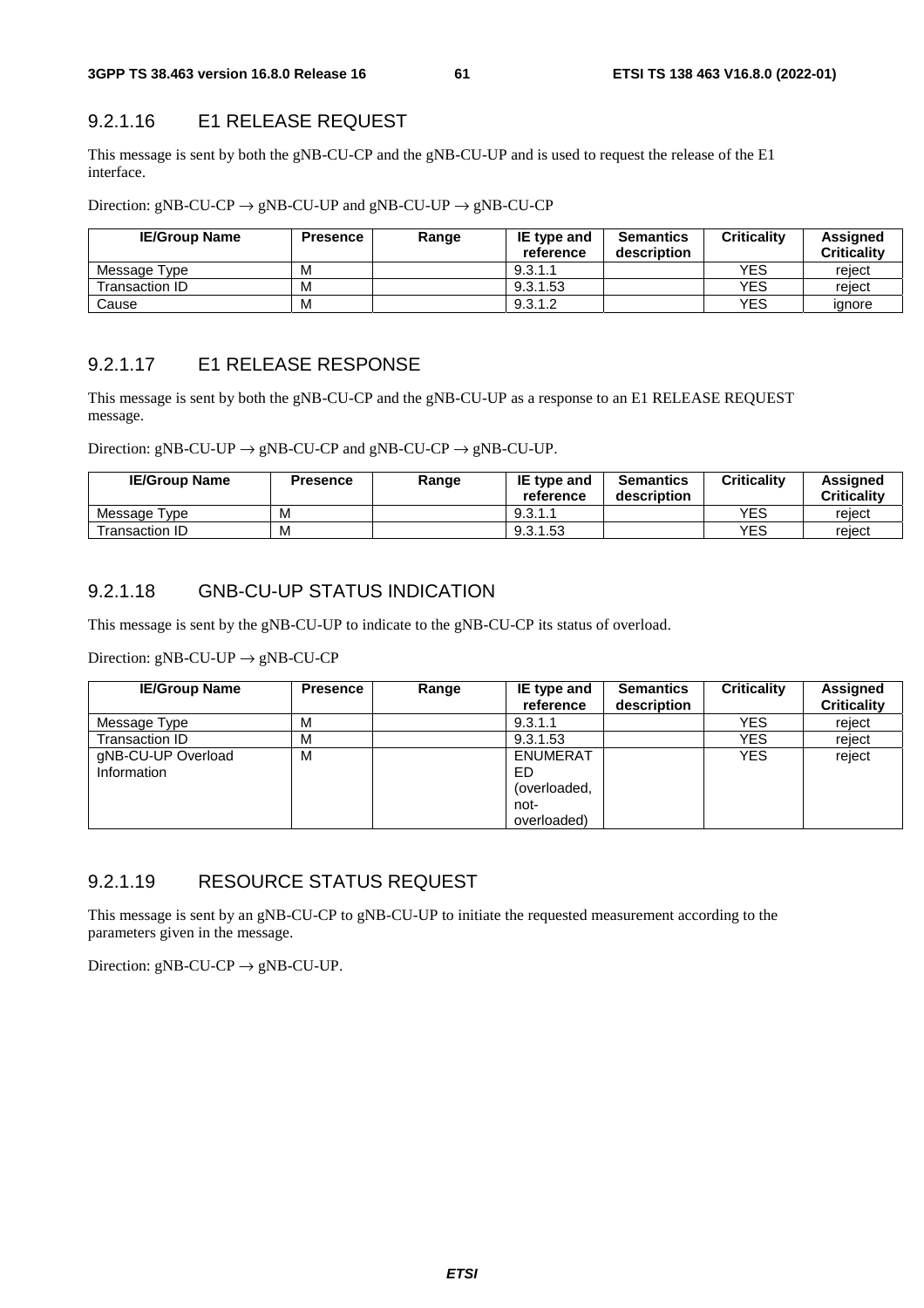| <b>IE/Group Name</b>          | <b>Presence</b>                                    | Range | IE type and<br>reference                                                                                                                                                                                                      | <b>Semantics description</b>                                                                                                                                                                                                                                           | <b>Criticality</b> | <b>Assigned</b><br><b>Criticality</b> |
|-------------------------------|----------------------------------------------------|-------|-------------------------------------------------------------------------------------------------------------------------------------------------------------------------------------------------------------------------------|------------------------------------------------------------------------------------------------------------------------------------------------------------------------------------------------------------------------------------------------------------------------|--------------------|---------------------------------------|
| Message Type                  | M                                                  |       | 9.3.1.1                                                                                                                                                                                                                       |                                                                                                                                                                                                                                                                        | <b>YES</b>         | reject                                |
| Transaction ID                | M                                                  |       | 9.3.1.53                                                                                                                                                                                                                      |                                                                                                                                                                                                                                                                        | <b>YES</b>         | reject                                |
| gNB-CU-CP Measurement         | M                                                  |       | <b>INTEGER</b>                                                                                                                                                                                                                | Allocated by gNB-CU-                                                                                                                                                                                                                                                   | <b>YES</b>         | reject                                |
| ID                            |                                                    |       | (14095,)                                                                                                                                                                                                                      | <b>CP</b>                                                                                                                                                                                                                                                              |                    |                                       |
| gNB-CU-UP Measurement<br>ID   | $C -$<br>ifRegistrati<br>onRequest<br>Stop         |       | <b>INTEGER</b><br>(14095,)                                                                                                                                                                                                    | Allocated by gNB-CU-<br>UP                                                                                                                                                                                                                                             | <b>YES</b>         | ignore                                |
| <b>Registration Request</b>   | M                                                  |       | <b>ENUMERAT</b><br>ED(start,<br>stop, )                                                                                                                                                                                       | Type of request for<br>which the resource<br>status is required.                                                                                                                                                                                                       | <b>YES</b>         | ignore                                |
| <b>Report Characteristics</b> | $C -$<br>ifRegistrati<br>onRequest<br><b>Start</b> |       | <b>BITSTRING</b><br>(SIZE(32))                                                                                                                                                                                                | Each position in the<br>bitmap indicates<br>measurement object the<br>gNB-CU-UP is<br>requested to report.<br>First Bit = TNL Available<br>Capacity Ind Periodic,<br>Second Bit = HW<br>Capacity Ind Periodic.<br>Other bits shall be<br>ignored by the gNB-CU-<br>UP. | <b>YES</b>         | reject                                |
| <b>Reporting Periodicity</b>  | $\circ$                                            |       | <b>ENUMERAT</b><br>ED (500ms,<br>1000ms,<br>2000ms,<br>5000ms,<br>10000ms,<br>20000ms,<br>30000ms,<br>40000ms,<br>50000ms,<br>60000ms,<br>70000ms,<br>80000ms,<br>90000ms,<br>100000ms,<br>110000ms,<br>120000ms,<br>$\ldots$ | Periodicity that can be<br>used for reporting. Also<br>used as the averaging<br>window length for all<br>measurement object if<br>supported.                                                                                                                           | <b>YES</b>         | ignore                                |

| <b>Condition</b>           | <b>Explanation</b>                                                                      |
|----------------------------|-----------------------------------------------------------------------------------------|
| ifRegistrationRequestStop  | This IE shall be present if the Registration Reguest IE is set to the<br>value "stop"   |
| ifRegistrationRequestStart | This IE shall be present if the Registration Reguest IE is set to the<br>value "start". |

## 9.2.1.20 RESOURCE STATUS RESPONSE

This message is sent by the gNB-CU-UP to indicate that the requested measurement, for all the measurement objects included in the measurement is successfully initiated.

Direction: gNB-CU-UP → gNB-CU-CP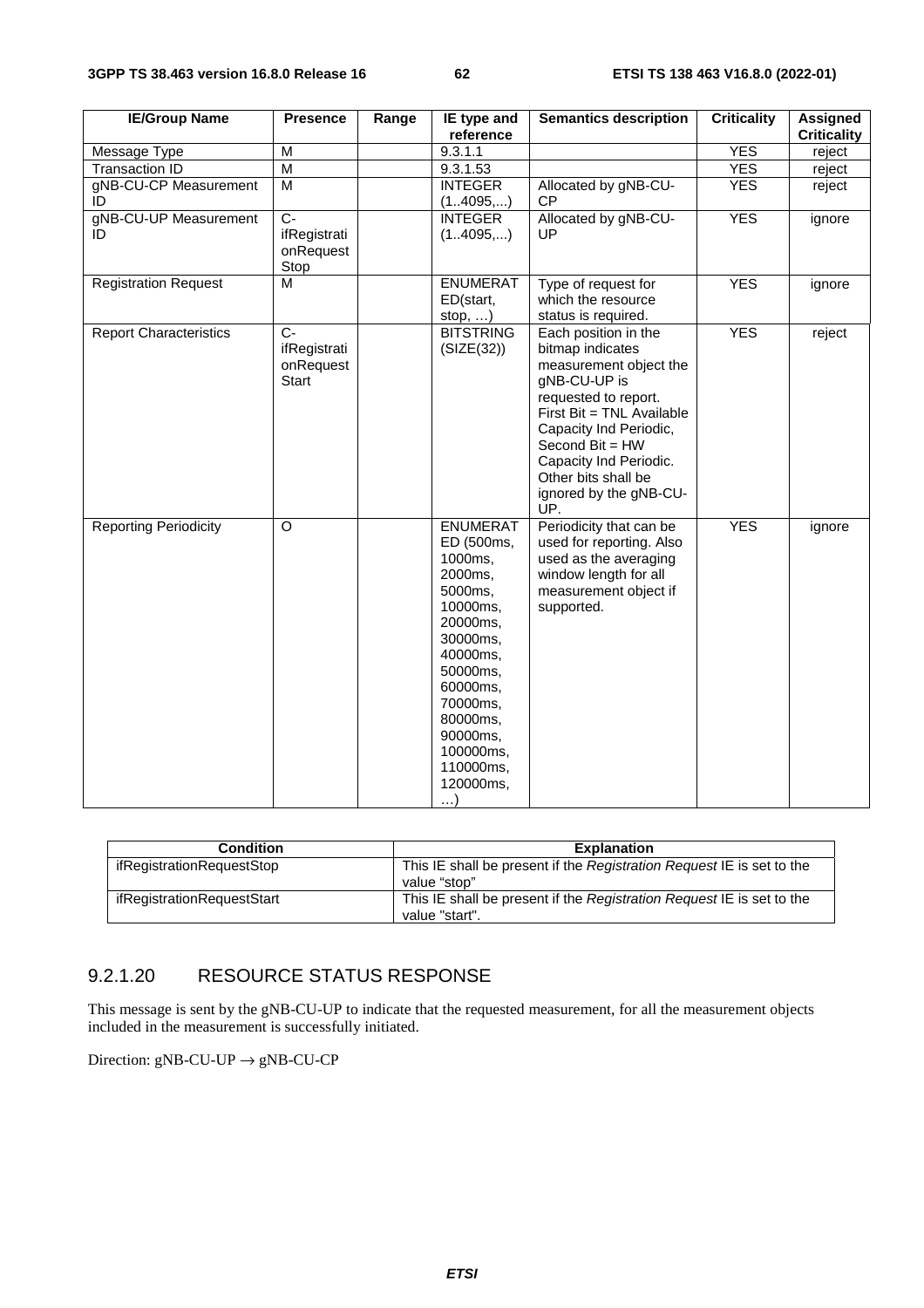| <b>IE/Group Name</b>           | <b>Presence</b> | Range | IE type and    | <b>Semantics description</b> | <b>Criticality</b> | Assigned           |
|--------------------------------|-----------------|-------|----------------|------------------------------|--------------------|--------------------|
|                                |                 |       | reference      |                              |                    | <b>Criticality</b> |
| Message Type                   | м               |       | 9.3.1.1        |                              | <b>YES</b>         | reject             |
| Transaction ID                 | М               |       | 9.3.1.53       |                              | YES                | reject             |
| gNB-CU-CP                      | м               |       | <b>INTEGER</b> | Allocated by gNB-CU-         | <b>YES</b>         | reject             |
| Measurement ID                 |                 |       | (14095,)       | СP                           |                    |                    |
| gNB-CU-UP                      | м               |       | <b>INTEGER</b> | Allocated by gNB-CU-         | <b>YES</b>         | ignore             |
| Measurement ID                 |                 |       | (14095)        | UP                           |                    |                    |
| <b>Criticality Diagnostics</b> | O               |       | 9.3.1.3        |                              | <b>YES</b>         | ianore             |

## 9.2.1.21 RESOURCE STATUS FAILURE

This message is sent by the gNB-CU-UP to indicate that for any of the requested measurement objects the measurement cannot be initiated.

Direction:  $gNB-CU-UP \rightarrow gNB-CU-CP$ .

| <b>IE/Group Name</b>    | <b>Presence</b> | Range | IE type and    | <b>Semantics description</b> | <b>Criticality</b> | Assigned           |
|-------------------------|-----------------|-------|----------------|------------------------------|--------------------|--------------------|
|                         |                 |       | reference      |                              |                    | <b>Criticality</b> |
| Message Type            | м               |       | 9.3.1.1        |                              | <b>YES</b>         | reject             |
| Transaction ID          | M               |       | 9.3.1.53       |                              | <b>YES</b>         | reject             |
| qNB-CU-CP               | м               |       | <b>INTEGER</b> | Allocated by gNB-CU-         | <b>YES</b>         | reject             |
| Measurement ID          |                 |       | (14095)        | СP                           |                    |                    |
| qNB-CU-UP               | $C-$            |       | <b>INTEGER</b> | Allocated by gNB-CU-         | <b>YES</b>         | ignore             |
| Measurement ID          | ifRegistrati    |       | (14095,)       | UP                           |                    |                    |
|                         | onReques        |       |                |                              |                    |                    |
|                         | tStop           |       |                |                              |                    |                    |
| Cause                   | M               |       | 9.3.1.2        | Ignored by the receiver      | <b>YES</b>         | ignore             |
|                         |                 |       |                | when the Complete            |                    |                    |
|                         |                 |       |                | <b>Failure Cause</b>         |                    |                    |
|                         |                 |       |                | Information IE is            |                    |                    |
|                         |                 |       |                | included                     |                    |                    |
| Criticality Diagnostics | O               |       | 9.3.1.3        |                              | <b>YES</b>         | ignore             |

| Condition                 | <b>Explanation</b>                                                    |
|---------------------------|-----------------------------------------------------------------------|
| ifRegistrationReguestStop | This IE shall be present if the Registration Request IE is set to the |
|                           | value "stop"                                                          |

## 9.2.1.22 RESOURCE STATUS UPDATE

This message is sent by gNB-CU-UP to gNB-CU-CP to report the results of the requested measurements.

Direction:  $gNB-CU-UP \rightarrow gNB-CU-CP$ .

| <b>IE/Group Name</b>          | <b>Presence</b> | Range | IE type and    | <b>Semantics</b> | <b>Criticality</b> | <b>Assigned</b>    |
|-------------------------------|-----------------|-------|----------------|------------------|--------------------|--------------------|
|                               |                 |       | reference      | description      |                    | <b>Criticality</b> |
| Message Type                  | м               |       | 9.3.1.1        |                  | <b>YES</b>         | lgnore             |
| Transaction ID                | М               |       | 9.3.1.53       |                  | <b>YES</b>         | Reject             |
| gNB-CU-CP Measurement         | м               |       | <b>INTEGER</b> | Allocated by     | <b>YES</b>         | Reject             |
| ID                            |                 |       | (14095,)       | gNB-CU-CP        |                    |                    |
| gNB-CU-UP Measurement         | м               |       | <b>INTEGER</b> | Allocated by     | <b>YES</b>         | Reject             |
|                               |                 |       | (14095,)       | gNB-CU-UP        |                    |                    |
| <b>TNL Available Capacity</b> | O               |       | 9.3.1.72       |                  |                    |                    |
| Indicator                     |                 |       |                |                  |                    |                    |
| HW Capacity Indicator         | O               |       | 9.3.1.73       |                  |                    |                    |

| Range bound       | <b>Explanation</b>                                           |
|-------------------|--------------------------------------------------------------|
| maxnoofSPLMNs     | Maximum no. of Supported PLMN Ids. Value is 12.              |
| maxnoofSliceItems | Maximum no. of signalled slice support items. Value is 1024. |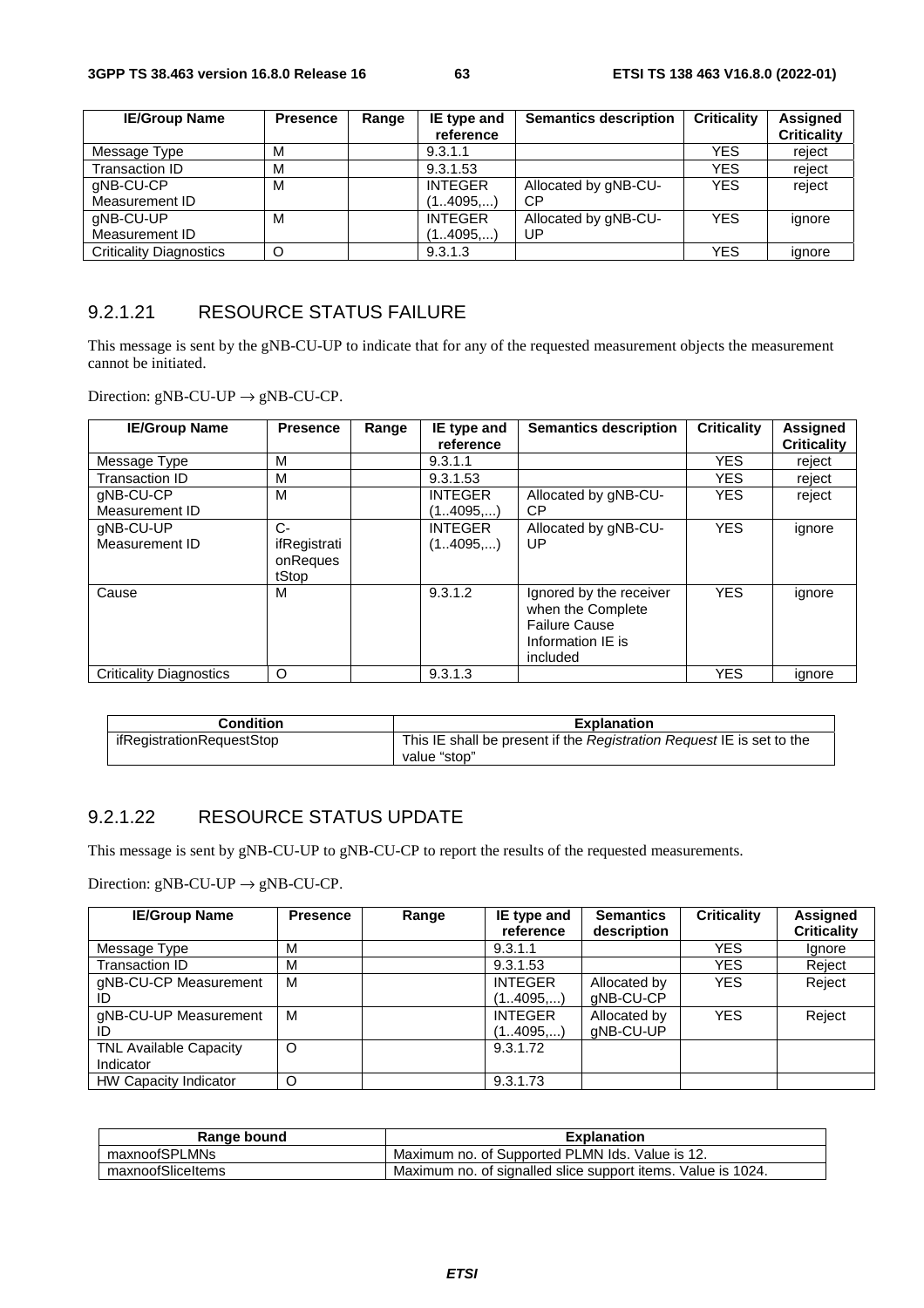# 9.2.2 Bearer Context Management messages

## 9.2.2.1 BEARER CONTEXT SETUP REQUEST

This message is sent by the gNB-CU-CP to request the gNB-CU-UP to setup a bearer context.

Direction:  $gNB-CU-CP \rightarrow gNB-CU-UP$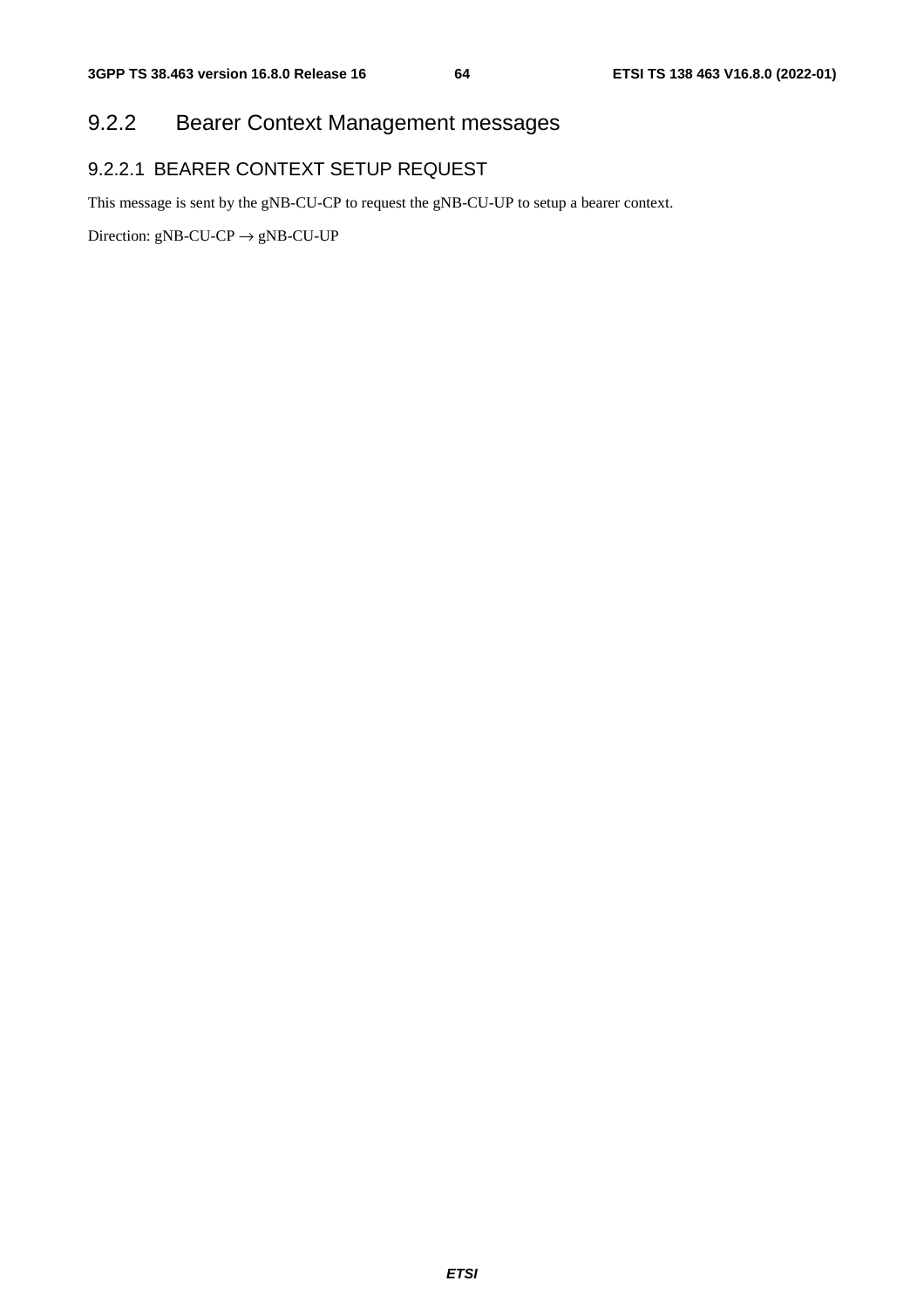| <b>IE/Group Name</b>                                         | <b>Presence</b> | Range | IE type and<br>reference                                  | <b>Semantics</b><br>description                                                                                                                    | <b>Criticality</b> | <b>Assigned</b><br><b>Criticality</b> |
|--------------------------------------------------------------|-----------------|-------|-----------------------------------------------------------|----------------------------------------------------------------------------------------------------------------------------------------------------|--------------------|---------------------------------------|
| Message Type                                                 | M               |       | 9.3.1.1                                                   |                                                                                                                                                    | <b>YES</b>         |                                       |
| gNB-CU-CP UE E1AP ID                                         | $\overline{M}$  |       | 9.3.1.4                                                   |                                                                                                                                                    | <b>YES</b>         | reject<br>reject                      |
| Security Information                                         | $\overline{M}$  |       | 9.3.1.10                                                  |                                                                                                                                                    | <b>YES</b>         |                                       |
|                                                              | $\overline{M}$  |       | <b>Bit Rate</b>                                           |                                                                                                                                                    | <b>YES</b>         | reject                                |
| UE DL Aggregate                                              |                 |       | 9.3.1.20                                                  |                                                                                                                                                    |                    | reject                                |
| Maximum Bit Rate                                             |                 |       |                                                           |                                                                                                                                                    |                    |                                       |
| <b>UE DL Maximum Integrity</b><br><b>Protected Data Rate</b> | O               |       | <b>Bit Rate</b><br>9.3.1.20                               | The Bit Rate<br>is a portion<br>of the UE's<br>Maximum<br>Integrity<br>Protected<br>Data Rate,<br>and is<br>enforced by<br>the gNB-CU-<br>UP node. | <b>YES</b>         | reject                                |
| Serving PLMN                                                 | M               |       | <b>PLMN</b><br>Identity<br>9.3.1.7                        |                                                                                                                                                    | <b>YES</b>         | ignore                                |
| <b>Activity Notification Level</b>                           | M               |       | 9.3.1.67                                                  |                                                                                                                                                    | <b>YES</b>         | reject                                |
| <b>UE Inactivity Timer</b>                                   | $\overline{O}$  |       | Inactivity<br>Timer<br>9.3.1.54                           | Included if<br>the Activity<br>Notification<br>Level is set<br>to UE.                                                                              |                    |                                       |
| <b>Bearer Context Status</b><br>Change                       | $\overline{O}$  |       | <b>ENUMERAT</b><br><b>ED</b><br>(Suspend,<br>Resume, )    | Indicates the<br>status of the<br>Bearer<br>Context                                                                                                | <b>YES</b>         | reject                                |
| <b>CHOICE System</b>                                         | M               |       |                                                           |                                                                                                                                                    | <b>YES</b>         | reject                                |
| >E-UTRAN                                                     |                 |       |                                                           |                                                                                                                                                    |                    |                                       |
| >>DRB To Setup List                                          | M               |       | <b>DRB</b> To<br>Setup List E-<br><b>UTRAN</b><br>9.3.3.1 |                                                                                                                                                    | <b>YES</b>         | reject                                |
| >>Subscriber Profile ID<br>for RAT/Frequency<br>priority     | $\overline{O}$  |       | 9.3.1.69                                                  |                                                                                                                                                    | <b>YES</b>         | ignore                                |
| >>Additional RRM<br>Policy Index                             | $\overline{O}$  |       | 9.3.1.70                                                  |                                                                                                                                                    | <b>YES</b>         | Ignore                                |
| >NG-RAN                                                      |                 |       |                                                           |                                                                                                                                                    |                    |                                       |
| >>PDU Session<br>Resource To Setup List                      | $\overline{M}$  |       | 9.3.3.2                                                   |                                                                                                                                                    | <b>YES</b>         | reject                                |
| <b>RAN UE ID</b>                                             | $\overline{O}$  |       | <b>OCTET</b><br><b>STRING</b><br>(SIZE(8))                |                                                                                                                                                    | <b>YES</b>         | ignore                                |
| gNB-DU ID                                                    | $\circ$         |       | 9.3.1.65                                                  | Included<br>whenever it<br>is known by<br>the gNB-CU-<br><b>CP</b>                                                                                 | <b>YES</b>         | ignore                                |
| <b>Trace Activation</b>                                      | $\circ$         |       | 9.3.1.68                                                  |                                                                                                                                                    | <b>YES</b>         | ignore                                |
| <b>NPN Context Information</b>                               | $\overline{O}$  |       | 9.3.1.84                                                  |                                                                                                                                                    | <b>YES</b>         | reject                                |
| Management Based MDT<br><b>PLMN List</b>                     | $\overline{O}$  |       | <b>MDT PLMN</b><br>List<br>9.3.1.89                       |                                                                                                                                                    | <b>YES</b>         | ignore                                |
| <b>CHO</b> Initiation                                        | $\overline{O}$  |       | <b>ENUMERAT</b><br>ED (True,<br>$\ldots$                  |                                                                                                                                                    | <b>YES</b>         | reject                                |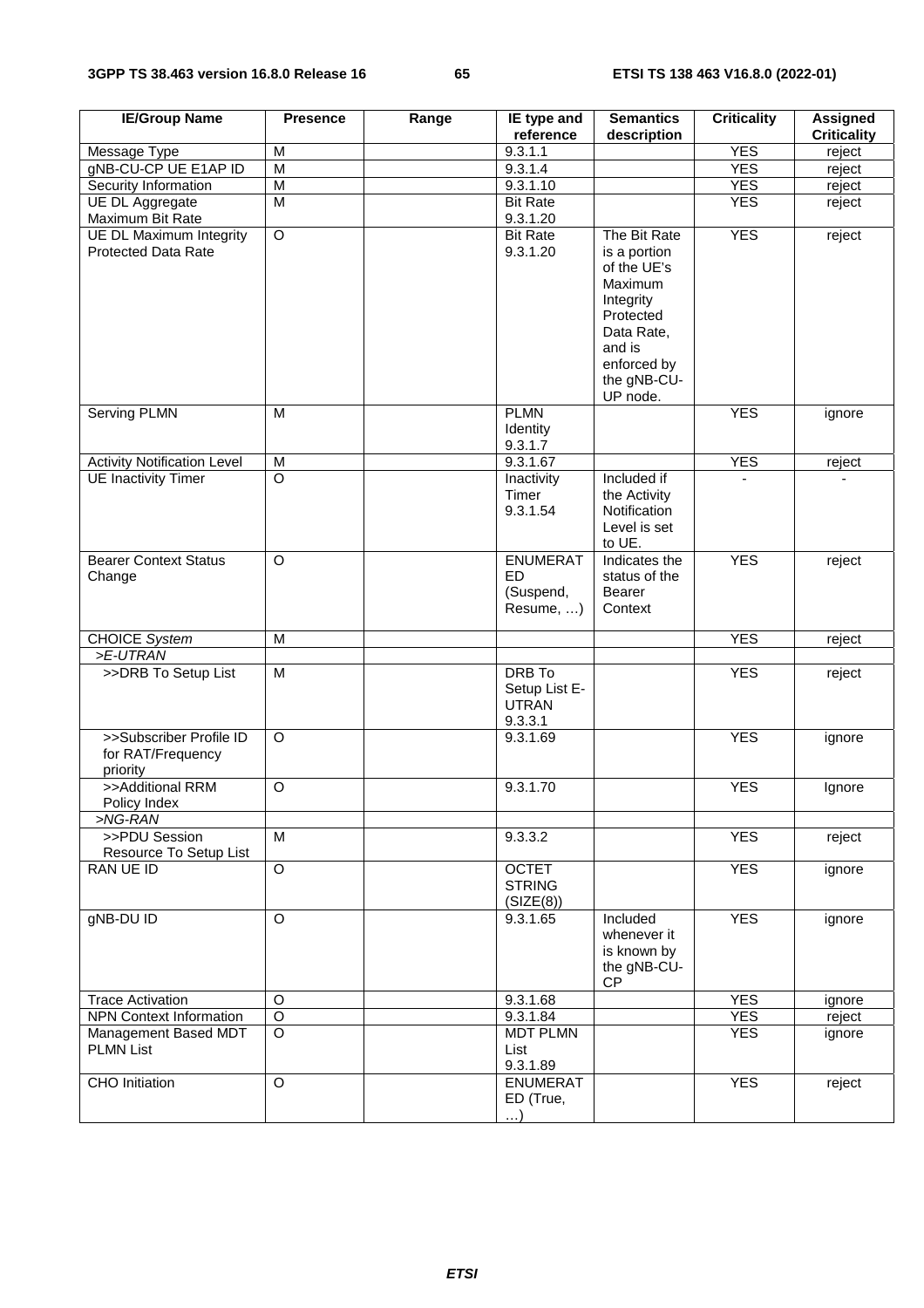| <b>Additional Handover</b><br>Information | O       | <b>ENUMERAT</b><br>ED(Discard<br>PDCP SN,<br>$\cdots$ | If set to<br>"Discard<br>PDCP SN",<br>indicates that<br>the<br>forwarded<br><b>PDCP SNs</b><br>have to be<br>removed | <b>YES</b> | ignore |
|-------------------------------------------|---------|-------------------------------------------------------|----------------------------------------------------------------------------------------------------------------------|------------|--------|
| Direct Forwarding Path<br>Availability    | $\circ$ | 9.3.1.98                                              |                                                                                                                      | <b>YES</b> | ignore |
| gNB-CU-UP UE E1AP ID                      | $\circ$ | 9.3.1.5                                               |                                                                                                                      | <b>YES</b> | ignore |

| Range bound               | <b>Explanation</b>                                  |
|---------------------------|-----------------------------------------------------|
| maxnoofDRBs               | Maximum no. of DRBs for a UE. Value is 32.          |
| maxnoofPDUSessionResource | Maximum no. of PDU Sessions for a UE. Value is 256. |

## 9.2.2.2 BEARER CONTEXT SETUP RESPONSE

This message is sent by the gNB-CU-UP to confirm the setup of the requested bearer context.

Direction:  $gNB-CU-UP \rightarrow gNB-CU-CP$ 

| <b>IE/Group Name</b>        | <b>Presence</b> | Range | IE type and       | <b>Semantics</b> | <b>Criticality</b> | <b>Assigned</b>    |
|-----------------------------|-----------------|-------|-------------------|------------------|--------------------|--------------------|
|                             |                 |       | reference         | description      |                    | <b>Criticality</b> |
| Message Type                | м               |       | 9.3.1.1           |                  | <b>YES</b>         | reject             |
| gNB-CU-CP UE E1AP ID        | м               |       | 9.3.1.4           |                  | <b>YES</b>         | reject             |
| gNB-CU-UP UE E1AP ID        | м               |       | 9.3.1.5           |                  | YES.               | reject             |
| <b>CHOICE System</b>        | M               |       |                   |                  | <b>YES</b>         | reject             |
| >E-UTRAN                    |                 |       |                   |                  |                    |                    |
| >>DRB Setup List            | м               |       | <b>DRB</b> Setup  |                  | <b>YES</b>         | reject             |
|                             |                 |       | List E-UTRAN      |                  |                    |                    |
|                             |                 |       | 9.3.3.3           |                  |                    |                    |
| >>DRB Failed List           | O               |       | <b>DRB</b> Failed |                  | <b>YES</b>         | reject             |
|                             |                 |       | List E-UTRAN      |                  |                    |                    |
|                             |                 |       | 9.3.3.4           |                  |                    |                    |
| >NG-RAN                     |                 |       |                   |                  |                    |                    |
| >>PDU Session               | M               |       | 9.3.3.5           |                  | <b>YES</b>         | reject             |
| Resource Setup List         |                 |       |                   |                  |                    |                    |
| >>PDU Session               | $\circ$         |       | 9.3.3.6           |                  | <b>YES</b>         | reject             |
| <b>Resource Failed List</b> |                 |       |                   |                  |                    |                    |

| Range bound               | <b>Explanation</b>                                  |
|---------------------------|-----------------------------------------------------|
| maxnoofDRBs               | Maximum no. of DRBs for a UE. Value is 32.          |
| maxnoofPDUSessionResource | Maximum no. of PDU Sessions for a UE. Value is 256. |

## 9.2.2.3 BEARER CONTEXT SETUP FAILURE

This message is sent by the gNB-CU-UP to indicate that the setup of the bearer context was unsuccessful.

Direction:  $gNB-CU-UP \rightarrow gNB-CU-CP$ 

| <b>IE/Group Name</b>           | Presence | Range | IE type and<br>reference | <b>Semantics</b><br>description | <b>Criticality</b> | Assigned<br><b>Criticality</b> |
|--------------------------------|----------|-------|--------------------------|---------------------------------|--------------------|--------------------------------|
| Message Type                   | M        |       | 9.3.1.1                  |                                 | <b>YES</b>         | reject                         |
| gNB-CU-CP UE E1AP ID           | M        |       | 9.3.1.4                  |                                 | <b>YES</b>         | reject                         |
| gNB-CU-UP UE E1AP ID           |          |       | 9.3.1.5                  |                                 | <b>YES</b>         | ianore                         |
| Cause                          | M        |       | 9.3.1.2                  |                                 | <b>YES</b>         | ignore                         |
| <b>Criticality Diagnostics</b> |          |       | 9.3.1.3                  |                                 | <b>YES</b>         | ignore                         |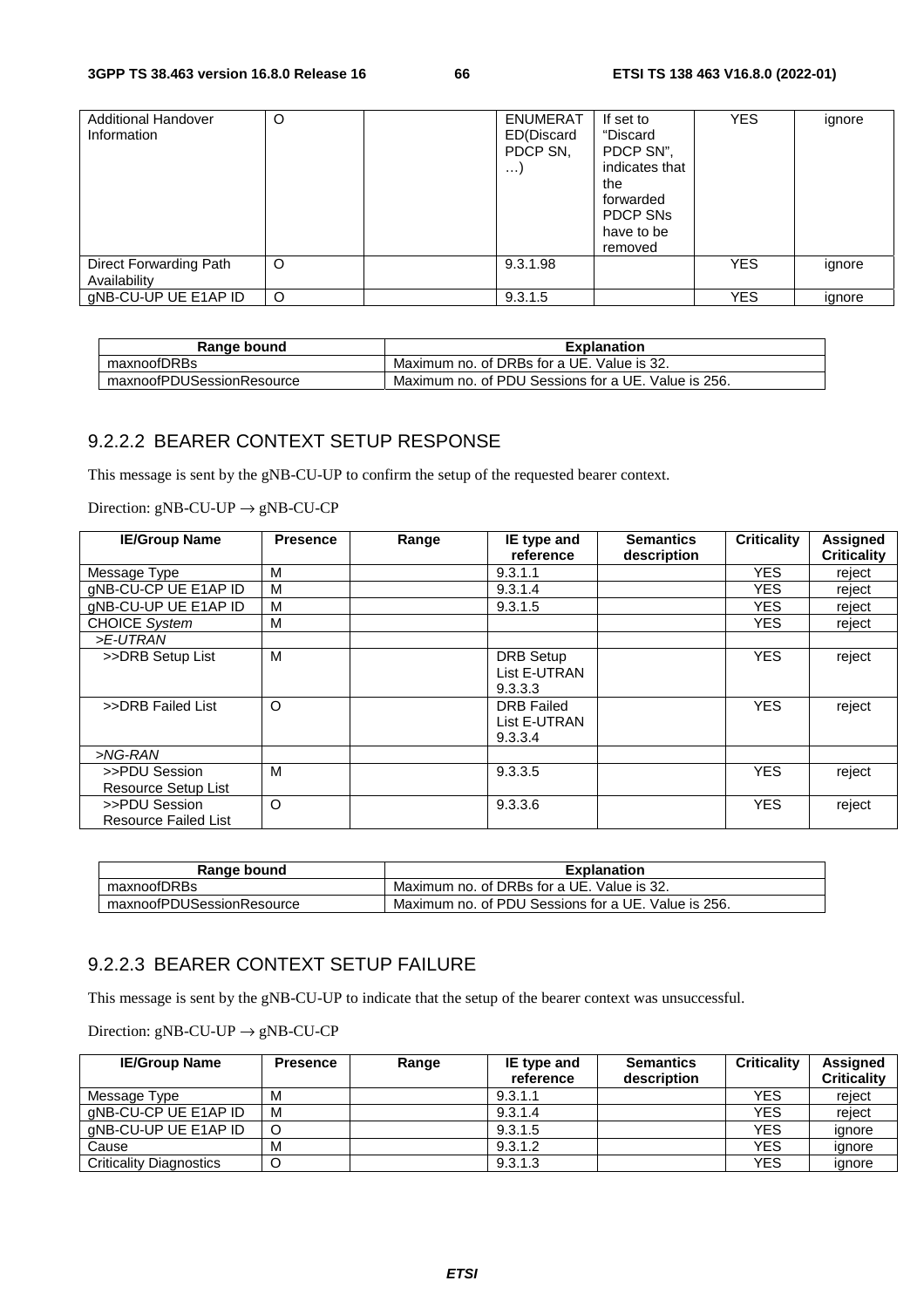## 9.2.2.4 BEARER CONTEXT MODIFICATION REQUEST

This message is sent by the gNB-CU-CP to request the gNB-CU-UP to modify a bearer context.

Direction:  $gNB-CU-CP \rightarrow gNB-CU-UP$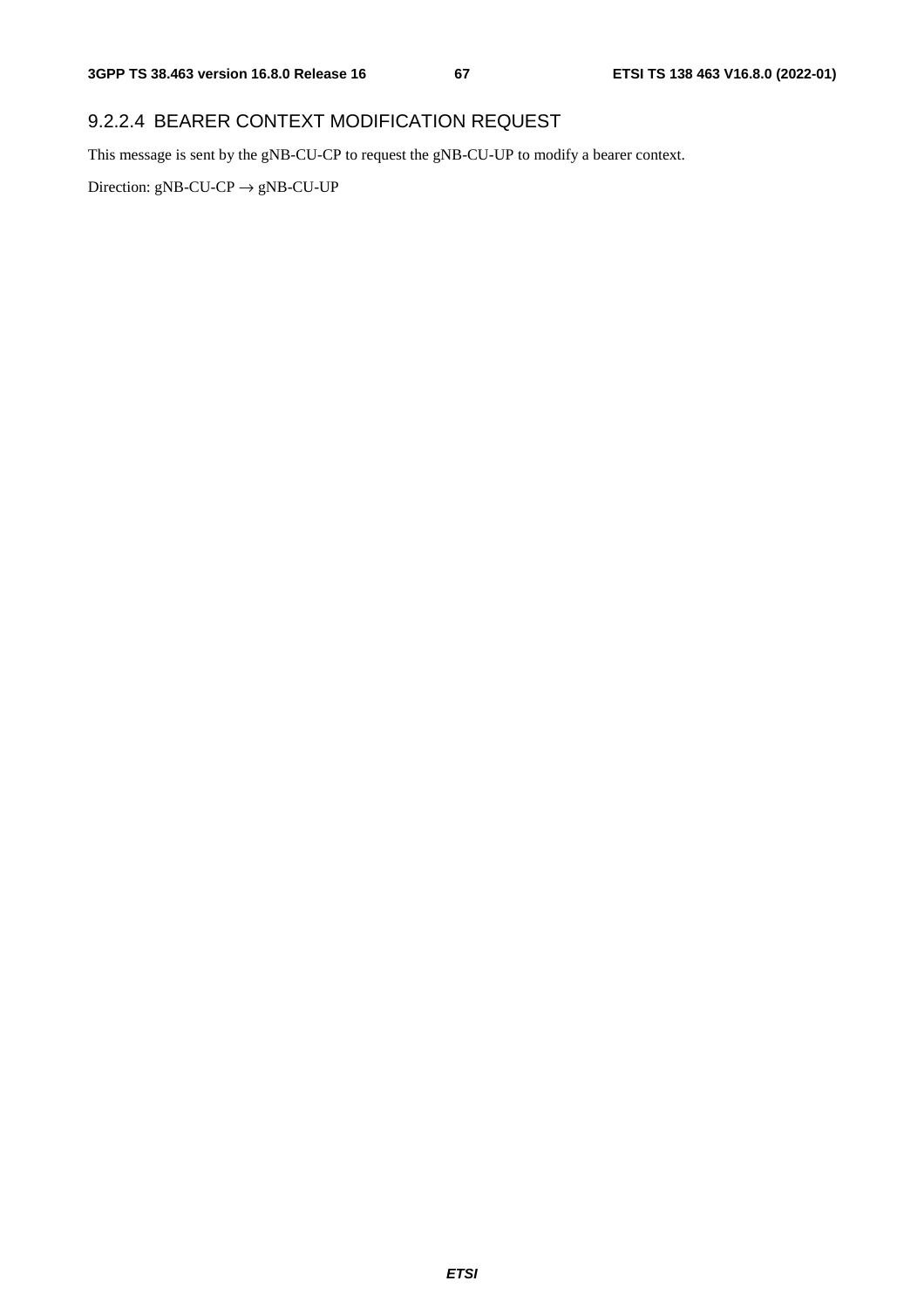| <b>IE/Group Name</b>                                         | <b>Presence</b>         | Range | IE type and<br>reference                                                       | <b>Semantics</b><br>description                                                                                                                    | <b>Criticality</b> | <b>Assigned</b><br><b>Criticality</b> |
|--------------------------------------------------------------|-------------------------|-------|--------------------------------------------------------------------------------|----------------------------------------------------------------------------------------------------------------------------------------------------|--------------------|---------------------------------------|
| Message Type                                                 | M                       |       | 9.3.1.1                                                                        |                                                                                                                                                    | <b>YES</b>         | reject                                |
| gNB-CU-CP UE E1AP ID                                         | $\overline{\mathsf{M}}$ |       | 9.3.1.4                                                                        |                                                                                                                                                    | <b>YES</b>         | reject                                |
| gNB-CU-UP UE E1AP ID                                         | $\overline{\mathsf{M}}$ |       | 9.3.1.5                                                                        |                                                                                                                                                    | <b>YES</b>         | reject                                |
| Security Information                                         | O                       |       | 9.3.1.10                                                                       |                                                                                                                                                    | <b>YES</b>         | reject                                |
| UE DL Aggregate                                              | $\overline{\circ}$      |       | <b>Bit Rate</b>                                                                |                                                                                                                                                    | <b>YES</b>         | reject                                |
| Maximum Bit Rate                                             |                         |       | 9.3.1.20                                                                       |                                                                                                                                                    |                    |                                       |
| <b>UE DL Maximum Integrity</b><br><b>Protected Data Rate</b> | $\overline{O}$          |       | <b>Bit Rate</b><br>9.3.1.20                                                    | The Bit Rate is a<br>portion of the<br>UE's Maximum<br>Integrity<br><b>Protected Data</b><br>Rate, and is<br>enforced by the<br>gNB-CU-UP<br>node. | <b>YES</b>         | reject                                |
| <b>Bearer Context Status</b><br>Change                       | O                       |       | <b>ENUMERATE</b><br>D (Suspend,<br>Resume, )                                   | Indicates the<br>status of the<br><b>Bearer Context</b>                                                                                            | <b>YES</b>         | reject                                |
| New UL TNL Information<br>Required                           | $\overline{O}$          |       | <b>ENUMERATE</b><br>D (required,<br>$\ldots$                                   | Indicates that<br>new UL TNL<br>information has<br>been requested<br>to be provided.                                                               | <b>YES</b>         | reject                                |
| <b>UE Inactivity Timer</b>                                   | O                       |       | Inactivity<br>Timer<br>9.3.1.54                                                | Included if the<br>Activity<br>Notification Level<br>is set to UE.                                                                                 | $\blacksquare$     | $\blacksquare$                        |
| Data Discard Required                                        | O                       |       | <b>ENUMERATE</b><br>D (required,<br>$\ldots$                                   | Indicate to<br>discard the DL<br>user data in case<br>of RAN paging<br>failure.                                                                    | <b>YES</b>         | ignore                                |
| <b>CHOICE System</b>                                         | O                       |       |                                                                                |                                                                                                                                                    | <b>YES</b>         | reject                                |
| >E-UTRAN                                                     |                         |       |                                                                                |                                                                                                                                                    |                    |                                       |
| >>DRB To Setup List                                          | $\overline{O}$          |       | <b>DRB To Setup</b><br>Modification<br>List E-UTRAN<br>9.3.3.7                 |                                                                                                                                                    | <b>YES</b>         | reject                                |
| >>DRB To Modify List                                         | $\circ$                 |       | DRB To<br>Modify List E-<br><b>UTRAN</b><br>9.3.3.8                            |                                                                                                                                                    | <b>YES</b>         | reject                                |
| >>DRB To Remove List                                         | $\circ$                 |       | <b>DRB</b> To<br>Remove List<br>E-UTRAN<br>9.3.3.9                             |                                                                                                                                                    | <b>YES</b>         | reject                                |
| >>Subscriber Profile ID<br>for RAT/Frequency<br>priority     | $\circ$                 |       | 9.3.1.69                                                                       |                                                                                                                                                    | <b>YES</b>         | ignore                                |
| >>Additional RRM<br>Policy Index                             | $\overline{O}$          |       | 9.3.1.70                                                                       |                                                                                                                                                    | <b>YES</b>         | ignore                                |
| $>NG$ -RAN<br>>>PDU Session                                  |                         |       |                                                                                |                                                                                                                                                    |                    |                                       |
| Resource To Setup List                                       | $\circ$                 |       | <b>PDU Session</b><br>Resource To<br>Setup<br>Modification<br>List<br>9.3.3.10 |                                                                                                                                                    | <b>YES</b>         | reject                                |
| >>PDU Session<br>Resource To Modify<br>List                  | $\overline{O}$          |       | 9.3.3.11                                                                       |                                                                                                                                                    | <b>YES</b>         | reject                                |
| >>PDU Session<br>Resource To Remove<br>List                  | $\overline{O}$          |       | 9.3.3.12                                                                       |                                                                                                                                                    | <b>YES</b>         | reject                                |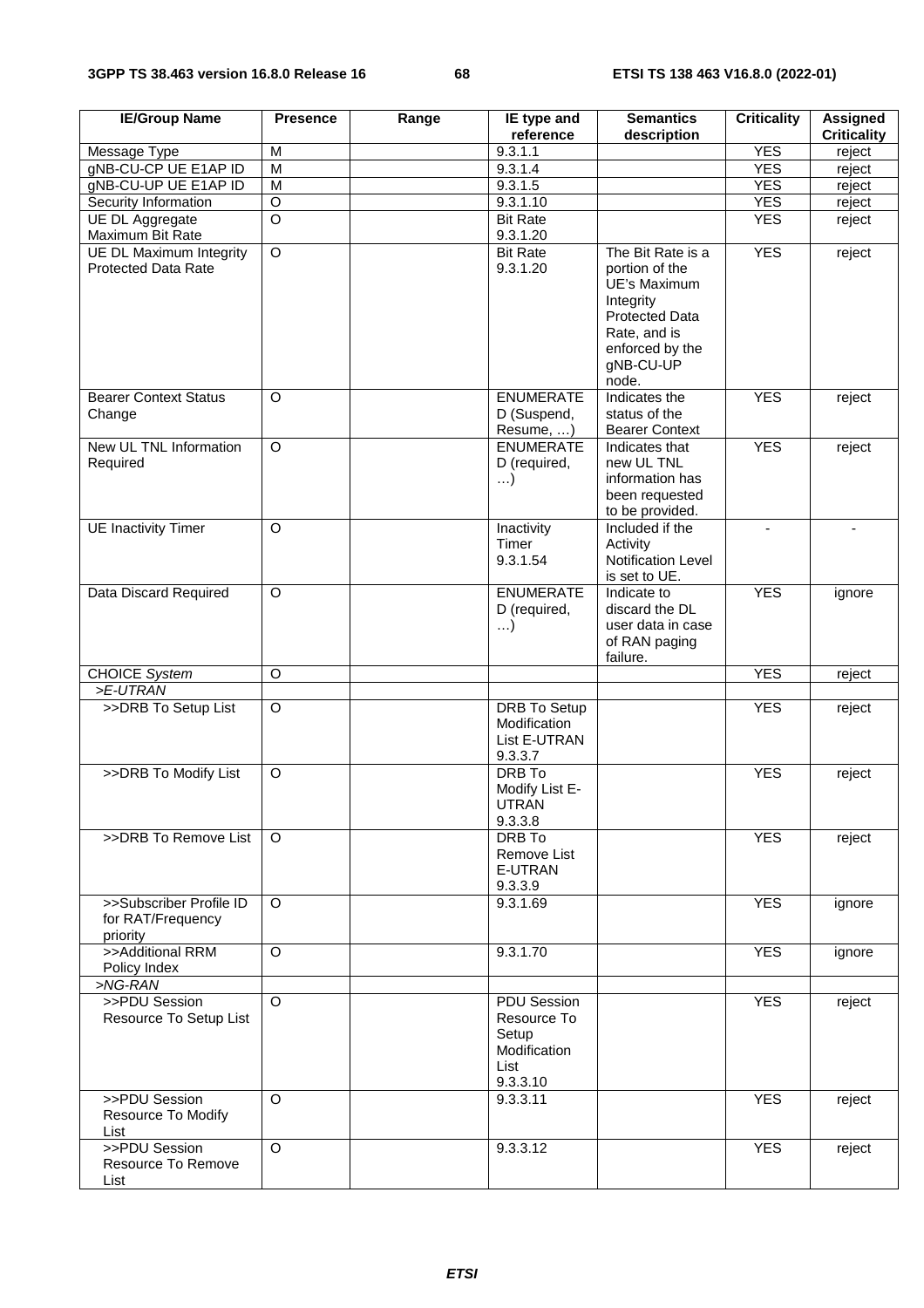| RAN UE ID                          | <b>OCTET</b>  | YES | ignore |
|------------------------------------|---------------|-----|--------|
|                                    | <b>STRING</b> |     |        |
|                                    | (SIZE(8))     |     |        |
| gNB-DU ID                          | 9.3.1.65      | YES | ignore |
| <b>Activity Notification Level</b> | 9.3.1.67      | YES | ignore |

| Range bound               | <b>Explanation</b>                                  |
|---------------------------|-----------------------------------------------------|
| maxnoofDRBs               | Maximum no. of DRBs for a UE. Value is 32.          |
| maxnoofPDUSessionResource | Maximum no. of PDU Sessions for a UE. Value is 256. |

## 9.2.2.5 BEARER CONTEXT MODIFICATION RESPONSE

This message is sent by the gNB-CU-UP to confirm the modification of the requested bearer context.

Direction: gNB-CU-UP  $\rightarrow$  gNB-CU-CP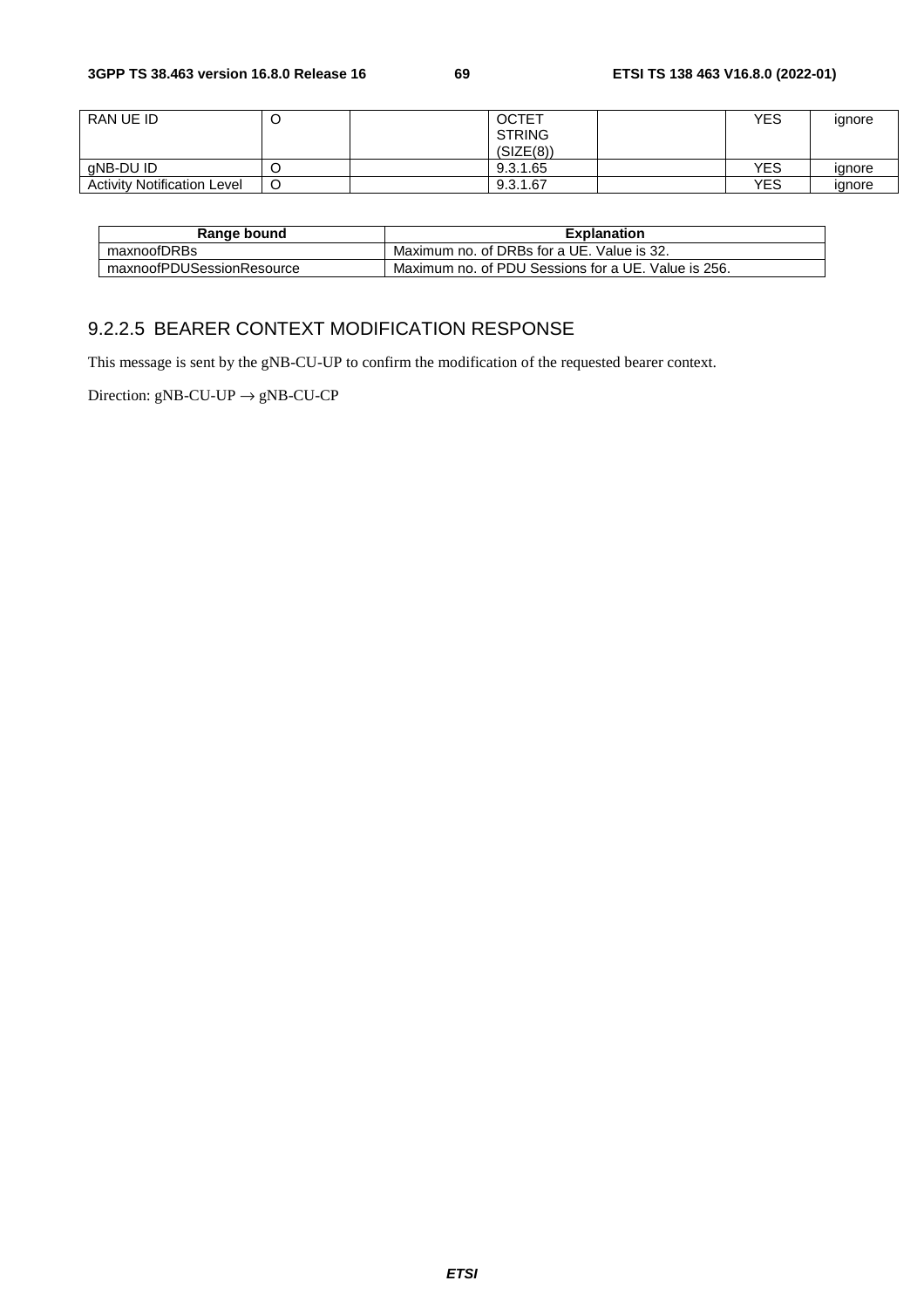| <b>IE/Group Name</b>          | <b>Presence</b> | Range | IE type and<br>reference         | <b>Semantics</b>                  | <b>Criticality</b> | <b>Assigned</b><br><b>Criticality</b> |
|-------------------------------|-----------------|-------|----------------------------------|-----------------------------------|--------------------|---------------------------------------|
| Message Type                  | M               |       | 9.3.1.1                          | description                       | <b>YES</b>         | reject                                |
| gNB-CU-CP UE E1AP ID          | $\overline{M}$  |       | 9.3.1.4                          |                                   | <b>YES</b>         | reject                                |
| gNB-CU-UP UE E1AP ID          | M               |       | 9.3.1.5                          |                                   | <b>YES</b>         | reject                                |
| <b>CHOICE System</b>          | $\circ$         |       |                                  |                                   | <b>YES</b>         | ignore                                |
| >E-UTRAN                      |                 |       |                                  |                                   |                    |                                       |
| >>DRB Setup List              | O               |       | <b>DRB</b> Setup                 |                                   | <b>YES</b>         | ignore                                |
|                               |                 |       | Modification                     |                                   |                    |                                       |
|                               |                 |       | List E-UTRAN                     |                                   |                    |                                       |
|                               |                 |       | 9.3.3.13                         |                                   |                    |                                       |
| >>DRB Failed List             | $\circ$         |       | <b>DRB</b> Failed                |                                   | <b>YES</b>         | ignore                                |
|                               |                 |       | Modification                     |                                   |                    |                                       |
|                               |                 |       | List E-UTRAN                     |                                   |                    |                                       |
|                               |                 |       | 9.3.3.14                         |                                   |                    |                                       |
| >>DRB Modified List           | $\circ$         |       | <b>DRB</b> Modified              |                                   | <b>YES</b>         | ignore                                |
|                               |                 |       | List E-UTRAN                     |                                   |                    |                                       |
| >>DRB Failed To               | $\overline{O}$  |       | 9.3.3.15<br><b>DRB Failed To</b> |                                   | <b>YES</b>         |                                       |
| Modify List                   |                 |       | Modify List E-                   |                                   |                    | ignore                                |
|                               |                 |       | <b>UTRAN</b>                     |                                   |                    |                                       |
|                               |                 |       | 9.3.3.16                         |                                   |                    |                                       |
| >>Retainability               | O               |       | 9.3.1.71                         | Provides                          | <b>YES</b>         | ignore                                |
| Measurements                  |                 |       |                                  | information on all                |                    |                                       |
| Information                   |                 |       |                                  | the removed                       |                    |                                       |
|                               |                 |       |                                  | DRB(s), needed                    |                    |                                       |
|                               |                 |       |                                  | for retainability                 |                    |                                       |
|                               |                 |       |                                  | measurements in                   |                    |                                       |
|                               |                 |       |                                  | the gNB-CU-CP                     |                    |                                       |
| >NG-RAN                       |                 |       |                                  |                                   |                    |                                       |
| >>PDU Session                 | O               |       | <b>PDU Session</b>               |                                   | <b>YES</b>         | reject                                |
| Resource Setup List           |                 |       | Resource                         |                                   |                    |                                       |
|                               |                 |       | Setup<br>Modification            |                                   |                    |                                       |
|                               |                 |       | List                             |                                   |                    |                                       |
|                               |                 |       | 9.3.3.17                         |                                   |                    |                                       |
| >>PDU Session                 | O               |       | <b>PDU Session</b>               |                                   | <b>YES</b>         | reject                                |
| <b>Resource Failed List</b>   |                 |       | Resource                         |                                   |                    |                                       |
|                               |                 |       | Failed                           |                                   |                    |                                       |
|                               |                 |       | Modification                     |                                   |                    |                                       |
|                               |                 |       | List                             |                                   |                    |                                       |
|                               |                 |       | 9.3.3.18                         |                                   |                    |                                       |
| >>PDU Session                 | $\circ$         |       | 9.3.3.19                         |                                   | <b>YES</b>         | reject                                |
| <b>Resource Modified List</b> |                 |       |                                  |                                   |                    |                                       |
| >>PDU Session                 | $\overline{O}$  |       | 9.3.3.20                         |                                   | <b>YES</b>         | reject                                |
| Resource Failed To            |                 |       |                                  |                                   |                    |                                       |
| <b>Modify List</b>            |                 |       |                                  |                                   |                    |                                       |
| >>Retainability               | $\mathsf O$     |       | 9.3.1.71                         | Provides                          | <b>YES</b>         | ignore                                |
| Measurements<br>Information   |                 |       |                                  | information on all<br>the removed |                    |                                       |
|                               |                 |       |                                  | DRB(s), needed                    |                    |                                       |
|                               |                 |       |                                  | for retainability                 |                    |                                       |
|                               |                 |       |                                  | measurements in                   |                    |                                       |
|                               |                 |       |                                  | the gNB-CU-CP                     |                    |                                       |

| Range bound               | <b>Explanation</b>                                  |
|---------------------------|-----------------------------------------------------|
| maxnoofDRBs               | Maximum no. of DRBs for a UE. Value is 32.          |
| maxnoofPDUSessionResource | Maximum no. of PDU Sessions for a UE. Value is 256. |

## 9.2.2.6 BEARER CONTEXT MODIFICATION FAILURE

This message is sent by the gNB-CU-UP to indicate that the modification of the bearer context was unsuccessful.

Direction:  $gNB-CU-UP \rightarrow gNB-CU-CP$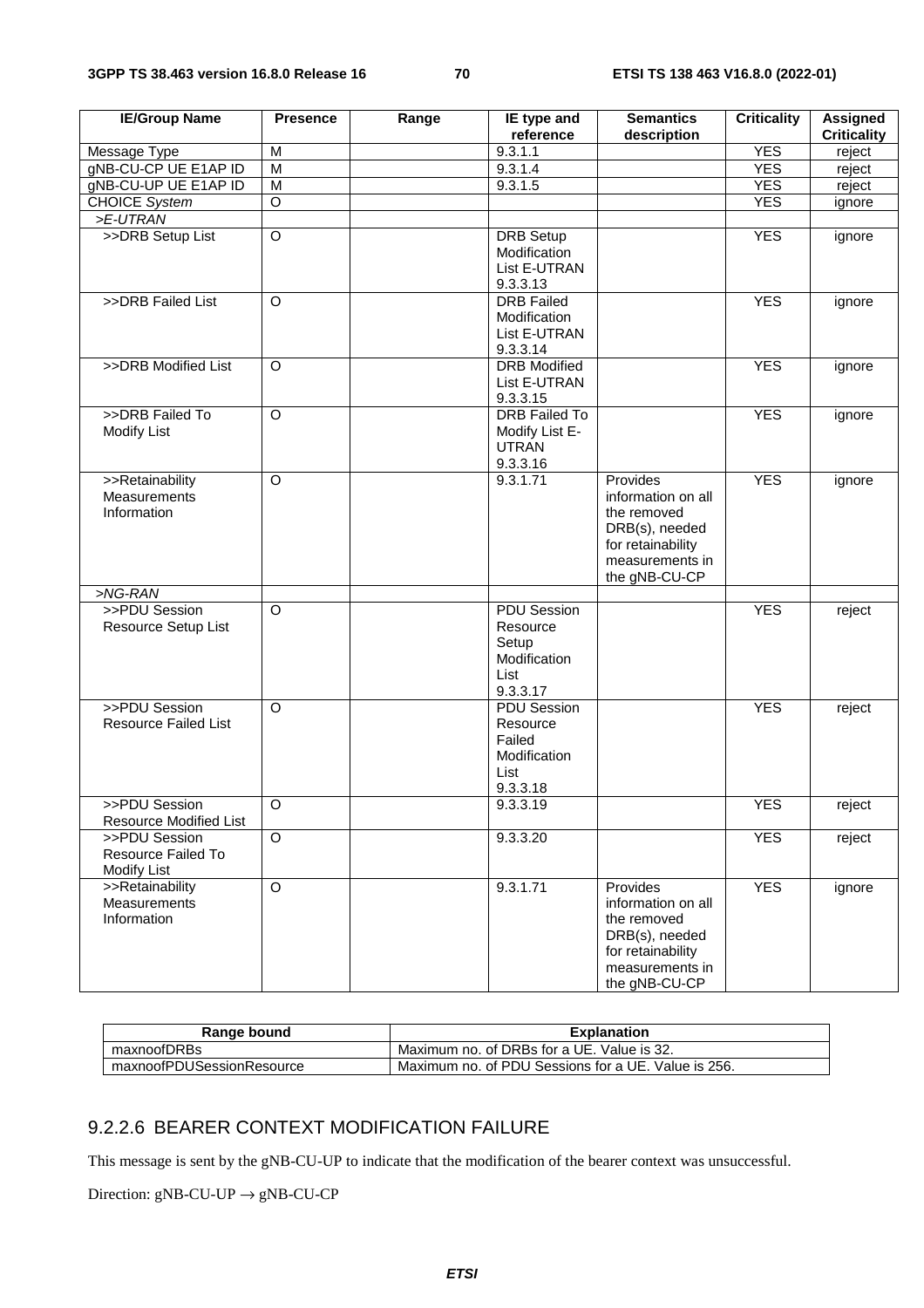| <b>IE/Group Name</b>           | <b>Presence</b> | Range | IE type and | <b>Semantics</b> | <b>Criticality</b> | <b>Assigned</b>    |
|--------------------------------|-----------------|-------|-------------|------------------|--------------------|--------------------|
|                                |                 |       | reference   | description      |                    | <b>Criticality</b> |
| Message Type                   | м               |       | 9.3.1.1     |                  | <b>YES</b>         | reject             |
| gNB-CU-CP UE E1AP ID           | M               |       | 9.3.1.4     |                  | <b>YES</b>         | reject             |
| aNB-CU-UP UE E1AP ID           | M               |       | 9.3.1.5     |                  | <b>YES</b>         | reject             |
| Cause                          | M               |       | 9.3.1.2     |                  | <b>YES</b>         | ignore             |
| <b>Criticality Diagnostics</b> |                 |       | 9.3.1.3     |                  | <b>YES</b>         | ignore             |

#### 9.2.2.7 BEARER CONTEXT MODIFICATION REQUIRED

This message is sent by the gNB-CU-UP to inform the gNB-CU-CP that a modification of a bearer context is required (e.g., due to local problems at the gNB-CU-UP).

Direction:  $gNB-CU-UP \rightarrow gNB-CU-CP$ 

| <b>IE/Group Name</b>                        | <b>Presence</b> | Range | IE type and<br>reference                                                    | <b>Semantics</b><br>description | <b>Criticality</b> | <b>Assigned</b><br><b>Criticality</b> |
|---------------------------------------------|-----------------|-------|-----------------------------------------------------------------------------|---------------------------------|--------------------|---------------------------------------|
| Message Type                                | M               |       | 9.3.1.1                                                                     |                                 | <b>YES</b>         | reject                                |
| gNB-CU-CP UE E1AP ID                        | M               |       | 9.3.1.4                                                                     |                                 | <b>YES</b>         | reject                                |
| gNB-CU-UP UE E1AP ID                        | M               |       | 9.3.1.5                                                                     |                                 | <b>YES</b>         | reject                                |
| <b>CHOICE System</b>                        | M               |       |                                                                             |                                 | <b>YES</b>         | reject                                |
| >E-UTRAN                                    |                 |       |                                                                             |                                 |                    |                                       |
| >>DRB To Modify List                        | $\circ$         |       | <b>DRB</b><br>Required To<br><b>Modify List</b><br>E-UTRAN<br>9.3.3.21      |                                 | <b>YES</b>         | reject                                |
| >>DRB To Remove List                        | $\circ$         |       | <b>DRB</b><br>Required To<br>Remove List<br>9.3.3.22                        |                                 | <b>YES</b>         | reject                                |
| >NG-RAN                                     |                 |       |                                                                             |                                 |                    |                                       |
| >>PDU Session<br>Resource To Modify List    | $\Omega$        |       | PDU<br>Session<br>Resource<br>Required To<br><b>Modify List</b><br>9.3.3.23 |                                 | <b>YES</b>         | reject                                |
| >>PDU Session<br>Resource To Remove<br>List | $\Omega$        |       | 9.3.3.12                                                                    |                                 | <b>YES</b>         | reject                                |

| Range bound               | <b>Explanation</b>                                  |
|---------------------------|-----------------------------------------------------|
| maxnoofDRBs               | Maximum no. of DRBs for a UE. Value is 32.          |
| maxnoofPDUSessionResource | Maximum no. of PDU Sessions for a UE. Value is 256. |

## 9.2.2.8 BEARER CONTEXT MODIFICATION CONFIRM

This message is sent by the gNB-CU-CP to confirm the modification of the requested bearer context.

Direction:  $gNB-CU-CP \rightarrow gNB-CU-UP$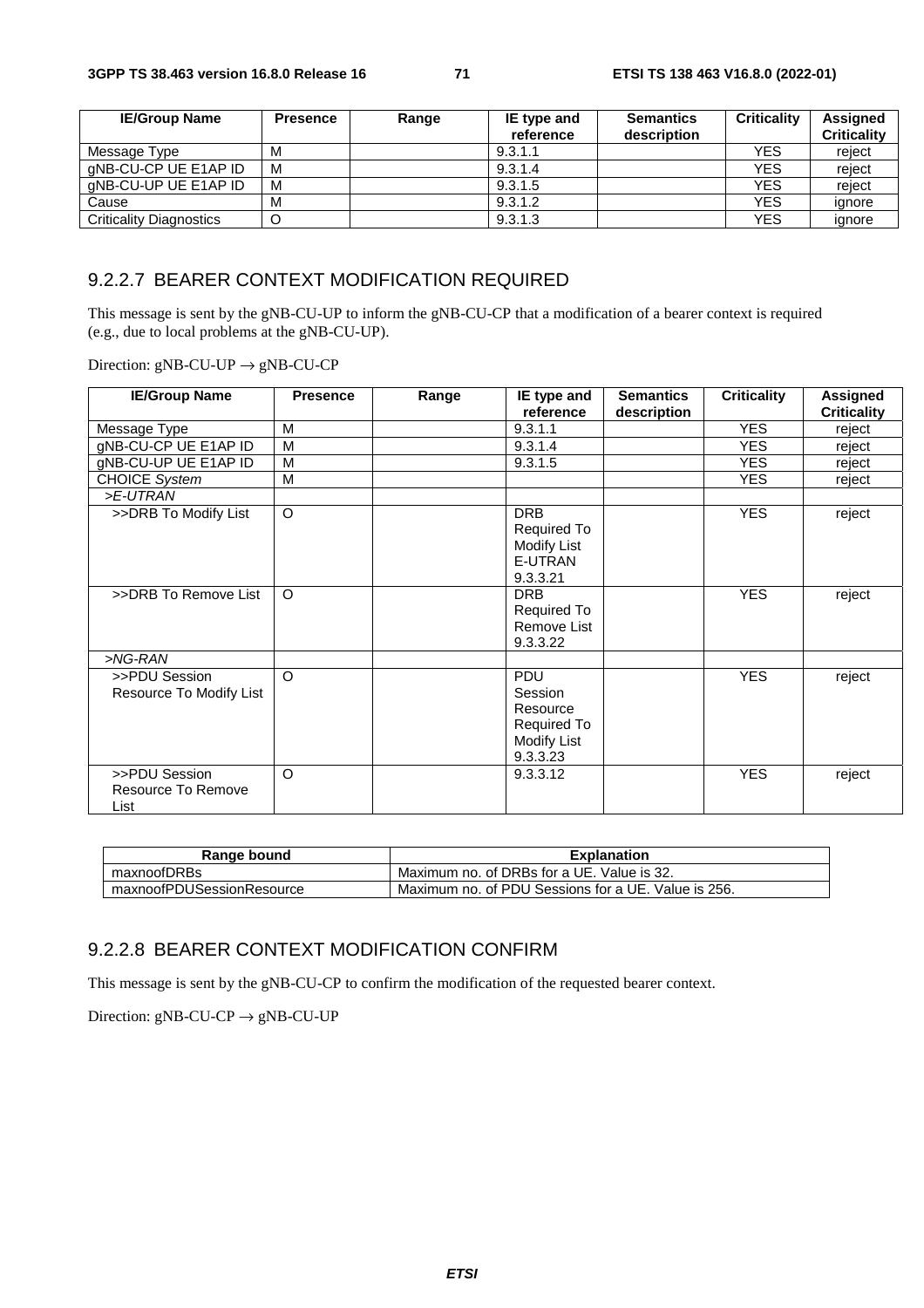| <b>IE/Group Name</b>                    | <b>Presence</b> | Range | IE type and                                                                   | <b>Semantics</b> | <b>Criticality</b> | <b>Assigned</b>    |
|-----------------------------------------|-----------------|-------|-------------------------------------------------------------------------------|------------------|--------------------|--------------------|
|                                         |                 |       | reference                                                                     | description      |                    | <b>Criticality</b> |
| Message Type                            | м               |       | 9.3.1.1                                                                       |                  | <b>YES</b>         | reject             |
| gNB-CU-CP UE E1AP ID                    | м               |       | 9.3.1.4                                                                       |                  | <b>YES</b>         | reject             |
| gNB-CU-UP UE E1AP ID                    | м               |       | 9.3.1.5                                                                       |                  | <b>YES</b>         | reject             |
| <b>CHOICE System</b>                    | O               |       |                                                                               |                  | <b>YES</b>         | ignore             |
| >E-UTRAN                                |                 |       |                                                                               |                  |                    |                    |
| >>DRB Modified List                     | $\circ$         |       | <b>DRB Confirm</b><br><b>Modified List</b><br>E-UTRAN<br>9.3.3.24             |                  | <b>YES</b>         | ignore             |
| >NG-RAN                                 |                 |       |                                                                               |                  |                    |                    |
| >>PDU Session<br>Resource Modified List | $\circ$         |       | <b>PDU Session</b><br>Resource<br>Confirm<br><b>Modified List</b><br>9.3.3.25 |                  | <b>YES</b>         | Ignore             |

| Range bound               | <b>Explanation</b>                                  |
|---------------------------|-----------------------------------------------------|
| maxnoofDRBs               | Maximum no. of DRBs for a UE. Value is 32.          |
| maxnoofPDUSessionResource | Maximum no. of PDU Sessions for a UE. Value is 256. |

### 9.2.2.9 BEARER CONTEXT RELEASE COMMAND

This message is sent by the gNB-CU-CP to command the gNB-CU-UP to release an UE-associated logical E1 connection.

Direction:  $gNB-CU-CP \rightarrow gNB-CU-UP$ 

| <b>IE/Group Name</b> | <b>Presence</b> | Range | IE type and<br>reference | <b>Semantics</b><br>description | <b>Criticality</b> | Assigned<br><b>Criticality</b> |
|----------------------|-----------------|-------|--------------------------|---------------------------------|--------------------|--------------------------------|
|                      |                 |       |                          |                                 |                    |                                |
| Message Type         | M               |       | 9.3.1.1                  |                                 | <b>YES</b>         | reiect                         |
| aNB-CU-CP UE E1AP ID | M               |       | 9.3.1.4                  |                                 | <b>YES</b>         | reiect                         |
| aNB-CU-UP UE E1AP ID | M               |       | 9.3.1.5                  |                                 | <b>YES</b>         | reiect                         |
| Cause                | M               |       | 9.3.1.2                  |                                 | <b>YES</b>         | ignore                         |

### 9.2.2.10 BEARER CONTEXT RELEASE COMPLETE

This message is sent by the gNB-CU-UP to confirm the release of the UE-associated logical E1 connection.

| <b>IE/Group Name</b>                      | <b>Presence</b> | Range | IE type and<br>reference | <b>Semantics</b><br>description                                                                                                                         | <b>Criticality</b> | <b>Assigned</b><br><b>Criticality</b> |
|-------------------------------------------|-----------------|-------|--------------------------|---------------------------------------------------------------------------------------------------------------------------------------------------------|--------------------|---------------------------------------|
| Message Type                              | M               |       | 9.3.1.1                  |                                                                                                                                                         | <b>YES</b>         | reject                                |
| gNB-CU-CP UE E1AP ID                      | м               |       | 9.3.1.4                  |                                                                                                                                                         | <b>YES</b>         | reject                                |
| gNB-CU-UP UE E1AP ID                      | M               |       | 9.3.1.5                  |                                                                                                                                                         | <b>YES</b>         | reject                                |
| <b>Criticality Diagnostics</b>            | O               |       | 9.3.1.3                  |                                                                                                                                                         | <b>YES</b>         | ignore                                |
| Retainability<br>Measurements Information | $\circ$         |       | 9.3.1.71                 | Provides<br>information<br>on all the<br>removed<br>$DRB(s)$ and<br>QoS Flow(s),<br>needed for<br>retainability<br>measuremen<br>ts in the<br>gNB-CU-CP | <b>YES</b>         | ignore                                |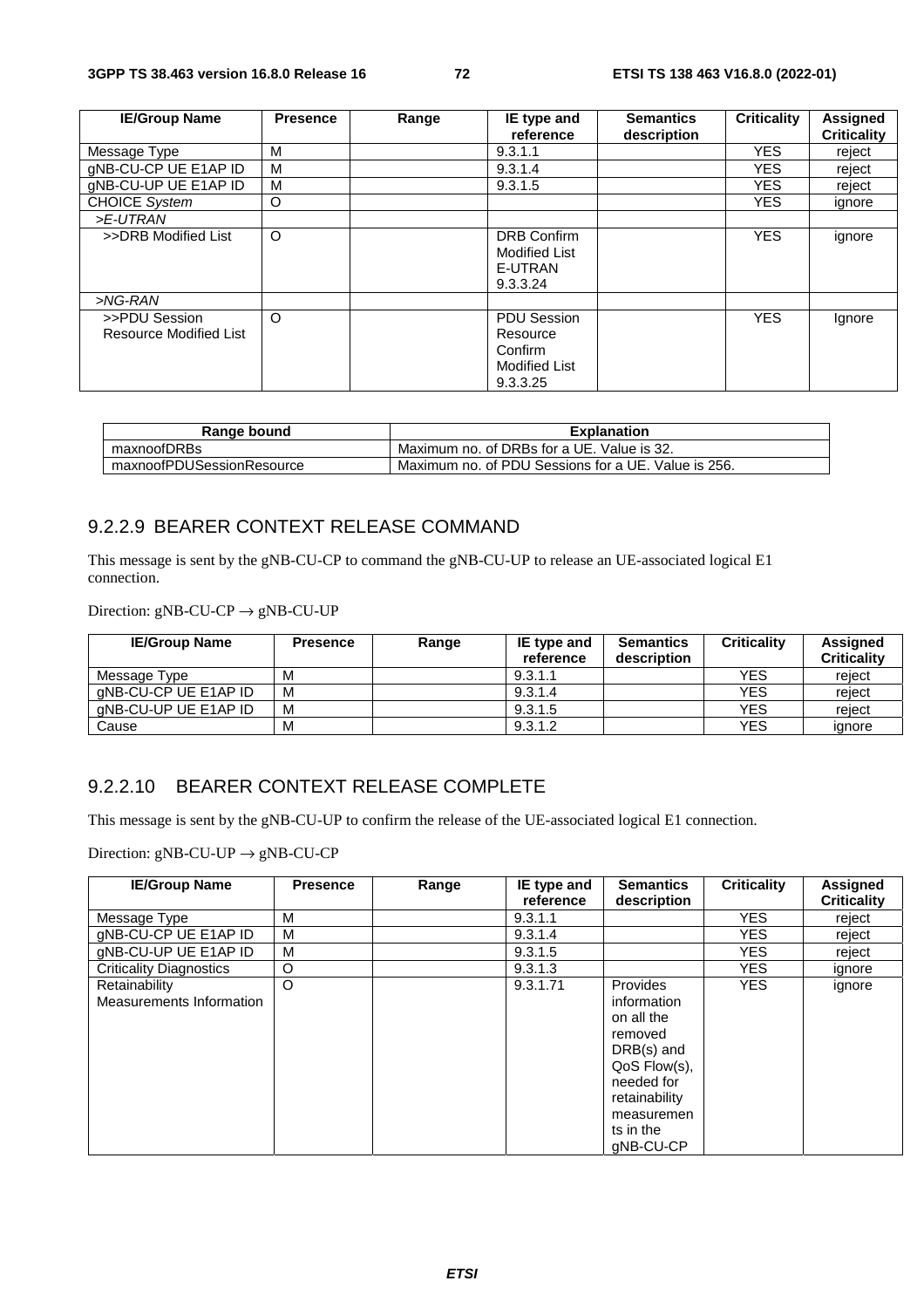### 9.2.2.11 BEARER CONTEXT RELEASE REQUEST

This message is sent by the gNB-CU-UP to request the release of an UE-associated logical E1 connection.

Direction:  $gNB-CU-UP \rightarrow gNB-CU-CP$ 

| <b>IE/Group Name</b>   | <b>Presence</b> | Range                                                                     | IE type and       | <b>Semantics</b> | <b>Criticality</b> | <b>Assigned</b>    |
|------------------------|-----------------|---------------------------------------------------------------------------|-------------------|------------------|--------------------|--------------------|
|                        |                 |                                                                           | reference         | description      |                    | <b>Criticality</b> |
| Message Type           | M               |                                                                           | 9.3.1.1           |                  | <b>YES</b>         | reject             |
| gNB-CU-CP UE E1AP ID   | M               |                                                                           | 9.3.1.4           |                  | <b>YES</b>         | reject             |
| gNB-CU-UP UE E1AP ID   | M               |                                                                           | 9.3.1.5           |                  | <b>YES</b>         | reject             |
| <b>DRB Status List</b> |                 | 0.01                                                                      |                   |                  | <b>YES</b>         | ignore             |
| >DRB Status Item       |                 | 1 <maxnoofdrbs< td=""><td></td><td></td><td></td><td></td></maxnoofdrbs<> |                   |                  |                    |                    |
|                        |                 | >                                                                         |                   |                  |                    |                    |
| >>DRB ID               | M               |                                                                           | 9.3.1.16          |                  |                    |                    |
| >>PDCP DL Count        | $\circ$         |                                                                           | <b>PDCP Count</b> | PDCP count       |                    |                    |
|                        |                 |                                                                           | 9.3.1.35          | for next DL      |                    |                    |
|                        |                 |                                                                           |                   | packet to be     |                    |                    |
|                        |                 |                                                                           |                   | assigned.        |                    |                    |
| >>PDCP UL Count        | $\circ$         |                                                                           | <b>PDCP Count</b> | PDCP count       |                    |                    |
|                        |                 |                                                                           | 9.3.1.35          | for first un-    |                    |                    |
|                        |                 |                                                                           |                   | acknowledge      |                    |                    |
|                        |                 |                                                                           |                   | d UL packet.     |                    |                    |
| Cause                  | M               |                                                                           | 9.3.1.2           |                  | <b>YES</b>         | ignore             |

| Danar<br>ound<br>וחח<br>IXC | <br>м                                                                                                                    |
|-----------------------------|--------------------------------------------------------------------------------------------------------------------------|
| $\sim$<br>max<br>בטו        | $\sim$<br>.<br>Ma<br>JE.<br>1S<br>mum<br>$\cdots$<br>Value<br>no<br><b>DRBS</b><br>tor<br>Οt<br>1 X I I<br>JZ.<br>ີ<br>ີ |

## 9.2.2.12 BEARER CONTEXT INACTIVITY NOTIFICATION

This message is sent by the gNB-CU-UP to provide information about the UE activity to the gNB-CU-CP.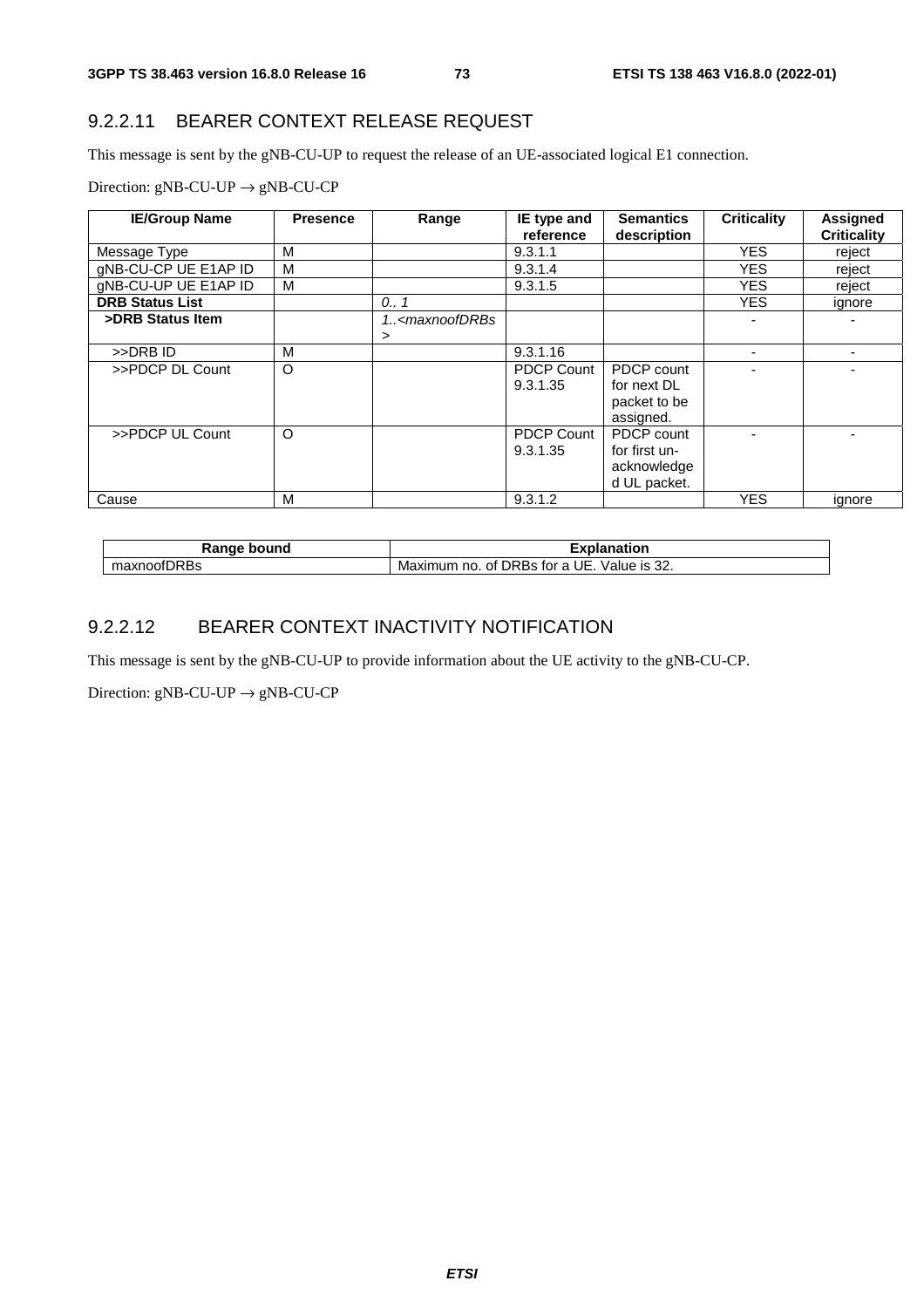| <b>IE/Group Name</b>                           | <b>Presence</b>         | Range                                                                      | IE type and                                            | <b>Semantics</b>                                                                                                                                                  | <b>Criticality</b>       | <b>Assigned</b>    |
|------------------------------------------------|-------------------------|----------------------------------------------------------------------------|--------------------------------------------------------|-------------------------------------------------------------------------------------------------------------------------------------------------------------------|--------------------------|--------------------|
|                                                | M                       |                                                                            | reference<br>9.3.1.1                                   | description                                                                                                                                                       | <b>YES</b>               | <b>Criticality</b> |
| Message Type<br>gNB-CU-CP UE E1AP ID           | $\overline{M}$          |                                                                            | 9.3.1.4                                                |                                                                                                                                                                   | <b>YES</b>               | reject             |
| gNB-CU-UP UE E1AP ID                           | $\overline{\mathsf{M}}$ |                                                                            | 9.3.1.5                                                |                                                                                                                                                                   | <b>YES</b>               | reject             |
| <b>CHOICE Activity Information</b>             | $\overline{\mathsf{M}}$ |                                                                            |                                                        |                                                                                                                                                                   | <b>YES</b>               | reject<br>reject   |
| >DRB Activity List                             |                         | $\mathbf{1}$                                                               |                                                        | Used if the                                                                                                                                                       | <b>YES</b>               |                    |
|                                                |                         |                                                                            |                                                        | Activity<br>Notification<br>Level IE is set<br>as "DRB" in<br><b>BEARER</b><br><b>CONTEXT</b><br><b>SETUP</b><br>Request<br>message                               |                          | reject             |
| >>DRB Activity Item                            |                         | 1<br><maxnoof<br>DRBs&gt;</maxnoof<br>                                     |                                                        |                                                                                                                                                                   | $\mathbf{r}$             | $\blacksquare$     |
| $>>$ DRB ID                                    | M                       |                                                                            | 9.3.1.16                                               |                                                                                                                                                                   | $\overline{\phantom{a}}$ | $\sim$             |
| >>>DRB Activity                                | $\overline{\mathsf{M}}$ |                                                                            | <b>ENUMERATED</b><br>(Active, Not<br>active, )         |                                                                                                                                                                   |                          |                    |
| >PDU Session Resource<br><b>Activity List</b>  |                         | $\mathbf{1}$                                                               |                                                        | Used if the<br>Activity<br>Notification<br>Level IE is set<br>as "PDU<br>Session" in the<br><b>BEARER</b><br><b>CONTEXT</b><br><b>SETUP</b><br>Request<br>message | <b>YES</b>               | reject             |
| >>PDU Session<br><b>Resource Activity Item</b> |                         | $1 \ldots$<br><maxnoofp<br><b>DUSession</b><br/>Resource&gt;</maxnoofp<br> |                                                        |                                                                                                                                                                   | $\sim$                   | $\blacksquare$     |
| >>>PDU Session ID                              | M                       |                                                                            | 9.3.1.21                                               |                                                                                                                                                                   | $\overline{\phantom{a}}$ |                    |
| >>>PDU Session<br><b>Resource Activity</b>     | $\overline{M}$          |                                                                            | <b>ENUMERATED</b><br>(Active, Not<br>active, )         |                                                                                                                                                                   |                          |                    |
| >UE Activity                                   | $\overline{\mathsf{M}}$ |                                                                            | <b>ENUMERATED</b><br>(Active, Not<br>$active, \ldots)$ | Used if the<br>Activity<br>Notification<br>Level IE is set<br>as "UE" in the<br><b>BEARER</b><br><b>CONTEXT</b><br><b>SETUP</b><br>Request<br>message             | <b>YES</b>               | reject             |

| Range bound               | <b>Explanation</b>                                    |
|---------------------------|-------------------------------------------------------|
| maxnoofDRBs               | Maximum no. of DRB for a UE, the maximum value is 32. |
| maxnoofPDUSessionResource | Maximum no. of PDU Sessions for a UE. Value is 256.   |

# 9.2.2.13 DL DATA NOTIFICATION

This message is sent by the gNB-CU-UP to provide information about the DL data detection to the gNB-CU-CP.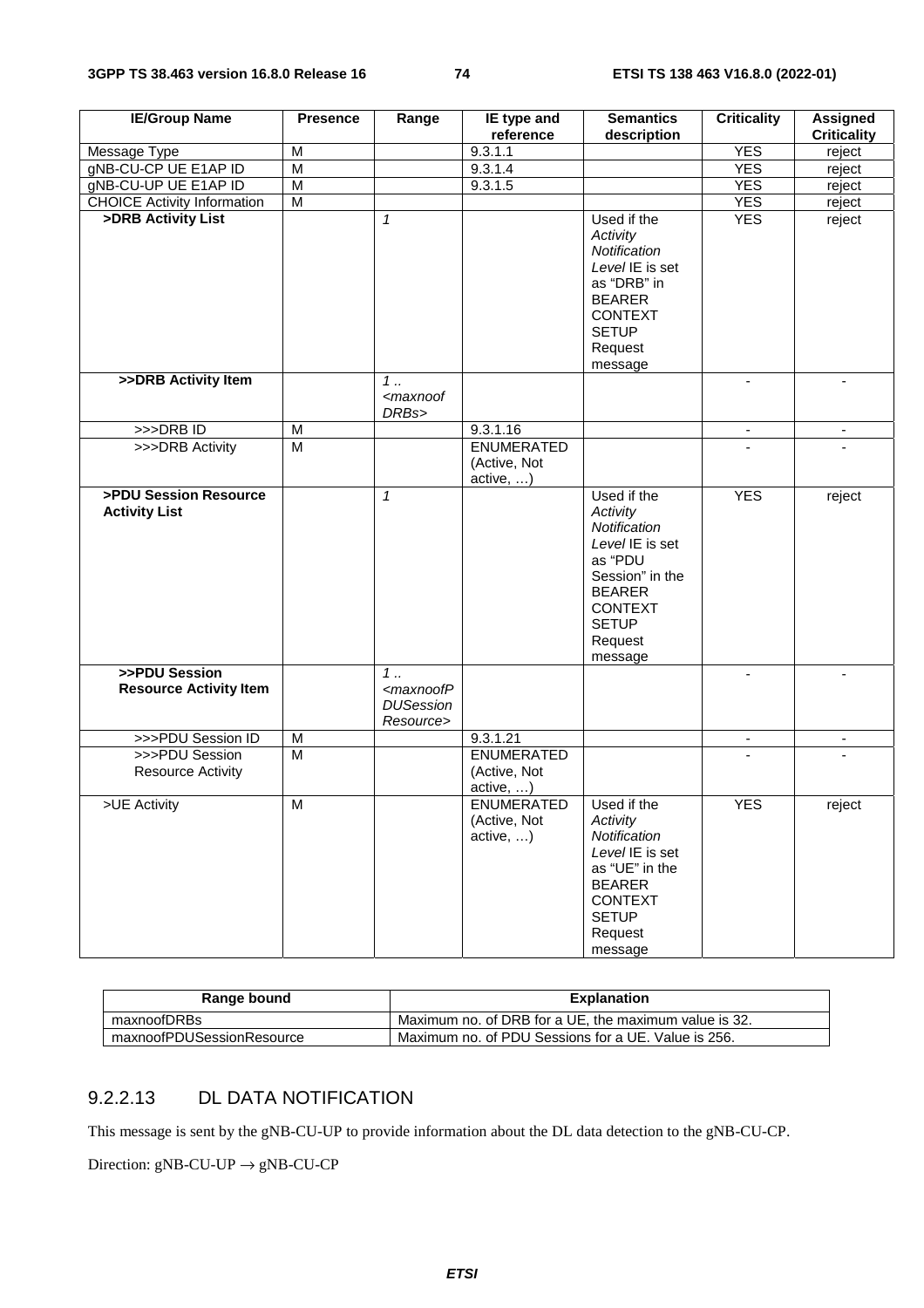| <b>IE/Group Name</b>                  | <b>Presence</b> | Range                                                     | IE type and<br>reference | <b>Semantics</b><br>description | <b>Criticality</b> | Assigned<br><b>Criticality</b> |
|---------------------------------------|-----------------|-----------------------------------------------------------|--------------------------|---------------------------------|--------------------|--------------------------------|
| Message Type                          | м               |                                                           | 9.3.1.1                  |                                 | <b>YES</b>         | reject                         |
| gNB-CU-CP UE E1AP ID                  | м               |                                                           | 9.3.1.4                  |                                 | YES.               | reject                         |
| gNB-CU-UP UE E1AP ID                  | м               |                                                           | 9.3.1.5                  |                                 | YES.               | reject                         |
| Paging Priority Indicator (PPI)       | $\circ$         |                                                           | 9.3.1.55                 |                                 | <b>YES</b>         | ignore                         |
| <b>PDU Session To Notify List</b>     | $\circ$         |                                                           |                          |                                 | <b>YES</b>         | ignore                         |
| >PDU Session To Notify<br><b>Item</b> |                 | 1 <maxno<br>ofPDUSes<br/>sionResour<br/>ce&gt;</maxno<br> |                          |                                 |                    |                                |
| >>PDU Session ID                      | м               |                                                           | 9.3.1.21                 |                                 |                    |                                |
| >>QoS Flow List                       | м               |                                                           | 9.3.1.12                 |                                 |                    |                                |

| <br>bound<br>na.                                  | nation                                                                              |  |  |  |
|---------------------------------------------------|-------------------------------------------------------------------------------------|--|--|--|
| $\sim$<br>.SessionP<br>∛esource<br>maxnoof⊬.<br>л | 256.<br>PDL.<br>Sessions<br>⊣ال<br>Maximum<br>tor<br>Value is<br>no<br>nt<br>a<br>− |  |  |  |

#### 9.2.2.14 DATA USAGE REPORT

This message is sent by the gNB-CU-UP to report data volumes.

Direction:  $gNB-CU-UP \rightarrow gNB-CU-CP$ 

| <b>IE/Group Name</b>   | <b>Presence</b> | Range | IE type and<br>reference | <b>Semantics</b><br>description | <b>Criticality</b> | <b>Assigned</b><br><b>Criticality</b> |
|------------------------|-----------------|-------|--------------------------|---------------------------------|--------------------|---------------------------------------|
| Message Type           | M               |       | 9.3.1.1                  |                                 | YES                | reject                                |
| aNB-CU-CP UE E1AP ID   | M               |       | 9.3.1.4                  |                                 | YES                | reiect                                |
| aNB-CU-UP UE E1AP ID   | M               |       | 9.3.1.5                  |                                 | YES                | reject                                |
| Data Usage Report List | M               |       | 9.3.1.44                 |                                 | YES                | ignore                                |

### 9.2.2.15 GNB-CU-UP COUNTER CHECK REQUEST

This message is sent by the gNB-CU-UP to request the verification of the value of the PDCP COUNTs associated with the DRBs established in the gNB-CU-UP.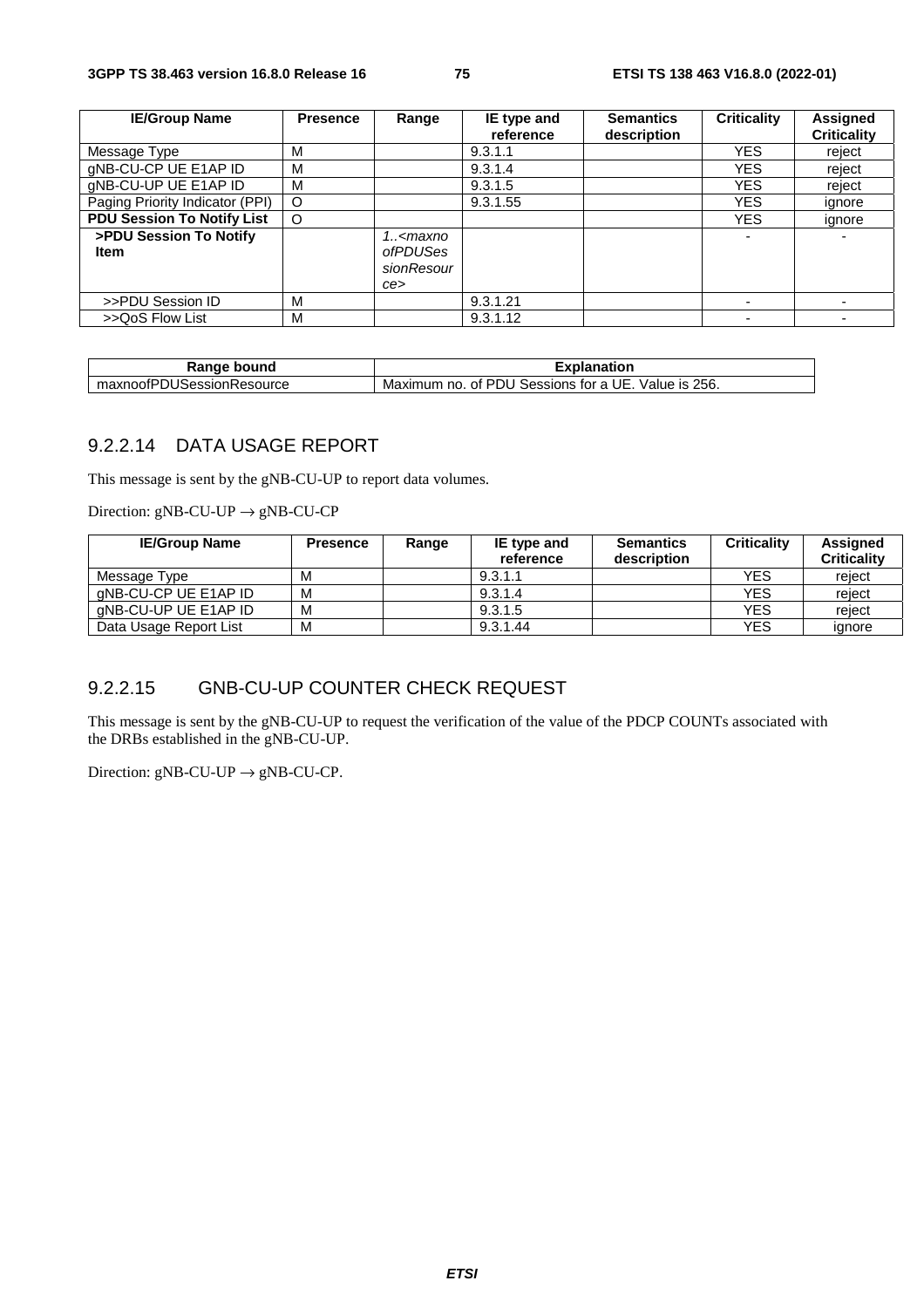| <b>IE/Group Name</b>                            | <b>Presence</b>         | Range                             | IE type and<br>reference      | <b>Semantics</b><br>description                                                                                                | <b>Criticality</b>       | Assigned<br><b>Criticality</b> |
|-------------------------------------------------|-------------------------|-----------------------------------|-------------------------------|--------------------------------------------------------------------------------------------------------------------------------|--------------------------|--------------------------------|
| Message Type                                    | M                       |                                   | 9.3.1.1                       |                                                                                                                                | <b>YES</b>               | reject                         |
| gNB-CU-CP UE E1AP ID                            | $\overline{M}$          |                                   | 9.3.1.4                       |                                                                                                                                | <b>YES</b>               | reject                         |
| gNB-CU-UP UE E1AP ID                            | $\overline{M}$          |                                   | 9.3.1.5                       |                                                                                                                                | <b>YES</b>               | reject                         |
| <b>CHOICE System</b>                            | $\overline{M}$          |                                   |                               |                                                                                                                                | <b>YES</b>               | reject                         |
| >E-UTRAN                                        |                         |                                   |                               |                                                                                                                                |                          |                                |
| >>DRBs Subject to                               |                         | $\mathbf{1}$                      |                               |                                                                                                                                | <b>YES</b>               | ignore                         |
| <b>Counter Check List</b>                       |                         |                                   |                               |                                                                                                                                |                          |                                |
| >>>DRBs Subject to                              |                         | $1. . -maxnot$                    |                               |                                                                                                                                | $\omega$                 | $\blacksquare$                 |
| <b>Counter Check Item</b>                       |                         | DRBs>                             |                               |                                                                                                                                |                          |                                |
| >>>>DRBID                                       | M                       |                                   | 9.3.1.16                      |                                                                                                                                | $\blacksquare$           | $\blacksquare$                 |
| >>>>PDCP UL Count                               | $\overline{M}$          |                                   | <b>PDCP Count</b><br>9.3.1.35 | Indicates the<br>value of<br>uplink<br><b>COUNT</b><br>associated<br>to this DRB,<br>as specified<br>in TS 38.331<br>$[8]$ .   |                          |                                |
| >>>>PDCP DL Count                               | M                       |                                   | <b>PDCP Count</b><br>9.3.1.35 | Indicates the<br>value of<br>downlink<br><b>COUNT</b><br>associated<br>to this DRB,<br>as specified<br>in TS 38.331<br>$[8]$ . | $\blacksquare$           | $\blacksquare$                 |
| $>NG-RAN$                                       |                         |                                   |                               |                                                                                                                                |                          |                                |
| >>DRBs Subject to                               |                         | $\mathbf{1}$                      |                               |                                                                                                                                | <b>YES</b>               | ignore                         |
| <b>Counter Check List</b>                       |                         |                                   |                               |                                                                                                                                |                          |                                |
| >>>DRBs Subject to<br><b>Counter Check Item</b> |                         | $\overline{1}$ < maxnoof<br>DRBs> |                               |                                                                                                                                | $\blacksquare$           | $\overline{\phantom{a}}$       |
| >>>>PDU Session ID                              | $\overline{\mathsf{M}}$ |                                   | 9.3.1.21                      |                                                                                                                                | $\blacksquare$           | $\blacksquare$                 |
| $>>$ $>$ DRB ID                                 | $\overline{M}$          |                                   | 9.3.1.16                      |                                                                                                                                | $\overline{\phantom{a}}$ | $\overline{\phantom{a}}$       |
| >>>>PDCP UL Count                               | M                       |                                   | PDCP Count<br>9.3.1.35        | Indicates the<br>value of<br>uplink<br><b>COUNT</b><br>associated<br>to this DRB,<br>as specified<br>in TS 38.331<br>$[8]$ .   | ÷.                       |                                |
| >>>>PDCP DL Count                               | M                       |                                   | <b>PDCP Count</b><br>9.3.1.35 | Indicates the<br>value of<br>downlink<br><b>COUNT</b><br>associated<br>to this DRB,<br>as specified<br>in TS 38.331<br>$[8]$ . |                          |                                |

| Range<br>bound<br>∸י | <b>xplanation</b>                                                                           |
|----------------------|---------------------------------------------------------------------------------------------|
| $ -$<br>эτ           | $\sim$<br>alue/<br>DRBS<br>- IS<br>tor<br>$\sqrt{2}$<br>no<br>Maximum<br>0t<br>æ<br>. ، ے د |

### 9.2.2.16 UL DATA NOTIFICATION

This message is sent by the gNB-CU-UP to provide information about the UL data detection to the gNB-CU-CP.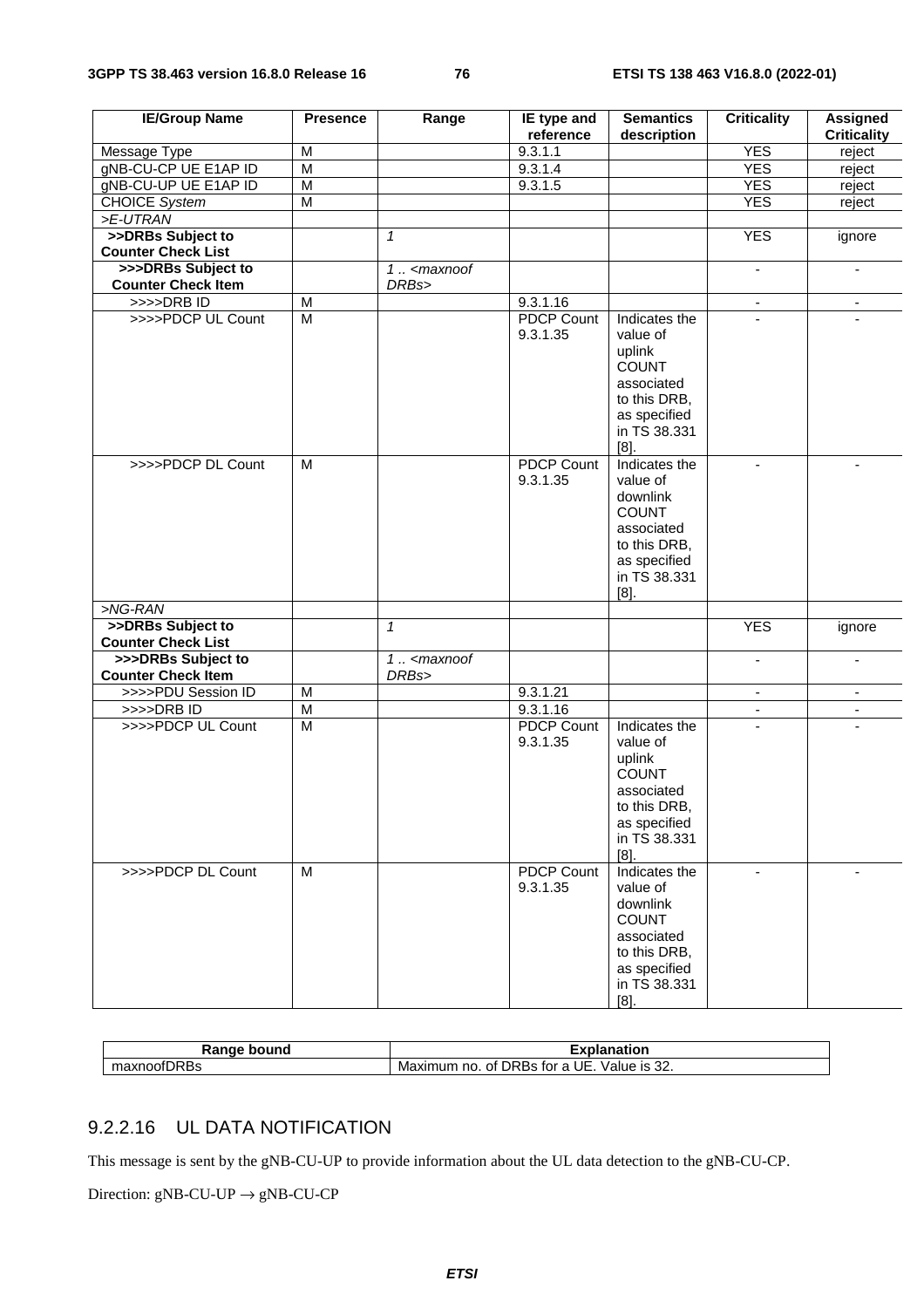| <b>IE/Group Name</b>                  | <b>Presence</b> | Range                                                     | IE type and<br>reference | <b>Semantics</b><br>description | <b>Criticality</b> | <b>Assigned</b><br><b>Criticality</b> |
|---------------------------------------|-----------------|-----------------------------------------------------------|--------------------------|---------------------------------|--------------------|---------------------------------------|
| Message Type                          | м               |                                                           | 9.3.1.1                  |                                 | YES.               | reiect                                |
| gNB-CU-CP UE E1AP ID                  | м               |                                                           | 9.3.1.4                  |                                 | <b>YES</b>         | reject                                |
| gNB-CU-UP UE E1AP ID                  | м               |                                                           | 9.3.1.5                  |                                 | <b>YES</b>         | reject                                |
| <b>PDU Session To Notify List</b>     |                 |                                                           |                          |                                 | <b>YES</b>         | reject                                |
| >PDU Session To Notify<br><b>Item</b> |                 | 1 <maxno<br>ofPDUSes<br/>sionResour<br/>ce&gt;</maxno<br> |                          |                                 |                    |                                       |
| >>PDU Session ID                      | M               |                                                           | 9.3.1.21                 |                                 |                    |                                       |
| >>QoS Flow List                       | M               |                                                           | 9.3.1.12                 |                                 |                    |                                       |

#### 9.2.2.17 MR-DC DATA USAGE REPORT

This message is sent by the gNB-CU-UP to report data volumes when the UE is connected to the 5GC.

Direction:  $gNB-CU-UP \rightarrow gNB-CU-CP$ .

| <b>IE/Group Name</b>        | <b>Presence</b> | Range                                                           | IE type and | <b>Semantics</b> | <b>Criticality</b> | Assigned           |
|-----------------------------|-----------------|-----------------------------------------------------------------|-------------|------------------|--------------------|--------------------|
|                             |                 |                                                                 | reference   | description      |                    | <b>Criticality</b> |
| Message Type                | м               |                                                                 | 9.3.1.1     |                  | <b>YES</b>         | reject             |
| gNB-CU-CP UE E1AP ID        | М               |                                                                 | 9.3.1.4     |                  | <b>YES</b>         | reject             |
| gNB-CU-UP UE E1AP ID        | м               |                                                                 | 9.3.1.5     |                  | <b>YES</b>         | reject             |
| <b>PDU Session Resource</b> |                 |                                                                 |             |                  | <b>YES</b>         | ignore             |
| Data Usage List             |                 |                                                                 |             |                  |                    |                    |
| >PDU Session Resource       |                 | <maxnoof< td=""><td></td><td></td><td></td><td></td></maxnoof<> |             |                  |                    |                    |
| Data Usage Item             |                 | PDUsessions>                                                    |             |                  |                    |                    |
| >>PDU Session ID            | М               |                                                                 | 9.3.1.21    |                  |                    |                    |
| >>MR-DC Usage               | М               |                                                                 | 9.3.1.63    |                  |                    |                    |
| Information                 |                 |                                                                 |             |                  |                    |                    |

| ?ange                                |                                                               |
|--------------------------------------|---------------------------------------------------------------|
| bound                                |                                                               |
| nai.                                 | natioi                                                        |
| $-1$<br>)Usessions<br>⊶axnoof P<br>л | 256<br>`PDL<br>sessions.<br>Maximum<br>no<br>Value is<br>ot F |

## 9.2.2.18 EARLY FORWARDING SN TRANSFER

This message is sent by the source gNB-CU-UP to the source gNB-CU-CP to transfer the COUNT value(s) related to early forwarded downlink PDCP SDUs during Conditional Handover or conditional PSCell change.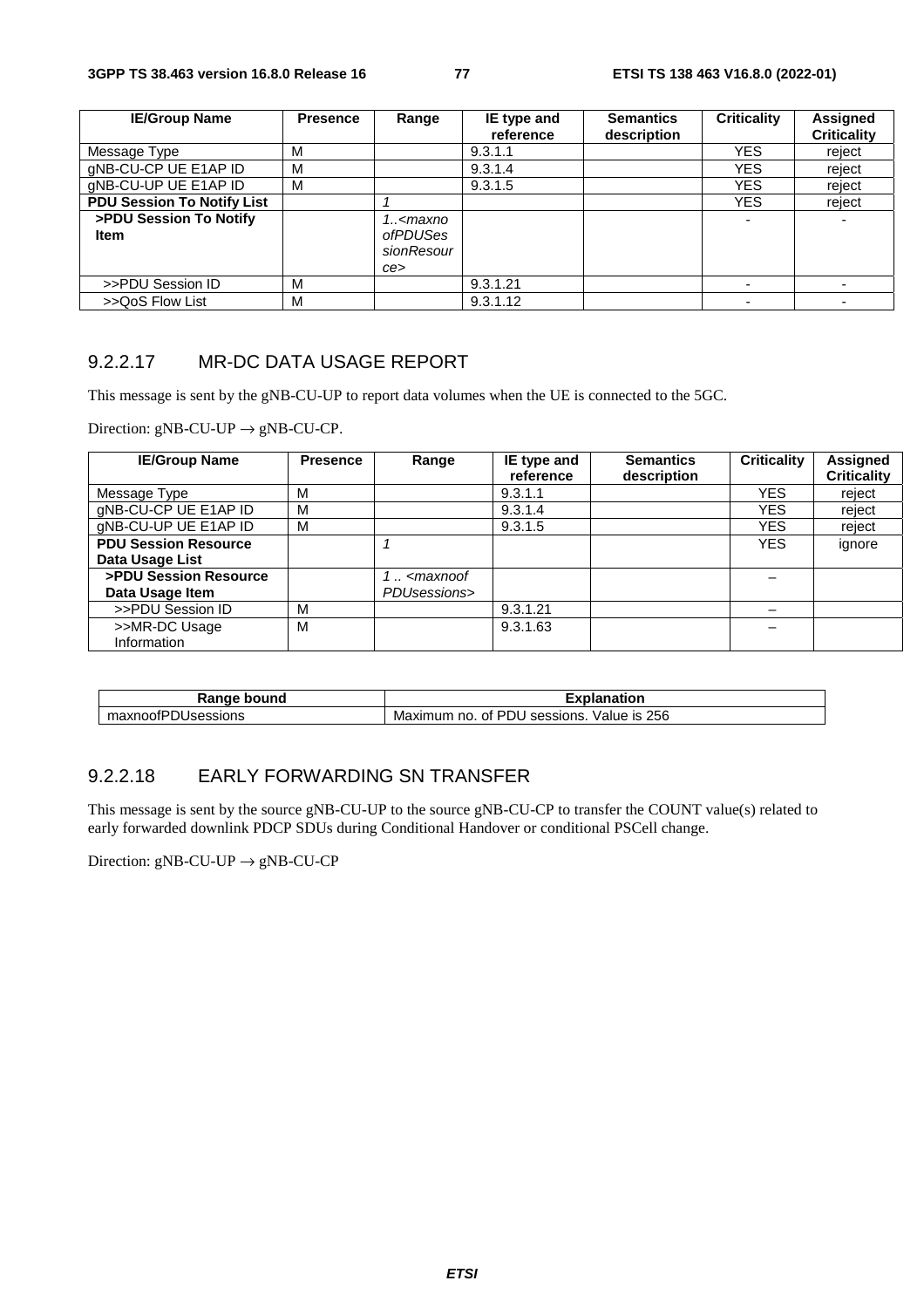| <b>IE/Group Name</b>                            | <b>Presence</b> | Range                                  | IE type and<br>reference      | <b>Semantics</b><br>description                                                                                                                                                      | <b>Criticality</b> | Assigned<br><b>Criticality</b> |
|-------------------------------------------------|-----------------|----------------------------------------|-------------------------------|--------------------------------------------------------------------------------------------------------------------------------------------------------------------------------------|--------------------|--------------------------------|
| Message Type                                    | M               |                                        | 9.3.1.1                       |                                                                                                                                                                                      | <b>YES</b>         | reject                         |
| gNB-CU-CP UE E1AP ID                            | M               |                                        | 9.3.1.4                       |                                                                                                                                                                                      | <b>YES</b>         | reject                         |
| gNB-CU-UP UE E1AP ID                            | M               |                                        | 9.3.1.5                       |                                                                                                                                                                                      | <b>YES</b>         | reject                         |
| <b>DRBs Subject To Early</b><br>Forwarding List | M               | 1                                      |                               |                                                                                                                                                                                      | <b>YES</b>         | reject                         |
| >DRBs Subject To Early<br>Forwarding Item       |                 | 1<br><maxnoof<br>DRBs&gt;</maxnoof<br> |                               |                                                                                                                                                                                      |                    |                                |
| >>DRB ID                                        | M               |                                        | 9.3.1.16                      |                                                                                                                                                                                      |                    |                                |
| >>DL COUNT Value                                | м               |                                        | <b>PDCP Count</b><br>9.3.1.35 | PDCP-SN and<br>Hyper frame<br>number of the<br>last DL SDU<br>successfully<br>delivered in<br>sequence to the<br>UE, if RLC-AM,<br>and<br>successfully<br>transmitted, if<br>RLC-UM. |                    |                                |

### 9.2.2.19 GNB-CU-CP MEASUREMENT RESULTS INFORMATION

This message is sent to the gNB-CU-UP to provide the measurement result received by the gNB-CU-CP.

Direction:  $gNB-CU-CP \rightarrow gNB-CU-UP$ 

| <b>IE/Group</b><br><b>Name</b>                                                   | <b>Presence</b> | Range                                  | IE type and<br>reference | <b>Semantics</b><br>description   | <b>Criticality</b> | <b>Assigned</b><br><b>Criticality</b> |
|----------------------------------------------------------------------------------|-----------------|----------------------------------------|--------------------------|-----------------------------------|--------------------|---------------------------------------|
| Message Type                                                                     | м               |                                        | 9.3.1.1                  |                                   | <b>YES</b>         | reject                                |
| gNB-CU-CP UE<br>E1AP ID                                                          | M               |                                        | 9.3.1.4                  |                                   | <b>YES</b>         | reject                                |
| gNB-CU-UP UE<br>E <sub>1</sub> AP <sub>ID</sub>                                  | M               |                                        | 9.3.1.5                  |                                   | <b>YES</b>         | reject                                |
| <b>DRB</b><br><b>Measurement</b><br><b>Results</b><br><b>Information</b><br>List |                 |                                        |                          |                                   | <b>YES</b>         | reject                                |
| >DRB<br><b>Measurement</b><br><b>Results</b><br><b>Information</b><br>Item       |                 | 1<br><maxnoof<br>DRBs&gt;</maxnoof<br> |                          |                                   | <b>EACH</b>        | reject                                |
| >>DRB ID                                                                         | м               |                                        | 9.3.1.16                 |                                   |                    |                                       |
| >> UL D1<br>Result                                                               | O               |                                        | INTEGER (0<br>10000,)    | The unit is:<br>0.1 <sub>ms</sub> |                    |                                       |

| Range bound | <b>Explanation</b>                                                     |
|-------------|------------------------------------------------------------------------|
| maxnoofDRBs | Maximum no. of DRB allowed towards one UE, the maximum value<br>is 64. |

# 9.2.3 Trace Messages

#### 9.2.3.1 TRACE START

This message is sent by the gNB-CU-CP to initiate a trace session for a UE.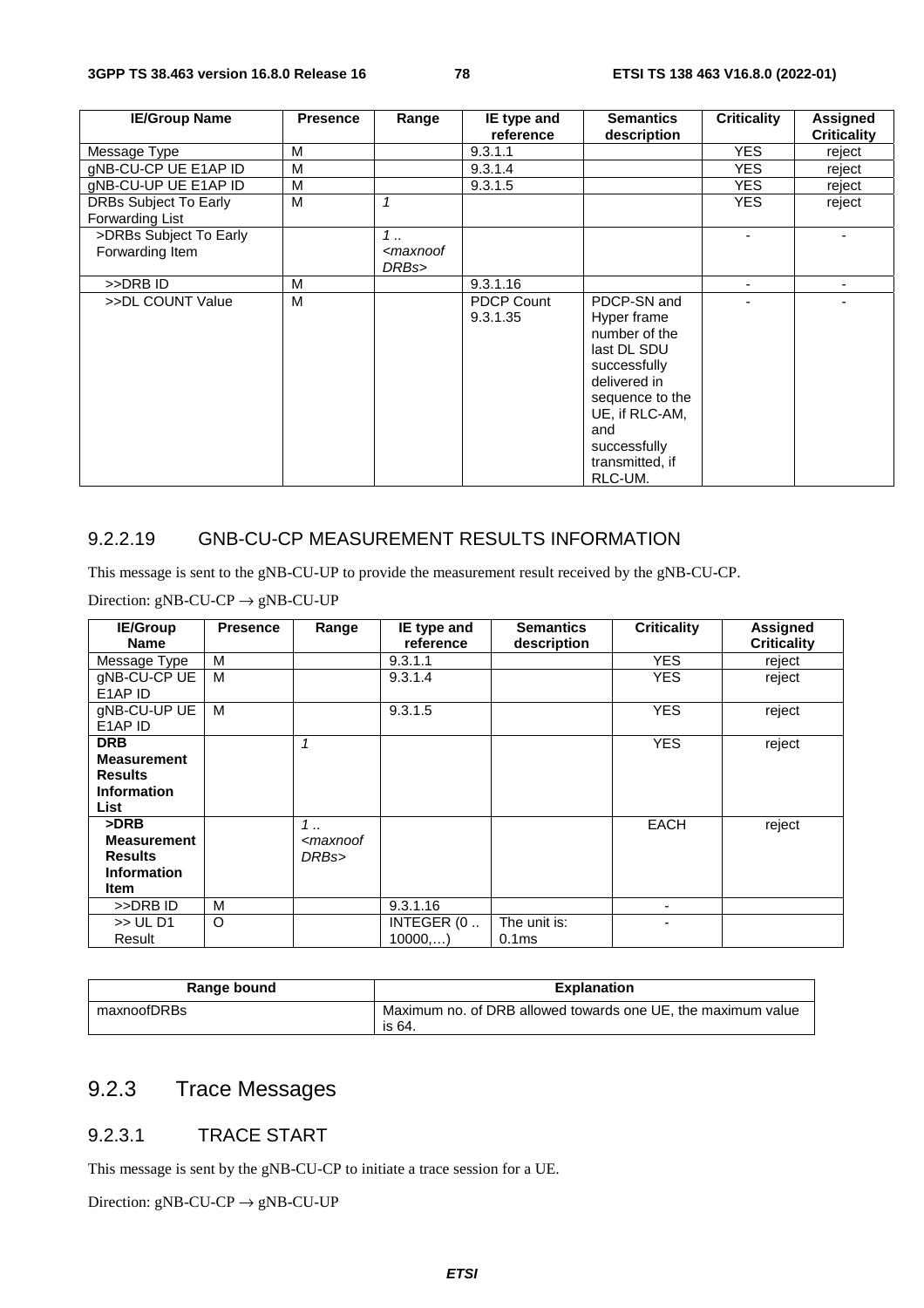| <b>IE/Group Name</b>    | <b>Presence</b> | Range | IE type and | <b>Semantics</b> | <b>Criticality</b> | <b>Assigned</b>    |
|-------------------------|-----------------|-------|-------------|------------------|--------------------|--------------------|
|                         |                 |       | reference   | description      |                    | <b>Criticality</b> |
| Message Type            | М               |       | 9.3.1.1     |                  | <b>YES</b>         | ignore             |
| aNB-CU-CP UE E1AP ID    | M               |       | 9.3.1.4     |                  | <b>YES</b>         | reject             |
| gNB-CU-UP UE E1AP ID    | М               |       | 9.3.1.5     |                  | <b>YES</b>         | reject             |
| <b>Trace Activation</b> | М               |       | 9.3.1.68    |                  | <b>YES</b>         | ignore             |

# 9.2.3.2 DEACTIVATE TRACE

This message is sent by the gNB-CU-CP to deactivate a trace session.

Direction:  $gNB-CU-CP \rightarrow gNB-CU-UP$ 

| <b>IE/Group Name</b> | <b>Presence</b> | Range | IE type and<br>reference                   | <b>Semantics</b><br>description                  | <b>Criticality</b> | Assigned<br><b>Criticality</b> |
|----------------------|-----------------|-------|--------------------------------------------|--------------------------------------------------|--------------------|--------------------------------|
| Message Type         | М               |       | 9.3.1.1                                    |                                                  | <b>YES</b>         | ignore                         |
| gNB-CU-CP UE E1AP ID | М               |       | 9.3.1.4                                    |                                                  | <b>YES</b>         | reject                         |
| gNB-CU-UP UE E1AP ID | М               |       | 9.3.1.5                                    |                                                  | <b>YES</b>         | reject                         |
| Trace ID             | м               |       | <b>OCTET</b><br><b>STRING</b><br>(SIZE(8)) | As per Trace ID in<br><b>Trace Activation IE</b> | <b>YES</b>         | ignore                         |

# 9.2.3.3 CELL TRAFFIC TRACE

This message is sent by the gNB-CU-UP to initiate a trace session for a UE.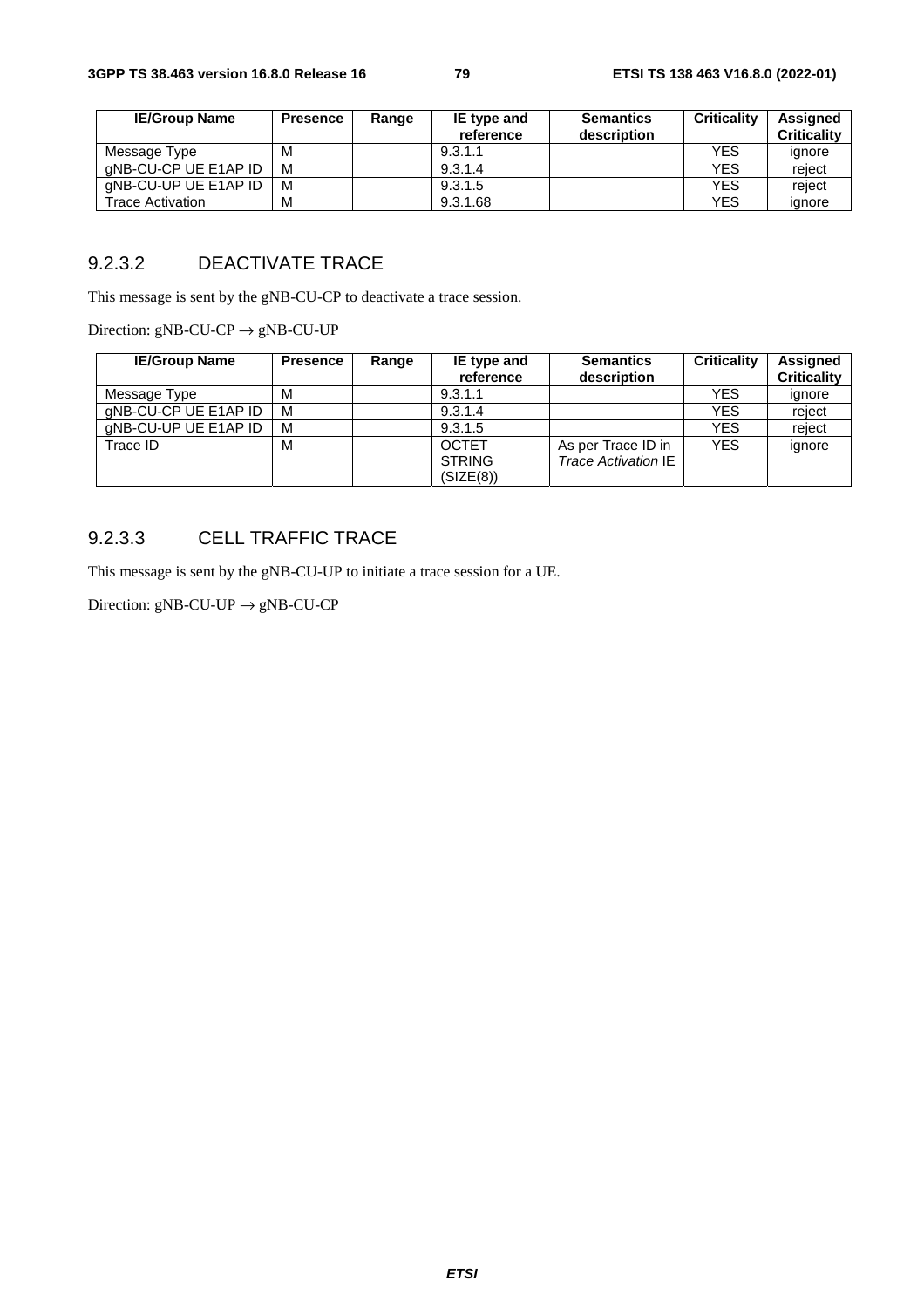| <b>IE/Group Name</b>                         | <b>Presence</b> | Range | IE type and                                            | <b>Semantics</b>                                                                                                                                                                                                                                                                       | <b>Criticality</b> | <b>Assigned</b>    |
|----------------------------------------------|-----------------|-------|--------------------------------------------------------|----------------------------------------------------------------------------------------------------------------------------------------------------------------------------------------------------------------------------------------------------------------------------------------|--------------------|--------------------|
|                                              |                 |       | reference                                              | description                                                                                                                                                                                                                                                                            |                    | <b>Criticality</b> |
| Message Type                                 | M               |       | 9.3.1.1                                                |                                                                                                                                                                                                                                                                                        | <b>YES</b>         | ignore             |
| gNB-CU-CP UE E1AP ID                         | M               |       | 9.3.1.4                                                |                                                                                                                                                                                                                                                                                        | <b>YES</b>         | reject             |
| gNB-CU-UP UE E1AP ID                         | M               |       | 9.3.1.5                                                |                                                                                                                                                                                                                                                                                        | <b>YES</b>         | reject             |
| Trace ID                                     | M               |       | <b>OCTET</b><br><b>STRING</b><br>(SIZE(8))             | The Trace ID IE is<br>composed of the<br>following: Trace<br>Reference defined<br>in TS 32.422 [24]<br>(leftmost 6 octets,<br>with PLMN<br>information coded<br>as in 9.2.3.8), and<br><b>Trace Recording</b><br>Session<br>Reference defined<br>in TS 32.422 [24]<br>(last 2 octets). | <b>YES</b>         | ignore             |
| <b>Trace Collection Entity IP</b><br>Address | M               |       | <b>Transport Layer</b><br>Address 9.2.2.1              | For File based<br>Reporting.<br>Defined in TS<br>32.422 [24].<br>Should be ignored<br>if URI is present.                                                                                                                                                                               | <b>YES</b>         | ignore             |
| Privacy Indicator                            | $\Omega$        |       | <b>ENUMERATED</b><br>(Immediate<br>MDT, Logged<br>MDT, |                                                                                                                                                                                                                                                                                        | <b>YES</b>         | ignore             |
| <b>Trace Collection Entity</b><br>URI        | $\Omega$        |       | 9.3.2.8                                                | For Streaming<br>based Reporting.<br>Defined in TS<br>32.422 [24]<br>Replaces Trace<br><b>Collection Entity IP</b><br>Address if present.                                                                                                                                              | <b>YES</b>         | ignore             |

# 9.2.4 IAB Messages

### 9.2.4.1 IAB UP TNL ADDRESS UPDATE

This message is sent by the gNB-CU-CP to request the gNB-CU-UP to update the TNL address(es) of the DL F1-U GTP tunnel information.

| <b>IE/Group Name</b>                                       | <b>Presence</b> | Range                                     | IE type and<br>reference | <b>Semantics</b><br>description                                             | <b>Criticality</b> | <b>Assigned</b><br><b>Criticality</b> |
|------------------------------------------------------------|-----------------|-------------------------------------------|--------------------------|-----------------------------------------------------------------------------|--------------------|---------------------------------------|
| Message Type                                               | М               |                                           | 9.3.1.1                  |                                                                             | <b>YES</b>         | reject                                |
| Transaction ID                                             | м               |                                           | 9.3.1.53                 |                                                                             | <b>YES</b>         | reject                                |
| <b>DL UP TNL Address To</b><br><b>Update List</b>          |                 | 0.1                                       |                          |                                                                             | <b>YES</b>         | reject                                |
| > DL UP TNL<br><b>Address To Update</b><br><b>Item IEs</b> |                 | 1 <maxn<br>oofTNLAd<br/>dresses</maxn<br> |                          |                                                                             |                    |                                       |
| >>Old TNL Address                                          | м               |                                           | 9.3.2.4                  | The old Transport<br>Layer Address of<br>IAB-DU for DL F1-<br>U GTP tunnel. |                    |                                       |
| >>New TNL<br>Address                                       | M               |                                           | 9.3.2.4                  | The new Transport<br>Layer Address of<br>IAB-DU for DL F1-<br>U GTP tunnel. |                    |                                       |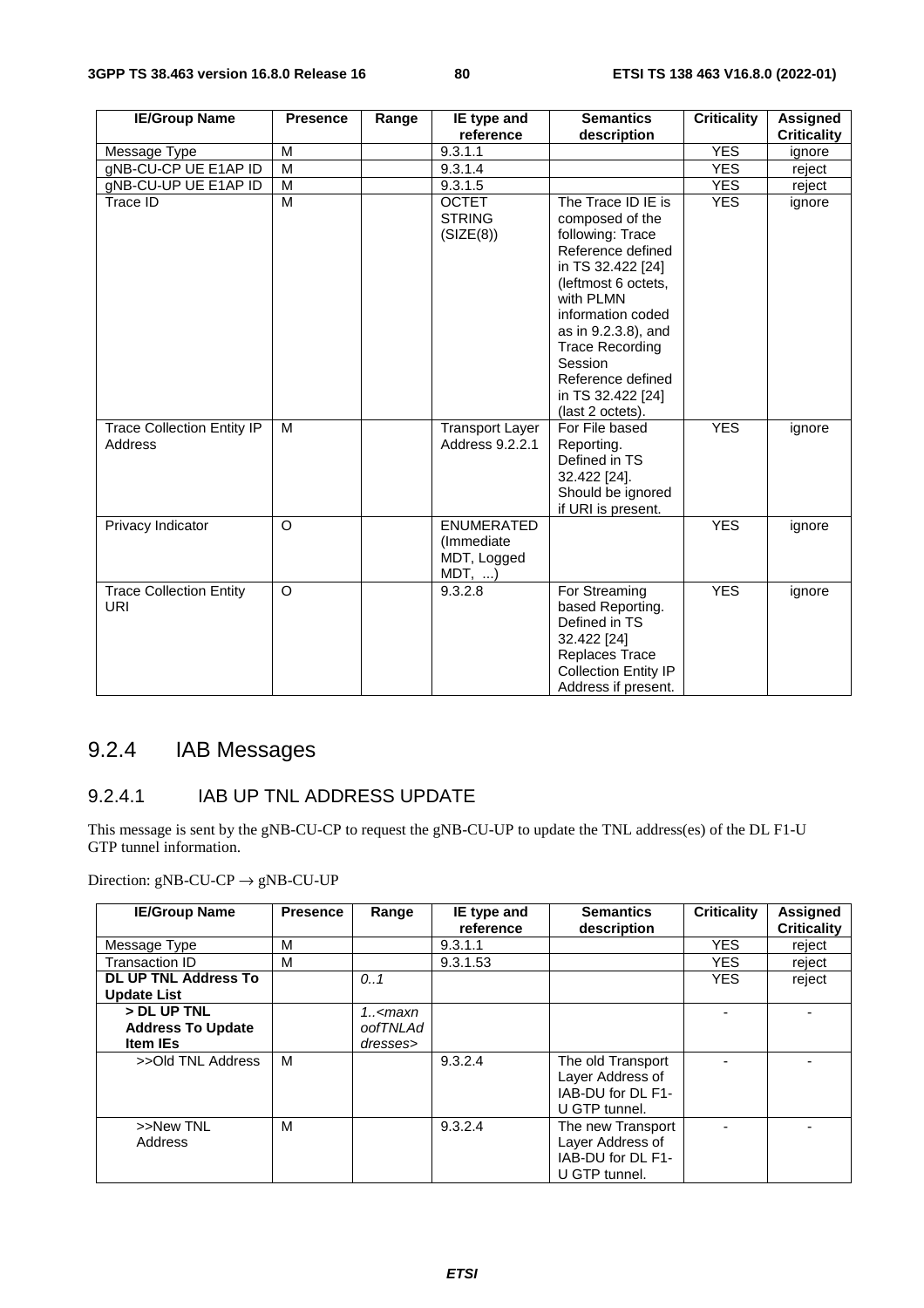| Range bound         | <b>Explanation</b>                                     |
|---------------------|--------------------------------------------------------|
| maxnoofTNLAddresses | Maximum no. of TNL addresses to be updated in one E1AP |
|                     | procedure. Value is 8.                                 |

#### 9.2.4.2 IAB UP TNL ADDRESS UPDATE ACKNOWLEDGE

This message is sent by the gNB-CU-UP to the gNB-CU-CP to acknowledge the update of TNL address in DL F1-U GTP tunnel information, or provide the updated TNL address(es) of the UL F1-U GTP tunnel information.

Direction:  $gNB-CU-UP \rightarrow gNB-CU-CP$ 

| <b>IE/Group Name</b>                      | <b>Presence</b> | Range                                                       | IE type and<br>reference | <b>Semantics</b><br>description                                            | <b>Criticality</b> | <b>Assigned</b><br><b>Criticality</b> |
|-------------------------------------------|-----------------|-------------------------------------------------------------|--------------------------|----------------------------------------------------------------------------|--------------------|---------------------------------------|
| Message Type                              | М               |                                                             | 9.3.1.1                  |                                                                            | <b>YES</b>         | reject                                |
| Transaction ID                            | М               |                                                             | 9.3.1.53                 |                                                                            | YES.               | reject                                |
| <b>Criticality Diagnostics</b>            | O               |                                                             | 9.3.1.3                  |                                                                            | <b>YES</b>         | ignore                                |
| UL UP TNL Address to                      |                 | 0.1                                                         |                          |                                                                            | <b>YES</b>         | ignore                                |
| <b>Update List</b>                        |                 |                                                             |                          |                                                                            |                    |                                       |
| > UL UP TNL                               |                 | 1 <maxn< td=""><td></td><td></td><td></td><td></td></maxn<> |                          |                                                                            |                    |                                       |
| <b>Address Updated</b><br><b>Item IEs</b> |                 | oofTNLAd<br>dresses>                                        |                          |                                                                            |                    |                                       |
| >>Old TNL Address                         | м               |                                                             | 9.3.2.4                  | The old Transport<br>Layer Address of<br>CU-UP for UL F1-<br>U GTP tunnel. |                    |                                       |
| >>New TNL Address                         | м               |                                                             | 9.3.2.4                  | The new Transport<br>Layer Address of<br>CU-UP for UL F1-<br>U GTP tunnel. |                    |                                       |

| Range bound         | <b>Explanation</b>                                                         |
|---------------------|----------------------------------------------------------------------------|
| maxnoofTNLAddresses | Maximum no. of TNL addresses updated in one E1AP procedure.<br>Value is 8. |

#### 9.2.4.3 IAB UP TNL ADDRESS UPDATE FAILURE

This message is sent by the gNB-CU-UP to indicate IAB UP TNL address Update failure.

Direction:  $gNB-CU-UP \rightarrow gNB-CU-CP$ 

| <b>IE/Group Name</b>           | <b>Presence</b> | Range | IE type and<br>reference | <b>Semantics</b><br>description | <b>Criticality</b> | Assigned<br><b>Criticality</b> |
|--------------------------------|-----------------|-------|--------------------------|---------------------------------|--------------------|--------------------------------|
| Message Type                   | м               |       | 9.3.1.1                  |                                 | YES                | reiect                         |
| Transaction ID                 | м               |       | 9.3.1.53                 |                                 | YES                | reject                         |
| Cause                          | M               |       | 9.3.1.2                  |                                 | <b>YES</b>         | ignore                         |
| Time To wait                   |                 |       | 9.3.1.6                  |                                 | YES                | ignore                         |
| <b>Criticality Diagnostics</b> | O               |       | 9.3.1.3                  |                                 | YES                | ignore                         |

# 9.3 Information Element Definitions

# 9.3.1 Radio Network Layer Related IEs

9.3.1.1 Message Type

The *Message Type* IE uniquely identifies the message being sent. It is mandatory for all messages.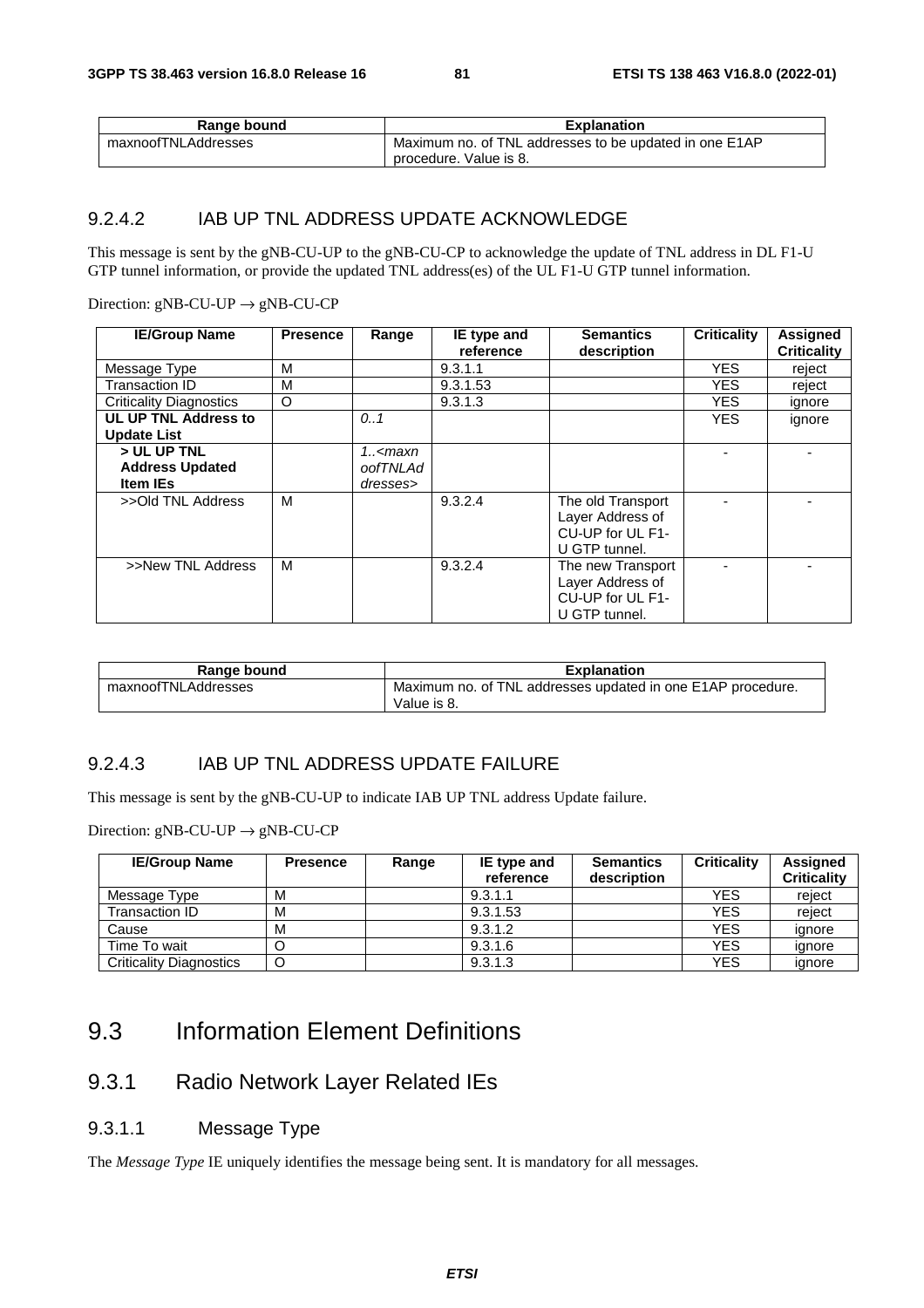| <b>IE/Group Name</b> | <b>Presence</b> | Range | IE type and reference                                                      | <b>Semantics</b><br>description |
|----------------------|-----------------|-------|----------------------------------------------------------------------------|---------------------------------|
| Message Type         |                 |       |                                                                            |                                 |
| >Procedure<br>Code   | М               |       | <b>INTEGER (0255)</b>                                                      |                                 |
| >Type of<br>Message  | М               |       | CHOICE (Initiating Message, Successful Outcome,<br>Unsuccessful Outcome, ) |                                 |

# 9.3.1.2 Cause

The purpose of the *Cause* IE is to indicate the reason for a particular event for the E1AP protocol.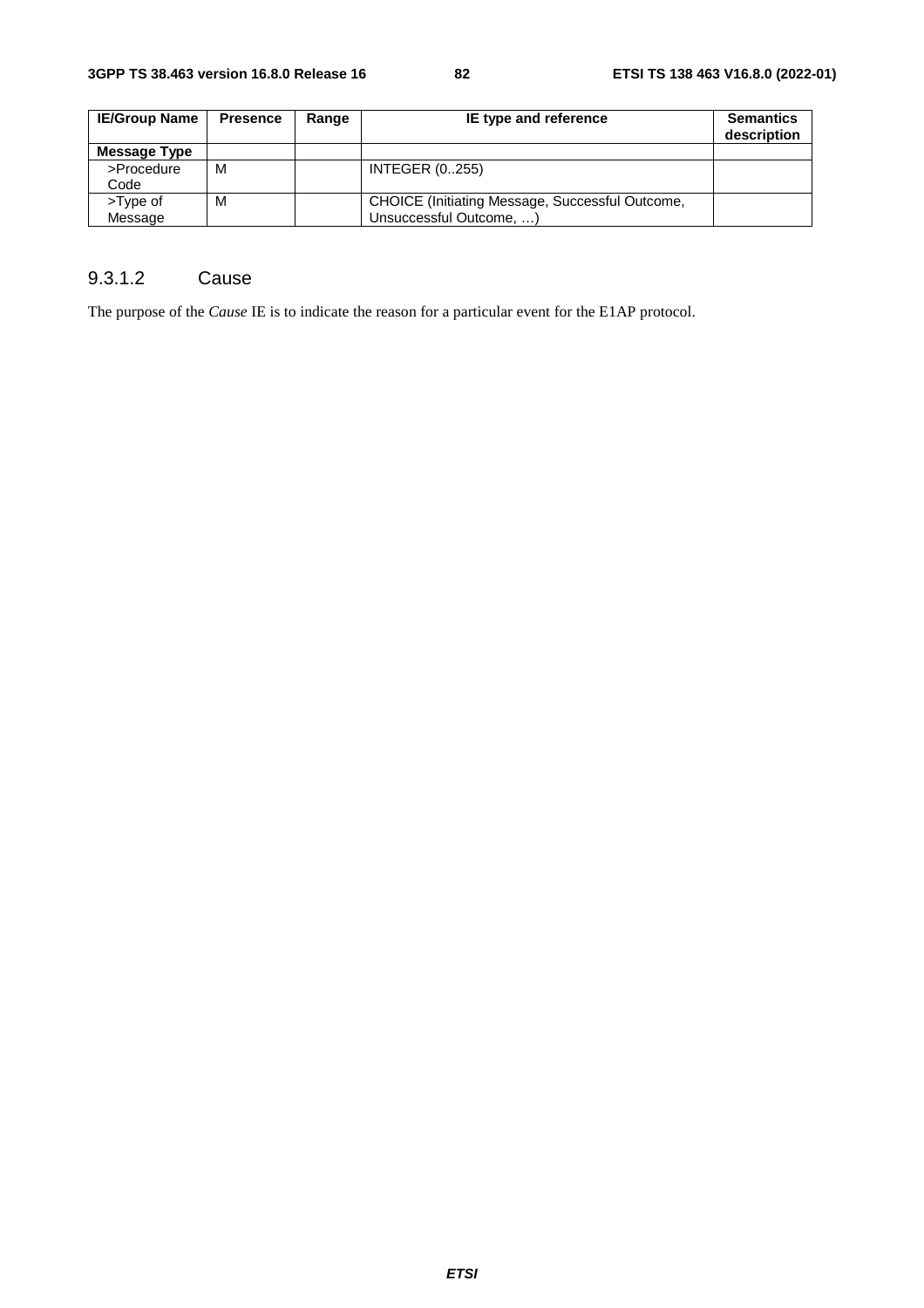| IE/Group Name        | <b>Presence</b> | Range | <b>IE Type and Reference</b>                                                                           | <b>Semantics</b><br><b>Description</b> |
|----------------------|-----------------|-------|--------------------------------------------------------------------------------------------------------|----------------------------------------|
| <b>CHOICE Cause</b>  | M               |       |                                                                                                        |                                        |
| Group<br>>Radio      |                 |       |                                                                                                        |                                        |
| Network Layer        |                 |       |                                                                                                        |                                        |
| >>Radio              | м               |       | <b>ENUMERATED</b>                                                                                      |                                        |
| <b>Network</b>       |                 |       | (Unspecified,                                                                                          |                                        |
| Layer Cause          |                 |       | Unknown or already allocated gNB-CU-CP UE E1AP                                                         |                                        |
|                      |                 |       | ID,<br>Unknown or already allocated gNB-CU-UP UE E1AP                                                  |                                        |
|                      |                 |       | ID,                                                                                                    |                                        |
|                      |                 |       | Unknown or inconsistent pair of UE E1AP ID,<br>Interaction with other procedure,                       |                                        |
|                      |                 |       | PDCP Count Wrap Around,                                                                                |                                        |
|                      |                 |       | Not supported QCI value,                                                                               |                                        |
|                      |                 |       | Not supported 5QI value,                                                                               |                                        |
|                      |                 |       | Encryption algorithms not supported,                                                                   |                                        |
|                      |                 |       | Integrity protection algorithms not supported,<br>UP integrity protection not possible,                |                                        |
|                      |                 |       | UP confidentiality protection not possible,                                                            |                                        |
|                      |                 |       | Multiple PDU Session ID Instances,                                                                     |                                        |
|                      |                 |       | Unknown PDU Session ID,                                                                                |                                        |
|                      |                 |       | Multiple QoS Flow ID Instances,                                                                        |                                        |
|                      |                 |       | Unknown QoS Flow ID,<br>Multiple DRB ID Instances,                                                     |                                        |
|                      |                 |       | Unknown DRB ID,                                                                                        |                                        |
|                      |                 |       | Invalid QoS combination,                                                                               |                                        |
|                      |                 |       | Procedure cancelled,                                                                                   |                                        |
|                      |                 |       | Normal release,                                                                                        |                                        |
|                      |                 |       | No radio resources available,<br>Action desirable for radio reasons,                                   |                                        |
|                      |                 |       | Resources not available for the slice,                                                                 |                                        |
|                      |                 |       | PDCP configuration not supported,                                                                      |                                        |
|                      |                 |       |                                                                                                        |                                        |
|                      |                 |       | UE DL maximum integrity protected data rate reason,                                                    |                                        |
|                      |                 |       | UP integrity protection failure, Release due to Pre-<br>Emption, RSN not available for the UP, NPN not |                                        |
|                      |                 |       | supported,                                                                                             |                                        |
|                      |                 |       | Report Characteristics Empty,                                                                          |                                        |
|                      |                 |       | Existing Measurement ID,                                                                               |                                        |
|                      |                 |       | Measurement Temporarily not Available<br>Measurement not Supported For The Object)                     |                                        |
| >Transport           |                 |       |                                                                                                        |                                        |
| Layer                |                 |       |                                                                                                        |                                        |
| >>Transport          | M               |       | <b>ENUMERATED</b>                                                                                      |                                        |
| Layer Cause          |                 |       | (Unspecified,<br>Transport Resource Unavailable, ,                                                     |                                        |
|                      |                 |       | Unknown TNL address for IAB)                                                                           |                                        |
| >Protocol            |                 |       |                                                                                                        |                                        |
| >>Protocol           | м               |       | <b>ENUMERATED</b>                                                                                      |                                        |
| Cause                |                 |       | (Transfer Syntax Error,                                                                                |                                        |
|                      |                 |       | Abstract Syntax Error (Reject),<br>Abstract Syntax Error (Ignore and Notify),                          |                                        |
|                      |                 |       | Message not Compatible with Receiver State,                                                            |                                        |
|                      |                 |       | Semantic Error,                                                                                        |                                        |
|                      |                 |       | Abstract Syntax Error (Falsely Constructed Message),                                                   |                                        |
|                      |                 |       | Unspecified, $\dots$ )                                                                                 |                                        |
| >Misc<br>>>Miscellan | M               |       | <b>ENUMERATED</b>                                                                                      |                                        |
| eous Cause           |                 |       | (Control Processing Overload, Not enough User                                                          |                                        |
|                      |                 |       | Plane Processing Resources,                                                                            |                                        |
|                      |                 |       | Hardware Failure,                                                                                      |                                        |
|                      |                 |       | O&M Intervention,                                                                                      |                                        |
|                      |                 |       | Unspecified, )                                                                                         |                                        |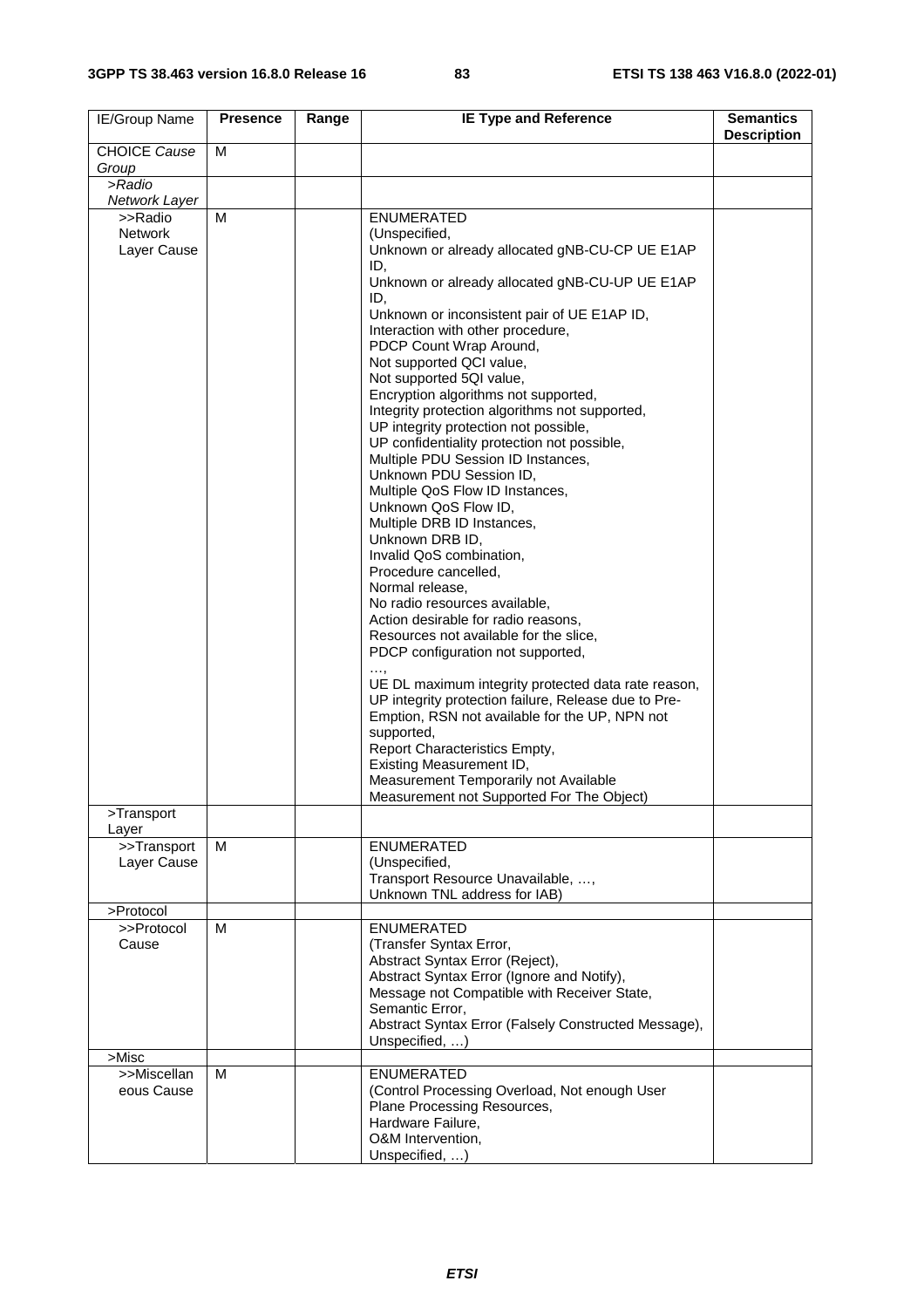The meaning of the different cause values is described in the following table. In general, "not supported" cause values indicate that the related capability is missing. On the other hand, "not available" cause values indicate that the related capability is present, but insufficient resources were available to perform the requested action.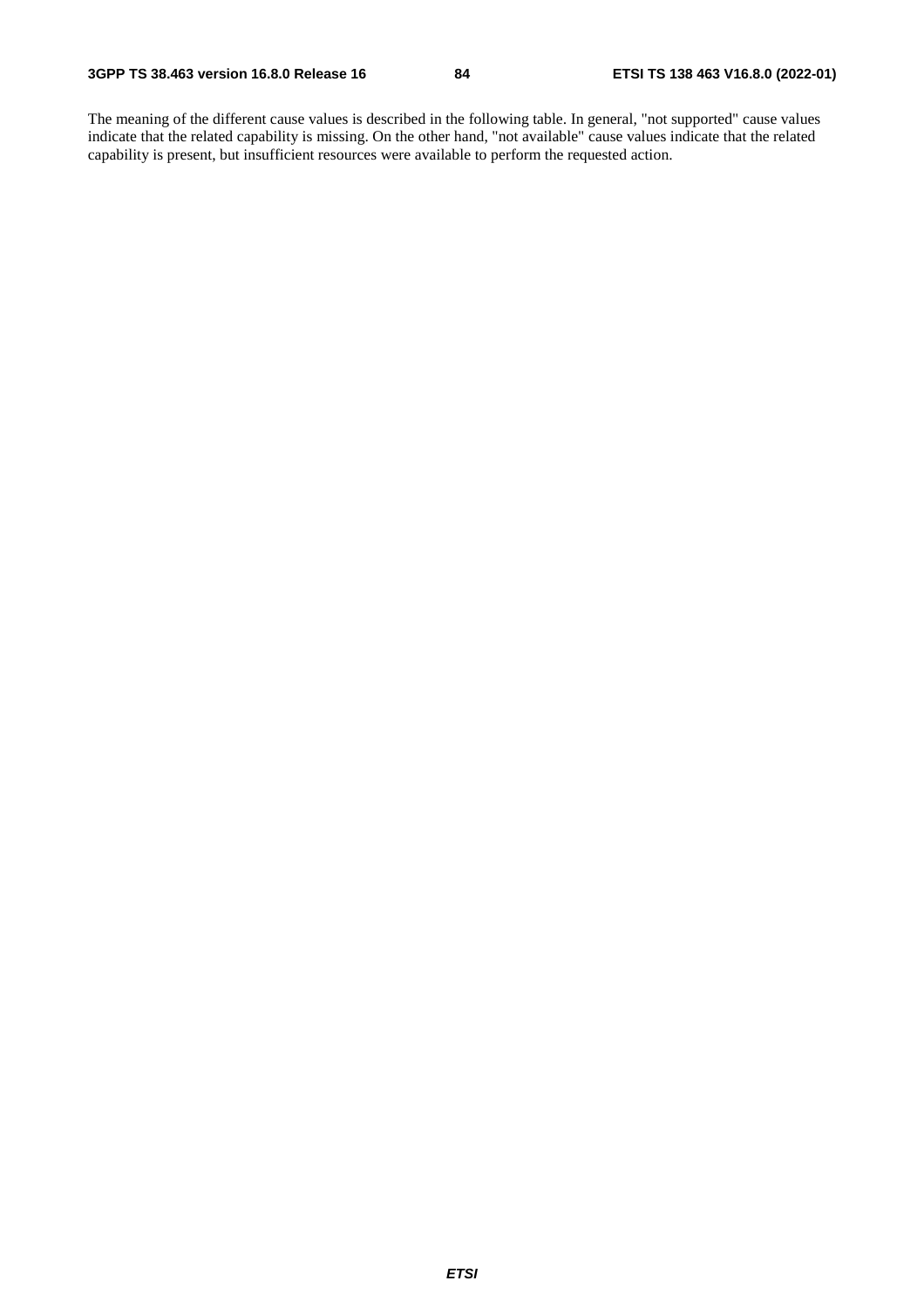| Radio Network Layer cause                             | <b>Meaning</b>                                                                                                                                                                         |
|-------------------------------------------------------|----------------------------------------------------------------------------------------------------------------------------------------------------------------------------------------|
| Unspecified                                           | Sent for radio network layer cause when none of the specified<br>cause values applies.                                                                                                 |
| Unknown or already allocated gNB-<br>CU-CP UE E1AP ID | The action failed because the gNB-CU-CP UE E1AP ID is<br>either unknown, or (for a first message received at the gNB-<br>CU) is known and already allocated to an existing context.    |
| Unknown or already allocated gNB-<br>CU-UP UE E1AP ID | The action failed because the gNB-CU-UP UE E1AP ID is<br>either unknown, or (for a first message received at the gNB-<br>CU-UP) is known and already allocated to an existing context. |
| Unknown or inconsistent pair of UE<br>E1AP ID         | The action failed because both UE E1AP IDs are unknown, or<br>are known but do not define a single UE context.                                                                         |
| Interaction with other procedure                      | The action is due to an ongoing interaction with another<br>procedure.                                                                                                                 |
| PDCP COUNT wrap around                                | PDCP COUNT approaches the maximum value.                                                                                                                                               |
| Not supported QCI value                               | The action failed because the requested QCI is not supported.                                                                                                                          |
| Not supported 5QI value                               | The action failed because the requested 5QI is not supported.                                                                                                                          |
| Encryption algorithms not supported                   | The gNB-CU-UP is unable to support the selected encryption<br>algorithm for the UE.                                                                                                    |
| Integrity protection algorithms not<br>supported      | The gNB-CU-UP is unable to support the selected integrity<br>protection algorithm for the UE.                                                                                          |
| UP integrity protection not possible                  | The PDU Session cannot be accepted according to the<br>required user plane integrity protection policy.                                                                                |
| UP confidentiality protection not<br>possible         | The PDU Session cannot be accepted according to the<br>required user plane confidentiality protection policy                                                                           |
| Multiple PDU Session ID Instances                     | The action failed because multiple instances of the same PDU<br>Session had been provided.                                                                                             |
| Unknown PDU Session ID                                | The action failed because the PDU Session ID is unknown.                                                                                                                               |
| Multiple QoS Flow ID Instances                        | The action failed because multiple instances of the same QoS<br>flow had been provided.                                                                                                |
| Unknown QoS Flow ID                                   | The action failed because the QoS Flow ID is unknow.                                                                                                                                   |
| Multiple DRB ID Instances                             | The action failed because multiple instances of the same DRB<br>had been provided.                                                                                                     |
| Unknown DRB ID                                        | The action failed because the DRB ID is unknow.                                                                                                                                        |
| Invalid QoS combination                               | The action was failed because of invalid QoS combination                                                                                                                               |
| Procedure cancelled                                   | The sending node cancelled the procedure due to other<br>urgent actions to be performed.                                                                                               |
| Normal release                                        | The action is due to a normal release of the UE (e.g. because<br>of mobility) and does not indicate an error.                                                                          |
| No radio resources available                          | The requested node doesn't have sufficient radio resources<br>available.                                                                                                               |
| Action desirable for radio reasons                    | The reason for requesting the action is radio related.                                                                                                                                 |
| Resources not available for the slice                 | The requested resources are not available for the slice.                                                                                                                               |
| PDCP configuration not supported,                     | The gNB-CU-UP is unable to support the selected PDCP<br>configuration for the UE.                                                                                                      |
| UE DL maximum integrity protected<br>data rate reason | The request is not accepted in order to comply with the<br>maximum downlink data rate for integrity protection supported<br>by the UE.                                                 |
| UP integrity protection failure                       | The gNB-CU-UP detects an integrity protection failure in the<br>UL PDU.                                                                                                                |
| Release due to Pre-Emption                            | Release is initiated due to pre-emption.                                                                                                                                               |
| RSN not available for the UP                          | The redundant user plane resources indicated by RSN are not<br>available.                                                                                                              |
| NPN not supported                                     | The action failed because the indicated SNPN is not<br>supported in the node.                                                                                                          |
| <b>Report Characteristics Empty</b>                   | The action failed because there is no measurement object in<br>the report characteristics.                                                                                             |
| <b>Existing Measurement ID</b>                        | The action failed because the measurement ID is already<br>used.                                                                                                                       |
| Measurement Temporarily not<br>Available              | The gNB-CU-UP can temporarily not provide the requested<br>measurement object.                                                                                                         |
| Measurement not Supported For<br>The Object           | At least one of the concerned object(s) does not support the<br>requested measurement.                                                                                                 |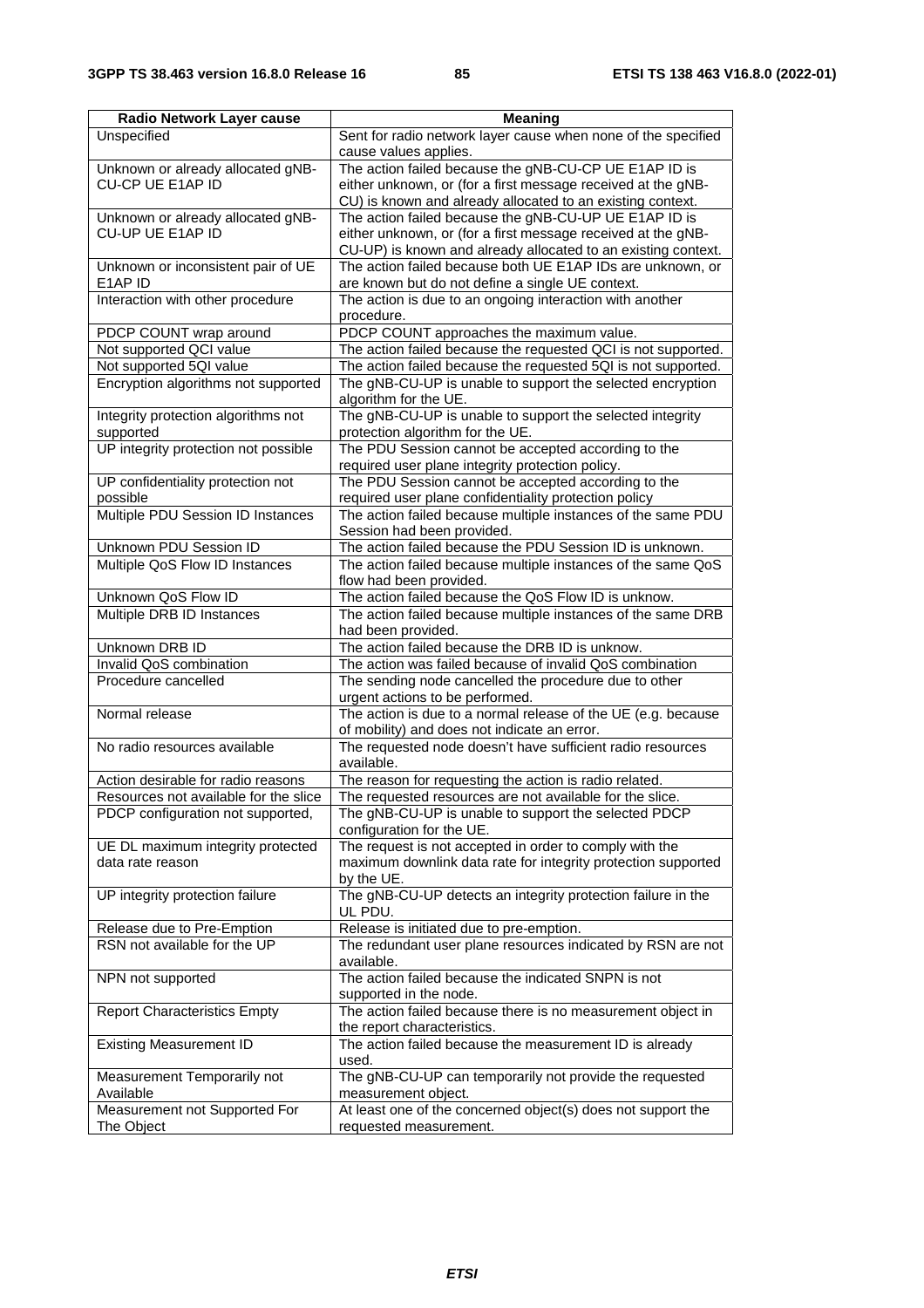| <b>Transport Layer cause</b>          | Meaning                                                    |
|---------------------------------------|------------------------------------------------------------|
| Unspecified                           | Sent when none of the above cause values applies but still |
|                                       | the cause is Transport Network Layer related.              |
| <b>Transport Resource Unavailable</b> | The required transport resources are not available.        |
| Unknown TNL address for IAB           | The action failed because the TNL address is unknown.      |
|                                       | This cause value is applicable for IAB only.               |

| <b>Protocol cause</b>                 | <b>Meaning</b>                                                                                               |
|---------------------------------------|--------------------------------------------------------------------------------------------------------------|
| <b>Transfer Syntax Error</b>          | The received message included a transfer syntax error.                                                       |
| Abstract Syntax Error (Reject)        | The received message included an abstract syntax error and<br>the concerning criticality indicated "reject". |
| Abstract Syntax Error (Ignore And     | The received message included an abstract syntax error and                                                   |
| Notify)                               | the concerning criticality indicated "ignore and notify".                                                    |
| Message Not Compatible With           | The received message was not compatible with the receiver                                                    |
| <b>Receiver State</b>                 | state.                                                                                                       |
| Semantic Error                        | The received message included a semantic error.                                                              |
| <b>Abstract Syntax Error (Falsely</b> | The received message contained IEs or IE groups in wrong                                                     |
| Constructed Message)                  | order or with too many occurrences.                                                                          |
| Unspecified                           | Sent when none of the above cause values applies but still the                                               |
|                                       | cause is Protocol related.                                                                                   |

| Miscellaneous cause                | <b>Meaning</b>                                              |
|------------------------------------|-------------------------------------------------------------|
| <b>Control Processing Overload</b> | Control processing overload.                                |
| Not Enough User Plane Processing   | No enough resources are available related to user plane     |
| Resources Available                | processing.                                                 |
| <b>Hardware Failure</b>            | Action related to hardware failure.                         |
| <b>O&amp;M</b> Intervention        | The action is due to O&M intervention.                      |
| <b>Unspecified Failure</b>         | Sent when none of the above cause values applies and the    |
|                                    | cause is not related to any of the categories Radio Network |
|                                    | Layer, Transport Network Layer, NAS or Protocol.            |

# 9.3.1.3 Criticality Diagnostics

The *Criticality Diagnostics* IE is sent by the gNB-CU-UP or the gNB-CU-CP when parts of a received message have not been comprehended or were missing, or if the message contained logical errors. When applicable, it contains information about which IEs were not comprehended or were missing. The conditions for inclusion of the *Transaction ID* IE are described in clause 10.

For further details on how to use the *Criticality Diagnostics* IE, (see clause 10).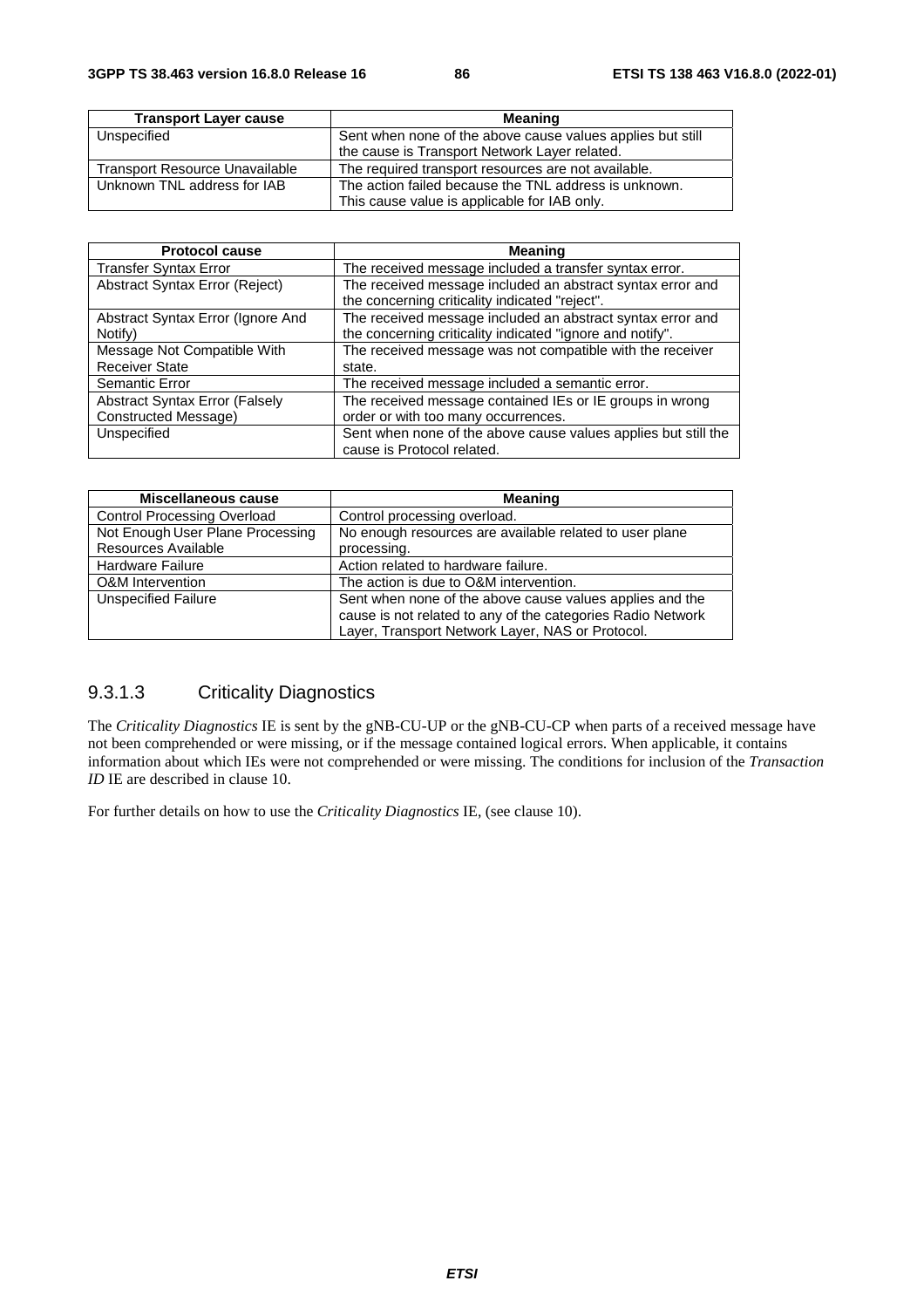| <b>IE/Group Name</b>           | <b>Presence</b> | Range              | IE type and             | <b>Semantics description</b>                                                                                                                                                                   |
|--------------------------------|-----------------|--------------------|-------------------------|------------------------------------------------------------------------------------------------------------------------------------------------------------------------------------------------|
|                                |                 |                    | reference               |                                                                                                                                                                                                |
| Procedure Code                 | O               |                    | <b>INTEGER (0255)</b>   | Procedure Code is to be used if<br>Criticality Diagnostics is part of<br>Error Indication procedure, and<br>not within the response<br>message of the same procedure<br>that caused the error. |
| <b>Triggering Message</b>      | O               |                    | ENUMERATED(initi        | The Triggering Message is used                                                                                                                                                                 |
|                                |                 |                    | ating message,          | only if the Criticality Diagnostics                                                                                                                                                            |
|                                |                 |                    | successful              | is part of Error Indication                                                                                                                                                                    |
|                                |                 |                    | outcome,                | procedure.                                                                                                                                                                                     |
|                                |                 |                    | unsuccessful            |                                                                                                                                                                                                |
|                                |                 |                    | outcome)                |                                                                                                                                                                                                |
| <b>Procedure Criticality</b>   | O               |                    | <b>ENUMERATED</b> (reje | This Procedure Criticality is                                                                                                                                                                  |
|                                |                 |                    | ct, ignore, notify)     | used for reporting the Criticality                                                                                                                                                             |
|                                |                 |                    |                         | of the Triggering message<br>(Procedure).                                                                                                                                                      |
| <b>Transaction ID</b>          | O               |                    | 9.3.1.53                |                                                                                                                                                                                                |
| <b>Information Element</b>     |                 | $0$ $\leq$ maxnoof |                         |                                                                                                                                                                                                |
| <b>Criticality Diagnostics</b> |                 | Errors>            |                         |                                                                                                                                                                                                |
| >IE Criticality                | M               |                    | ENUMERATED(reje         | The IE Criticality is used for                                                                                                                                                                 |
|                                |                 |                    | ct, ignore, notify)     | reporting the criticality of the                                                                                                                                                               |
|                                |                 |                    |                         | triggering IE. The value 'ignore'                                                                                                                                                              |
|                                |                 |                    |                         | is not applicable.                                                                                                                                                                             |
| $>$ IE ID                      | M               |                    | <b>INTEGER</b>          | The IE ID of the not understood                                                                                                                                                                |
|                                |                 |                    | (065535)                | or missing IE.                                                                                                                                                                                 |
| >Type of Error                 | M               |                    | ENUMERATED(not          |                                                                                                                                                                                                |
|                                |                 |                    | understood.             |                                                                                                                                                                                                |
|                                |                 |                    | $missing, $ )           |                                                                                                                                                                                                |

| Range bound   | <b>Explanation</b>                                            |
|---------------|---------------------------------------------------------------|
| maxnoofErrors | Maximum no. of IE errors allowed to be reported with a single |
|               | message. The value for maxnoofErrors is 256.                  |

# 9.3.1.4 gNB-CU-CP UE E1AP ID

The gNB-CU-CP UE E1AP ID uniquely identifies the UE association over the E1 interface within the gNB-CU-CP.

| <b>IE/Group Name</b> | Presence | Range | IE type and<br>reference              | <b>Semantics description</b> |
|----------------------|----------|-------|---------------------------------------|------------------------------|
| gNB-CU-CP UE E1AP ID | м        |       | <b>INTEGER</b><br>$2^{32} - 1$<br>(0) |                              |

## 9.3.1.5 gNB-CU-UP UE E1AP ID

The gNB-CU-UP UE E1AP ID uniquely identifies the UE association over the E1 interface within the gNB-CU-UP.

| <b>IE/Group Name</b> | <b>Presence</b> | Range | IE type and<br>reference              | <b>Semantics description</b> |
|----------------------|-----------------|-------|---------------------------------------|------------------------------|
| gNB-CU-UP UE E1AP ID | M               |       | <b>INTEGER</b><br>$232 - 11$<br>(0.2) |                              |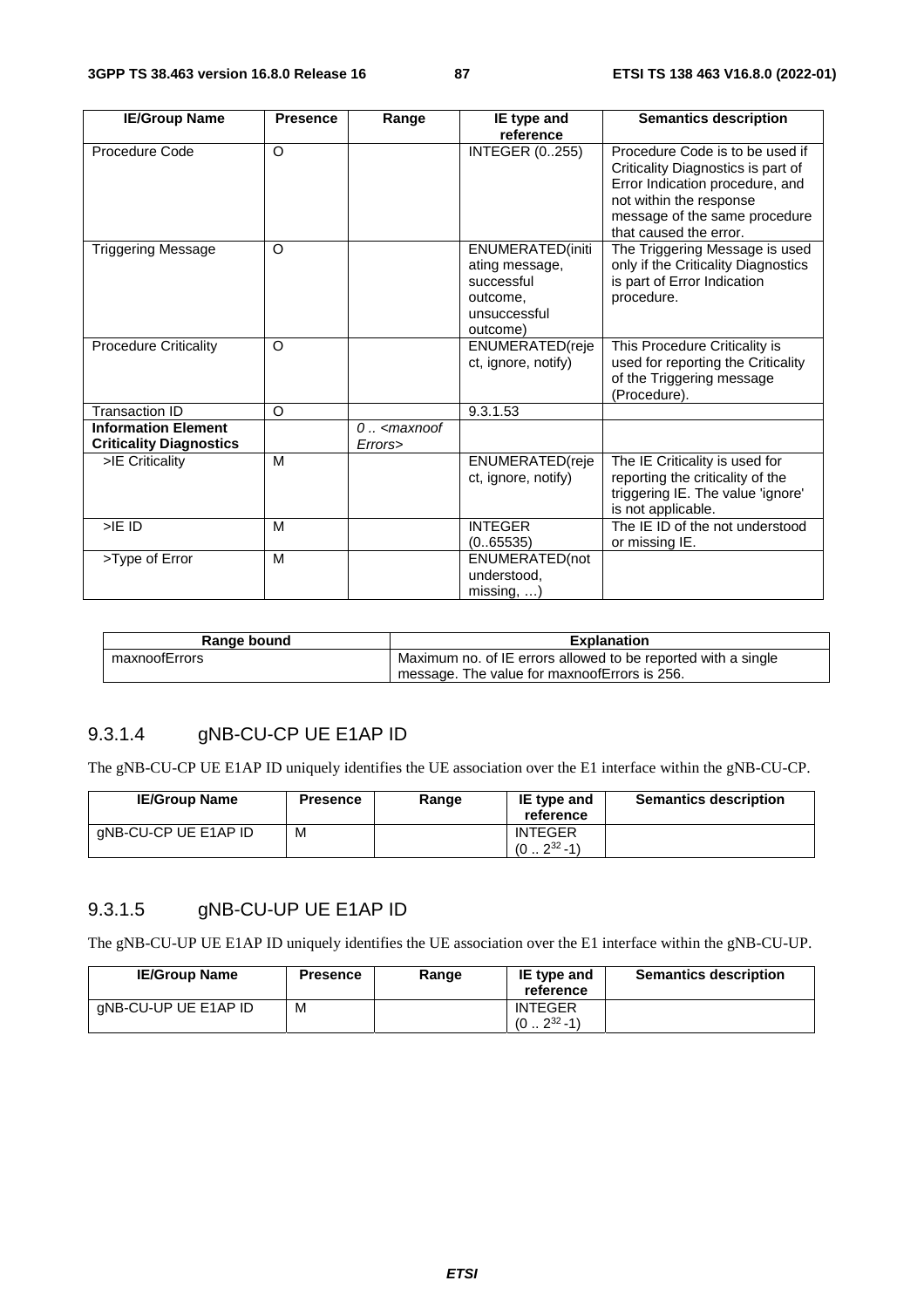#### 9.3.1.6 Time To wait

This IE defines the minimum allowed waiting times.

| <b>IE/Group Name</b> | <b>Presence</b> | Range | IE type and<br>reference                 | <b>Semantics description</b> |
|----------------------|-----------------|-------|------------------------------------------|------------------------------|
| Time To wait         | M               |       | ENUMERATED(1s,<br>2s, 5s, 10s, 20s, 60s) |                              |

#### 9.3.1.7 PLMN Identity

This information element indicates the PLMN Identity.

| <b>IE/Group Name</b> | <b>Presence</b> | Range | IE type and                      | <b>Semantics description</b>                                                                                                                                                                                                                                                                                                                                                                         |
|----------------------|-----------------|-------|----------------------------------|------------------------------------------------------------------------------------------------------------------------------------------------------------------------------------------------------------------------------------------------------------------------------------------------------------------------------------------------------------------------------------------------------|
|                      |                 |       | reference                        |                                                                                                                                                                                                                                                                                                                                                                                                      |
| <b>PLMN Identity</b> | м               |       | <b>OCTET STRING</b><br>(SIZE(3)) | - digits 0 to 9, encoded 0000 to 1001,<br>- 1111 used as filler digit,<br>two digits per octet.<br>- bits 4 to 1 of octet n encoding digit 2n-<br>- bits 8 to 5 of octet n encoding digit 2n<br>-The PLMN identity consists of 3 digits<br>from MCC followed by either<br>-a filler digit plus 2 digits from MNC (in<br>case of 2 digit MNC) or<br>-3 digits from MNC (in case of a 3 digit<br>MNC). |

### 9.3.1.8 Slice Support List

This IE indicates the list of supported slices.

| <b>IE/Group Name</b>          | <b>Presence</b> | Range                                    | IE type and<br>reference | <b>Semantics</b><br>description | <b>Criticality</b>       | Assigned<br><b>Criticality</b> |
|-------------------------------|-----------------|------------------------------------------|--------------------------|---------------------------------|--------------------------|--------------------------------|
| <b>Slice Support Item IEs</b> |                 | ! <maxno<br>ofSlicelte<br/>ms</maxno<br> |                          |                                 | $\overline{\phantom{0}}$ | $\overline{\phantom{0}}$       |
| >S-NSSAI                      | м               |                                          | 9.3.1.9                  |                                 | $\overline{\phantom{0}}$ |                                |

| $-1100$<br>oouna<br>ш<br>1a       | τιοι                                                                                               |
|-----------------------------------|----------------------------------------------------------------------------------------------------|
| $\sim$<br>' ′ااد.<br>пахноог<br>. | 1024.<br>nalled<br>∵items.<br>value<br>support<br>num<br>slice 1<br>no<br>Ma<br>siar<br>ΩT<br>IIXL |

#### 9.3.1.9 S-NSSAI

This IE indicates the S-NSSAI as defined in TS 23.003 [23].

| <b>IE/Group Name</b> | <b>Presence</b> | Range | IE type and reference  | <b>Semantics description</b> |
|----------------------|-----------------|-------|------------------------|------------------------------|
| <b>SST</b>           | M               |       | OCTET STRING (SIZE(1)) |                              |
| <b>SD</b>            |                 |       | OCTET STRING (SIZE(3)) |                              |

## 9.3.1.10 Security Information

This IE provides the information for configuring UP ciphering and/or integrity protection.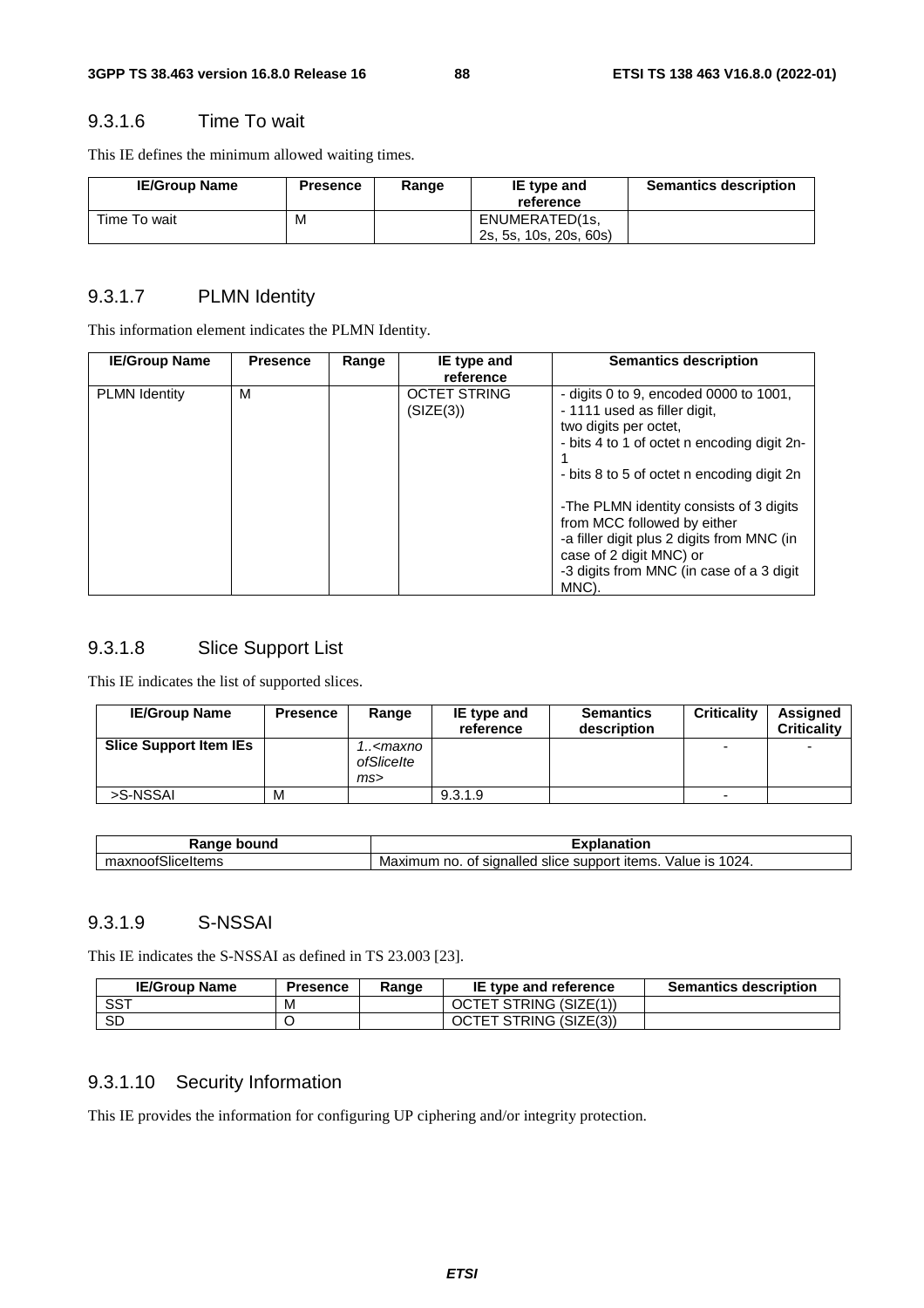| <b>IE/Group Name</b>     | <b>Presence</b> | Range | IE type and<br>reference | <b>Semantics description</b> |
|--------------------------|-----------------|-------|--------------------------|------------------------------|
| Security Algorithm       | м               |       | 9.3.1.31                 |                              |
| User Plane Security Keys | M               |       | 9.3.1.32                 |                              |

# 9.3.1.11 Cell Group Information

This IE provides information about the cell group(s) (i.e., radio leg(s)) that are part of the DRB.

| <b>IE/Group Name</b>   | <b>Presence</b>    | Range                                          | IE type and<br>reference                            | <b>Semantics</b><br>description                                                                                                                                                                                                                                                                                                                               | <b>Criticality</b>       | <b>Assigned</b><br><b>Criticality</b> |
|------------------------|--------------------|------------------------------------------------|-----------------------------------------------------|---------------------------------------------------------------------------------------------------------------------------------------------------------------------------------------------------------------------------------------------------------------------------------------------------------------------------------------------------------------|--------------------------|---------------------------------------|
| <b>Cell Group List</b> |                    | $\mathbf{1}$                                   |                                                     |                                                                                                                                                                                                                                                                                                                                                               | $\overline{\phantom{a}}$ | ÷,                                    |
| >Cell Group Item       |                    | 1 <maxnoofcellg<br>roups&gt;</maxnoofcellg<br> |                                                     |                                                                                                                                                                                                                                                                                                                                                               |                          |                                       |
| >>Cell Group ID        | $\overline{M}$     |                                                | <b>INTEGER</b><br>(03, )                            | Cell group ID<br>as defined in<br>TS 38.331<br>$[10]$<br>$(0=MCG,$<br>$1 = SCG$ ). In<br>this version<br>of the<br>specification,<br>values "2"<br>and "3" are<br>not used.<br>For E-UTRA<br>Cell Groups,<br>the same<br>encoding is<br>used as for<br>NR Cell<br>Groups.<br>NOTE:<br>There is no<br>correspondin<br>g IE defined<br>in TS 36.331<br>$[21]$ . | $\overline{a}$           |                                       |
| >>UL Configuration     | $\overline{\circ}$ |                                                | 9.3.1.33                                            | Indicates<br>whether the<br>Cell Group is<br>used for UL<br>traffic.                                                                                                                                                                                                                                                                                          | $\blacksquare$           | $\blacksquare$                        |
| >>DL TX Stop           | $\overline{O}$     |                                                | <b>ENUMERAT</b><br>ED (stop,<br>resume, )           |                                                                                                                                                                                                                                                                                                                                                               |                          |                                       |
| >>RAT Type             | $\overline{O}$     |                                                | <b>ENUMERAT</b><br>$ED(E-$<br>UTRA, NR,<br>$\ldots$ | Indicates the<br>RAT.                                                                                                                                                                                                                                                                                                                                         | $\overline{\phantom{a}}$ |                                       |
| >>Number of tunnels    | $\overline{\circ}$ |                                                | <b>INTEGER</b><br>(14, )                            | Indicates the<br>tunnel<br>number of<br><b>PDCP</b><br>duplication<br>for this cell<br>group.                                                                                                                                                                                                                                                                 | <b>YES</b>               | ignore                                |

| bound<br>Ranne           | nation                                                                |
|--------------------------|-----------------------------------------------------------------------|
| CellGroups .<br>maxnootu | DRB.<br>Value is 4.<br>groups for a<br>Maximum .<br>cell<br>no.<br>οt |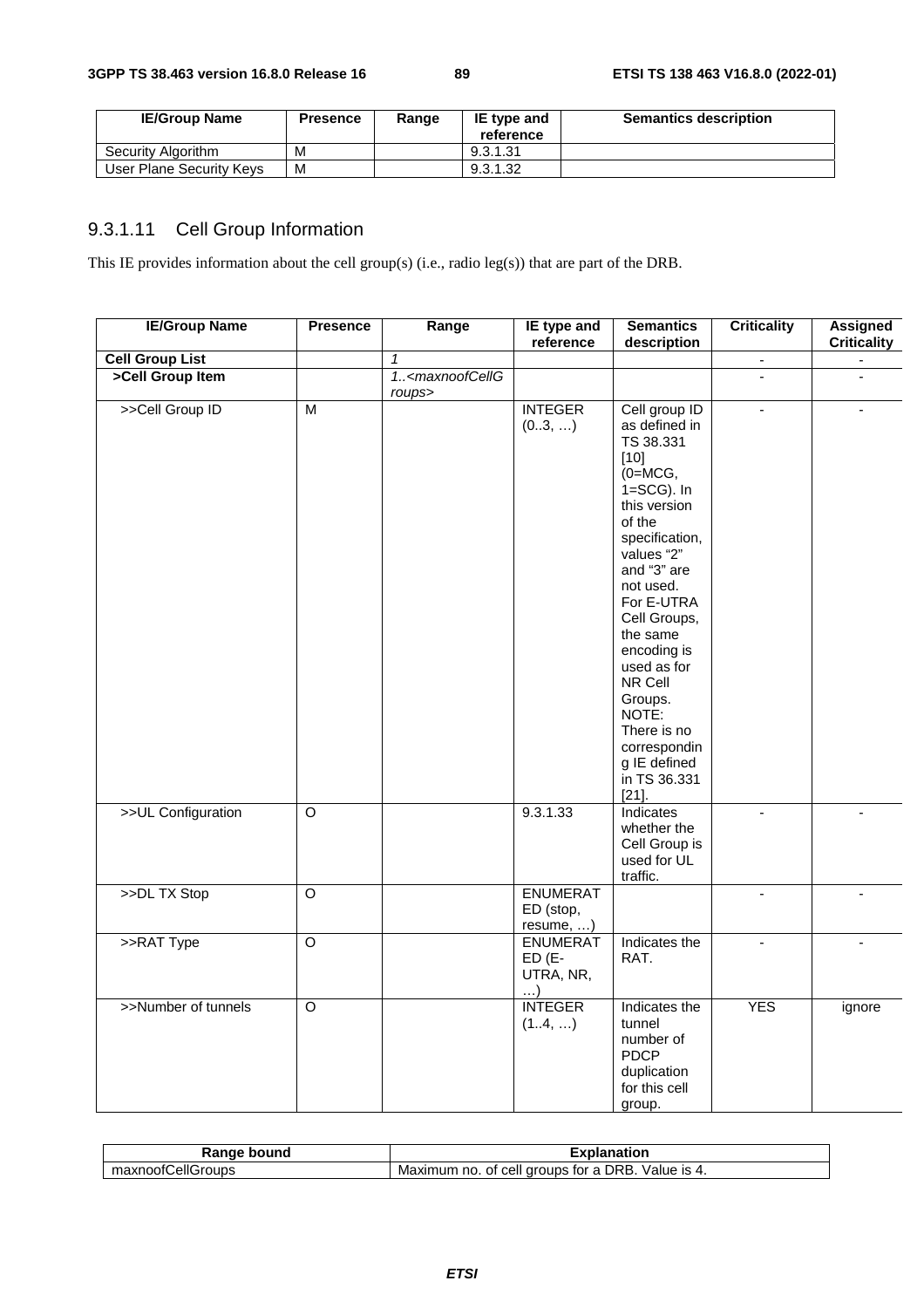### 9.3.1.12 QoS Flow List

This IE includes a list of QoS Flows that are identified by the QoS Flow Identifier.

| <b>IE/Group Name</b>                | <b>Presence</b> | Range                                  | IE type<br>and<br>reference | <b>Semantics description</b>                                                   | <b>Criticality</b> | <b>Assigned</b><br><b>Criticality</b> |
|-------------------------------------|-----------------|----------------------------------------|-----------------------------|--------------------------------------------------------------------------------|--------------------|---------------------------------------|
| <b>QoS Flow List</b>                |                 |                                        |                             |                                                                                |                    |                                       |
| >QoS Flow Item                      |                 | 1 <maxno<br>ofQoSflow<br/>s</maxno<br> |                             |                                                                                |                    |                                       |
| >>QoS Flow<br><b>Identifier</b>     | M               |                                        | 9.3.1.24                    |                                                                                |                    |                                       |
| >>QoS Flow<br>Mapping<br>Indication | O               |                                        | 9.3.1.60                    | Indicates that only the uplink<br>or downlink QoS flow is<br>mapped to the DRB | <b>YES</b>         | ignore                                |

| Range bound     | Explanation                                                |
|-----------------|------------------------------------------------------------|
| maxnoofQoSFlows | Maximum no. of QoS flows in a PDU Session.<br>Value is 64. |

### 9.3.1.13 UP Parameters

This IE provides information related to a DRB configured in the gNB-CU-UP.

| <b>IE/Group Name</b>                   | <b>Presence</b> | Range                                 | IE type and<br>reference | <b>Semantics description</b>                                                                                                                        | <b>Criticality</b> | <b>Assigned</b><br><b>Criticality</b> |
|----------------------------------------|-----------------|---------------------------------------|--------------------------|-----------------------------------------------------------------------------------------------------------------------------------------------------|--------------------|---------------------------------------|
| <b>UP Parameters</b><br>List           |                 | 1                                     |                          |                                                                                                                                                     |                    |                                       |
| >UP Parameters<br><b>Item</b>          |                 | 1.5<br>xnoofU<br>PPara<br>meters<br>➤ |                          |                                                                                                                                                     |                    |                                       |
| >>UP Transport<br>Layer<br>Information | м               |                                       | 9.3.2.1                  |                                                                                                                                                     |                    |                                       |
| >>Cell Group<br>ID                     | м               |                                       | <b>INTEGER</b><br>(03, ) | Cell group ID as defined<br>in TS 38.331 [10]<br>$(0=MCG, 1=SCG)$ . In this<br>version of the<br>specification, values "2"<br>and "3" are not used. |                    |                                       |
| >>QoS<br>Mapping<br>Information        | $\circ$         |                                       | 9.3.1.81                 | This IE is only used for<br>IAB.                                                                                                                    | <b>YES</b>         | reject                                |

| Range bound         | <b>Explanation</b>                                                        |
|---------------------|---------------------------------------------------------------------------|
| maxnoofUPParameters | Maximum no. of UP parameters (e.g., GTP tunnels) for a DRB.<br>Value is 8 |

### 9.3.1.14 NR CGI

The NR Cell Global Identifier (NR CGI) is used to globally identify a cell.

| <b>IE/Group Name</b> | <b>Presence</b> | Range | IE type and<br>reference        | <b>Semantics description</b> |
|----------------------|-----------------|-------|---------------------------------|------------------------------|
| <b>PLMN Identity</b> | М               |       | 9.3.1.7                         |                              |
| NR Cell Identity     | M               |       | <b>BIT STRING</b><br>(SIZE(36)) |                              |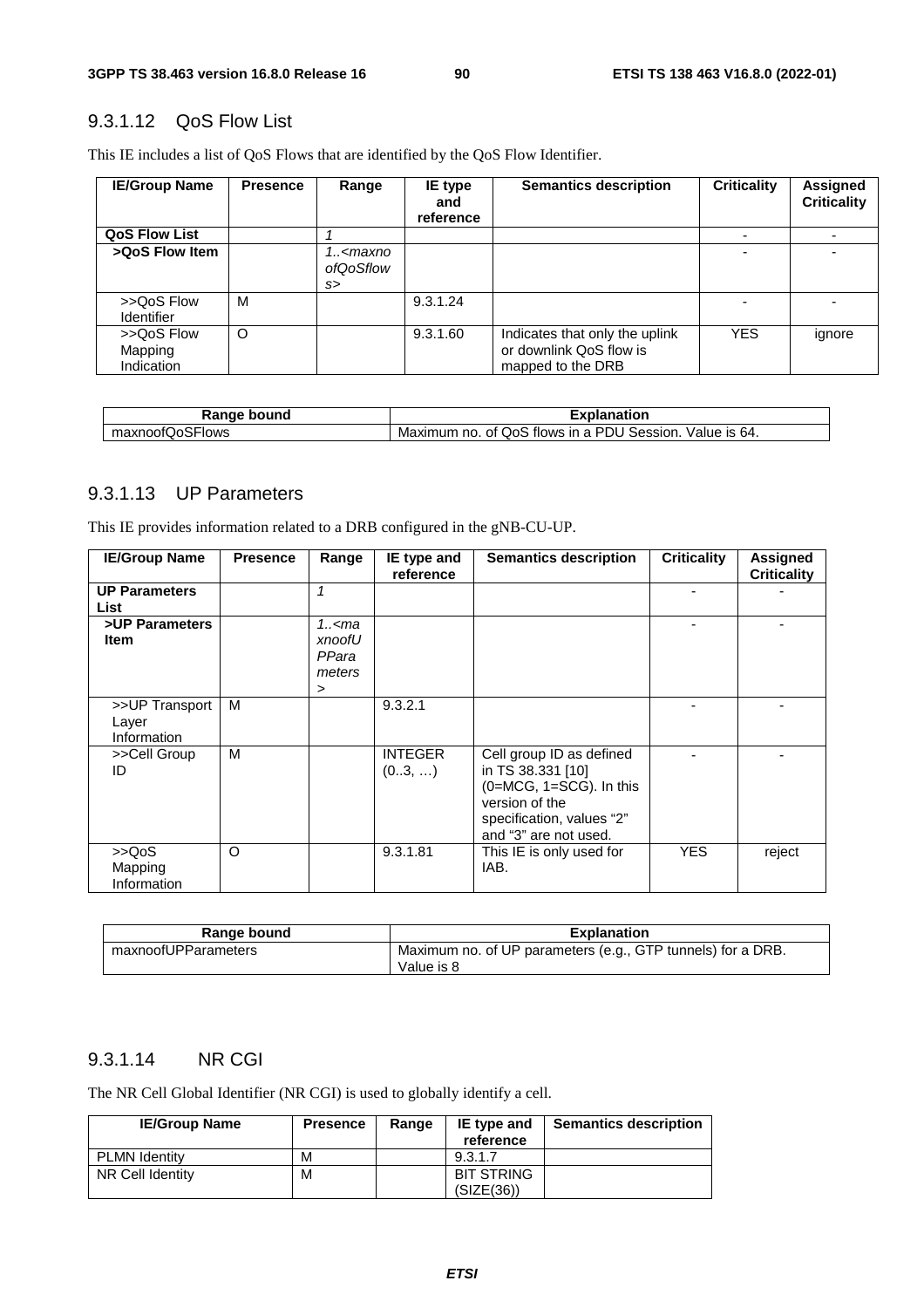#### 9.3.1.15 gNB-CU-UP ID

The gNB-CU-UP ID uniquely identifies the gNB-CU-UP at least within a gNB-CU-CP.

| <b>IE/Group Name</b> | <b>Presence</b> | Range | IE type and<br>reference     | <b>Semantics description</b> |
|----------------------|-----------------|-------|------------------------------|------------------------------|
| gNB-CU-UP ID         | M               |       | <b>INTEGER</b><br>$236 - 1)$ |                              |

#### 9.3.1.16 DRB ID

This IE uniquely identifies a DRB for a UE.

| <b>IE/Group Name</b> | <b>Presence</b> | Range | IE type and<br>reference | <b>Semantics description</b>                                             |
|----------------------|-----------------|-------|--------------------------|--------------------------------------------------------------------------|
| DRB ID               | м               |       | INTEGER (1<br>32,        | Corresponds to the DRB-<br><i>Identity</i> defined in TS<br>38.331 [10]. |

## 9.3.1.17 E-UTRAN QoS

This IE defines the QoS to be applied to a DRB for EN-DC case.

| <b>IE/Group Name</b>                                | <b>Presence</b> | Range | IE type and<br>reference | <b>Semantics description</b>                                                                                        | <b>Criticality</b> | <b>Assigned</b><br><b>Criticality</b> |
|-----------------------------------------------------|-----------------|-------|--------------------------|---------------------------------------------------------------------------------------------------------------------|--------------------|---------------------------------------|
| QCI                                                 | M               |       | <b>INTEGER</b><br>(0255) | QoS Class Identifier<br>defined in TS 23.401<br>[11]<br>Logical range and<br>coding specified in<br>TS 23.203 [12]. |                    |                                       |
| E-UTRAN Allocation and<br><b>Retention Priority</b> | М               |       | 9.3.1.18                 | E-UTRAN Allocation<br>and Retention Priority                                                                        |                    |                                       |
| <b>GBR QoS Information</b>                          | $\Omega$        |       | 9.3.1.19                 | This IE applies to GBR<br>bearers only and is<br>ignored otherwise.                                                 |                    |                                       |

### 9.3.1.18 E-UTRAN Allocation and Retention Priority

This IE specifies the relative importance compared to other E-RABs for allocation and retention of the E-UTRAN Radio Access Bearer.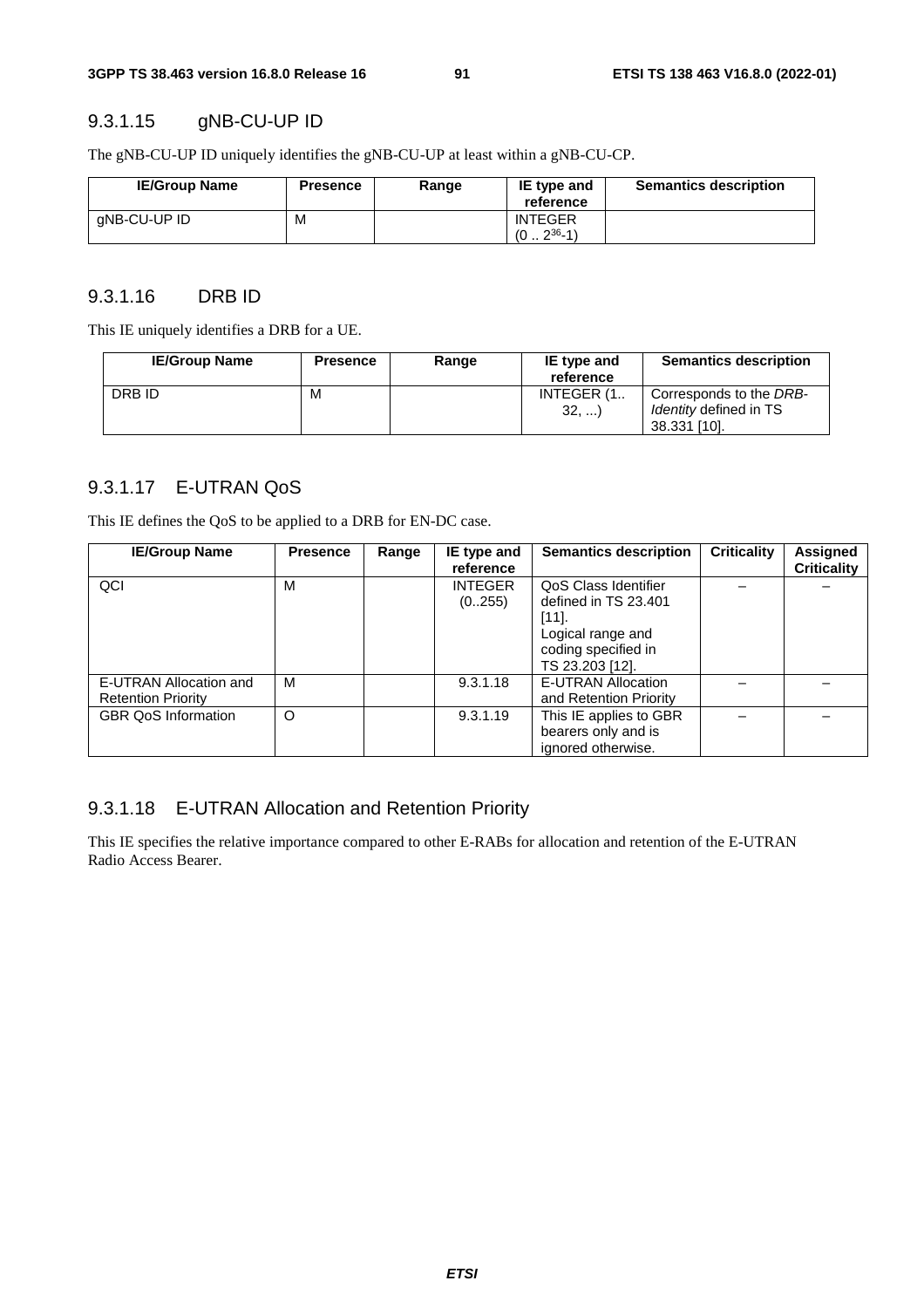| <b>IE/Group Name</b>      | <b>Presence</b> | Range | IE type and<br>reference                                                      | <b>Semantics description</b>                                                                                                                                                                                                                                                                                                                                                                                                                          |
|---------------------------|-----------------|-------|-------------------------------------------------------------------------------|-------------------------------------------------------------------------------------------------------------------------------------------------------------------------------------------------------------------------------------------------------------------------------------------------------------------------------------------------------------------------------------------------------------------------------------------------------|
| <b>Priority Level</b>     | M               |       | <b>INTEGER (015)</b>                                                          | <b>Desc.:</b> This IE should be understood<br>as "priority of allocation and<br>retention" (see TS 23.401 [11]).<br>Usage:<br>Value 15 means "no priority".<br>Values between 1 and 14 are<br>ordered in decreasing order of<br>priority, i.e. 1 is the highest and 14<br>the lowest.<br>Value 0 shall be treated as a logical<br>error if received.                                                                                                  |
| Pre-emption Capability    | M               |       | ENUMERATED(sh<br>all not trigger pre-<br>emption, may<br>trigger pre-emption) | Desc.: This IE indicates the pre-<br>emption capability of the request on<br>other E-RABs<br>Usage:<br>The E-RAB shall not pre-empt other<br>E-RABs or, the E-RAB may pre-empt<br>other E-RABs<br>The Pre-emption Capability indicator<br>applies to the allocation of resources<br>for an E-RAB and as such it provides<br>the trigger to the pre-emption<br>procedures/processes of the eNB.                                                        |
| Pre-emption Vulnerability | M               |       | ENUMERATED(not<br>pre-emptable, pre-<br>emptable)                             | <b>Desc.:</b> This IE indicates the<br>vulnerability of the E-RAB to pre-<br>emption of other E-RABs.<br>Usage:<br>The E-RAB shall not be pre-empted<br>by other E-RABs or the E-RAB may<br>be pre-empted by other RABs.<br>Pre-emption Vulnerability indicator<br>applies for the entire duration of the<br>E-RAB, unless modified, and as such<br>indicates whether the E-RAB is a<br>target of the pre-emption<br>procedures/processes of the eNB. |

# 9.3.1.19 GBR QoS Information

This IE indicates the maximum and guaranteed bit rates of a GBR E-RAB for downlink and uplink.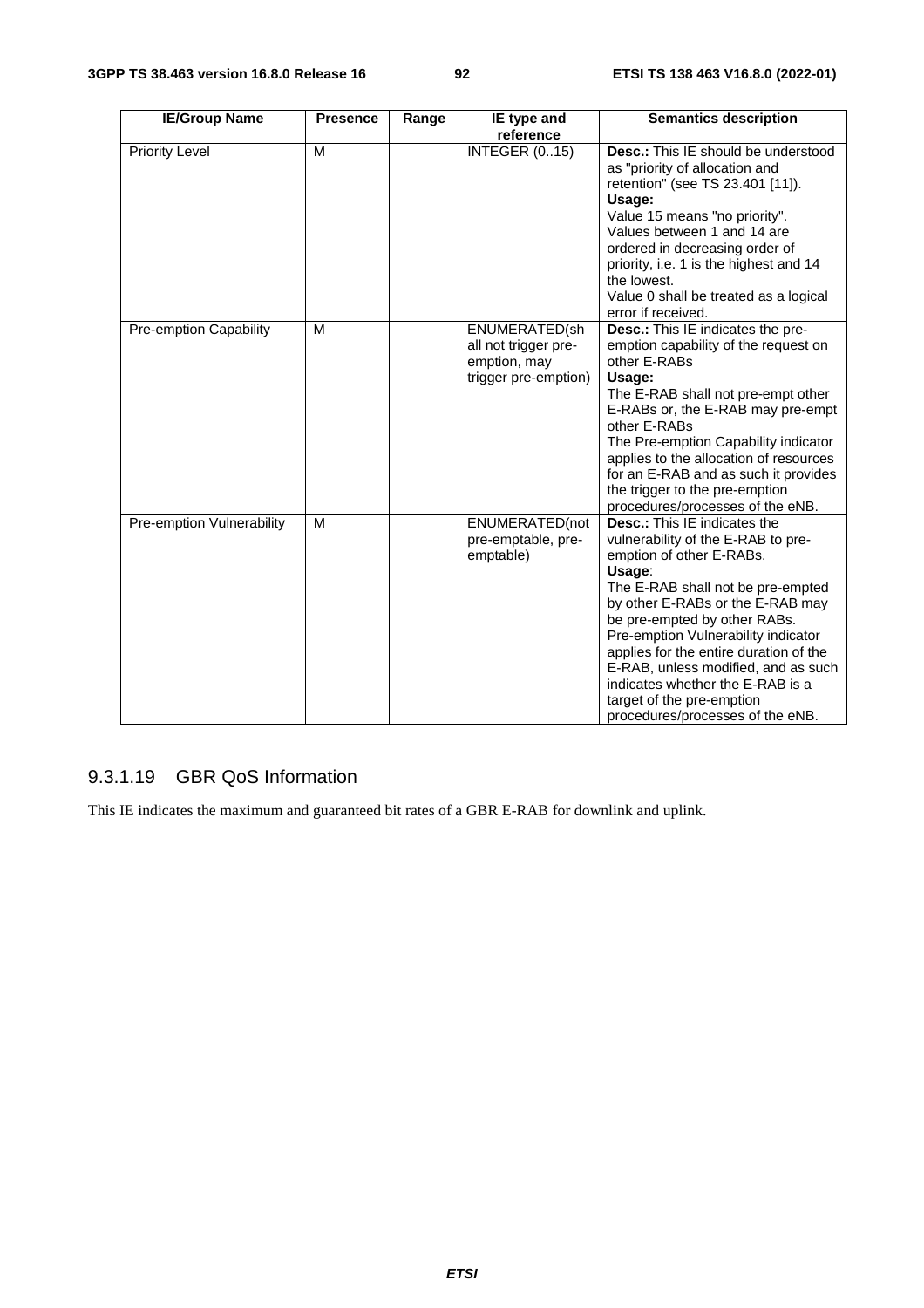| <b>IE/Group Name</b>                                | <b>Presence</b> | Range | IE type and                 | <b>Semantics</b>                                                                                                                                                      | <b>Criticality</b> | Assigned           |
|-----------------------------------------------------|-----------------|-------|-----------------------------|-----------------------------------------------------------------------------------------------------------------------------------------------------------------------|--------------------|--------------------|
|                                                     |                 |       | reference                   | description                                                                                                                                                           |                    | <b>Criticality</b> |
| E-RAB Maximum Bit Rate<br><b>Downlink</b>           | м               |       | <b>Bit Rate</b><br>9.3.1.20 | Maximum Bit Rate in<br>DL (i.e. from EPC to<br>E-UTRAN) for the<br>bearer.<br>Details in TS 23.401<br>[111]                                                           |                    |                    |
| E-RAB Maximum Bit Rate<br>Uplink                    | M               |       | <b>Bit Rate</b><br>9.3.1.20 | Maximum Bit Rate in<br>UL (i.e. from E-<br>UTRAN to EPC) for<br>the bearer.<br>Details in TS 23.401<br>[111]                                                          |                    |                    |
| <b>E-RAB Guaranteed Bit</b><br><b>Rate Downlink</b> | M               |       | <b>Bit Rate</b><br>9.3.1.20 | <b>Guaranteed Bit Rate</b><br>(provided that there is<br>data to deliver) in DL<br>(i.e. from EPC to E-<br>UTRAN) for the<br>bearer.<br>Details in TS 23.401<br>[111] |                    |                    |
| <b>E-RAB Guaranteed Bit</b><br>Rate Uplink          | M               |       | <b>Bit Rate</b><br>9.3.1.20 | <b>Guaranteed Bit Rate</b><br>(provided that there is<br>data to deliver) in UL<br>(i.e. from E-UTRAN to<br>EPC) for the bearer.<br>Details in TS 23.401<br>$[11]$ .  |                    |                    |

#### 9.3.1.20 Bit Rate

This IE indicates the number of bits delivered by NG-RAN in UL or to NG-RAN in DL within a period of time, divided by the duration of the period. It is used, for example, to indicate the maximum or guaranteed bit rate for a GBR QoS flow, or an aggregated maximum bit rate.

| <b>IE/Group Name</b> | <b>Presence</b> | Range | IE type and reference | <b>Semantics description</b> |
|----------------------|-----------------|-------|-----------------------|------------------------------|
| <b>Bit Rate</b>      | M               |       | INTEGER (0            | The unit is: bit/s           |
|                      |                 |       | (4.000.000.000.000)   |                              |

### 9.3.1.21 PDU Session ID

This IE identifies a PDU Session for a UE. The definition and use of the PDU Session ID is specified in TS 23.501 [20].

| <b>IE/Group Name</b> | Presence | Range | IE type and<br>reference | <b>Semantics description</b> |
|----------------------|----------|-------|--------------------------|------------------------------|
| PDU Session ID       | M        |       | <b>INTEGER (0255)</b>    |                              |

#### 9.3.1.22 PDU Session Type

This IE indicates the PDU Session Type as specified in TS 23.501 [20].

| <b>IE/Group Name</b> | <b>Presence</b> | Range | IE type and<br>reference                                           | <b>Semantics description</b> |
|----------------------|-----------------|-------|--------------------------------------------------------------------|------------------------------|
| PDU Session Type     | м               |       | ENUMERATED<br>(IPv4, IPv6, IPv4v6,<br>ethernet,<br>unstructured, ) |                              |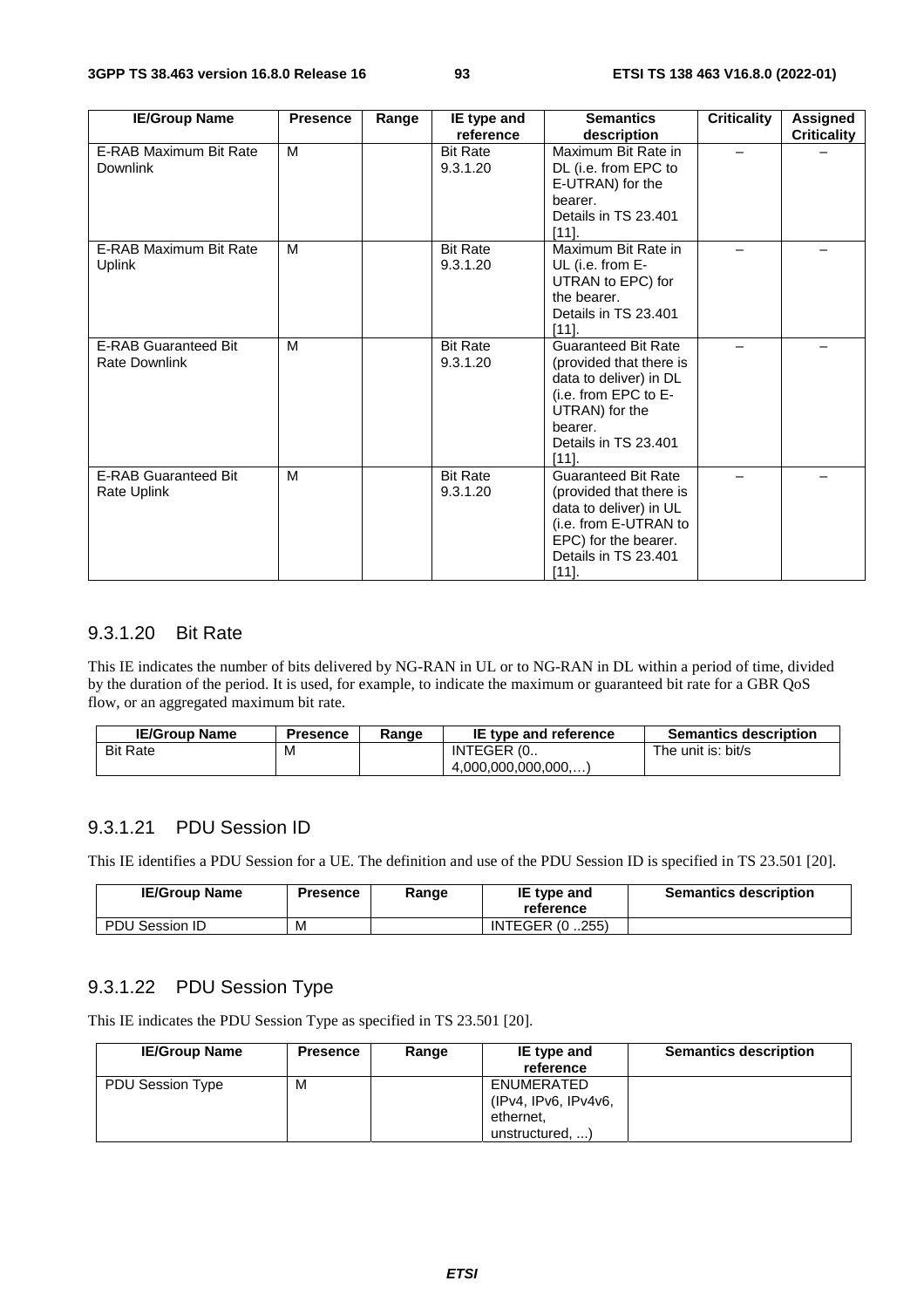#### 9.3.1.23 Security Indication

This IE contains the user plane integrity protection indication and confidentiality protection indication which indicates the requirements on UP integrity protection and ciphering for corresponding PDU Session Resources, respectively.

| <b>IE/Group Name</b>                            | <b>Presence</b>                                            | Range | IE type and                                                       | <b>Semantics description</b>                                                                                                                              |
|-------------------------------------------------|------------------------------------------------------------|-------|-------------------------------------------------------------------|-----------------------------------------------------------------------------------------------------------------------------------------------------------|
| Integrity Protection<br>Indication              | м                                                          |       | reference<br>ENUMERATED<br>(required, preferred,<br>not needed, ) | Indicates whether UP integrity<br>protection shall apply, should<br>apply or shall not apply for the<br>concerned PDU Session<br>Resource.                |
| Confidentiality Protection<br>Indication        | м                                                          |       | ENUMERATED<br>(required, preferred,<br>not needed, $\dots$ )      | Indicates whether UP ciphering<br>shall apply, should apply or<br>shall not apply for the<br>concerned PDU Session<br>Resource.                           |
| Maximum Integrity<br><b>Protected Data Rate</b> | C-<br>ifIntegrityPr<br>otectionreg<br>uiredorpref<br>erred |       | 9.3.1.57                                                          | If present, this is the value<br>received from the CN for the<br>overall UE capability. This IE is<br>ignored when enforcing the<br>maximum IP data rate. |

| <b>Condition</b>                         | <b>Explanation</b>                                                                   |
|------------------------------------------|--------------------------------------------------------------------------------------|
| ifIntegrityProtectionrequiredorpreferred | This IE shall be present if the <i>Integrity Protection Indication</i> IE within the |
|                                          | Security Indication IE is set to "required" or "preferred".                          |

### 9.3.1.24 QoS Flow Identifier

This IE identifies a QoS Flow within a PDU Session. Definition and use of the QoS Flow Identifier is specified in TS 23.501 [20].

| <b>IE/Group</b><br>Name  | Presence | Range | IE<br>type and reference | <b>Semantics description</b> |
|--------------------------|----------|-------|--------------------------|------------------------------|
| Flow Identifier /<br>QoS | M        |       | .63)<br>INTEGER (0       |                              |

### 9.3.1.25 QoS Flow QoS Parameters List

This IE contains a list of QoS Flows including the QoS Flow parameters.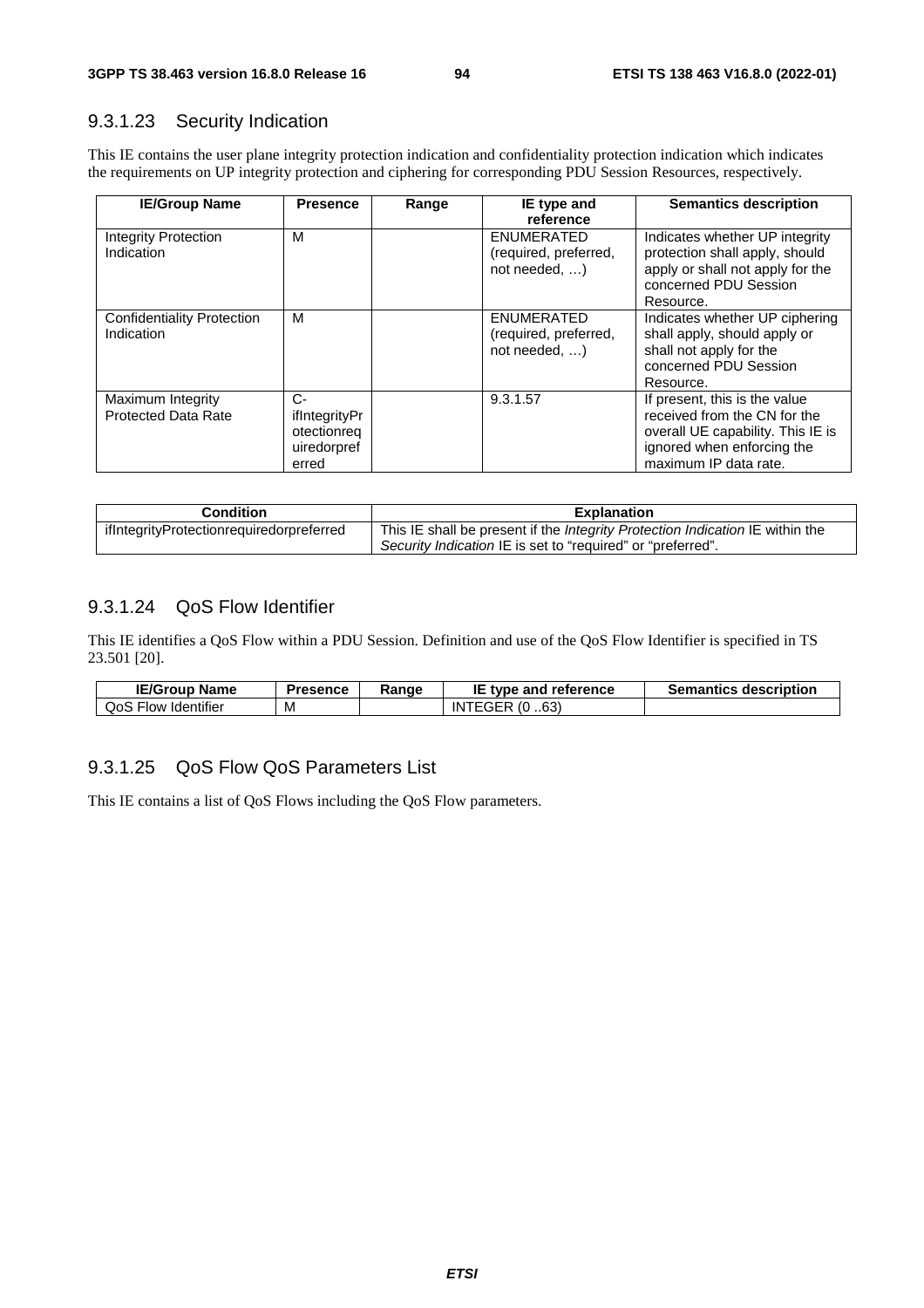| <b>IE/Group Name</b>  | <b>Presence</b> | Range      | IE type and    | <b>Semantics</b>    | <b>Criticality</b> | <b>Assigned</b>    |
|-----------------------|-----------------|------------|----------------|---------------------|--------------------|--------------------|
|                       |                 |            | reference      | description         |                    | <b>Criticality</b> |
| <b>QoS Flow List</b>  |                 |            |                |                     | $\blacksquare$     |                    |
| >QoS Flow Item        |                 | $1. maxno$ |                |                     |                    |                    |
|                       |                 | ofQoSFlow  |                |                     |                    |                    |
|                       |                 | s          |                |                     |                    |                    |
| >>QoS Flow Identifier | M               |            | 9.3.1.24       |                     | $\blacksquare$     |                    |
| >>QoS Flow Level QoS  | M               |            | 9.3.1.26       |                     |                    |                    |
| Parameters            |                 |            |                |                     |                    |                    |
| >>QoS Flow Mapping    | O               |            | 9.3.1.60       | Indicates that      |                    |                    |
| Indication            |                 |            |                | only the uplink or  |                    |                    |
|                       |                 |            |                | downlink QoS        |                    |                    |
|                       |                 |            |                | flow is mapped      |                    |                    |
|                       |                 |            |                | to the DRB          |                    |                    |
| >>Redundant QoS Flow  | $\circ$         |            | 9.3.1.74       | This IE indicates   | <b>YES</b>         | ignore             |
| Indicator             |                 |            |                | that this QoS       |                    |                    |
|                       |                 |            |                | flow is requested   |                    |                    |
|                       |                 |            |                | for the             |                    |                    |
|                       |                 |            |                | redundant           |                    |                    |
|                       |                 |            |                | transmission.       |                    |                    |
| >>TSC Traffic         | $\circ$         |            | 9.3.1.75       | Traffic pattern     | <b>YES</b>         | ignore             |
| Characteristics       |                 |            |                | information         |                    |                    |
|                       |                 |            |                | associated with     |                    |                    |
|                       |                 |            |                | the QFI. Details    |                    |                    |
|                       |                 |            |                | in TS 23.501        |                    |                    |
|                       |                 |            |                | $[20]$ .            |                    |                    |
| >>MCG Offered GBR     | $\circ$         |            | <b>GBR QoS</b> | This IE contains    | <b>YES</b>         | ignore             |
| QoS Flow Information  |                 |            | Flow           | M-Node offered      |                    |                    |
|                       |                 |            | Information    | <b>GBR OoS Flow</b> |                    |                    |
|                       |                 |            | 9.3.1.30       | Information.        |                    |                    |

| Range bound     | Explanation                                             |  |  |
|-----------------|---------------------------------------------------------|--|--|
| maxnoofQoSFlows | Maximum no. of QoS flows in a PDU Session. Value is 64. |  |  |

# 9.3.1.26 QoS Flow Level QoS Parameters

This IE defines the QoS parameters to be applied to a QoS Flow.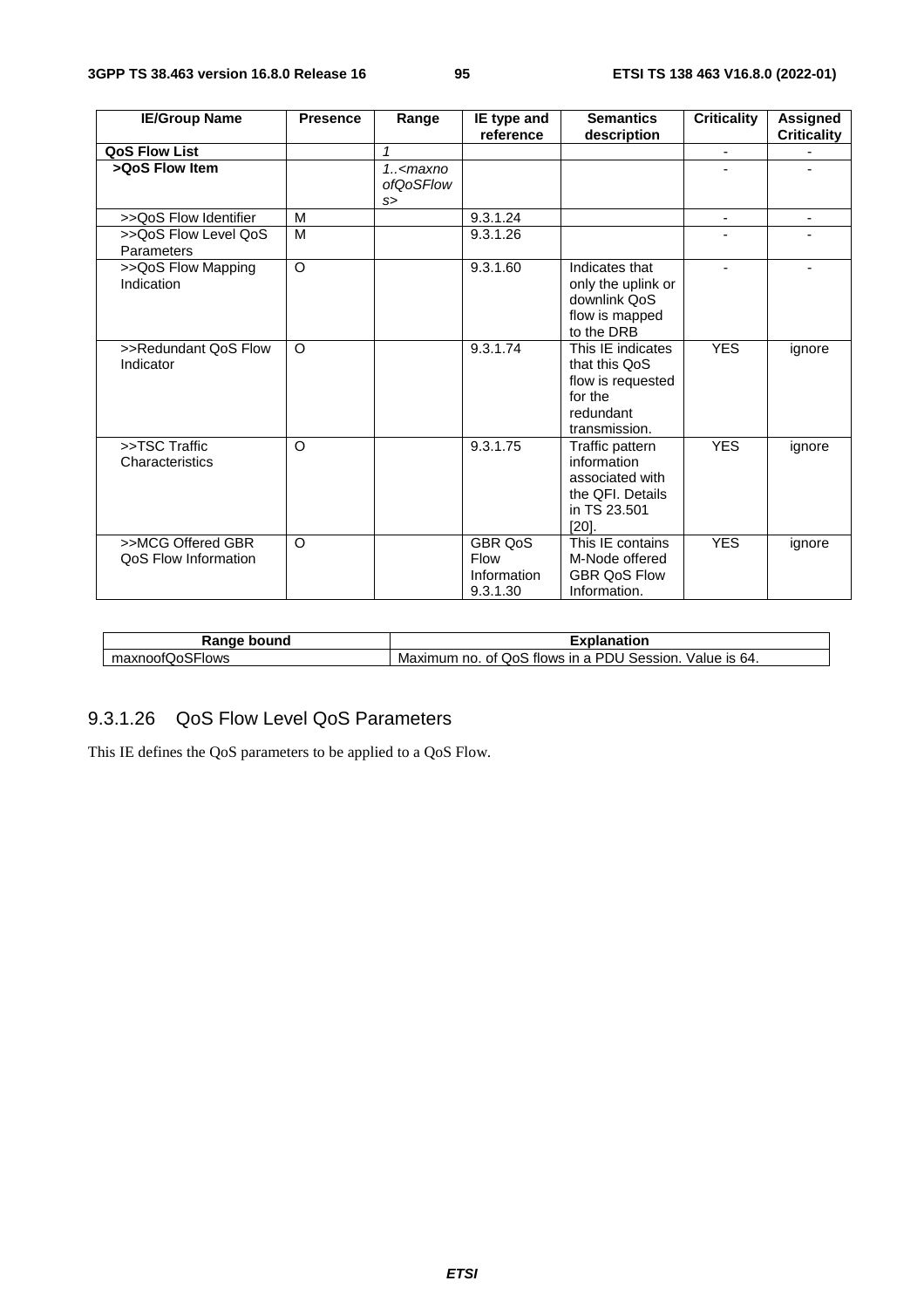| <b>IE/Group Name</b>            | <b>Presence</b>    | Range | IE type and<br>reference        | <b>Semantics</b>                         | <b>Criticality</b> | <b>Assigned</b><br><b>Criticality</b> |
|---------------------------------|--------------------|-------|---------------------------------|------------------------------------------|--------------------|---------------------------------------|
| <b>CHOICE QoS</b>               | M                  |       |                                 | description                              | ä,                 |                                       |
| Characteristics                 |                    |       |                                 |                                          |                    |                                       |
| >Non-dynamic 5QI                |                    |       |                                 |                                          |                    |                                       |
| >>Non Dynamic 5QI               | M                  |       | 9.3.1.27                        |                                          | $\blacksquare$     |                                       |
| Descriptor                      |                    |       |                                 |                                          |                    |                                       |
| >Dynamic 5QI                    |                    |       |                                 |                                          |                    |                                       |
| >>Dynamic 5QI                   | M                  |       | 9.3.1.28                        |                                          | $\blacksquare$     |                                       |
| Descriptor                      |                    |       |                                 |                                          |                    |                                       |
| NG-RAN Allocation and           | M                  |       | 9.3.1.29                        |                                          |                    |                                       |
| <b>Retention Priority</b>       |                    |       |                                 |                                          |                    |                                       |
| <b>GBR QoS Flow Information</b> | $\overline{O}$     |       | 9.3.1.30                        | This IE shall be                         | $\blacksquare$     |                                       |
|                                 |                    |       |                                 | present for GBR QoS                      |                    |                                       |
|                                 |                    |       |                                 | Flows and is ignored                     |                    |                                       |
|                                 |                    |       |                                 | otherwise.                               |                    |                                       |
| Reflective QoS Attribute        | $\circ$            |       | <b>ENUMERATE</b>                | Details in TS 23.501                     |                    |                                       |
|                                 |                    |       | D (subject to,                  | [20]. This IE applies                    |                    |                                       |
|                                 |                    |       | $\ldots$                        | to Non-GBR flows                         |                    |                                       |
|                                 |                    |       |                                 | only and is ignored                      |                    |                                       |
|                                 |                    |       |                                 | otherwise.                               |                    |                                       |
| <b>Additional QoS Flow</b>      | O                  |       | <b>ENUMERATE</b>                | This IE indicates that                   | $\blacksquare$     |                                       |
| Information                     |                    |       | D (more likely,                 | traffic for this QoS                     |                    |                                       |
|                                 |                    |       | $\ldots$                        | flow is likely to appear                 |                    |                                       |
|                                 |                    |       |                                 | more often than traffic                  |                    |                                       |
|                                 |                    |       |                                 | for other flows                          |                    |                                       |
|                                 |                    |       |                                 | established for the                      |                    |                                       |
|                                 |                    |       |                                 | PDU Session.                             |                    |                                       |
| Paging Priority Indicator       | $\circ$            |       | 9.3.1.55                        |                                          | $\blacksquare$     |                                       |
| (PPI)                           | $\overline{\circ}$ |       |                                 |                                          |                    |                                       |
| <b>RDI</b>                      |                    |       | <b>ENUMERATE</b><br>D (enabled, | Indicates whether<br>Reflective QoS flow |                    |                                       |
|                                 |                    |       | $\ldots$                        | to DRB mapping                           |                    |                                       |
|                                 |                    |       |                                 | should be applied.                       |                    |                                       |
| QoS Monitoring Request          | $\circ$            |       | <b>ENUMERATE</b>                | Indicates to measure                     | <b>YES</b>         | ignore                                |
|                                 |                    |       | D (UL, DL,                      | UL, or DL, or both                       |                    |                                       |
|                                 |                    |       | Both, )                         | UL/DL delays for the                     |                    |                                       |
|                                 |                    |       |                                 | associated QoS flow.                     |                    |                                       |
| <b>QoS Monitoring Reporting</b> | O                  |       | <b>INTEGER</b>                  | Indicates the                            | <b>YES</b>         | ignore                                |
| Frequency                       |                    |       | (11800, )                       | <b>Reporting Frequency</b>               |                    |                                       |
|                                 |                    |       |                                 | for RAN part delay for                   |                    |                                       |
|                                 |                    |       |                                 | Qos monitoring.                          |                    |                                       |
|                                 |                    |       |                                 | Units: second                            |                    |                                       |
| QoS Monitoring Disabled         | O                  |       | <b>ENUMERATE</b>                | Indicates to stop the                    | <b>YES</b>         | ignore                                |
|                                 |                    |       | $D$ (true, )                    | QoS monitoring.                          |                    |                                       |

# 9.3.1.27 Non Dynamic 5QI Descriptor

This IE indicates the QoS Characteristics for a standardized or pre-configured 5QI for downlink and uplink.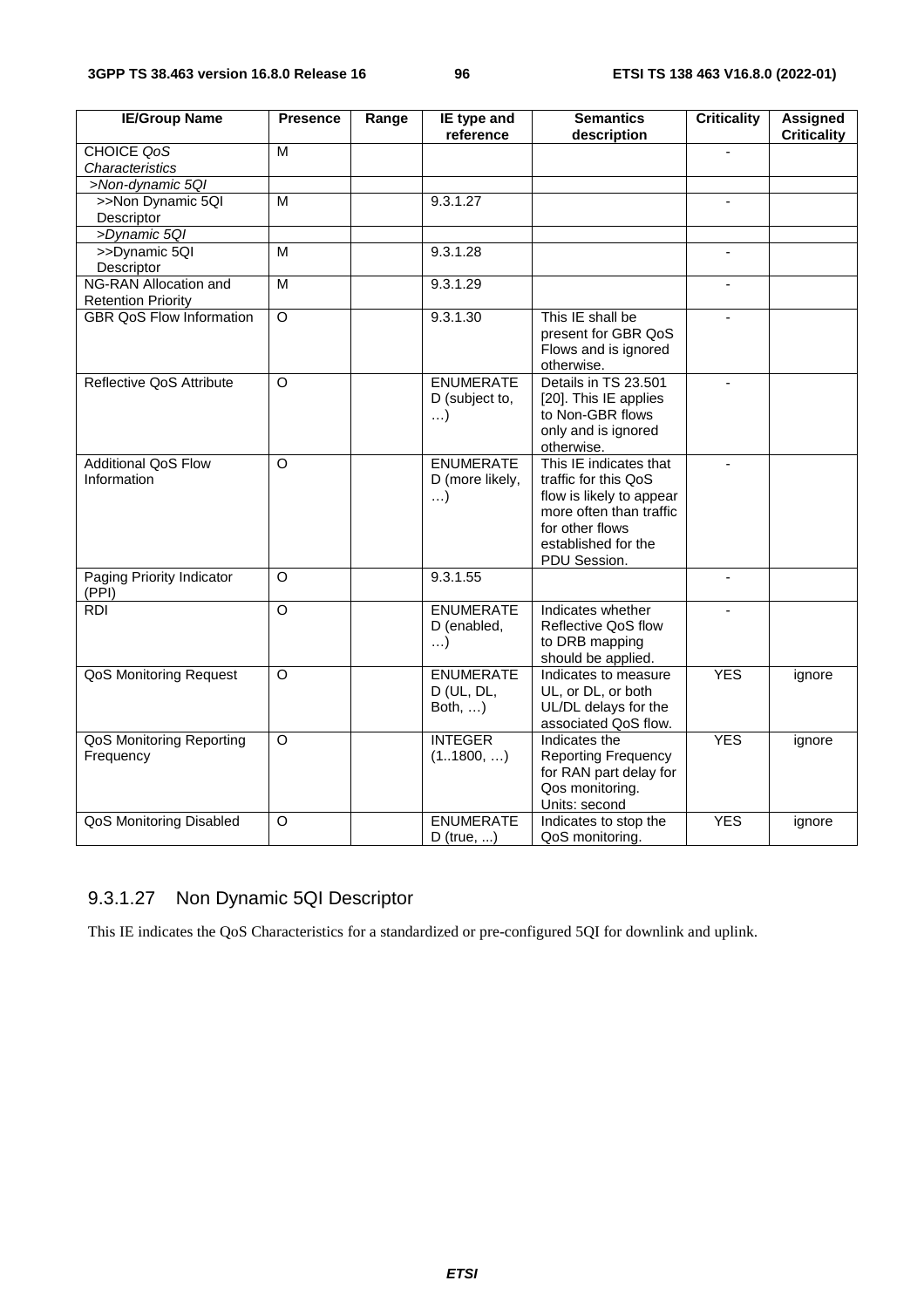| <b>IE/Group Name</b>                             | <b>Presence</b> | Range | IE type and<br>reference                              | <b>Semantics</b>                                                                                                                                                         | <b>Criticality</b> | Assigned<br><b>Criticality</b> |
|--------------------------------------------------|-----------------|-------|-------------------------------------------------------|--------------------------------------------------------------------------------------------------------------------------------------------------------------------------|--------------------|--------------------------------|
| 5QI                                              | M               |       | <b>INTEGER</b><br>(0255, )                            | description<br>This IE contains the<br>standardized or pre-<br>configured 5QI as<br>specified in TS<br>23.501 [20].                                                      |                    |                                |
| <b>Priority Level</b>                            | $\Omega$        |       | 9.3.1.51                                              | For details see TS<br>23.501 [20]. When<br>included overrides<br>standardized or pre-<br>configured value.                                                               |                    |                                |
| Averaging Window                                 | O               |       | 9.3.1.49                                              | This IE applies to<br><b>GBR QoS Flows</b><br>only. For details see<br>TS 23.501 [20].<br>When included<br>overrides<br>standardized or pre-<br>configured value.        |                    |                                |
| Maximum Data Burst<br>Volume                     | O               |       | 9.3.1.50                                              | For details see TS<br>23.501 [20]. When<br>included overrides<br>standardized or pre-<br>configured value.                                                               |                    |                                |
| <b>CN Packet Delay</b><br><b>Budget Downlink</b> | $\circ$         |       | Extended<br>Packet Delay<br><b>Budget</b><br>9.3.1.79 | <b>Core Network</b><br>Packet Delay<br>Budget is specified<br>in TS 23.501 [9].<br>This IE may be<br>present in case of<br>GBR QoS flows and<br>is ignored<br>otherwise. | <b>YES</b>         | ignore                         |
| <b>CN Packet Delay</b><br><b>Budget Uplink</b>   | O               |       | Extended<br>Packet Delay<br><b>Budget</b><br>9.3.1.79 | <b>Core Network</b><br>Packet Delay<br>Budget is specified<br>in TS 23.501 [9].<br>This IE may be<br>present in case of<br>GBR QoS flows and<br>is ignored<br>otherwise. | <b>YES</b>         | ignore                         |

## 9.3.1.28 Dynamic 5QI Descriptor

This IE indicates the QoS Characteristics for a Non-standardised or not pre-configured 5QI for downlink and uplink.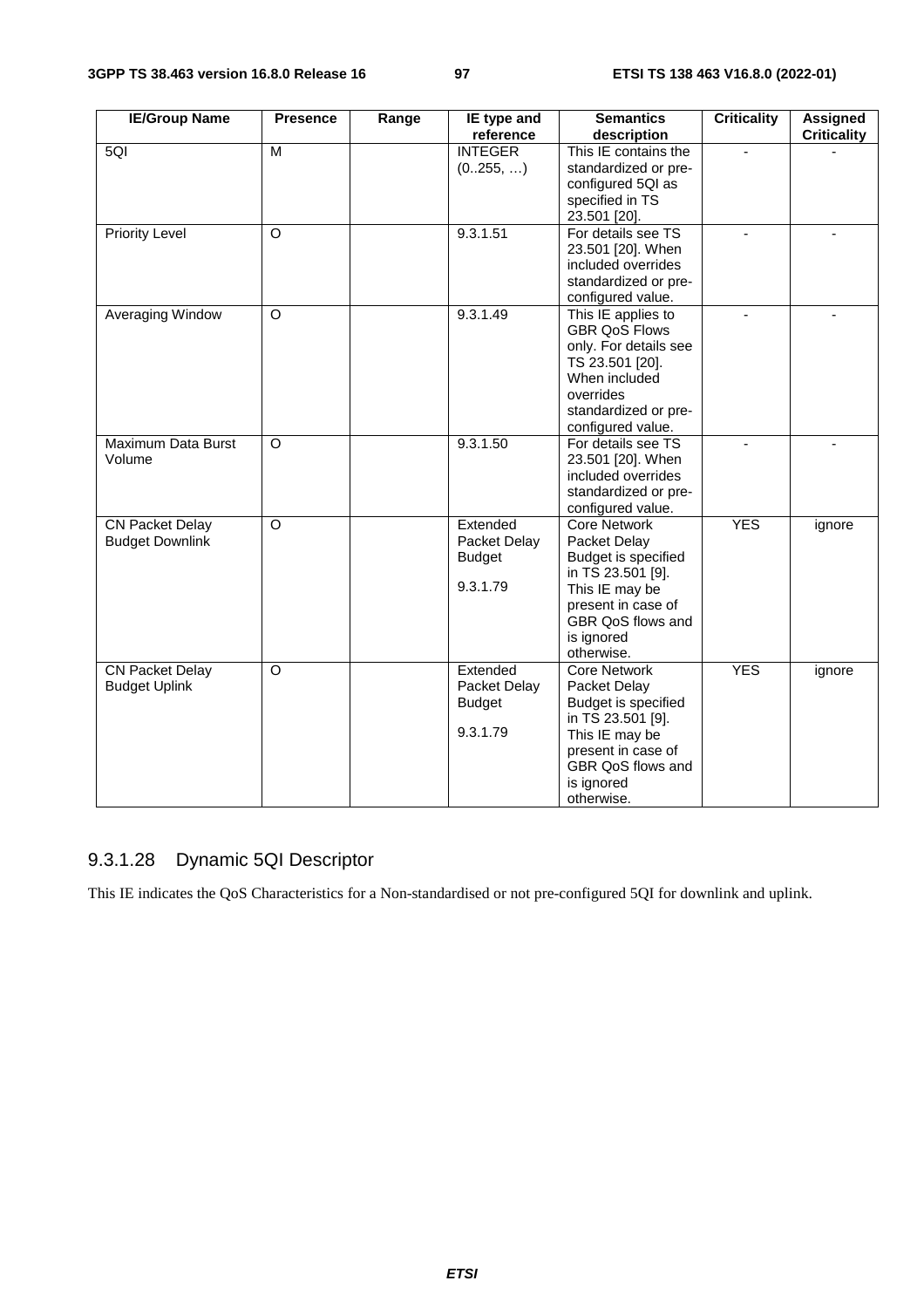| <b>IE/Group Name</b>                             | <b>Presence</b>    | Range | IE type and                                                         | <b>Semantics</b>                                                                                                                                                         | <b>Criticality</b> | Assigned           |
|--------------------------------------------------|--------------------|-------|---------------------------------------------------------------------|--------------------------------------------------------------------------------------------------------------------------------------------------------------------------|--------------------|--------------------|
|                                                  |                    |       | reference                                                           | description                                                                                                                                                              |                    | <b>Criticality</b> |
| <b>Priority Level</b>                            | M                  |       | 9.3.1.51                                                            | For details see TS<br>23.501 [20].                                                                                                                                       |                    |                    |
| Packet Delay Budget                              | M                  |       | 9.3.1.47                                                            | For details see TS<br>23.501 [20]. This IE<br>is ignored if the<br><b>Extended Packet</b><br>Delay Budget IE is<br>present.                                              |                    |                    |
| Packet Error Rate                                | M                  |       | 9.3.1.48                                                            | For details see TS<br>23.501 [20].                                                                                                                                       |                    |                    |
| 5QI                                              | O                  |       | <b>INTEGER</b><br>(0255,)                                           | This IE contains the<br>dynamically<br>assigned 5QI as<br>specified in TS<br>23.501 [20].                                                                                | $\blacksquare$     |                    |
| <b>Delay Critical</b>                            | $C -$<br>ifGBRflow |       | <b>ENUMERATE</b><br>$D$ (delay<br>critical, non-<br>delay critical) | For details see TS<br>23.501 [20].                                                                                                                                       |                    |                    |
| Averaging Window                                 | $C -$<br>ifGBRflow |       | 9.3.1.49                                                            | For details see TS<br>23.501 [20].                                                                                                                                       |                    |                    |
| Maximum Data Burst<br>Volume                     | O                  |       | 9.3.1.50                                                            | For details see TS<br>23.501 [20]. This IE<br>shall be included if<br>the Delay Critical IE<br>is set to "delay<br>critical" and is<br>ignored otherwise.                |                    |                    |
| <b>Extended Packet Delay</b><br><b>Budget</b>    | O                  |       | Extended<br>Packet Delay<br><b>Budget</b><br>9.3.1.79               | Packet Delay<br>Budget is specified<br>in TS 23.501 [9]                                                                                                                  | <b>YES</b>         | ignore             |
| <b>CN Packet Delay</b><br><b>Budget Downlink</b> | O                  |       | Extended<br>Packet Delay<br><b>Budget</b><br>9.3.1.79               | <b>Core Network</b><br>Packet Delay<br>Budget is specified<br>in TS 23.501 [9].<br>This IE may be<br>present in case of<br>GBR QoS flows and<br>is ignored<br>otherwise. | <b>YES</b>         | ignore             |
| <b>CN Packet Delay</b><br><b>Budget Uplink</b>   | O                  |       | Extended<br>Packet Delay<br><b>Budget</b><br>9.3.1.79               | <b>Core Network</b><br>Packet Delay<br>Budget is specified<br>in TS 23.501 [9].<br>This IE may be<br>present in case of<br>GBR QoS flows and<br>is ignored<br>otherwise. | <b>YES</b>         | ignore             |

| <b>Condition</b> | <b>Explanation</b>                                                        |
|------------------|---------------------------------------------------------------------------|
| ifGBRflow        | This IE shall be present if the GBR QoS Flow Information IE is present in |
|                  | the QoS Flow Level QoS Parameters IE.                                     |

# 9.3.1.29 NG-RAN Allocation and Retention Priority

This IE specifies the relative importance of a QoS flow compared to other QoS flows for allocation and retention of NG-RAN resources.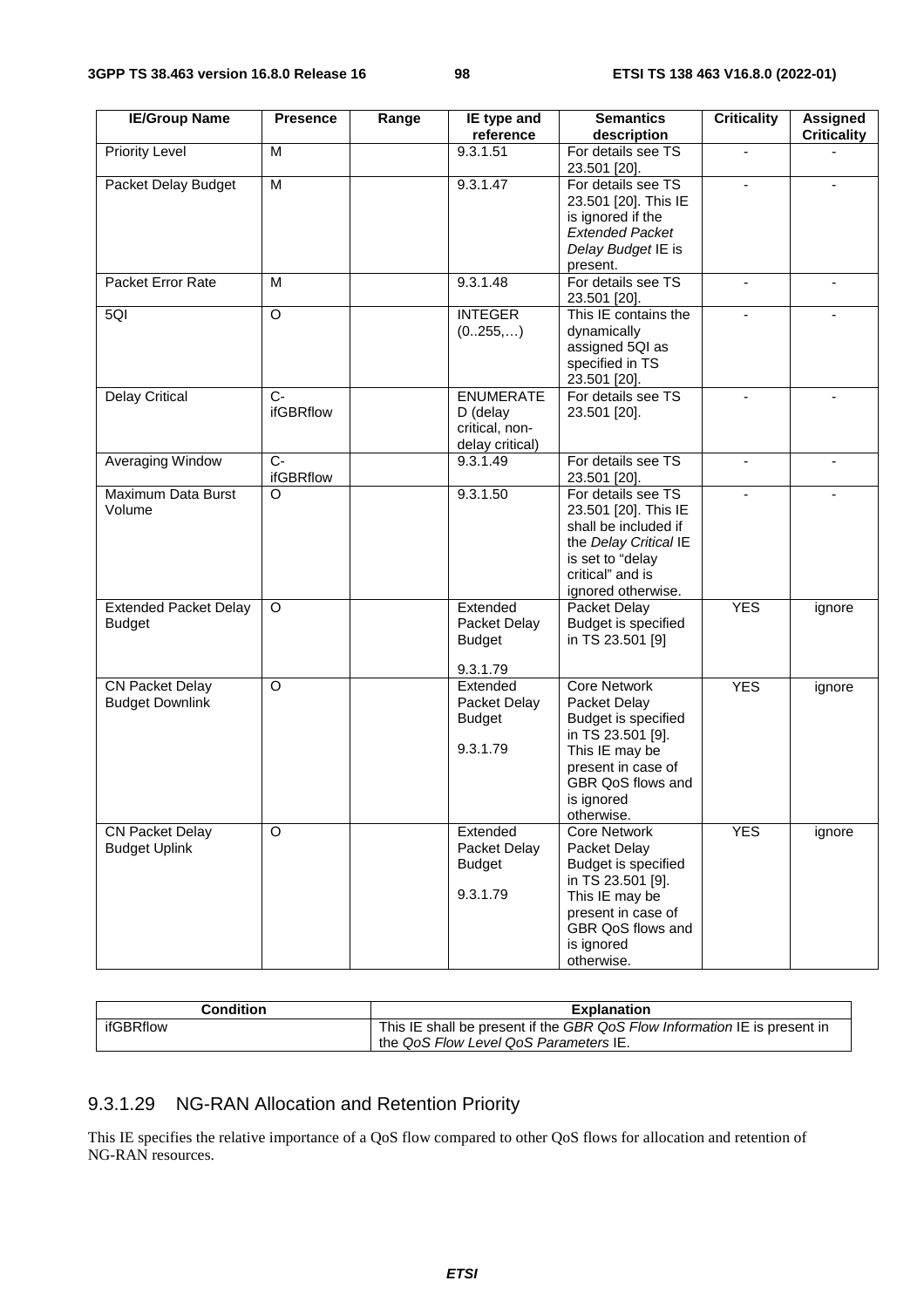| <b>IE/Group Name</b>          | <b>Presence</b> | Range | IE type and reference                                                            | <b>Semantics description</b>                                                                                                                                                                                                                                                                                                                                                                                                                                                                                                          |
|-------------------------------|-----------------|-------|----------------------------------------------------------------------------------|---------------------------------------------------------------------------------------------------------------------------------------------------------------------------------------------------------------------------------------------------------------------------------------------------------------------------------------------------------------------------------------------------------------------------------------------------------------------------------------------------------------------------------------|
| Priority Level                | M               |       | <b>INTEGER (115)</b>                                                             | Desc.: This IE defines the<br>relative importance of a resource<br>request (see TS 23.501 [20]).<br><b>Usage:</b> Values are ordered in<br>decreasing order of priority, i.e.,<br>with 1 as the highest priority and<br>15 as the lowest priority. Further<br>usage is defined in TS 23.501<br>$[20]$ .                                                                                                                                                                                                                               |
| <b>Pre-emption Capability</b> | M               |       | <b>ENUMERATED (shall</b><br>not trigger pre-emption,<br>may trigger pre-emption) | Desc.: This IE indicates the pre-<br>emption capability of the request<br>on other QoS flows.<br>Usage: The QoS flow shall not<br>pre-empt other QoS flows or, the<br>QoS flow may pre-empt other<br>QoS flows.<br>Specified in TS 23.501 [20]<br>NOTE: The Pre-emption<br>Capability indicator applies to the<br>allocation of resources for a QoS<br>flow and as such it provides the<br>trigger to the pre-emption<br>procedures/processes of the NG-<br>RAN node.                                                                 |
| Pre-emption Vulnerability     | M               |       | <b>ENUMERATED</b> (not pre-<br>emptable, pre-emptable)                           | <b>Desc.:</b> This IE indicates the<br>vulnerability of the QoS flow to<br>pre-emption of other QoS flows.<br>Usage: The QoS flow shall not<br>be pre-empted by other QoS<br>flows or the QoS flow may be<br>pre-empted by other QoS flows.<br>Specified in TS 23.501 [20]<br>NOTE: The Pre-emption<br>Vulnerability indicator applies for<br>the entire duration of the QoS<br>flow, unless modified and as<br>such indicates whether the QoS<br>flow is a target of the pre-<br>emption procedures/processes of<br>the NG-RAN node. |

# 9.3.1.30 GBR QoS Flow Information

This IE indicates QoS parameters for a GBR QoS flow for downlink and uplink.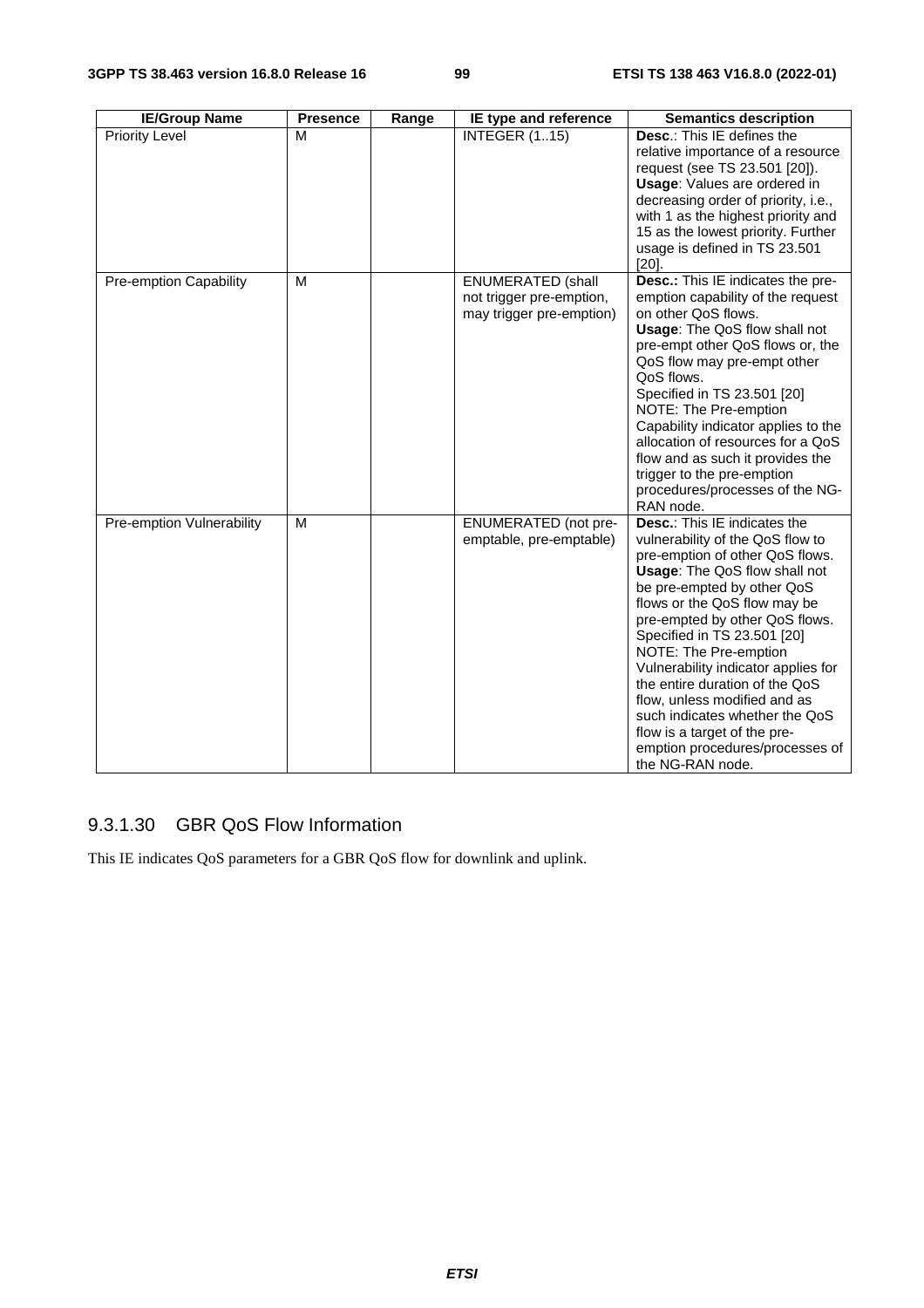| <b>IE/Group Name</b>            | <b>Presence</b> | Range | IE type and     | <b>Semantics</b>                           | <b>Criticality</b> | Assigned           |
|---------------------------------|-----------------|-------|-----------------|--------------------------------------------|--------------------|--------------------|
|                                 |                 |       | reference       | description                                |                    | <b>Criticality</b> |
| Maximum Flow Bit Rate           | M               |       | <b>Bit Rate</b> | Maximum Bit Rate in                        |                    |                    |
| Downlink                        |                 |       | 9.3.1.20        | DL. Details in TS                          |                    |                    |
|                                 |                 |       |                 | 23.501 [20].                               |                    |                    |
| Maximum Flow Bit Rate           | M               |       | <b>Bit Rate</b> | Maximum Bit Rate in                        |                    |                    |
| <b>Uplink</b>                   |                 |       | 9.3.1.20        | UL. Details in TS                          |                    |                    |
|                                 |                 |       |                 | 23.501 [20].                               |                    |                    |
| <b>Guaranteed Flow Bit Rate</b> | M               |       | <b>Bit Rate</b> | <b>Guaranteed Bit Rate</b>                 |                    |                    |
| Downlink                        |                 |       | 9.3.1.20        | (provided there is data                    |                    |                    |
|                                 |                 |       |                 | to deliver) in DL. Details                 |                    |                    |
|                                 |                 |       |                 | in TS 23.501 [20].                         |                    |                    |
| <b>Guaranteed Flow Bit Rate</b> | M               |       | <b>Bit Rate</b> | <b>Guaranteed Bit Rate</b>                 |                    |                    |
| Uplink                          |                 |       | 9.3.1.20        | (provided there is data                    |                    |                    |
|                                 |                 |       |                 | to deliver). Details in TS<br>23.501 [20]. |                    |                    |
| Maximum Packet Loss             | $\circ$         |       | Packet Loass    | Indicates the maximum                      |                    |                    |
| <b>Rate Downlink</b>            |                 |       | Rate            | rate for lost packets                      |                    |                    |
|                                 |                 |       | 9.3.1.46        | that can be tolerated in                   |                    |                    |
|                                 |                 |       |                 | the downlink direction.                    |                    |                    |
|                                 |                 |       |                 | Details in TS 23.501                       |                    |                    |
|                                 |                 |       |                 | [20].                                      |                    |                    |
| Maximum Packet Loss             | $\circ$         |       | Packet Loss     | Indicates the maximum                      |                    |                    |
| <b>Rate Uplink</b>              |                 |       | Rate            | rate for lost packets                      |                    |                    |
|                                 |                 |       | 9.3.1.46        | that can be tolerated in                   |                    |                    |
|                                 |                 |       |                 | the uplink direction.                      |                    |                    |
|                                 |                 |       |                 | Details in TS 23.501                       |                    |                    |
|                                 |                 |       |                 | $[20]$ .                                   |                    |                    |
| Alternative QoS                 | $\Omega$        |       | 9.3.1.93        | Indicates alternative                      | <b>YES</b>         |                    |
| <b>Parameters Set List</b>      |                 |       |                 | sets of QoS                                |                    |                    |
|                                 |                 |       |                 | Parameters for the QoS                     |                    |                    |
|                                 |                 |       |                 | flow.                                      |                    |                    |

#### 9.3.1.31 Security Algorithm

This IE defines the type of ciphering algorithm and/or integrity protection used for the DRBs.

| <b>IE/Group Name</b>                     | <b>Presence</b> | Range | IE type and                                               | <b>Semantics description</b>                |
|------------------------------------------|-----------------|-------|-----------------------------------------------------------|---------------------------------------------|
|                                          |                 |       | reference                                                 |                                             |
| Ciphering Algorithm                      | M               |       | ENUMERATED<br>(NEA0, 128-NEA1,<br>128-NEA2, 128-<br>NEA3) | As defined in TS 33.501 [13].               |
| <b>Integrity Protection</b><br>Algorithm | O               |       | ENUMERATED<br>(NIA0, 128-NIA1,<br>128-NIA2, 128-<br>NIA3) | As defined in TS 33.501 [13] for<br>NG-RAN. |

### 9.3.1.32 User Plane Security Keys

This IE contains the ciphering and/or integrity protection keys generated by the gNB-CU-CP.

| <b>IE/Group Name</b>     | <b>Presence</b> | Range | IE type and<br>reference | <b>Semantics description</b>                |
|--------------------------|-----------------|-------|--------------------------|---------------------------------------------|
| <b>Encryption Key</b>    | м               |       | <b>OCTET STRING</b>      | As defined in TS 33.501 [13].               |
| Integrity Protection Key | O               |       | <b>OCTET STRING</b>      | As defined in TS 33.501 [13] for<br>NG-RAN. |

#### 9.3.1.33 UL Configuration

This IE includes the UL configuration for the DRB and the corresponding Cell Groups.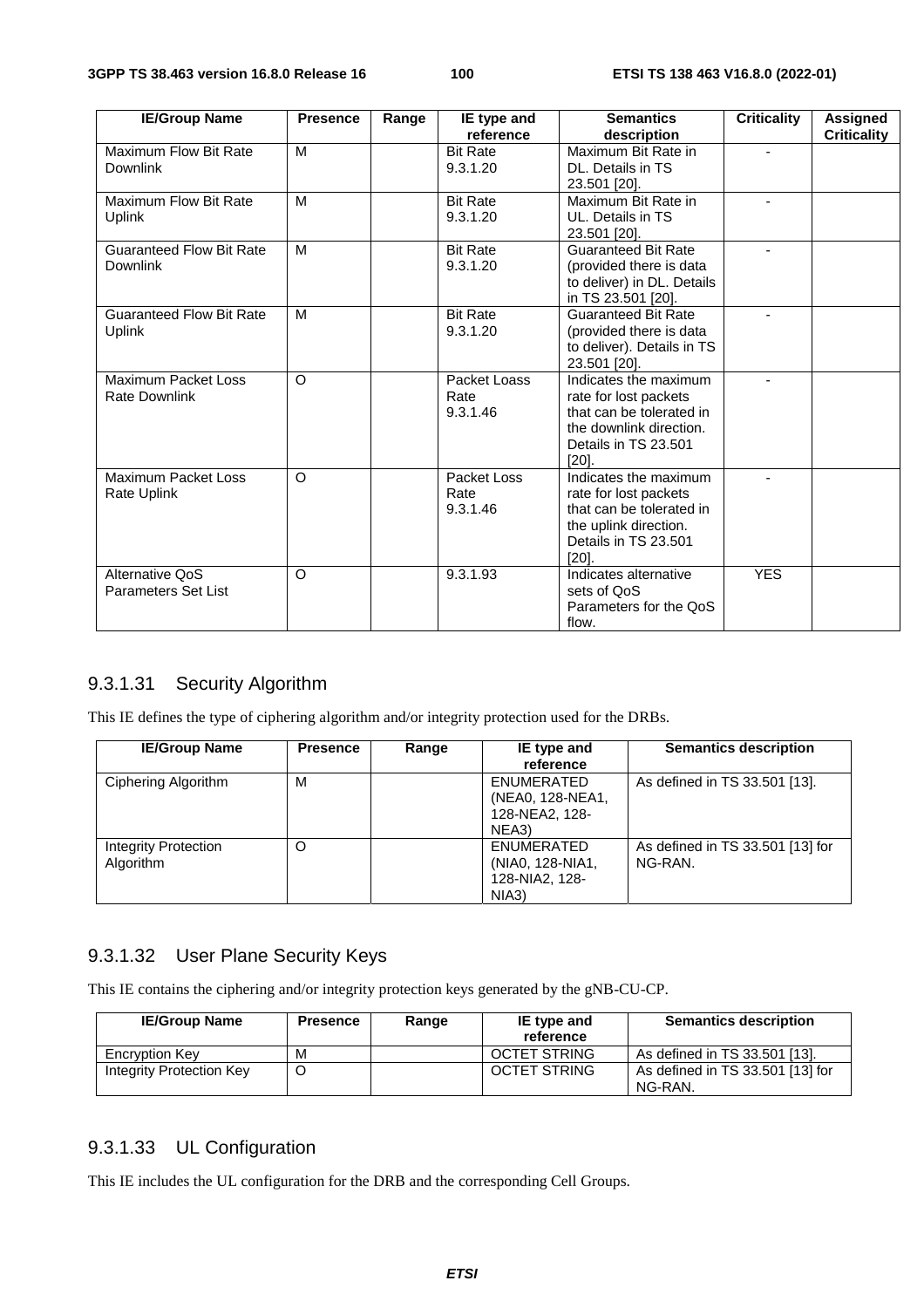| <b>IE/Group Name</b> | <b>Presence</b> | Range | IE type and<br>reference                                    | <b>Semantics description</b>                                                                                                                                                                                                                                                                                                  |
|----------------------|-----------------|-------|-------------------------------------------------------------|-------------------------------------------------------------------------------------------------------------------------------------------------------------------------------------------------------------------------------------------------------------------------------------------------------------------------------|
| UL Configuration     | М               |       | <b>ENUMERATED (no-</b><br>data, shared,<br>only, $\ldots$ ) | Indicates the UL configuration for<br>a Cell Group that is part of a<br>DRB. "no data" means that the<br>Cell Group is not used for UL<br>data. "shared" means that the<br>Cell Group is used for UL data<br>together with at least another<br>Cell Group. "only" means that<br>only this Cellg Group is used for<br>UL data. |

# 9.3.1.34 gNB-CU-UP Cell Group Related Configuration

This IE provides information related to a cell group that the gNB-CU-UP is allowed to change.

| <b>IE/Group Name</b>                | <b>Presence</b> | Range                                          | IE type and<br>reference | <b>Semantics</b><br>description                                                                                                                                                                                 | <b>Criticality</b> | Assigned<br><b>Criticality</b> |
|-------------------------------------|-----------------|------------------------------------------------|--------------------------|-----------------------------------------------------------------------------------------------------------------------------------------------------------------------------------------------------------------|--------------------|--------------------------------|
| <b>UP Parameters List</b>           |                 | 1                                              |                          |                                                                                                                                                                                                                 | ٠                  |                                |
| >UP Parameters Item                 |                 | 1 <maxno<br>ofUPPara<br/>meters&gt;</maxno<br> |                          |                                                                                                                                                                                                                 |                    |                                |
| >>Cell Group ID                     | M               |                                                | <b>INTEGER</b><br>(03, ) | Cell group ID as<br>defined in TS<br>38.331 [10]<br>$(O=MCG,$<br>1=SCG). Used<br>to identify the<br>Cell Group to<br>modify. In this<br>version of the<br>specification,<br>values "2" and<br>"3" are not used. |                    |                                |
| >>UP Transport Layer<br>Information | M               |                                                | 9.3.2.1                  |                                                                                                                                                                                                                 |                    |                                |
| >>UL Configuration                  | $\circ$         |                                                | 9.3.1.33                 | Indicates<br>whether the Cell<br>Group is used<br>for UL traffic.                                                                                                                                               |                    |                                |

| Range bound         | <b>Explanation</b>                                                          |  |  |
|---------------------|-----------------------------------------------------------------------------|--|--|
| maxnoofUPParameters | 'Maximum no. of UP parameters (e.g., GTP tunnels) for a DRB.<br>Value is 8. |  |  |

#### 9.3.1.35 PDCP Count

This IE include the PDCP Count information.

| <b>IE/Group Name</b> | <b>Presence</b> | Range | IE type and                                               | <b>Semantics description</b>                                  |
|----------------------|-----------------|-------|-----------------------------------------------------------|---------------------------------------------------------------|
|                      |                 |       | reference                                                 |                                                               |
| >PDCP SN             | м               |       | <b>INTEGER</b><br>$(0 \dots 2^{\text{PDCP\_SN\_Size}-1})$ | The PDCP SN Size is provided in<br>the PDCP Configuration IE. |
| $>$ HFN              | м               |       | INTEGER (0  2 <sup>32-</sup><br>PDCP_SN_Size_1)           | The PDCP SN Size is provided in<br>the PDCP Configuration IE. |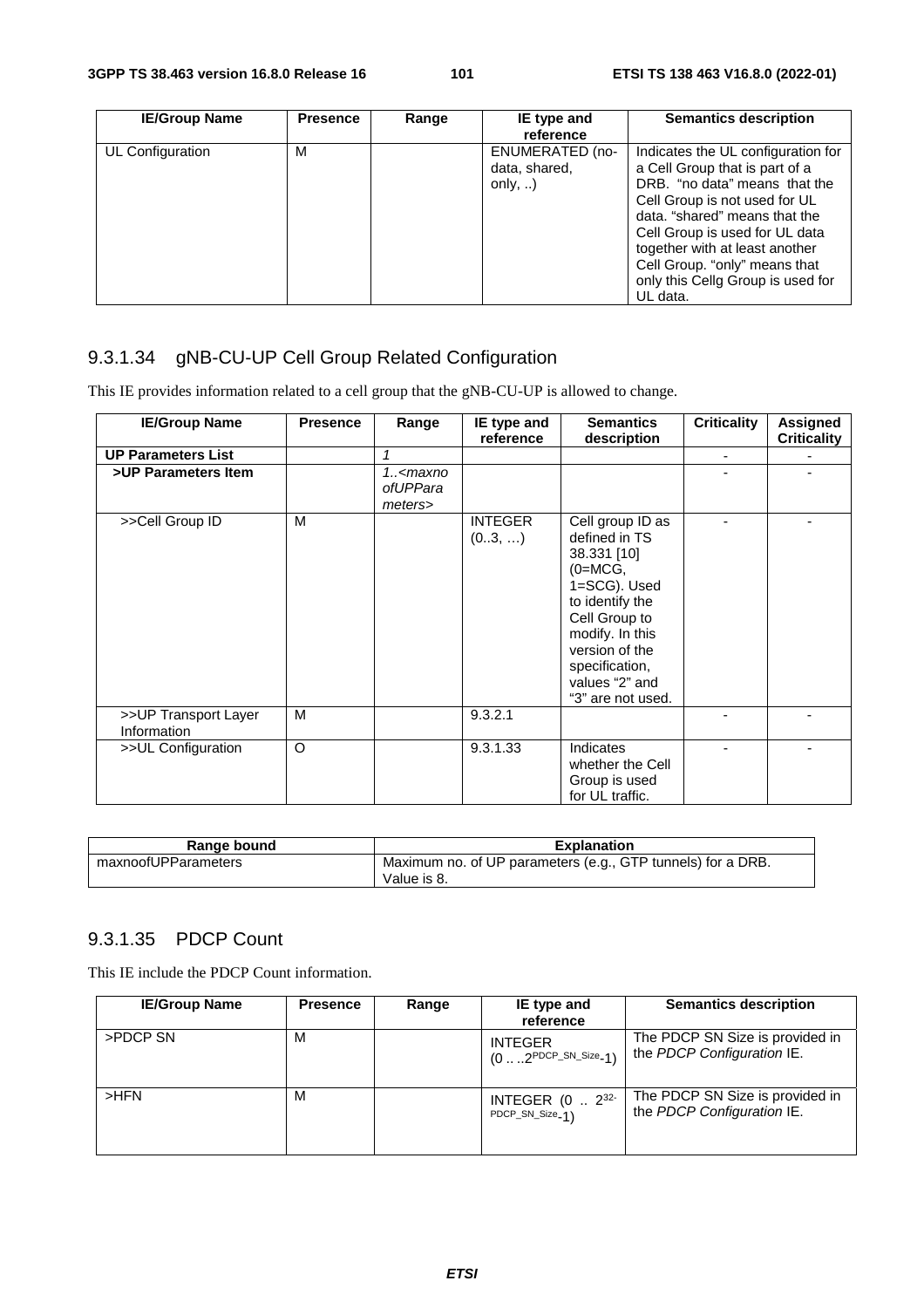# 9.3.1.36 NR CGI Support List

This IE indicates the list of supported NR CGIs.

| <b>IE/Group Name</b>              | <b>Presence</b> | Range                               | IE type and<br>reference | <b>Semantics description</b> |
|-----------------------------------|-----------------|-------------------------------------|--------------------------|------------------------------|
| <b>NR CGI Support Item</b><br>IEs |                 | 1 <maxnoofnrc<br>GI</maxnoofnrc<br> |                          |                              |
| >NR CGI                           | M               |                                     | 9.3.1.14                 |                              |

| Range bound  | <b>Explanation</b>                                                              |
|--------------|---------------------------------------------------------------------------------|
| maxnoofNRCGI | Maximum no. of supported NR CGIs. Value is 512. This range may be<br>redefined. |

### 9.3.1.37 QoS Parameters Support List

This IE indicates the list of supported QoS parameters.

| <b>IE/Group Name</b>      | <b>Presence</b> | Range                                                     | IE type and<br>reference | <b>Semantics description</b> |
|---------------------------|-----------------|-----------------------------------------------------------|--------------------------|------------------------------|
| <b>E-UTRAN QoS</b>        | O               |                                                           |                          |                              |
| <b>Support List</b>       |                 |                                                           |                          |                              |
| >E-UTRAN QoS              |                 | 1 <maxnoofeutrn< td=""><td></td><td></td></maxnoofeutrn<> |                          |                              |
| <b>Support Item</b>       |                 | QOSParameters>                                            |                          |                              |
| >>E-UTRAN QoS             | м               |                                                           | 9.3.1.17                 |                              |
| <b>NG-RAN QoS Support</b> | $\circ$         |                                                           |                          |                              |
| List                      |                 |                                                           |                          |                              |
| >NG-RAN QoS               |                 | 1 <maxnoofngran< td=""><td></td><td></td></maxnoofngran<> |                          |                              |
| <b>Support Item</b>       |                 | QOSParameters>                                            |                          |                              |
| >>Non Dynamic             | м               |                                                           | 9.3.1.27                 |                              |
| 5QI Descriptor            |                 |                                                           |                          |                              |

| Range bound                | <b>Explanation</b>                                                                             |  |  |
|----------------------------|------------------------------------------------------------------------------------------------|--|--|
| maxnoofEUTRANQOSParameters | Maximum no. of supported E-UTRAN QoS parameters. Value is 256. This<br>range may be redefined. |  |  |
| maxnoofNGRANQOSParameters  | Maximum no. of supported NG-RAN QoS parameters. Value is 256. This<br>range may be redefined.  |  |  |

### 9.3.1.38 PDCP Configuration

This IE carries the PDCP configuration.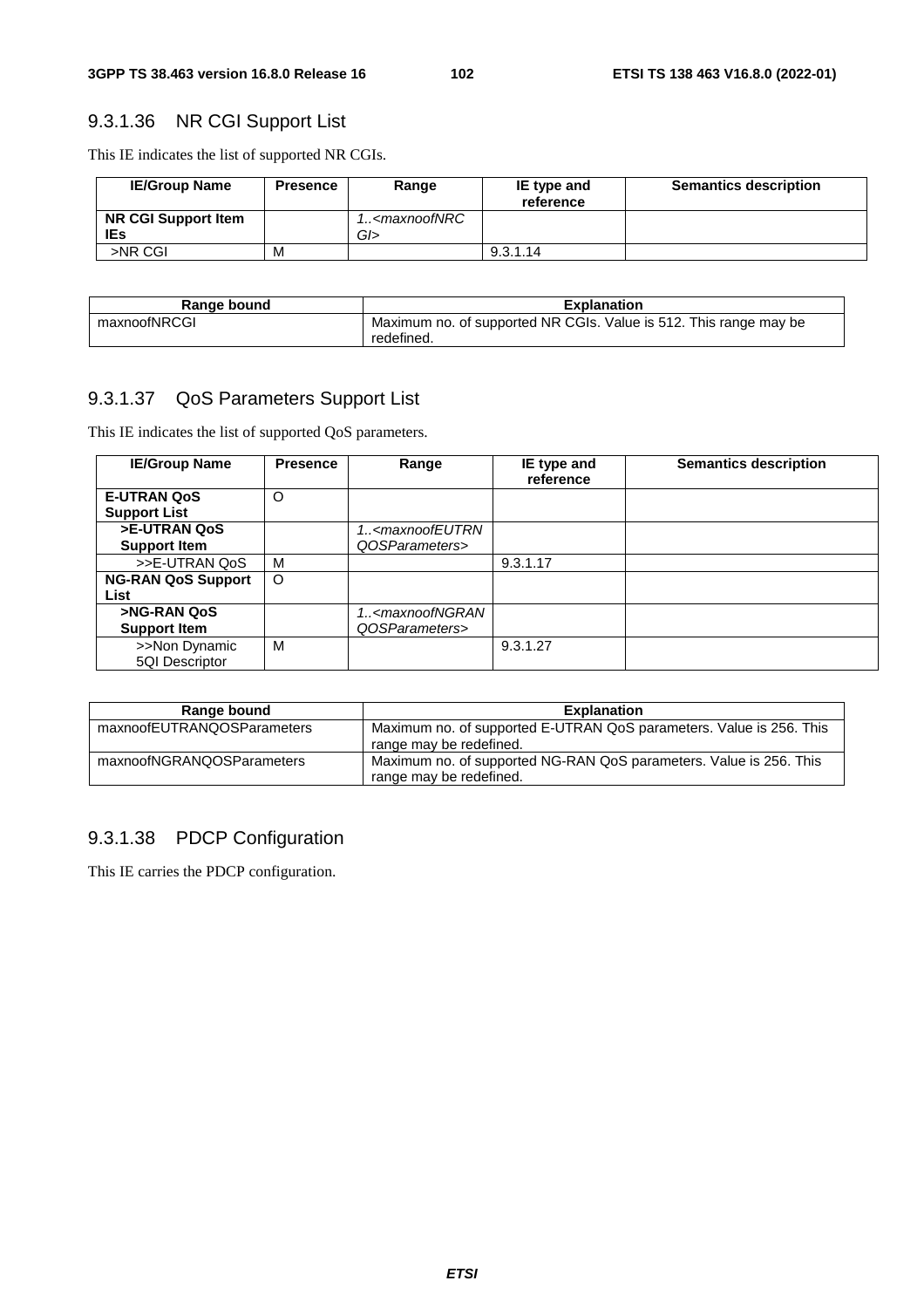| <b>IE/Group Name</b>       | <b>Presence</b>    | Range | IE type and<br>reference                                                                                                              | <b>Semantics description</b>                                                                                                                                                                                                               | <b>Criticality</b>       | <b>Assigned</b><br><b>Criticality</b> |
|----------------------------|--------------------|-------|---------------------------------------------------------------------------------------------------------------------------------------|--------------------------------------------------------------------------------------------------------------------------------------------------------------------------------------------------------------------------------------------|--------------------------|---------------------------------------|
| <b>PDCP SN UL Size</b>     | M                  |       | <b>PDCP SN Size</b><br>9.3.1.61                                                                                                       | Indicates the PDCP SN UL<br>size in bits. For more<br>information see PDCP-<br>Config IE in TS 38.331 [10].<br>Is ignored if received<br>through DRB To Modify List<br>IE in the BEARER<br><b>CONTEXT MODIFICATION</b><br>REQUEST message. |                          |                                       |
| <b>PDCP SN DL Size</b>     | M                  |       | <b>PDCP SN Size</b><br>9.3.1.61                                                                                                       | Indicates the PDCP SN DL<br>size in bits. For more<br>information see PDCP-<br>Config IE in TS 38.331 [10].<br>Is ignored if received<br>through DRB To Modify List<br>IE in the BEARER<br>CONTEXT MODIFICATION<br>REQUEST message.        | $\overline{a}$           |                                       |
| RLC mode                   | M                  |       | ENUMERATED<br>(RLC-TM, RLC-<br>AM, RLC-UM-<br>Bidirectional,<br>RLC-UM-<br>Unidirectional-UL,<br>RLC-UM-<br>Unidirectional-DL,<br>. 1 | Indicates the RLC mode for<br>the DRB. For more<br>information see PDCP-<br>Config IE in TS 38.331 [10].<br>Is ignored if received<br>through DRB To Modify List<br>IE in the BEARER<br>CONTEXT MODIFICATION<br>REQUEST message.           |                          |                                       |
| <b>ROHC</b><br>Parameters  | O                  |       | 9.3.1.40                                                                                                                              |                                                                                                                                                                                                                                            |                          |                                       |
| T-Reordering<br>Timer      | $\overline{O}$     |       | 9.3.1.41                                                                                                                              |                                                                                                                                                                                                                                            |                          |                                       |
| Discard Timer              | O                  |       | 9.3.1.42                                                                                                                              |                                                                                                                                                                                                                                            | $\overline{\phantom{a}}$ | $\overline{\phantom{a}}$              |
| UL Data Split<br>Threshold | $\overline{\circ}$ |       | 9.3.1.43                                                                                                                              |                                                                                                                                                                                                                                            |                          |                                       |
| <b>PDCP Duplication</b>    | O                  |       | <b>ENUMERATED</b><br>(True, )                                                                                                         | Indicates whether PDCP<br>duplication is to be<br>configured for the DRB.<br>This IE is ignored when the<br>"Additional PDCP<br>duplication Information" IE<br>is present.                                                                 |                          |                                       |
| PDCP Re-<br>establishment  | O                  |       | <b>ENUMERATED</b><br>(true,)                                                                                                          | Indicates PDCP entity re-<br>establishment to be<br>triggered as defined in TS<br>38.323 [17]                                                                                                                                              |                          |                                       |
| PDCP Data<br>Recovery      | $\mathsf O$        |       | ENUMERATED<br>(true,)                                                                                                                 | Indicates PDCP data<br>recovery to be triggered as<br>defined in TS 38.323 [17]                                                                                                                                                            | $\blacksquare$           |                                       |
| Duplication<br>Activation  | $\overline{O}$     |       | ENUMERATED (<br>Active, Inactive,<br>. )                                                                                              | Information on the initial<br>state of DL PDCP<br>duplication                                                                                                                                                                              | $\blacksquare$           |                                       |
| Out Of Order<br>Delivery   | O                  |       | <b>ENUMERATED</b><br>(true,)                                                                                                          | Indicates whether or not<br>outOfOrderDelivery<br>specified in TS 38.323 [17]<br>is configured. Out of order<br>delivery is configured only<br>when the radio bearer is<br>established.                                                    |                          |                                       |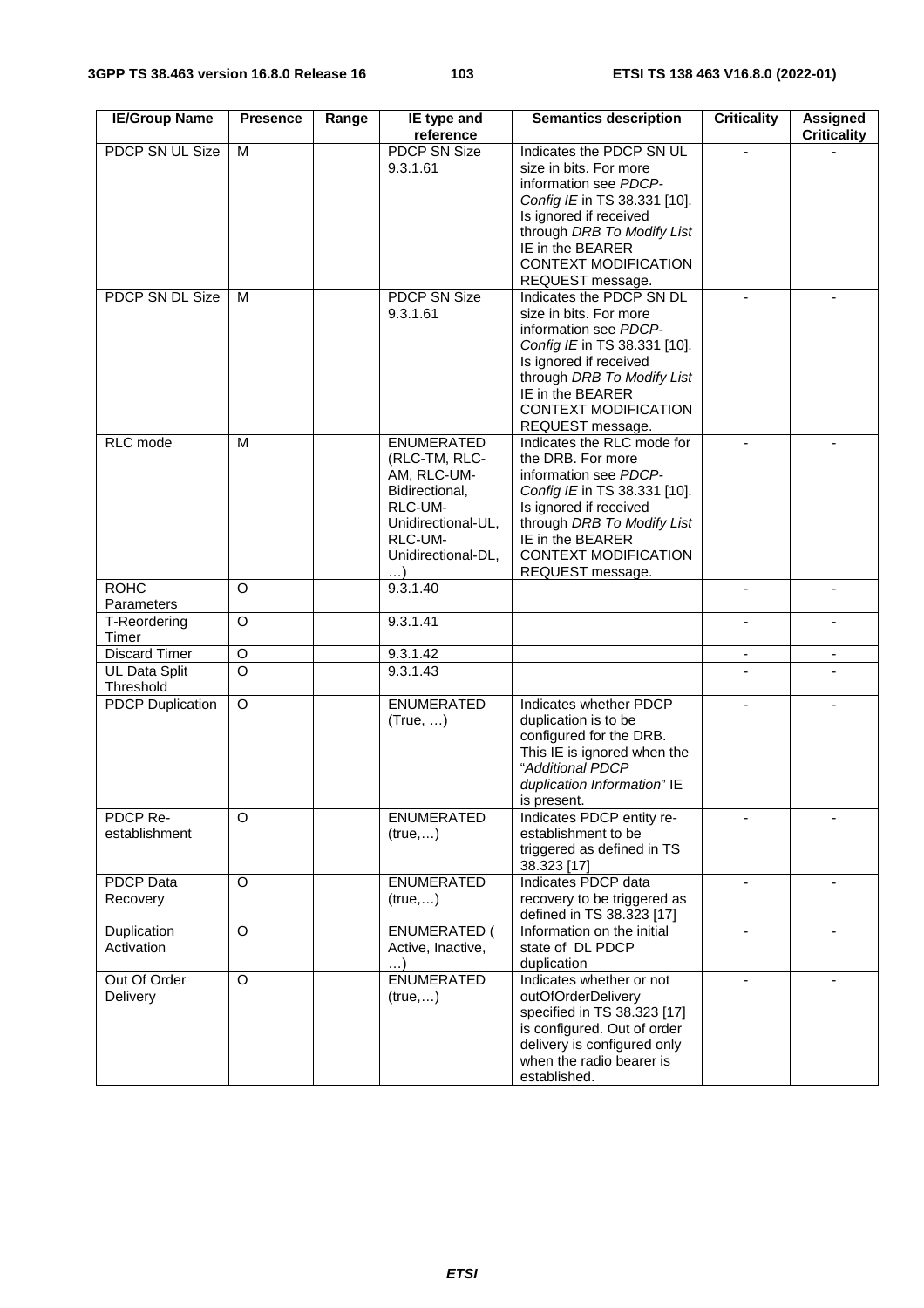| <b>PDCP Status</b><br><b>Report Indication</b>       | O | <b>ENUMERATED</b><br>(downlink, uplink,<br>both, $\dots$ ) | For AM DRB, "downlink"<br>indicates that the PDCP<br>entity is configured to send<br>PDCP status report(s) to<br>the UE, and "uplink"<br>indicates that the UE is<br>configured to send PDCP<br>status report(s), as<br>specified in TS 38.323 [17].<br>"both" indicates that both<br>"downlink" and "uplink"<br>should be applied. | <b>YES</b> | ignore |
|------------------------------------------------------|---|------------------------------------------------------------|-------------------------------------------------------------------------------------------------------------------------------------------------------------------------------------------------------------------------------------------------------------------------------------------------------------------------------------|------------|--------|
| <b>Additional PDCP</b><br>duplication<br>Information | O | ENUMERATED<br>(three, four, )                              | Indicates the number of<br>PDCP duplication<br>configured when it is more<br>than 2 for the DRB                                                                                                                                                                                                                                     | <b>YES</b> | ignore |
| <b>EHC Parameters</b>                                | O | 9.3.1.90                                                   |                                                                                                                                                                                                                                                                                                                                     | <b>YES</b> | ignore |

# 9.3.1.39 SDAP Configuration

This IE carries the SDAP configuration.

| <b>IE/Group Name</b> | <b>Presence</b> | Range | IE type and<br>reference                    | <b>Semantics description</b>                                                                                                                       |
|----------------------|-----------------|-------|---------------------------------------------|----------------------------------------------------------------------------------------------------------------------------------------------------|
| Default DRB          | м               |       | ENUMERATED<br>(True, False, )               | Indicates whether or not this is the<br>default DRB for the PDU Session<br>Resource. For more information see<br>SDAP-Config IE in TS 38.331 [10]. |
| SDAP Header UL       | M               |       | ENUMERATED<br>(Present, Absent,<br>$\cdots$ | Indicates whether or not a SDAP<br>header is present for UL data on this<br>DRB. For more information see<br>SDAP-Config IE in TS 38.331 [10].     |
| SDAP Header DL       | M               |       | ENUMERATED<br>(Present, Absent,<br>. )      | Indicates whether or not a SDAP<br>header is present for DL data on this<br>DRB. For more information see<br>SDAP-Config IE in TS 38.331 [10].     |

# 9.3.1.40 ROHC Parameters

This IE carries the ROCH parameters for header compressions.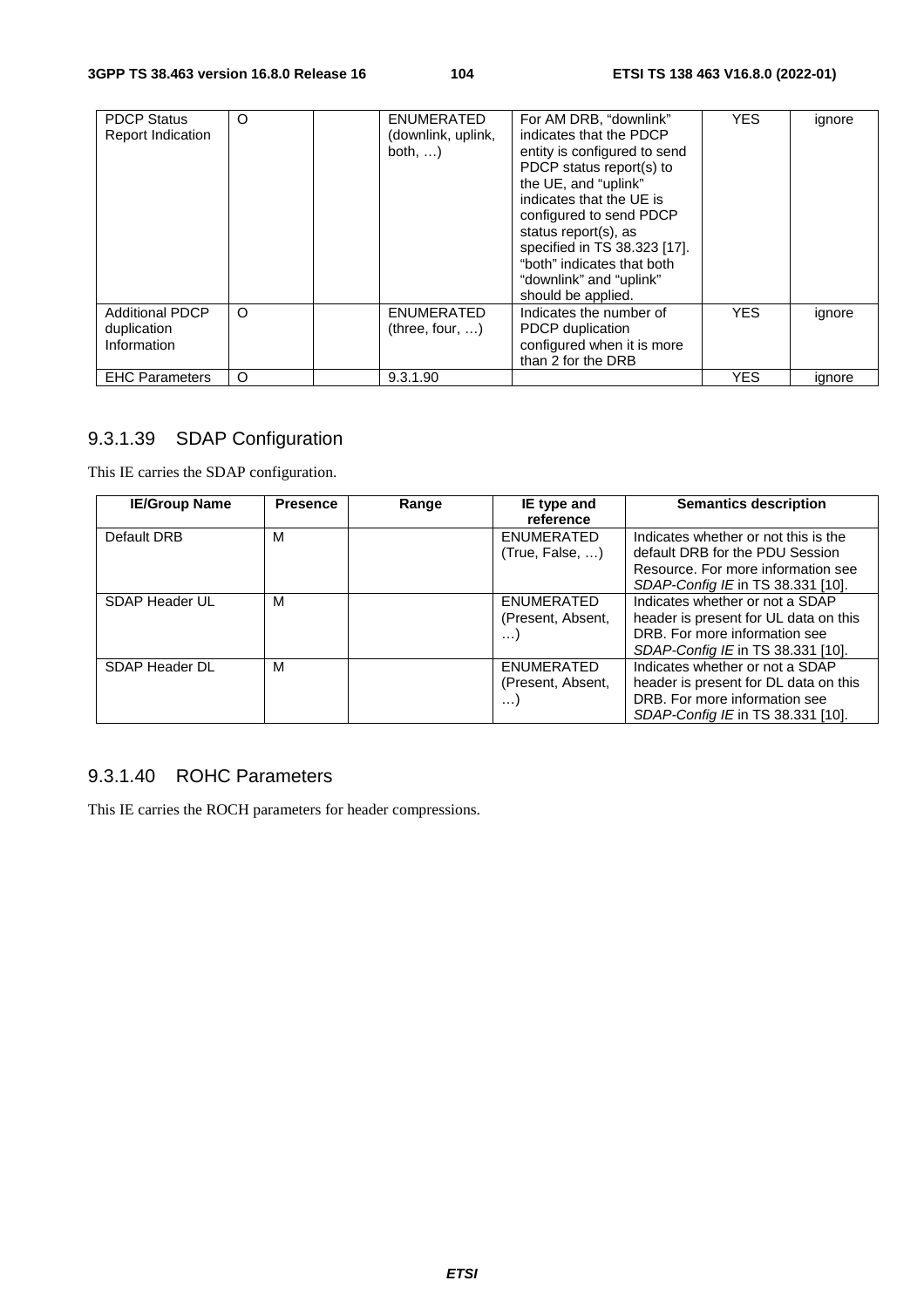| <b>IE/Group Name</b>                    | <b>Presence</b> | Range | IE type and<br>reference      | <b>Semantics description</b>                                                                                                                                                                                                                                                                                                                                                                 |
|-----------------------------------------|-----------------|-------|-------------------------------|----------------------------------------------------------------------------------------------------------------------------------------------------------------------------------------------------------------------------------------------------------------------------------------------------------------------------------------------------------------------------------------------|
| <b>Choice ROHC</b><br><b>Parameters</b> | M               |       |                               | For more information see PDCP-<br>Config IE in TS 38.331 [10].                                                                                                                                                                                                                                                                                                                               |
| >ROHC                                   |                 |       |                               |                                                                                                                                                                                                                                                                                                                                                                                              |
| >>max CID                               | M               |       | <b>INTEGER</b><br>(0.16383)   | See description of maxCID inTS<br>38.331 [10]                                                                                                                                                                                                                                                                                                                                                |
| >>ROHC Profiles                         | M               |       | <b>INTEGER (0511)</b>         | Bitmap with supported UE profiles, bit<br>0 (LSB 0) = profile0x0001, bit $1 =$<br>profile0x0002, bit $2 =$ profile0x0003,<br>bit $3 =$ profile0x0004, bit $4 =$<br>profile0x0006, bit $5 =$ profile0x0101,<br>bit 6 = profile $0 \times 0102$ , bit 7 =<br>profile0x0103, bit $8 =$ profile0x0104.<br>See description of supportedROHC-<br>Profiles in PDCP-Parameters in TS<br>38.331 [10]. |
| >>Continue ROHC                         | $\Omega$        |       | <b>ENUMERATED</b><br>(true, ) | See description of drb-<br>ContinueROHC inTS 38.331 [10]                                                                                                                                                                                                                                                                                                                                     |
| >uplinkOnlyROHC                         |                 |       |                               |                                                                                                                                                                                                                                                                                                                                                                                              |
| >>max CID                               | M               |       | <b>INTEGER</b><br>(0.16383)   | See description of maxCID inTS<br>38.331 [10]                                                                                                                                                                                                                                                                                                                                                |
| >>ROHC Profiles                         | M               |       | <b>INTEGER (0511)</b>         | Bitmap with supported UE profiles, bit<br>$4 =$ profile0x0006. See description of<br>supportedROHC-Profiles in PDCP-<br>Parameters in TS 38.331 [10].                                                                                                                                                                                                                                        |
| >>Continue ROHC                         | $\Omega$        |       | <b>ENUMERATED</b><br>(true, ) | See description of drb-<br>ContinueROHC inTS 38.331 [10]                                                                                                                                                                                                                                                                                                                                     |

# 9.3.1.41 T-Reordering Timer

This IE indicates the t-Reordering timer.

| <b>IE/Group Name</b>      | <b>Presence</b> | Range | IE type and<br>reference                                                                                                                                                                                                       | <b>Semantics description</b>                                                                                                             |
|---------------------------|-----------------|-------|--------------------------------------------------------------------------------------------------------------------------------------------------------------------------------------------------------------------------------|------------------------------------------------------------------------------------------------------------------------------------------|
| <b>T-Reordering Timer</b> | м               |       | ENUMERATED<br>(0, 1, 2, 4, 5, 8,<br>10, 15, 20, 30, 40,<br>50, 60, 80, 100,<br>120, 140, 160,<br>180, 200, 220,<br>240, 260, 280,<br>300, 500, 750,<br>1000, 1250, 1500,<br>1750, 2000, 2250,<br>2500, 2750, 3000,<br>$\cdots$ | Indicates the t-Reordering UL timer.<br>The values are expressed in ms. For<br>more information see PDCP-Config IE<br>in TS 38.331 [10]. |

#### 9.3.1.42 Discard Timer

This IE indicates PDCP discard timer.

| <b>IE/Group Name</b> | <b>Presence</b> | Range | IE type and<br>reference                                                                                     | <b>Semantics description</b>                                                                                                          |
|----------------------|-----------------|-------|--------------------------------------------------------------------------------------------------------------|---------------------------------------------------------------------------------------------------------------------------------------|
| Discard Timer        |                 |       | ENUMERATED<br>(10, 20, 30, 40,<br>50, 60, 75, 100,<br>150, 200, 250,<br>300, 500, 750,<br>$1500$ , Infinity) | Indicates the PDCP discard timer.<br>The values are expressed in ms. For<br>more information see PDCP-Config IE<br>in TS 38.331 [10]. |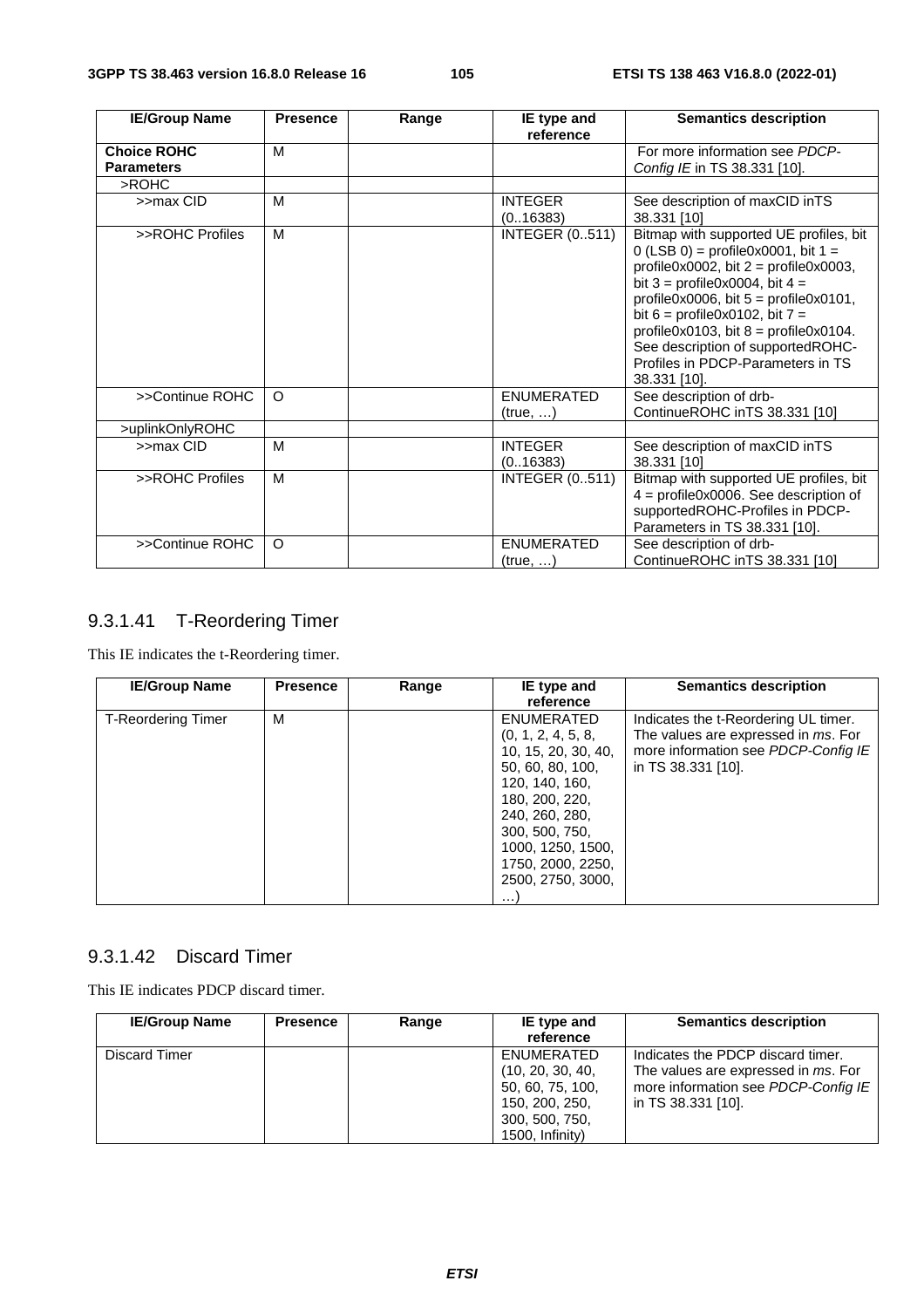# 9.3.1.43 UL Data Split Threshold

This IE indicates UL data split threshold.

| <b>IE/Group Name</b>    | <b>Presence</b> | Range | IE type and<br>reference                                                                                                                                                                                                                          | <b>Semantics description</b>                                                                                                                   |
|-------------------------|-----------------|-------|---------------------------------------------------------------------------------------------------------------------------------------------------------------------------------------------------------------------------------------------------|------------------------------------------------------------------------------------------------------------------------------------------------|
| UL Data Split Threshold |                 |       | ENUMERATED<br>(0, 100, 200, 400,<br>800, 1600, 3200,<br>6400, 12800,<br>25600, 51200,<br>102400, 204800,<br>409600, 819200,<br>1228800,<br>1638400,<br>2457600,<br>3276800,<br>4096000,<br>4915200,<br>5734400,<br>6553600, Infinity,<br>$\cdots$ | Indicates the UL data split threshold.<br>The values are expressed in bytes.<br>For more information see PDCP-<br>Config IE in TS 38.331 [10]. |

# 9.3.1.44 Data Usage Report List

This IE provides information on the data usage for the UE, e.g., secondary NR RAT in EN-DC as specified in TS 37.340 [19].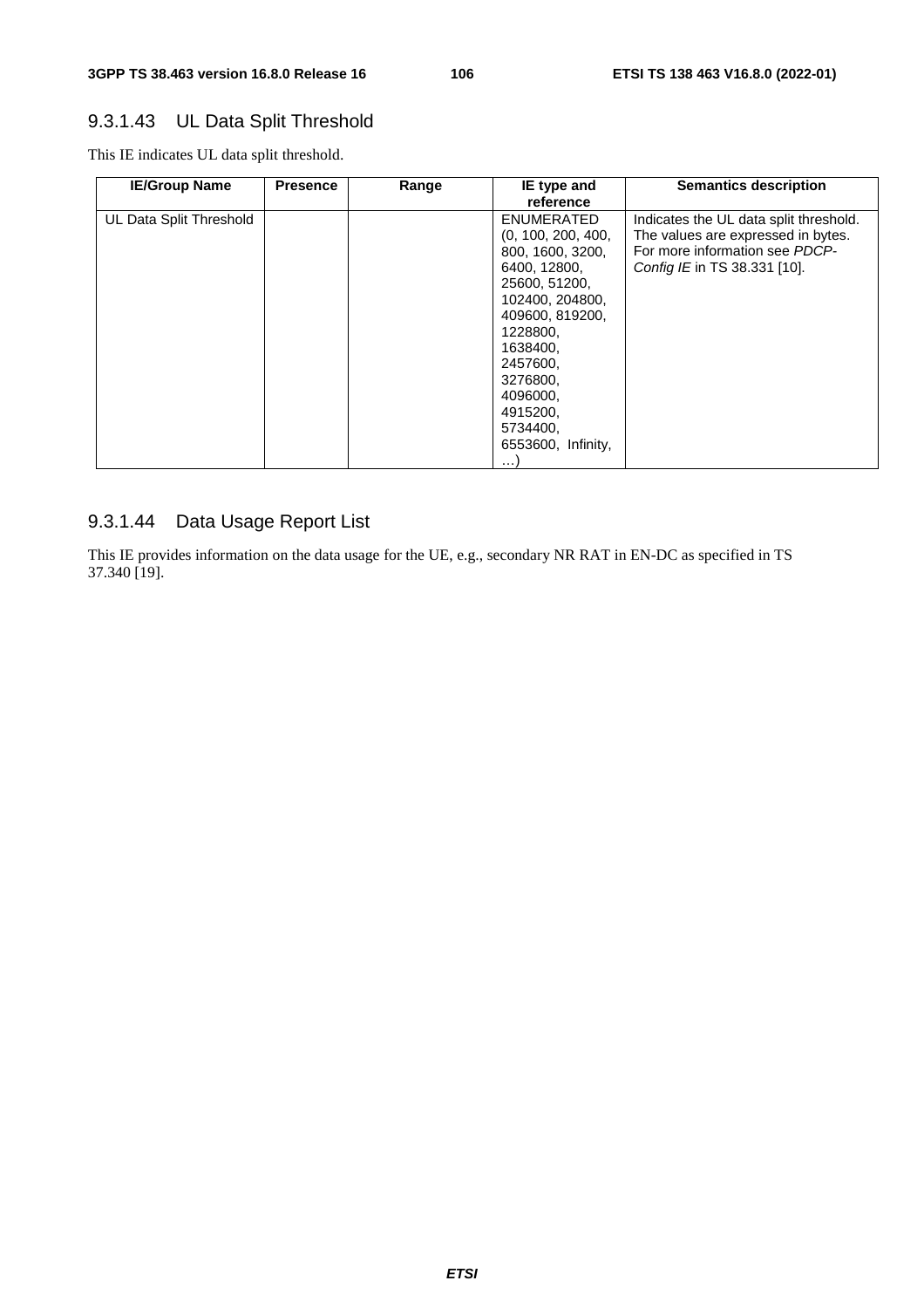| <b>IE/Group Name</b>                         | <b>Presence</b> | Range                                                    | IE type and<br>reference         | <b>Semantics description</b>                                                                                                                                                                                                              | <b>Criticality</b>       | <b>Assigned</b><br><b>Criticality</b> |
|----------------------------------------------|-----------------|----------------------------------------------------------|----------------------------------|-------------------------------------------------------------------------------------------------------------------------------------------------------------------------------------------------------------------------------------------|--------------------------|---------------------------------------|
| Data usage report<br>Item                    |                 | 1<br>$<$ maxn<br>oofDRB<br>s                             |                                  |                                                                                                                                                                                                                                           |                          |                                       |
| >DRB ID                                      | М               |                                                          | 9.3.1.16                         |                                                                                                                                                                                                                                           | $\overline{\phantom{a}}$ | -                                     |
| > RAT Type                                   | M               |                                                          | <b>ENUMERATED</b><br>(NR, )      |                                                                                                                                                                                                                                           |                          |                                       |
| >DRB Usage Report<br>List                    |                 | 1                                                        |                                  |                                                                                                                                                                                                                                           |                          |                                       |
| >>DRB Usage<br>Report Item                   |                 | 1 <sub>1</sub><br>$<$ maxn<br>ooftime<br>periods<br>$\,$ |                                  |                                                                                                                                                                                                                                           |                          |                                       |
| >>>Start<br>timestamp                        | M               |                                                          | <b>OCTET STRING</b><br>(SIZE(4)) | Encoded in the same<br>format as the first four<br>octets of the 64-bit<br>timestamp format as<br>defined in section 6 of<br>IETF RFC 5905 [14]. It<br>indicates the UTC time<br>when the recording of<br>the Data Volume was<br>started. |                          |                                       |
| $\overline{\phantom{a}}$ >>>End<br>timestamp | M               |                                                          | <b>OCTET STRING</b><br>(SIZE(4)) | Encoded in the same<br>format as the first four<br>octets of the 64-bit<br>timestamp format as<br>defined in section 6 of<br>IETF RFC 5905 [14]. It<br>indicates the UTC time<br>when the recording of<br>the Data Volume was<br>ended.   |                          |                                       |
| >>>Usage count<br>UL                         | M               |                                                          | <b>INTEGER (0264-</b><br>1)      | The unit is: octets.                                                                                                                                                                                                                      | $\blacksquare$           |                                       |
| >>>Usage count<br>DL.                        | M               |                                                          | <b>INTEGER (0264-</b><br>1)      | The unit is: octets.                                                                                                                                                                                                                      |                          |                                       |

| Range bound        | <b>Explanation</b>                                 |
|--------------------|----------------------------------------------------|
| maxnoofDRBs        | Maximum no. of DRBs. Value is 32.                  |
| Maxnooftimeperiods | Maximum no. of time reporting periods. Value is 2. |

# 9.3.1.45 Flow Failed List

This IE contains a list of QoS flows with a cause value. It is used for example to indicate failed QoS flow(s) or QoS flow(s) to be released.

| <b>IE/Group Name</b>     | <b>Presence</b> | Range                                  | IE type and<br>reference | <b>Semantics</b><br>description | <b>Criticality</b> | Assigned<br><b>Criticality</b> |
|--------------------------|-----------------|----------------------------------------|--------------------------|---------------------------------|--------------------|--------------------------------|
| <b>QoS Flow Item IEs</b> |                 | 1 <maxno<br>ofQoSFlo<br/>WS</maxno<br> |                          |                                 |                    |                                |
| >QoS Flow Identifier     | M               |                                        | 9.3.1.24                 |                                 |                    |                                |
| >Cause                   | М               |                                        | 9.3.1.2                  |                                 | -                  | -                              |

| ∘ bound         | งlanation                                                        |
|-----------------|------------------------------------------------------------------|
| Range           | Exr                                                              |
| maxnoofQoSFlows | no. of QoS flows in a PDU<br>Maximum<br>Value is 64.<br>Session. |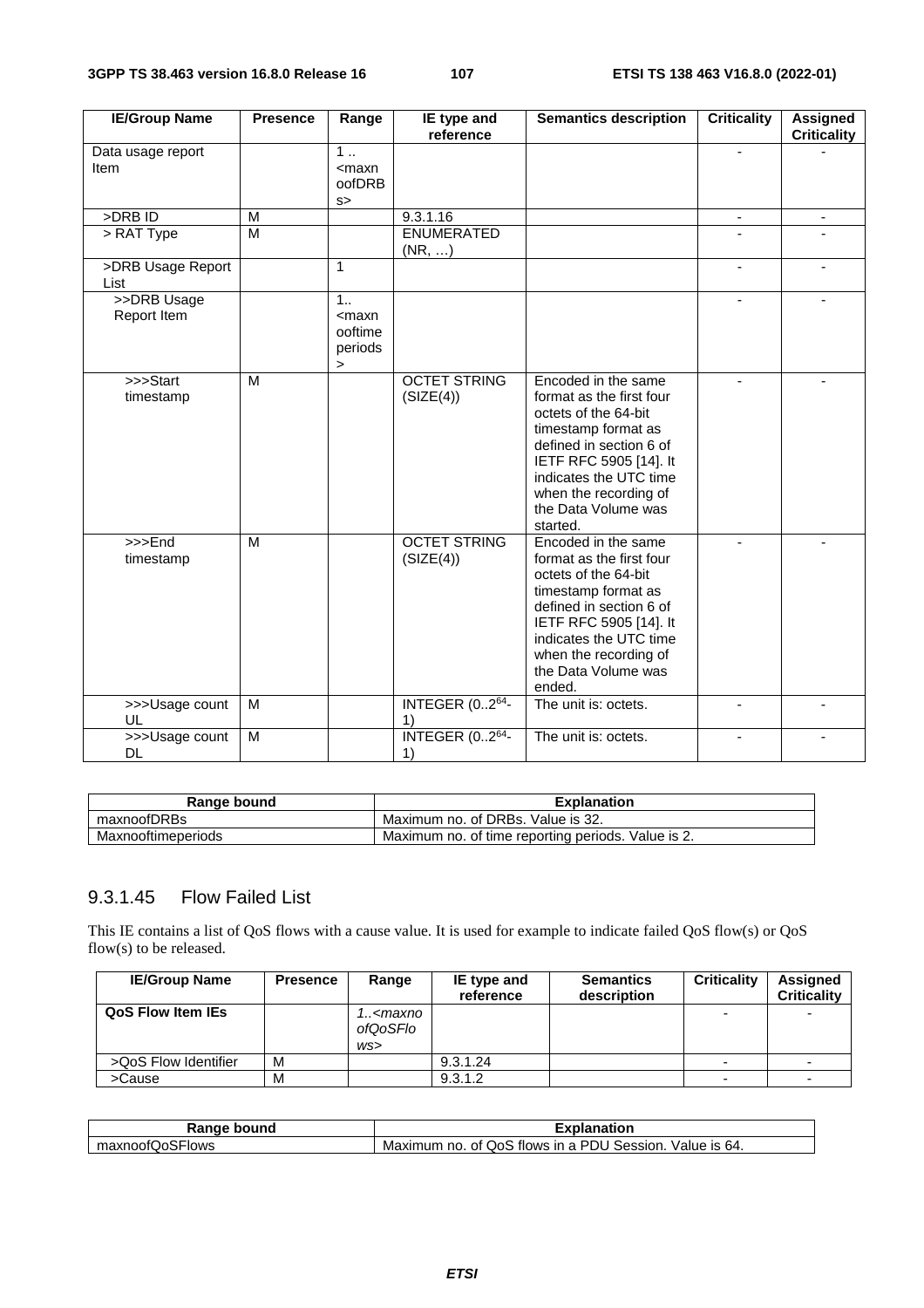#### 9.3.1.46 Packet Loss Rate

This IE indicates the Packet Loss Rate for a QoS Flow.

| <b>IE/Group Name</b> | <b>Presence</b> | Range | IE type and<br>reference    | <b>Semantics description</b>                                                           |
|----------------------|-----------------|-------|-----------------------------|----------------------------------------------------------------------------------------|
| Packet Loss Rate     | M               |       | <b>INTEGER (01000.</b><br>. | Ratio of lost packets per number<br>of packets sent, expressed in<br>tenth of percent. |

#### 9.3.1.47 Packet Delay Budget

This IE indicates the Packet Delay Budget for a QoS Flow.

| <b>IE/Group Name</b> | <b>Presence</b> | Range | IE type and<br>reference    | <b>Semantics description</b>                                                                   |
|----------------------|-----------------|-------|-----------------------------|------------------------------------------------------------------------------------------------|
| Packet Delay Budget  | M               |       | <b>INTEGER (01023,</b><br>. | Upper bound value for the delay<br>that a packet may experience<br>expressed in unit of 0.5ms. |

#### 9.3.1.48 Packet Error Rate

This IE indicates the Packet Error Rate for a QoS Flow.

| <b>IE/Group Name</b> | <b>Presence</b> | Range | IE type and<br>reference | <b>Semantics description</b>                                                       |
|----------------------|-----------------|-------|--------------------------|------------------------------------------------------------------------------------|
| Scalar               | M               |       | INTEGR (09, )            | The packet error rate is<br>expressed as Scalar x 10-k<br>where k is the Exponent. |
| Exponent             | M               |       | INTEGR (09, )            |                                                                                    |

#### 9.3.1.49 Averaging Window

This IE indicates the Averaging Window for a QoS Flow.

| <b>IE/Group Name</b> | <b>Presence</b> | Range | IE type and<br>reference | <b>Semantics description</b>              |
|----------------------|-----------------|-------|--------------------------|-------------------------------------------|
| Averaging Window     | м               |       | INTEGER (04095.<br>.     | Unit: ms.<br>The default value is 2000ms. |

#### 9.3.1.50 Maximum Data Burst Volume

This IE indicates the Maximum Data Burst Volume for a QoS Flow and applies to delay critical GBR QoS flows only.

| <b>IE/Group Name</b>         | <b>Presence</b> | Range | IE type and<br>reference                                | <b>Semantics description</b> |
|------------------------------|-----------------|-------|---------------------------------------------------------|------------------------------|
| Maximum Data Burst<br>Volume | M               |       | <b>INTEGER (04095,</b><br>$\dots$ 4096 $\dots$ 2000000) | Unit: bvte.                  |

#### 9.3.1.51 Priority Level

This IE indicates the Priority Level for a QoS Flow.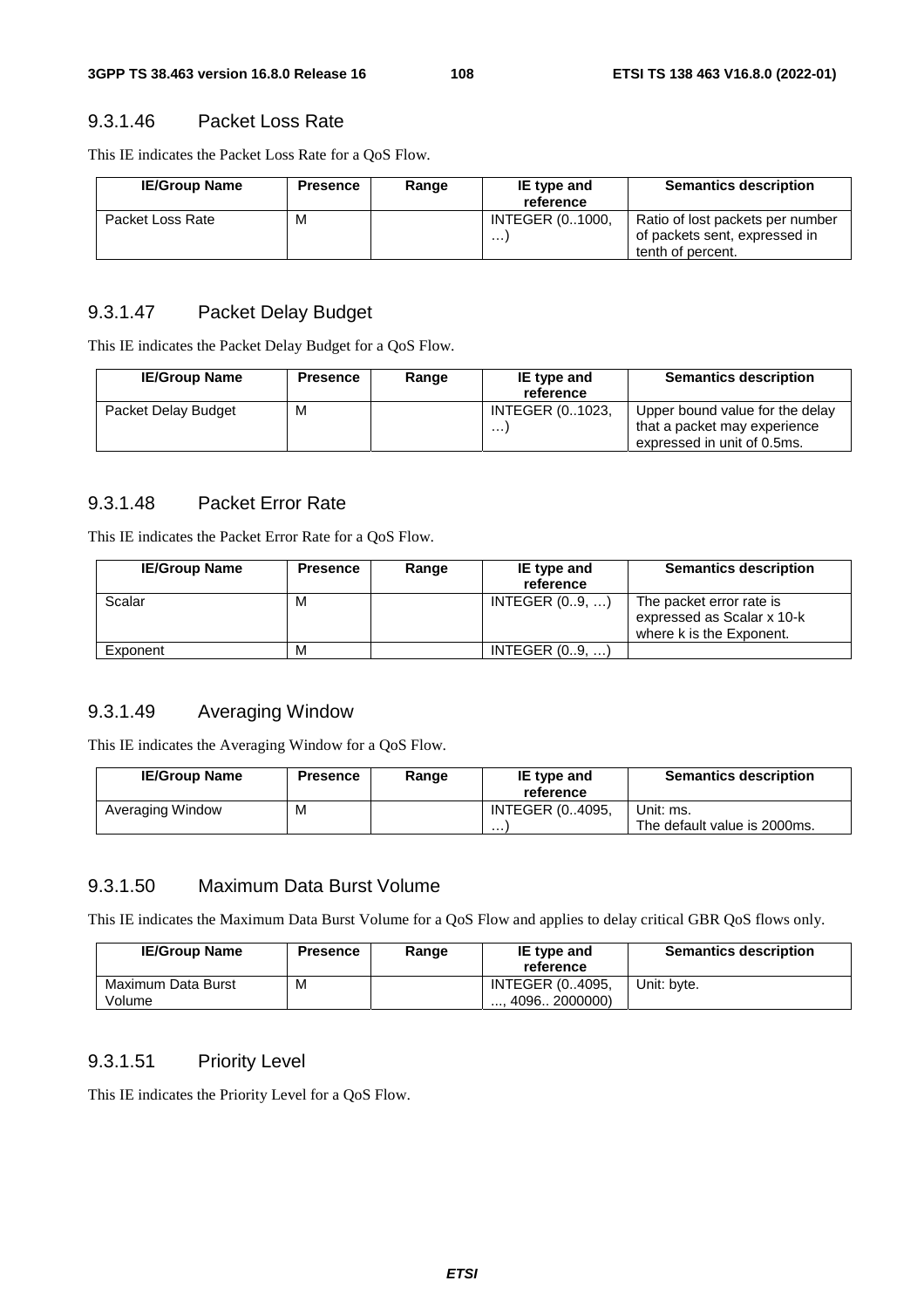| <b>IE/Group Name</b>  | Presence | Range | IE type and<br>reference     | <b>Semantics description</b>                                                                                                |
|-----------------------|----------|-------|------------------------------|-----------------------------------------------------------------------------------------------------------------------------|
| <b>Priority Level</b> | м        |       | <b>INTEGER (1127,</b><br>. 1 | Values ordered in decreasing<br>order of priority i.e. with 1 as the<br>highest priority and 127 as the<br>lowest priority. |

## 9.3.1.52 Security Result

This IE indicates whether the security policy indicated as "preferred" in the *Security Indication* IE is performed or not.

| <b>IE/Group Name</b>                        | <b>Presence</b> | Range | IE type and<br>reference                      | <b>Semantics description</b>                                                                                   |
|---------------------------------------------|-----------------|-------|-----------------------------------------------|----------------------------------------------------------------------------------------------------------------|
| <b>Integrity Protection Result</b>          | м               |       | ENUMERATED<br>(performed, not<br>performed, ) | Indicates whether UP integrity<br>protection is performed or not for<br>the concerned PDU Session<br>Resource. |
| <b>Confidentiality Protection</b><br>Result | M               |       | ENUMERATED<br>(performed, not<br>performed, ) | Indicates whether UP ciphering<br>is performed or not for the<br>concerned PDU Session<br>Resource.            |

## 9.3.1.53 Transaction ID

The *Transaction ID* IE uniquely identifies a procedure among all ongoing parallel procedures of the same type initiated by the same protocol peer. Messages belonging to the same procedure shall use the same Transaction ID. The Transaction ID is determined by the initiating peer of a procedure.

| <b>IE/Group Name</b> | Presence | Range | ΙE<br>$\overline{\phantom{a}}$ type and reference | <b>Semantics description</b> |
|----------------------|----------|-------|---------------------------------------------------|------------------------------|
| ransaction           | ΙVΙ      |       | ີ $(0255. \dots)$<br>IN<br>----                   |                              |

#### 9.3.1.54 Inactivity timer

This IE indicates the inactivity timer.

| <b>IE/Group Name</b>    | Presence | Range | IE type and<br>reference    | <b>Semantics description</b>                                            |
|-------------------------|----------|-------|-----------------------------|-------------------------------------------------------------------------|
| <b>Inactivity Timer</b> | M        |       | <b>INTEGER</b><br>1 7200. ) | Indicates the inactivity timer. The<br>values are expressed in seconds. |

## 9.3.1.55 Paging Priority Indicator (PPI)

The Paging Policy Indicator is used for paging policy differentiation (see details in TS 23.501 [20]).

| <b>IE/Group Name</b> | <b>Presence</b> | Range | IE type and<br>reference | <b>Semantics description</b> |
|----------------------|-----------------|-------|--------------------------|------------------------------|
| PPI                  | M               |       | <b>INTEGER</b><br>(07, ) |                              |

#### 9.3.1.56 gNB-CU-UP Capacity

This IE indicates the relative processing capacity of an gNB-CU-UP with respect to other gNB-CU-UPs in order to loadbalance among different gNB-CU-UPs.

| <b>IE/Group Name</b> | <b>Presence</b> | Range | IE type and<br>reference | <b>Semantics</b><br>description | <b>Criticality</b> | Assianed<br><b>Criticality</b> |
|----------------------|-----------------|-------|--------------------------|---------------------------------|--------------------|--------------------------------|
| aNB-CU-UP Capacity   | M               |       | INTEGER(025<br>5         |                                 |                    |                                |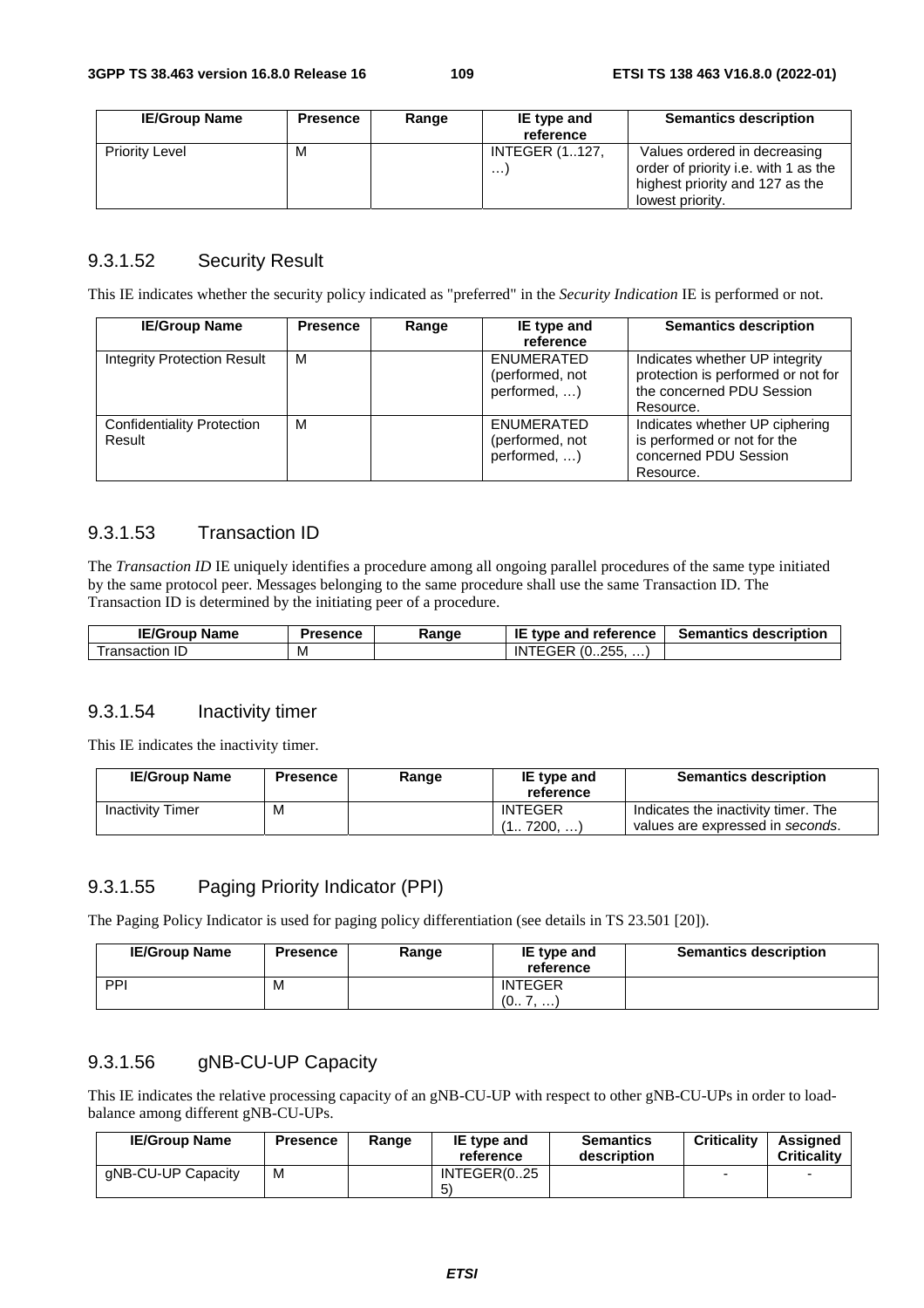## 9.3.1.57 Maximum Integrity Protected Data Rate

This IE indicates the maximum aggregate data rate for integrity protected DRBs for a UE as defined in TS 38.300 [8].

| <b>IE/Group Name</b> | <b>Presence</b> | Range | IE type and<br>reference                         | <b>Semantics description</b>                                                                                                                                |
|----------------------|-----------------|-------|--------------------------------------------------|-------------------------------------------------------------------------------------------------------------------------------------------------------------|
| Maximum IP rate      | M               |       | ENUMERATED<br>(64kbps, max-<br>UErate, $\dots$ ) | Defines the upper bound of the<br>aggregated data rate of user<br>plane integrity protected data.<br>This limit applies to both UL and<br>DL independently. |

#### 9.3.1.58 PDCP SN Status Information

This IE contains information about PDCP PDU transfer status of a DRB.

| <b>IE/Group Name</b>                     | <b>Presence</b> | Range        | IE type and<br>reference                 | <b>Semantics description</b>                                                                                                                                                                                                                                                                                                    | <b>Criticality</b> | <b>Assigned</b><br><b>Criticality</b> |
|------------------------------------------|-----------------|--------------|------------------------------------------|---------------------------------------------------------------------------------------------------------------------------------------------------------------------------------------------------------------------------------------------------------------------------------------------------------------------------------|--------------------|---------------------------------------|
| <b>PDCP Status Transfer</b>              |                 | $\mathbf{1}$ |                                          |                                                                                                                                                                                                                                                                                                                                 |                    |                                       |
| UL                                       |                 |              |                                          |                                                                                                                                                                                                                                                                                                                                 |                    |                                       |
| >Receive Status Of<br>PDCP SDU           | $\circ$         |              | <b>BIT STRING</b><br>(SIZE(1<br>131072)) | The first bit indicates the<br>status of the SDU after the<br>First Missing UL PDCP<br>SDU.<br>The Nth bit indicates the<br>status of the UL PDCP SDU<br>in position ( $N +$ First Missing<br>SDU Number) modulo (1 +<br>the maximum value of the<br>PDCP-SN).<br>0: PDCP SDU has not been<br>received.<br>1: PDCP SDU has been |                    |                                       |
| >UL COUNT Value                          | M               |              | <b>PDCP Count</b><br>9.3.1.35            | received correctly.<br>PDCP-SN and Hyper Frame<br>Number of the first missing<br>UL SDU                                                                                                                                                                                                                                         |                    |                                       |
| <b>PDCP Status Transfer</b><br><b>DL</b> |                 | $\mathbf{1}$ |                                          |                                                                                                                                                                                                                                                                                                                                 |                    |                                       |
| >DL COUNT Value                          | м               |              | <b>PDCP Count</b><br>9.3.1.35            | PDCP-SN and Hyper Frame<br>Number that the target NG-<br>RAN node (handover) or the<br>NG-RAN node to which the<br>DRB context is transferred<br>(dual connectivity) should<br>assign for the next DL SDU<br>not having an SN yet.                                                                                              |                    |                                       |

#### 9.3.1.59 QoS Flow Mapping List

This IE contains a list of DRBs containing information about the mapped QoS flows.

| <b>IE/Group Name</b>                   | <b>Presence</b> | Range                                  | IE type and<br>reference | <b>Semantics</b><br>description | <b>Criticality</b> | Assigned<br><b>Criticality</b> |
|----------------------------------------|-----------------|----------------------------------------|--------------------------|---------------------------------|--------------------|--------------------------------|
| <b>QoS Flow Mapping</b><br><b>Item</b> |                 | 1 <maxno<br>ofQoSFlo<br/>WS</maxno<br> |                          |                                 |                    |                                |
| >QoS Flow Identifier                   | M               |                                        | 9.3.1.24                 |                                 |                    |                                |
| >QoS Flow Mapping<br>Indication        | O               |                                        | 9.3.1.60                 |                                 |                    |                                |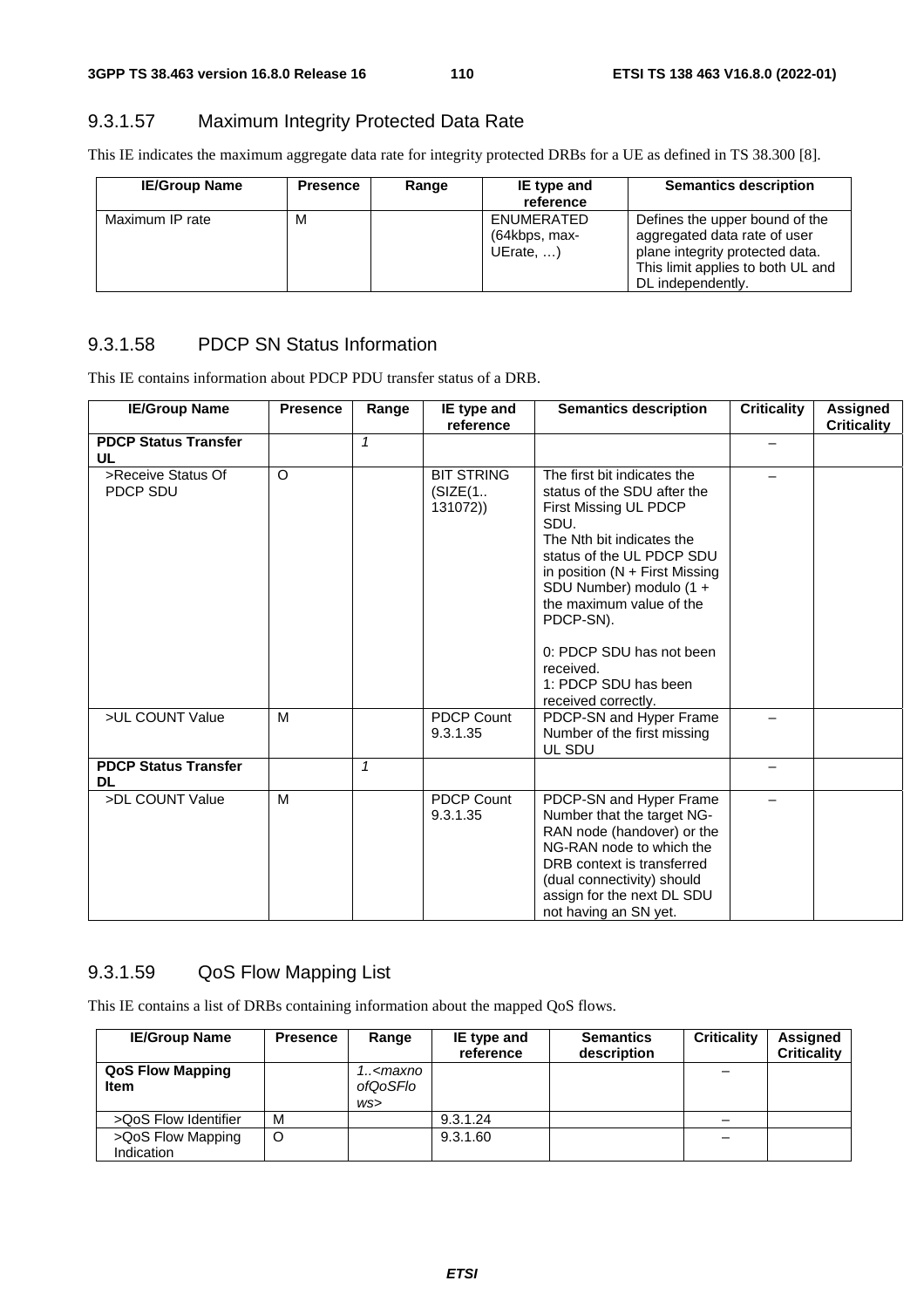| Range bound     | Explanation                                                              |  |  |  |
|-----------------|--------------------------------------------------------------------------|--|--|--|
| maxnoofQoSFlows | Maximum no. of QoS flows allowed within one PDU Session.<br>Value is 64. |  |  |  |

#### 9.3.1.60 QoS Flow Mapping Indication

This IE is used to indicate whether only the uplink or only the downlink of a QoS flow is mapped to a DRB.

| <b>IE/Group Name</b>           | <b>Presence</b> | Range | IE type and<br>reference | <b>Semantics description</b>                      |
|--------------------------------|-----------------|-------|--------------------------|---------------------------------------------------|
| QoS Flow Mapping<br>Indication | м               |       | ENUMERATED<br>(ul, dl, , | Indicates that only the<br>uplink or downlink QoS |
|                                |                 |       |                          | flow is mapped to the DRB                         |

## 9.3.1.61 PDCP SN Size

This IE carries the PDCP SN Size.

| <b>IE/Group Name</b> | <b>Presence</b> | Range | IE type and<br>reference       | <b>Semantics description</b>                                                                          |
|----------------------|-----------------|-------|--------------------------------|-------------------------------------------------------------------------------------------------------|
| <b>PDCP SN Size</b>  | M               |       | ENUMERATED<br>$(s-12, s-18, )$ | Indicates the PDCP SN size in bits.<br>For more information see PDCP-<br>Config IE in TS 38.331 [10]. |

#### 9.3.1.62 Network Instance

This IE provides the network instance to be used by the NG-RAN node when selecting a particular transport network resource as described in TS 23.501 [20].

| <b>IE/Group Name</b> | <b>Presence</b> | Range | IE type and<br>reference   | <b>Semantics description</b> |
|----------------------|-----------------|-------|----------------------------|------------------------------|
| Network Instance     | M               |       | <b>INTEGER (1256.</b><br>. |                              |

## 9.3.1.63 MR-DC Usage Information

This IE provides information on the data usage for the UE connected to 5GC, e.g., secondary RAT in MR-DC as specified in TS 37.340 [19].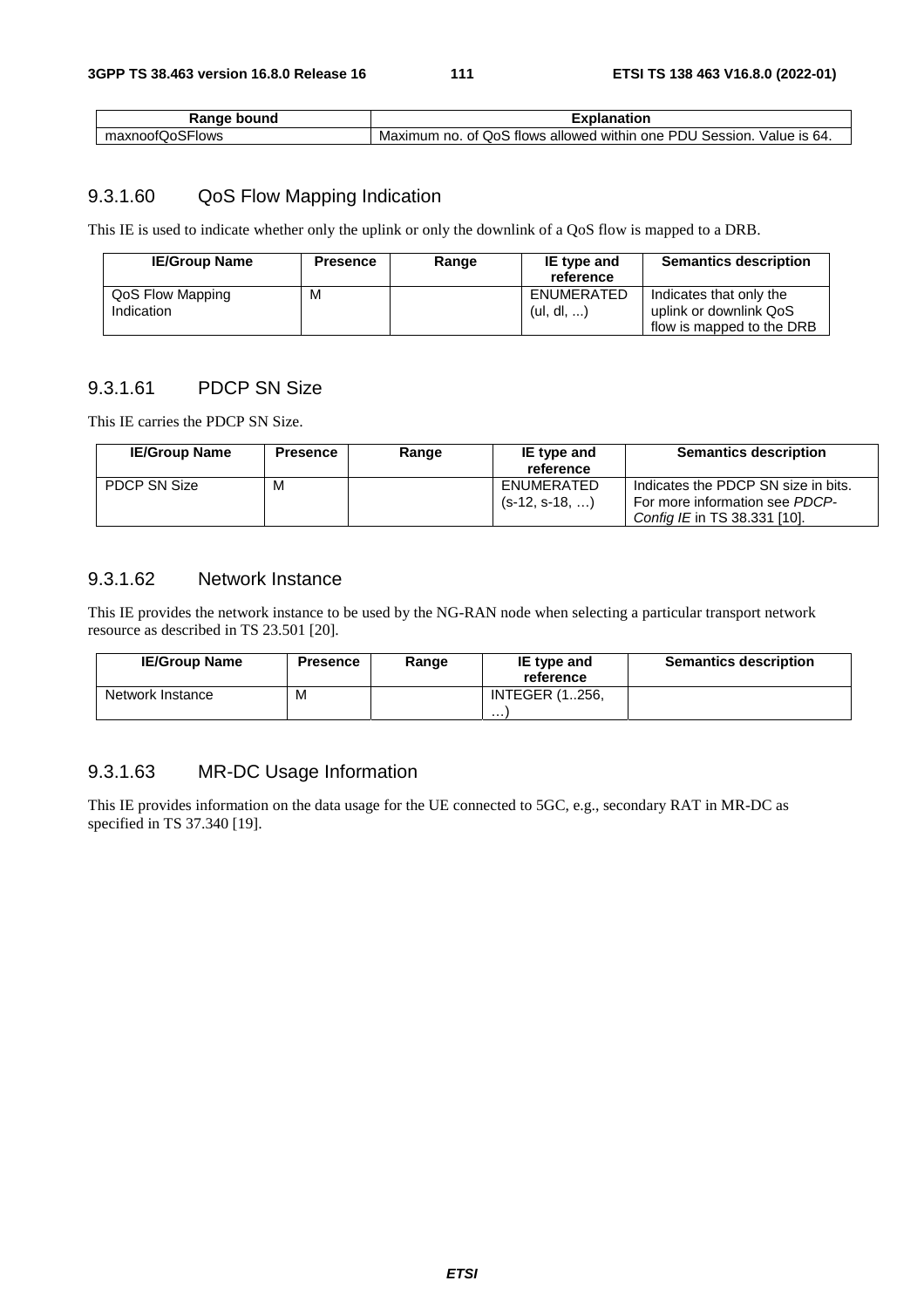| <b>IE/Group Name</b> | <b>Presence</b> | Range<br>IE type and<br>reference                             |                   | <b>Semantics</b> | <b>Criticality</b> | Assigned           |
|----------------------|-----------------|---------------------------------------------------------------|-------------------|------------------|--------------------|--------------------|
|                      |                 |                                                               |                   | description      |                    | <b>Criticality</b> |
| Data Usage per PDU   | O               |                                                               |                   |                  | ٠                  |                    |
| Session Report       |                 |                                                               |                   |                  |                    |                    |
| >Secondary RAT       | M               |                                                               | <b>ENUMERATED</b> |                  |                    |                    |
| Type                 |                 |                                                               | $(nR, e-UTRA)$    |                  |                    |                    |
| >PDU session Timed   | M               |                                                               | MR-DC Data        |                  |                    |                    |
| <b>Report List</b>   |                 |                                                               | Usage Report      |                  |                    |                    |
|                      |                 |                                                               | List              |                  |                    |                    |
|                      |                 |                                                               | 9.3.1.64          |                  |                    |                    |
| Data Usage per QoS   | O               |                                                               |                   |                  |                    |                    |
| <b>Flow List</b>     |                 |                                                               |                   |                  |                    |                    |
| >Data Usage per      |                 | 1 <maxno< td=""><td></td><td></td><td></td><td></td></maxno<> |                   |                  |                    |                    |
| QoS Flow Item        |                 | ofQoSFlo                                                      |                   |                  |                    |                    |
|                      |                 | WS                                                            |                   |                  |                    |                    |
| >>QoS Flow           | M               |                                                               | 9.3.1.24          |                  |                    |                    |
| Indicator            |                 |                                                               |                   |                  |                    |                    |
| >>Secondary RAT      | M               |                                                               | <b>ENUMERATED</b> |                  |                    |                    |
| Type                 |                 |                                                               | $(nR, e-UTRA)$    |                  |                    |                    |
| >>QoS Flow Timed     | M               |                                                               | MR-DC Data        |                  |                    |                    |
| <b>Report List</b>   |                 |                                                               | Usage Report      |                  |                    |                    |
|                      |                 |                                                               | List              |                  |                    |                    |
|                      |                 |                                                               | 9.3.1.64          |                  |                    |                    |

| Range<br>bound                   | <br>nation<br>эιа                                                                                                 |  |  |
|----------------------------------|-------------------------------------------------------------------------------------------------------------------|--|--|
| $\sim$ $\sim$<br>naxnoofQoSFlows | <b>PD</b><br>Value is 64.<br>OoS<br>' session.<br>flows<br>within<br>Maximum<br>one<br>no<br>allowed<br>Οt<br>_ال |  |  |

# 9.3.1.64 MR-DC Data Usage Report List

This IE provides information on the data usage.

| <b>IE/Group Name</b>                          | <b>Presence</b> | Range                                             | IE type and<br>reference                   | <b>Semantics description</b>                                                                                                                                                                                                                                                       |
|-----------------------------------------------|-----------------|---------------------------------------------------|--------------------------------------------|------------------------------------------------------------------------------------------------------------------------------------------------------------------------------------------------------------------------------------------------------------------------------------|
| <b>MR-DC Data Usage</b><br><b>Report Item</b> |                 | 1.1<br><maxnooft<br>imeperiod<br/>s</maxnooft<br> |                                            |                                                                                                                                                                                                                                                                                    |
| >Start timestamp                              | M               |                                                   | <b>OCTET</b><br><b>STRING</b><br>(SIZE(4)) | UTC time encoded in the same<br>format as the first four octets of<br>the 64-bit timestamp format as<br>defined in section 6 of IETF<br>RFC 5905 [14]. It indicates the<br>start time of the collecting<br>period of the included Usage<br>Count UL IE and Usage Count<br>$DI$ IE. |
| >End timestamp                                | M               |                                                   | <b>OCTET</b><br><b>STRING</b><br>(SIZE(4)) | UTC time encoded in the same<br>format as the first four octets of<br>the 64-bit timestamp format as<br>defined in section 6 of IETF<br>RFC 5905 [14]. It indicates the<br>end time of the collecting<br>period of the included Usage<br>Count UL IE and Usage Count<br>$DI$ IE.   |
| >Usage count UL                               | M               |                                                   | <b>INTEGER</b><br>$(02^{64}-1)$            | The unit is: octets.                                                                                                                                                                                                                                                               |
| >Usage count DL                               | M               |                                                   | <b>INTEGER</b><br>$(02^{64}-1)$            | The unit is: octets.                                                                                                                                                                                                                                                               |

| Range bound        | Explanation                                           |  |  |  |
|--------------------|-------------------------------------------------------|--|--|--|
| maxnooftimeperiods | Value is ∠.<br>Maximum no. of time reporting periods. |  |  |  |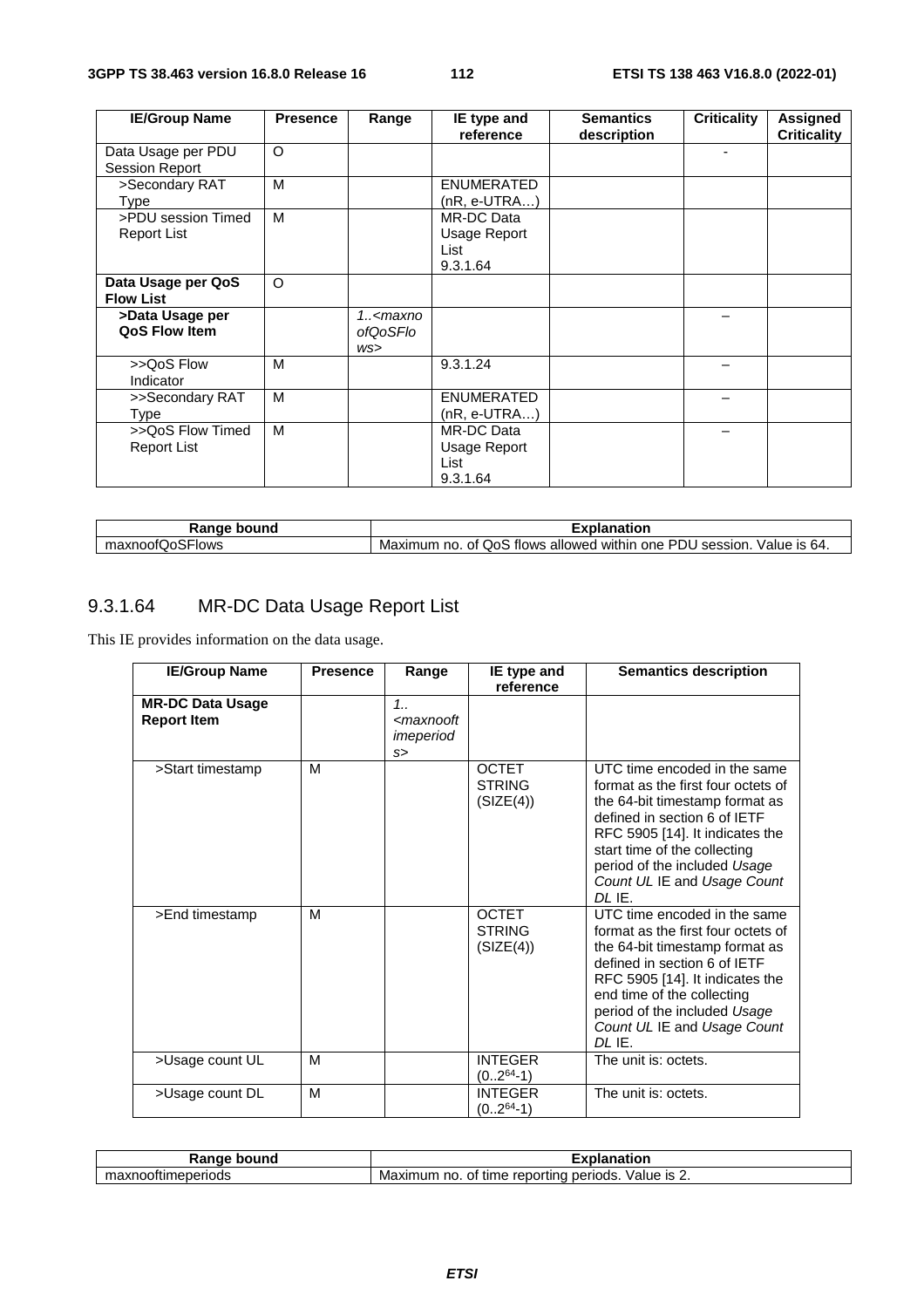### 9.3.1.65 gNB-DU ID

The gNB-DU ID uniquely identifies a gNB-DU at least within a gNB-CU.

| <b>IE/Group Name</b> | <b>Presence</b> | Range | IE type and<br>reference         | <b>Semantics description</b>                                                                                                            |
|----------------------|-----------------|-------|----------------------------------|-----------------------------------------------------------------------------------------------------------------------------------------|
| gNB-DU ID            | М               |       | <b>INTEGER</b><br>$(0 2^{36}-1)$ | The gNB-DU ID is<br>independently configured from<br>cell identifiers, i.e. no<br>connection between gNB-DU<br>ID and cell identifiers. |

#### 9.3.1.66 Common Network Instance

This IE provides the common network instance to be used by the NG-RAN node when selecting a particular transport network resource as described in TS 23.501 [9] in a format common with 5GC.

| <b>IE/Group Name</b>    | <b>Presence</b> | Range | IE type and<br>reference | <b>Semantics description</b>                                                                                                                   |
|-------------------------|-----------------|-------|--------------------------|------------------------------------------------------------------------------------------------------------------------------------------------|
| Common Network Instance | м               |       | OCTET STRING             | The octets of OCTET STRING<br>are encoded as the Network<br>Instance field of the Network<br><i>Instance</i> IE specified in TS<br>29.244 [29] |

#### 9.3.1.67 Activity Notification Level

This IE contains information on which level activity notification shall be performed..

| <b>IE/Group Name</b>                  | <b>Presence</b> | Range | IE type and<br>reference                   | <b>Semantics description</b> |
|---------------------------------------|-----------------|-------|--------------------------------------------|------------------------------|
| <b>Activity Notification</b><br>Level | М               |       | ENUMERATED<br>(DRB. PDU)<br>Session, UE, ) |                              |

## 9.3.1.68 Trace Activation

This IE defines parameters related to a trace session activation.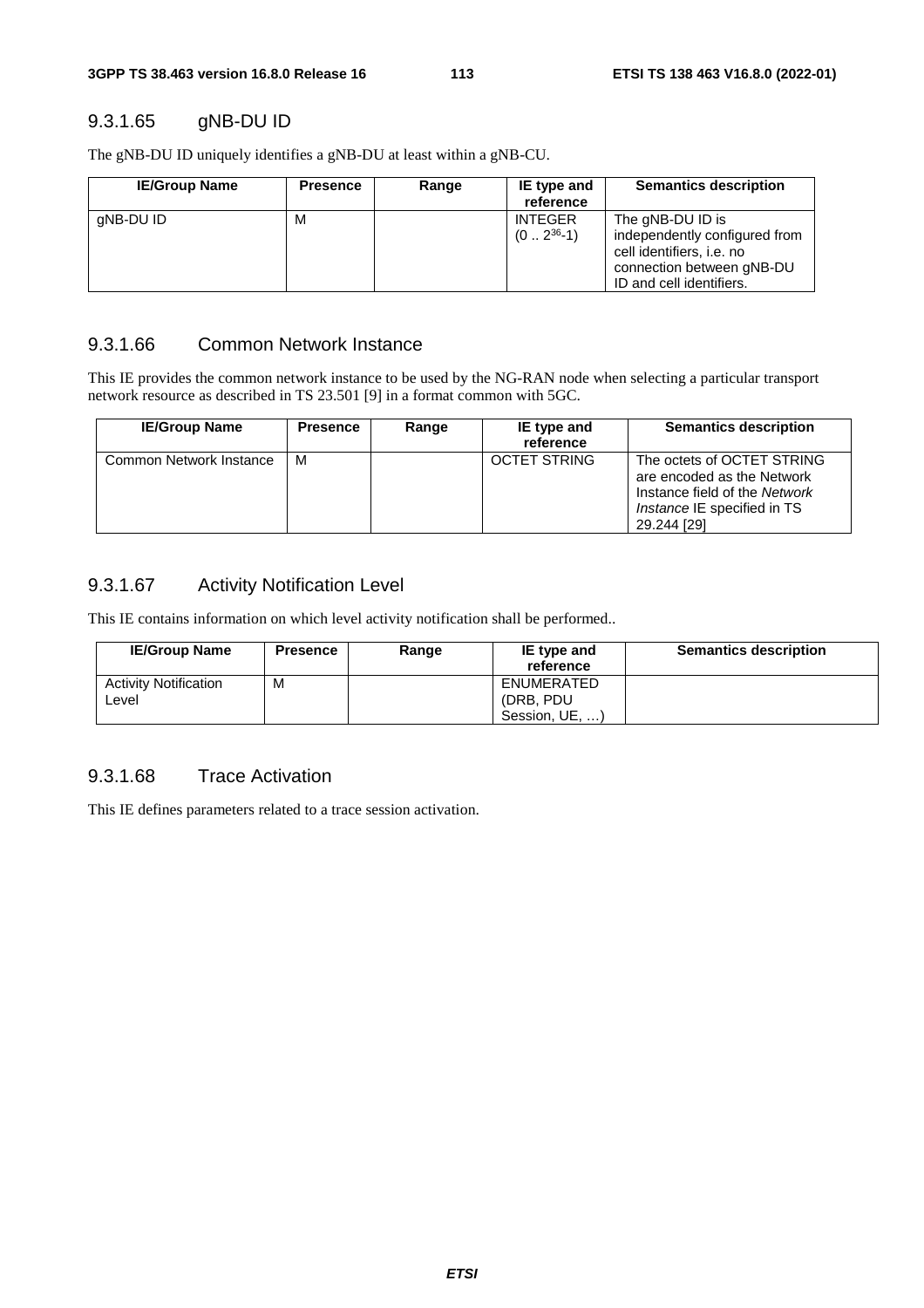| <b>IE/Group Name</b>                                   | <b>Prese</b>            | Rang | IE type and                                                                                                                                                                                                        | <b>Semantics description</b>                                                                                                                                                                                                                                                                                               | <b>Criticality</b> | <b>Assigned</b>    |
|--------------------------------------------------------|-------------------------|------|--------------------------------------------------------------------------------------------------------------------------------------------------------------------------------------------------------------------|----------------------------------------------------------------------------------------------------------------------------------------------------------------------------------------------------------------------------------------------------------------------------------------------------------------------------|--------------------|--------------------|
|                                                        | nce                     | е    | reference                                                                                                                                                                                                          |                                                                                                                                                                                                                                                                                                                            |                    | <b>Criticality</b> |
| <b>Trace ID</b>                                        | M                       |      | <b>OCTET</b><br><b>STRING</b><br>(SIZE(8))                                                                                                                                                                         | This IE is composed of the<br>following:<br>Trace Reference defined in<br>TS 32.422 [24] (leftmost 6<br>octets, with PLMN<br>information encoded as in<br>9.3.1.7), and<br><b>Trace Recording Session</b><br>Reference defined in TS<br>32.422 [24] (last 2 octets).                                                       |                    |                    |
| Interfaces To<br>Trace                                 | M                       |      | <b>BIT STRING</b><br>(SIZE(8))                                                                                                                                                                                     | Each position in the bitmap<br>represents an NG-RAN node<br>interface:<br>first bit = $NG-C$ , second bit =<br>$Xn-C$ , third bit = Uu, fourth<br>bit = $F1-C$ , fifth bit = $E1$ :<br>other bits reserved for future<br>use. Value '1' indicates<br>'should be traced'. Value '0'<br>indicates 'should not be<br>traced'. |                    |                    |
| <b>Trace Depth</b>                                     | $\overline{\mathsf{M}}$ |      | <b>ENUMERATE</b><br>D (minimum,<br>medium,<br>maximum,<br>minimumWitho<br>utVendorSpeci<br>ficExtension,<br>mediumWithou<br>tVendorSpecifi<br>cExtension,<br>maximumWith<br>outVendorSpe<br>cificExtension,<br>. ) | Defined in TS 32.422 [24].                                                                                                                                                                                                                                                                                                 |                    |                    |
| <b>Trace Collection</b><br><b>Entity IP</b><br>Address | M                       |      | Transport<br>Layer Address<br>9.3.2.4                                                                                                                                                                              | For File based Reporting.<br>Defined in TS 32.422 [24].<br>Should be ignored if URI is<br>present.                                                                                                                                                                                                                         |                    |                    |
| <b>Trace Collection</b><br><b>Entity URI</b>           | O                       |      | 9.3.2.8                                                                                                                                                                                                            | For Streaming based<br>Reporting.<br>Defined in TS 32.422 [24]<br><b>Replaces Trace Collection</b><br>Entity IP Address if present.                                                                                                                                                                                        | <b>YES</b>         | ignore             |
| <b>MDT</b><br>Configuration                            | O                       |      | 9.3.1.85                                                                                                                                                                                                           |                                                                                                                                                                                                                                                                                                                            | <b>YES</b>         | ignore             |

## 9.3.1.69 Subscriber Profile ID for RAT/Frequency priority

This parameter is used to define local configuration for RRM strategies.

| <b>IE/Group Name</b>      | <b>Presence</b> | Range | IE type and<br>reference | <b>Semantics description</b> |
|---------------------------|-----------------|-------|--------------------------|------------------------------|
| Subscriber Profile ID for | М               |       | <b>INTEGER (1., 256.</b> |                              |
| RAT/Frequency priority    |                 |       | .                        |                              |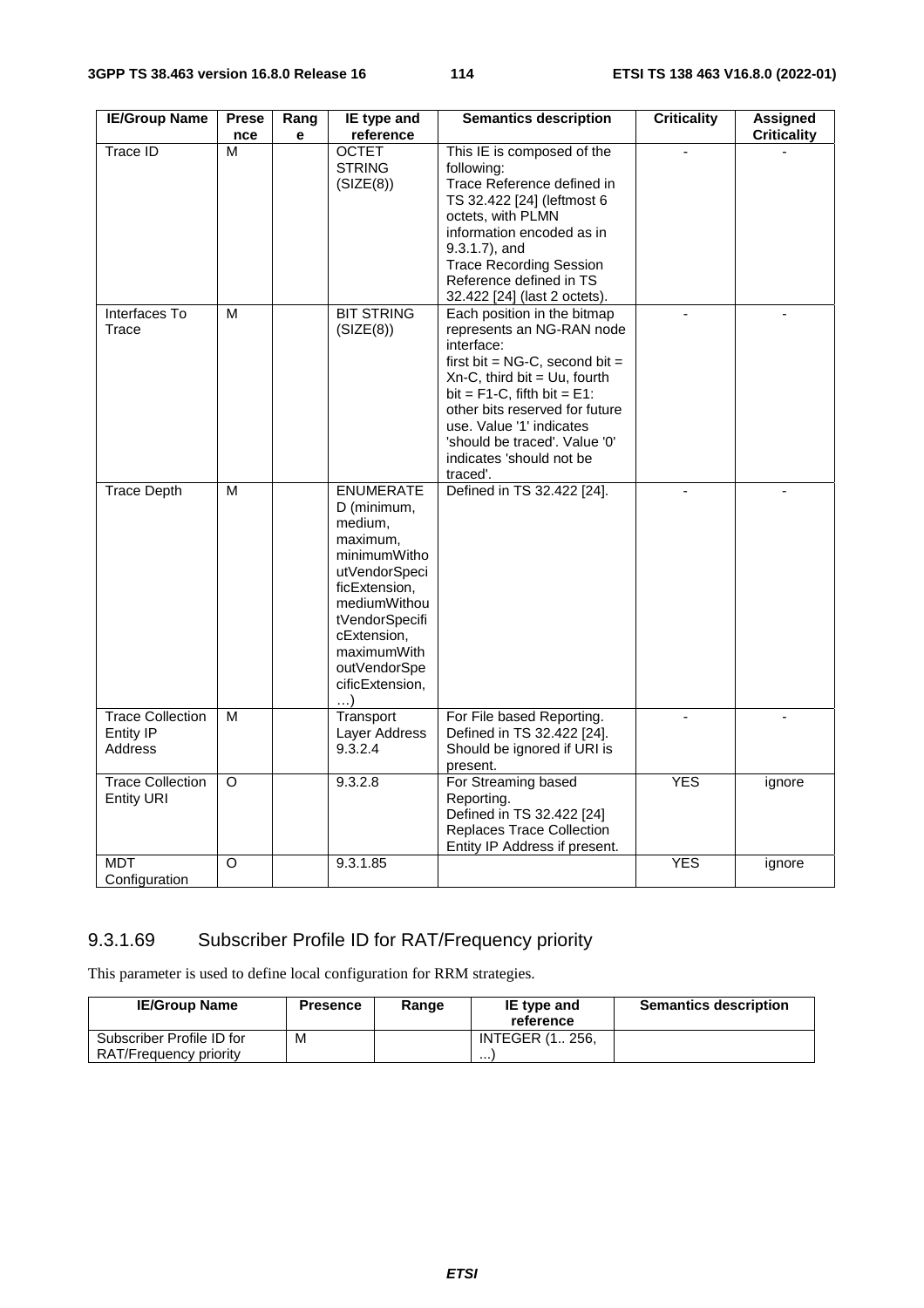## 9.3.1.70 Additional RRM Policy Index

The *Additional RRM Policy Index* IE is used to provide additional information as specified in TS 36.300 [25].

| <b>IE/Group Name</b>               | <b>Presence</b> | Range | IE type and<br>reference        | <b>Semantics description</b> |
|------------------------------------|-----------------|-------|---------------------------------|------------------------------|
| <b>Additional RRM Policy Index</b> | м               |       | <b>BIT STRING</b><br>(SIZE(32)) |                              |

# 9.3.1.71 Retainability Measurements Information

This IE contains information on removed DRB(s) and QoS Flow(s) which are needed to perform retainability measurements.

| <b>IE/Group Name</b>    | <b>Presence</b>    | Range                         | IE type and<br>reference | <b>Semantics</b><br>description | <b>Criticality</b>       | <b>Assigned</b><br><b>Criticality</b> |
|-------------------------|--------------------|-------------------------------|--------------------------|---------------------------------|--------------------------|---------------------------------------|
| <b>DRB Removed List</b> |                    | $\mathbf{1}$                  |                          |                                 | $\blacksquare$           |                                       |
| >DRB Removed            |                    | 1 <maxnoofdrbs></maxnoofdrbs> |                          |                                 |                          |                                       |
| <b>Item</b>             |                    |                               |                          |                                 |                          |                                       |
| >DRBID                  | M                  |                               | 9.3.1.16                 |                                 | $\overline{\phantom{a}}$ |                                       |
| >>DRB Released          | $\overline{\circ}$ |                               | <b>ENUMERAT</b>          | Indicates if the                |                          |                                       |
| In Session              |                    |                               | ED (released             | DRB was "in                     |                          |                                       |
|                         |                    |                               | in session,              | session" or not                 |                          |                                       |
|                         |                    |                               | not released             | (as defined in                  |                          |                                       |
|                         |                    |                               | in session,              | TS 32.425 [26]                  |                          |                                       |
|                         |                    |                               | $\ldots$                 | and TS 28.552                   |                          |                                       |
|                         |                    |                               |                          | $[22]$ ) when                   |                          |                                       |
|                         |                    |                               |                          | released                        |                          |                                       |
| >>DRB                   | $\Omega$           |                               | <b>OCTET</b>             | Accumulated                     |                          |                                       |
| Accumulated             |                    |                               | <b>STRING</b>            | "in session"                    |                          |                                       |
| <b>Session Time</b>     |                    |                               | (SIZE(5))                | time for the                    |                          |                                       |
|                         |                    |                               |                          | DRB, as                         |                          |                                       |
|                         |                    |                               |                          | defined in TS                   |                          |                                       |
|                         |                    |                               |                          | 32.425 [26]                     |                          |                                       |
|                         |                    |                               |                          | and TS 28.552                   |                          |                                       |
|                         |                    |                               |                          | $[22]$ , in                     |                          |                                       |
|                         |                    |                               |                          | milliseconds                    |                          |                                       |
| >>QoS Flow              |                    | 0.1                           |                          |                                 | $\mathbf{r}$             |                                       |
| <b>Removed List</b>     |                    |                               |                          |                                 |                          |                                       |
| >>>QoS Flow             |                    | 1.55                          |                          |                                 | $\mathbf{r}$             |                                       |
| <b>Removed Item</b>     |                    | maxnoofQoSFlows<br>$\geq$     |                          |                                 |                          |                                       |
| >>>>QoS Flow            | M                  |                               | 9.3.1.24                 |                                 | L.                       |                                       |
| Identifier              |                    |                               |                          |                                 |                          |                                       |
| >>>>QoS Flow            | $\circ$            |                               | <b>ENUMERAT</b>          | Indicates if the                |                          |                                       |
| Released In             |                    |                               | ED (released             | QoS Flow was                    |                          |                                       |
| Session                 |                    |                               | in session,              | "in session" or                 |                          |                                       |
|                         |                    |                               | not released             | not (as defined                 |                          |                                       |
|                         |                    |                               | in session,              | in TS 28.552                    |                          |                                       |
|                         |                    |                               | $\ldots$                 | $[22]$ , when                   |                          |                                       |
|                         |                    |                               |                          | released                        |                          |                                       |
| >>>>QoS Flow            | O                  |                               | <b>OCTET</b>             | Accumulated                     |                          |                                       |
| Accumulated             |                    |                               | <b>STRING</b>            | "in session"                    |                          |                                       |
| <b>Session Time</b>     |                    |                               | (SIZE(5))                | time for the                    |                          |                                       |
|                         |                    |                               |                          | QoS Flow, as                    |                          |                                       |
|                         |                    |                               |                          | defined in TS                   |                          |                                       |
|                         |                    |                               |                          | 28.552 [22], in                 |                          |                                       |
|                         |                    |                               |                          | milliseconds                    |                          |                                       |

| Range bound     | <b>Explanation</b>                                      |
|-----------------|---------------------------------------------------------|
| maxnoofDRBs     | Maximum no. of DRBs for a UE. Value is 32.              |
| maxnoofQoSFlows | Maximum no. of QoS flows in a PDU Session. Value is 64. |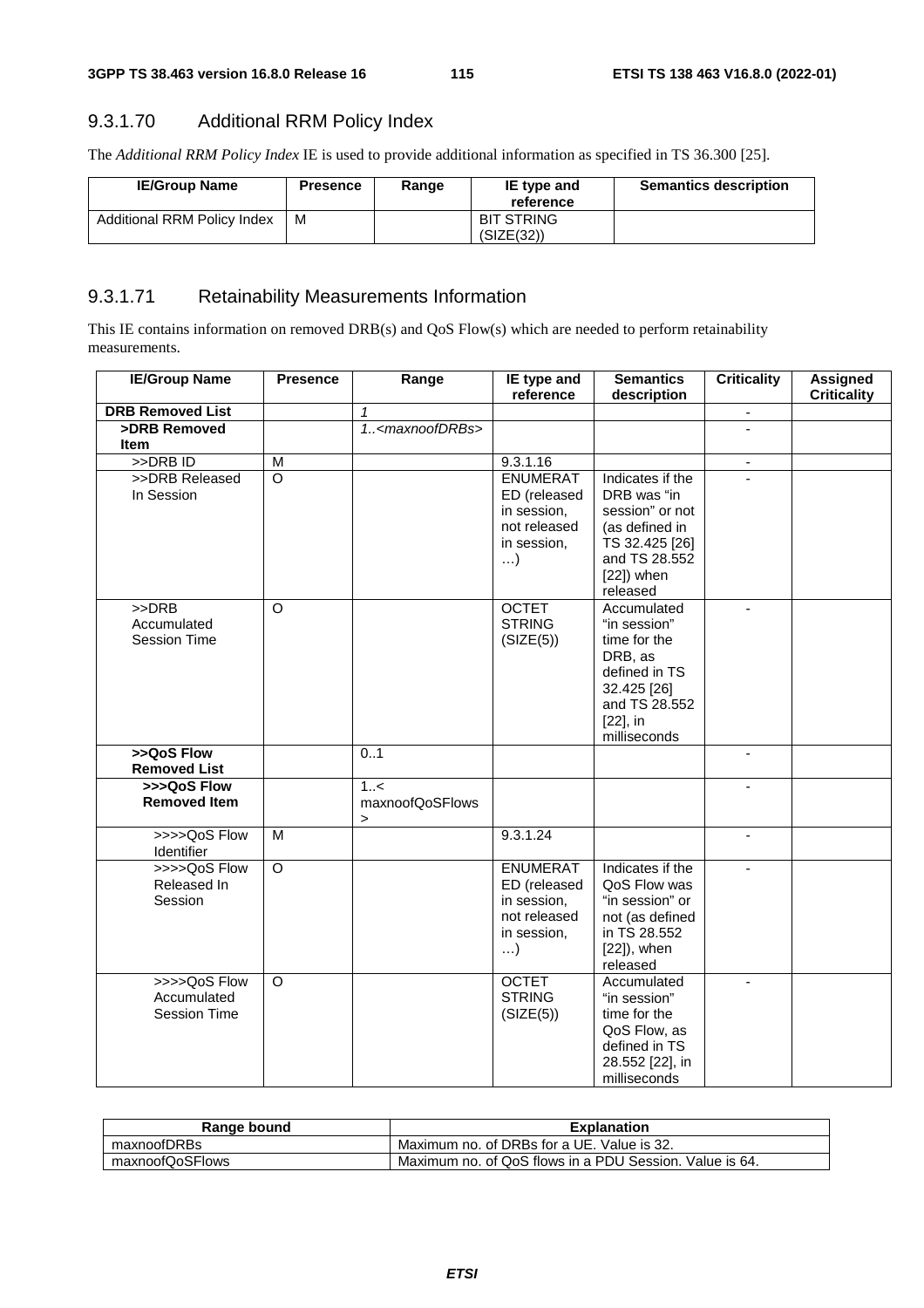### 9.3.1.72 TNL Available Capacity Indicator

The *TNL Available Capacity Indicator* IE indicates offered and available capacity of the Transport Network.

| <b>IE/Group Name</b>           | <b>Presence</b> | Range | IE type and reference | <b>Semantics description</b> |
|--------------------------------|-----------------|-------|-----------------------|------------------------------|
| <b>DL TNL Offered Capacity</b> | м               |       | INTEGER (0            | Maximum capacity in          |
|                                |                 |       | 16777216              | kbps                         |
| <b>DL TNL Available</b>        | м               |       | INTEGER (0 100,)      | Available capacity. Value    |
| Capacity                       |                 |       |                       | 100 corresponds to the       |
|                                |                 |       |                       | offered capacity.            |
| UL TNL Offered Capacity        | м               |       | INTEGER (0            | Maximum capacity in          |
|                                |                 |       | 16777216,)            | kbps                         |
| <b>UL TNL Available</b>        | М               |       | INTEGER (0 100,)      | Available capacity. Value    |
| Capacity                       |                 |       |                       | 100 corresponds to the       |
|                                |                 |       |                       | offered capacity.            |

## 9.3.1.73 HW Capacity Indicator

The *HW Capacity Indicator* IE indicates offered and available throughput experienced by the gNB-CU-UP.

| <b>IE/Group Name</b> | <b>Presence</b> | Range | IE type and reference   | <b>Semantics description</b>                                                                               |
|----------------------|-----------------|-------|-------------------------|------------------------------------------------------------------------------------------------------------|
| Offered Throughput   | м               |       | INTEGER (1.<br>16777216 | Maximum capacity<br>offered by the gNB-CU-                                                                 |
|                      |                 |       |                         | UP in kbps                                                                                                 |
| Available Throughput | м               |       | INTEGER(0100, )         | Average available<br>capacity at the gNB-CU-<br>UP. Value 100<br>corresponds to the<br>offered throughput. |

#### 9.3.1.74 Redundant QoS Flow Indicator

This IE provides the Redundant QoS Flow Indicator for a QoS flow as specified in TS 23.501 [20].

| <b>IE/Group Name</b>                   | <b>Presence</b> | Range | IE type and<br>reference    | <b>Semantics description</b>                                                                                                                                                                                                                                                            |
|----------------------------------------|-----------------|-------|-----------------------------|-----------------------------------------------------------------------------------------------------------------------------------------------------------------------------------------------------------------------------------------------------------------------------------------|
| <b>Redundant QoS Flow</b><br>Indicator | M               |       | ENUMERATED<br>(true, false) | This IE indicates that this QoS<br>flow is requested for the<br>redundant transmission. Value<br>"true" indicates that redundant<br>transmission is requested for this<br>QoS flow. Value "false" indicates<br>that redundant transmission is<br>requested to be stopped if<br>started. |

#### 9.3.1.75 TSC Traffic Characteristics

This IE provides the traffic characteristics of TSC QoS flows.

| <b>IE/Group Name</b>                            | <b>Presence</b> | Range | IE type and<br>reference                         | <b>Semantics description</b> |
|-------------------------------------------------|-----------------|-------|--------------------------------------------------|------------------------------|
| TSC Assistance Information   O<br>Downlink      |                 |       | <b>TSC Assistance</b><br>Information<br>9.3.1.76 |                              |
| TSC Assistance Information   O<br><b>Uplink</b> |                 |       | <b>TSC Assistance</b><br>Information<br>9.3.1.76 |                              |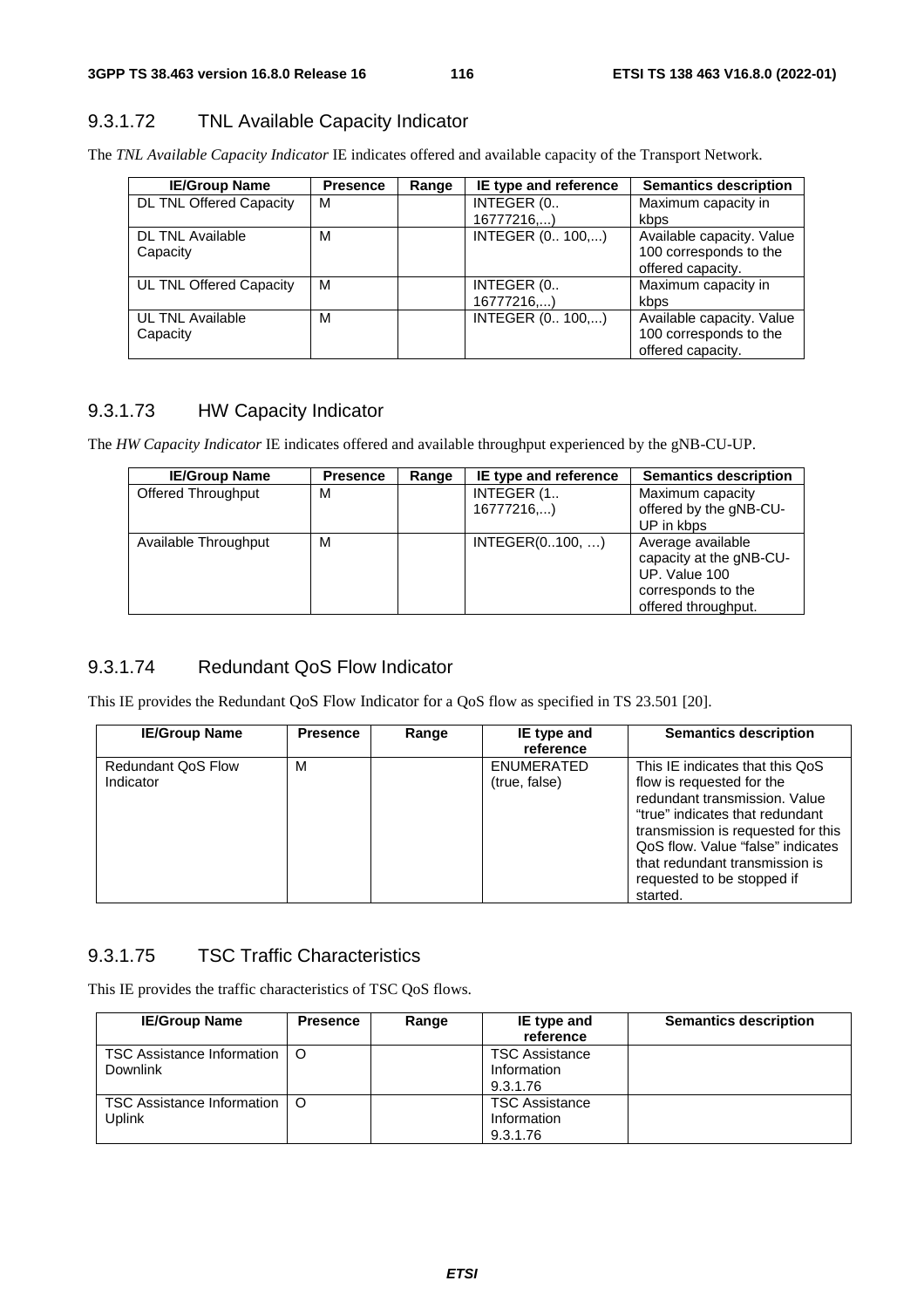#### 9.3.1.76 TSC Assistance Information

This IE provides the TSC assistance information for a TSC QoS flow in the uplink or downlink (see TS 23.501 [20]).

| <b>IE/Group Name</b> | Presence | Range | IE type and<br>reference | <b>Semantics description</b> |
|----------------------|----------|-------|--------------------------|------------------------------|
| Periodicity          | М        |       | 9.3.1.77                 |                              |
| Burst Arrival Time   |          |       | 9.3.1.78                 |                              |

#### 9.3.1.77 Periodicity

This IE indicates the Periodicity of the TSC QoS flow as defined in TS 23.501 [20].

| <b>IE/Group Name</b> | <b>Presence</b> | Range | IE type and<br>reference      | <b>Semantics description</b>              |
|----------------------|-----------------|-------|-------------------------------|-------------------------------------------|
| Periodicity          | M               |       | <b>INTEGER</b><br>(0640000, ) | Periodicity expressed in units of<br>∵us. |

#### 9.3.1.78 Burst Arrival Time

This IE indicates the Burst Arrival Time of the TSC QoS flow as defined in TS 23.501 [9].

| <b>IE/Group Name</b>      | <b>Presence</b> | Range | IE type and<br>reference | <b>Semantics description</b>                                                                                                           |
|---------------------------|-----------------|-------|--------------------------|----------------------------------------------------------------------------------------------------------------------------------------|
| <b>Burst Arrival Time</b> | M               |       | <b>OCTET STRING</b>      | Encoded in the same format as<br>the Reference Time IE as defined<br>in TS 38.331 [10]. The value is<br>truncated to 1 us granularity. |

## 9.3.1.79 Extended Packet Delay Budget

This IE indicates the Packet Delay Budget for a QoS flow.

| <b>IE/Group Name</b>                   | <b>Presence</b> | Range | IE type and<br>reference    | <b>Semantics description</b>                                                                    |
|----------------------------------------|-----------------|-------|-----------------------------|-------------------------------------------------------------------------------------------------|
| Extended Packet Delay<br><b>Budget</b> | M               |       | <b>INTEGER</b><br>(065535,) | Upper bound value for the delay<br>that a packet may experience<br>expressed in unit of 0.01ms. |

#### 9.3.1.80 Redundant PDU Session Information

This IE defines Redundancy information to be applied to a PDU Session.

| <b>IE/Group Name</b> | Presence | Range | IE type and<br>reference        | <b>Semantics description</b> |
|----------------------|----------|-------|---------------------------------|------------------------------|
| <b>RSN</b>           | M        |       | ENUMERATED (v1,<br>v2. <i>.</i> |                              |

## 9.3.1.81 QoS Mapping Information

This IE indicates the DSCP and/or IPv6 Flow Label field(s) of IP packet which is sent through the GTP-U tunnel of a requested DRB. This IE is only used for IAB.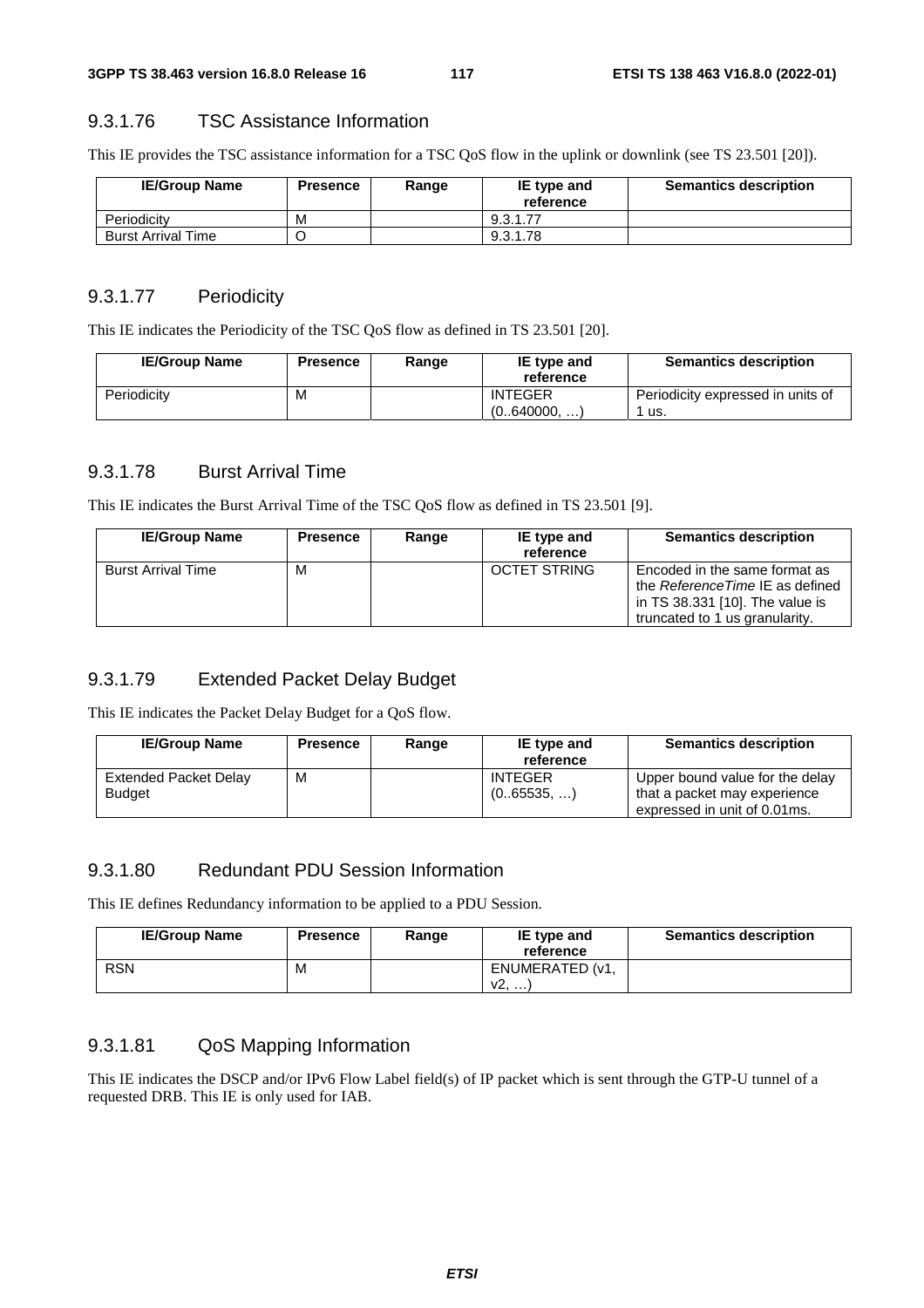| <b>IE/Group Name</b> | <b>Presence</b> | Range | IE type and       | <b>Semantics description</b> |
|----------------------|-----------------|-------|-------------------|------------------------------|
|                      |                 |       | reference         |                              |
| <b>DSCP</b>          |                 |       | <b>BIT STRING</b> |                              |
|                      |                 |       | (SIZE(6))         |                              |
| Flow Label           | ◡               |       | <b>BIT STRING</b> |                              |
|                      |                 |       | (SIZE(20))        |                              |

### 9.3.1.82 NID

This IE contains the Network Identifier of an SNPN, as specified in TS 23.501 [20]. The NID is specified in TS 23.003 [23].

| <b>IE/Group Name</b> | <b>Presence</b> | Range | IE type and<br>reference        | <b>Semantics description</b> |
|----------------------|-----------------|-------|---------------------------------|------------------------------|
| <b>NID</b>           | M               |       | <b>BIT STRING</b><br>(SIZE(44)) |                              |

## 9.3.1.83 NPN Support Information

This IE provides NPN related information.

| <b>IE/Group Name</b>                            | <b>Presence</b> | Range | IE type and<br>reference | <b>Semantics description</b>                                                                                                                                                                                      |
|-------------------------------------------------|-----------------|-------|--------------------------|-------------------------------------------------------------------------------------------------------------------------------------------------------------------------------------------------------------------|
| <b>CHOICE NPN Support</b><br><i>Information</i> | M               |       |                          |                                                                                                                                                                                                                   |
| >NPN Support Information<br>-SNPN               |                 |       |                          |                                                                                                                                                                                                                   |
| >>NID                                           | M               |       | 9.3.1.82                 | This IE is associated with the<br>PLMN Identity and the Slice<br>Support List contained in the<br>Supported PLMNs IE.<br>Together with the PLMN Identity<br>it identifies the SNPN supported<br>by the gNB-CU-UP. |

## 9.3.1.84 NPN Context Information

This IE provides bearer context related NPN information.

| <b>IE/Group Name</b>                                   | <b>Presence</b> | Range | IE type and<br>reference | <b>Semantics description</b>                                                                                                                                                                    |
|--------------------------------------------------------|-----------------|-------|--------------------------|-------------------------------------------------------------------------------------------------------------------------------------------------------------------------------------------------|
| <b>CHOICE NPN Context</b><br><i><b>Information</b></i> | M               |       |                          |                                                                                                                                                                                                 |
| >SNPN Information                                      |                 |       |                          |                                                                                                                                                                                                 |
| >>NID                                                  | M               |       | 9.3.1.82                 | This IE is associated with<br>Serving PLMN information<br>contained in bearer context<br>related E1AP message.<br>Together with the Serving PLMN<br>identity it identifies the serving<br>SNPN. |

## 9.3.1.85 MDT Configuration

The IE defines the NR MDT configuration parameters.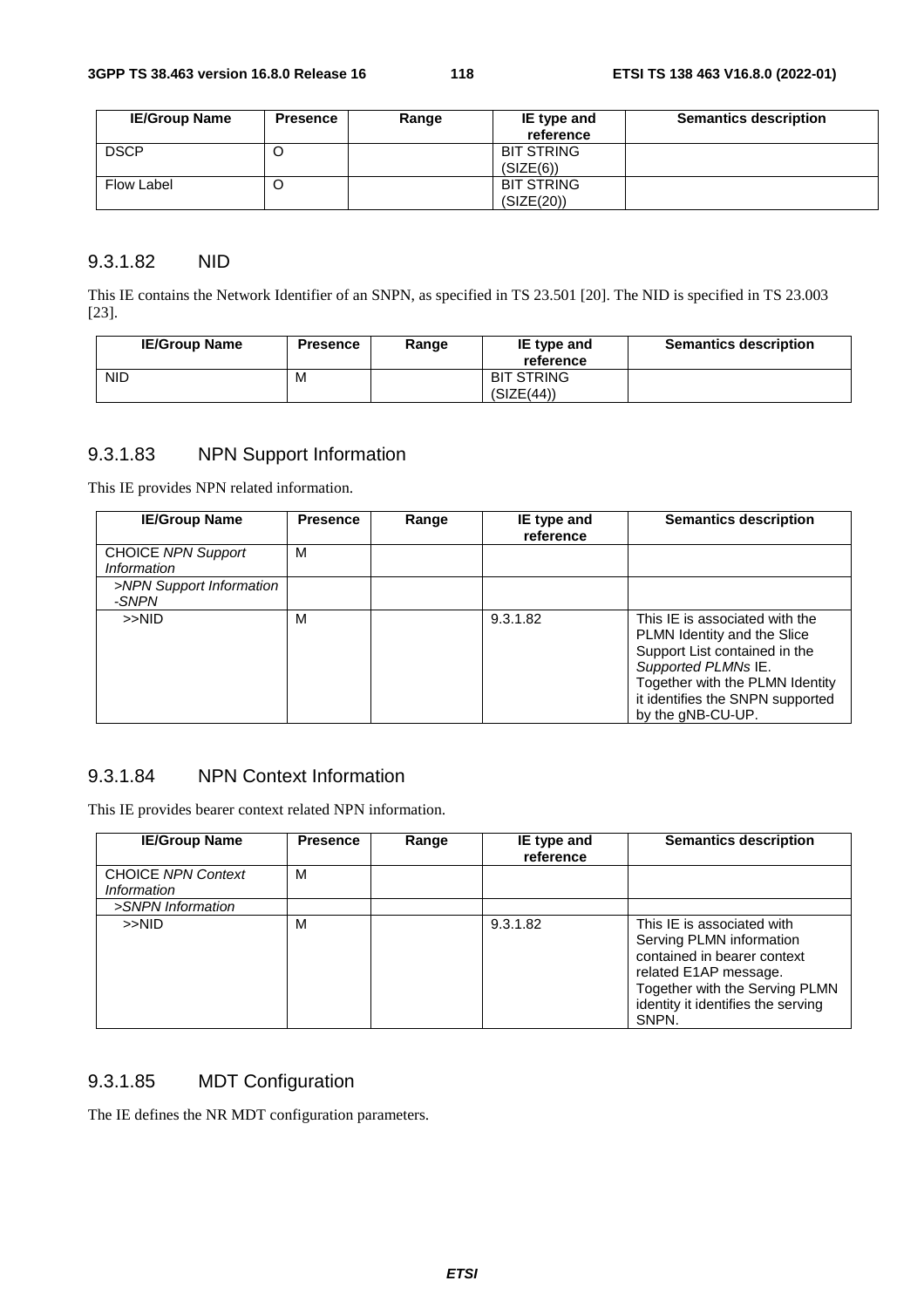| <b>IE/Group Name</b>          | <b>Presence</b> | Range | IE type and                                                                               | <b>Semantics description</b>                                                                                                                                                                                                                                                                                                                               |
|-------------------------------|-----------------|-------|-------------------------------------------------------------------------------------------|------------------------------------------------------------------------------------------------------------------------------------------------------------------------------------------------------------------------------------------------------------------------------------------------------------------------------------------------------------|
| <b>MDT</b> Activation         | M               |       | reference<br><b>ENUMERATED</b><br>(Immediate MDT<br>only, Immediate<br>MDT and<br>Trace,) |                                                                                                                                                                                                                                                                                                                                                            |
| <b>CHOICE MDT Mode</b>        | м               |       |                                                                                           |                                                                                                                                                                                                                                                                                                                                                            |
| >Immediate MDT                |                 |       |                                                                                           |                                                                                                                                                                                                                                                                                                                                                            |
| >>Measurements to<br>Activate | M               |       | <b>BITSTRING</b><br>(SIZE(8))                                                             | Each position in the bitmap<br>indicates a MDT<br>measurement, as defined<br>in TS 37.320 [27].<br>Fourth Bit = $M4$ ,<br>Seventh $Bit = M6$ ,<br>Eighth Bit = $M7$ .<br>Value "1" indicates<br>"activate" and value "0"<br>indicates "do not activate".<br>This version of the<br>specification does not use<br>bits 1, bit 2, bit 3, bit 5 and<br>bit 6. |
| >>M4 Configuration            | C-ifM4          |       | 9.3.1.86                                                                                  |                                                                                                                                                                                                                                                                                                                                                            |
| >>M6 Configuration            | C-ifM6          |       | 9.3.1.87                                                                                  |                                                                                                                                                                                                                                                                                                                                                            |
| >>M7 Configuration            | C-ifM7          |       | 9.3.1.88                                                                                  |                                                                                                                                                                                                                                                                                                                                                            |

| <b>Condition</b> | <b>Explanation</b>                                                  |
|------------------|---------------------------------------------------------------------|
| ifM4             | This IE shall be present if the Measurements to Activate IE has the |
|                  | fourth bit set to "1".                                              |
| ifM6             | This IE shall be present if the Measurements to Activate IE has the |
|                  | seventh bit set to "1".                                             |
| ifM7             | This IE shall be present if the Measurements to Activate IE has the |
|                  | eighth bit set to "1".                                              |

## 9.3.1.86 M4 Configuration

This IE defines the parameters for M4 measurement collection.

| <b>IE/Group Name</b> | <b>Presence</b> | Range | IE type and          | <b>Semantics description</b> |
|----------------------|-----------------|-------|----------------------|------------------------------|
|                      |                 |       | reference            |                              |
| M4 Collection Period | м               |       | ENUMERATED           |                              |
|                      |                 |       | (ms1024, ms2048,     |                              |
|                      |                 |       | ms5120, ms10240,     |                              |
|                      |                 |       | min1,                |                              |
| M4 Links to log      | M               |       | ENUMERATED(uplin     |                              |
|                      |                 |       | k, downlink, both-   |                              |
|                      |                 |       | uplink-and-downlink, |                              |
|                      |                 |       | .                    |                              |

## 9.3.1.87 M6 Configuration

This IE defines the parameters for M6 measurement collection.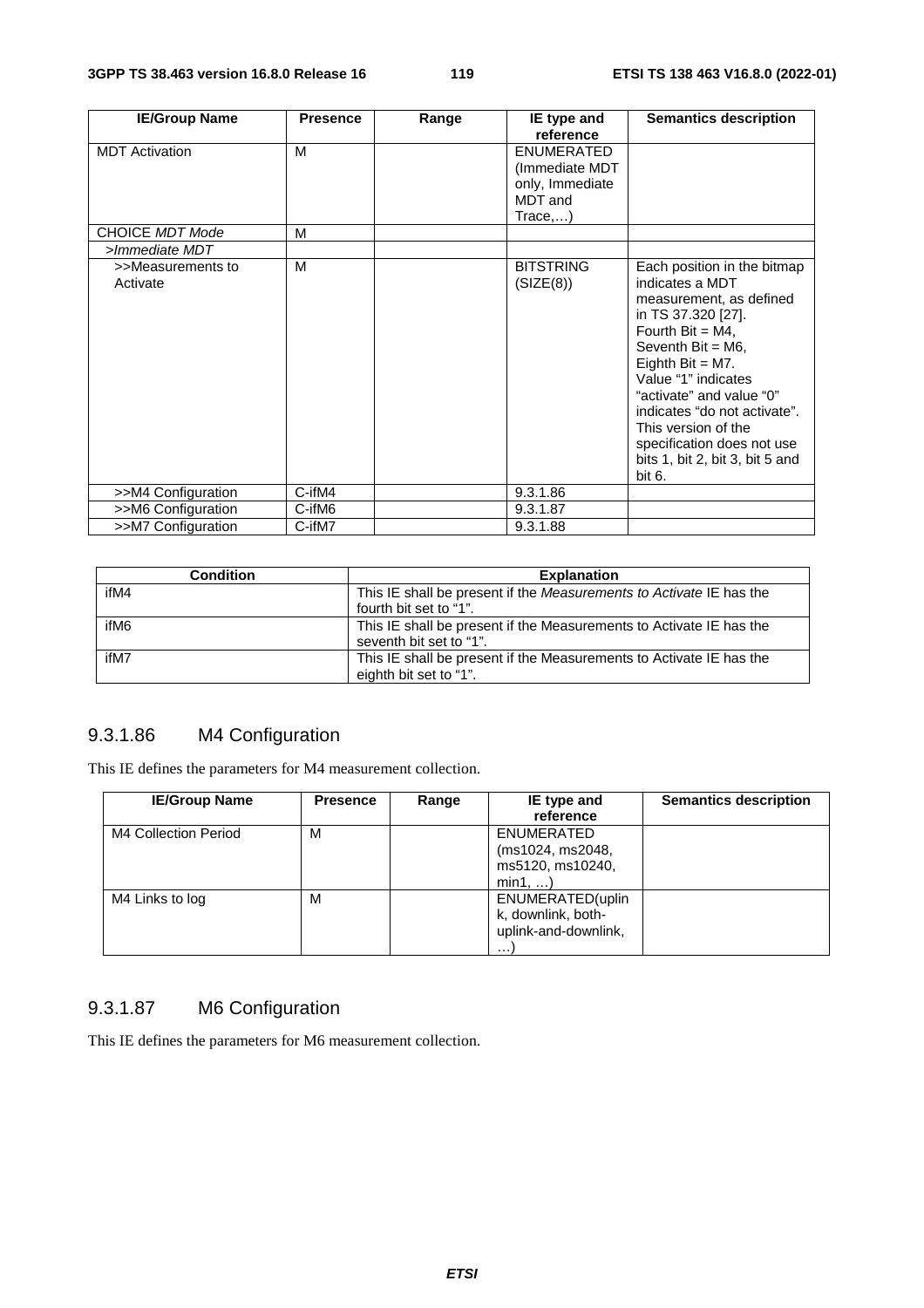| <b>IE/Group Name</b> | <b>Presence</b> | Range | IE type and          | <b>Semantics description</b> |
|----------------------|-----------------|-------|----------------------|------------------------------|
|                      |                 |       | reference            |                              |
| M6 Report Interval   | M               |       | <b>ENUMERATED</b>    |                              |
|                      |                 |       | (ms120, ms240,       |                              |
|                      |                 |       | ms480,               |                              |
|                      |                 |       | ms640, ms1024,       |                              |
|                      |                 |       | ms2048, ms5120,      |                              |
|                      |                 |       | ms10240, ms20480,    |                              |
|                      |                 |       | ms40960, min1, min6, |                              |
|                      |                 |       | min12, min30,        |                              |
| M6 Links to log      | м               |       | ENUMERATED(uplin     |                              |
|                      |                 |       | k, downlink, both-   |                              |
|                      |                 |       | uplink-and-downlink, |                              |
|                      |                 |       | .                    |                              |

## 9.3.1.88 M7 Configuration

This IE defines the parameters for M7 measurement collection.

| <b>IE/Group Name</b> | <b>Presence</b> | Range | IE type and      | <b>Semantics description</b> |
|----------------------|-----------------|-------|------------------|------------------------------|
|                      |                 |       | reference        |                              |
| M7 Collection Period | м               |       | INTEGR(160)      |                              |
| M7 Links to log      | м               |       | ENUMERATED(uplin |                              |
|                      |                 |       | <b>IN.</b>       |                              |

#### 9.3.1.89 MDT PLMN List

The purpose of the *MDT PLMN List* IE is to provide the list of PLMN allowed for MDT.

| <b>IE/Group Name</b> | <b>Presence</b> | Range                                     | IE type and<br>reference | <b>Semantics description</b> |
|----------------------|-----------------|-------------------------------------------|--------------------------|------------------------------|
| <b>MDT PLMN List</b> |                 | 1 <maxnoofmd<br>TPLMNs&gt;</maxnoofmd<br> |                          |                              |
| >PLMN Identity       | M               |                                           | 9.3.1.7                  |                              |

| Range bound     | Explanation                                                    |
|-----------------|----------------------------------------------------------------|
| maxnoofMDTPLMNs | Maximum no. of PLMNs in the MDT PLMN list.<br>Value is<br>-16. |

#### 9.3.1.90 EHC Parameters

This IE carries the EHC parameters for ethernet header compression.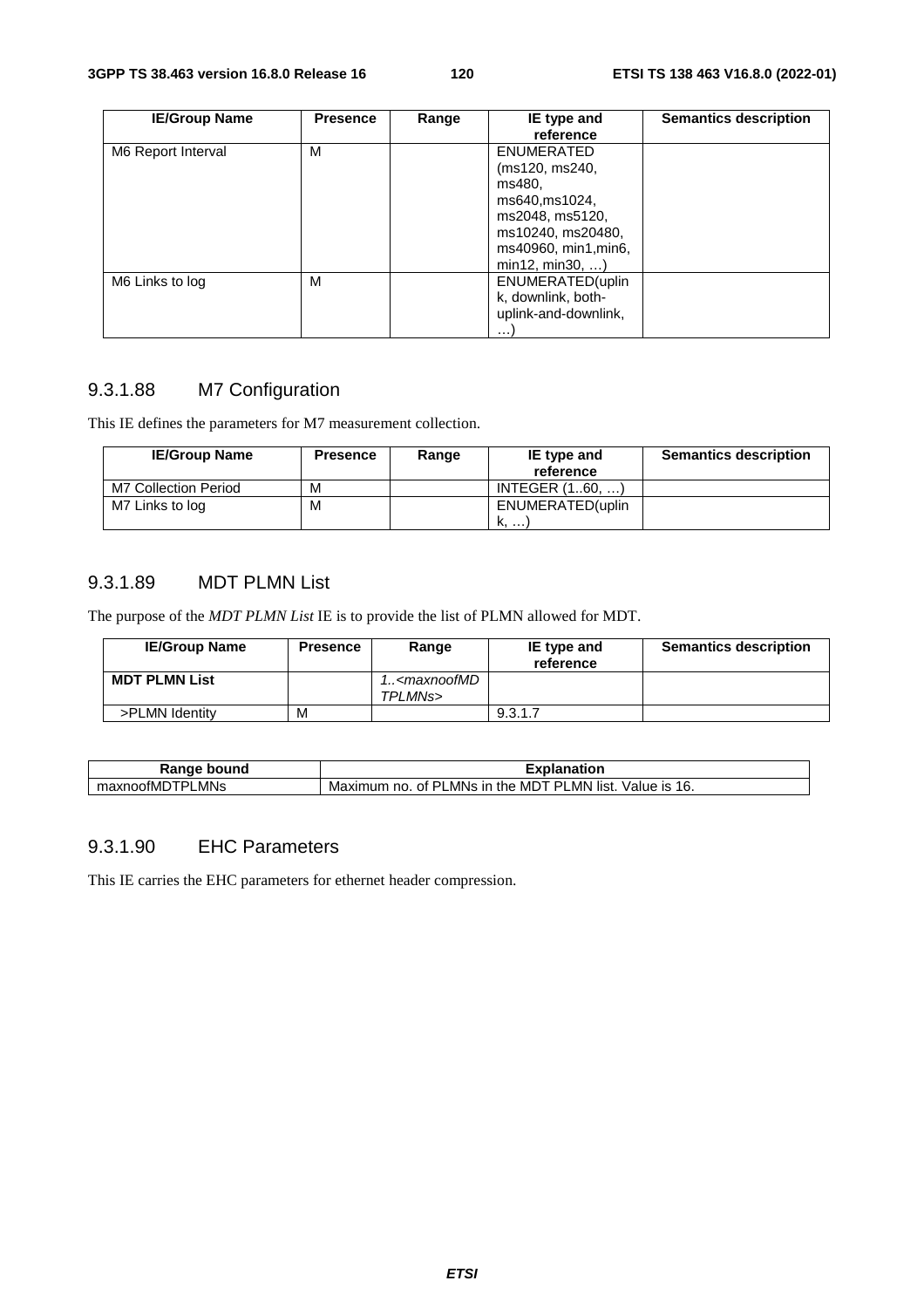| <b>IE/Group Name</b> | <b>Presence</b> | Range               | <b>Semantics</b><br>IE type and              |                                                                                                                                                                                                                                                                                                                                                                   | <b>Criticality</b>       | <b>Assigned</b>    |
|----------------------|-----------------|---------------------|----------------------------------------------|-------------------------------------------------------------------------------------------------------------------------------------------------------------------------------------------------------------------------------------------------------------------------------------------------------------------------------------------------------------------|--------------------------|--------------------|
|                      |                 |                     | reference                                    | description                                                                                                                                                                                                                                                                                                                                                       |                          | <b>Criticality</b> |
| <b>EHC Common</b>    | M               |                     |                                              |                                                                                                                                                                                                                                                                                                                                                                   | $\overline{\phantom{a}}$ |                    |
| >EHC-CID-Length      | M               |                     | <b>ENUMERATED</b><br>{ bits7, bits15,<br>. 1 | See description of<br>ehc-CID-Length in<br>TS 38.331 [10]                                                                                                                                                                                                                                                                                                         |                          |                    |
| <b>EHC Downlink</b>  | O               |                     |                                              |                                                                                                                                                                                                                                                                                                                                                                   |                          |                    |
| >drb-ContinueEHC-DL  | M               |                     | <b>ENUMERATED</b><br>{ $true, $ }            | See description of<br>drb-ContinueEHC-<br>DL in TS 38.331<br>$[10]$                                                                                                                                                                                                                                                                                               |                          |                    |
| >maxCID-EHC-DL       | O               | INTEGER(132<br>767, |                                              | Indicate the<br>maximum number<br>of DL EHC<br>contexts that can<br>be established for<br>the DRB. The total<br>value of maxCID-<br>EHC-DL plus<br>maxCID-EHC-<br>UL(as specified in<br>TS 38.331) across<br>all bearers for the<br>UE should be less<br>than or equal to<br>the value of<br>maxNumberEHC-<br>Contexts<br>parameter as<br>indicated by the<br>UE. | <b>YES</b>               | ignore             |
| <b>EHC Uplink</b>    | O               |                     |                                              |                                                                                                                                                                                                                                                                                                                                                                   |                          | -                  |
| >drb-ContinueEHC-UL  | M               |                     | <b>ENUMERATED</b><br>{ $true, $ }            | See description of<br>drb-ContinueEHC-<br>UL in TS 38.331<br>$[10]$                                                                                                                                                                                                                                                                                               |                          |                    |

## 9.3.1.91 DAPS Request Information

The *DAPS Indicator* IE indicates that DAPS HO is requested for the concerned DRB.

| <b>IE/Group Name</b> | <b>Presence</b> | Range | IE type and reference           | <b>Semantics description</b> |
|----------------------|-----------------|-------|---------------------------------|------------------------------|
| DAPS Indicator       | м               |       | ENUMERATED (DAPS HO required, ) | Indicates that DAPS HO       |
|                      |                 |       |                                 | is requested                 |

## 9.3.1.92 Early Forwarding COUNT Information

This IE contains DL COUNT value related to early data forwarding during DAPS Handover or Conditional Handover or conditional PSCell change.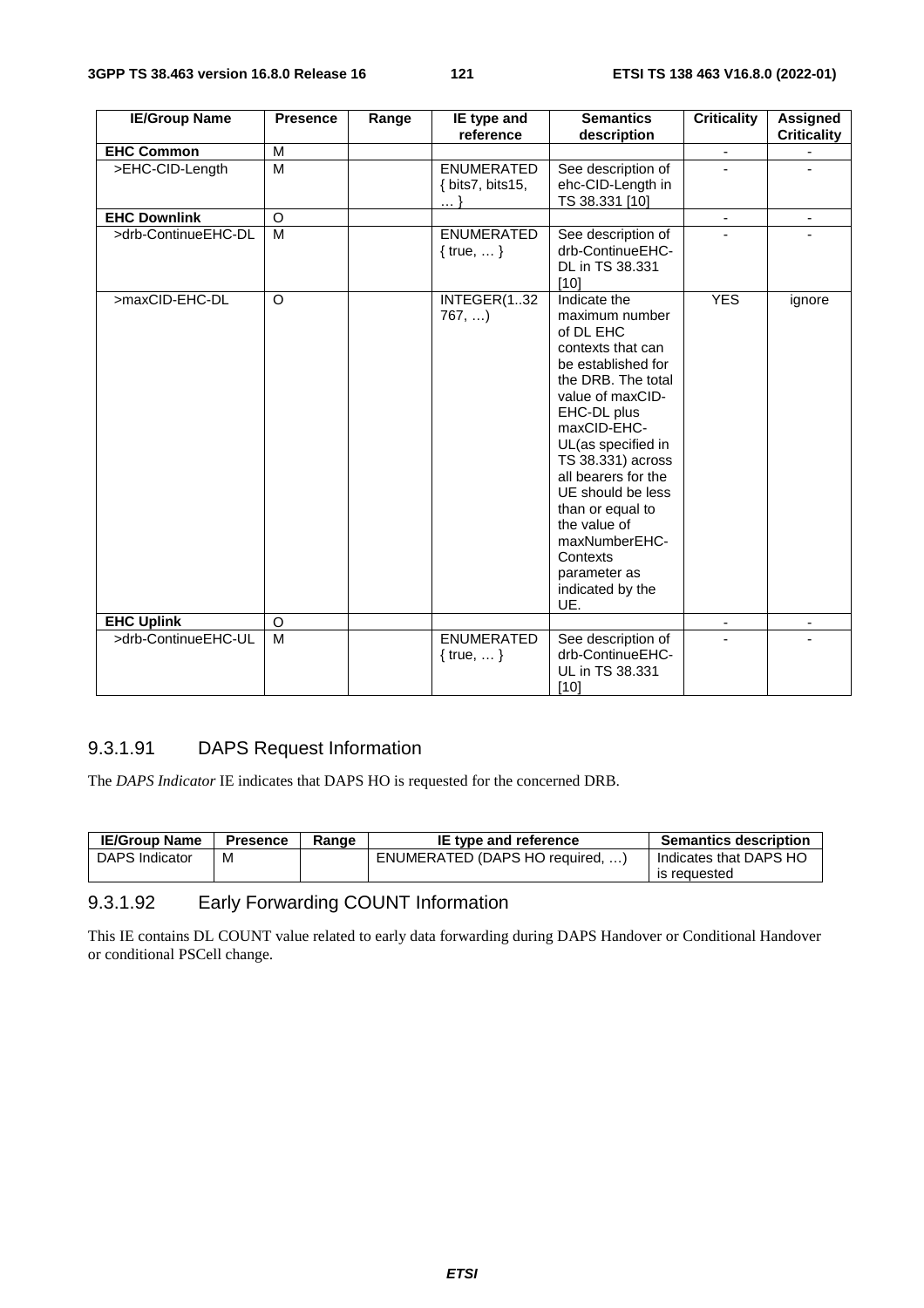| <b>IE/Group Name</b>           | <b>Presence</b> | Range | IE type and                   | <b>Semantics</b>                                                                                                                                 |
|--------------------------------|-----------------|-------|-------------------------------|--------------------------------------------------------------------------------------------------------------------------------------------------|
|                                |                 |       | reference                     | description                                                                                                                                      |
| <b>CHOICE Early Forwarding</b> | М               |       |                               |                                                                                                                                                  |
| >First DL COUNT                |                 |       |                               |                                                                                                                                                  |
| >>FIRST DL COUNT<br>Value      | M               |       | <b>PDCP Count</b><br>9.3.1.35 | PDCP-SN and Hyper<br>frame number of the<br>first DL SDU that the                                                                                |
|                                |                 |       |                               | source NG-RAN node<br>forwards to the target<br>NG-RAN node                                                                                      |
| >DL Discarding                 |                 |       |                               |                                                                                                                                                  |
| >>DISCARD DL COUNT<br>Value    | м               |       | <b>PDCP Count</b><br>9.3.1.35 | PDCP-SN and Hyper<br>frame number for which<br>the target NG-RAN<br>node should discard<br>forwarded DL SDUs<br>associated with lower<br>values. |

#### 9.3.1.93 Alternative QoS Parameters Set List

This IE contains alternative sets of QoS parameters which the NG-RAN node can indicate to be fulfilled when notification control is enabled and it cannot fulfil the requested list of QoS parameters.

| <b>IE/Group Name</b> | <b>Presence</b> | Range                                             | IE type and          | <b>Semantics description</b> |
|----------------------|-----------------|---------------------------------------------------|----------------------|------------------------------|
|                      |                 |                                                   | reference            |                              |
| Alternative QoS      |                 | 1 <maxnoofq< td=""><td></td><td></td></maxnoofq<> |                      |                              |
| Parameters Item      |                 | oSParaSets>                                       |                      |                              |
| >Alternative QoS     | м               |                                                   | <b>INTEGER (18,)</b> |                              |
| Parameters Index     |                 |                                                   |                      |                              |
| >Guaranteed Flow Bit | $\circ$         |                                                   | <b>Bit Rate</b>      |                              |
| <b>Rate Downlink</b> |                 |                                                   | 9.3.1.20             |                              |
| >Guaranteed Flow Bit | $\circ$         |                                                   | <b>Bit Rate</b>      |                              |
| <b>Rate Uplink</b>   |                 |                                                   | 9.3.1.20             |                              |
| >Packet Delay Budget | O               |                                                   | 9.3.1.47             |                              |
| >Packet Error Rate   | O               |                                                   | 9.3.1.48             |                              |

| Range bound        | <b>Explanation</b>                                                    |
|--------------------|-----------------------------------------------------------------------|
| maxnoofQoSParaSets | Maximum no. of alternative sets of QoS Parameters allowed for the QoS |
|                    | under Notification Control. Value is 8.                               |

## 9.3.1.94 Extended Slice Support List

This IE indicates a list of supported slices.

| <b>IE/Group Name</b>          | <b>Presence</b> | Range                                           | IE type and<br>reference | <b>Semantics</b><br>description | <b>Criticality</b>       | <b>Assigned</b><br><b>Criticality</b> |
|-------------------------------|-----------------|-------------------------------------------------|--------------------------|---------------------------------|--------------------------|---------------------------------------|
| <b>Slice Support Item IEs</b> |                 | ! <maxno<br>ofExtSlicel<br/>tems&gt;</maxno<br> |                          |                                 |                          |                                       |
| >S-NSSAI                      | M               |                                                 | 9.3.1.9                  |                                 | $\overline{\phantom{0}}$ |                                       |

| ,<br><b>Nunc</b><br>noı<br>.                                                               | ----<br>natior                                                                                                                             |
|--------------------------------------------------------------------------------------------|--------------------------------------------------------------------------------------------------------------------------------------------|
| --<br>$\sim$ $\sim$ $\sim$<br>.<br>≏eItems<br>maxnoo<br>יטווכו<br>'X I v<br>. <del>.</del> | 0.0000<br>⊣tems.<br>signalled<br>Value<br>mum<br>no.<br>support<br>Maxır.<br>Οt<br>$\overline{\phantom{a}}$<br>-SIIC <del>O</del><br>uuuu. |

## 9.3.1.95 Extended gNB-CU-CP Name

This IE provides extended human readable name of the gNB-CU-CP.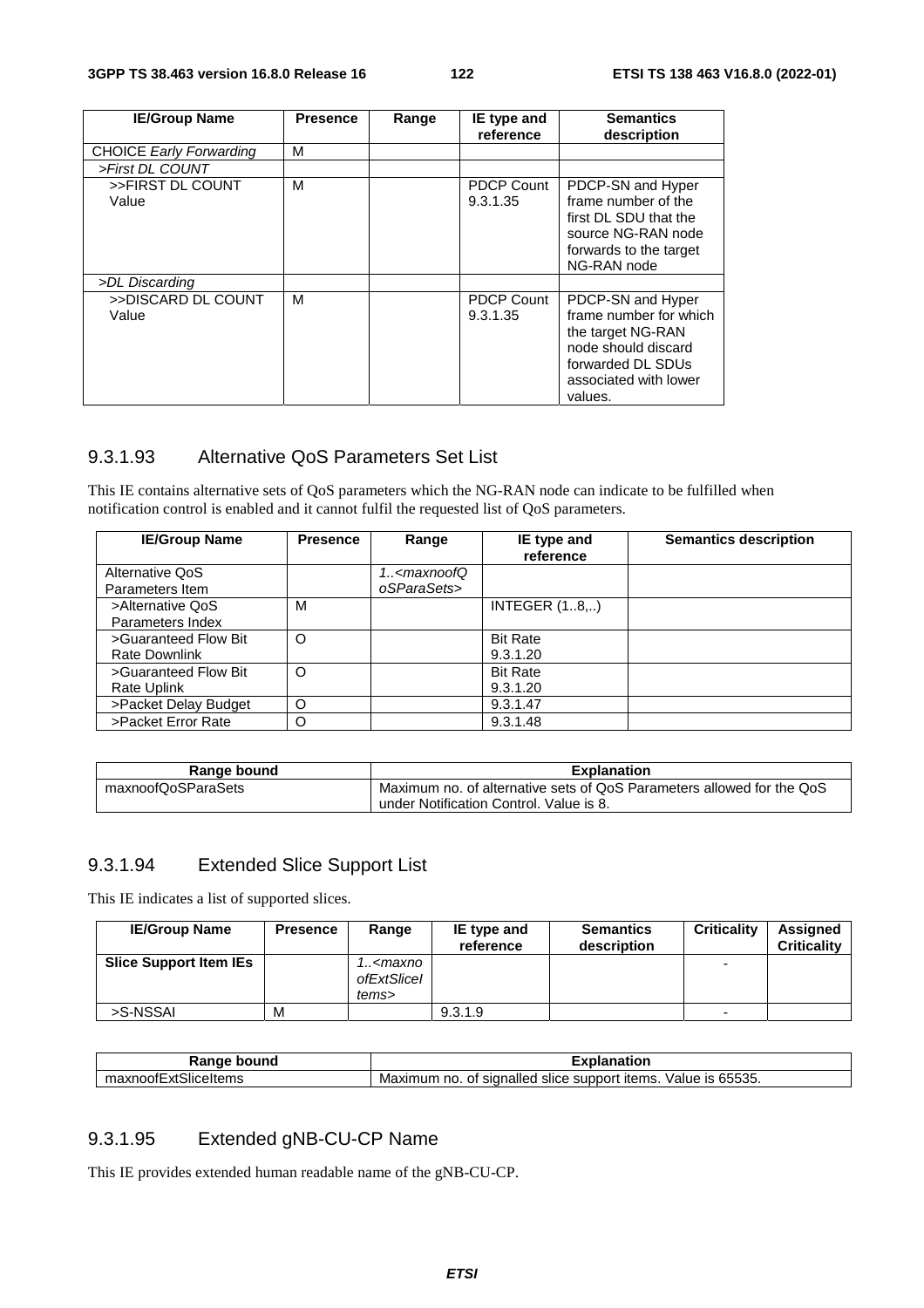| <b>IE/Group Name</b> | <b>Presence</b> | IE type and<br>Range |               | <b>Semantics</b> | <b>Criticality</b> | Assigned           |
|----------------------|-----------------|----------------------|---------------|------------------|--------------------|--------------------|
|                      |                 |                      | reference     | description      |                    | <b>Criticality</b> |
| gNB-CU-CP Name       |                 |                      | VisibleStrina |                  |                    |                    |
| Visible              |                 |                      | (SIZE(1150, ) |                  |                    |                    |
| gNB-CU-CP Name       |                 |                      | UTF8String    |                  |                    |                    |
| UTF8                 |                 |                      | (SIZE(1150, ) |                  |                    |                    |

#### 9.3.1.96 Extended gNB-CU-UP Name

This IE provides extended human readable name of the gNB-CU-UP.

| <b>IE/Group Name</b>      | <b>Presence</b> | Range | IE type and<br>reference       | <b>Semantics</b><br>description | <b>Criticality</b> | Assigned<br><b>Criticality</b> |
|---------------------------|-----------------|-------|--------------------------------|---------------------------------|--------------------|--------------------------------|
| gNB-CU-UP Name<br>Visible | C               |       | VisibleString<br>(SIZE(1150, ) |                                 |                    |                                |
| gNB-CU-UP Name<br>UTF8    | C               |       | UTF8String<br>(SIZE(1150, )    |                                 |                    |                                |

## 9.3.1.97 Extended NR CGI Support List

This IE indicates the list of supported NR CGIs.

| <b>IE/Group Name</b>    | Presence | Range                                                      | IE type and | <b>Semantics description</b> |
|-------------------------|----------|------------------------------------------------------------|-------------|------------------------------|
|                         |          |                                                            | reference   |                              |
| <b>Extended NR CGI</b>  |          | $0.5$ <maxnoof extn<="" td=""><td></td><td></td></maxnoof> |             |                              |
| <b>Support Item IEs</b> |          | RCGI>                                                      |             |                              |
| >NR CGI                 | M        |                                                            | 9.3.1.14    |                              |

| Range bound     | <b>Explanation</b>                                                 |
|-----------------|--------------------------------------------------------------------|
| maxnoofExtNRCGI | Maximum no. of extended NR CGIs supported.<br>16384.<br>Value is . |

## 9.3.1.98 Direct Forwarding Path Availability

This IE indicates whether a direct forwarding path is available.

| <b>IE/Group Name</b>                   | <b>Presence</b> | Range | IE type and<br>reference                                                                          | <b>Semantics description</b> |
|----------------------------------------|-----------------|-------|---------------------------------------------------------------------------------------------------|------------------------------|
| Direct Forwarding Path<br>Availability | M               |       | ENUMERATED<br>(inter-system direct<br>path available, ,<br>intra-system direct<br>path available) |                              |

## 9.3.2 Transport Network Layer Related IEs

#### 9.3.2.1 UP Transport Layer Information

The *UP Transport Layer Information* IE identifies an transport bearer associated to a DRB. It contains a Transport Layer Address and a GTP Tunnel Endpoint Identifier. The Transport Layer Address is an IP address to be used for the user plane transport.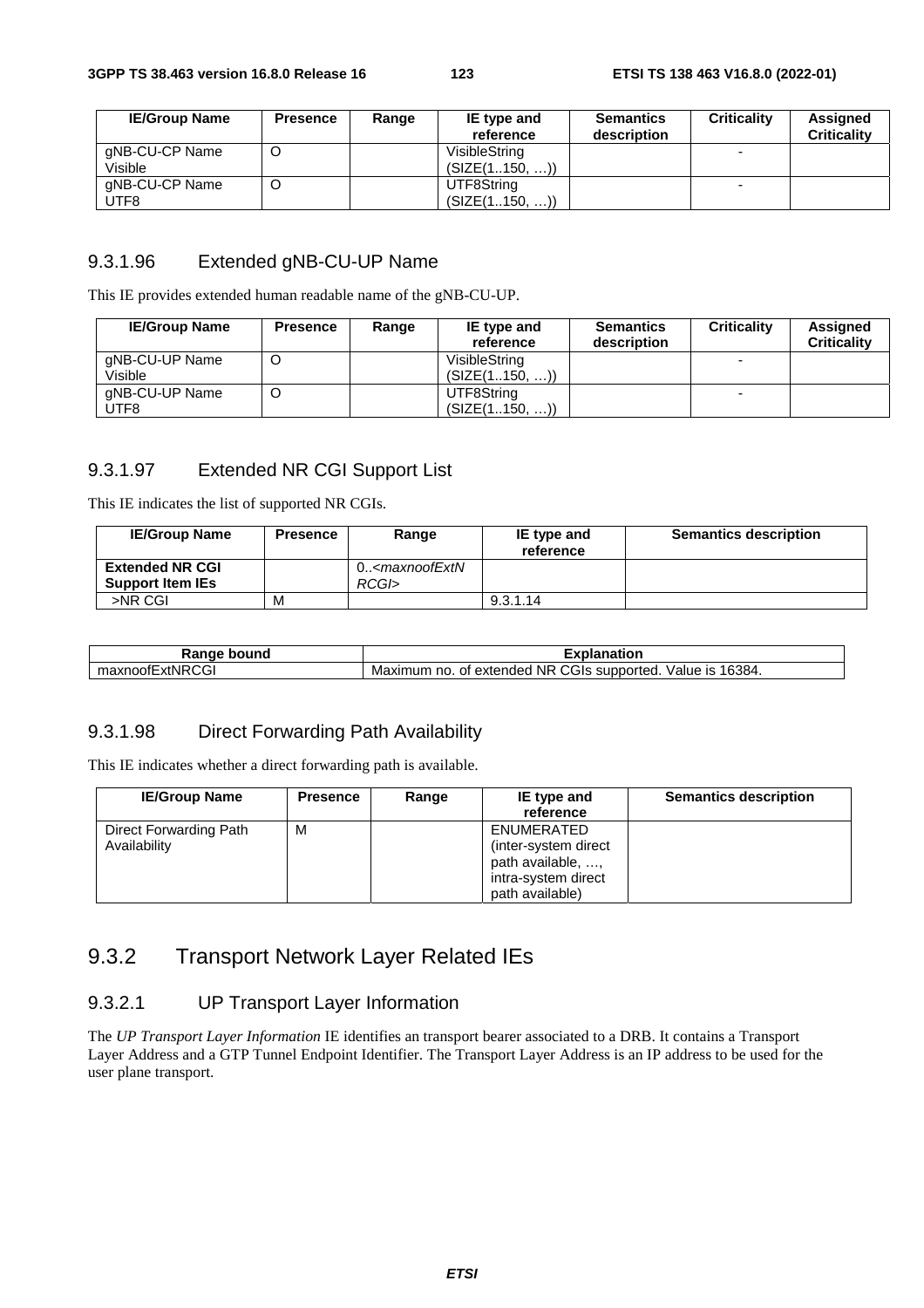| <b>IE/Group Name</b>                         | <b>Presence</b> | Range | IE type and<br>reference | <b>Semantics description</b> |
|----------------------------------------------|-----------------|-------|--------------------------|------------------------------|
| <b>CHOICE Transport Layer</b><br>Information | м               |       |                          |                              |
| >GTP Tunnel                                  |                 |       |                          |                              |
| >>Transport Layer<br>Address                 | M               |       | 9.3.2.4                  |                              |
| >>GTP-TEID                                   | M               |       | 9.3.2.3                  |                              |

## 9.3.2.2 CP Transport Layer Information

This IE is used to provide the E1 control plane transport layer information associated with an gNB-CU-CP and gNB-CU-UP pair.

| <b>IE/Group Name</b> | <b>Presence</b> | Range | IE type and<br>reference | <b>Semantics</b><br>description | <b>Criticality</b> | Assigned<br><b>Criticality</b> |
|----------------------|-----------------|-------|--------------------------|---------------------------------|--------------------|--------------------------------|
| CHOICE CP Transport  |                 |       |                          |                                 |                    |                                |
| Layer Information    |                 |       |                          |                                 |                    |                                |
| >Endpoint-IP-address |                 |       |                          |                                 |                    |                                |
| >> Endpoint IP       | м               |       | <b>Transport Layer</b>   |                                 |                    |                                |
| address              |                 |       | Address                  |                                 |                    |                                |
|                      |                 |       | 9.3.2.4                  |                                 |                    |                                |
| >Endpoint-IP-        |                 |       |                          |                                 | <b>YES</b>         | reject                         |
| address-and-port     |                 |       |                          |                                 |                    |                                |
| >>Endpoint IP        | м               |       | <b>Transport Layer</b>   |                                 |                    |                                |
| address              |                 |       | Address                  |                                 |                    |                                |
|                      |                 |       | 9.3.2.4                  |                                 |                    |                                |
| >>Port Number        | M               |       | <b>BIT STRING</b>        |                                 |                    |                                |
|                      |                 |       | (SIZE(16))               |                                 |                    |                                |

#### 9.3.2.3 GTP-TEID

The *GTP-TEID* IE is the GTP Tunnel Endpoint Identifier to be used for the user plane transport.

| <b>IE/Group Name</b> | <b>Presence</b> | Range | IE type and<br>reference         | <b>Semantics description</b>                  |
|----------------------|-----------------|-------|----------------------------------|-----------------------------------------------|
| GTP-TEID             | M               |       | <b>OCTET STRING</b><br>(SIZE(4)) | For details and range, see<br>TS 29.281 [15]. |

## 9.3.2.4 Transport Layer Address

This *Transport Layer Address* IE is an IP address.

| <b>IE/Group Name</b>           | <b>Presence</b> | Range | IE type and<br>reference           | <b>Semantics description</b>                                                                                                                                                                       |
|--------------------------------|-----------------|-------|------------------------------------|----------------------------------------------------------------------------------------------------------------------------------------------------------------------------------------------------|
| <b>Transport Layer Address</b> | м               |       | <b>BIT STRING</b><br>(SIZE(1160, ) | The Radio Network Layer is<br>not supposed to interpret<br>the address information. It<br>should pass it to the<br>Transport Layer for<br>interpretation.<br>For details, see TS 38.414<br>$[16].$ |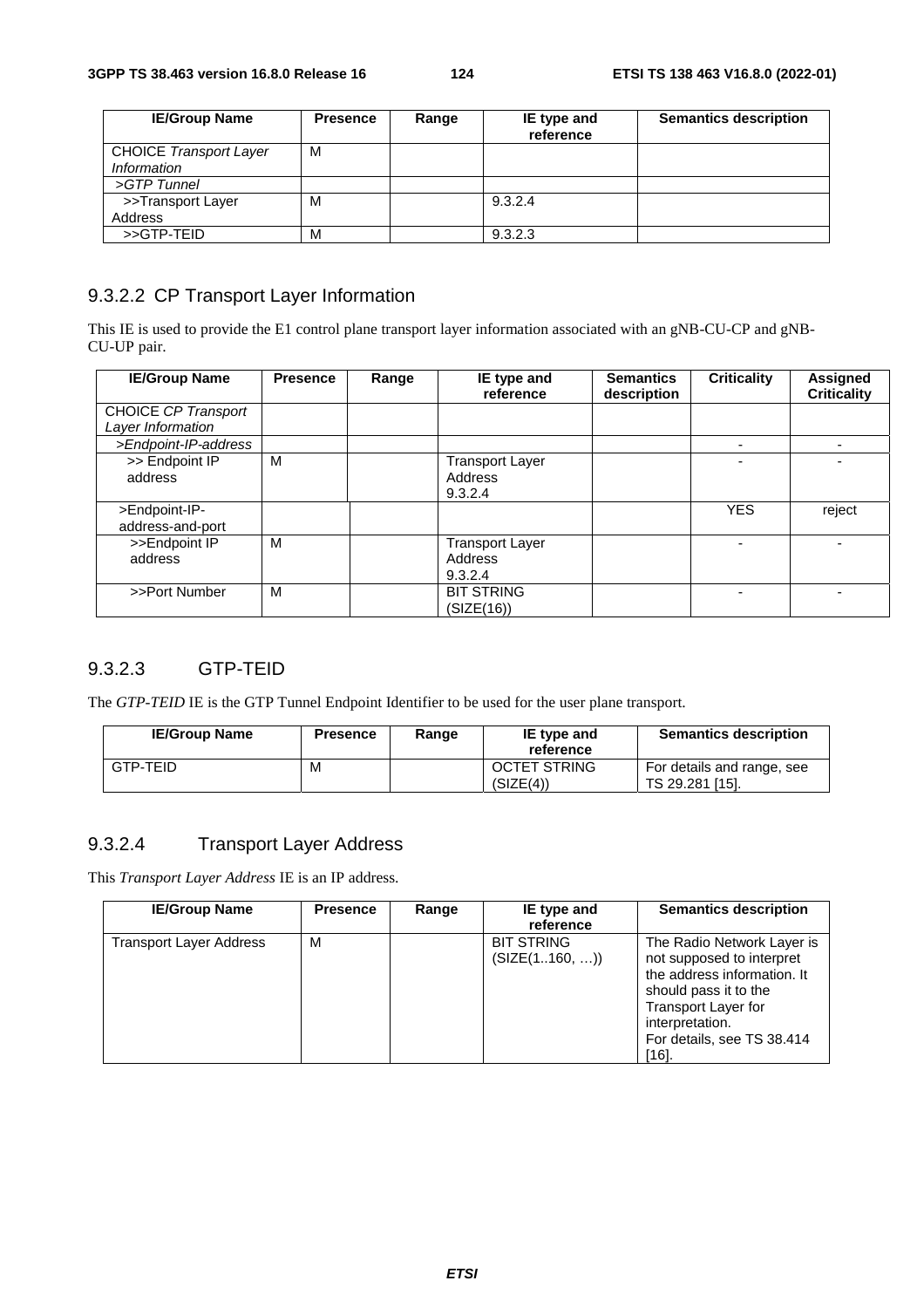## 9.3.2.5 Data Forwarding Information Request

This IE offers the possibility for the gNB-CU-CP to request data forwarding addresses to the gNB-CU-UP. It also offers the possibility for the gNB-CU-CP to provide a list of QoS flows subject to PDU Session level or DRB level data forwarding to the gNB to which DRBs or QoS flows have been offloaded.

| <b>IE/Group Name</b>       | <b>Presence</b> | Range | IE type and reference | <b>Semantics description</b> |
|----------------------------|-----------------|-------|-----------------------|------------------------------|
| Data Forwarding Request    | м               |       | ENUMERATED (UL, DL,   |                              |
|                            |                 |       | both, $\dots$ )       |                              |
| QoS Flows forwarded on the | $\circ$         |       | QoS Flow Mapping List | This IE contains information |
| forwarding tunnel(s)       |                 |       | 9.3.1.59              | for which QoS flows          |
|                            |                 |       |                       | forwarded data packets are   |
|                            |                 |       |                       | sent on:                     |
|                            |                 |       |                       | - either the PDU Session     |
|                            |                 |       |                       | forwarding tunnel (UL and    |
|                            |                 |       |                       | DL)                          |
|                            |                 |       |                       | - or the DRB forwarding      |
|                            |                 |       |                       | tunnel (UL and DL).          |

### 9.3.2.6 Data Forwarding Information

This IE provides the data forwarding information when performing handover or data offloading.

| <b>IE/Group Name</b>                                                    | <b>Presence</b> | Range                                  | IE type and<br>reference                            | <b>Semantics</b><br>description                                                             | <b>Criticality</b> | <b>Assigned</b><br><b>Criticality</b> |
|-------------------------------------------------------------------------|-----------------|----------------------------------------|-----------------------------------------------------|---------------------------------------------------------------------------------------------|--------------------|---------------------------------------|
| UL Data Forwarding                                                      | O               |                                        | <b>UP Transport Layer</b><br>Information<br>9.3.2.1 |                                                                                             |                    |                                       |
| DL Data Forwarding                                                      | O               |                                        | <b>UP Transport Layer</b><br>Information<br>9.3.2.1 |                                                                                             |                    |                                       |
| Data Forwarding to<br><b>NG-RAN QoS Flow</b><br><b>Information List</b> |                 | 0.1                                    |                                                     | Providing<br>QoS flows<br>accepted for<br>data<br>forwarding to<br>the source<br>gNB-CU-UP. | <b>YES</b>         | ignore                                |
| >Data Forwarding to<br><b>NG-RAN QoS Flow</b><br>Information List Item  |                 | 1 <maxnoo<br>fQoSflows&gt;</maxnoo<br> |                                                     |                                                                                             |                    |                                       |
| >>QoS Flow<br><b>Identifier</b>                                         | M               |                                        | QoS Flow Identifier<br>9.3.1.24                     |                                                                                             |                    |                                       |

## 9.3.2.7 Transport Network Layer Address Info

This IE is used for signalling TNL address information.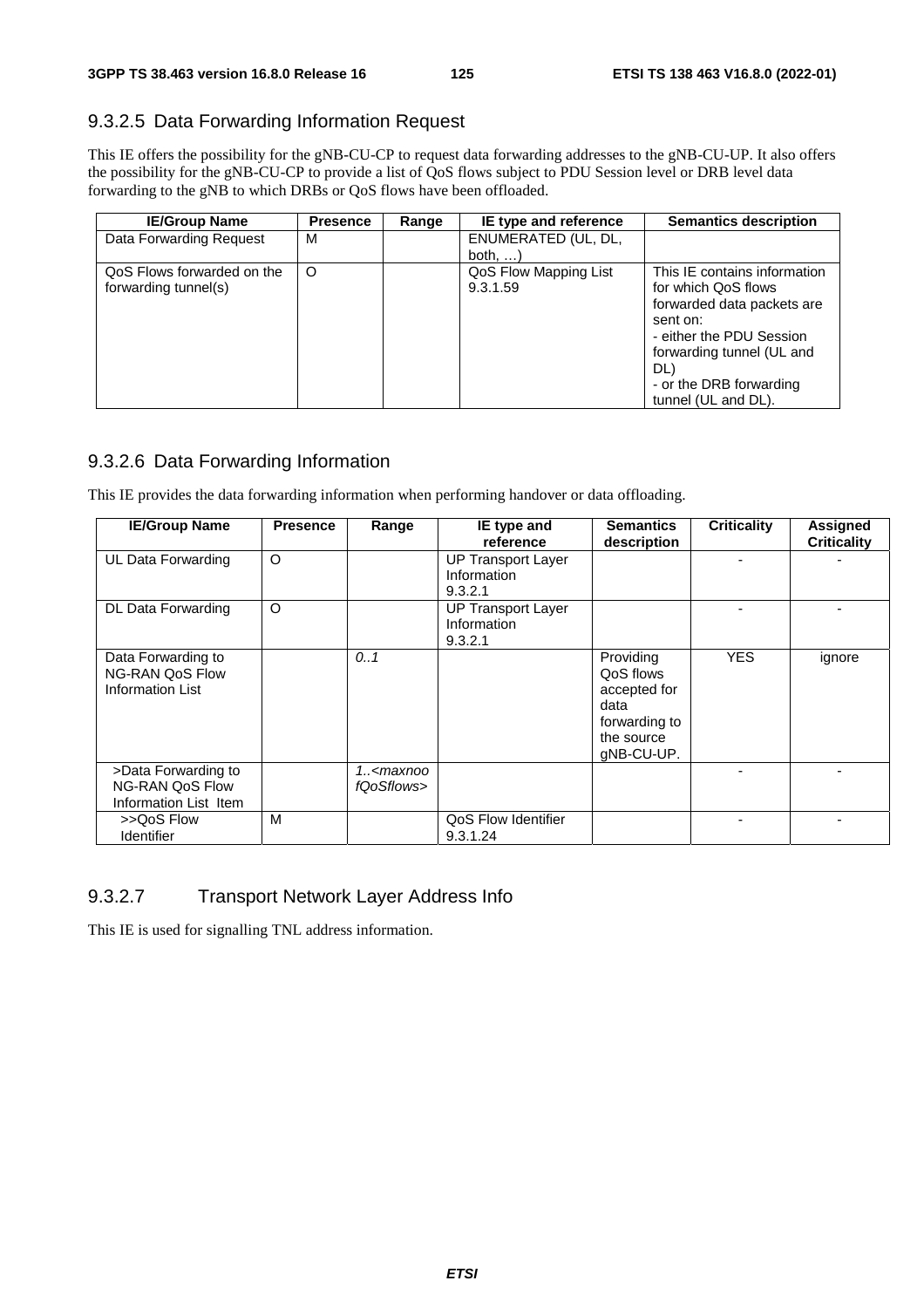| <b>IE/Group Name</b>                                                        | <b>Presence</b> | Range                                               | IE type and<br>reference                     | <b>Semantics description</b>                                  |
|-----------------------------------------------------------------------------|-----------------|-----------------------------------------------------|----------------------------------------------|---------------------------------------------------------------|
| <b>Transport UP Layer</b><br><b>Addresses Info to Add</b><br><b>List</b>    |                 | 0.1                                                 |                                              |                                                               |
| >Transport UP Layer<br><b>Addresses Info to Add</b><br>ltem                 |                 | $1.$ <maxnooftl<br>As</maxnooftl<br>                |                                              |                                                               |
| >>IPsec Transport Layer<br>Address                                          | M               |                                                     | <b>Transport Layer</b><br>Address<br>9.3.2.4 | <b>Transport Network Layer</b><br>address for IPsec endpoint. |
| >>GTP Transport<br><b>Layer Addresses To</b><br><b>Add List</b>             |                 | 0.1                                                 |                                              |                                                               |
| >>>GTP Transport<br>Layer Addresses To<br><b>Add Item</b>                   |                 | $1.$ <maxnoofg<br>TPTLAs&gt;</maxnoofg<br>          |                                              |                                                               |
| >>>>GTP Transport<br>Layer Address Info                                     | M               |                                                     | <b>Transport Layer</b><br>Address<br>9.3.2.4 | <b>GTP Transport Layer Addresses</b><br>for GTP end-points.   |
| <b>Transport UP Layer</b><br><b>Addresses Info to</b><br><b>Remove List</b> |                 | 0.1                                                 |                                              |                                                               |
| >Transport UP Layer<br>Addresses Info to<br><b>Remove Item</b>              |                 | $1.$ <maxnooftl<br>As</maxnooftl<br>                |                                              |                                                               |
| >>IPsec Transport Layer<br><b>Address</b>                                   | M               |                                                     | <b>Transport Layer</b><br>Address<br>9.3.2.4 | <b>Transport Network Layer</b><br>address for IPsec endpoint. |
| >>GTP Transport Layer<br><b>Addresses To Remove</b><br>List                 |                 | 0.1                                                 |                                              |                                                               |
| >>>GTP Transport<br><b>Layer Addresses To</b><br><b>Remove Item</b>         |                 | 1. <maxnoofg<br>TPTLA<sub>s</sub>&gt;</maxnoofg<br> |                                              |                                                               |
| >>>>GTP Transport<br>Layer Address Info                                     | M               |                                                     | <b>Transport Layer</b><br>Address<br>9.3.2.4 | <b>GTP Transport Layer Addresses</b><br>for GTP end-points.   |

| Range bound    | <b>Explanation</b>                                                    |
|----------------|-----------------------------------------------------------------------|
| maxnoofTLAs    | Maximum no. of Transport Layer Addresses in the message. Value is 16. |
| maxnoofGTPTLAs | Maximum no. of GTP Transport Layer Addresses for a GTP end-point in   |
|                | the message. Value is 16.                                             |

#### 9.3.2.8 URI

This IE is defined to contain a URI address.

| <b>IE/Group Name</b> | <b>Presence</b> | Range | IE type and<br>reference | <b>Semantics description</b>                                 |
|----------------------|-----------------|-------|--------------------------|--------------------------------------------------------------|
| URI                  | M               |       | VisibleString            | String representing URI<br>(Uniform Resource<br>(Identifier) |

# 9.3.3 Container and List IE definitions

## 9.3.3.1 DRB To Setup List E-UTRAN

This IE contains DRB related information used at Bearer Context Setup Request in E-UTRAN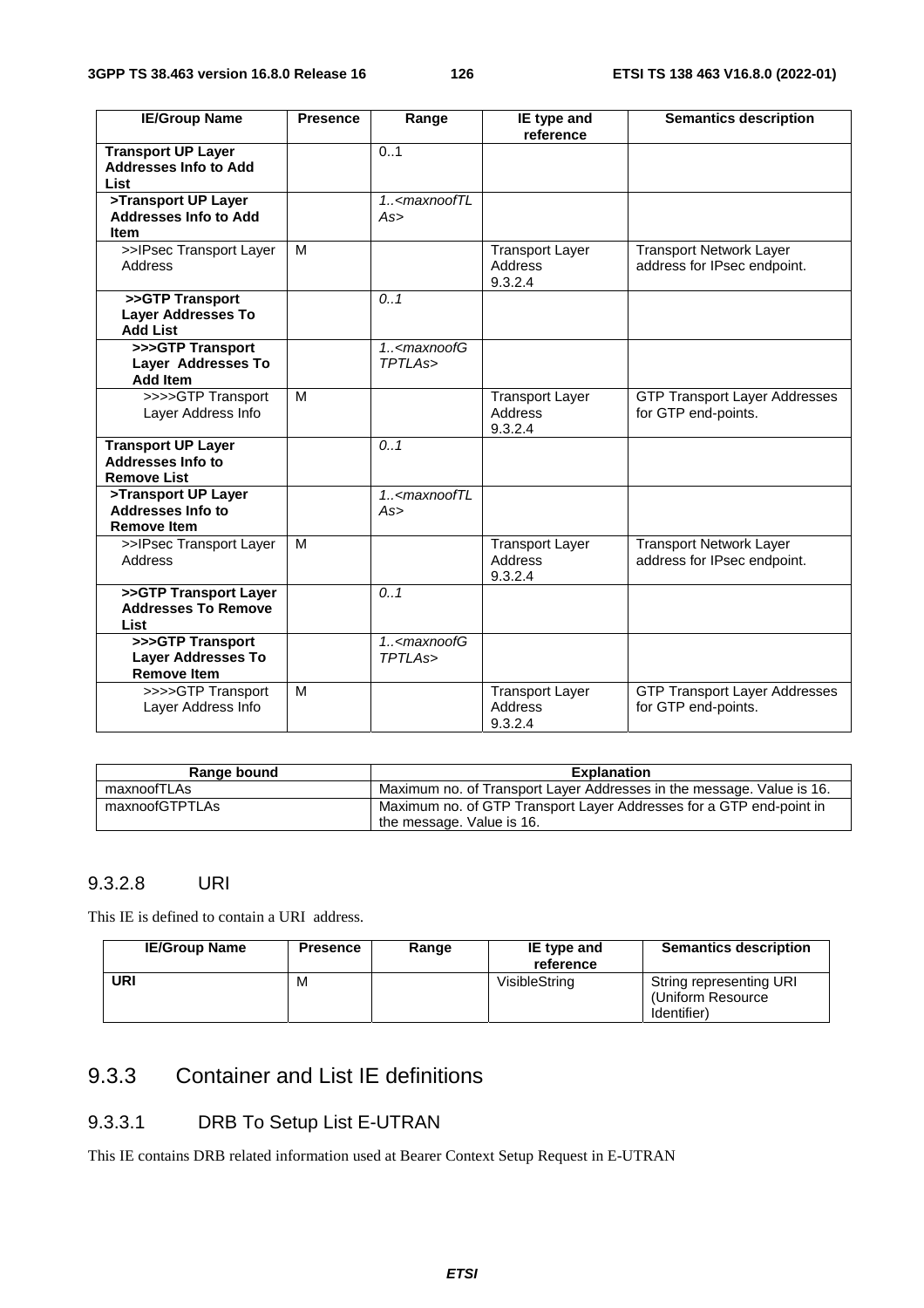| <b>IE/Group Name</b>                                           | <b>Presence</b> | Range                               | IE type and reference                               | <b>Semantics description</b>                                  |
|----------------------------------------------------------------|-----------------|-------------------------------------|-----------------------------------------------------|---------------------------------------------------------------|
| <b>DRB To Setup Item E-</b><br><b>UTRAN</b>                    |                 | 1 <maxnoof<br>DRBs&gt;</maxnoof<br> |                                                     |                                                               |
| >DRB ID                                                        | M               |                                     | 9.3.1.16                                            |                                                               |
| >PDCP Configuration                                            | м               |                                     | 9.3.1.38                                            |                                                               |
| >E-UTRAN QoS                                                   | M               |                                     | 9.3.1.17                                            |                                                               |
| >S1 UL UP Transport<br>Layer Information                       | м               |                                     | UP Transport Layer<br>Information<br>9.3.2.1        |                                                               |
| >Data Forwarding<br><b>Information Request</b>                 | O               |                                     | 9.3.2.5                                             | Requesting forwarding info from the<br>target gNB-CU-UP.      |
| >Cell Group Information                                        | м               |                                     | 9.3.1.11                                            |                                                               |
| >DL UP Parameters                                              | $\circ$         |                                     | <b>UP Parameters</b><br>9.3.1.13                    |                                                               |
| >DRB Inactivity Timer                                          | O               |                                     | <b>Inactivity Timer</b><br>9.3.1.54                 | Included if the Activity Notification Level<br>is set to DRB. |
| >Existing Allocated S1<br>DL UP Transport Layer<br>Information | $\circ$         |                                     | <b>UP Transport Layer</b><br>Information<br>9.3.2.1 | This IE is not used in this version of the<br>specification.  |

| ∍bound<br><b>Rangr</b><br>בו | nation                                                                   |
|------------------------------|--------------------------------------------------------------------------|
| fDRBs<br>maxnoofL            | UE<br>Maximum<br>of DRBs<br>$\sim$<br>tor a<br>no.<br>1S<br>Value<br>.22 |

# 9.3.3.2 PDU Session Resource To Setup List

This IE contains PDU session resource related information used at Bearer Context Setup Request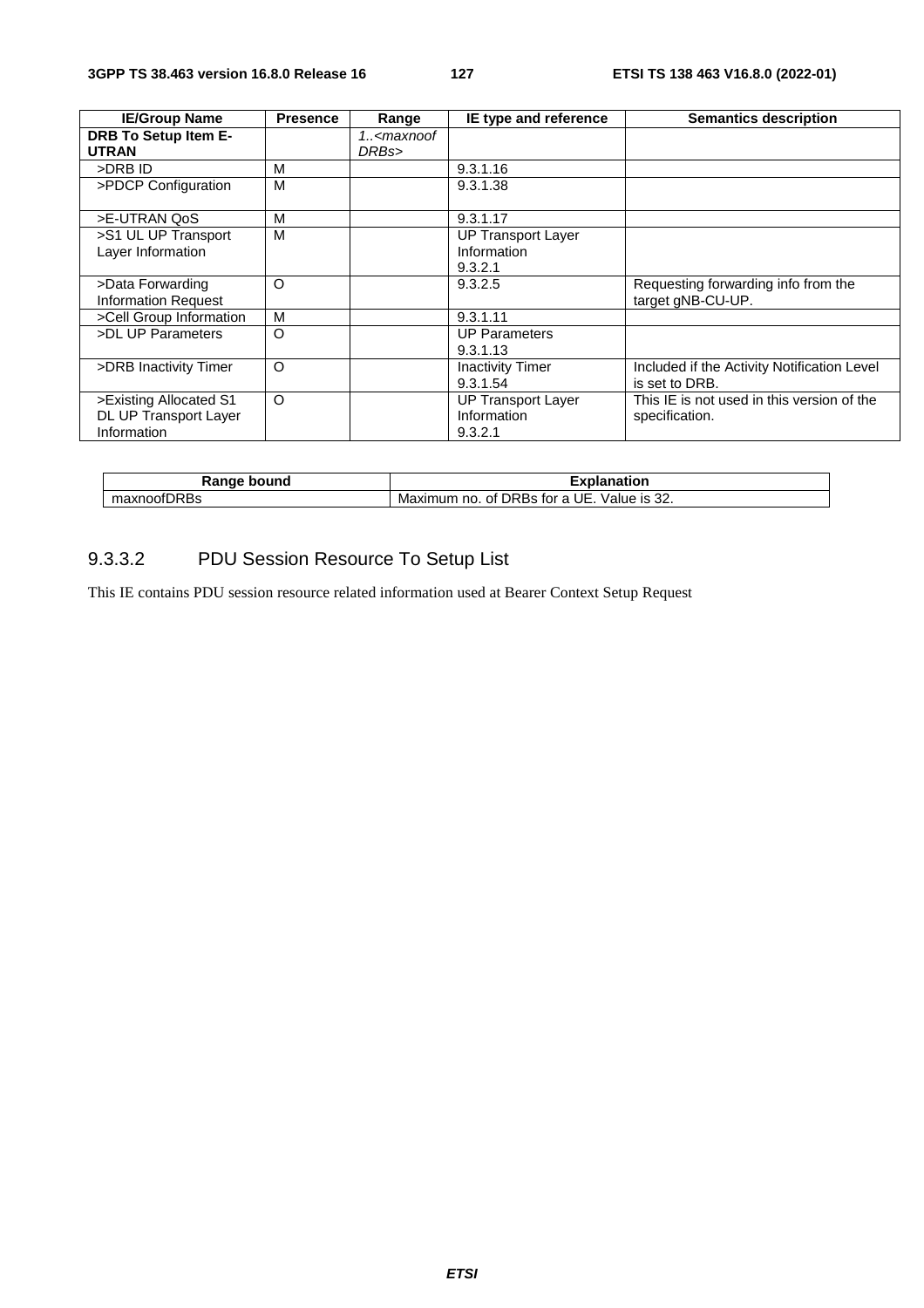| <b>IE/Group Name</b>                                             | <b>Presence</b>                      | Range                               | IE type and<br>reference                                | <b>Semantics</b><br>description                                                                  | <b>Criticality</b>       | <b>Assigned</b><br><b>Criticality</b> |
|------------------------------------------------------------------|--------------------------------------|-------------------------------------|---------------------------------------------------------|--------------------------------------------------------------------------------------------------|--------------------------|---------------------------------------|
| <b>PDU Session Resource</b><br>To Setup Item                     |                                      | $1. -maxnot$<br>PDUSession          |                                                         |                                                                                                  |                          |                                       |
|                                                                  |                                      | Resource>                           |                                                         |                                                                                                  |                          |                                       |
| >PDU Session ID                                                  | M                                    |                                     | 9.3.1.21                                                |                                                                                                  |                          | ۰                                     |
| >PDU Session Type                                                | M                                    |                                     | 9.3.1.22                                                |                                                                                                  | $\blacksquare$           | $\blacksquare$                        |
| >S-NSSAI                                                         | $\overline{M}$                       |                                     | 9.3.1.9                                                 |                                                                                                  |                          |                                       |
| >Security Indication                                             | $\overline{M}$<br>$\overline{\circ}$ |                                     | 9.3.1.23                                                |                                                                                                  |                          | $\blacksquare$                        |
| >PDU Session Resource<br>DL Aggregate Maximum<br><b>Bit Rate</b> |                                      |                                     | <b>Bit Rate</b><br>9.3.1.20                             | This IE shall be<br>present when at<br>least one Non-<br><b>GBR QoS Flows</b><br>is being setup. |                          |                                       |
| >NG UL UP Transport<br>Layer Information                         | M                                    |                                     | <b>UP Transport</b><br>Layer<br>Information<br>9.3.2.1  |                                                                                                  |                          |                                       |
| >PDU Session Data<br>Forwarding Information<br>Request           | $\circ$                              |                                     | Data<br>Forwarding<br>Information<br>Request<br>9.3.2.5 |                                                                                                  |                          |                                       |
| >PDU Session Inactivity<br>Timer                                 | O                                    |                                     | Inactivity<br>Timer<br>9.3.1.54                         | Included if the<br>Activity<br><b>Notification Level</b><br>is set to PDU<br>Session.            |                          |                                       |
| >Existing Allocated NG<br>DL UP Transport Layer<br>Information   | $\circ$                              |                                     | <b>UP Transport</b><br>Layer<br>Information<br>9.3.2.1  |                                                                                                  | ÷                        | $\overline{\phantom{a}}$              |
| >Network Instance                                                | $\circ$                              |                                     | 9.3.1.62                                                | This IE is ignored<br>if the Common<br>Network Instance<br>IE is included.                       | <b>YES</b>               | ignore                                |
| >Common Network<br>Instance                                      | $\circ$                              |                                     | 9.3.1.66                                                |                                                                                                  | <b>YES</b>               | ignore                                |
| >DRB To Setup List                                               |                                      | 1                                   |                                                         |                                                                                                  |                          | $\overline{\phantom{a}}$              |
| >>DRB To Setup Item                                              |                                      | 1 <maxnoof<br>DRBs&gt;</maxnoof<br> |                                                         |                                                                                                  |                          |                                       |
| >>>DRB ID                                                        | M                                    |                                     | 9.3.1.16                                                |                                                                                                  | $\blacksquare$           | $\blacksquare$                        |
| >>>SDAP<br>Configuration                                         | м                                    |                                     | 9.3.1.39                                                |                                                                                                  |                          |                                       |
| $>>$ PDCP<br>Configuration                                       | M                                    |                                     | 9.3.1.38                                                |                                                                                                  |                          |                                       |
| >>>Cell Group<br>Information                                     | M                                    |                                     | 9.3.1.11                                                |                                                                                                  | $\overline{\phantom{a}}$ | $\blacksquare$                        |
| >>>QoS Flows<br>Information To Be<br>Setup                       | M                                    |                                     | QoS Flow QoS<br>Parameters<br>List<br>9.3.1.25          |                                                                                                  |                          |                                       |
| >>>DRB Data<br>forwarding<br>information Request                 | $\circ$                              |                                     | Data<br>Forwarding<br>Information<br>Request<br>9.3.2.5 | Requesting<br>forwarding info<br>from the target<br>gNB-CU-UP.                                   |                          |                                       |
| >>>DRB Inactivity<br>Timer                                       | $\circ$                              |                                     | Inactivity<br>Timer<br>9.3.1.54                         | Included if the<br>Activity<br>Notification Level<br>is set to DRB.                              | $\blacksquare$           |                                       |
| >>>PDCP SN Status<br>Information                                 | $\Omega$                             |                                     | 9.3.1.58                                                | Contains the<br><b>PDCP SN Status</b><br>at setup after<br>Resume.                               |                          |                                       |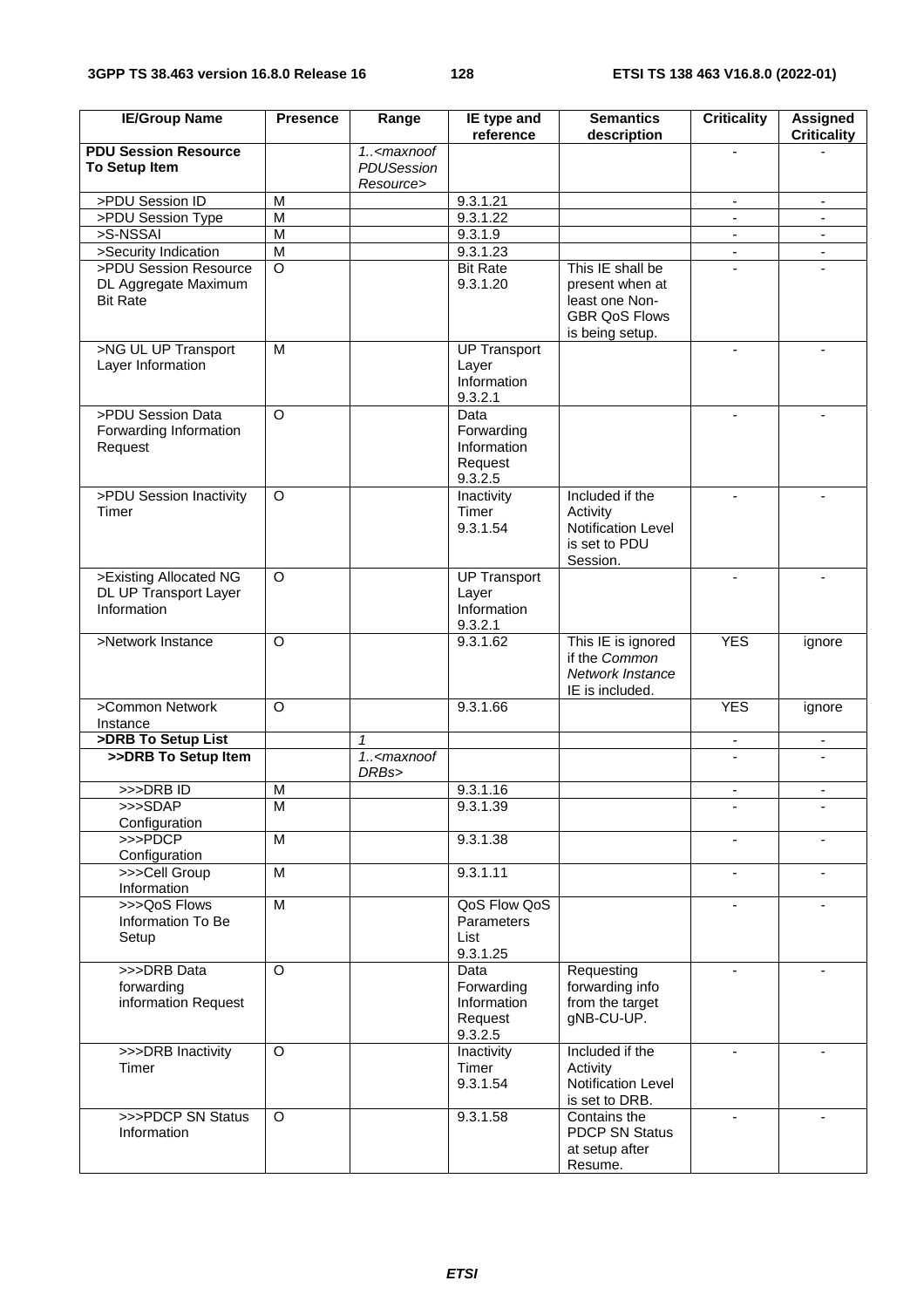| >>>DRB QoS                                                   | $\circ$  | 9.3.1.26                                                               | Indicates the DRB<br>QoS when more<br>than one QoS<br>Flow is mapped to<br>the DRB.                                                                               | <b>YES</b> | ignore |
|--------------------------------------------------------------|----------|------------------------------------------------------------------------|-------------------------------------------------------------------------------------------------------------------------------------------------------------------|------------|--------|
| >>>DAPS Request<br>Information                               | $\Omega$ | 9.3.1.91                                                               |                                                                                                                                                                   | <b>YES</b> | ignore |
| >>>Ignore Mapping<br><b>Rule Indication</b>                  | O        | <b>ENUMERATE</b><br>D (True, $\dots$ )                                 | Included if the<br>QoS flow mapping<br>rule for the DRB<br>has not been<br>decided by gNB-<br>CU-CP.                                                              | <b>YES</b> | reject |
| >>>QoS Flows<br>Remapping                                    | $\circ$  | <b>ENUMERATE</b><br>D (update,<br>source<br>configuration,<br>$\ldots$ | Indicates that the<br>target gNB-CU-<br>CP requests QoS<br>flow remapping<br>during an intra-<br>system lossless<br>handover as<br>specified in TS<br>38.300 [4]. | <b>YES</b> | reject |
| >Redundant NG UL UP<br><b>Transport Layer</b><br>Information | $\circ$  | <b>UP Transport</b><br>Layer<br>Information<br>9.3.2.1                 |                                                                                                                                                                   | <b>YES</b> | ignore |
| >Redundant Common<br>Network Instance                        | $\Omega$ | Common<br><b>Network</b><br>Instance<br>9.3.1.66                       |                                                                                                                                                                   | <b>YES</b> | ignore |
| >Redundant PDU<br>Session Information                        | $\Omega$ | 9.3.1.80                                                               |                                                                                                                                                                   | <b>YES</b> | ignore |

| Range bound               | <b>Explanation</b>                                  |
|---------------------------|-----------------------------------------------------|
| maxnoofDRBs               | Maximum no. of DRBs for a UE. Value is 32.          |
| maxnoofPDUSessionResource | Maximum no. of PDU Sessions for a UE. Value is 256. |

## 9.3.3.3 DRB Setup List E-UTRAN

This IE contains setup DRB related information at Bearer Context Setup Response in E-UTRAN

| <b>IE/Group Name</b>        | <b>Presence</b> | Range                                           | IE type and reference     | <b>Semantics description</b>               |
|-----------------------------|-----------------|-------------------------------------------------|---------------------------|--------------------------------------------|
| <b>DRB Setup Item E-</b>    |                 | 1 <maxnoof< th=""><th></th><th></th></maxnoof<> |                           |                                            |
| <b>UTRAN</b>                |                 | DRBs>                                           |                           |                                            |
| >DRB ID                     | м               |                                                 | 9.3.1.16                  |                                            |
| >S1 DL UP Transport         | м               |                                                 | <b>UP Transport Layer</b> |                                            |
| Layer Information           |                 |                                                 | Information               |                                            |
|                             |                 |                                                 | 9.3.2.1                   |                                            |
| >Data Forwarding            | $\circ$         |                                                 | Data Forwarding           | Providing forwarding info from the target  |
| <b>Information Response</b> |                 |                                                 | Information               | gNB-CU-UP.                                 |
|                             |                 |                                                 | 9.3.2.6                   |                                            |
| >UL UP Parameters           | м               |                                                 | <b>UP Parameters</b>      |                                            |
|                             |                 |                                                 | 9.3.1.13                  |                                            |
| >S1 DL UP Unchanged         | $\Omega$        |                                                 | <b>ENUMERATED (True,</b>  | This IE is not used in this version of the |
|                             |                 |                                                 | .                         | specification.                             |

| <b>Pange</b> .<br>bound       | งlanation<br>----<br>- - -                                                            |
|-------------------------------|---------------------------------------------------------------------------------------|
| $ -$<br>maxnoof.<br>JRRS<br>w | UE.<br>$\sim$<br>Maximum<br><b>DRBS</b><br>tor<br>Value<br>- IS 32.<br>0t.<br>no<br>а |

## 9.3.3.4 DRB Failed List E-UTRAN

This IE contains failed to setup DRB related information at Bearer Context Setup Response in E-UTRAN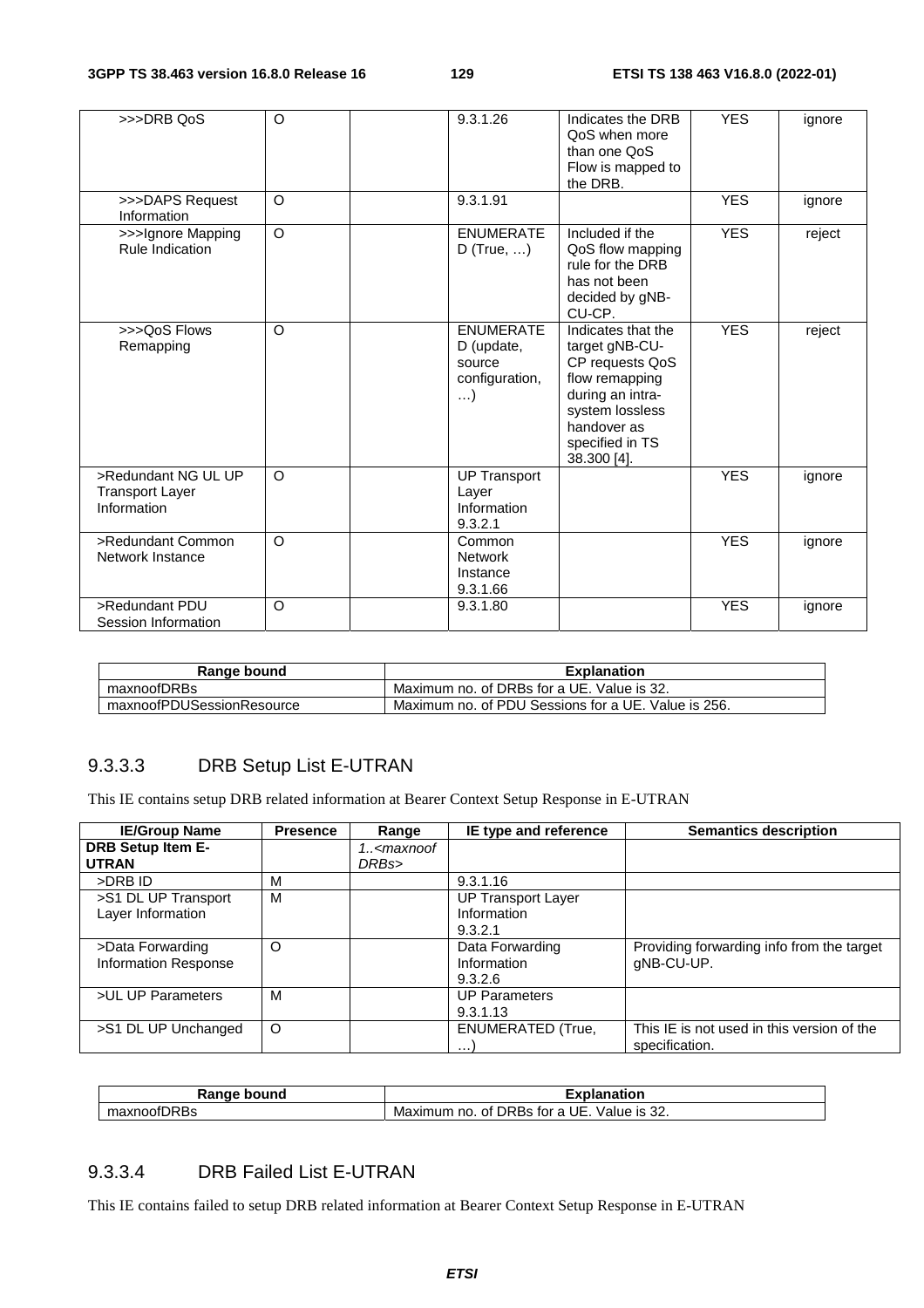| <b>IE/Group Name</b> | <b>Presence</b> | Range                                           | IE type and reference | <b>Semantics description</b> |
|----------------------|-----------------|-------------------------------------------------|-----------------------|------------------------------|
| DRB Failed Item E-   |                 | 1 <maxnoof< td=""><td></td><td></td></maxnoof<> |                       |                              |
| <b>UTRAN</b>         |                 | DRBs>                                           |                       |                              |
| >DRB ID              | M               |                                                 | 9.3.1.16              |                              |
| >Cause               | M               |                                                 | 9.3.1.2               |                              |

| bound<br>------<br>nae<br>naı | .<br>nation                                                                |
|-------------------------------|----------------------------------------------------------------------------|
| $-$<br>۱ь<br>ιUΟ              | c.<br>DRBS<br>Maxımum<br>∨alue<br>no.<br>IS 32.<br>οt<br>$\sim$<br>tor<br> |

## 9.3.3.5 PDU Session Resource Setup List

This IE contains setup PDU session resource related information used at Bearer Context Setup Response

| <b>PDU Session Resource</b><br>$1. <$ maxnoof<br><b>PDUSession</b><br><b>Setup Item</b><br>Resource><br>>PDU Session ID<br>M<br>9.3.1.21<br>$\overline{\phantom{a}}$<br>$\overline{\phantom{a}}$<br>$\overline{O}$<br>>Security Result<br>9.3.1.52<br>$\mathbf{r}$<br>$\blacksquare$<br>>NG DL UP Transport<br>$\overline{M}$<br><b>UP Transport</b><br>Layer Information<br>Layer<br>Information<br>9.3.2.1<br>>PDU Session Data<br>O<br>Providing<br>Data<br>$\overline{a}$<br>$\blacksquare$<br>forwarding info<br>Forwarding Information<br>Forwarding<br>from the target<br>Response<br>Information<br>9.3.2.6<br>gNB-CU-UP.<br><b>ENUMERATE</b><br>>NG DL UP Unchanged<br>$\Omega$<br>÷.<br>D (True, $\dots$ )<br>>DRB Setup List<br>$\mathbf{1}$<br>$\overline{\phantom{a}}$<br>$\overline{\phantom{a}}$<br>$1. maxnot>>DRB Setup Item\overline{a}DRBs>9.3.1.16>>DRB ID\overline{M}>>>DRB Data\overline{\circ}ProvidingDataforwarding infoforwardingForwardingfrom the targetinformationInformationgNB-CU-UP.9.3.2.6ResponseUP>>>ULUPMParametersParameters9.3.1.13QoS Flow List>>>Flow Setup ListМ\mathbf{r}\overline{\phantom{a}}9.3.1.12\overline{\circ}>>>Flow Failed ListFlow Failed\overline{a}List9.3.1.45>DRB Failed List0.7\overline{\phantom{a}}>>DRB Failed Item1. <maxnoofDRBs>>>DRB ID\overline{M}9.3.1.16\blacksquare\blacksquare\overline{\mathsf{M}}9.3.1.2>>>Cause>Redundant NG DL UP\overline{O}UP TransportYESignoreTransport LayerLayerInformationInformation9.3.2.1YES>Used Redundant PDU\Omega9.3.1.80ignoreSession InformationExplanationRange boundMaximum no. of DRBs for a UE. Value is 32.maxnoofDRBs$ | <b>IE/Group Name</b>      | <b>Presence</b> | Range | IE type and<br>reference | <b>Semantics</b><br>description | <b>Criticality</b> | <b>Assigned</b><br><b>Criticality</b> |
|-----------------------------------------------------------------------------------------------------------------------------------------------------------------------------------------------------------------------------------------------------------------------------------------------------------------------------------------------------------------------------------------------------------------------------------------------------------------------------------------------------------------------------------------------------------------------------------------------------------------------------------------------------------------------------------------------------------------------------------------------------------------------------------------------------------------------------------------------------------------------------------------------------------------------------------------------------------------------------------------------------------------------------------------------------------------------------------------------------------------------------------------------------------------------------------------------------------------------------------------------------------------------------------------------------------------------------------------------------------------------------------------------------------------------------------------------------------------------------------------------------------------------------------------------------------------------------------------------------------------------------------------|---------------------------|-----------------|-------|--------------------------|---------------------------------|--------------------|---------------------------------------|
|                                                                                                                                                                                                                                                                                                                                                                                                                                                                                                                                                                                                                                                                                                                                                                                                                                                                                                                                                                                                                                                                                                                                                                                                                                                                                                                                                                                                                                                                                                                                                                                                                                         |                           |                 |       |                          |                                 |                    |                                       |
|                                                                                                                                                                                                                                                                                                                                                                                                                                                                                                                                                                                                                                                                                                                                                                                                                                                                                                                                                                                                                                                                                                                                                                                                                                                                                                                                                                                                                                                                                                                                                                                                                                         |                           |                 |       |                          |                                 |                    |                                       |
|                                                                                                                                                                                                                                                                                                                                                                                                                                                                                                                                                                                                                                                                                                                                                                                                                                                                                                                                                                                                                                                                                                                                                                                                                                                                                                                                                                                                                                                                                                                                                                                                                                         |                           |                 |       |                          |                                 |                    |                                       |
|                                                                                                                                                                                                                                                                                                                                                                                                                                                                                                                                                                                                                                                                                                                                                                                                                                                                                                                                                                                                                                                                                                                                                                                                                                                                                                                                                                                                                                                                                                                                                                                                                                         |                           |                 |       |                          |                                 |                    |                                       |
|                                                                                                                                                                                                                                                                                                                                                                                                                                                                                                                                                                                                                                                                                                                                                                                                                                                                                                                                                                                                                                                                                                                                                                                                                                                                                                                                                                                                                                                                                                                                                                                                                                         |                           |                 |       |                          |                                 |                    |                                       |
|                                                                                                                                                                                                                                                                                                                                                                                                                                                                                                                                                                                                                                                                                                                                                                                                                                                                                                                                                                                                                                                                                                                                                                                                                                                                                                                                                                                                                                                                                                                                                                                                                                         |                           |                 |       |                          |                                 |                    |                                       |
|                                                                                                                                                                                                                                                                                                                                                                                                                                                                                                                                                                                                                                                                                                                                                                                                                                                                                                                                                                                                                                                                                                                                                                                                                                                                                                                                                                                                                                                                                                                                                                                                                                         |                           |                 |       |                          |                                 |                    |                                       |
|                                                                                                                                                                                                                                                                                                                                                                                                                                                                                                                                                                                                                                                                                                                                                                                                                                                                                                                                                                                                                                                                                                                                                                                                                                                                                                                                                                                                                                                                                                                                                                                                                                         |                           |                 |       |                          |                                 |                    |                                       |
|                                                                                                                                                                                                                                                                                                                                                                                                                                                                                                                                                                                                                                                                                                                                                                                                                                                                                                                                                                                                                                                                                                                                                                                                                                                                                                                                                                                                                                                                                                                                                                                                                                         |                           |                 |       |                          |                                 |                    |                                       |
|                                                                                                                                                                                                                                                                                                                                                                                                                                                                                                                                                                                                                                                                                                                                                                                                                                                                                                                                                                                                                                                                                                                                                                                                                                                                                                                                                                                                                                                                                                                                                                                                                                         |                           |                 |       |                          |                                 |                    |                                       |
|                                                                                                                                                                                                                                                                                                                                                                                                                                                                                                                                                                                                                                                                                                                                                                                                                                                                                                                                                                                                                                                                                                                                                                                                                                                                                                                                                                                                                                                                                                                                                                                                                                         |                           |                 |       |                          |                                 |                    |                                       |
|                                                                                                                                                                                                                                                                                                                                                                                                                                                                                                                                                                                                                                                                                                                                                                                                                                                                                                                                                                                                                                                                                                                                                                                                                                                                                                                                                                                                                                                                                                                                                                                                                                         |                           |                 |       |                          |                                 |                    |                                       |
|                                                                                                                                                                                                                                                                                                                                                                                                                                                                                                                                                                                                                                                                                                                                                                                                                                                                                                                                                                                                                                                                                                                                                                                                                                                                                                                                                                                                                                                                                                                                                                                                                                         |                           |                 |       |                          |                                 |                    |                                       |
|                                                                                                                                                                                                                                                                                                                                                                                                                                                                                                                                                                                                                                                                                                                                                                                                                                                                                                                                                                                                                                                                                                                                                                                                                                                                                                                                                                                                                                                                                                                                                                                                                                         |                           |                 |       |                          |                                 |                    |                                       |
|                                                                                                                                                                                                                                                                                                                                                                                                                                                                                                                                                                                                                                                                                                                                                                                                                                                                                                                                                                                                                                                                                                                                                                                                                                                                                                                                                                                                                                                                                                                                                                                                                                         |                           |                 |       |                          |                                 |                    |                                       |
|                                                                                                                                                                                                                                                                                                                                                                                                                                                                                                                                                                                                                                                                                                                                                                                                                                                                                                                                                                                                                                                                                                                                                                                                                                                                                                                                                                                                                                                                                                                                                                                                                                         |                           |                 |       |                          |                                 |                    |                                       |
|                                                                                                                                                                                                                                                                                                                                                                                                                                                                                                                                                                                                                                                                                                                                                                                                                                                                                                                                                                                                                                                                                                                                                                                                                                                                                                                                                                                                                                                                                                                                                                                                                                         |                           |                 |       |                          |                                 |                    |                                       |
|                                                                                                                                                                                                                                                                                                                                                                                                                                                                                                                                                                                                                                                                                                                                                                                                                                                                                                                                                                                                                                                                                                                                                                                                                                                                                                                                                                                                                                                                                                                                                                                                                                         |                           |                 |       |                          |                                 |                    |                                       |
|                                                                                                                                                                                                                                                                                                                                                                                                                                                                                                                                                                                                                                                                                                                                                                                                                                                                                                                                                                                                                                                                                                                                                                                                                                                                                                                                                                                                                                                                                                                                                                                                                                         |                           |                 |       |                          |                                 |                    |                                       |
|                                                                                                                                                                                                                                                                                                                                                                                                                                                                                                                                                                                                                                                                                                                                                                                                                                                                                                                                                                                                                                                                                                                                                                                                                                                                                                                                                                                                                                                                                                                                                                                                                                         |                           |                 |       |                          |                                 |                    |                                       |
|                                                                                                                                                                                                                                                                                                                                                                                                                                                                                                                                                                                                                                                                                                                                                                                                                                                                                                                                                                                                                                                                                                                                                                                                                                                                                                                                                                                                                                                                                                                                                                                                                                         |                           |                 |       |                          |                                 |                    |                                       |
|                                                                                                                                                                                                                                                                                                                                                                                                                                                                                                                                                                                                                                                                                                                                                                                                                                                                                                                                                                                                                                                                                                                                                                                                                                                                                                                                                                                                                                                                                                                                                                                                                                         |                           |                 |       |                          |                                 |                    |                                       |
|                                                                                                                                                                                                                                                                                                                                                                                                                                                                                                                                                                                                                                                                                                                                                                                                                                                                                                                                                                                                                                                                                                                                                                                                                                                                                                                                                                                                                                                                                                                                                                                                                                         |                           |                 |       |                          |                                 |                    |                                       |
|                                                                                                                                                                                                                                                                                                                                                                                                                                                                                                                                                                                                                                                                                                                                                                                                                                                                                                                                                                                                                                                                                                                                                                                                                                                                                                                                                                                                                                                                                                                                                                                                                                         |                           |                 |       |                          |                                 |                    |                                       |
|                                                                                                                                                                                                                                                                                                                                                                                                                                                                                                                                                                                                                                                                                                                                                                                                                                                                                                                                                                                                                                                                                                                                                                                                                                                                                                                                                                                                                                                                                                                                                                                                                                         |                           |                 |       |                          |                                 |                    |                                       |
|                                                                                                                                                                                                                                                                                                                                                                                                                                                                                                                                                                                                                                                                                                                                                                                                                                                                                                                                                                                                                                                                                                                                                                                                                                                                                                                                                                                                                                                                                                                                                                                                                                         |                           |                 |       |                          |                                 |                    |                                       |
|                                                                                                                                                                                                                                                                                                                                                                                                                                                                                                                                                                                                                                                                                                                                                                                                                                                                                                                                                                                                                                                                                                                                                                                                                                                                                                                                                                                                                                                                                                                                                                                                                                         |                           |                 |       |                          |                                 |                    |                                       |
|                                                                                                                                                                                                                                                                                                                                                                                                                                                                                                                                                                                                                                                                                                                                                                                                                                                                                                                                                                                                                                                                                                                                                                                                                                                                                                                                                                                                                                                                                                                                                                                                                                         |                           |                 |       |                          |                                 |                    |                                       |
|                                                                                                                                                                                                                                                                                                                                                                                                                                                                                                                                                                                                                                                                                                                                                                                                                                                                                                                                                                                                                                                                                                                                                                                                                                                                                                                                                                                                                                                                                                                                                                                                                                         |                           |                 |       |                          |                                 |                    |                                       |
|                                                                                                                                                                                                                                                                                                                                                                                                                                                                                                                                                                                                                                                                                                                                                                                                                                                                                                                                                                                                                                                                                                                                                                                                                                                                                                                                                                                                                                                                                                                                                                                                                                         |                           |                 |       |                          |                                 |                    |                                       |
|                                                                                                                                                                                                                                                                                                                                                                                                                                                                                                                                                                                                                                                                                                                                                                                                                                                                                                                                                                                                                                                                                                                                                                                                                                                                                                                                                                                                                                                                                                                                                                                                                                         |                           |                 |       |                          |                                 |                    |                                       |
|                                                                                                                                                                                                                                                                                                                                                                                                                                                                                                                                                                                                                                                                                                                                                                                                                                                                                                                                                                                                                                                                                                                                                                                                                                                                                                                                                                                                                                                                                                                                                                                                                                         |                           |                 |       |                          |                                 |                    |                                       |
|                                                                                                                                                                                                                                                                                                                                                                                                                                                                                                                                                                                                                                                                                                                                                                                                                                                                                                                                                                                                                                                                                                                                                                                                                                                                                                                                                                                                                                                                                                                                                                                                                                         |                           |                 |       |                          |                                 |                    |                                       |
|                                                                                                                                                                                                                                                                                                                                                                                                                                                                                                                                                                                                                                                                                                                                                                                                                                                                                                                                                                                                                                                                                                                                                                                                                                                                                                                                                                                                                                                                                                                                                                                                                                         |                           |                 |       |                          |                                 |                    |                                       |
|                                                                                                                                                                                                                                                                                                                                                                                                                                                                                                                                                                                                                                                                                                                                                                                                                                                                                                                                                                                                                                                                                                                                                                                                                                                                                                                                                                                                                                                                                                                                                                                                                                         |                           |                 |       |                          |                                 |                    |                                       |
|                                                                                                                                                                                                                                                                                                                                                                                                                                                                                                                                                                                                                                                                                                                                                                                                                                                                                                                                                                                                                                                                                                                                                                                                                                                                                                                                                                                                                                                                                                                                                                                                                                         |                           |                 |       |                          |                                 |                    |                                       |
|                                                                                                                                                                                                                                                                                                                                                                                                                                                                                                                                                                                                                                                                                                                                                                                                                                                                                                                                                                                                                                                                                                                                                                                                                                                                                                                                                                                                                                                                                                                                                                                                                                         |                           |                 |       |                          |                                 |                    |                                       |
|                                                                                                                                                                                                                                                                                                                                                                                                                                                                                                                                                                                                                                                                                                                                                                                                                                                                                                                                                                                                                                                                                                                                                                                                                                                                                                                                                                                                                                                                                                                                                                                                                                         |                           |                 |       |                          |                                 |                    |                                       |
|                                                                                                                                                                                                                                                                                                                                                                                                                                                                                                                                                                                                                                                                                                                                                                                                                                                                                                                                                                                                                                                                                                                                                                                                                                                                                                                                                                                                                                                                                                                                                                                                                                         |                           |                 |       |                          |                                 |                    |                                       |
|                                                                                                                                                                                                                                                                                                                                                                                                                                                                                                                                                                                                                                                                                                                                                                                                                                                                                                                                                                                                                                                                                                                                                                                                                                                                                                                                                                                                                                                                                                                                                                                                                                         |                           |                 |       |                          |                                 |                    |                                       |
| Maximum no. of PDU Sessions for a UE. Value is 256.                                                                                                                                                                                                                                                                                                                                                                                                                                                                                                                                                                                                                                                                                                                                                                                                                                                                                                                                                                                                                                                                                                                                                                                                                                                                                                                                                                                                                                                                                                                                                                                     | maxnoofPDUSessionResource |                 |       |                          |                                 |                    |                                       |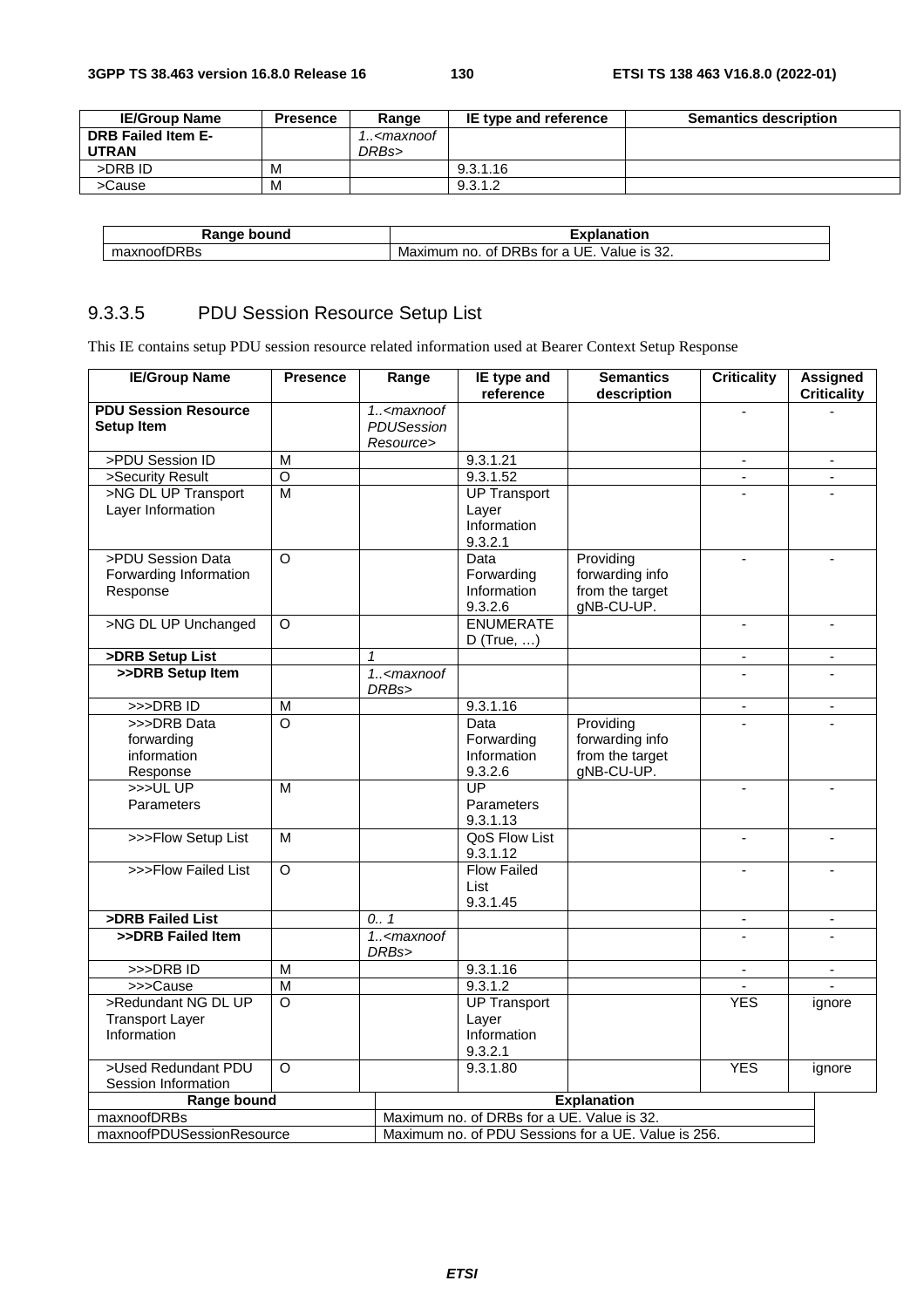## 9.3.3.6 PDU Session Resource Failed List

This IE contains failed PDU session resource related information used at Bearer Context Setup Response

| <b>IE/Group Name</b>                              | <b>Presence</b> | Range                                                  | IE type and reference | <b>Semantics description</b> |
|---------------------------------------------------|-----------------|--------------------------------------------------------|-----------------------|------------------------------|
| <b>PDU Session Resource</b><br><b>Failed Item</b> |                 | 1 <maxnoof<br>PDUSession<br/>Resource&gt;</maxnoof<br> |                       |                              |
| >PDU Session ID                                   | M               |                                                        | 9.3.1.21              |                              |
| >Cause                                            | M               |                                                        | 9.3.1.2               |                              |

| bound<br>Range<br>⊼dı                           | ∠xr<br>anation                                                                 |
|-------------------------------------------------|--------------------------------------------------------------------------------|
| $\sim$<br><b>ISessionResource</b><br>…axnoofP"∶ | 256.<br>Maximum<br>of PDL<br>JE.<br>Sessions<br>tor.<br>no<br>Value<br>Э<br>ାS |

## 9.3.3.7 DRB To Setup Modification List E-UTRAN

This IE contains DRB to setup related information used at Bearer Context Modification Request in E-UTRAN

| <b>IE/Group Name</b>        | <b>Presence</b> | Range                                           | IE type and reference     | <b>Semantics description</b>                |
|-----------------------------|-----------------|-------------------------------------------------|---------------------------|---------------------------------------------|
| <b>DRB To Setup</b>         |                 | 1 <maxnoof< th=""><th></th><th></th></maxnoof<> |                           |                                             |
| <b>Modification Item E-</b> |                 | DRBs>                                           |                           |                                             |
| <b>UTRAN</b>                |                 |                                                 |                           |                                             |
| >DRB ID                     | M               |                                                 | 9.3.1.16                  |                                             |
| >PDCP Configuration         | M               |                                                 | 9.3.1.38                  |                                             |
| >E-UTRAN QoS                | M               |                                                 | 9.3.1.17                  |                                             |
| >S1 UL UP Transport         | M               |                                                 | <b>UP Transport Layer</b> |                                             |
| Layer Information           |                 |                                                 | Information               |                                             |
|                             |                 |                                                 | 9.3.2.1                   |                                             |
| >Data Forwarding            | O               |                                                 | 9.3.2.5                   | Requesting forwarding info from the         |
| <b>Information Request</b>  |                 |                                                 |                           | target gNB-CU-UP.                           |
| >Cell Group Information     | M               |                                                 | 9.3.1.11                  |                                             |
| >DL UP Parameters           | O               |                                                 | <b>UP Parameters</b>      |                                             |
|                             |                 |                                                 | 9.3.1.13                  |                                             |
| >DRB Inactivity Timer       | $\circ$         |                                                 | <b>Inactivity Timer</b>   | Included if the Activity Notification Level |
|                             |                 |                                                 | 9.3.1.54                  | is set to DRB.                              |

| Ranɑe<br>bound | <b>Explanation</b>                                                               |
|----------------|----------------------------------------------------------------------------------|
| maxnoofDRBs    | UE.<br>---<br>$\sim$<br>DRBS 1<br>Maximum<br>tor a<br>no.<br>ot.<br>Value is 3∠. |

## 9.3.3.8 DRB To Modify List E-UTRAN

This IE contains DRB to modify related information used at Bearer Context Modification Request in E-UTRAN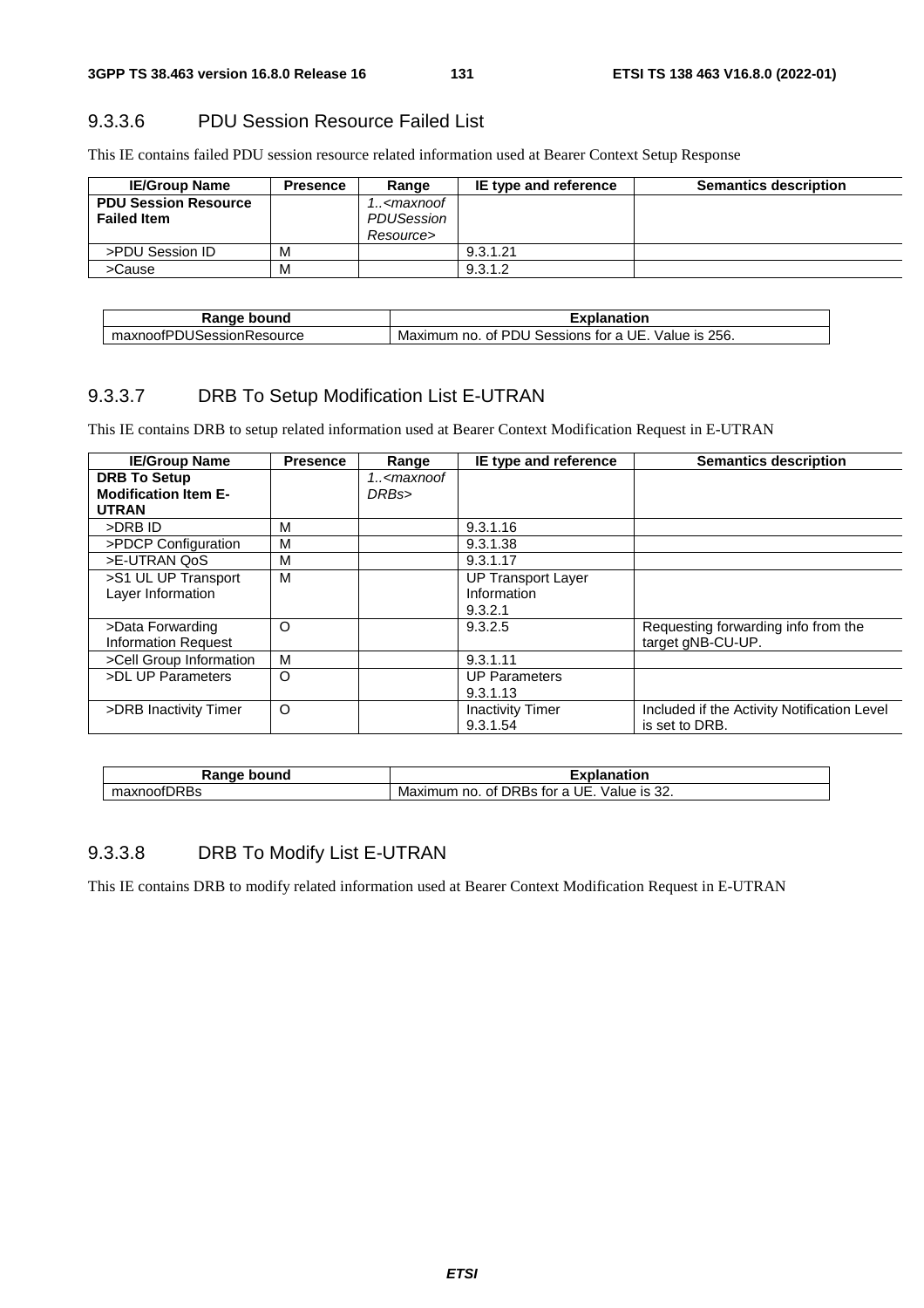| <b>IE/Group Name</b>                         | <b>Presence</b> | Range                               | IE type and reference     | <b>Semantics description</b>                |
|----------------------------------------------|-----------------|-------------------------------------|---------------------------|---------------------------------------------|
| <b>DRB To Modify Item E-</b><br><b>UTRAN</b> |                 | 1 <maxnoof<br>DRBs&gt;</maxnoof<br> |                           |                                             |
| >DRB ID                                      | M               |                                     | 9.3.1.16                  |                                             |
| >PDCP Configuration                          | O               |                                     | 9.3.1.38                  |                                             |
| >E-UTRAN QoS                                 | $\circ$         |                                     | 9.3.1.17                  |                                             |
| >S1 UL UP Transport                          | $\Omega$        |                                     | <b>UP Transport Layer</b> |                                             |
| Layer Information                            |                 |                                     | Information               |                                             |
|                                              |                 |                                     | 9.3.2.1                   |                                             |
| >Data Forwarding                             | $\circ$         |                                     | 9.3.2.6                   | Providing forwarding info to the source     |
| Information                                  |                 |                                     |                           | gNB-CU-UP.                                  |
| >PDCP SN Status                              | $\circ$         |                                     | <b>ENUMERATED</b>         | The gNB-CU-CP requests the gNB-CU-          |
| Request                                      |                 |                                     | (requested, )             | UP to provide the PDCP SN Status in the     |
|                                              |                 |                                     |                           | response message.                           |
| >PDCP SN Status                              | $\circ$         |                                     | 9.3.1.58                  | Providing SN Status information to the      |
| Information                                  |                 |                                     |                           | target gNB-CU-UP.                           |
| >DL UP Parameters                            | $\circ$         |                                     | <b>UP Parameters</b>      |                                             |
|                                              |                 |                                     | 9.3.1.13                  |                                             |
| >Cell Group To Add                           | $\Omega$        |                                     | Cell Group Information    |                                             |
|                                              |                 |                                     | 9.3.1.11                  |                                             |
| >Cell Group To Modify                        | $\Omega$        |                                     | Cell Group Information    |                                             |
|                                              |                 |                                     | 9.3.1.11                  |                                             |
| >Cell Group To Remove                        | $\Omega$        |                                     | Cell Group Information    |                                             |
|                                              |                 |                                     | 9.3.1.11                  |                                             |
| >DRB Inactivity Timer                        | $\circ$         |                                     | <b>Inactivity Timer</b>   | Included if the Activity Notification Level |
|                                              |                 |                                     | 9.3.1.54                  | is set to DRB.                              |

| Dane"<br>ound<br>n 1<br>naı | <br>------<br>nation                                                                                |
|-----------------------------|-----------------------------------------------------------------------------------------------------|
| $-$<br>nnnt<br>50.<br>. הוי | $\sim$<br>DRBS<br>tor<br>ш.<br>Value is 32.<br>Maximum<br>ot i<br>$\sqrt{2}$<br>no<br>. .<br>$\sim$ |

## 9.3.3.9 DRB To Remove List E-UTRAN

This IE contains DRB to remove related information used at Bearer Context Modification Request in E-UTRAN

| <b>IE/Group Name</b>  | <b>Presence</b> | Ranɑe                                           | IE type and reference | <b>Semantics description</b> |
|-----------------------|-----------------|-------------------------------------------------|-----------------------|------------------------------|
| DRB To Remove Item E- |                 | 1 <maxnoof< td=""><td></td><td></td></maxnoof<> |                       |                              |
| <b>UTRAN</b>          |                 | DRBs>                                           |                       |                              |
| >DRB ID               | м               |                                                 | 9.3.1.16              |                              |

| ⊇anαe                          | anation                                                                           |
|--------------------------------|-----------------------------------------------------------------------------------|
| bound                          | ----                                                                              |
| $-$<br>maxnoof.<br><b>IKBS</b> | ົ<br>DRBS *<br>Value is 32.<br>UE.<br>tor<br>0t.<br>Maximum<br>no.<br>$\sim$<br>a |

## 9.3.3.10 PDU Session Resource To Setup Modification List

This IE contains PDU session resource to setup related information used at Bearer Context Modification Request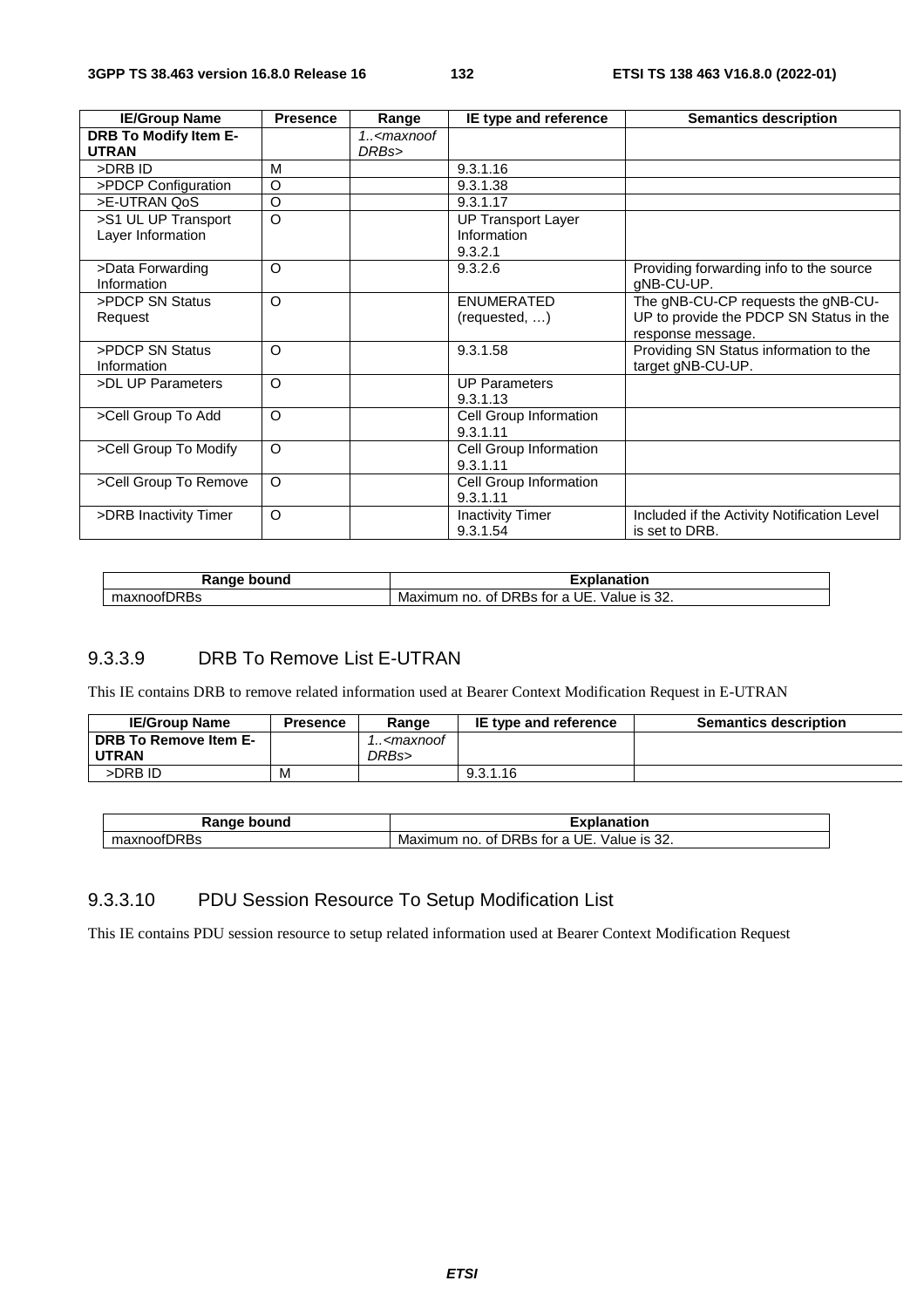| <b>IE/Group Name</b>                                                       | <b>Presence</b>    | Range                                                  | IE type and<br>reference                        | <b>Semantics</b><br>description                                                                   | <b>Criticality</b>       | Assigned<br><b>Criticality</b> |
|----------------------------------------------------------------------------|--------------------|--------------------------------------------------------|-------------------------------------------------|---------------------------------------------------------------------------------------------------|--------------------------|--------------------------------|
| <b>PDU Session Resource</b><br><b>To Setup Modification</b><br><b>Item</b> |                    | 1 <maxnoof<br>PDUSession<br/>Resource&gt;</maxnoof<br> |                                                 |                                                                                                   |                          |                                |
| >PDU Session ID                                                            | M                  |                                                        | 9.3.1.21                                        |                                                                                                   | $\overline{\phantom{a}}$ |                                |
| >PDU Session Type                                                          | M                  |                                                        | 9.3.1.22                                        |                                                                                                   | $\blacksquare$           | $\blacksquare$                 |
| >S-NSSAI                                                                   | $\overline{M}$     |                                                        | 9.3.1.9                                         |                                                                                                   | $\overline{\phantom{a}}$ | $\blacksquare$                 |
| >Security Indication                                                       | $\overline{M}$     |                                                        | 9.3.1.23                                        |                                                                                                   |                          | $\blacksquare$                 |
| >PDU Session Resource                                                      | $\circ$            |                                                        | <b>Bit Rate</b>                                 | This IE shall be                                                                                  |                          |                                |
| DL Aggregate Maximum<br><b>Bit Rate</b>                                    |                    |                                                        | 9.3.1.20                                        | present when<br>Non-GBR QoS<br>Flows are setting<br>up.                                           |                          |                                |
| >NG UL UP Transport                                                        | M                  |                                                        | <b>UP Transport</b>                             |                                                                                                   | $\blacksquare$           |                                |
| Layer Information                                                          |                    |                                                        | Layer<br>Information<br>9.3.2.1                 |                                                                                                   |                          |                                |
| >PDU Session Data                                                          | $\Omega$           |                                                        | Data                                            | Requesting                                                                                        | $\blacksquare$           |                                |
| Forwarding Information<br>Request                                          |                    |                                                        | Forwarding<br>Information<br>Request<br>9.3.2.5 | forwarding info<br>from the target<br>gNB-CU-UP.                                                  |                          |                                |
| >PDU Session Inactivity                                                    | $\Omega$           |                                                        | Inactivity                                      | Included if the                                                                                   |                          |                                |
| Timer                                                                      |                    |                                                        | Timer<br>9.3.1.54                               | Activity<br><b>Notification Level</b><br>is set to PDU<br>Session.                                |                          |                                |
| >Network Instance                                                          | $\circ$            |                                                        | 9.3.1.62                                        |                                                                                                   |                          | $\mathbf{r}$                   |
| >Common Network<br>Instance                                                | $\overline{\circ}$ |                                                        | 9.3.1.66                                        |                                                                                                   | <b>YES</b>               | ignore                         |
| >DRB To Setup List                                                         |                    | $\mathcal I$                                           |                                                 |                                                                                                   | $\overline{\phantom{a}}$ | $\blacksquare$                 |
| >>DRB To Setup Item                                                        |                    | 1 <maxnoof<br>DRBs&gt;</maxnoof<br>                    |                                                 |                                                                                                   |                          |                                |
| >>>DRB ID                                                                  | M                  |                                                        | 9.3.1.16                                        |                                                                                                   | $\overline{\phantom{a}}$ | $\overline{\phantom{a}}$       |
| >>>SDAP                                                                    | M                  |                                                        | 9.3.1.39                                        |                                                                                                   |                          |                                |
| Configuration                                                              |                    |                                                        |                                                 |                                                                                                   |                          |                                |
| >>>PDCP<br>Configuration                                                   | M                  |                                                        | 9.3.1.38                                        |                                                                                                   |                          |                                |
| >>>Cell Group<br>Information                                               | M                  |                                                        | 9.3.1.11                                        |                                                                                                   | $\blacksquare$           | $\blacksquare$                 |
| >>>QoS Flows<br>Information To Be<br>Setup                                 | M                  |                                                        | QoS Flow QoS<br>Parameters<br>List<br>9.3.1.25  |                                                                                                   |                          |                                |
| >>>DRB Data                                                                | $\circ$            |                                                        | Data                                            | Requesting                                                                                        |                          |                                |
| forwarding<br>information Request                                          |                    |                                                        | Forwarding<br>Information<br>Request<br>9.3.2.5 | forwarding info<br>from the target<br>gNB-CU-UP.                                                  |                          |                                |
| >>>DRB Inactivity                                                          | $\Omega$           |                                                        | Inactivity                                      | Included if the                                                                                   | $\overline{a}$           |                                |
| Timer                                                                      |                    |                                                        | Timer<br>9.3.1.54                               | Activity<br>Notification Level<br>is set to DRB.                                                  |                          |                                |
| >>>PDCP SN Status<br>Information                                           | O                  |                                                        | 9.3.1.58                                        | Provides the<br><b>PDCP SN Status</b><br>at setup after<br>Resume to the<br>target gNB-CU-<br>UP. |                          |                                |
| >>>DRB QoS                                                                 | O                  |                                                        | 9.3.1.26                                        | Indicates the DRB<br>QoS when more<br>than one QoS<br>Flow is mapped to<br>the DRB                | <b>YES</b>               | ignore                         |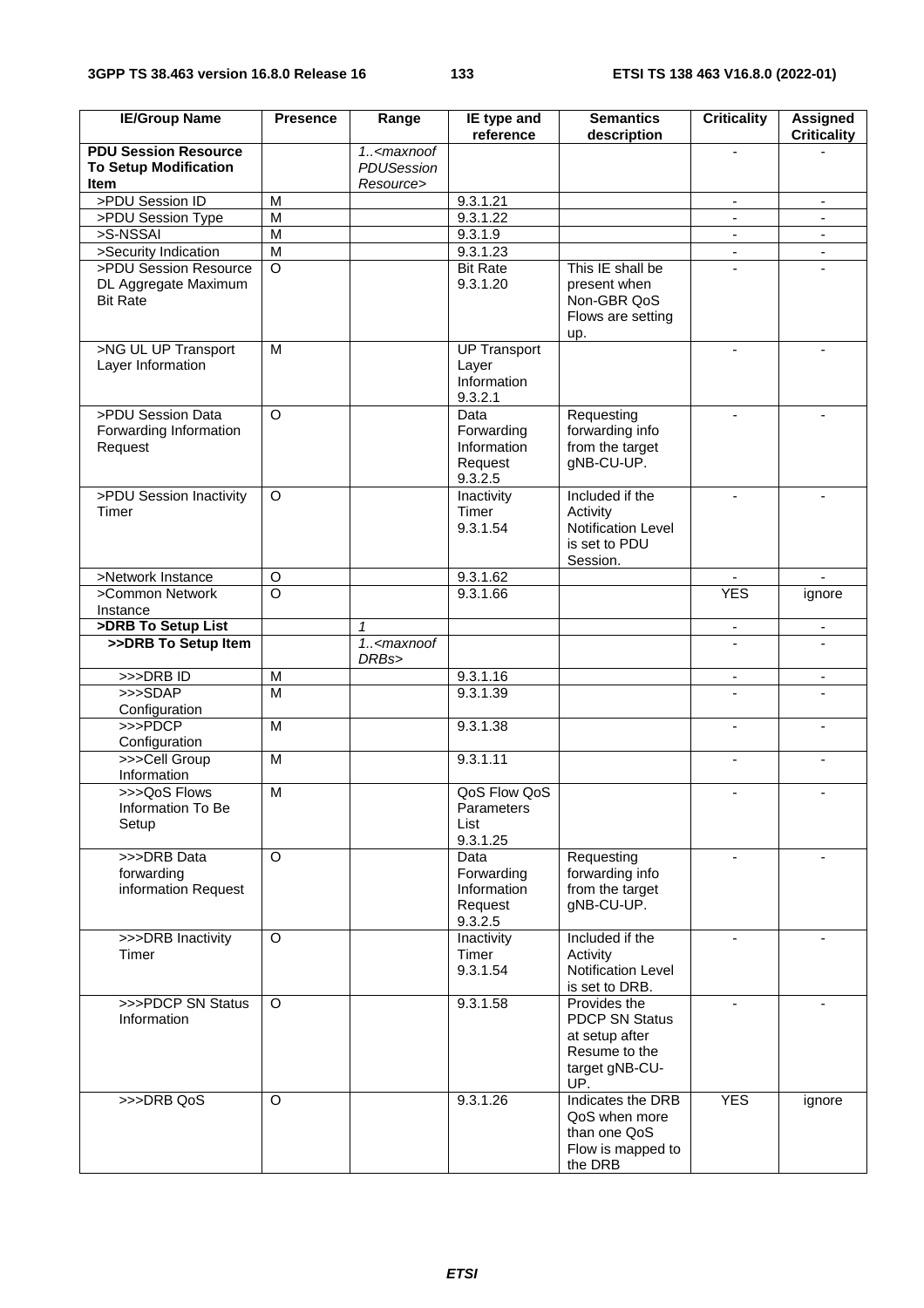| >>>Ignore Mapping<br>Rule Indication                         | $\circ$ | <b>ENUMERATE</b><br>D (True, $\dots$ )                 | Included if the<br>QoS flow mapping<br>rule for the DRB<br>has not been<br>decided by gNB-<br>CU-CP. | <b>YES</b> | reject |
|--------------------------------------------------------------|---------|--------------------------------------------------------|------------------------------------------------------------------------------------------------------|------------|--------|
| >>>DAPS Request<br>Information                               | $\circ$ | 9.3.1.91                                               | This IE is not used<br>in this version of<br>the specification.                                      | <b>YES</b> | ignore |
| >Redundant NG UL UP<br><b>Transport Layer</b><br>Information | $\circ$ | <b>UP Transport</b><br>Layer<br>Information<br>9.3.2.1 |                                                                                                      | <b>YES</b> | ignore |
| >Redundant Common<br>Network Instance                        | $\circ$ | Common<br><b>Network</b><br>Instance<br>9.3.1.66       |                                                                                                      | <b>YES</b> | ignore |

| Range bound               | <b>Explanation</b>                                  |
|---------------------------|-----------------------------------------------------|
| maxnoofDRBs               | Maximum no. of DRBs for a UE. Value is 32.          |
| maxnoofPDUSessionResource | Maximum no. of PDU Sessions for a UE. Value is 256. |

# 9.3.3.11 PDU Session Resource To Modify List

This IE contains PDU session resource to modify related information used at Bearer Context Modification Request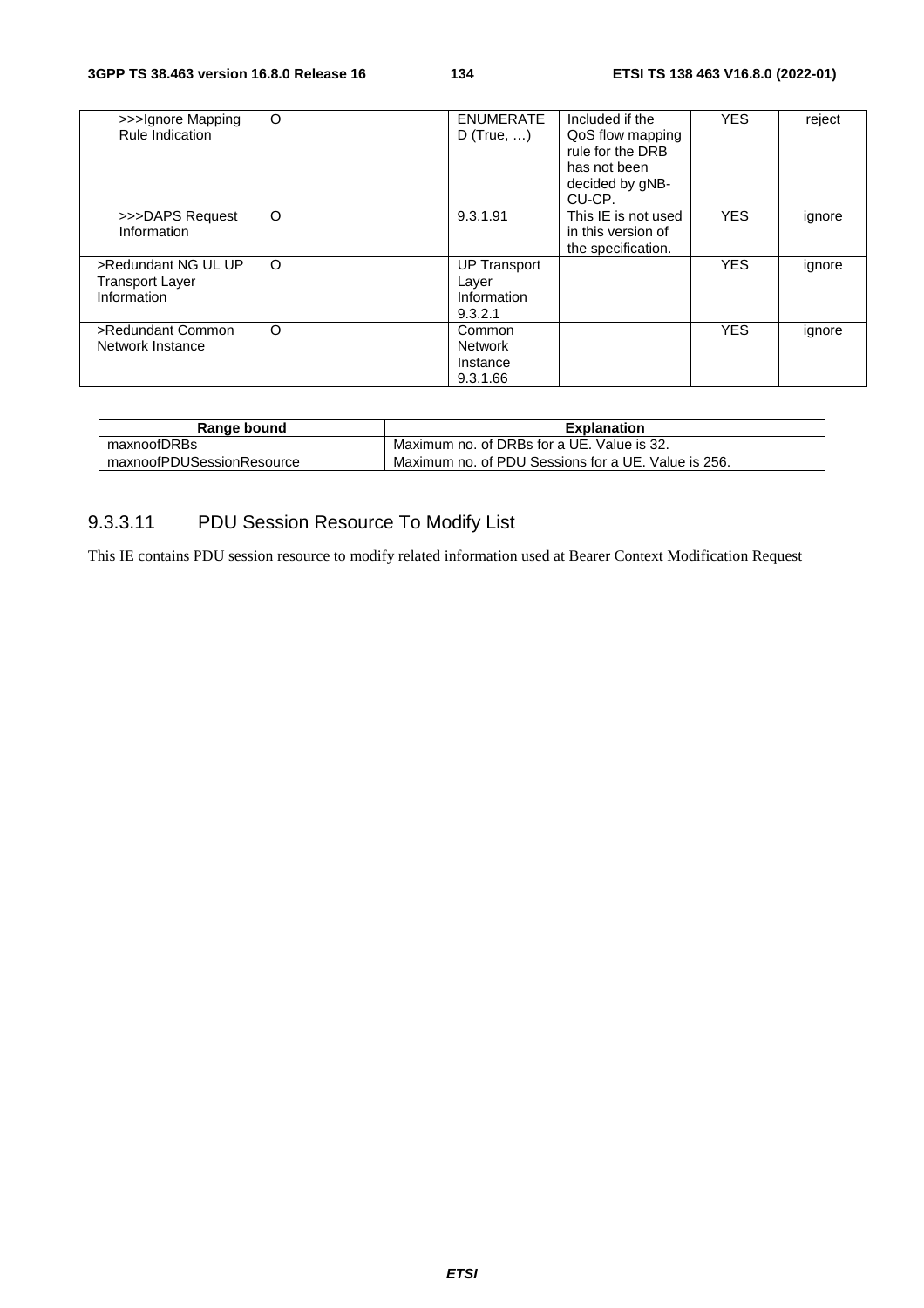| <b>IE/Group Name</b>                                             | <b>Presence</b> | Range                                                      | IE type and<br>reference                                | <b>Semantics</b><br>description                                                                   | <b>Criticality</b>       | <b>Assigned</b><br><b>Criticality</b> |
|------------------------------------------------------------------|-----------------|------------------------------------------------------------|---------------------------------------------------------|---------------------------------------------------------------------------------------------------|--------------------------|---------------------------------------|
| <b>PDU Session Resource</b><br>To Modify Item                    |                 | $1.5$ <maxnoof<br>PDUSession<br/>Resource&gt;</maxnoof<br> |                                                         |                                                                                                   |                          |                                       |
| >PDU Session ID                                                  | M               |                                                            | 9.3.1.21                                                |                                                                                                   | $\overline{\phantom{0}}$ | $\overline{\phantom{a}}$              |
| >Security Indication                                             | $\circ$         |                                                            | 9.3.1.23                                                | This IE is not used<br>in this release.                                                           |                          |                                       |
| >PDU Session Resource<br>DL Aggregate Maximum<br><b>Bit Rate</b> | $\overline{O}$  |                                                            | <b>Bit Rate</b><br>9.3.1.20                             |                                                                                                   |                          |                                       |
| >NG UL UP Transport<br>Layer Information                         | $\overline{O}$  |                                                            | <b>UP Transport</b><br>Layer<br>Information<br>9.3.2.1  |                                                                                                   |                          |                                       |
| >PDU Session Data<br>Forwarding Information<br>Request           | $\Omega$        |                                                            | Data<br>Forwarding<br>Information<br>Request<br>9.3.2.5 | Requesting<br>forwarding<br>information from<br>the target gNB-<br>CU-UP.                         |                          |                                       |
| >PDU Session Data<br>Forwarding Information                      | $\circ$         |                                                            | Data<br>Forwarding<br>Information<br>9.3.2.6            | Providing<br>forwarding<br>information to the<br>source gNB-CU-<br>UP.                            | $\overline{a}$           |                                       |
| >PDU Session Inactivity<br>Timer                                 | O               |                                                            | Inactivity<br>Timer<br>9.3.1.54                         | Included if the<br>Activity<br>Notification Level<br>is set to PDU<br>Session.                    |                          |                                       |
| >Network Instance                                                | $\Omega$        |                                                            | 9.3.1.62                                                | This IE is ignored<br>if the Common<br>Network Instance<br>IE is included.                        | <b>YES</b>               | ignore                                |
| >Common Network<br>Instance                                      | $\circ$         |                                                            | 9.3.1.66                                                |                                                                                                   | <b>YES</b>               | ignore                                |
| >DRB To Setup List                                               |                 | 0.1                                                        |                                                         |                                                                                                   | $\overline{\phantom{a}}$ | $\overline{\phantom{a}}$              |
| >>DRB To Setup Item                                              |                 | 1. <maxnoof<br>DRBs&gt;</maxnoof<br>                       |                                                         |                                                                                                   |                          |                                       |
| $>>$ DRB ID                                                      | M               |                                                            | 9.3.1.16                                                |                                                                                                   | $\overline{\phantom{a}}$ | $\overline{\phantom{a}}$              |
| >>>SDAP                                                          | M               |                                                            | 9.3.1.39                                                |                                                                                                   |                          |                                       |
| Configuration<br>>>>PDCP                                         | м               |                                                            | 9.3.1.38                                                |                                                                                                   |                          |                                       |
| Configuration                                                    |                 |                                                            |                                                         |                                                                                                   |                          |                                       |
| >>>Cell Group<br>Information                                     | M               |                                                            | 9.3.1.11                                                |                                                                                                   |                          |                                       |
| >>>QoS Flow<br>Information To Be<br>Setup                        | M               |                                                            | QoS Flow QoS<br>Parameters<br>List<br>9.3.1.25          |                                                                                                   | $\blacksquare$           | $\sim$                                |
| >>>DRB Data<br>Forwarding<br><b>Information Request</b>          | O               |                                                            | Data<br>Forwarding<br>Information<br>Request<br>9.3.2.5 | Requesting<br>forwarding<br>information from<br>the target gNB-<br>CU-UP.                         | $\overline{\phantom{a}}$ |                                       |
| >>>DRB Inactivity<br>Timer                                       | $\Omega$        |                                                            | Inactivity<br>Timer<br>9.3.1.54                         | Included if the<br>Activity<br>Notification Level<br>is set to DRB.                               |                          |                                       |
| >>>PDCP SN Status<br>Information                                 | $\Omega$        |                                                            | 9.3.1.58                                                | Provides the<br><b>PDCP SN Status</b><br>at setup after<br>Resume to the<br>target gNB-CU-<br>UP. |                          |                                       |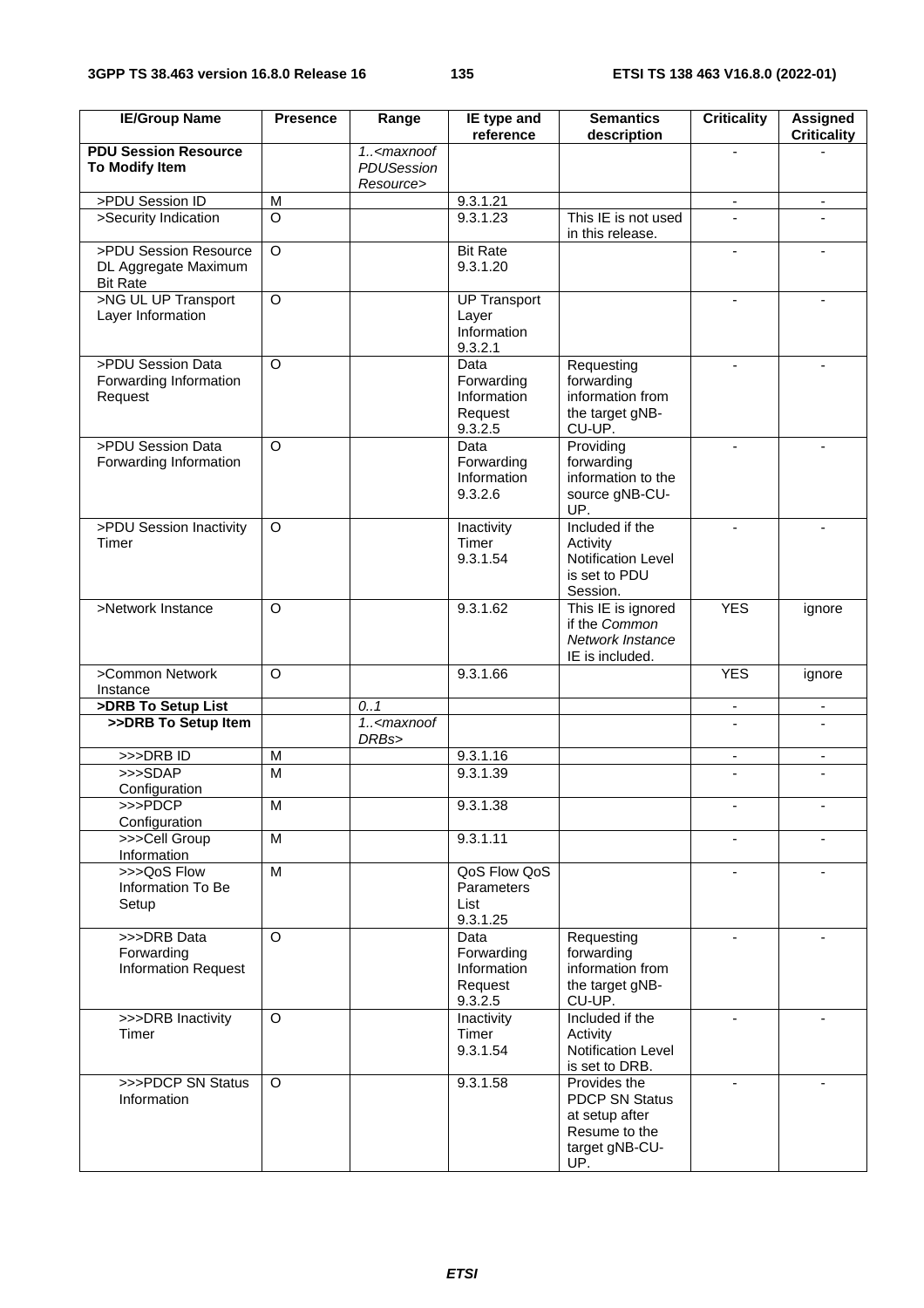| >>>DRB QoS                           | $\circ$        |                                                                   | 9.3.1.26                                                               | Indicates the DRB<br>QoS when more<br>than one QoS<br>Flow is mapped to<br>the DRB                   | <b>YES</b>               | ignore                   |
|--------------------------------------|----------------|-------------------------------------------------------------------|------------------------------------------------------------------------|------------------------------------------------------------------------------------------------------|--------------------------|--------------------------|
| >>>Ignore Mapping<br>Rule Indication | O              |                                                                   | <b>ENUMERATE</b><br>$D$ (True, )                                       | Included if the<br>QoS flow mapping<br>rule for the DRB<br>has not been<br>decided by gNB-<br>CU-CP. | <b>YES</b>               | reject                   |
| >>>DAPS Request<br>Information       | $\Omega$       |                                                                   | 9.3.1.91                                                               | Used to request<br>intra-gNB-CU-UP<br>DAPS HO                                                        | <b>YES</b>               | ignore                   |
| >>>QoS Flows<br>Remapping            | $\circ$        |                                                                   | <b>ENUMERATE</b><br>D (update,<br>source<br>configuration,<br>$\ldots$ | This IE is not used<br>in this version of<br>the specification.                                      | <b>YES</b>               | reject                   |
| >DRB To Modify List                  |                | 0.7                                                               |                                                                        |                                                                                                      | $\overline{\phantom{a}}$ | $\overline{\phantom{a}}$ |
| >>DRB To Modify                      |                | 1 <maxnoof< td=""><td></td><td></td><td></td><td></td></maxnoof<> |                                                                        |                                                                                                      |                          |                          |
| Item                                 |                | DRBs>                                                             |                                                                        |                                                                                                      |                          |                          |
| $>>$ DRB ID<br>>>>SDAP               | M<br>$\circ$   |                                                                   | 9.3.1.16                                                               |                                                                                                      | $\overline{\phantom{a}}$ |                          |
| Configuration                        |                |                                                                   | 9.3.1.39                                                               |                                                                                                      |                          |                          |
| >>>PDCP                              | $\circ$        |                                                                   | 9.3.1.38                                                               |                                                                                                      | $\overline{\phantom{a}}$ | $\overline{\phantom{a}}$ |
| Configuration                        |                |                                                                   |                                                                        |                                                                                                      |                          |                          |
| >>>DRB Data                          | $\circ$        |                                                                   | Data                                                                   | Providing                                                                                            |                          |                          |
| forwarding<br>information            |                |                                                                   | Forwarding<br>Information<br>9.3.2.6                                   | forwarding<br>information to the<br>source gNB-CU-                                                   |                          |                          |
| >>>PDCP SN Status                    | $\circ$        |                                                                   | <b>ENUMERATE</b>                                                       | UP.<br>The gNB-CU-CP                                                                                 |                          |                          |
| Request                              |                |                                                                   | D (requested,<br>$\ldots$                                              | requests the gNB-<br>CU-UP to provide<br>the PDCP SN<br>Status in the<br>response<br>message.        |                          |                          |
| >>>PDCP SN Status<br>Information     | O              |                                                                   | 9.3.1.58                                                               | Provides the<br><b>PDCP SN Status</b><br>to the target gNB-<br>CU-UP.                                |                          |                          |
| >>DLUP<br>Parameters                 | $\circ$        |                                                                   | $\overline{UP}$<br>Parameters<br>9.3.1.13                              |                                                                                                      |                          |                          |
| >>>Cell Group To                     | $\overline{O}$ |                                                                   | <b>Cell Group</b>                                                      |                                                                                                      |                          |                          |
| Add                                  |                |                                                                   | Information<br>9.3.1.11                                                |                                                                                                      |                          |                          |
| >>>Cell Group To<br>Modify           | $\circ$        |                                                                   | Cell Group<br>Information<br>9.3.1.11                                  |                                                                                                      | $\blacksquare$           |                          |
| >>>Cell Group To<br>Remove           | $\circ$        |                                                                   | Cell Group<br>Information<br>9.3.1.11                                  |                                                                                                      | $\blacksquare$           |                          |
| >>>Flow Mapping<br>Information       | $\circ$        |                                                                   | QoS Flow QoS<br>Parameters<br>List<br>9.3.1.25                         | Overrides<br>previous mapping<br>information.                                                        |                          |                          |
| >>>DRB Inactivity<br>Timer           | $\circ$        |                                                                   | Inactivity<br>Timer<br>9.3.1.54                                        | Included if the<br>Activity<br>Notification Level<br>is set to DRB.                                  |                          |                          |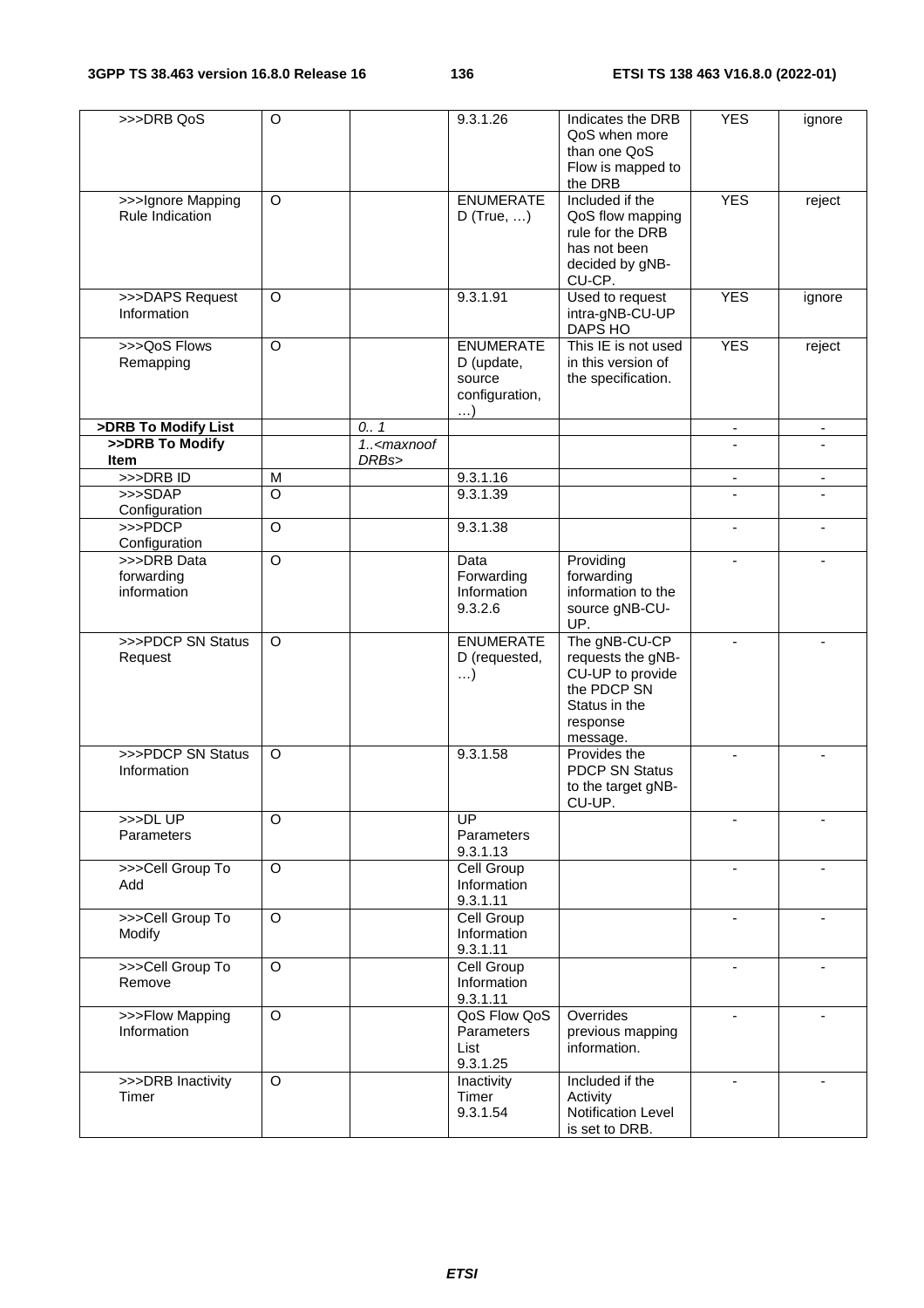| >>>Old QoS Flow<br>List - UL End Marker<br>expected                    | $\circ$        |                                                                                      | QoS Flow List<br>9.3.1.12                                     | Indicates that the<br>source NG-RAN<br>node has initiated<br>QoS flow re-<br>mapping and has<br>not yet received<br>SDAP end<br>markers, as<br>described in TS<br>38.300 [8]. | <b>YES</b>               | reject                   |
|------------------------------------------------------------------------|----------------|--------------------------------------------------------------------------------------|---------------------------------------------------------------|-------------------------------------------------------------------------------------------------------------------------------------------------------------------------------|--------------------------|--------------------------|
| >>>DRB QoS                                                             | O              |                                                                                      | 9.3.1.26                                                      | Indicates the DRB<br>QoS when more<br>than one QoS<br>Flow is mapped to<br>the DRB                                                                                            | <b>YES</b>               | ignore                   |
| >>>Early Forwarding<br><b>COUNT Request</b>                            | O              |                                                                                      | <b>ENUMERATE</b><br>D (First DL<br>count, DL<br>discarding, ) | Requests early<br>data forwarding<br>information from<br>the source gNB-<br>CU-UP                                                                                             | <b>YES</b>               | reject                   |
| >>>Early Forwarding<br><b>COUNT Information</b>                        | O              |                                                                                      | 9.3.1.92                                                      | Provides early<br>data forwarding<br>information to the<br>target gNB-CU-<br>UP.                                                                                              | <b>YES</b>               | reject                   |
| >>>DAPS Request<br>Information                                         | O              |                                                                                      | 9.3.1.91                                                      | Used to request<br>intra-gNB-CU-UP<br>DAPS HO                                                                                                                                 | <b>YES</b>               | ignore                   |
| >>>Early Data<br>Forwarding Indicator                                  | $\circ$        |                                                                                      | <b>ENUMERATE</b><br>$D$ (stop, )                              |                                                                                                                                                                               | <b>YES</b>               | ignore                   |
| >DRB To Remove List                                                    |                | 0.1                                                                                  |                                                               |                                                                                                                                                                               | $\overline{\phantom{a}}$ | $\overline{\phantom{a}}$ |
| >>DRB To Remove<br><b>Item</b>                                         |                | 1 <maxnoof<br>DRBs&gt;</maxnoof<br>                                                  |                                                               |                                                                                                                                                                               |                          |                          |
| >>>DRBID                                                               | M              |                                                                                      | 9.3.1.16                                                      |                                                                                                                                                                               | $\blacksquare$           | ÷.                       |
| >S-NSSAI                                                               | $\circ$        |                                                                                      | 9.3.1.9                                                       |                                                                                                                                                                               | <b>YES</b>               | reject                   |
| >Redundant NG UL UP<br><b>Transport Layer</b><br>Information           | $\overline{O}$ |                                                                                      | <b>UP Transport</b><br>Layer<br>Information<br>9.3.2.1        |                                                                                                                                                                               | <b>YES</b>               | ignore                   |
| >Redundant Common<br>Network Instance                                  | $\circ$        |                                                                                      | Common<br><b>Network</b><br>Instance<br>9.3.1.66              |                                                                                                                                                                               | <b>YES</b>               | ignore                   |
| >Data Forwarding to E-<br><b>UTRAN Information</b><br>List             |                | 0.1                                                                                  |                                                               | Contains a list of<br>DL Data<br>Forwarding<br>tunnels and the<br>associated QoS<br>Flows to be<br>forwarded on<br>each tunnel                                                | <b>YES</b>               | ignore                   |
| >>Data Forwarding to<br><b>E-UTRAN Information</b><br><b>List Item</b> |                | 1 <maxnoof<br><b>DataForward</b><br/><i>ingTunnelto</i><br/>E-UTRAN&gt;</maxnoof<br> |                                                               |                                                                                                                                                                               |                          |                          |
| >>>Data forwarding<br>tunnel information                               | M              |                                                                                      | <b>UP Transport</b><br>Layer<br>Information<br>9.3.2.1        |                                                                                                                                                                               |                          |                          |
| >>>QoS Flows to be<br>forwarded List                                   |                | $\mathbf{1}$                                                                         |                                                               |                                                                                                                                                                               |                          |                          |
| >>>>QoS Flows to<br>be forwarded Item                                  |                | 1 <maxnoof<br>QoSflows&gt;</maxnoof<br>                                              |                                                               |                                                                                                                                                                               | $\blacksquare$           | -                        |
| >>>>>QoS Flow<br>Identifier                                            | M              |                                                                                      | QoS Flow<br>Identifier<br>9.3.1.24                            |                                                                                                                                                                               |                          | -                        |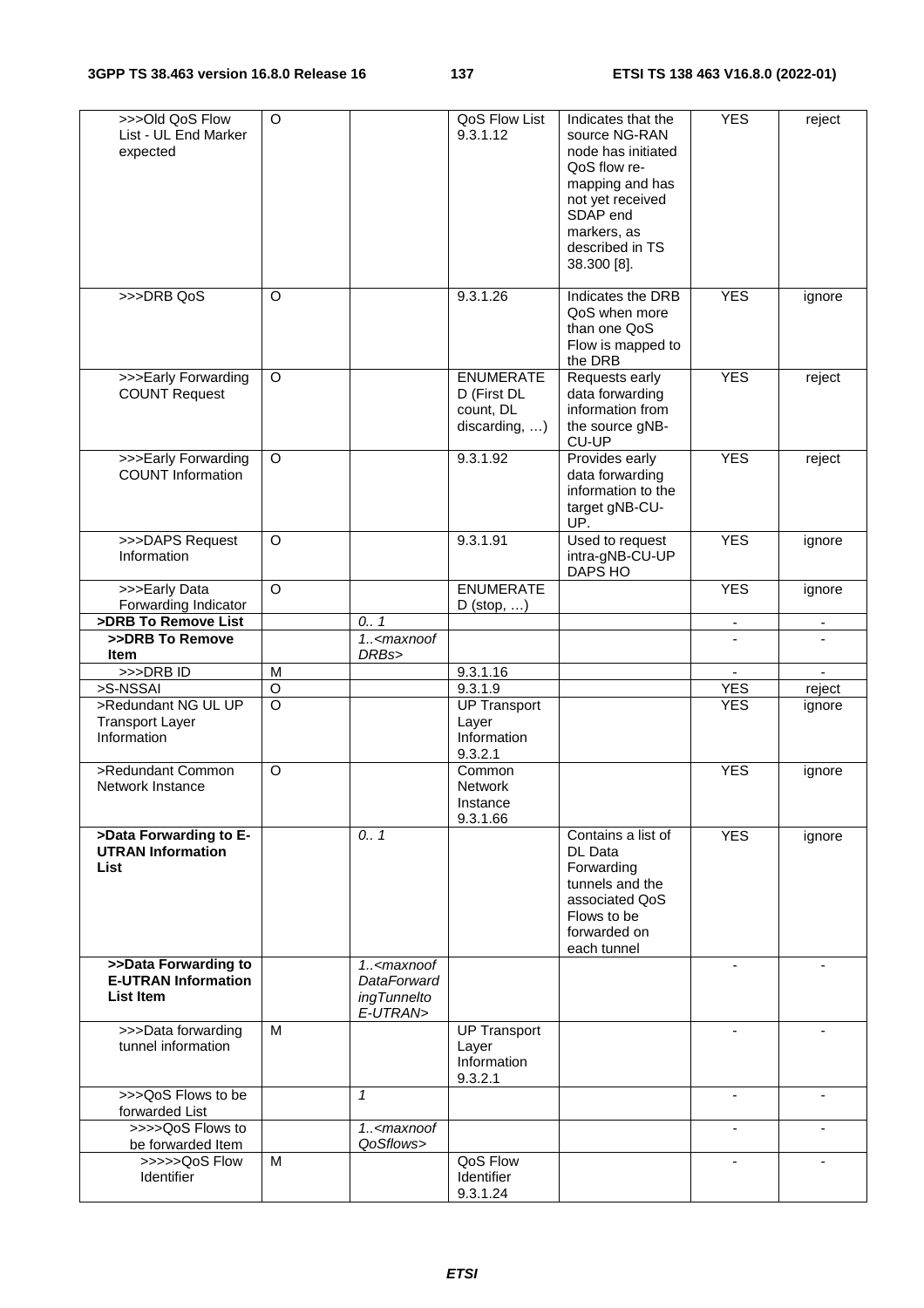| Range bound                     | <b>Explanation</b>                                          |
|---------------------------------|-------------------------------------------------------------|
| maxnoofDRBs                     | Maximum no. of DRBs for a UE. Value is 32.                  |
| maxnoofPDUSessionResource       | Maximum no. of PDU Sessions for a UE. Value is 256.         |
| maxnoofDataForwardingTunneltoE- | Maximum no. of Data Forwarding Tunnels to E-UTRAN for a UE. |
| UTRAN                           | Value is 256.                                               |
| maxnoofQoSflows                 | Maximum no. of QoS flows in a PDU Session. Value is 64.     |

## 9.3.3.12 PDU Session Resource To Remove List

This IE contains PDU session resource to remove related information

| <b>IE/Group Name</b>                          | <b>Presence</b> | Range                                                         | IE type and<br>reference | <b>Semantics</b><br>description | <b>Criticality</b> | Assigned<br><b>Criticality</b> |
|-----------------------------------------------|-----------------|---------------------------------------------------------------|--------------------------|---------------------------------|--------------------|--------------------------------|
| <b>PDU Session Resource</b><br>To Remove Item |                 | 1 <maxnoof<br><b>PDUSession</b><br/>Resource&gt;</maxnoof<br> |                          |                                 |                    |                                |
| >PDU Session ID                               | М               |                                                               | 9.3.1.21                 |                                 | -                  |                                |
| >Cause                                        |                 |                                                               | 9.3.1.2                  |                                 | YES                | ignore                         |

| Danar<br>bound<br>ıм                                  | ----<br>×pianation.                                                                      |
|-------------------------------------------------------|------------------------------------------------------------------------------------------|
| .kesourcc<br><b>NSSIG</b><br>י ירוחה.<br>,,,<br>. איר | 256.<br>∴וחים י<br>Value<br>Maxin<br>-l-<br>tor a<br>Sessions<br>no<br>num<br>Ωt<br>: IS |

## 9.3.3.13 DRB Setup Modification List E-UTRAN

This IE contains setup DRB related information at Bearer Context Modification Response in E-UTRAN

| <b>IE/Group Name</b>          | <b>Presence</b> | Range                                           | IE type and reference     | <b>Semantics description</b>             |
|-------------------------------|-----------------|-------------------------------------------------|---------------------------|------------------------------------------|
| <b>DRB Setup Modification</b> |                 | 1 <maxnoof< th=""><th></th><th></th></maxnoof<> |                           |                                          |
| <b>Item E-UTRAN</b>           |                 | DRBs>                                           |                           |                                          |
| >DRB ID                       | М               |                                                 | 9.3.1.16                  |                                          |
| >S1 DL UP Transport           | М               |                                                 | <b>UP Transport Layer</b> |                                          |
| Layer Information             |                 |                                                 | Information               |                                          |
|                               |                 |                                                 | 9.3.2.1                   |                                          |
| >Data Forwarding              | O               |                                                 | 9.3.2.6                   | Provides forwarding information from the |
| <b>Information Response</b>   |                 |                                                 |                           | target gNB-CU-UP.                        |
| >UL UP Parameters             | M               |                                                 | <b>UP Parameters</b>      |                                          |
|                               |                 |                                                 | 9.3.1.13                  |                                          |

| Range<br>bound             | <b>±xplanation</b>                                                                             |
|----------------------------|------------------------------------------------------------------------------------------------|
| fDRBs<br>monum<br>naxnoori | $\sim$<br>Value is<br>UE<br>Maximum no.<br><b>DRBS</b><br>tor<br>$\sqrt{2}$<br>ot.<br>.ءد<br>a |

#### 9.3.3.14 DRB Failed Modification List E-UTRAN

This IE contains failed to setup DRB related information at Bearer Context Modification Response in E-UTRAN

| <b>IE/Group Name</b>           | <b>Presence</b> | Range                                           | IE type and reference | <b>Semantics description</b> |
|--------------------------------|-----------------|-------------------------------------------------|-----------------------|------------------------------|
| <b>DRB Failed Modification</b> |                 | 1 <maxnoof< th=""><th></th><th></th></maxnoof<> |                       |                              |
| <b>Item E-UTRAN</b>            |                 | DRBs>                                           |                       |                              |
| >DRB ID                        | М               |                                                 | 9.3.1.16              |                              |
| >Cause                         | М               |                                                 | 9.3.1.2               |                              |

| Rang <sub>'</sub><br>bound<br>. . | Esembl<br><u>-</u> xplanation                                                         |
|-----------------------------------|---------------------------------------------------------------------------------------|
| $-1$<br>)RBs<br>naxnoon<br>--     | UE.<br>Value<br>$\sim$<br><b>DRBs</b><br>tor<br>-is 32.<br>0t<br>Maximum<br>no.<br>d. |

## 9.3.3.15 DRB Modified List E-UTRAN

This IE contains modified DRB related information at Bearer Context Modification Response in E-UTRAN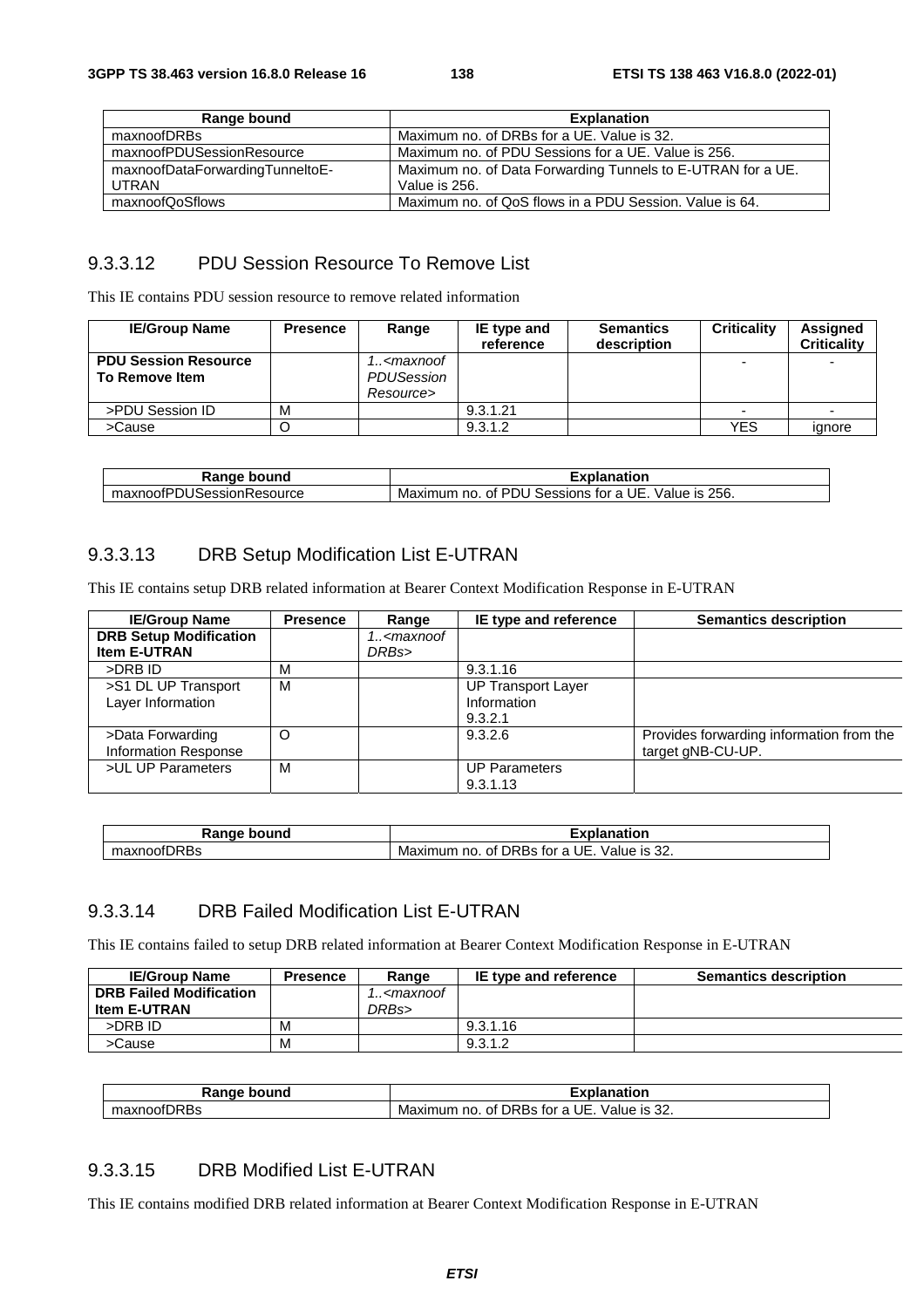| <b>IE/Group Name</b>        | <b>Presence</b> | Range                                           | IE type and reference     | <b>Semantics description</b>         |
|-----------------------------|-----------------|-------------------------------------------------|---------------------------|--------------------------------------|
| <b>DRB Modified Item E-</b> |                 | 1 <maxnoof< th=""><th></th><th></th></maxnoof<> |                           |                                      |
| <b>UTRAN</b>                |                 | DRBs>                                           |                           |                                      |
| >DRB ID                     | м               |                                                 | 9.3.1.16                  |                                      |
| >S1 DL UP Transport         | $\circ$         |                                                 | <b>UP Transport Layer</b> |                                      |
| Layer Information           |                 |                                                 | Information 9.3.2.1       |                                      |
| >PDCP SN Status             |                 |                                                 | 9.3.1.58                  | Provides the PDCP SN Status from the |
| Information                 |                 |                                                 |                           | source gNB-CU-UP.                    |
| >UL UP Parameters           | $\circ$         |                                                 | <b>UP Parameters</b>      | Carries the UL UP parameters.        |
|                             |                 |                                                 | 9.3.1.13                  |                                      |

| Ranqe             | <b>kplanation</b>                                                                    |
|-------------------|--------------------------------------------------------------------------------------|
| bound             |                                                                                      |
| fDRBs<br>maxnoot∟ | $\Omega$<br>UE<br><b>DRBS</b><br>Maximum<br>tor a<br>Value is<br>no<br>ot L<br>.∠د ∼ |

## 9.3.3.16 DRB Failed To Modify List E-UTRAN

This IE contains failed to modify DRB related information at Bearer Context Modification Response in E-UTRAN

| <b>IE/Group Name</b>        | <b>Presence</b> | Range                                           | IE type and reference | <b>Semantics description</b> |
|-----------------------------|-----------------|-------------------------------------------------|-----------------------|------------------------------|
| <b>DRB Failed To Modify</b> |                 | 1 <maxnoof< th=""><th></th><th></th></maxnoof<> |                       |                              |
| <b>Item E-UTRAN</b>         |                 | DRBs>                                           |                       |                              |
| >DRB ID                     | м               |                                                 | 9.3.1.16              |                              |
| >Cause                      | м               |                                                 | 9.3.1.2               |                              |

| bound<br>Range | Explanatior                                                    |
|----------------|----------------------------------------------------------------|
| maxnoofDRBs    | n-<br>DRBs for a<br>Maximum<br>Value is 3∠.<br>UF<br>no.<br>Οt |

#### 9.3.3.17 PDU Session Resource Setup Modification List

This IE contains setup PDU session resource related information used at Bearer Context Modification Response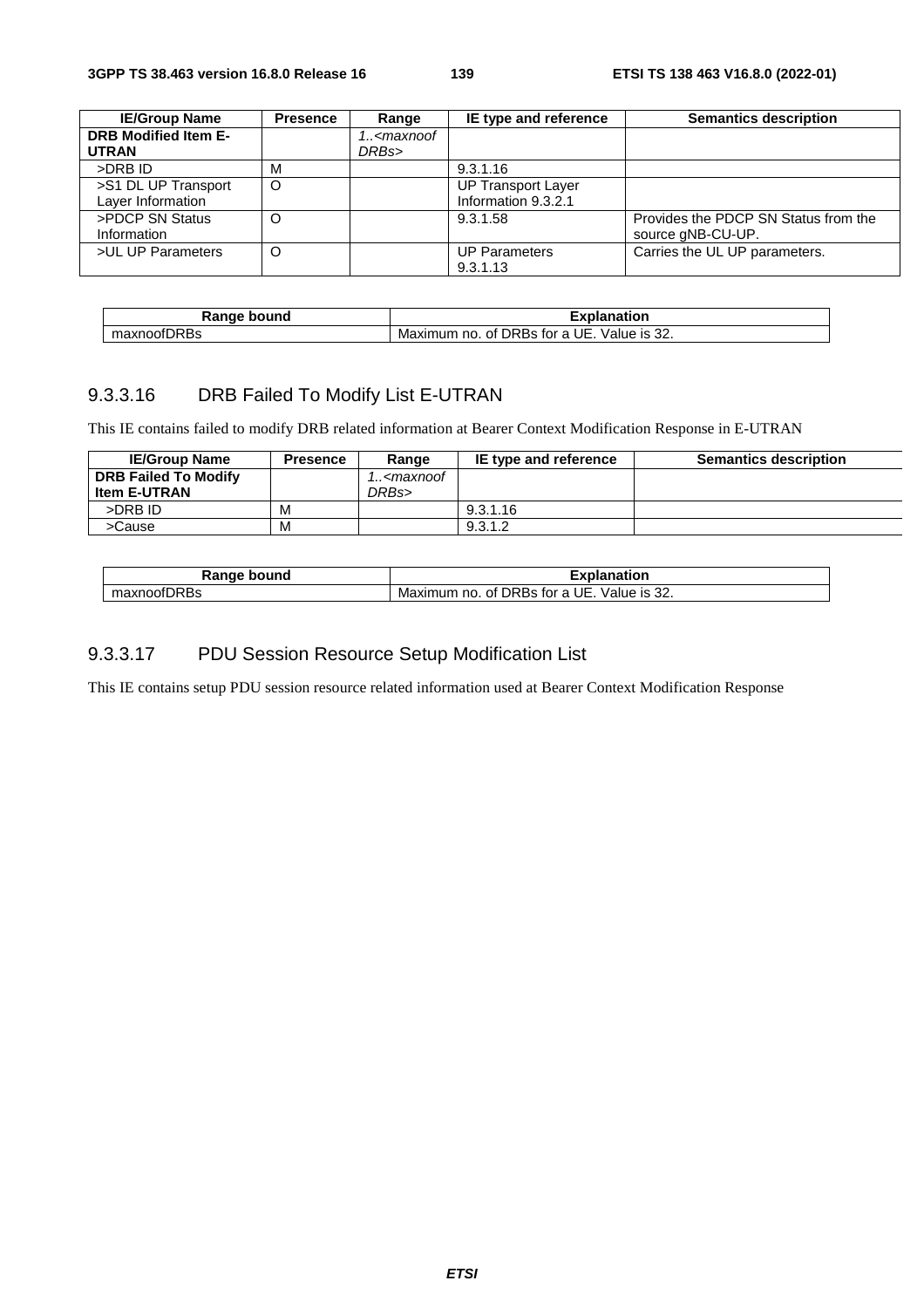| <b>IE/Group Name</b>                                          | <b>Presence</b>    | Range                                     | IE type and<br>reference                               | <b>Semantics</b><br>description                                                | <b>Criticality</b> | <b>Assigned</b><br><b>Criticality</b> |
|---------------------------------------------------------------|--------------------|-------------------------------------------|--------------------------------------------------------|--------------------------------------------------------------------------------|--------------------|---------------------------------------|
| <b>PDU Session Resource</b><br><b>Setup Modification Item</b> |                    | $1. <$ maxnoof<br>PDUSession<br>Resource> |                                                        |                                                                                |                    |                                       |
| >PDU Session ID                                               | M                  |                                           | 9.3.1.21                                               |                                                                                | $\blacksquare$     | $\blacksquare$                        |
| >Security Result                                              | $\overline{O}$     |                                           | 9.3.1.52                                               |                                                                                |                    |                                       |
| >NG DL UP Transport<br>Layer Information                      | $\overline{M}$     |                                           | <b>UP Transport</b><br>Layer<br>Information<br>9.3.2.1 |                                                                                |                    |                                       |
| >PDU Session Data<br>Forwarding Information<br>Response       | $\overline{O}$     |                                           | Data<br>Forwarding<br>Information<br>9.3.2.6           | <b>Provides</b><br>forwarding<br>information from<br>the target gNB-<br>CU-UP. | $\overline{a}$     |                                       |
| >DRB Setup List                                               |                    | 1                                         |                                                        |                                                                                | $\blacksquare$     | $\overline{\phantom{a}}$              |
| >>DRB Setup Item                                              |                    | 1 <maxnoof<br>DRBs&gt;</maxnoof<br>       |                                                        |                                                                                |                    |                                       |
| $>>$ DRB ID                                                   | $\overline{M}$     |                                           | 9.3.1.16                                               |                                                                                | $\blacksquare$     | $\overline{\phantom{a}}$              |
| >>>DRB Data<br>forwarding<br>information<br>Response          | $\overline{\circ}$ |                                           | Data<br>Forwarding<br>Information<br>9.3.2.6           | Provides<br>forwarding<br>information from<br>the target gNB-<br>CU-UP.        |                    |                                       |
| >>ULUP<br>Parameters                                          | M                  |                                           | $\overline{UP}$<br>Parameters<br>9.3.1.13              |                                                                                | ÷                  | $\overline{\phantom{a}}$              |
| >>>Flow Setup List                                            | M                  |                                           | QoS Flow List<br>9.3.1.12                              |                                                                                |                    |                                       |
| >>>Flow Failed List                                           | $\overline{O}$     |                                           | <b>Flow Failed</b><br>List<br>9.3.1.45                 |                                                                                |                    |                                       |
| >DRB Failed List                                              |                    | 0.1                                       |                                                        |                                                                                |                    |                                       |
| >>DRB Failed Item                                             |                    | $1. <$ maxnoof<br>DRBs>                   |                                                        |                                                                                | $\blacksquare$     | $\qquad \qquad \blacksquare$          |
| >>>DRB ID                                                     | $\overline{M}$     |                                           | 9.3.1.16                                               |                                                                                | $\blacksquare$     | $\blacksquare$                        |
| >>>Cause                                                      | $\overline{M}$     |                                           | 9.3.1.2                                                |                                                                                |                    |                                       |
| >Redundant NG DL UP<br><b>Transport Layer</b><br>Information  | $\overline{O}$     |                                           | <b>UP Transport</b><br>Layer<br>Information<br>9.3.2.1 |                                                                                | <b>YES</b>         | ignore                                |

| Range bound               | <b>Explanation</b>                                  |
|---------------------------|-----------------------------------------------------|
| maxnoofDRBs               | Maximum no. of DRBs for a UE. Value is 32.          |
| maxnoofPDUSessionResource | Maximum no. of PDU Sessions for a UE. Value is 256. |

#### 9.3.3.18 PDU Session Resource Failed Modification List

This IE contains failed to setup PDU session resource related information used at Bearer Context Modification Response

| <b>IE/Group Name</b>            | <b>Presence</b> | Range                                           | IE type and reference | <b>Semantics description</b> |
|---------------------------------|-----------------|-------------------------------------------------|-----------------------|------------------------------|
| <b>PDU Session Resource</b>     |                 | 1 <maxnoof< td=""><td></td><td></td></maxnoof<> |                       |                              |
| <b>Failed Modification Item</b> |                 | PDUSession                                      |                       |                              |
|                                 |                 | Resource>                                       |                       |                              |
| >PDU Session ID                 | M               |                                                 | 9.3.1.21              |                              |
| >Cause                          | М               |                                                 | 9.3.1.2               |                              |

| Range bound               | <b>Explanation</b>                                              |  |
|---------------------------|-----------------------------------------------------------------|--|
| maxnoofPDUSessionResource | 256.<br>Sessions for a UE.<br>of PDU<br>Value is<br>Maximum no. |  |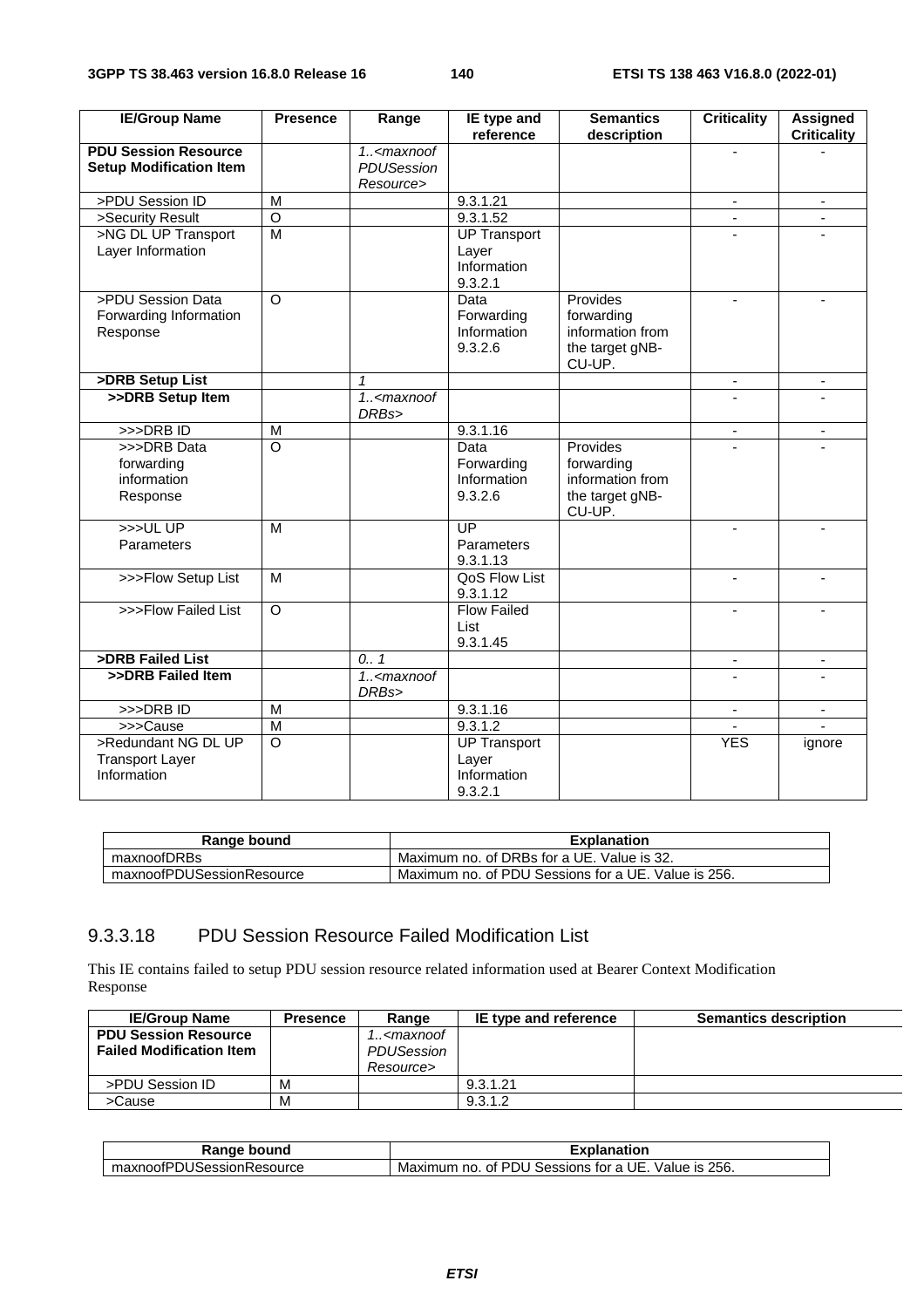### 9.3.3.19 PDU Session Resource Modified List

This IE contains modified PDU session resource related information used at Bearer Context Modification Response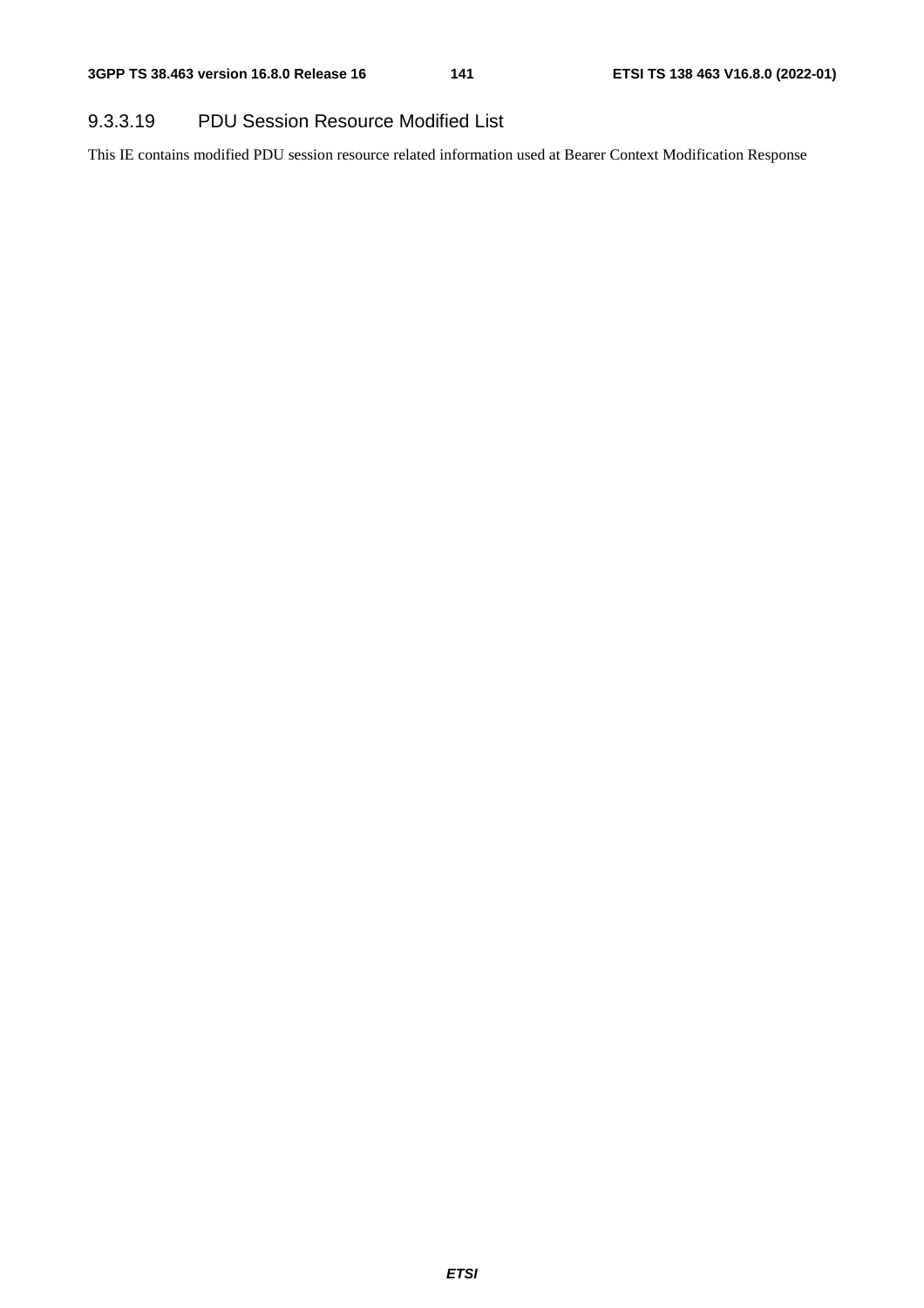| <b>IE/Group Name</b>                                | <b>Presence</b> | Range                                 | IE type and<br>reference   | <b>Semantics</b><br>description   | <b>Criticality</b>       | <b>Assigned</b><br><b>Criticality</b> |
|-----------------------------------------------------|-----------------|---------------------------------------|----------------------------|-----------------------------------|--------------------------|---------------------------------------|
| <b>PDU Session Resource</b><br><b>Modified Item</b> |                 | 1 <maxnoof<br>PDUSession</maxnoof<br> |                            |                                   |                          |                                       |
| >PDU Session ID                                     | M               | Resource>                             | 9.3.1.21                   |                                   | $\blacksquare$           |                                       |
| >NG DL UP Transport                                 | $\circ$         |                                       | <b>UP Transport</b>        |                                   |                          |                                       |
| Layer Information                                   |                 |                                       | Layer                      |                                   |                          |                                       |
|                                                     |                 |                                       | Information<br>9.3.2.1     |                                   |                          |                                       |
| >Security Result                                    | $\circ$         |                                       | 9.3.1.52                   |                                   | $\overline{\phantom{a}}$ |                                       |
| >PDU Session Data                                   | $\overline{O}$  |                                       | Data                       |                                   |                          |                                       |
| Forwarding Information                              |                 |                                       | Forwarding                 |                                   |                          |                                       |
| Response                                            |                 |                                       | Information                |                                   |                          |                                       |
|                                                     |                 |                                       | 9.3.2.6                    |                                   |                          |                                       |
| >DRB Setup List                                     |                 | 0.1                                   |                            |                                   | $\overline{\phantom{a}}$ |                                       |
| >>DRB Setup Item                                    |                 | $1. <$ maxnoof<br>DRBs>               |                            |                                   |                          |                                       |
| >>>DRBID                                            | M               |                                       | 9.3.1.16                   |                                   | $\overline{\phantom{a}}$ |                                       |
| >>>DRB Data                                         | $\circ$         |                                       | Data                       |                                   |                          |                                       |
| forwarding                                          |                 |                                       | Forwarding                 |                                   |                          |                                       |
| information                                         |                 |                                       | Information                |                                   |                          |                                       |
| Response                                            |                 |                                       | 9.3.2.6                    |                                   |                          |                                       |
| >>>ULUP                                             | M               |                                       | $\overline{UP}$            |                                   | $\blacksquare$           |                                       |
| Parameters                                          |                 |                                       | Parameters<br>9.3.1.13     |                                   |                          |                                       |
| >>>Flow Setup List                                  | M               |                                       | QoS Flow List<br>9.3.1.12  |                                   | $\blacksquare$           |                                       |
| >>>Flow Failed List                                 | $\circ$         |                                       | <b>Flow Failed</b>         |                                   |                          |                                       |
|                                                     |                 |                                       | List<br>9.3.1.45           |                                   |                          |                                       |
| >DRB Failed List                                    |                 | 0.1                                   |                            |                                   | $\overline{\phantom{a}}$ |                                       |
| >>DRB Failed Item                                   |                 | 1 <maxnoof<br>DRBs&gt;</maxnoof<br>   |                            |                                   |                          |                                       |
| $>>$ DRB ID                                         | M               |                                       | 9.3.1.16                   |                                   | $\blacksquare$           |                                       |
| >>>Cause                                            | $\overline{M}$  |                                       | 9.3.1.2                    |                                   | $\blacksquare$           |                                       |
| >DRB Modified List                                  |                 | 0.1                                   |                            |                                   |                          |                                       |
| >>DRB Modified Item                                 |                 | 1 <maxnoof<br>DRBs&gt;</maxnoof<br>   |                            |                                   | $\blacksquare$           |                                       |
| >>>DRBID                                            | M               |                                       | 9.3.1.16                   |                                   | $\overline{\phantom{a}}$ |                                       |
| $>>>$ UL UP                                         | O               |                                       | UP                         | Carries the UL UP                 |                          |                                       |
| Parameters                                          |                 |                                       | Parameters                 | parameters.                       |                          |                                       |
|                                                     |                 |                                       | 9.3.1.13                   |                                   |                          |                                       |
| >>>PDCP SN Status                                   | $\Omega$        |                                       | 9.3.1.58                   | Provides PDCP                     | $\overline{a}$           |                                       |
| Information                                         |                 |                                       |                            | SN Status to the                  |                          |                                       |
|                                                     |                 |                                       |                            | target gNB-CU-<br>UP.             |                          |                                       |
| >>>Flow Setup List                                  | O               |                                       | QoS Flow List              |                                   | $\mathbf{r}$             |                                       |
|                                                     |                 |                                       | 9.3.1.12                   |                                   |                          |                                       |
| >>>Flow Failed List                                 | $\circ$         |                                       | <b>Flow Failed</b><br>List |                                   | $\blacksquare$           |                                       |
|                                                     |                 |                                       | 9.3.1.45                   |                                   |                          |                                       |
| >>>Early Forwarding                                 | O               |                                       | 9.3.1.92                   | Provides early                    | $\blacksquare$           |                                       |
| <b>COUNT Information</b>                            |                 |                                       |                            | data forwarding                   |                          |                                       |
|                                                     |                 |                                       |                            | information from                  |                          |                                       |
|                                                     |                 |                                       |                            | the source gNB-                   |                          |                                       |
|                                                     |                 |                                       |                            | CU-UP.                            |                          |                                       |
| >>> Old QoS Flow                                    | $\Omega$        |                                       | QoS Flow List              | Indicates the QoS                 | Yes                      | ignore                                |
| List - UL End Marker                                |                 |                                       | 9.3.1.12                   | flow(s) for which                 |                          |                                       |
| expected                                            |                 |                                       |                            | the gNB-CU-UP                     |                          |                                       |
|                                                     |                 |                                       |                            | has not yet                       |                          |                                       |
|                                                     |                 |                                       |                            | received SDAP                     |                          |                                       |
|                                                     |                 |                                       |                            | end markers after                 |                          |                                       |
|                                                     |                 |                                       |                            | the gNB-CU-CP                     |                          |                                       |
|                                                     |                 |                                       |                            | reconfigured<br>those QoS flow(s) |                          |                                       |
|                                                     |                 |                                       |                            | to another DRB.                   |                          |                                       |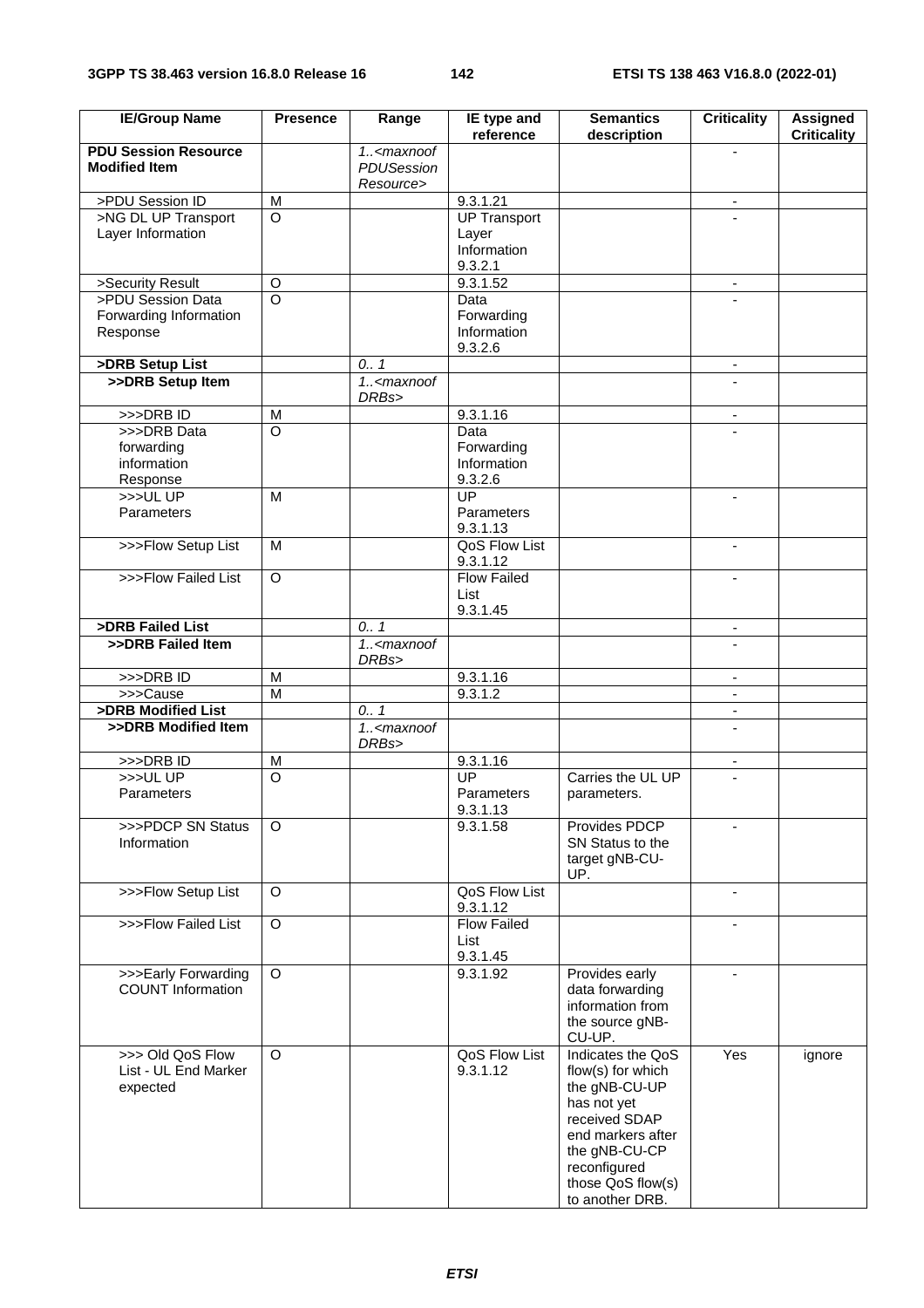| >DRB Failed To Modify<br>List |         | 0.1                                                      |                     |            |        |
|-------------------------------|---------|----------------------------------------------------------|---------------------|------------|--------|
|                               |         |                                                          |                     |            |        |
| >>DRB Failed To               |         | 1 <maxnoof< th=""><th></th><th></th><th></th></maxnoof<> |                     |            |        |
| <b>Modify Item</b>            |         | DRBs>                                                    |                     |            |        |
| >>>DRB ID                     | M       |                                                          | 9.3.1.16            |            |        |
| >>>Cause                      | M       |                                                          | 9.3.1.2             |            |        |
| >Redundant NG DL UP           | $\circ$ |                                                          | <b>UP Transport</b> | <b>YES</b> | ignore |
| <b>Transport Layer</b>        |         |                                                          | Layer               |            |        |
| Information                   |         |                                                          | Information         |            |        |
|                               |         |                                                          | 9.3.2.1             |            |        |

| Range bound               | <b>Explanation</b>                                  |
|---------------------------|-----------------------------------------------------|
| maxnoofDRBs               | Maximum no. of DRBs for a UE. Value is 32.          |
| maxnoofPDUSessionResource | Maximum no. of PDU Sessions for a UE. Value is 256. |

#### 9.3.3.20 PDU Session Resource Failed To Modify List

This IE contains failed to modify PDU session resource related information used at Bearer Context Modification Response

| <b>IE/Group Name</b>         | <b>Presence</b> | Range                                           | IE type and reference | <b>Semantics description</b> |
|------------------------------|-----------------|-------------------------------------------------|-----------------------|------------------------------|
| <b>PDU Session Resource</b>  |                 | 1 <maxnoof< td=""><td></td><td></td></maxnoof<> |                       |                              |
| <b>Failed To Modify Item</b> |                 | PDUSession                                      |                       |                              |
|                              |                 | Resource>                                       |                       |                              |
| >PDU Session ID              | м               |                                                 | 9.3.1.21              |                              |
| >Cause                       | м               |                                                 | 9.3.1.2               |                              |

| Range bound               | Explanation                                            |  |
|---------------------------|--------------------------------------------------------|--|
| maxnoofPDUSessionResource | Value is 256.<br>Maximum no. of PDU Sessions for a UE. |  |

#### 9.3.3.21 DRB Required To Modify List E-UTRAN

This IE contains DRB to modify related information used at Bearer Context Modification Required in E-UTRAN

| <b>IE/Group Name</b>                                  | <b>Presence</b> | Range                                           | IE type and reference                               | <b>Semantics description</b> |
|-------------------------------------------------------|-----------------|-------------------------------------------------|-----------------------------------------------------|------------------------------|
| <b>DRB Required To Modify</b>                         |                 | 1 <maxnoof< th=""><th></th><th></th></maxnoof<> |                                                     |                              |
| <b>Item E-UTRAN</b>                                   |                 | DRBs>                                           |                                                     |                              |
| >DRB ID                                               | M               |                                                 | 9.3.1.16                                            |                              |
| >S1 DL UP Transport<br>Layer Information              | $\circ$         |                                                 | <b>UP Transport Layer</b><br>Information<br>9.3.2.1 |                              |
| >gNB-CU-UP Cell Group<br><b>Related Configuration</b> | $\circ$         |                                                 | 9.3.1.34                                            |                              |
| >Cause                                                |                 |                                                 | 9.3.1.2                                             |                              |

| Rande<br>bound                | :xplanation                                                                                              |
|-------------------------------|----------------------------------------------------------------------------------------------------------|
| $-$<br>IDRBs<br><b>AXHOOF</b> | UE.<br>DRBs<br>$\sim$<br>is 32.<br>Maximum<br>tor<br>0t<br>Value<br>$\overline{\phantom{0}}$<br>no.<br>d |

#### 9.3.3.22 DRB Required To Remove List E-UTRAN

This IE contains DRB to remove related information used at Bearer Context Modification Required in E-UTRAN

| <b>IE/Group Name</b>       | <b>Presence</b> | Range                                           | IE type and reference | <b>Semantics description</b> |
|----------------------------|-----------------|-------------------------------------------------|-----------------------|------------------------------|
| <b>DRB Required To</b>     |                 | 1 <maxnoof< td=""><td></td><td></td></maxnoof<> |                       |                              |
| <b>Remove Item E-UTRAN</b> |                 | DRBs>                                           |                       |                              |
| >DRB ID                    | м               |                                                 | 9.3.1.16              |                              |
| >Cause                     | м               |                                                 | 9.3.1.2               |                              |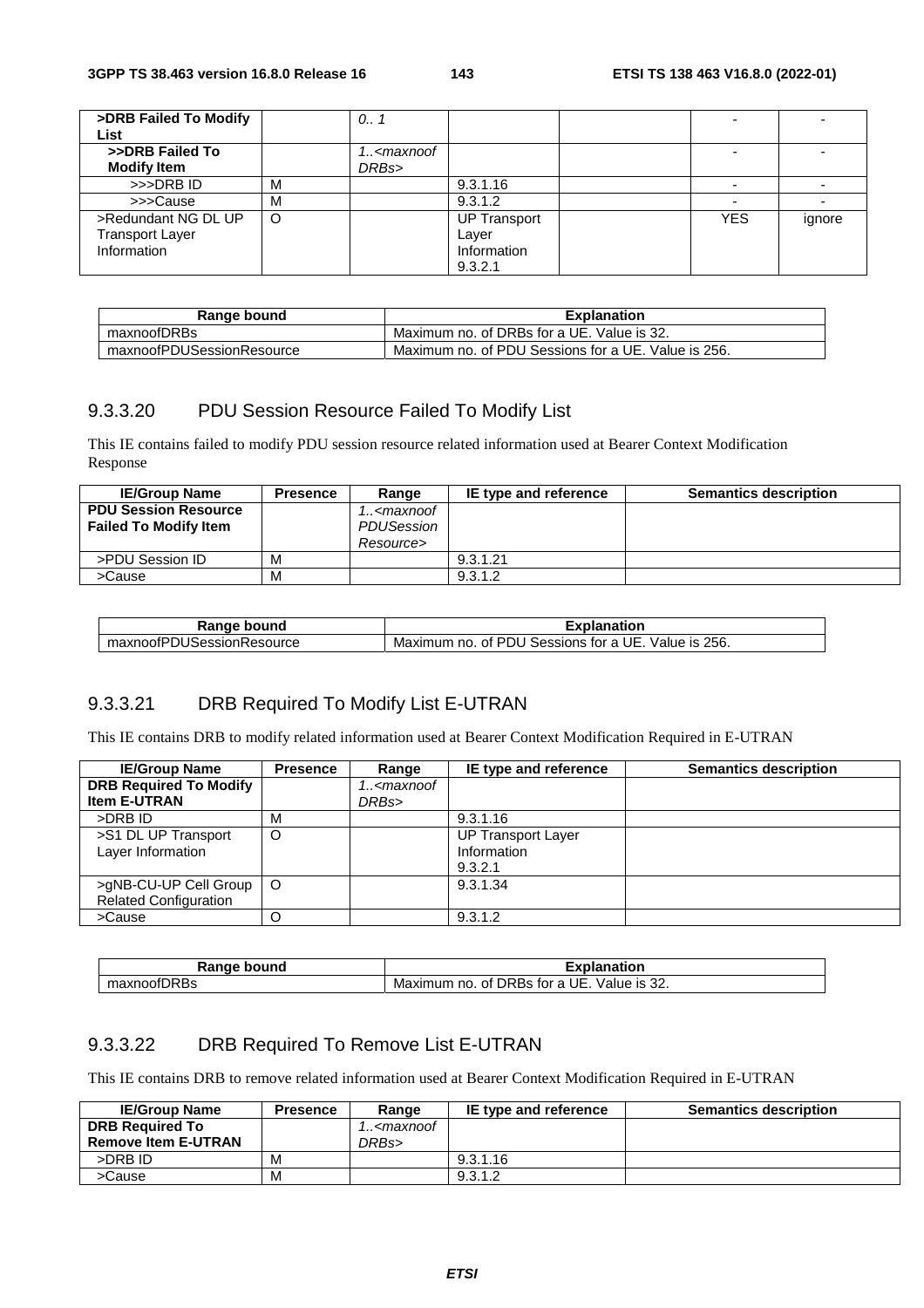| Range bound | :xplanation                                   |
|-------------|-----------------------------------------------|
| maxnoofDRBs | Maximum no. of DRBs for a UE.<br>Value is 32. |

### 9.3.3.23 PDU Session Resource Required To Modify List

This IE contains PDU session resource to modify related information used at Bearer Context Modification Required

| <b>IE/Group Name</b>                                          | <b>Presence</b> | Range                        | IE type and<br>reference                               | <b>Semantics</b><br>description | <b>Criticality</b> | <b>Assigned</b><br><b>Criticality</b> |
|---------------------------------------------------------------|-----------------|------------------------------|--------------------------------------------------------|---------------------------------|--------------------|---------------------------------------|
| <b>PDU Session Resource</b><br><b>Required To Modify Item</b> |                 | $1. <$ maxnoof<br>PDUSession |                                                        |                                 |                    |                                       |
| >PDU Session ID                                               |                 | Resource>                    |                                                        |                                 |                    |                                       |
|                                                               | M<br>$\Omega$   |                              | 9.3.1.21                                               |                                 | ٠                  | $\overline{\phantom{a}}$              |
| >NG DL UP Transport                                           |                 |                              | <b>UP Transport</b>                                    |                                 |                    |                                       |
| Layer Information                                             |                 |                              | Layer                                                  |                                 |                    |                                       |
|                                                               |                 |                              | Information                                            |                                 |                    |                                       |
|                                                               |                 |                              | 9.3.2.1                                                |                                 |                    |                                       |
| >DRB To Modify List                                           |                 | 0.1                          |                                                        |                                 | ٠                  | $\overline{\phantom{a}}$              |
| >>DRB To Modify                                               |                 | $\overline{1}$ < maxnoof     |                                                        |                                 |                    |                                       |
| <b>Item</b>                                                   |                 | DRBs>                        |                                                        |                                 |                    |                                       |
| >>>DRBID                                                      | M               |                              | 9.3.1.16                                               |                                 | ٠                  | $\blacksquare$                        |
| >>>gNB-CU-UP Cell<br><b>Group Related</b><br>Configuration    | $\circ$         |                              | 9.3.1.34                                               |                                 |                    |                                       |
| >>>Flow To Remove                                             | $\Omega$        |                              | QoS Flow List<br>9.3.1.12                              |                                 |                    | ٠                                     |
| >>>Cause                                                      | $\Omega$        |                              | 9.3.1.2                                                |                                 | ٠                  | ٠                                     |
| >DRB To Remove List                                           |                 | 0.7                          |                                                        |                                 |                    |                                       |
| >>DRB To Remove<br><b>Item</b>                                |                 | $1. -$ cmaxnoof<br>DRBs>     |                                                        |                                 |                    |                                       |
| >>>DRBID                                                      | M               |                              | 9.3.1.16                                               |                                 |                    | $\blacksquare$                        |
| >>>Cause                                                      | M               |                              | 9.3.1.2                                                |                                 |                    |                                       |
| >Redundant NG DL UP<br><b>Transport Layer</b><br>Information  | $\circ$         |                              | <b>UP Transport</b><br>Layer<br>Information<br>9.3.2.1 |                                 | <b>YES</b>         | ignore                                |

| Range bound               | <b>Explanation</b>                                  |  |  |
|---------------------------|-----------------------------------------------------|--|--|
| maxnoofDRBs               | Maximum no. of DRBs for a UE. Value is 32.          |  |  |
| maxnoofPDUSessionResource | Maximum no. of PDU Sessions for a UE. Value is 256. |  |  |

### 9.3.3.24 DRB Confirm Modified List E-UTRAN

This IE contains modified DRB related information at Bearer Context Modification Confirm in E-UTRAN

| <b>IE/Group Name</b>        | <b>Presence</b> | Range                                           | IE type and reference | <b>Semantics description</b>                                                                                                                                                          |
|-----------------------------|-----------------|-------------------------------------------------|-----------------------|---------------------------------------------------------------------------------------------------------------------------------------------------------------------------------------|
| <b>DRB Confirm Modified</b> |                 | 1 <maxnoof< th=""><th></th><th></th></maxnoof<> |                       |                                                                                                                                                                                       |
| <b>Item E-UTRAN</b>         |                 | DRBs>                                           |                       |                                                                                                                                                                                       |
| >DRB ID                     | M               |                                                 | 9.3.1.16              |                                                                                                                                                                                       |
| >Cell Group Information     | $\circ$         |                                                 | 9.3.1.11              | Included if the gNB-CU-CP was unable to<br>change cell group related information as<br>requested in the gNB-CU-UP Cell Group<br>Related Configuration IE (e.g., UL<br>Configuration). |

| Range<br>∍bound | olanation                                                          |
|-----------------|--------------------------------------------------------------------|
| maxnoofDRBs     | UE.<br>$\sim$<br>. of DRBs for a<br>Maximum no.<br>Value<br>기S 32. |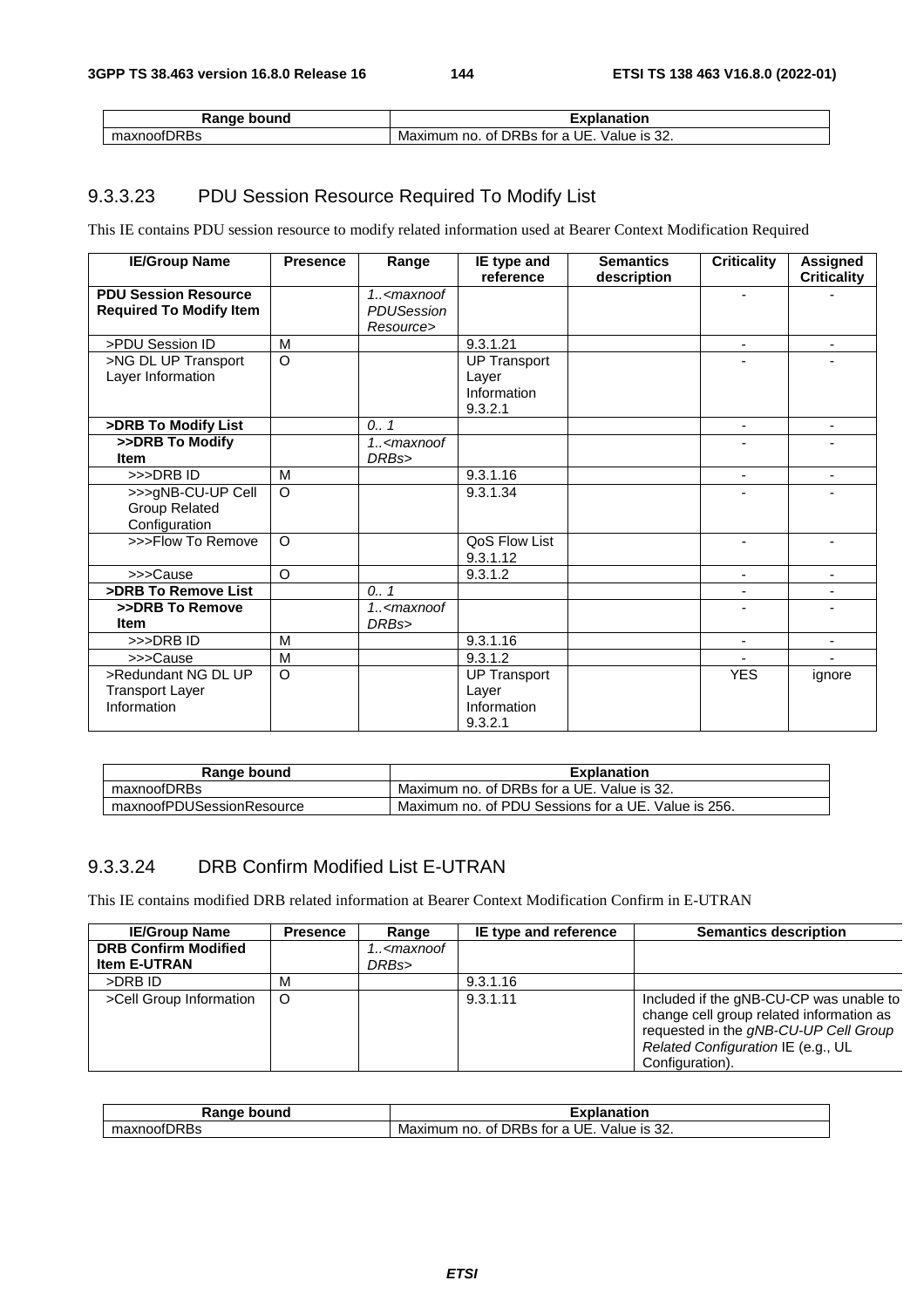### 9.3.3.25 PDU Session Resource Confirm Modified List

This IE contains modified PDU session resource related information used at Bearer Context Modification Confirm

| <b>IE/Group Name</b>                                | <b>Presence</b> | Range                                                  | IE type and reference | <b>Semantics description</b>                                                                                                                                                          |
|-----------------------------------------------------|-----------------|--------------------------------------------------------|-----------------------|---------------------------------------------------------------------------------------------------------------------------------------------------------------------------------------|
| <b>PDU Session Resource</b><br><b>Modified Item</b> |                 | 1 <maxnoof<br>PDUSession<br/>Resource&gt;</maxnoof<br> |                       |                                                                                                                                                                                       |
| >PDU Session ID                                     | м               |                                                        | 9.3.1.21              |                                                                                                                                                                                       |
| >DRB Modified List                                  |                 | 0.1                                                    |                       |                                                                                                                                                                                       |
| >>DRB Modified Item                                 |                 | 1 <maxnoof<br>DRBs&gt;</maxnoof<br>                    |                       |                                                                                                                                                                                       |
| >>>DRB ID                                           | M               |                                                        | 9.3.1.16              |                                                                                                                                                                                       |
| >>>Cell Group<br>Information                        | O               |                                                        | 9.3.1.11              | Included if the gNB-CU-CP was unable to<br>change cell group related information as<br>requested in the gNB-CU-UP Cell Group<br>Related Configuration IE (e.g., UL<br>Configuration). |

| Range bound               | <b>Explanation</b>                                  |
|---------------------------|-----------------------------------------------------|
| maxnoofDRBs               | Maximum no. of DRBs for a UE. Value is 32.          |
| maxnoofPDUSessionResource | Maximum no. of PDU Sessions for a UE. Value is 256. |

# 9.4 Message and Information Element Abstract Syntax (with ASN.1)

## 9.4.1 General

E1AP ASN.1 definition conforms to ITU-T Rec. X.691 [7], ITU-T Rec. X.680 [8] and ITU-T Rec. X.681 [9].

The ASN.1 definition specifies the structure and content of E1AP messages. E1AP messages can contain any IEs specified in the object set definitions for that message without the order or number of occurrence being restricted by ASN.1. However, for this version of the standard, a sending entity shall construct an E1AP message according to the PDU definitions module and with the following additional rules:

- IEs shall be ordered (in an IE container) in the order they appear in object set definitions.
- Object set definitions specify how many times IEs may appear. An IE shall appear exactly once if the presence field in an object has value "mandatory". An IE may appear at most once if the presence field in an object has value "optional" or "conditional". If in a tabular format there is multiplicity specified for an IE (i.e., an IE list) then in the corresponding ASN.1 definition the list definition is separated into two parts. The first part defines an IE container list where the list elements reside. The second part defines list elements. The IE container list appears as an IE of its own. For this version of the standard an IE container list may contain only one kind of list elements.
- NOTE: In the above "IE" means an IE in the object set with an explicit ID. If one IE needs to appear more than once in one object set, then the different occurrences will have different IE IDs.

If an E1AP message that is not constructed as defined above is received, this shall be considered as Abstract Syntax Error, and the message shall be handled as defined for Abstract Syntax Error in clause 10.

## 9.4.2 Usage of private message mechanism for non-standard use

The private message mechanism for non-standard use may be used:

for special operator- (and/or vendor) specific features considered not to be part of the basic functionality, i.e., the functionality required for a complete and high-quality specification in order to guarantee multivendor interoperability;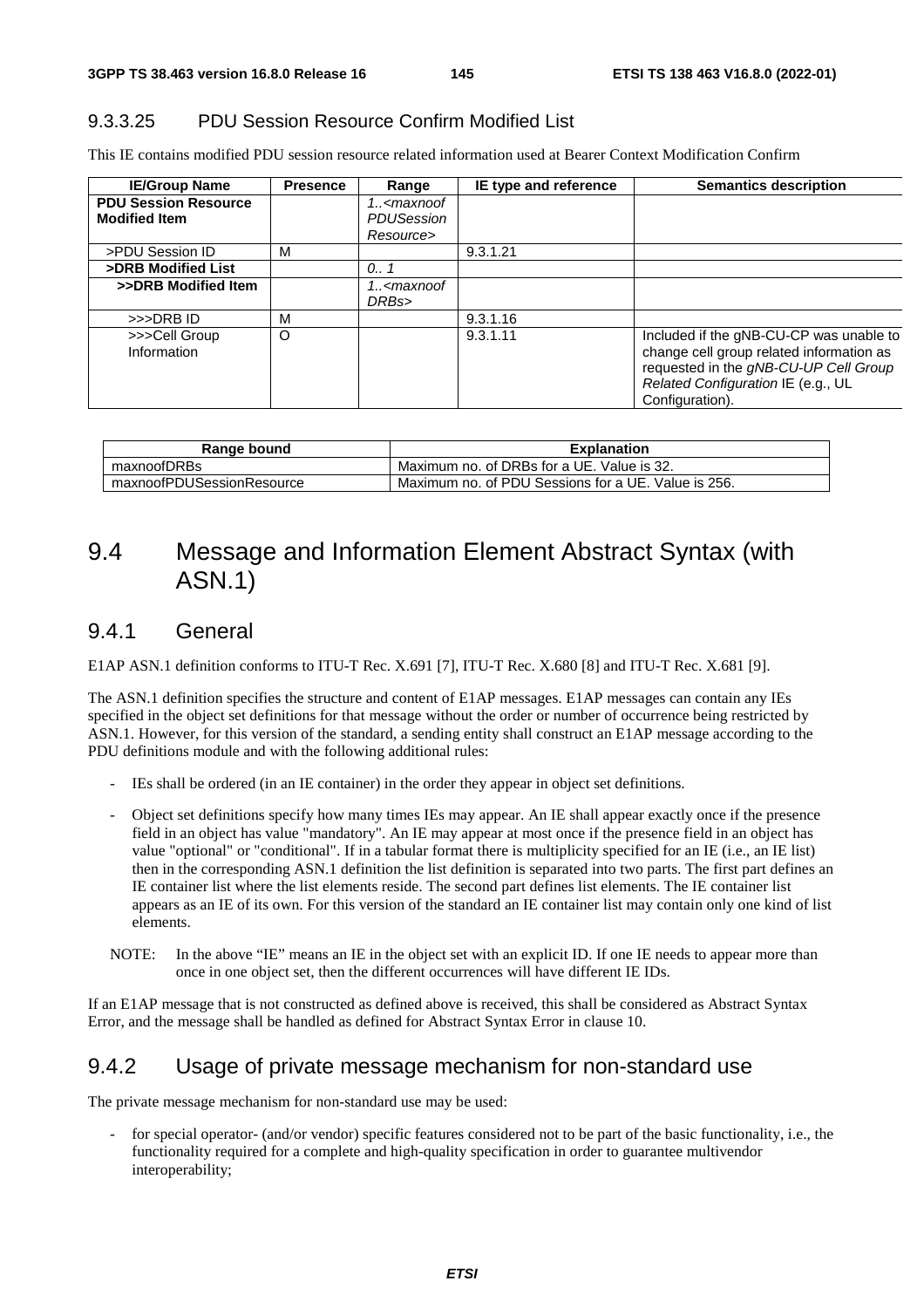- by vendors for research purposes, e.g., to implement and evaluate new algorithms/features before such features are proposed for standardisation.

The private message mechanism shall not be used for basic functionality. Such functionality shall be standardised.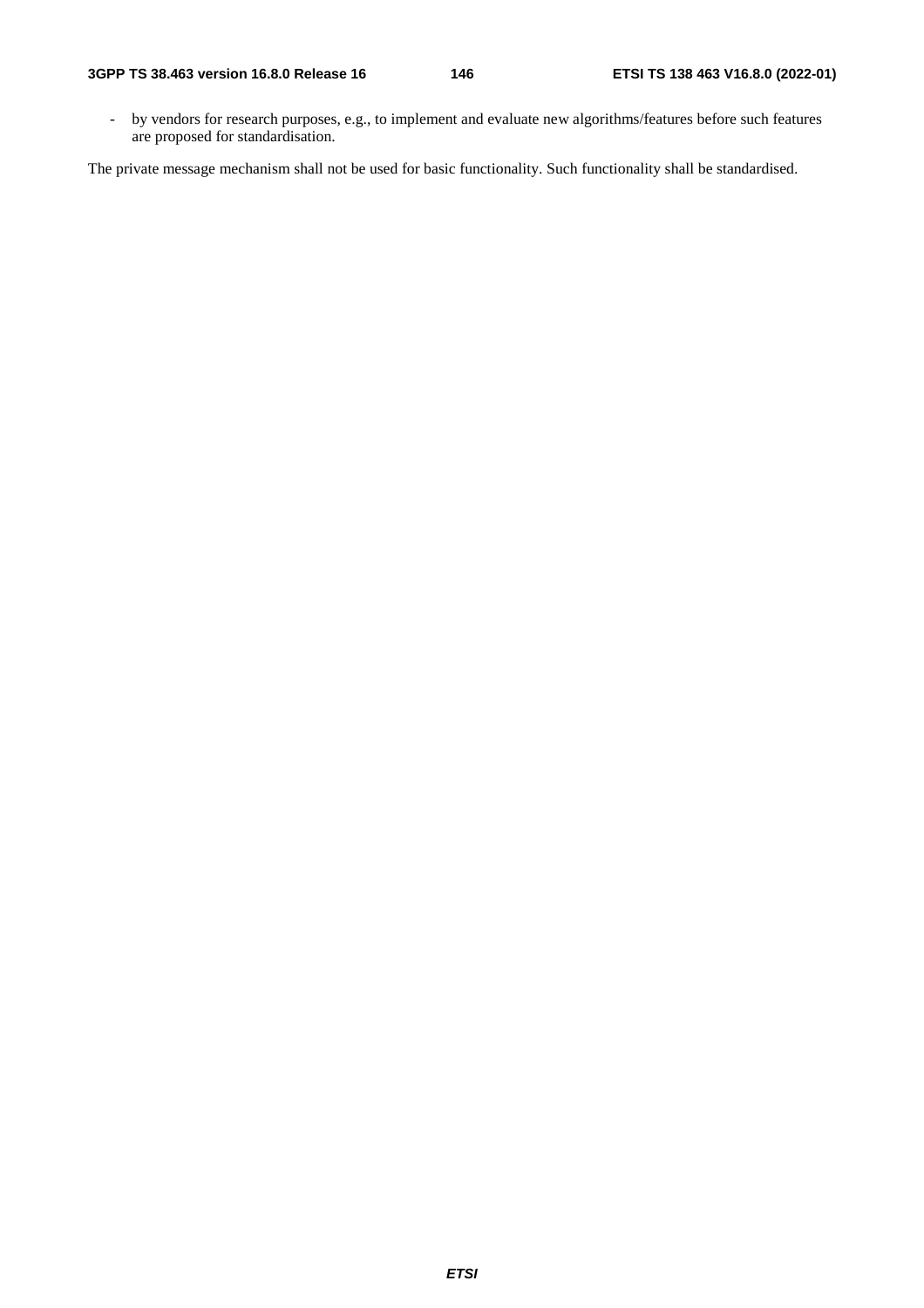| 9.4.3<br><b>Elementary Procedure Definitions</b>                                                                                                                              |  |
|-------------------------------------------------------------------------------------------------------------------------------------------------------------------------------|--|
| ASN1START                                                                                                                                                                     |  |
| -- Elementary Procedure definitions                                                                                                                                           |  |
|                                                                                                                                                                               |  |
| ElAP-PDU-Descriptions {<br>itu-t (0) identified-organization (4) etsi (0) mobileDomain (0)<br>ngran-access (22) modules (3) elap (5) version1 (1) elap-PDU-Descriptions (0) } |  |
| DEFINITIONS AUTOMATIC TAGS ::=                                                                                                                                                |  |
| BEGIN                                                                                                                                                                         |  |
|                                                                                                                                                                               |  |
| -- IE parameter types from other modules                                                                                                                                      |  |
|                                                                                                                                                                               |  |
| IMPORTS<br>Criticality,<br>ProcedureCode                                                                                                                                      |  |
| FROM ElAP-CommonDataTypes                                                                                                                                                     |  |
| Reset,                                                                                                                                                                        |  |
| ResetAcknowledge,                                                                                                                                                             |  |
| ErrorIndication,                                                                                                                                                              |  |
| GNB-CU-UP-ElSetupRequest,                                                                                                                                                     |  |
| GNB-CU-UP-ElSetupResponse,                                                                                                                                                    |  |
| GNB-CU-UP-ElSetupFailure,                                                                                                                                                     |  |
| GNB-CU-CP-ElSetupRequest,                                                                                                                                                     |  |
| GNB-CU-CP-ElSetupResponse,<br>GNB-CU-CP-ElSetupFailure,                                                                                                                       |  |
| GNB-CU-UP-ConfigurationUpdate,                                                                                                                                                |  |
| GNB-CU-UP-ConfigurationUpdateAcknowledge,                                                                                                                                     |  |
| GNB-CU-UP-ConfigurationUpdateFailure,                                                                                                                                         |  |
| GNB-CU-CP-ConfigurationUpdate,                                                                                                                                                |  |
| GNB-CU-CP-ConfigurationUpdateAcknowledge,                                                                                                                                     |  |
| GNB-CU-CP-ConfigurationUpdateFailure,                                                                                                                                         |  |
| BearerContextSetupRequest,                                                                                                                                                    |  |
| BearerContextSetupResponse,                                                                                                                                                   |  |
| BearerContextSetupFailure,                                                                                                                                                    |  |
| BearerContextModificationRequest,                                                                                                                                             |  |
| BearerContextModificationResponse,                                                                                                                                            |  |
| BearerContextModificationFailure,<br>BearerContextModificationRequired,                                                                                                       |  |
| BearerContextModificationConfirm,                                                                                                                                             |  |
|                                                                                                                                                                               |  |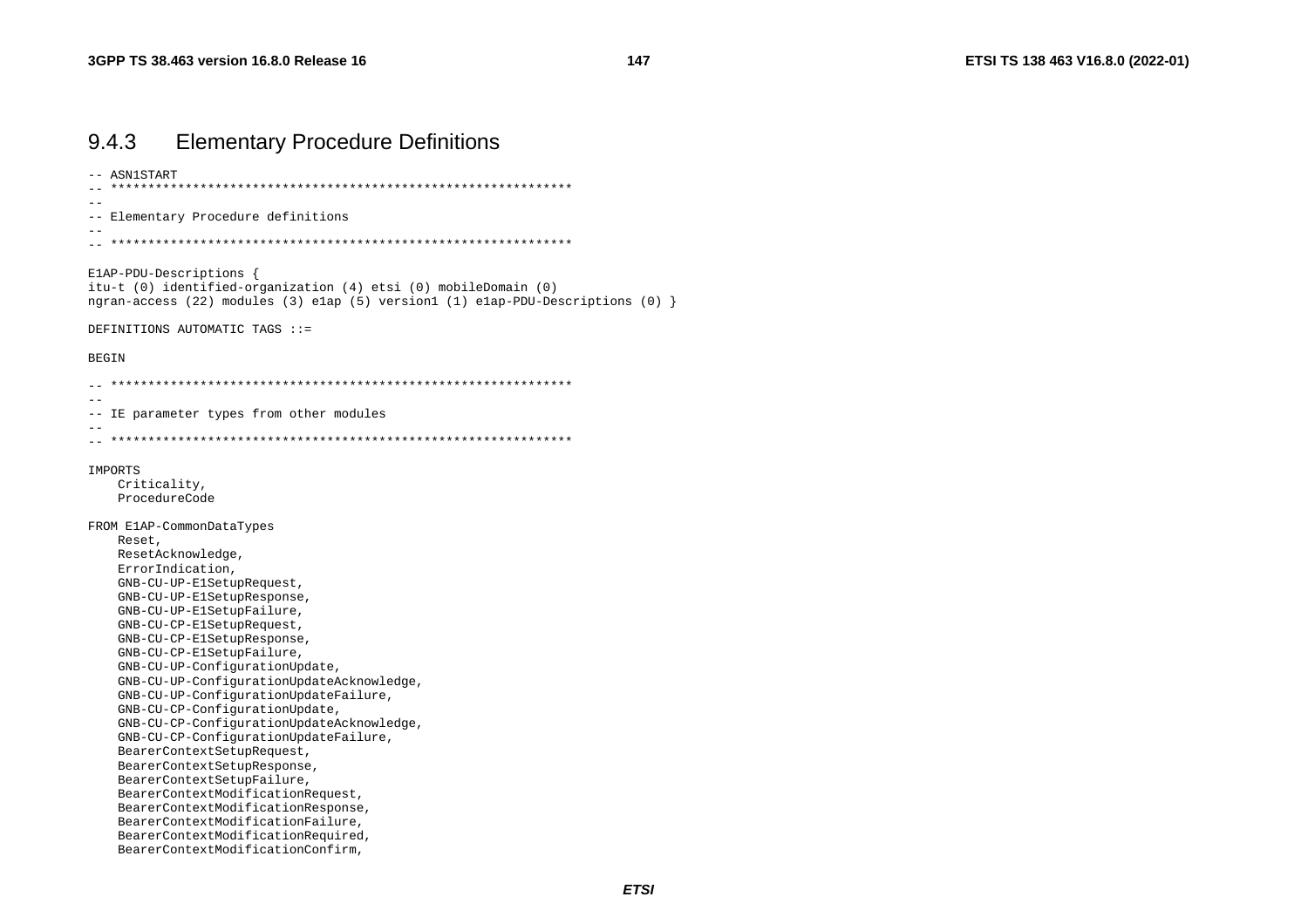BearerContextReleaseCommand, BearerContextReleaseComplete, BearerContextReleaseRequest, BearerContextInactivityNotification, DLDataNotification, ULDataNotification, DataUsageReport, E1ReleaseRequest, E1ReleaseResponse, GNB-CU-UP-CounterCheckRequest, GNB-CU-UP-StatusIndication, MRDC-DataUsageReport, DeactivateTrace, TraceStart, PrivateMessage, ResourceStatusRequest, ResourceStatusResponse, ResourceStatusFailure, ResourceStatusUpdate, IAB-UPTNLAddressUpdate, IAB-UPTNLAddressUpdateAcknowledge, IAB-UPTNLAddressUpdateFailure, CellTrafficTrace, EarlyForwardingSNTransfer, GNB-CU-CPMeasurementResultsInformation FROM E1AP-PDU-Contents id-reset, id-errorIndication, id-gNB-CU-UP-E1Setup, id-gNB-CU-CP-E1Setup, id-gNB-CU-UP-ConfigurationUpdate, id-gNB-CU-CP-ConfigurationUpdate, id-e1Release, id-bearerContextSetup, id-bearerContextModification, id-bearerContextModificationRequired, id-bearerContextRelease, id-bearerContextReleaseRequest, id-bearerContextInactivityNotification, id-dLDataNotification, id-uLDataNotification, id-dataUsageReport, id-gNB-CU-UP-CounterCheck, id-gNB-CU-UP-StatusIndication, id-mRDC-DataUsageReport, id-DeactivateTrace, id-TraceStart, id-privateMessage, id-resourceStatusReportingInitiation, id-resourceStatusReporting, id-iAB-UPTNLAddressUpdate, id-CellTrafficTrace, id-earlyForwardingSNTransfer,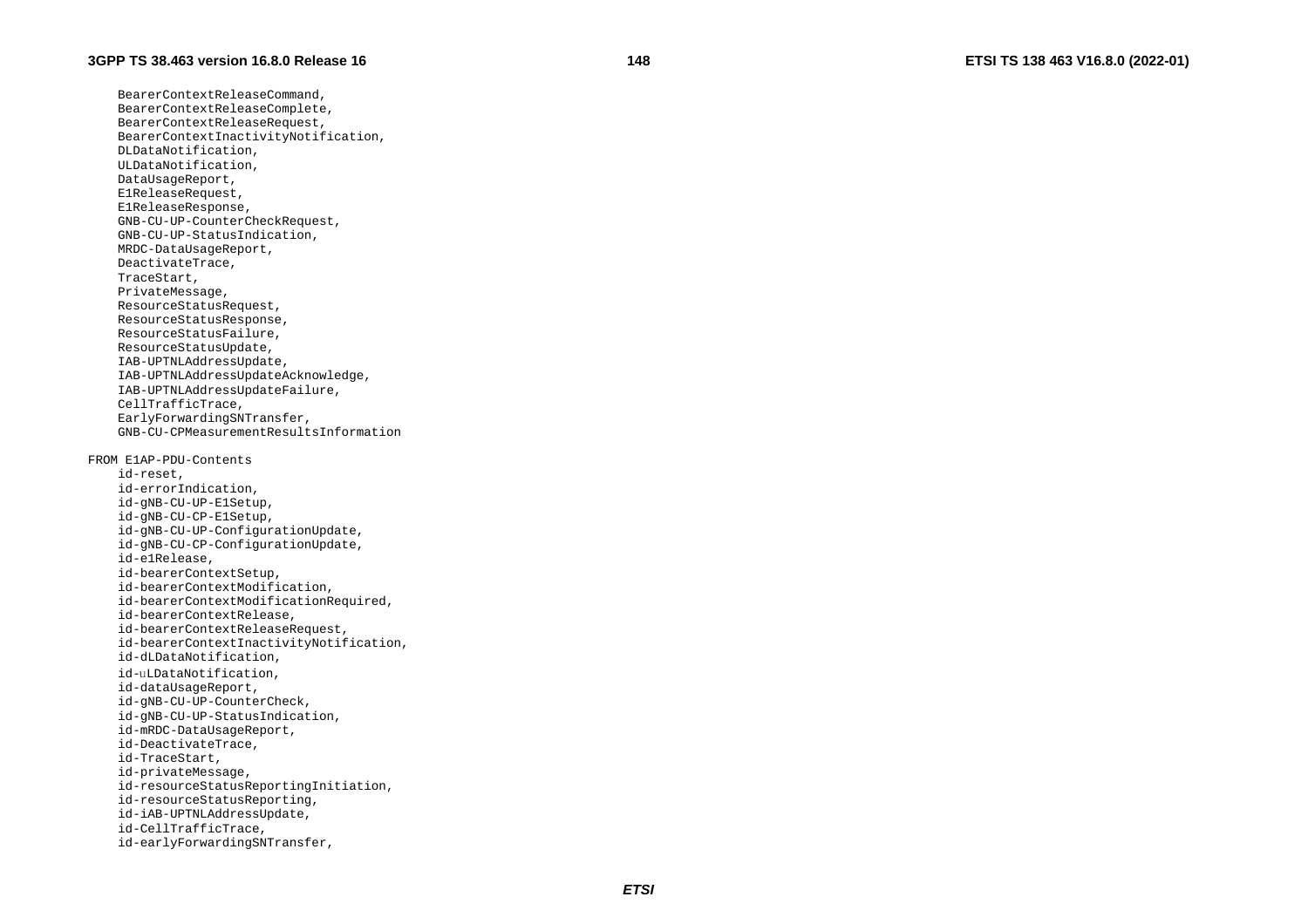id-qNB-CU-CPMeasurementResultsInformation

149

FROM ElAP-Constants;  $-$ -- Interface Elementary Procedure Class E1AP-ELEMENTARY-PROCEDURE ::= CLASS { &InitiatingMessage &SuccessfulOutcome OPTIONAL, &UnsuccessfulOutcome OPTIONAL. ProcedureCode UNIQUE &procedureCode *<u>&criticality</u>* Criticality DEFAULT ignore WITH SYNTAX { & Initiating Message INITIATING MESSAGE [SUCCESSFUL OUTCOME &SuccessfulOutcome] &UnsuccessfulOutcome] [UNSUCCESSFUL OUTCOME PROCEDURE CODE &procedureCode **[CRITICALITY** &criticality]  $\sim$   $-$ -- Interface PDU Definition  $E1AP-PDU ::= CHOICE$  { initiatingMessage InitiatingMessage, successfulOutcome SuccessfulOutcome. unsuccessfulOutcome UnsuccessfulOutcome  $\ldots$ InitiatingMessage ::= SEOUENCE procedureCode E1AP-ELEMENTARY-PROCEDURE.&procedureCode  $({E1AP - ELEMENTARY - PROCEDURES})$ , ({E1AP-ELEMENTARY-PROCEDURES}{@procedureCode}), criticality E1AP-ELEMENTARY-PROCEDURE.&criticality value  $({E1AP-ELEMENTARY-PROCEDURES}$  $\geq$   $\geq$   $\geq$   $\geq$   $\geq$   $\geq$   $\geq$   $\geq$   $\geq$   $\geq$   $\geq$   $\geq$   $\geq$   $\geq$   $\geq$   $\geq$   $\geq$   $\geq$   $\geq$   $\geq$   $\geq$   $\geq$   $\geq$   $\geq$   $\geq$   $\geq$   $\geq$   $\geq$   $\geq$   $\geq$   $\geq$   $\geq$   $\geq$   $\geq$  E1AP-ELEMENTARY-PROCEDURE.&InitiatingMessage - } SuccessfulOutcome ::= SEQUENCE { procedureCode E1AP-ELEMENTARY-PROCEDURE.&procedureCode  $(\{E1AP - ELEMENTARY - PROCEDURES\})$ , criticality E1AP-ELEMENTARY-PROCEDURE.&criticality  $({E1AP - ELEMENTARY - PROCEDURES}$  $\{@procedureCode\}$ , value E1AP-ELEMENTARY-PROCEDURE. & SuccessfulOutcome ({E1AP-ELEMENTARY-PROCEDURES}{@procedureCode}) UnsuccessfulOutcome ::= SEQUENCE { procedureCode E1AP-ELEMENTARY-PROCEDURE.&procedureCode  $(\{E1AP - ELEMENTARY - PROCEDURES\})$ . criticality E1AP-ELEMENTARY-PROCEDURE.&criticality  $({E1AP-ELEMENTARY-PROCEDURES}$  { @procedureCode } ),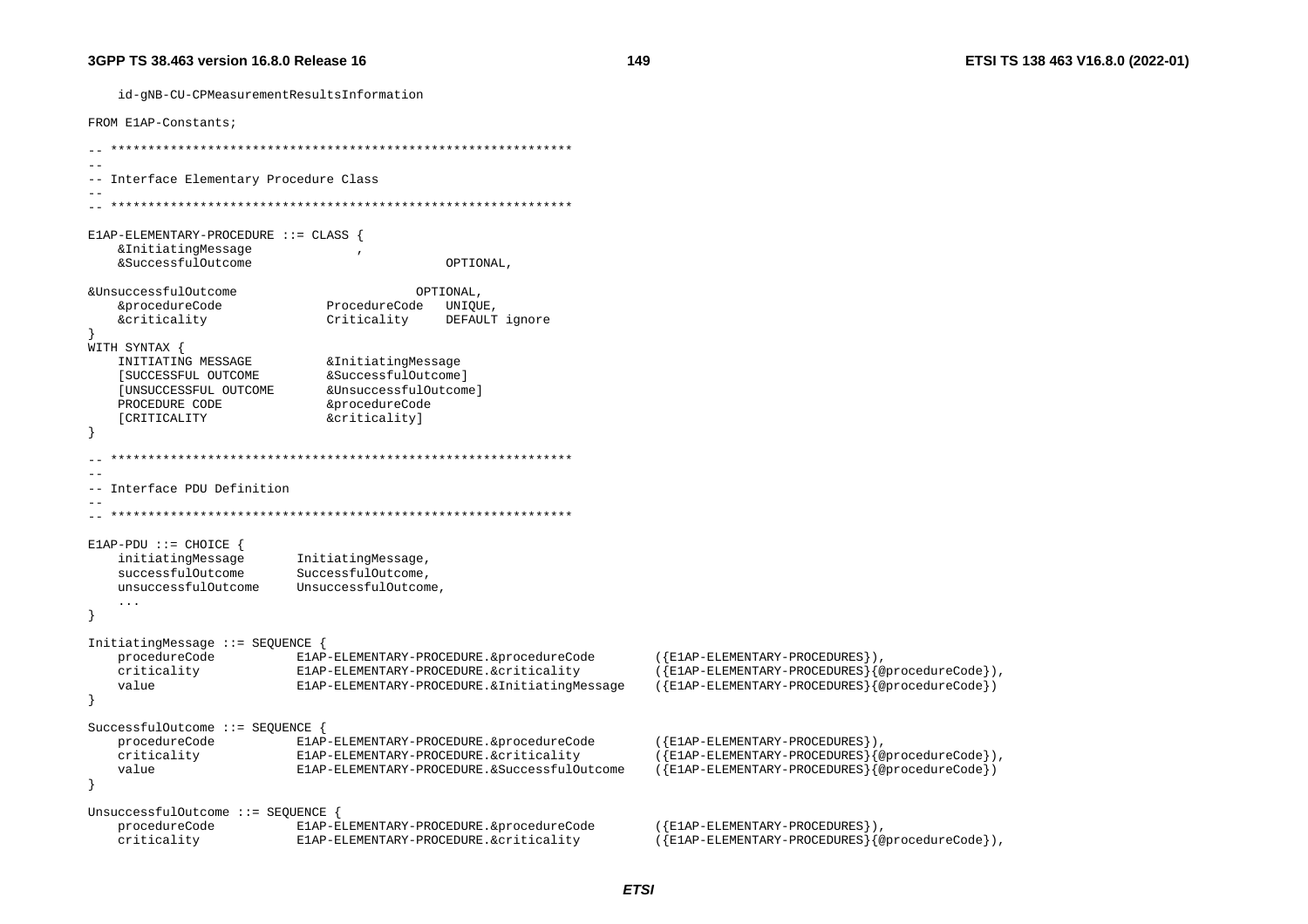```
 value E1AP-ELEMENTARY-PROCEDURE.&UnsuccessfulOutcome ({E1AP-ELEMENTARY-PROCEDURES}{@procedureCode}) 
} 
-- ************************************************************** -- 
-- Interface Elementary Procedure List 
-- 
-- ************************************************************** E1AP-ELEMENTARY-PROCEDURES E1AP-ELEMENTARY-PROCEDURE ::= { 
      E1AP-ELEMENTARY-PROCEDURES-CLASS-1 | 
      E1AP-ELEMENTARY-PROCEDURES-CLASS-2 , 
      ... } 
E1AP-ELEMENTARY-PROCEDURES-CLASS-1 E1AP-ELEMENTARY-PROCEDURE ::= { 
reset and the set of the set of the set of the set of the set of the set of the set of the set of the set of the set of the set of the set of the set of the set of the set of the set of the set of the set of the set of the
      gNB-CU-UP-E1Setup | 
      gNB-CU-CP-E1Setup | 
      gNB-CU-UP-ConfigurationUpdate | 
      gNB-CU-CP-ConfigurationUpdate | 
      e1Release | 
      bearerContextSetup | 
      bearerContextModification | 
      bearerContextModificationRequired | 
      bearerContextRelease | 
      resourceStatusReportingInitiation | 
      iAB-UPTNLAddressUpdate , 
      ... } 
E1AP-ELEMENTARY-PROCEDURES-CLASS-2 E1AP-ELEMENTARY-PROCEDURE ::= { 
      errorIndication | 
      bearerContextReleaseRequest | 
      bearerContextInactivityNotification | 
      dLDataNotification | 
      uLDataNotification | 
      dataUsageReport | 
      gNB-CU-UP-CounterCheck | 
      gNB-CU-UP-StatusIndication | 
      mRDC-DataUsageReport | 
      deactivateTrace | 
      traceStart | 
      privateMessage | 
      cellTrafficTrace | 
      resourceStatusReporting | 
      earlyForwardingSNTransfer | 
      gNB-CU-CPMeasurementResultsInformation, 
      ... } 
-- ************************************************************** -
```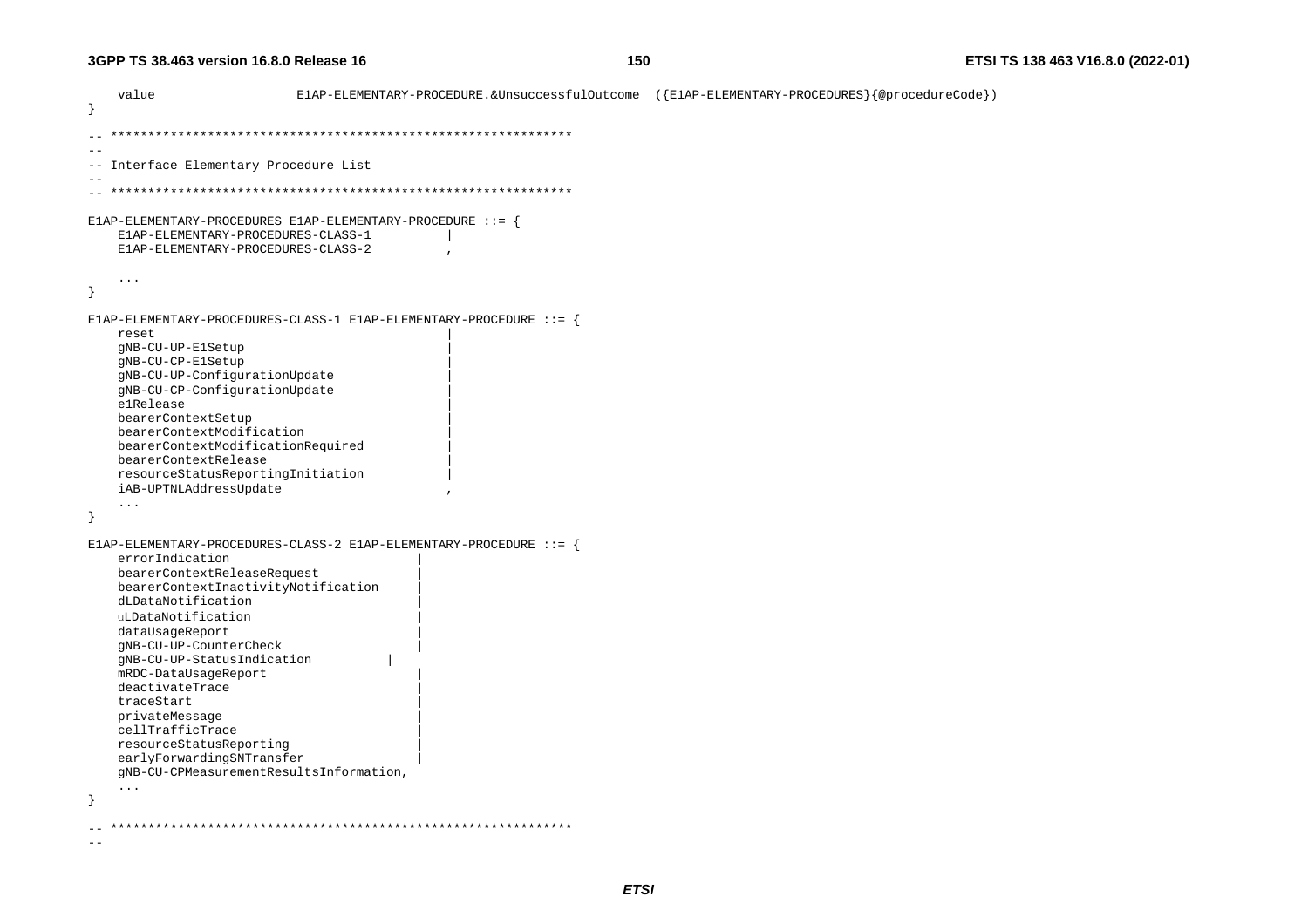-- Interface Elementary Procedures -- -- \*\*\*\*\*\*\*\*\*\*\*\*\*\*\*\*\*\*\*\*\*\*\*\*\*\*\*\*\*\*\*\*\*\*\*\*\*\*\*\*\*\*\*\*\*\*\*\*\*\*\*\*\*\*\*\*\*\*\*\*\*\* reset E1AP-ELEMENTARY-PROCEDURE ::= { INITIATING MESSAGE Reset SUCCESSFUL OUTCOME ResetAcknowledge PROCEDURE CODE id-reset CRITICALITY reject } errorIndication E1AP-ELEMENTARY-PROCEDURE ::= { INITIATING MESSAGE ErrorIndication PROCEDURE CODE id-errorIndication CRITICALITY ignore } gNB-CU-UP-E1Setup E1AP-ELEMENTARY-PROCEDURE ::= { INITIATING MESSAGE GNB-CU-UP-E1SetupRequest SUCCESSFUL OUTCOME GNB-CU-UP-E1SetupResponse UNSUCCESSFUL OUTCOME GNB-CU-UP-E1SetupFailure PROCEDURE CODE id-gNB-CU-UP-E1Setup CRITICALITY reject } gNB-CU-CP-E1Setup E1AP-ELEMENTARY-PROCEDURE ::= { INITIATING MESSAGE GNB-CU-CP-E1SetupRequest SUCCESSFUL OUTCOME GNB-CU-CP-E1SetupResponse UNSUCCESSFUL OUTCOME GNB-CU-CP-E1SetupFailure PROCEDURE CODE id-gNB-CU-CP-E1Setup CRITICALITY reject } gNB-CU-UP-ConfigurationUpdate E1AP-ELEMENTARY-PROCEDURE ::= { INITIATING MESSAGE GNB-CU-UP-ConfigurationUpdate SUCCESSFUL OUTCOME GNB-CU-UP-ConfigurationUpdateAcknowledge UNSUCCESSFUL OUTCOME GNB-CU-UP-ConfigurationUpdateFailure PROCEDURE CODE id-gNB-CU-UP-ConfigurationUpdate CRITICALITY reject } gNB-CU-CP-ConfigurationUpdate E1AP-ELEMENTARY-PROCEDURE ::= { INITIATING MESSAGE GNB-CU-CP-ConfigurationUpdate SUCCESSFUL OUTCOME GNB-CU-CP-ConfigurationUpdateAcknowledge UNSUCCESSFUL OUTCOME GNB-CU-CP-ConfigurationUpdateFailure PROCEDURE CODE id-gNB-CU-CP-ConfigurationUpdate CRITICALITY reject } e1Release E1AP-ELEMENTARY-PROCEDURE ::= { INITIATING MESSAGE E1ReleaseRequest SUCCESSFUL OUTCOME E1ReleaseResponse PROCEDURE CODE id-e1Release CRITICALITY reject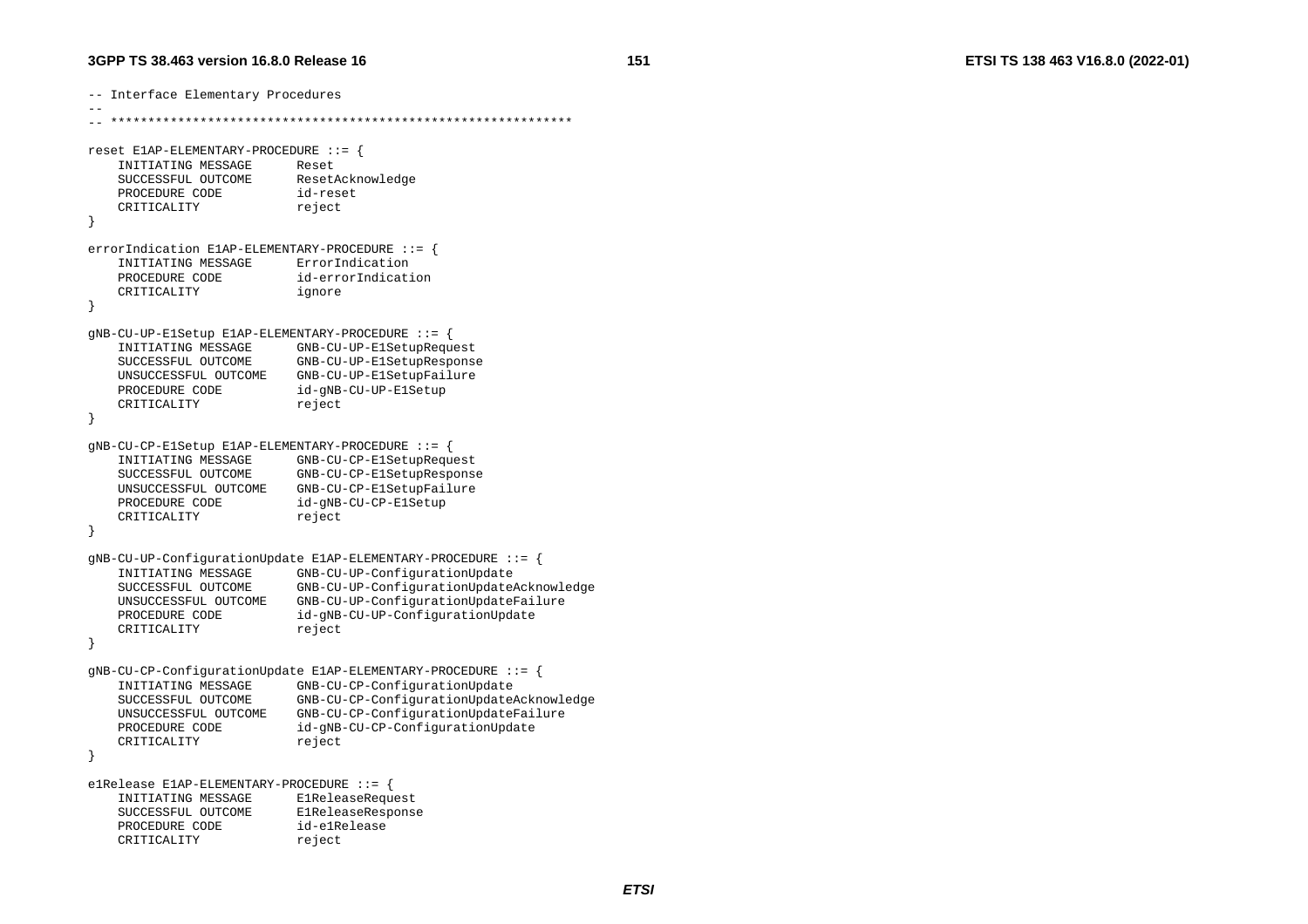```
} 
bearerContextSetup E1AP-ELEMENTARY-PROCEDURE ::= { 
    INITIATING MESSAGE BearerContextSetupRequest 
    SUCCESSFUL OUTCOME BearerContextSetupResponse 
    UNSUCCESSFUL OUTCOME BearerContextSetupFailure 
   PROCEDURE CODE id-bearerContextSetup
   CRITICALITY reject
} 
bearerContextModification E1AP-ELEMENTARY-PROCEDURE ::= { 
    INITIATING MESSAGE BearerContextModificationRequest 
    SUCCESSFUL OUTCOME BearerContextModificationResponse 
    UNSUCCESSFUL OUTCOME BearerContextModificationFailure  PROCEDURE CODE id-bearerContextModification  CRITICALITY reject 
} 
bearerContextModificationRequired E1AP-ELEMENTARY-PROCEDURE ::= { 
    INITIATING MESSAGE BearerContextModificationRequired 
    SUCCESSFUL OUTCOME BearerContextModificationConfirm  PROCEDURE CODE id-bearerContextModificationRequired 
   CRITICALITY reject
} 
bearerContextRelease E1AP-ELEMENTARY-PROCEDURE ::= { 
    INITIATING MESSAGE BearerContextReleaseCommand 
 SUCCESSFUL OUTCOME BearerContextReleaseComplete 
    PROCEDURE CODE id-bearerContextRelease CRITICALITY reject
} 
bearerContextReleaseRequest E1AP-ELEMENTARY-PROCEDURE ::= { 
    INITIATING MESSAGE BearerContextReleaseRequest 
   PROCEDURE CODE id-bearerContextReleaseRequest
    CRITICALITY ignore 
} 
bearerContextInactivityNotification E1AP-ELEMENTARY-PROCEDURE ::= { 
    INITIATING MESSAGE BearerContextInactivityNotification 
    PROCEDURE CODE id-bearerContextInactivityNotification 
    CRITICALITY ignore 
} 
dLDataNotification E1AP-ELEMENTARY-PROCEDURE ::= { 
   INITIATING MESSAGE
    PROCEDURE CODE id-dLDataNotification  CRITICALITY ignore 
} 
uLDataNotification E1AP-ELEMENTARY-PROCEDURE ::= { 
    INITIATING MESSAGE ULDataNotification  PROCEDURE CODE id-uLDataNotification  CRITICALITY ignore
```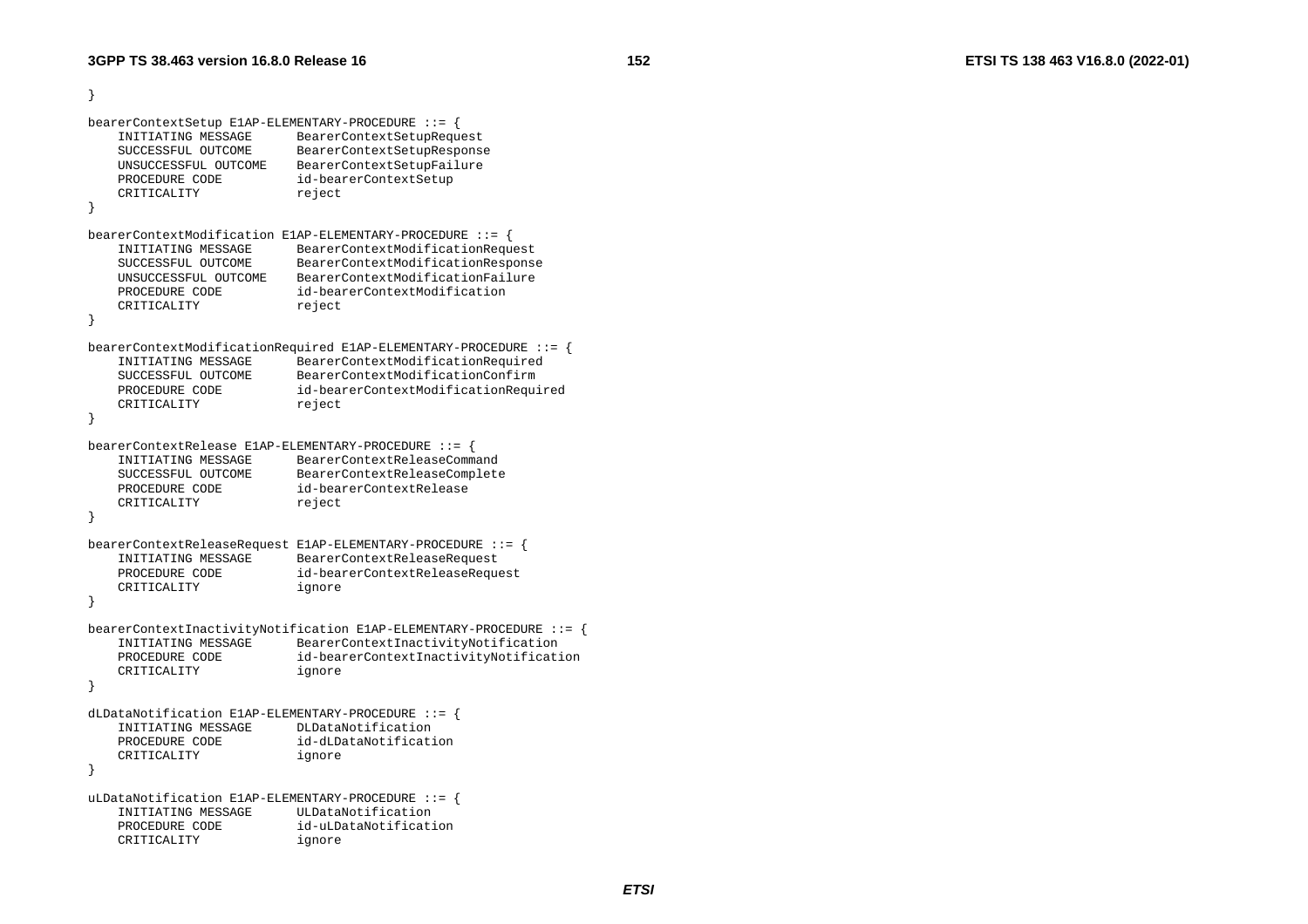```
} 
dataUsageReport E1AP-ELEMENTARY-PROCEDURE ::= { 
    INITIATING MESSAGE DataUsageReport 
    PROCEDURE CODE id-dataUsageReport 
    CRITICALITY ignore 
} 
gNB-CU-UP-CounterCheck E1AP-ELEMENTARY-PROCEDURE ::= { 
    INITIATING MESSAGE GNB-CU-UP-CounterCheckRequest 
    PROCEDURE CODE id-gNB-CU-UP-CounterCheck 
    CRITICALITY ignore 
} 
gNB-CU-UP-StatusIndication E1AP-ELEMENTARY-PROCEDURE ::= { 
    INITIATING MESSAGE GNB-CU-UP-StatusIndication  PROCEDURE CODE id-gNB-CU-UP-StatusIndication 
    CRITICALITY ignore 
} 
privateMessage E1AP-ELEMENTARY-PROCEDURE ::= { 
    INITIATING MESSAGE PrivateMessage 
   PROCEDURE CODE id-privateMessage
    CRITICALITY ignore 
} 
gNB-CU-CPMeasurementResultsInformation E1AP-ELEMENTARY-PROCEDURE ::= { 
    INITIATING MESSAGE GNB-CU-CPMeasurementResultsInformation  PROCEDURE CODE id-gNB-CU-CPMeasurementResultsInformation 
    CRITICALITY ignore 
} 
mRDC-DataUsageReport E1AP-ELEMENTARY-PROCEDURE ::= { 
    INITIATING MESSAGE MRDC-DataUsageReport 
    PROCEDURE CODE id-mRDC-DataUsageReport 
    CRITICALITY ignore 
} 
deactivateTrace E1AP-ELEMENTARY-PROCEDURE ::= { 
    INITIATING MESSAGE DeactivateTrace  PROCEDURE CODE id-DeactivateTrace  CRITICALITY ignore 
} 
traceStart E1AP-ELEMENTARY-PROCEDURE ::= { 
   INITIATING MESSAGE TraceStart
    PROCEDURE CODE id-TraceStart  CRITICALITY ignore 
} 
resourceStatusReportingInitiation E1AP-ELEMENTARY-PROCEDURE ::= { 
    INITIATING MESSAGE ResourceStatusRequest 
    SUCCESSFUL OUTCOME ResourceStatusResponse 
    UNSUCCESSFUL OUTCOME ResourceStatusFailure
```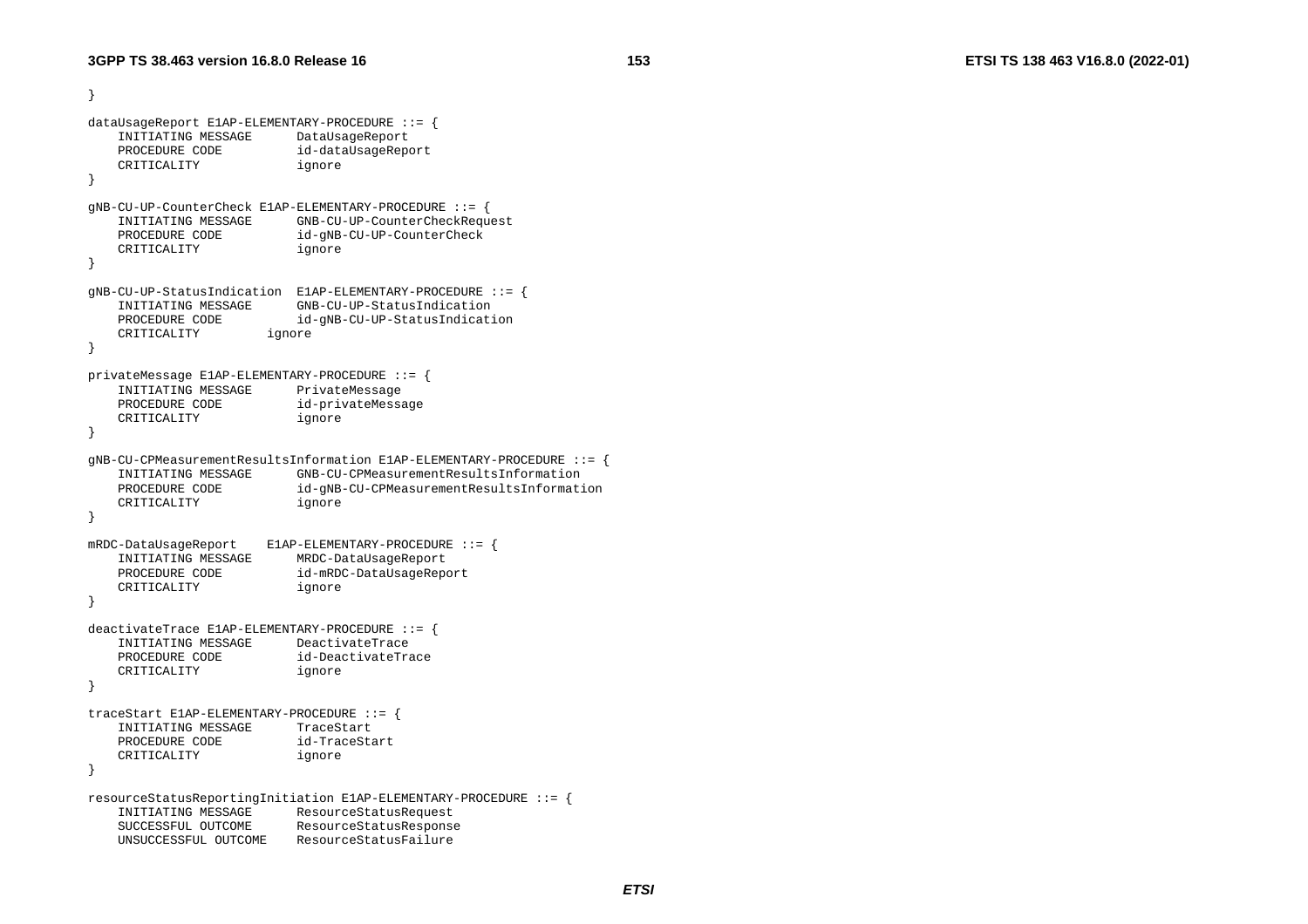```
id-resourceStatusReportingInitiation
    PROCEDURE CODE
    CRITICALITY
                             reject
\rightarrowresourceStatusReporting E1AP-ELEMENTARY-PROCEDURE ::= {
    INITIATING MESSAGE
                             ResourceStatusUpdate
    PROCEDURE CODE
                             id-resourceStatusReporting
    CRITICALITY
                             ignore
\rightarrowiAB-UPTNLAddressUpdate E1AP-ELEMENTARY-PROCEDURE ::= {
    INITIATING MESSAGE
                          IAB-UPTNLAddressUpdate
    SUCCESSFUL OUTCOME
                            IAB-UPTNLAddressUpdateAcknowledge
    UNSUCCESSFUL OUTCOME IAB-UPTNLAddressUpdateFailure
    PROCEDURE CODE
                          id-iAB-UPTNLAddressUpdate
    CRITICALITY
                            reject
\overline{\mathfrak{z}}cellTrafficTrace E1AP-ELEMENTARY-PROCEDURE ::={
    INITIATING MESSAGE CellTrafficTrace
    PROCEDURE CODE
                       id-CellTrafficTrace
    CRITICALITY
                        ignore
\rightarrowearlyForwardingSNTransfer ElAP-ELEMENTARY-PROCEDURE ::INITIATING MESSAGE
                             EarlyForwardingSNTransfer
    PROCEDURE CODE
                            id-earlyForwardingSNTransfer
    CRITICALITY
                            ignore
- }
END
```

```
-- ASN1STOP
```
#### **PDU Definitions** 944

```
-- ASN1START
--- PDU definitions for ElAP
-ElAP-PDU-Contents {
itu-t (0) identified-organization (4) etsi (0) mobileDomain (0)
ngran-access (22) modules (3) elap (5) version1 (1) elap-PDU-Contents (1) }
DEFINITIONS AUTOMATIC TAGS ::=
BEGIN
 --- IE parameter types from other modules
```
154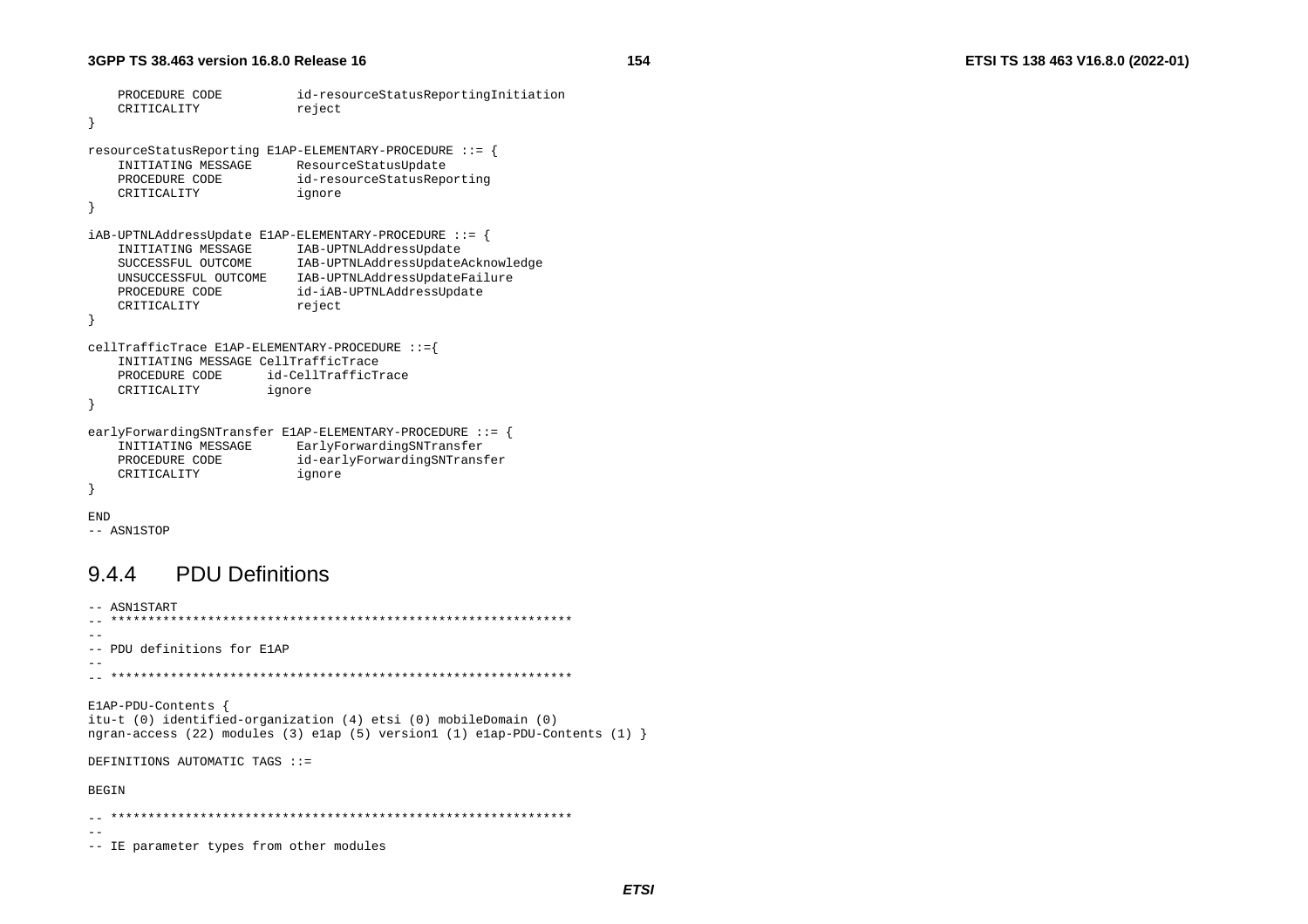--

-- \*\*\*\*\*\*\*\*\*\*\*\*\*\*\*\*\*\*\*\*\*\*\*\*\*\*\*\*\*\*\*\*\*\*\*\*\*\*\*\*\*\*\*\*\*\*\*\*\*\*\*\*\*\*\*\*\*\*\*\*\*\*

#### IMPORTS

 Cause, CriticalityDiagnostics, GNB-CU-CP-UE-E1AP-ID, GNB-CU-UP-UE-E1AP-ID, UE-associatedLogicalE1-ConnectionItem, GNB-CU-UP-ID, GNB-CU-UP-Name, Extended-GNB-CU-UP-Name, GNB-CU-CP-Name, Extended-GNB-CU-CP-Name, CNSupport, PLMN-Identity, Slice-Support-List, NR-CGI-Support-List, QoS-Parameters-Support-List, SecurityInformation, BitRate, BearerContextStatusChange, DRB-To-Setup-List-EUTRAN, DRB-Setup-List-EUTRAN, DRB-Failed-List-EUTRAN, DRB-To-Modify-List-EUTRAN, DRB-Measurement-Results-Information-List, DRB-Modified-List-EUTRAN, DRB-Failed-To-Modify-List-EUTRAN, DRB-To-Remove-List-EUTRAN, DRB-Required-To-Remove-List-EUTRAN, DRB-Required-To-Modify-List-EUTRAN, DRB-Confirm-Modified-List-EUTRAN, DRB-To-Setup-Mod-List-EUTRAN, DRB-Setup-Mod-List-EUTRAN, DRB-Failed-Mod-List-EUTRAN, ExtendedSliceSupportList, PDU-Session-Resource-To-Setup-List, PDU-Session-Resource-Setup-List, PDU-Session-Resource-Failed-List, PDU-Session-Resource-To-Modify-List, PDU-Session-Resource-Modified-List, PDU-Session-Resource-Failed-To-Modify-List, PDU-Session-Resource-To-Remove-List, PDU-Session-Resource-Required-To-Modify-List, PDU-Session-Resource-Confirm-Modified-List, PDU-Session-Resource-To-Setup-Mod-List, PDU-Session-Resource-Setup-Mod-List, PDU-Session-Resource-Failed-Mod-List, PDU-Session-To-Notify-List, DRB-Status-Item, DRB-Activity-Item, Data-Usage-Report-List,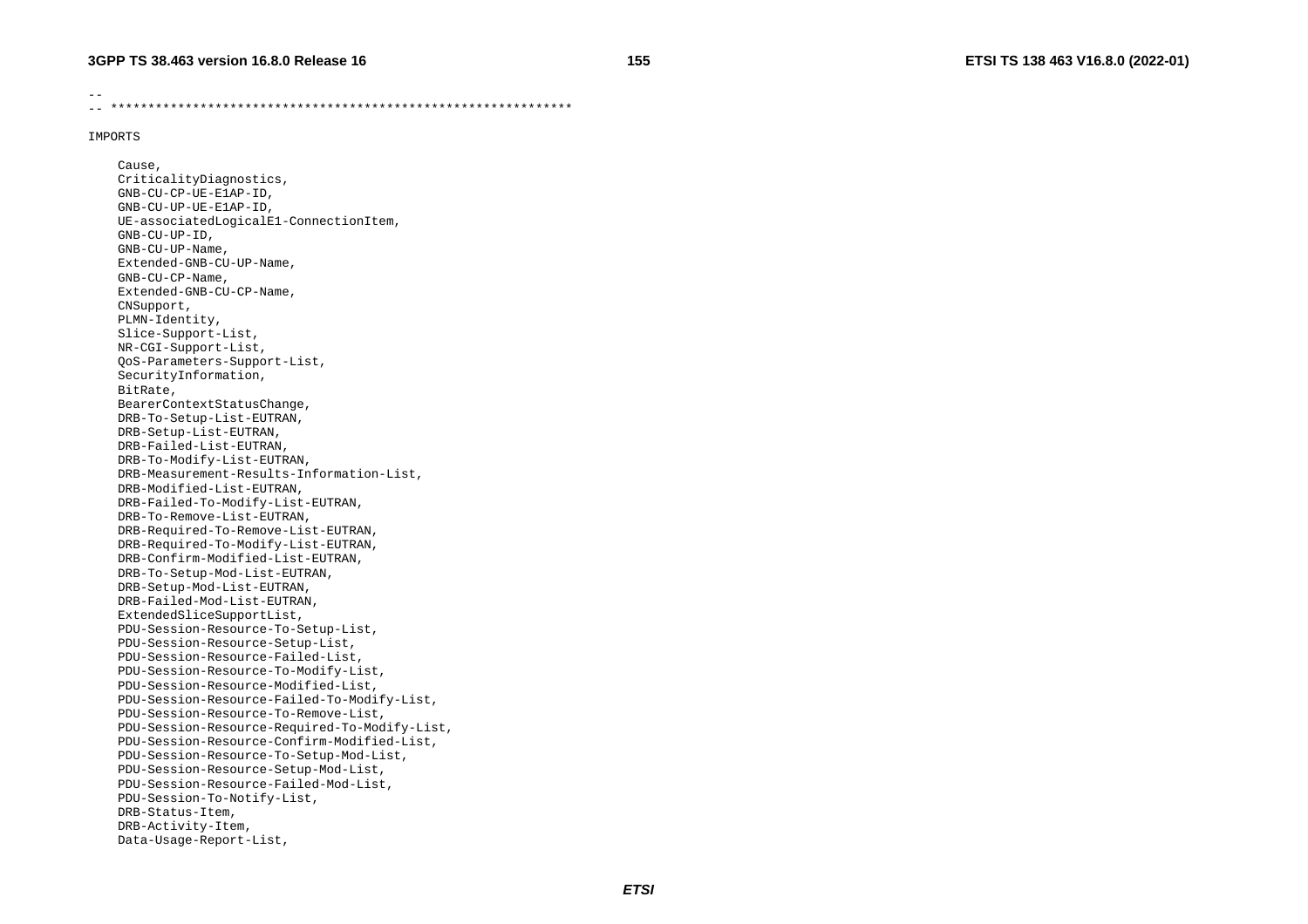TimeToWait, ActivityNotificationLevel, ActivityInformation, New-UL-TNL-Information-Required, GNB-CU-CP-TNLA-Setup-Item, GNB-CU-CP-TNLA-Failed-To-Setup-Item, GNB-CU-CP-TNLA-To-Add-Item, GNB-CU-CP-TNLA-To-Remove-Item, GNB-CU-CP-TNLA-To-Update-Item, GNB-CU-UP-TNLA-To-Remove-Item, TransactionID, Inactivity-Timer, DRBs-Subject-To-Counter-Check-List-EUTRAN, DRBs-Subject-To-Counter-Check-List-NG-RAN, PPI, GNB-CU-UP-Capacity, GNB-CU-UP-OverloadInformation, DataDiscardRequired, PDU-Session-Resource-Data-Usage-List, RANUEID, GNB-DU-ID, TraceID, TraceActivation, SubscriberProfileIDforRFP, AdditionalRRMPriorityIndex, RetainabilityMeasurementsInfo, Transport-Layer-Address-Info, HW-CapacityIndicator, RegistrationRequest, ReportCharacteristics, ReportingPeriodicity, TNL-AvailableCapacityIndicator, DLUPTNLAddressToUpdateItem, ULUPTNLAddressToUpdateItem, NPNContextInfo, NPNSupportInfo, MDTPLMNList, PrivacyIndicator, URIaddress, DRBs-Subject-To-Early-Forwarding-List, CHOInitiation, ExtendedSliceSupportList, TransportLayerAddress, AdditionalHandoverInfo, Extended-NR-CGI-Support-List, DirectForwardingPathAvailability

#### FROM E1AP-IEs

```
 PrivateIE-Container{}, 
 ProtocolExtensionContainer{}, 
 ProtocolIE-Container{}, 
 ProtocolIE-ContainerList{},
```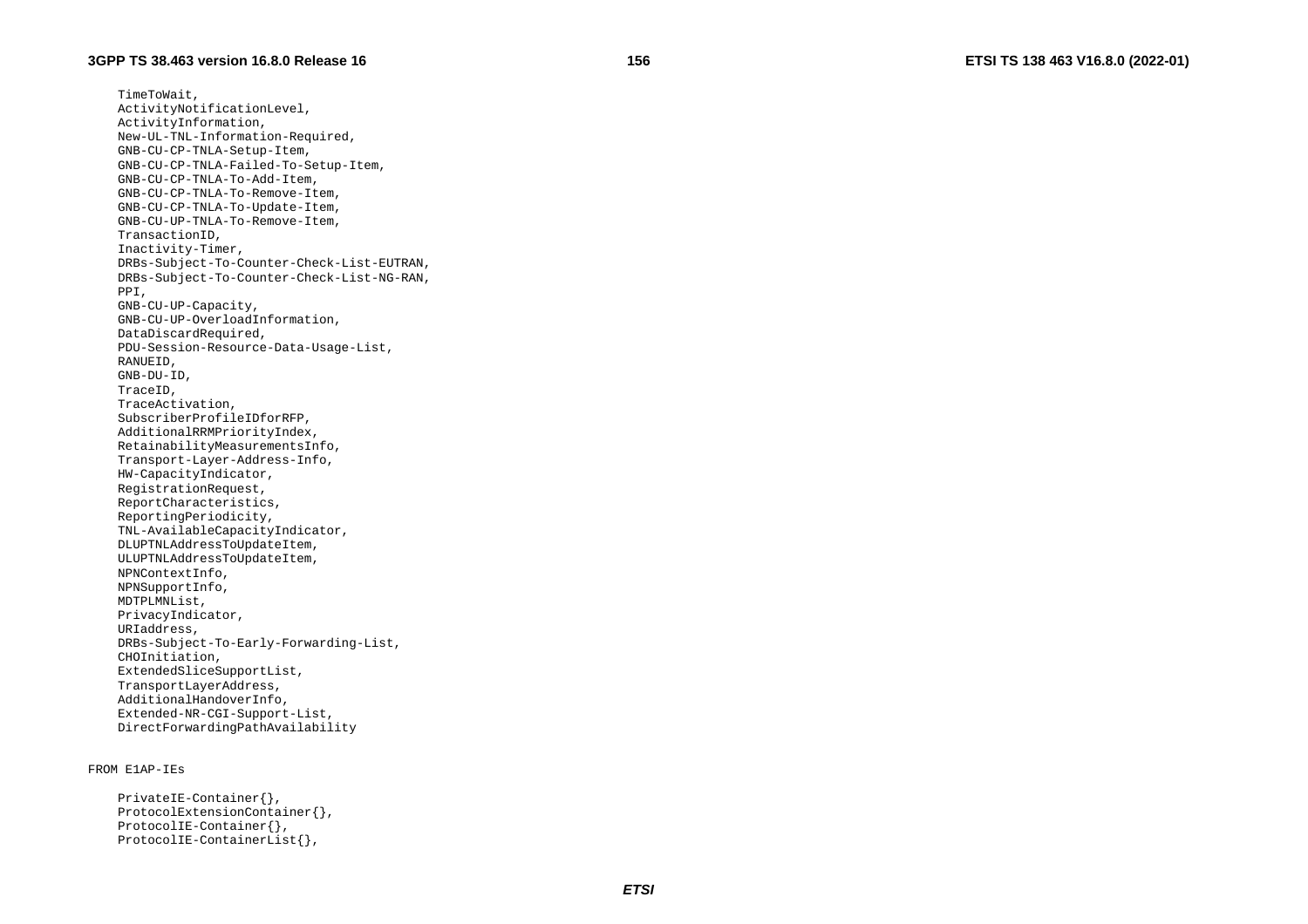ProtocolIE-SingleContainer{}, E1AP-PRIVATE-IES, E1AP-PROTOCOL-EXTENSION, E1AP-PROTOCOL-IES

FROM E1AP-Containers

 id-Cause, id-CriticalityDiagnostics, id-gNB-CU-CP-UE-E1AP-ID, id-gNB-CU-UP-UE-E1AP-ID, id-ResetType, id-UE-associatedLogicalE1-ConnectionItem, id-UE-associatedLogicalE1-ConnectionListResAck, id-gNB-CU-UP-ID, id-gNB-CU-UP-Name, id-Extended-GNB-CU-UP-Name, id-gNB-CU-CP-Name, id-Extended-GNB-CU-CP-Name, id-CNSupport, id-SupportedPLMNs, id-NPNSupportInfo, id-NPNContextInfo, id-SecurityInformation, id-UEDLAggregateMaximumBitRate, id-BearerContextStatusChange, id-System-BearerContextSetupRequest, id-System-BearerContextSetupResponse, id-System-BearerContextModificationRequest, id-System-BearerContextModificationResponse, id-System-BearerContextModificationConfirm, id-System-BearerContextModificationRequired, id-DRB-Status-List, id-Data-Usage-Report-List, id-TimeToWait, id-ActivityNotificationLevel, id-ActivityInformation, id-New-UL-TNL-Information-Required, id-GNB-CU-CP-TNLA-Setup-List, id-GNB-CU-CP-TNLA-Failed-To-Setup-List, id-GNB-CU-CP-TNLA-To-Add-List, id-GNB-CU-CP-TNLA-To-Remove-List, id-GNB-CU-CP-TNLA-To-Update-List, id-GNB-CU-UP-TNLA-To-Remove-List, id-DRB-To-Setup-List-EUTRAN, id-DRB-To-Modify-List-EUTRAN, id-DRB-To-Remove-List-EUTRAN, id-DRB-Required-To-Modify-List-EUTRAN, id-DRB-Required-To-Remove-List-EUTRAN, id-DRB-Setup-List-EUTRAN, id-DRB-Failed-List-EUTRAN, id-DRB-Measurement-Results-Information-List, id-DRB-Modified-List-EUTRAN,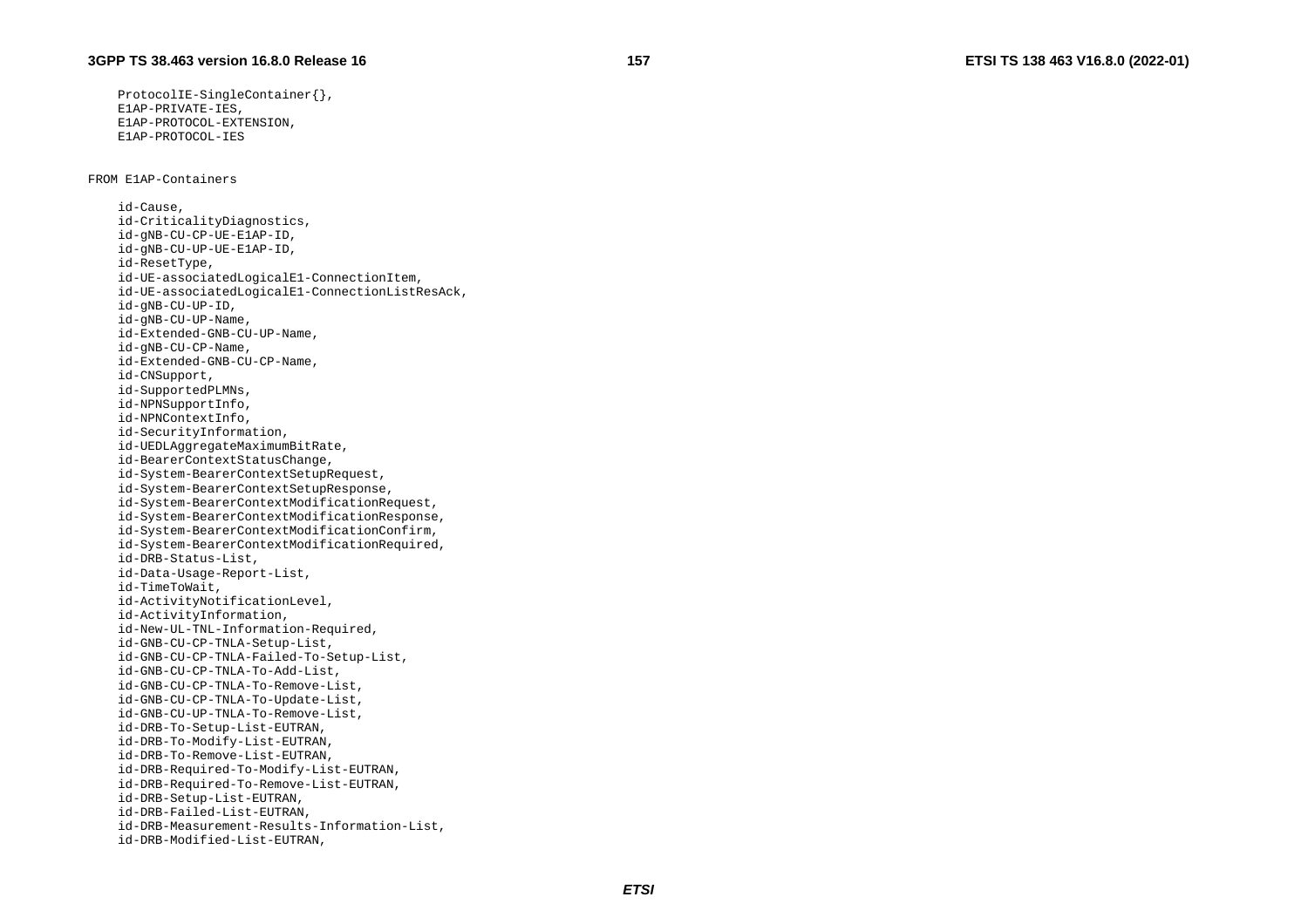id-DRB-Failed-To-Modify-List-EUTRAN, id-DRB-Confirm-Modified-List-EUTRAN, id-DRB-To-Setup-Mod-List-EUTRAN, id-DRB-Setup-Mod-List-EUTRAN, id-DRB-Failed-Mod-List-EUTRAN, id-PDU-Session-Resource-To-Setup-List, id-PDU-Session-Resource-To-Modify-List, id-PDU-Session-Resource-To-Remove-List, id-PDU-Session-Resource-Required-To-Modify-List, id-PDU-Session-Resource-Setup-List, id-PDU-Session-Resource-Failed-List, id-PDU-Session-Resource-Modified-List, id-PDU-Session-Resource-Failed-To-Modify-List, id-PDU-Session-Resource-Confirm-Modified-List, id-PDU-Session-Resource-Setup-Mod-List, id-PDU-Session-Resource-Failed-Mod-List, id-PDU-Session-Resource-To-Setup-Mod-List, id-PDU-Session-To-Notify-List, id-TransactionID, id-Serving-PLMN, id-UE-Inactivity-Timer, id-System-GNB-CU-UP-CounterCheckRequest, id-DRBs-Subject-To-Counter-Check-List-EUTRAN, id-DRBs-Subject-To-Counter-Check-List-NG-RAN, id-PPI, id-gNB-CU-UP-Capacity, id-GNB-CU-UP-OverloadInformation, id-UEDLMaximumIntegrityProtectedDataRate, id-DataDiscardRequired, id-PDU-Session-Resource-Data-Usage-List, id-RANUEID, id-GNB-DU-ID, id-TraceID, id-TraceActivation, id-SubscriberProfileIDforRFP, id-AdditionalRRMPriorityIndex, id-RetainabilityMeasurementsInfo, id-Transport-Layer-Address-Info, id-gNB-CU-CP-Measurement-ID, id-gNB-CU-UP-Measurement-ID, id-RegistrationRequest, id-ReportCharacteristics, id-ReportingPeriodicity, id-TNL-AvailableCapacityIndicator, id-HW-CapacityIndicator, id-DLUPTNLAddressToUpdateList, id-ULUPTNLAddressToUpdateList, id-ManagementBasedMDTPLMNList, id-TraceCollectionEntityIPAddress, id-PrivacyIndicator, id-URIaddress, id-DRBs-Subject-To-Early-Forwarding-List, id-CHOInitiation, id-ExtendedSliceSupportList,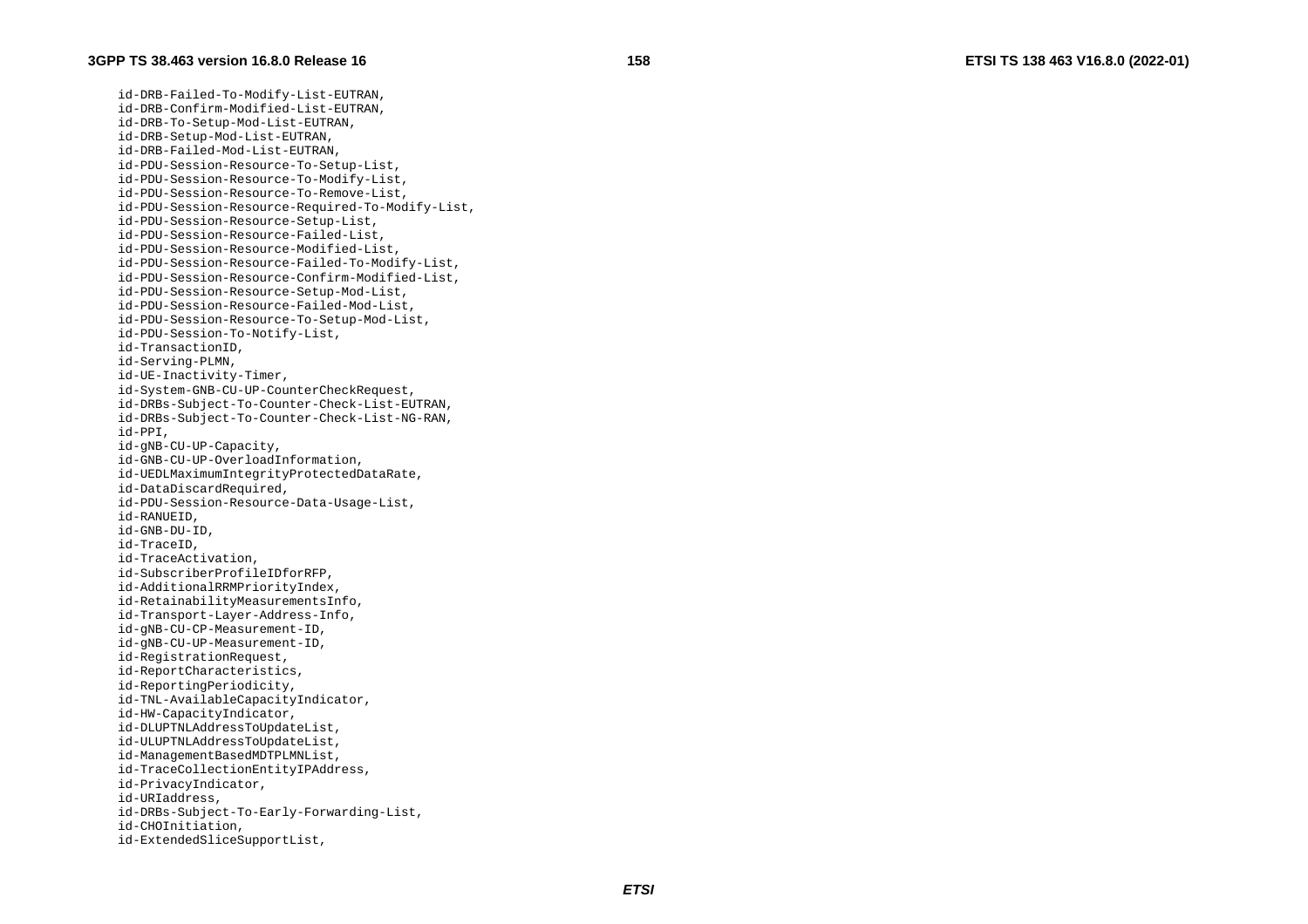id-AdditionalHandoverInfo, id-Extended-NR-CGI-Support-List, id-DirectForwardingPathAvailability,

```
maxnoofErrors.
maxnoofSPLMNs,
maxnoofDRBs.
maxnoofTNLAssociations,
maxnoofIndividualE1ConnectionsToReset,
maxnoofTNLAddresses
```
FROM ElAP-Constants;

```
\sim --- RESET
\sim -\equiv \equiv-- Reset
Reset ::= SEQUENCE {
                                          \{ {ResetIEs} },
   protocolIEs
                   ProtocolIE-Container
   \ldots\mathcal{F}ResetIEs E1AP-PROTOCOL-IES ::= {
   { ID id-TransactionID
                                 CRITICALITY reject TYPE TransactionID
                                                                            PRESENCE mandatory
                                                                                             \vert \cdot \vert\overline{\phantom{a}} ID id-Cause
                                 CRITICALITY ignore TYPE Cause
                                                                            PRESENCE mandatory
                                                                                             \vert{ ID id-ResetType
                                 CRITICALITY reject TYPE ResetType
                                                                            PRESENCE mandatory
                                                                                             \cdot\sim 100\mathcal{F}ResetType ::= CHOICE {
   el-Interface
                             ResetAll,
   partOfE1-Interface
                             UE-associatedLogicalE1-ConnectionListRes,
                             ProtocolIE-SingleContainer {{ResetType-ExtIEs}}
   choice-extension
\}ResetType-ExtIEs E1AP-PROTOCOL-IES ::= {
   \ldots\left\{ \right.ResetAll ::= ENUMERATED {
   reset-all,
   \cdot .
\rightarrow
```
159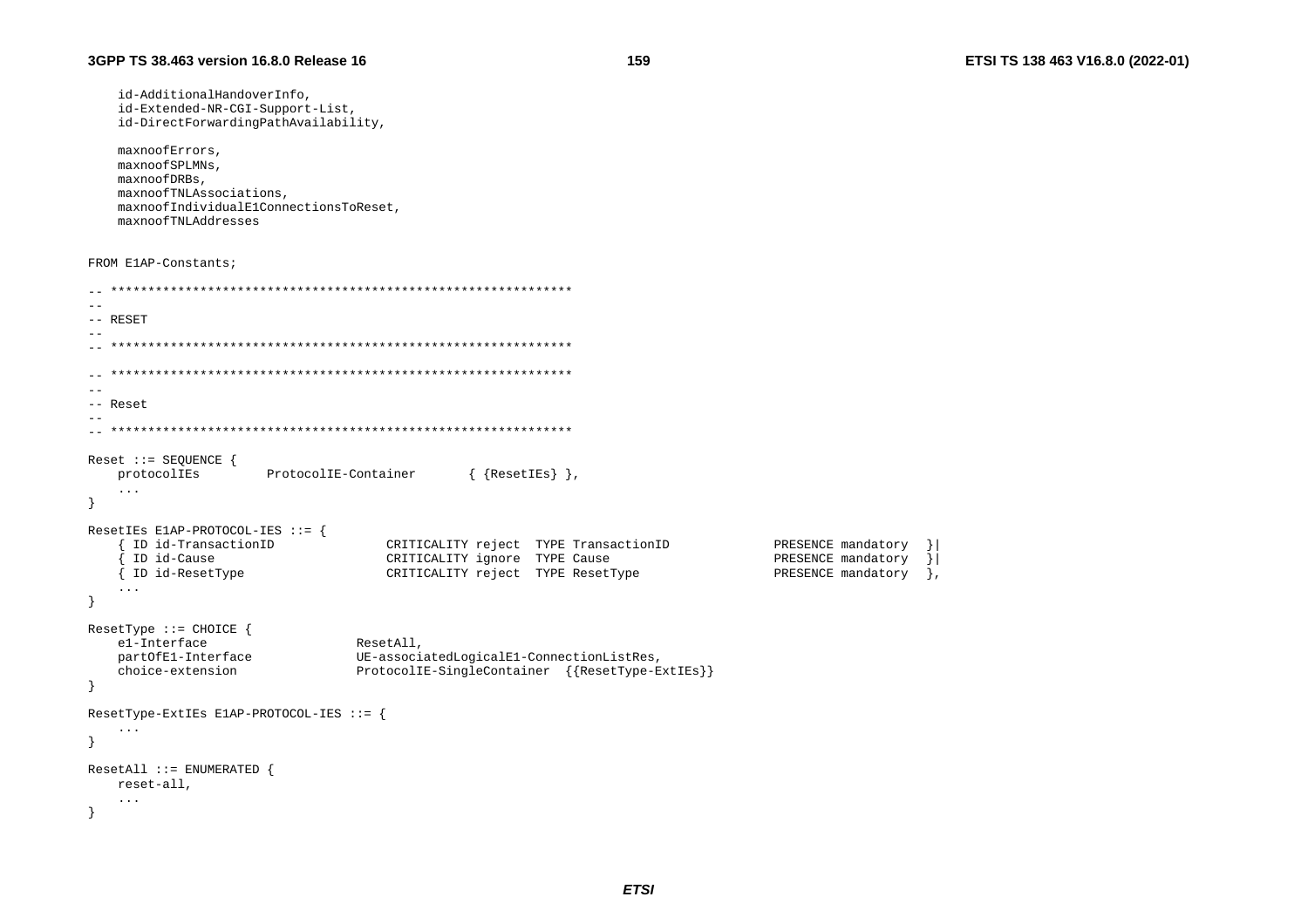160

UE-associatedLogicalE1-ConnectionListRes ::= SEQUENCE (SIZE(1.. maxnoofIndividualE1ConnectionsToReset)) OF ProtocolIE-SingleContainer { { UEassociatedLogicalE1-ConnectionItemRes } } UE-associatedLogicalE1-ConnectionItemRes E1AP-PROTOCOL-IES ::= { { ID id-UE-associatedLogicalE1-ConnectionItem CRITICALITY reject TYPE UE-associatedLogicalE1-ConnectionItem PRESENCE mandatory},  $\sim$   $\sim$   $\sim$  $-$ -- Reset Acknowledge ResetAcknowledge ::= SEOUENCE { { {ResetAcknowledgeIEs} }, protocolIEs ProtocolIE-Container  $\ddots$ - } ResetAcknowledgeIEs E1AP-PROTOCOL-IES ::= { ID id-TransactionID CRITICALITY reject TYPE TransactionID PRESENCE mandatory } { ID id-UE-associatedLogicalE1-ConnectionListResAck CRITICALITY ignore TYPE UE-associatedLogicalE1-ConnectionListResAck PRESENCE  $optional$  } { ID id-CriticalityDiagnostics CRITICALITY ignore TYPE CriticalityDiagnostics PRESENCE optional },  $\ddots$  $\overline{\mathbf{1}}$ UE-associatedLogicalE1-ConnectionListResAck ::= SEOUENCE (SIZE(1.. maxnoofIndividualE1ConnectionsToReset)) OF ProtocolIE-SingleContainer { { UEassociatedLogicalE1-ConnectionItemResAck } } UE-associatedLogicalE1-ConnectionItemResAck  $E1AP-PROTOCOL-IES :: =$ { ID id-UE-associatedLogicalE1-ConnectionItem CRITICALITY ignore TYPE UE-associatedLogicalE1-ConnectionItem PRESENCE mandatory },  $\ddots$  $-$ -- ERROR INDICATION ErrorIndication ::= SEQUENCE {  ${ErrorIndication-IES}$ , protocolIEs ProtocolIE-Container  $\ldots$  $\rightarrow$ ErrorIndication-IEs E1AP-PROTOCOL-IES ::= { ID id-TransactionID PRESENCE mandatory } CRITICALITY reject TYPE TransactionID ID id-gNB-CU-CP-UE-ElAP-ID CRITICALITY ignore TYPE GNB-CU-CP-UE-E1AP-ID PRESENCE optional} ID id-gNB-CU-UP-UE-ElAP-ID CRITICALITY ignore TYPE GNB-CU-UP-UE-E1AP-ID PRESENCE optional} ID id-Cause CRITICALITY ignore TYPE Cause PRESENCE optional} ID id-CriticalityDiagnostics CRITICALITY ignore TYPE CriticalityDiagnostics PRESENCE optional},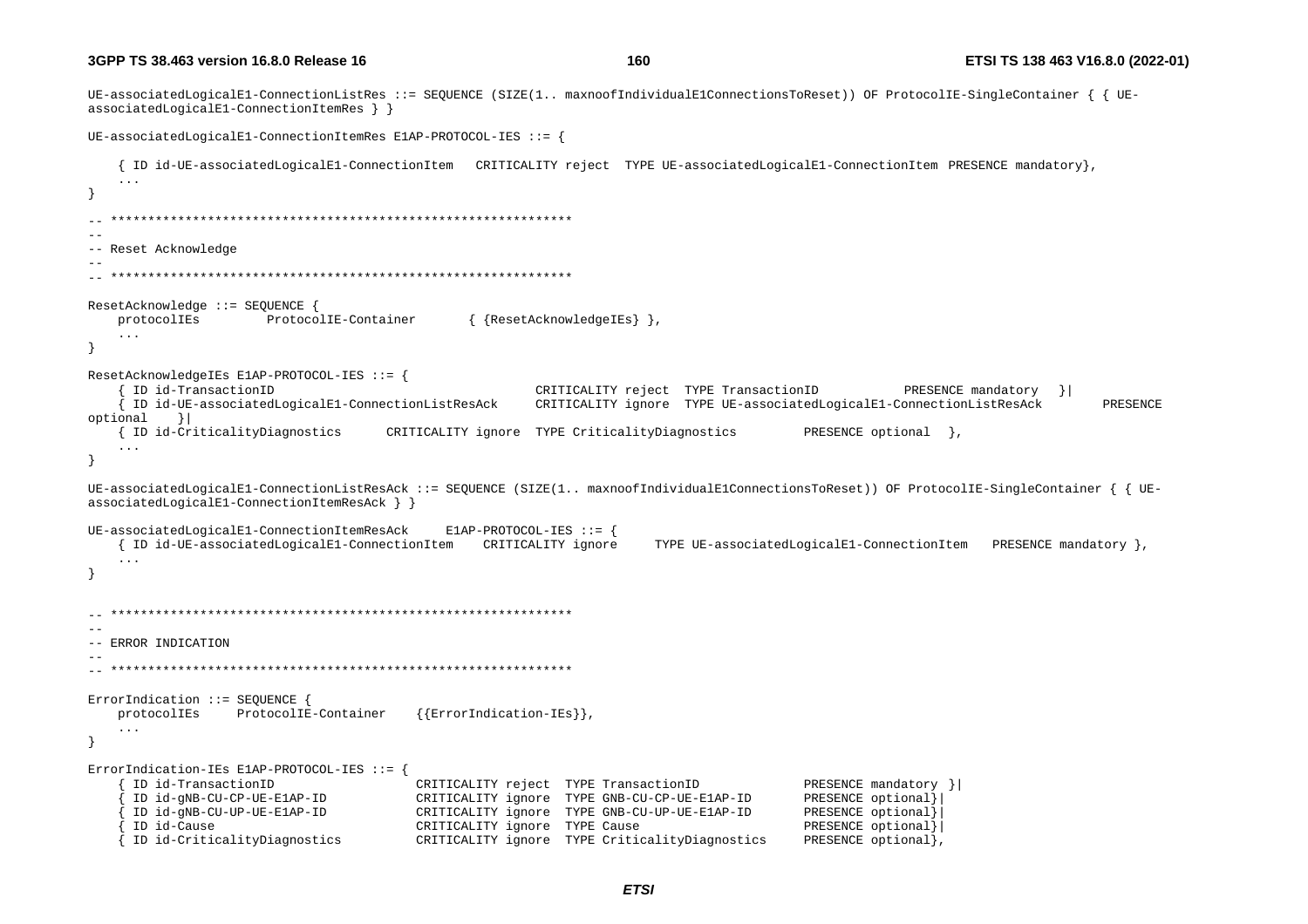ETSI TS 138 463 V16.8.0 (2022-01)

```
\sim \sim \sim-- GNB-CU-UP E1 SETUP
\sim --- GNB-CU-UP El Setup Request
  GNB-CU-UP-ElSetupRequest ::= SEOUENCE {
                                           { {GNB-CU-UP-ElSetupRequestIEs} },
   protocolIEs ProtocolIE-Container
   \ddots- }
GNB-CU-UP-ElSetupRequestIEs ElAP-PROTOCOL-IES ::= {
     ID id-TransactionID
                                         CRITICALITY reject TYPE TransactionID
                                                                                     PRESENCE mandatory
     ID id-gNB-CU-UP-ID
                                         CRITICALITY reject TYPE GNB-CU-UP-ID
                                                                                     PRESENCE mandatory
                                                                                                        \left\{ \right.ID id-gNB-CU-UP-Name
                                         CRITICALITY ignore TYPE GNB-CU-UP-Name
                                                                                     PRESENCE optional } |
     ID id-CNSupport
                                      CRITICALITY reject TYPE CNSupport
                                                                                     PRESENCE mandatory
     ID id-SupportedPLMNs
                                        CRITICALITY reject TYPE SupportedPLMNs-List
                                                                                      PRESENCE mandatory
                                                                                                       \rightarrowID id-gNB-CU-UP-Capacity
                                         CRITICALITY ignore TYPE GNB-CU-UP-Capacity
                                                                                      PRESENCE optional } |
     [4] ID id-Transport-Layer-Address-Info CRITICALITY ignore TYPE Transport-Layer-Address-Info PRESENCE optional
   { ID id-Extended-GNB-CU-UP-Name
                                         CRITICALITY ignore TYPE Extended-GNB-CU-UP-Name
                                                                                      PRESENCE optional },
SupportedPLMNs-List ::= SEQUENCE (SIZE (1..maxnoofSPLMNs)) OF SupportedPLMNs-Item
SupportedPLMNs-Item ::= SEQUENCE {
   pLMN-Identity
                              PLMN-Identity,
   slice-Support-List
                              Slice-Support-List
                                                                                   OPTIONAL.
   nR-CGI-Support-List
                              NR-CGI-Support-List
                                                                                   OPTIONAL,
   qoS-Parameters-Support-List
                                                                                   OPTIONAL.
                              OoS-Parameters-Support-List
   iE-Extensions
                              ProtocolExtensionContainer \{ \{ \text{SupportedPLMNs-ExtIEs } \} \}OPTIONAL,
   \ddotsSupportedPLMNs-ExtIEs E1AP-PROTOCOL-EXTENSION ::= {
     ID id-NPNSupportInfo CRITICALITY reject EXTENSION NPNSupportInfo
                                                                                        PRESENCE optional
     ID id-ExtendedSliceSupportList
                                  CRITICALITY reject EXTENSION ExtendedSliceSupportList
                                                                                        PRESENCE optional}
   { ID id-Extended-NR-CGI-Support-List CRITICALITY ignore EXTENSION Extended-NR-CGI-Support-List PRESENCE optional},
   \cdot \cdot \cdot--- GNB-CU-UP El Setup Response
\sim -
```
161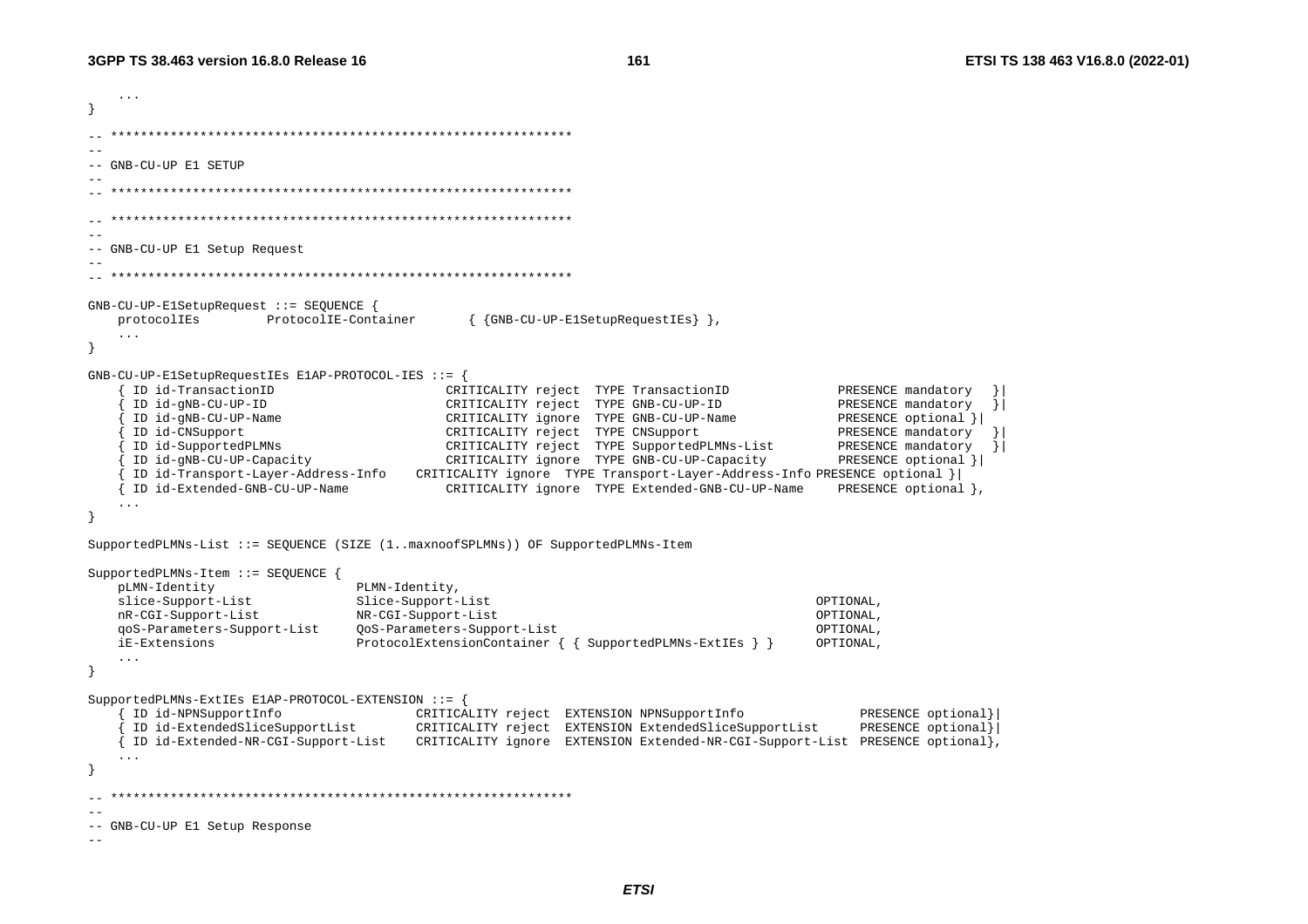162

 $GNB-CUI-UP-E1SetupResponse :: = SEOUENCE$  { protocolIEs ProtocolIE-Container { {GNB-CU-UP-ElSetupResponseIEs } },  $\sim 100$  $\lambda$  $GNB-CU-UP-E1SetupResponseIES E1AP-PROTOCOL-IES :: =$ ID id-TransactionID CRITICALITY reject TYPE TransactionID PRESENCE mandatory } ID id-gNB-CU-CP-Name CRITICALITY ignore TYPE GNB-CU-CP-Name PRESENCE optional } PRESENCE optional },  $\ldots$ -- GNB-CU-UP El Setup Failure  $GNB-CU-UP-E1SetupFailure ::= SEQUENCE$ protocolIEs ProtocolIE-Container { {GNB-CU-UP-ElSetupFailureIEs} },  $\cdot$  .  $\rightarrow$ GNB-CU-UP-ElSetupFailureIEs ElAP-PROTOCOL-IES ::= { ID id-TransactionID CRITICALITY reject TYPE TransactionID PRESENCE mandatory ID id-Cause CRITICALITY ignore TYPE Cause PRESENCE mandatory  $\vert \cdot \vert$ { ID id-TimeToWait PRESENCE optional } CRITICALITY ignore TYPE TimeToWait { ID id-CriticalityDiagnostics CRITICALITY ignore TYPE CriticalityDiagnostics PRESENCE optional },  $\ddots$ - }  $-$ -- GNB-CU-CP E1 SETUP  $-$ -- GNB-CU-CP El Setup Request GNB-CU-CP-ElSetupRequest ::= SEOUENCE { protocolIEs ProtocolIE-Container { {GNB-CU-CP-ElSetupRequestIEs} },  $\cdot$   $\cdot$   $\cdot$  $GNB-CU-CP-E1SetupRequestIES E1AP-PROTOCOL-IES :: =$ { ID id-TransactionID CRITICALITY reject TYPE TransactionID PRESENCE mandatory } { ID id-gNB-CU-CP-Name CRITICALITY ignore TYPE GNB-CU-CP-Name PRESENCE optional } |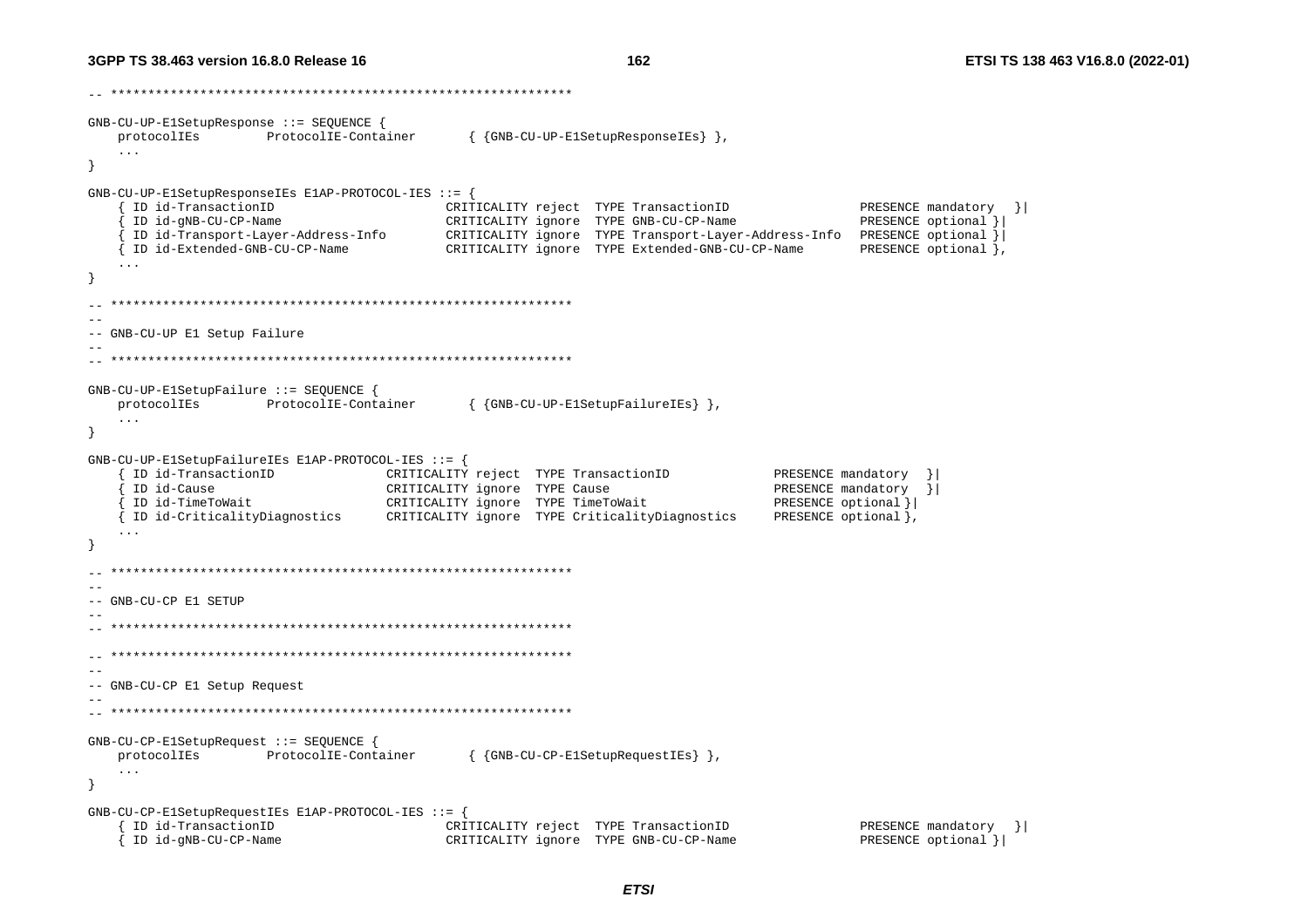```
 { ID id-Transport-Layer-Address-Info CRITICALITY ignore TYPE Transport-Layer-Address-Info PRESENCE optional }| 
     { ID id-Extended-GNB-CU-CP-Name CRITICALITY ignore TYPE Extended-GNB-CU-CP-Name PRESENCE optional }, 
    ... } 
  -- ************************************************************** -- -- GNB-CU-CP E1 Setup Response 
-- 
-- ************************************************************** GNB-CU-CP-E1SetupResponse ::= SEQUENCE { 
    protocolIEs ProtocolIE-Container { {GNB-CU-CP-E1SetupResponseIEs} }, 
    ... } 
GNB-CU-CP-E1SetupResponseIEs E1AP-PROTOCOL-IES ::= { 
     ID id-TransactionID CRITICALITY reject TYPE TransactionID PRESENCE mandatory
      { ID id-gNB-CU-UP-ID CRITICALITY reject TYPE GNB-CU-UP-ID PRESENCE mandatory }| 
 { ID id-gNB-CU-UP-Name CRITICALITY ignore TYPE GNB-CU-UP-Name PRESENCE optional }| 
 { ID id-CNSupport CRITICALITY reject TYPE CNSupport PRESENCE mandatory }| 
      { ID id-SupportedPLMNs CRITICALITY reject TYPE SupportedPLMNs-List PRESENCE mandatory }| 
      { ID id-gNB-CU-UP-Capacity CRITICALITY ignore TYPE GNB-CU-UP-Capacity PRESENCE optional }| 
      { ID id-Transport-Layer-Address-Info CRITICALITY ignore TYPE Transport-Layer-Address-Info PRESENCE optional }| 
      { ID id-Extended-GNB-CU-UP-Name CRITICALITY ignore TYPE Extended-GNB-CU-UP-Name PRESENCE optional }, 
    ... } 
  -- ************************************************************** -- -- GNB-CU-CP E1 Setup Failure 
-- 
-- ************************************************************** GNB-CU-CP-E1SetupFailure ::= SEQUENCE { 
    protocolIEs ProtocolIE-Container { {GNB-CU-CP-E1SetupFailureIEs} }, 
    ... } 
GNB-CU-CP-E1SetupFailureIEs E1AP-PROTOCOL-IES ::= { 
      { ID id-TransactionID CRITICALITY reject TYPE TransactionID PRESENCE mandatory }| 
                                  CRITICALITY ignore TYPE Cause PRESENCE PRESENCE mandatory
      { ID id-TimeToWait CRITICALITY ignore TYPE TimeToWait PRESENCE optional }| 
    { ID id-CriticalityDiagnostics CRITICALITY ignore TYPE CriticalityDiagnostics PRESENCE optional }, 
    ... } 
  -- ************************************************************** -- -- GNB-CU-UP CONFIGURATION UPDATE -- 
-- ************************************************************** -- **************************************************************
```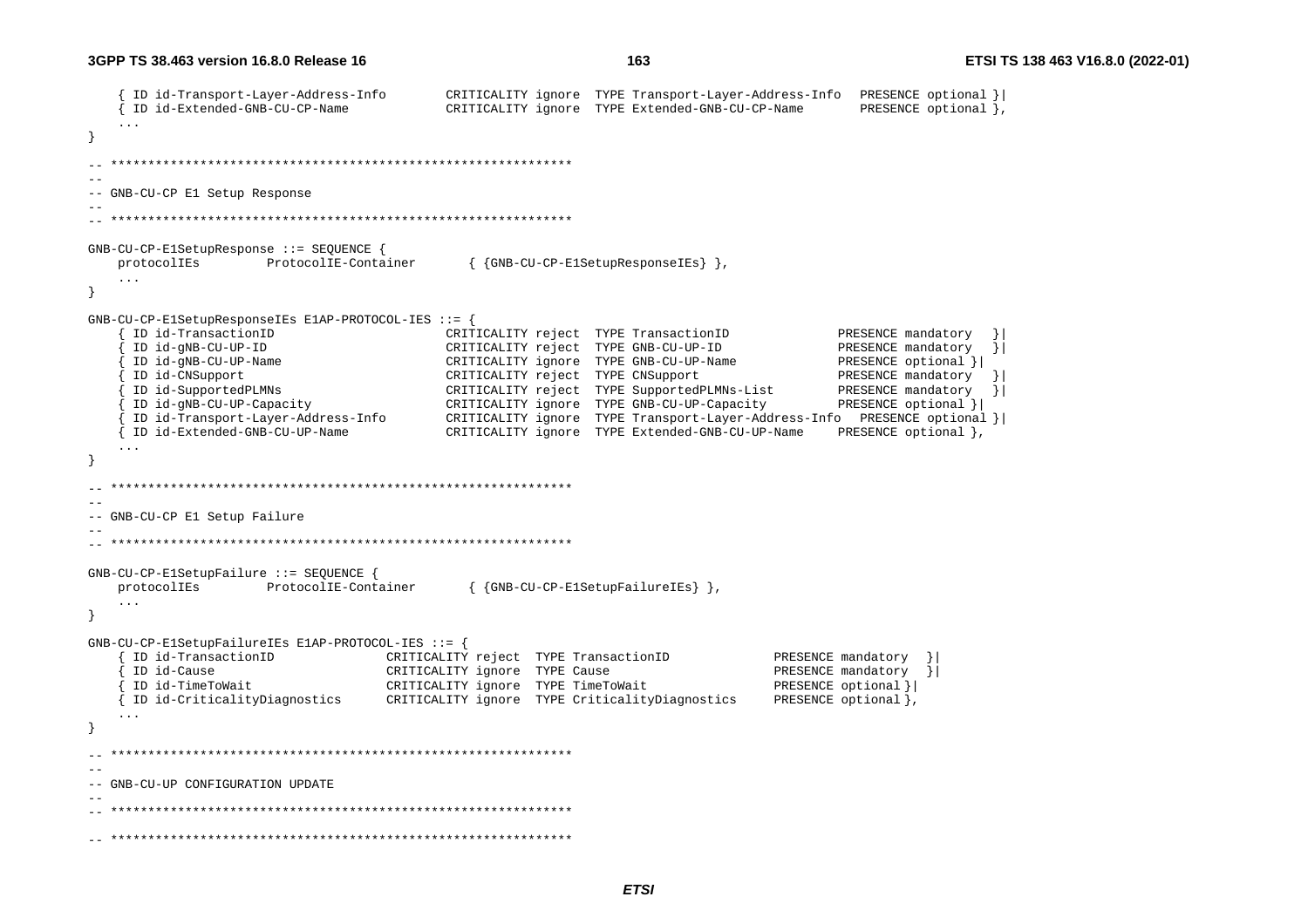-- -- GNB-CU-UP Configuration Update -- -- \*\*\*\*\*\*\*\*\*\*\*\*\*\*\*\*\*\*\*\*\*\*\*\*\*\*\*\*\*\*\*\*\*\*\*\*\*\*\*\*\*\*\*\*\*\*\*\*\*\*\*\*\*\*\*\*\*\*\*\*\*\* GNB-CU-UP-ConfigurationUpdate ::= SEQUENCE { protocolIEs ProtocolIE-Container { {GNB-CU-UP-ConfigurationUpdateIEs} }, ... } GNB-CU-UP-ConfigurationUpdateIEs E1AP-PROTOCOL-IES ::= { { ID id-TransactionID CRITICALITY reject TYPE TransactionID PRESENCE mandatory }| { ID id-gNB-CU-UP-ID CRITICALITY reject TYPE GNB-CU-UP-ID PRESENCE mandatory }| { ID id-gNB-CU-UP-Name CRITICALITY ignore TYPE GNB-CU-UP-Name PRESENCE optional }| { ID id-SupportedPLMNs CRITICALITY reject TYPE SupportedPLMNs-List PRESENCE optional }| { ID id-gNB-CU-UP-Capacity CRITICALITY ignore TYPE GNB-CU-UP-Capacity PRESENCE optional }| { ID id-GNB-CU-UP-TNLA-To-Remove-List CRITICALITY reject TYPE GNB-CU-UP-TNLA-To-Remove-List PRESENCE optional }| { ID id-Transport-Layer-Address-Info CRITICALITY ignore TYPE Transport-Layer-Address-Info PRESENCE optional }| { ID id-Extended-GNB-CU-UP-Name CRITICALITY ignore TYPE Extended-GNB-CU-UP-Name PRESENCE optional }, ... } GNB-CU-UP-TNLA-To-Remove-List ::= SEQUENCE (SIZE(1.. maxnoofTNLAssociations)) OF GNB-CU-UP-TNLA-To-Remove-Item -- \*\*\*\*\*\*\*\*\*\*\*\*\*\*\*\*\*\*\*\*\*\*\*\*\*\*\*\*\*\*\*\*\*\*\*\*\*\*\*\*\*\*\*\*\*\*\*\*\*\*\*\*\*\*\*\*\*\*\*\*\*\* -- -- GNB-CU-UP Configuration Update Acknowledge -- -- \*\*\*\*\*\*\*\*\*\*\*\*\*\*\*\*\*\*\*\*\*\*\*\*\*\*\*\*\*\*\*\*\*\*\*\*\*\*\*\*\*\*\*\*\*\*\*\*\*\*\*\*\*\*\*\*\*\*\*\*\*\* GNB-CU-UP-ConfigurationUpdateAcknowledge ::= SEQUENCE { protocolIEs ProtocolIE-Container { {GNB-CU-UP-ConfigurationUpdateAcknowledgeIEs} }, ... } GNB-CU-UP-ConfigurationUpdateAcknowledgeIEs E1AP-PROTOCOL-IES ::= { { ID id-TransactionID CRITICALITY reject TYPE TransactionID PRESENCE mandatory }| { ID id-CriticalityDiagnostics CRITICALITY ignore TYPE CriticalityDiagnostics PRESENCE optional }| { ID id-Transport-Layer-Address-Info CRITICALITY ignore TYPE Transport-Layer-Address-Info PRESENCE optional }, ... } -- \*\*\*\*\*\*\*\*\*\*\*\*\*\*\*\*\*\*\*\*\*\*\*\*\*\*\*\*\*\*\*\*\*\*\*\*\*\*\*\*\*\*\*\*\*\*\*\*\*\*\*\*\*\*\*\*\*\*\*\*\*\* -- -- GNB-CU-UP Configuration Update Failure -- -- \*\*\*\*\*\*\*\*\*\*\*\*\*\*\*\*\*\*\*\*\*\*\*\*\*\*\*\*\*\*\*\*\*\*\*\*\*\*\*\*\*\*\*\*\*\*\*\*\*\*\*\*\*\*\*\*\*\*\*\*\*\* GNB-CU-UP-ConfigurationUpdateFailure ::= SEQUENCE { protocolIEs ProtocolIE-Container { {GNB-CU-UP-ConfigurationUpdateFailureIEs} }, ... } GNB-CU-UP-ConfigurationUpdateFailureIEs E1AP-PROTOCOL-IES ::= {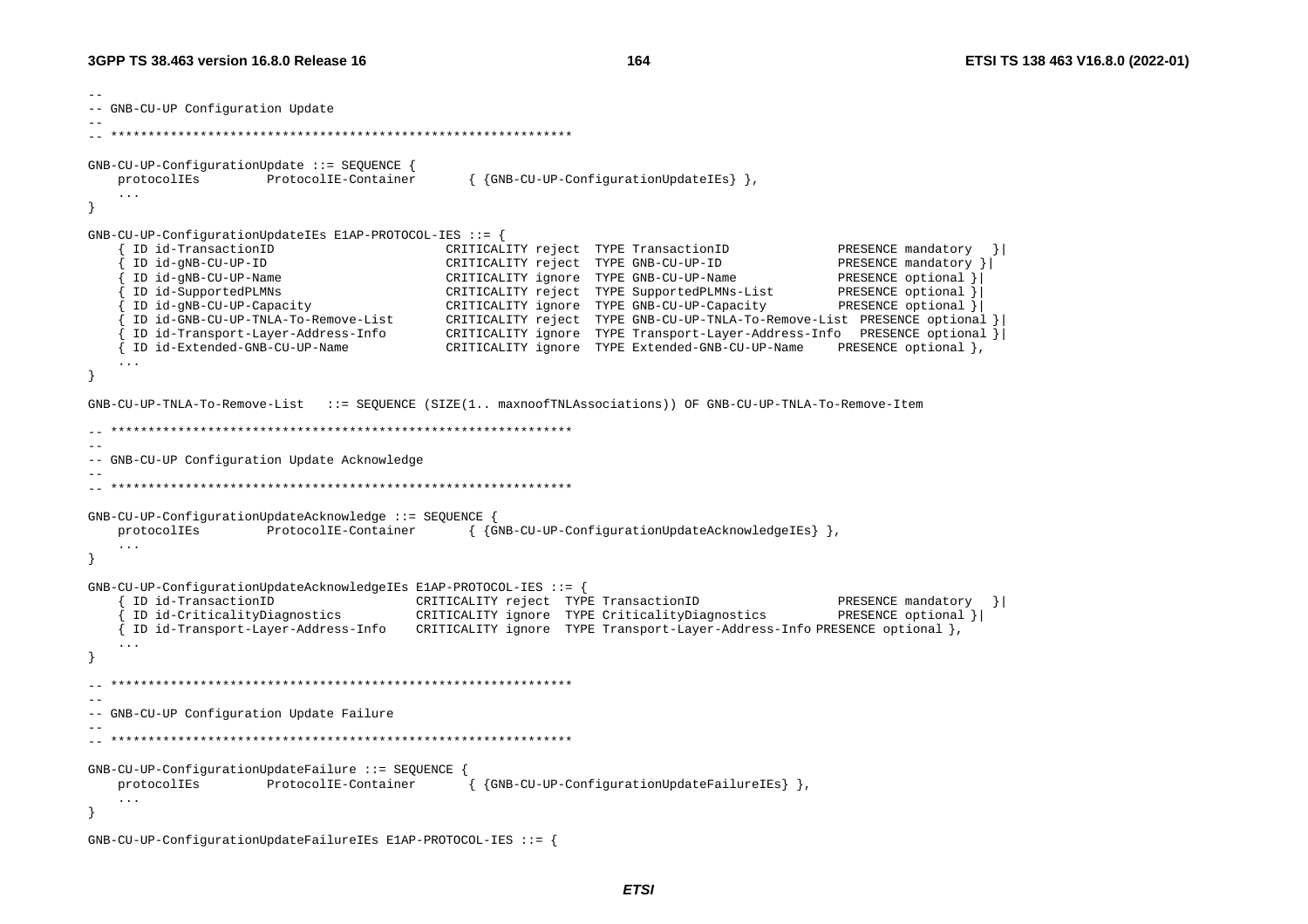```
ID id-TransactionID
                                 CRITICALITY reject TYPE TransactionID
                                                                              PRESENCE mandatory
    TD id-Cause
                                 CRITICALITY ignore TYPE Cause
                                                                              PRESENCE mandatory
     ID id-TimeToWait
                                 CRITICALITY ignore TYPE TimeToWait
                                                                              PRESENCE optional }
    ID id-CriticalityDiagnostics
                                 CRITICALITY ignore TYPE CriticalityDiagnostics
                                                                              PRESENCE optional },
   \sim \sim \simો
  -- GNB-CU-CP CONFIGURATION UPDATE
- ---- GNB-CU-CP Configuration Update
GNB-CU-CP-ConfigurationUpdate ::= SEQUENCE {
                    ProtocolIE-Container
                                           { {GNB-CU-CP-ConfigurationUpdateIEs} },
   protocolIEs
   \ldots\rightarrowGNB-CU-CP-ConfigurationUpdateIES E1AP-PROTOCOL-IES :: = \{ID id-TransactionID
                                 CRITICALITY reject. TYPE TransactionID
                                                                              PRESENCE mandatory } |
     ID id-gNB-CU-CP-Name
                                        CRITICALITY ignore TYPE GNB-CU-CP-Name
                                                                                       PRESENCE optional }
     ID id-GNB-CU-CP-TNLA-To-Add-List
                                        CRITICALITY ignore TYPE GNB-CU-CP-TNLA-To-Add-List PRESENCE optional
     ID id-GNB-CU-CP-TNLA-To-Remove-List
                                    CRITICALITY ignore TYPE GNB-CU-CP-TNLA-To-Remove-List PRESENCE optional
    ID id-GNB-CU-CP-TNLA-To-Update-List
                                        CRITICALITY ignore TYPE GNB-CU-CP-TNLA-To-Update-List PRESENCE optional }
     ID id-Transport-Layer-Address-Info CRITICALITY ignore TYPE Transport-Layer-Address-Info PRESENCE optional }
    ID id-Extended-GNB-CU-CP-Name
                                        CRITICALITY ignore TYPE Extended-GNB-CU-CP-Name
                                                                                        PRESENCE optional },
   \ldots- 1
                           ::= SEQUENCE (SIZE(1.. maxnoofTNLAssociations))
GNB-CU-CP-TNLA-To-Add-List
                                                                       OF GNB-CU-CP-TNLA-To-Add-Item
GNB-CU-CP-TNLA-To-Remove-List ::= SEOUENCE (SIZE(1.. maxnoofTNLAssociations)) OF GNB-CU-CP-TNLA-To-Remove-Item
GNB-CU-CP-TNLA-To-Update-List
                              ::= SEQUENCE (SIZE(1.. maxnoofTNLAssociations)) OF GNB-CU-CP-TNLA-To-Update-Item
--- GNB-CU-CP Configuration Update Acknowledge
GNB-CU-CP-ConfigurationUpdateAcknowledge ::= SEQUENCE {
   protocolIEs
                    ProtocolIE-Container
                                           { {GNB-CU-CP-ConfigurationUpdateAcknowledgeIEs} },
   \ldots\rightarrowGNB-CU-CP-ConfiqurationUpdate AcknowledgelEs E1AP-PROTOCOL-IES :: = {ID id-TransactionID
                                        CRITICALITY reject TYPE TransactionID
                                                                                               PRESENCE mandatory }
     ID id-CriticalityDiagnostics
                                        CRITICALITY ignore TYPE CriticalityDiagnostics
                                                                                               PRESENCE optional }
   { ID id-GNB-CU-CP-TNLA-Setup-List
                                        CRITICALITY ignore TYPE GNB-CU-CP-TNLA-Setup-List
                                                                                               PRESENCE optional }
```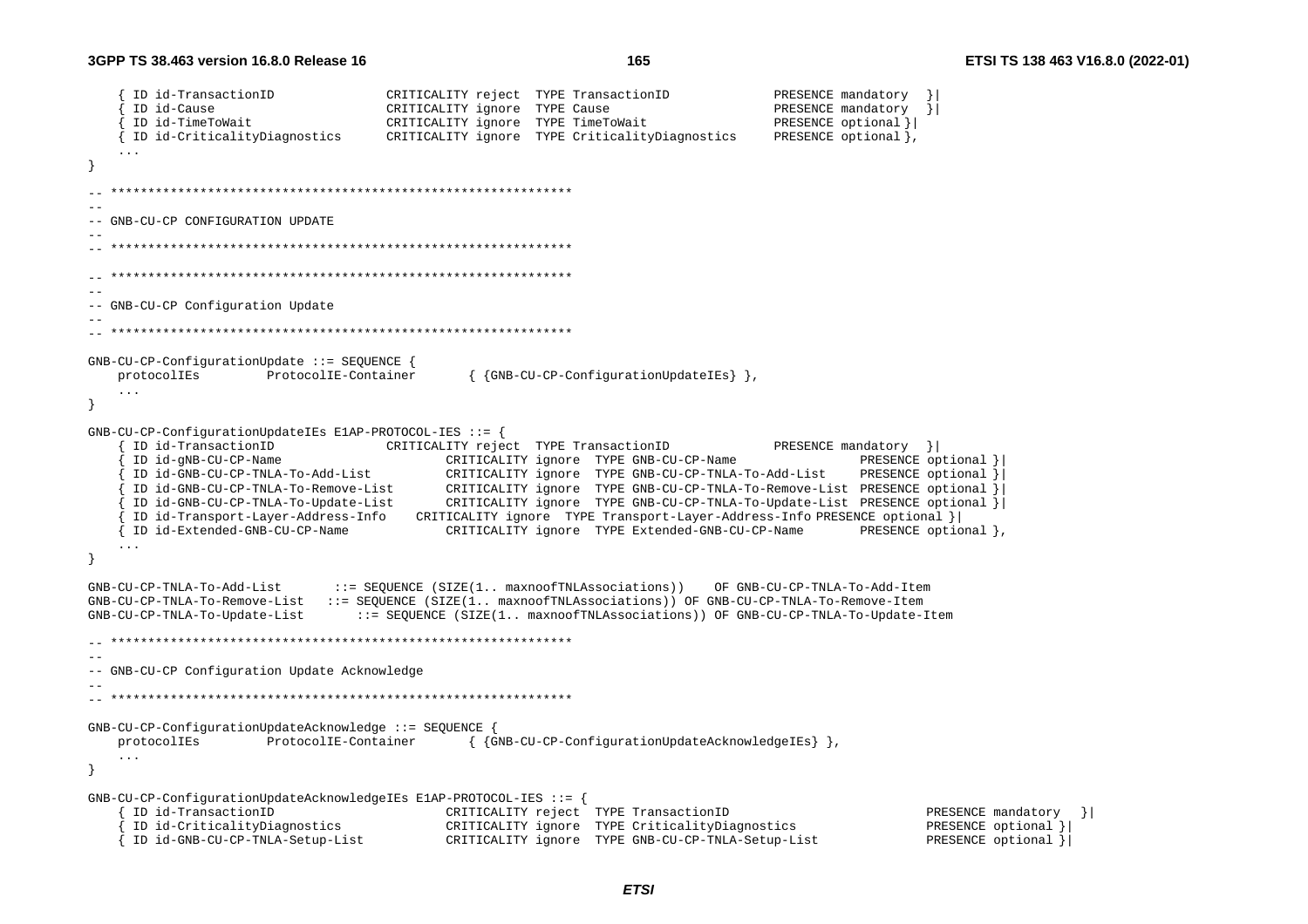{ ID id-GNB-CU-CP-TNLA-Failed-To-Setup-List CRITICALITY ignore TYPE GNB-CU-CP-TNLA-Failed-To-Setup-List PRESENCE optional }| { ID id-Transport-Layer-Address-Info CRITICALITY ignore TYPE Transport-Layer-Address-Info PRESENCE optional }, ... } GNB-CU-CP-TNLA-Setup-List ::= SEQUENCE (SIZE(1.. maxnoofTNLAssociations)) OF GNB-CU-CP-TNLA-Setup-Item GNB-CU-CP-TNLA-Failed-To-Setup-List ::= SEQUENCE (SIZE(1.. maxnoofTNLAssociations)) OF GNB-CU-CP-TNLA-Failed-To-Setup-Item -- \*\*\*\*\*\*\*\*\*\*\*\*\*\*\*\*\*\*\*\*\*\*\*\*\*\*\*\*\*\*\*\*\*\*\*\*\*\*\*\*\*\*\*\*\*\*\*\*\*\*\*\*\*\*\*\*\*\*\*\*\*\* -- -- GNB-CU-CP Configuration Update Failure -- -- \*\*\*\*\*\*\*\*\*\*\*\*\*\*\*\*\*\*\*\*\*\*\*\*\*\*\*\*\*\*\*\*\*\*\*\*\*\*\*\*\*\*\*\*\*\*\*\*\*\*\*\*\*\*\*\*\*\*\*\*\*\* GNB-CU-CP-ConfigurationUpdateFailure ::= SEQUENCE { protocolIEs ProtocolIE-Container { {GNB-CU-CP-ConfigurationUpdateFailureIEs} }, ... } GNB-CU-CP-ConfigurationUpdateFailureIEs E1AP-PROTOCOL-IES ::= { { ID id-TransactionID CRITICALITY reject TYPE TransactionID PRESENCE mandatory }|  ${\tt CRITICALITY}$  ignore TYPE Cause  ${\tt NTSENCE}$  mandatory  ${\tt NESENCE}$  { ID id-TimeToWait CRITICALITY ignore TYPE TimeToWait PRESENCE optional }| { ID id-CriticalityDiagnostics CRITICALITY ignore TYPE CriticalityDiagnostics PRESENCE optional }, ... } -- \*\*\*\*\*\*\*\*\*\*\*\*\*\*\*\*\*\*\*\*\*\*\*\*\*\*\*\*\*\*\*\*\*\*\*\*\*\*\*\*\*\*\*\*\*\*\*\*\*\*\*\*\*\*\*\*\*\*\*\*\*\* -- -- E1 RELEASE -- -- \*\*\*\*\*\*\*\*\*\*\*\*\*\*\*\*\*\*\*\*\*\*\*\*\*\*\*\*\*\*\*\*\*\*\*\*\*\*\*\*\*\*\*\*\*\*\*\*\*\*\*\*\*\*\*\*\*\*\*\*\*\* -- \*\*\*\*\*\*\*\*\*\*\*\*\*\*\*\*\*\*\*\*\*\*\*\*\*\*\*\*\*\*\*\*\*\*\*\*\*\*\*\*\*\*\*\*\*\*\*\*\*\*\*\*\*\*\*\*\*\*\*\*\*\*  $-$ -- E1 Release Request -- -- \*\*\*\*\*\*\*\*\*\*\*\*\*\*\*\*\*\*\*\*\*\*\*\*\*\*\*\*\*\*\*\*\*\*\*\*\*\*\*\*\*\*\*\*\*\*\*\*\*\*\*\*\*\*\*\*\*\*\*\*\*\* E1ReleaseRequest ::= SEQUENCE { protocolIEs ProtocolIE-Container { {E1ReleaseRequestIEs} }, ... } E1ReleaseRequestIEs E1AP-PROTOCOL-IES ::= { { ID id-TransactionID CRITICALITY reject TYPE TransactionID PRESENCE mandatory }| { ID id-Cause CRITICALITY ignore TYPE Cause PRESENCE mandatory }, ... } -- \*\*\*\*\*\*\*\*\*\*\*\*\*\*\*\*\*\*\*\*\*\*\*\*\*\*\*\*\*\*\*\*\*\*\*\*\*\*\*\*\*\*\*\*\*\*\*\*\*\*\*\*\*\*\*\*\*\*\*\*\*\* -- -- E1 Release Response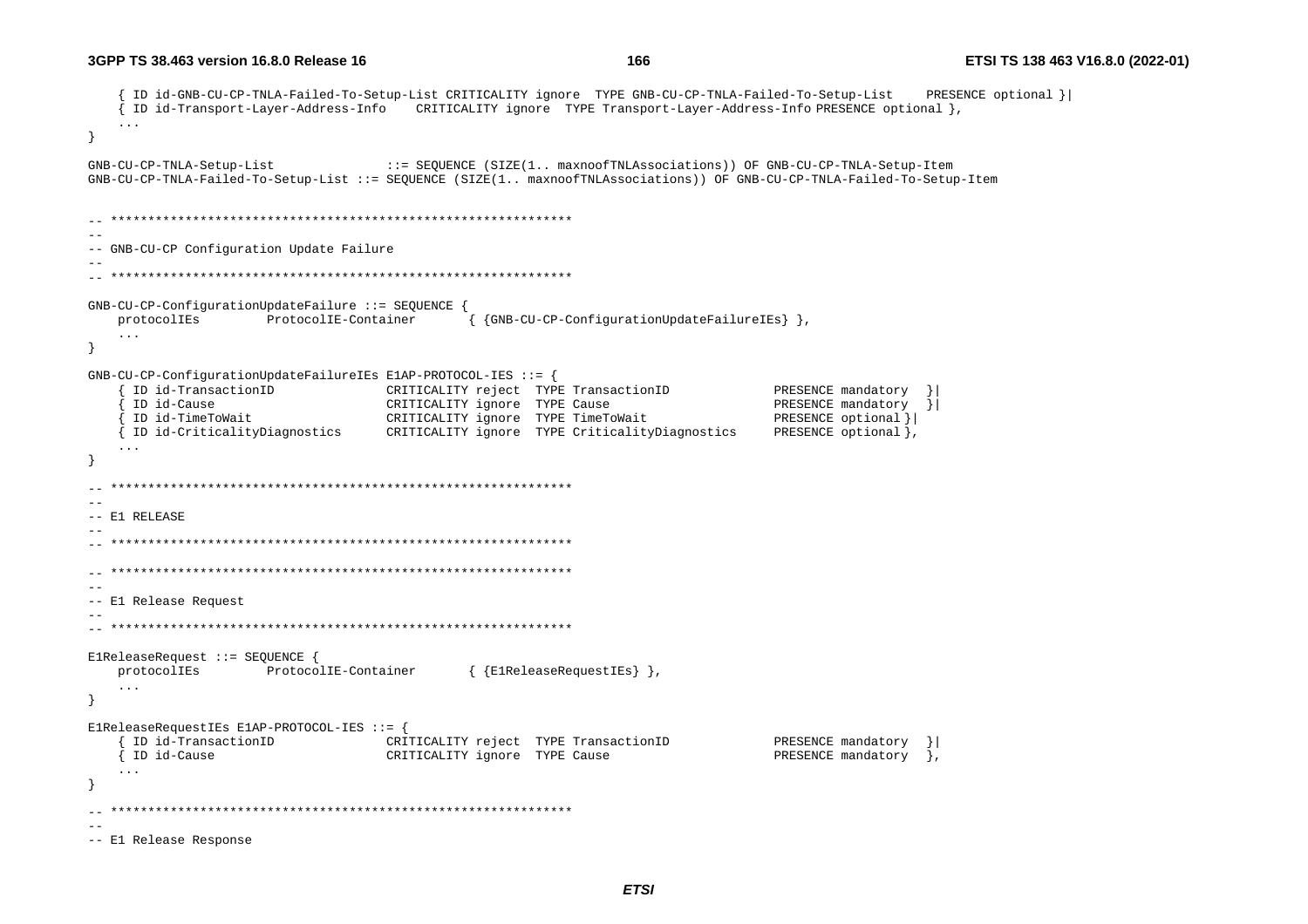167

ElReleaseResponse ::= SEOUENCE { ProtocolIE-Container { {E1ReleaseResponseIEs} }, protocolIEs  $\sim$   $\sim$   $\sim$ ElReleaseResponseIEs ElAP-PROTOCOL-IES ::= { { ID id-TransactionID CRITICALITY reject TYPE TransactionID PRESENCE mandatory  $\}$ ,  $\rightarrow$  $-$ -- BEARER CONTEXT SETUP  $-$ -- Bearer Context Setup Request BearerContextSetupRequest ::= SEQUENCE { { { BearerContextSetupRequestIEs } }, protocolIEs ProtocolIE-Container  $\sim$   $\sim$   $\sim$ BearerContextSetupRequestIEs E1AP-PROTOCOL-IES ::= { ID id-gNB-CU-CP-UE-E1AP-ID PRESENCE mandatory } CRITICALITY reject TYPE GNB-CU-CP-UE-E1AP-ID ID id-SecurityInformation PRESENCE mandatory } CRITICALITY reject TYPE SecurityInformation CRITICALITY reject TYPE BitRate PRESENCE mandatory } ID id-UEDLAggregateMaximumBitRate TYPE BitRate PRESENCE optional ID id-Serving-PLMN CRITICALITY ignore TYPE PLMN-Identity PRESENCE mandatory } ID id-ActivityNotificationLevel CRITICALITY reject TYPE ActivityNotificationLevel PRESENCE mandatory } CRITICALITY reject TYPE Inactivity-Timer PRESENCE optional ID id-UE-Inactivity-Timer ID id-BearerContextStatusChange CRITICALITY reject TYPE BearerContextStatusChange PRESENCE optional } ID id-System-BearerContextSetupRequest CRITICALITY reject TYPE System-BearerContextSetupRequest PRESENCE mandatory } ID id-RANUEID CRITICALITY ignore TYPE RANUEID PRESENCE optional } ID id-GNB-DU-ID CRITICALITY ignore TYPE GNB-DU-ID PRESENCE optional CRITICALITY ignore TYPE TraceActivation PRESENCE optional } ID id-TraceActivation ID id-NPNContextInfo CRITICALITY reject TYPE NPNContextInfo PRESENCE optional} PRESENCE optional} ID id-ManagementBasedMDTPLMNList CRITICALITY ignore TYPE MDTPLMNList ID id-CHOInitiation CRITICALITY reject TYPE CHOInitiation PRESENCE optional ID id-AdditionalHandoverInfo CRITICALITY ignore TYPE AdditionalHandoverInfo PRESENCE optional } ID id-DirectForwardingPathAvailability CRITICALITY ignore TYPE DirectForwardingPathAvailability PRESENCE optional } ID id-gNB-CU-UP-UE-E1AP-ID CRITICALITY ignore TYPE GNB-CU-UP-UE-E1AP-ID PRESENCE optional },  $\sim$   $\sim$   $\sim$  $\overline{\mathbf{1}}$ 

System-BearerContextSetupRequest  $\cdots$  = CHOICE { e-UTRAN-BearerContextSetupRequest

ProtocolIE-Container  $\{$  EUTRAN-BearerContextSetupRequest  $\}$ ,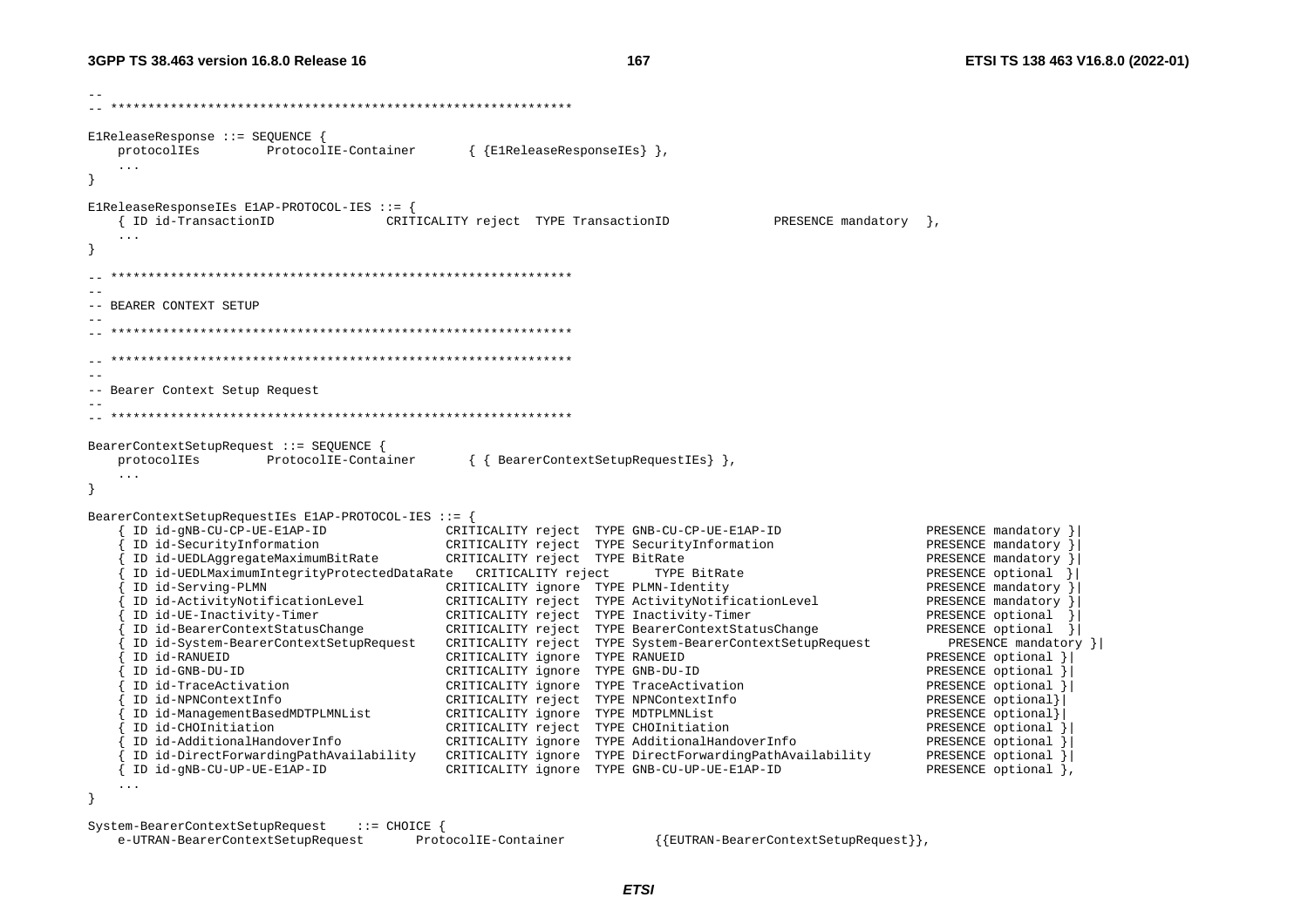```
 nG-RAN-BearerContextSetupRequest ProtocolIE-Container {{NG-RAN-BearerContextSetupRequest}}, 
     choice-extension ProtocolIE-SingleContainer {{System-BearerContextSetupRequest-ExtIEs}} 
} 
System-BearerContextSetupRequest-ExtIEs E1AP-PROTOCOL-IES::= { 
     ... } 
EUTRAN-BearerContextSetupRequest E1AP-PROTOCOL-IES ::= { 
      { ID id-DRB-To-Setup-List-EUTRAN CRITICALITY reject TYPE DRB-To-Setup-List-EUTRAN PRESENCE mandatory }| 
      { ID id-SubscriberProfileIDforRFP CRITICALITY ignore TYPE SubscriberProfileIDforRFP PRESENCE optional }| 
      { ID id-AdditionalRRMPriorityIndex CRITICALITY ignore TYPE AdditionalRRMPriorityIndex PRESENCE optional }, 
     ... } 
NG-RAN-BearerContextSetupRequest E1AP-PROTOCOL-IES ::= { 
     { ID id-PDU-Session-Resource-To-Setup-List CRITICALITY reject TYPE PDU-Session-Resource-To-Setup-List PRESENCE mandatory }, 
     ... } 
    -- ************************************************************** -- -- Bearer Context Setup Response 
-- 
-- ************************************************************** BearerContextSetupResponse ::= SEQUENCE { 
    protocolIEs ProtocolIE-Container { { BearerContextSetupResponseIEs} }, 
} 
BearerContextSetupResponseIEs E1AP-PROTOCOL-IES ::= { 
      { ID id-gNB-CU-CP-UE-E1AP-ID CRITICALITY reject TYPE GNB-CU-CP-UE-E1AP-ID PRESENCE mandatory }| 
      { ID id-gNB-CU-UP-UE-E1AP-ID CRITICALITY reject TYPE GNB-CU-UP-UE-E1AP-ID PRESENCE mandatory }| 
      { ID id-System-BearerContextSetupResponse CRITICALITY ignore TYPE System-BearerContextSetupResponse PRESENCE mandatory }, 
 ... } 
System-BearerContextSetupResponse::= CHOICE { 
   e-UTRAN-BearerContextSetupResponse ProtocolIE-Container {{EUTRAN-BearerContextSetupResponse}},<br>1G-RAN-BearerContextSetupResponse ProtocolIE-Container {{NG-RAN-BearerContextSetupResponse}},
                                          ProtocolIE-Container {NG-RAN-BearerContextSetupResponse},
     choice-extension ProtocolIE-SingleContainer {{System-BearerContextSetupResponse-ExtIEs}} 
} 
System-BearerContextSetupResponse-ExtIEs E1AP-PROTOCOL-IES ::= { 
 ... } 
EUTRAN-BearerContextSetupResponse E1AP-PROTOCOL-IES ::= { 
      { ID id-DRB-Setup-List-EUTRAN CRITICALITY ignore TYPE DRB-Setup-List-EUTRAN PRESENCE mandatory }| 
     { ID id-DRB-Failed-List-EUTRAN CRITICALITY ignore TYPE DRB-Failed-List-EUTRAN PRESENCE optional },
```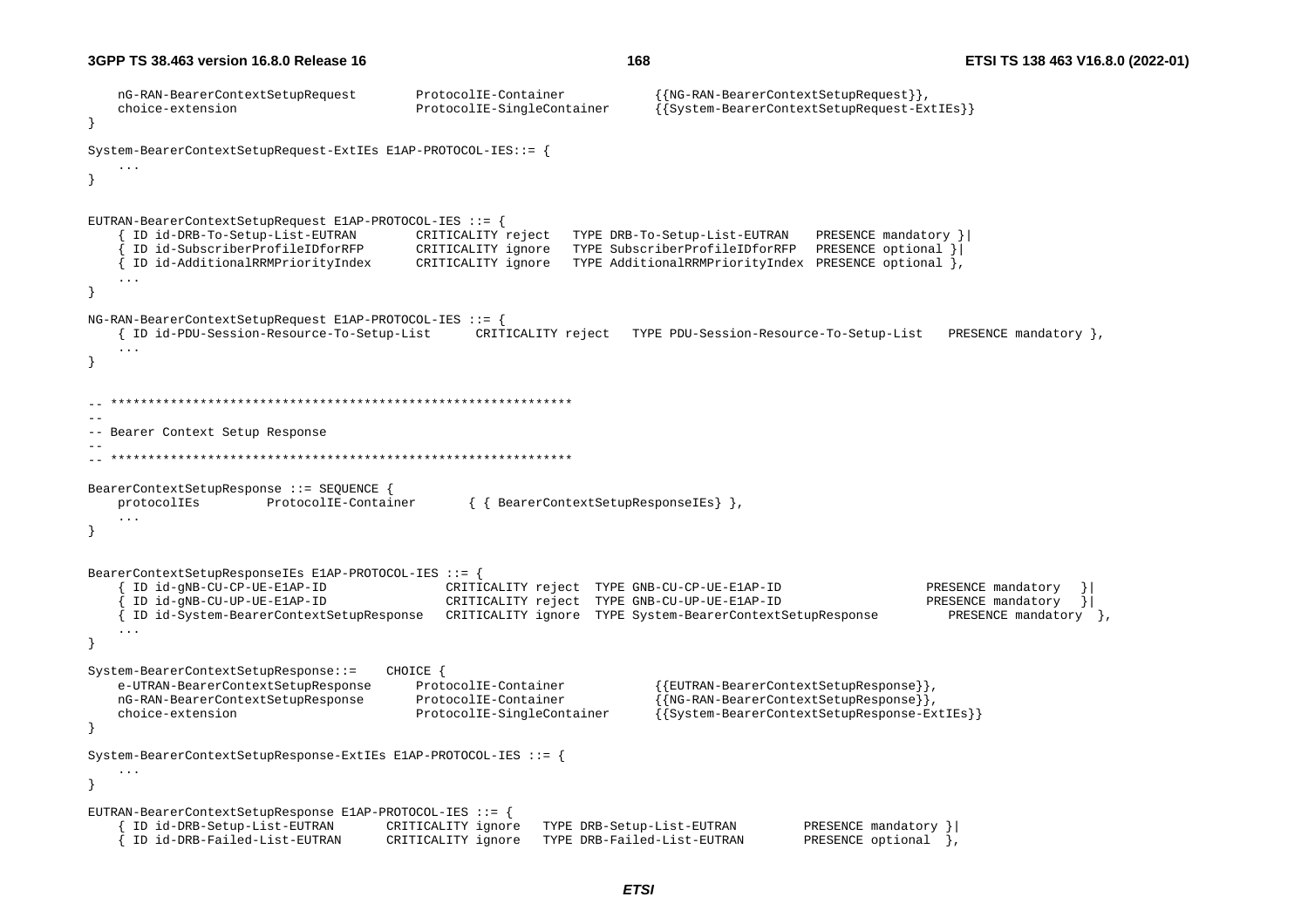```
 ... } 
NG-RAN-BearerContextSetupResponse E1AP-PROTOCOL-IES ::= { 
      { ID id-PDU-Session-Resource-Setup-List CRITICALITY ignore TYPE PDU-Session-Resource-Setup-List PRESENCE mandatory }| 
     { ID id-PDU-Session-Resource-Failed-List CRITICALITY ignore TYPE PDU-Session-Resource-Failed-List PRESENCE optional }, 
     ... } 
-- ************************************************************** -- -- Bearer Context Setup Failure 
-- 
-- ************************************************************** BearerContextSetupFailure ::= SEQUENCE { 
    protocolIEs ProtocolIE-Container { { BearerContextSetupFailureIEs} }, 
    ... } 
BearerContextSetupFailureIEs E1AP-PROTOCOL-IES ::= { 
      { ID id-gNB-CU-CP-UE-E1AP-ID CRITICALITY reject TYPE GNB-CU-CP-UE-E1AP-ID PRESENCE mandatory }| 
      { ID id-gNB-CU-UP-UE-E1AP-ID CRITICALITY ignore TYPE GNB-CU-UP-UE-E1AP-ID PRESENCE optional }| 
     ID id-Cause extending the CRITICALITY ignore TYPE Cause and the PRESENCE mandatory
     { ID id-CriticalityDiagnostics CRITICALITY ignore TYPE CriticalityDiagnostics PRESENCE optional }, 
     ... } 
  -- ************************************************************** -- -- BEARER CONTEXT MODIFICATION -- -- ************************************************************** -- ************************************************************** -- -- Bearer Context Modification Request 
-- -- ************************************************************** BearerContextModificationRequest ::= SEQUENCE { 
    protocolIEs ProtocolIE-Container { { BearerContextModificationRequestIEs} }, 
     ... } 
BearerContextModificationRequestIEs E1AP-PROTOCOL-IES ::= { 
      { ID id-gNB-CU-CP-UE-E1AP-ID CRITICALITY reject TYPE GNB-CU-CP-UE-E1AP-ID PRESENCE mandatory }| 
      { ID id-gNB-CU-UP-UE-E1AP-ID CRITICALITY reject TYPE GNB-CU-UP-UE-E1AP-ID PRESENCE mandatory }| 
     ID id-SecurityInformation CRITICALITY reject TYPE SecurityInformation PRESENCE optional
      { ID id-UEDLAggregateMaximumBitRate CRITICALITY reject TYPE BitRate PRESENCE optional }| 
     ID id-UEDLMaximumIntegrityProtectedDataRate CRITICALITY reject TYPE BitRate PRESENCE optional PRESENCE optional<br>ID id-BearerContextStatusChange PRESENCE optional CRITICALITY reject TYPE BearerContextStatusChange
                                                 CRITICALITY reject TYPE BearerContextStatusChange
      { ID id-New-UL-TNL-Information-Required CRITICALITY reject TYPE New-UL-TNL-Information-Required PRESENCE optional }|
```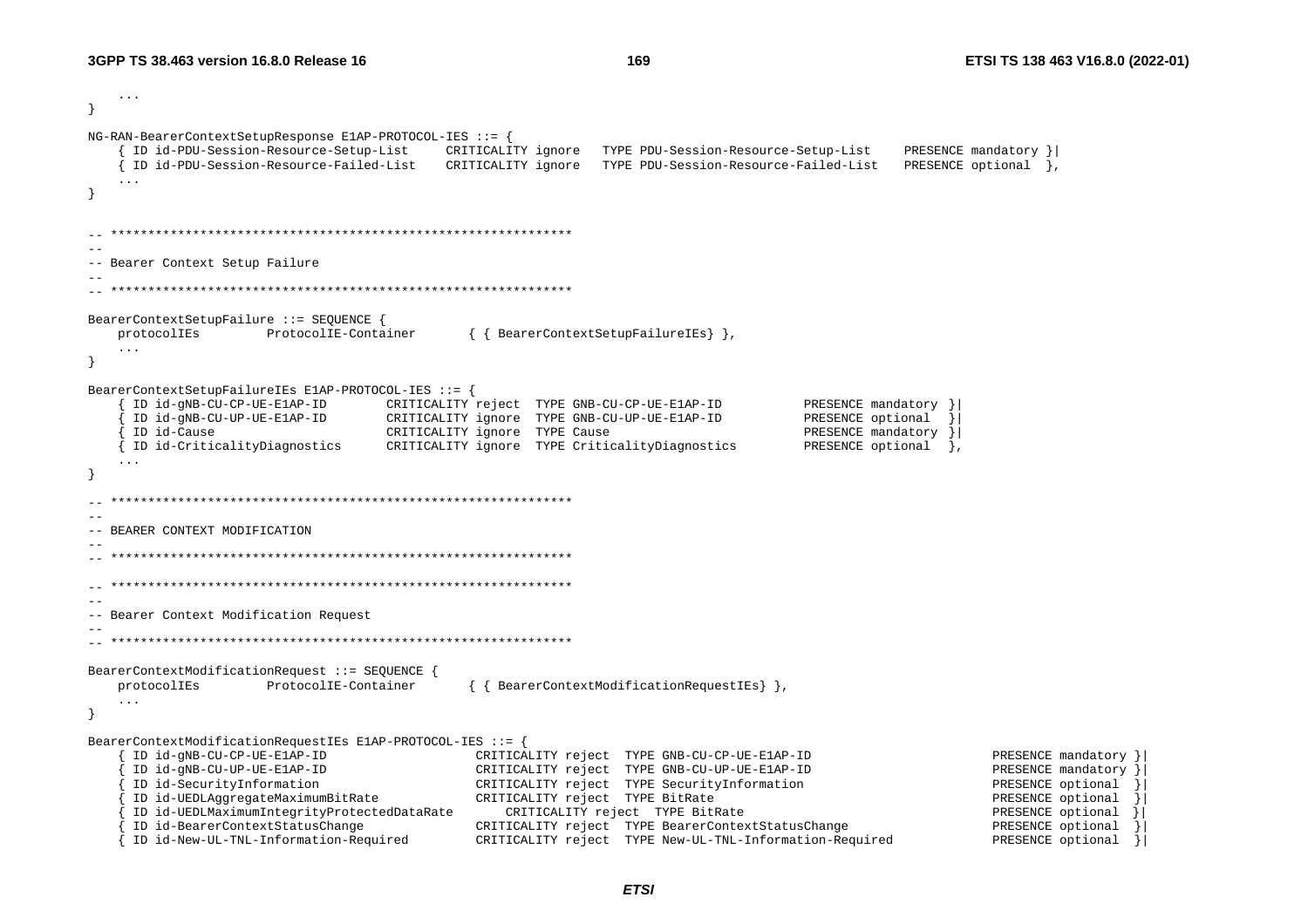{ ID id-UE-Inactivity-Timer CRITICALITY reject TYPE Inactivity-Timer PRESENCE optional }| { ID id-DataDiscardRequired CRITICALITY ignore TYPE DataDiscardRequired PRESENCE optional }| { ID id-System-BearerContextModificationRequest CRITICALITY reject TYPE System-BearerContextModificationRequest PRESENCE optional }| { ID id-RANUEID CRITICALITY ignore TYPE RANUEID PRESENCE optional }| { ID id-GNB-DU-ID CRITICALITY ignore TYPE GNB-DU-ID PRESENCE optional }| ID id-ActivityNotificationLevel CRITICALITY ignore TYPE ActivityNotificationLevel ... } System-BearerContextModificationRequest ::= CHOICE { e-UTRAN-BearerContextModificationRequest ProtocolIE-Container {{EUTRAN-BearerContextModificationRequest}}, nG-RAN-BearerContextModificationRequest ProtocolIE-Container {{NG-RAN-BearerContextModificationRequest}}, choice-extension ProtocolIE-SingleContainer {{System-BearerContextModificationRequest-ExtIEs}} } System-BearerContextModificationRequest-ExtIEs E1AP-PROTOCOL-IES ::= { ... } EUTRAN-BearerContextModificationRequest E1AP-PROTOCOL-IES ::= { { ID id-DRB-To-Setup-Mod-List-EUTRAN CRITICALITY reject TYPE DRB-To-Setup-Mod-List-EUTRAN PRESENCE optional }| { ID id-DRB-To-Modify-List-EUTRAN CRITICALITY reject TYPE DRB-To-Modify-List-EUTRAN PRESENCE optional }| { ID id-DRB-To-Remove-List-EUTRAN CRITICALITY reject TYPE DRB-To-Remove-List-EUTRAN PRESENCE optional }| { ID id-SubscriberProfileIDforRFP CRITICALITY ignore TYPE SubscriberProfileIDforRFP PRESENCE optional }| { ID id-AdditionalRRMPriorityIndex CRITICALITY ignore TYPE AdditionalRRMPriorityIndex PRESENCE optional }, ... } NG-RAN-BearerContextModificationRequest E1AP-PROTOCOL-IES ::= { { ID id-PDU-Session-Resource-To-Setup-Mod-List CRITICALITY reject TYPE PDU-Session-Resource-To-Setup-Mod-List PRESENCE optional }| { ID id-PDU-Session-Resource-To-Modify-List CRITICALITY reject TYPE PDU-Session-Resource-To-Modify-List PRESENCE optional }| CRITICALITY reject TYPE PDU-Session-Resource-To-Remove-List PRESENCE optional }, } -- \*\*\*\*\*\*\*\*\*\*\*\*\*\*\*\*\*\*\*\*\*\*\*\*\*\*\*\*\*\*\*\*\*\*\*\*\*\*\*\*\*\*\*\*\*\*\*\*\*\*\*\*\*\*\*\*\*\*\*\*\*\* -- -- Bearer Context Modification Response -- -- \*\*\*\*\*\*\*\*\*\*\*\*\*\*\*\*\*\*\*\*\*\*\*\*\*\*\*\*\*\*\*\*\*\*\*\*\*\*\*\*\*\*\*\*\*\*\*\*\*\*\*\*\*\*\*\*\*\*\*\*\*\* BearerContextModificationResponse ::= SEQUENCE { protocolIEs ProtocolIE-Container { { BearerContextModificationResponseIEs} }, } BearerContextModificationResponseIEs E1AP-PROTOCOL-IES ::= { { ID id-gNB-CU-CP-UE-E1AP-ID CRITICALITY reject TYPE GNB-CU-CP-UE-E1AP-ID PRESENCE mandatory }| { ID id-gNB-CU-UP-UE-E1AP-ID CRITICALITY reject TYPE GNB-CU-UP-UE-E1AP-ID PRESENCE mandatory }| { ID id-System-BearerContextModificationResponse CRITICALITY ignore TYPE System-BearerContextModificationResponse PRESENCE optional }, ... }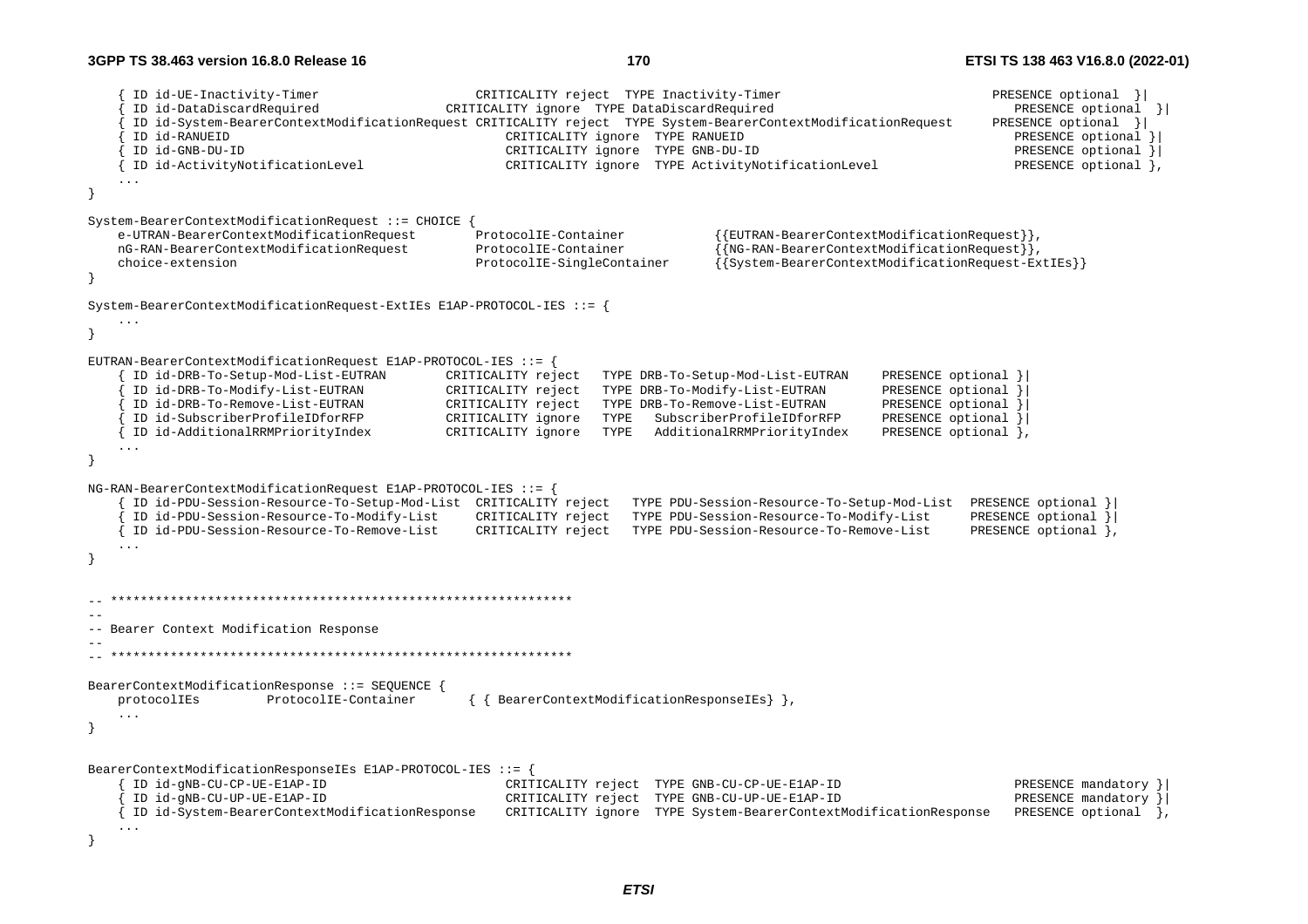System-BearerContextModificationResponse ::= CHOICE { e-UTRAN-BearerContextModificationResponse ProtocolIE-Container {{EUTRAN-BearerContextModificationResponse}}, nG-RAN-BearerContextModificationResponse ProtocolIE-Container {{NG-RAN-BearerContextModificationResponse}}, choice-extension ProtocolIE-SingleContainer {{System-BearerContextModificationResponse-ExtIEs}} } System-BearerContextModificationResponse-ExtIEs E1AP-PROTOCOL-IES ::= { ... } EUTRAN-BearerContextModificationResponse E1AP-PROTOCOL-IES ::= { { ID id-DRB-Setup-Mod-List-EUTRAN CRITICALITY ignore TYPE DRB-Setup-Mod-List-EUTRAN PRESENCE optional }| { ID id-DRB-Failed-Mod-List-EUTRAN CRITICALITY ignore TYPE DRB-Failed-Mod-List-EUTRAN PRESENCE optional }| { ID id-DRB-Modified-List-EUTRAN CRITICALITY ignore TYPE DRB-Modified-List-EUTRAN PRESENCE optional }| { ID id-DRB-Failed-To-Modify-List-EUTRAN CRITICALITY ignore TYPE DRB-Failed-To-Modify-List-EUTRAN PRESENCE optional }| { ID id-RetainabilityMeasurementsInfo CRITICALITY ignore TYPE RetainabilityMeasurementsInfo PRESENCE optional }, ... } NG-RAN-BearerContextModificationResponse E1AP-PROTOCOL-IES ::= { { ID id-PDU-Session-Resource-Setup-Mod-List CRITICALITY reject TYPE PDU-Session-Resource-Setup-Mod-List PRESENCE optional }| { ID id-PDU-Session-Resource-Failed-Mod-List CRITICALITY reject TYPE PDU-Session-Resource-Failed-Mod-List PRESENCE optional }| { ID id-PDU-Session-Resource-Modified-List CRITICALITY reject TYPE PDU-Session-Resource-Modified-List PRESENCE optional }| { ID id-PDU-Session-Resource-Failed-To-Modify-List CRITICALITY reject TYPE PDU-Session-Resource-Failed-To-Modify-List PRESENCE optional }| { ID id-RetainabilityMeasurementsInfo CRITICALITY ignore TYPE RetainabilityMeasurementsInfo PRESENCE optional }, ... } -- \*\*\*\*\*\*\*\*\*\*\*\*\*\*\*\*\*\*\*\*\*\*\*\*\*\*\*\*\*\*\*\*\*\*\*\*\*\*\*\*\*\*\*\*\*\*\*\*\*\*\*\*\*\*\*\*\*\*\*\*\*\* -- -- Bearer Context Modification Failure -- -- \*\*\*\*\*\*\*\*\*\*\*\*\*\*\*\*\*\*\*\*\*\*\*\*\*\*\*\*\*\*\*\*\*\*\*\*\*\*\*\*\*\*\*\*\*\*\*\*\*\*\*\*\*\*\*\*\*\*\*\*\*\* BearerContextModificationFailure ::= SEQUENCE { protocolIEs ProtocolIE-Container { { BearerContextModificationFailureIEs} }, ... } BearerContextModificationFailureIEs E1AP-PROTOCOL-IES ::= { { ID id-gNB-CU-CP-UE-E1AP-ID CRITICALITY reject TYPE GNB-CU-CP-UE-E1AP-ID PRESENCE mandatory }| CRITICALITY reject TYPE GNB-CU-UP-UE-E1AP-ID PRESENCE mandatory ID id-Cause external controllery ignore TYPE Cause and the CRITICALITY ignore TYPE Cause and the PRESENCE mandatory { ID id-CriticalityDiagnostics CRITICALITY ignore TYPE CriticalityDiagnostics PRESENCE optional }, ... } -- \*\*\*\*\*\*\*\*\*\*\*\*\*\*\*\*\*\*\*\*\*\*\*\*\*\*\*\*\*\*\*\*\*\*\*\*\*\*\*\*\*\*\*\*\*\*\*\*\*\*\*\*\*\*\*\*\*\*\*\*\*\* -- -- BEARER CONTEXT MODIFICATION REQUIRED -- -- \*\*\*\*\*\*\*\*\*\*\*\*\*\*\*\*\*\*\*\*\*\*\*\*\*\*\*\*\*\*\*\*\*\*\*\*\*\*\*\*\*\*\*\*\*\*\*\*\*\*\*\*\*\*\*\*\*\*\*\*\*\*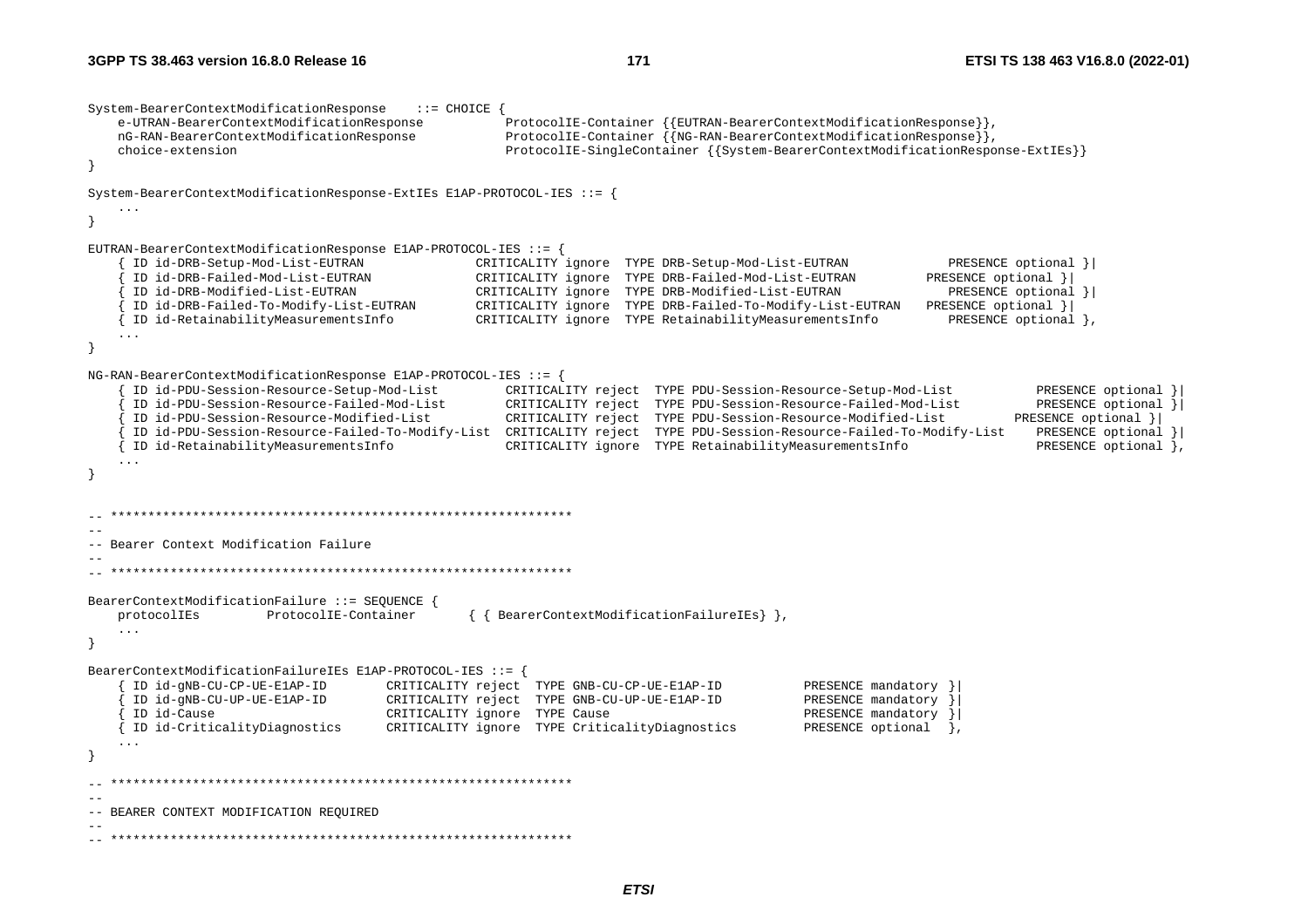```
-- ************************************************************** -- -- Bearer Context Modification Required 
-- 
-- ************************************************************** BearerContextModificationRequired ::= SEQUENCE { 
   protocolIEs ProtocolIE-Container { { BearerContextModificationRequiredIEs} },
     ... } 
BearerContextModificationRequiredIEs E1AP-PROTOCOL-IES ::= { 
      { ID id-gNB-CU-CP-UE-E1AP-ID CRITICALITY reject TYPE GNB-CU-CP-UE-E1AP-ID PRESENCE mandatory 
}| 
      { ID id-gNB-CU-UP-UE-E1AP-ID CRITICALITY reject TYPE GNB-CU-UP-UE-E1AP-ID PRESENCE mandatory 
}| 
     { ID id-System-BearerContextModificationRequired CRITICALITY reject TYPE System-BearerContextModificationRequired PRESENCE mandatory 
}, 
     ... } 
System-BearerContextModificationRequired ::= CHOICE { 
     e-UTRAN-BearerContextModificationRequired ProtocolIE-Container {{EUTRAN-BearerContextModificationRequired}}, 
    nG-RAN-BearerContextModificationRequired ProtocolIE-Container {{NG-RAN-BearerContextModificationRequired}}, 
     choice-extension ProtocolIE-SingleContainer {{System-BearerContextModificationRequired-ExtIEs}} 
} 
System-BearerContextModificationRequired-ExtIEs E1AP-PROTOCOL-IES ::= { 
 ... } 
EUTRAN-BearerContextModificationRequired E1AP-PROTOCOL-IES ::= { 
      { ID id-DRB-Required-To-Modify-List-EUTRAN CRITICALITY reject TYPE DRB-Required-To-Modify-List-EUTRAN PRESENCE optional }| 
      { ID id-DRB-Required-To-Remove-List-EUTRAN CRITICALITY reject TYPE DRB-Required-To-Remove-List-EUTRAN PRESENCE optional }, 
     ... } 
NG-RAN-BearerContextModificationRequired E1AP-PROTOCOL-IES ::= { 
     { ID id-PDU-Session-Resource-Required-To-Modify-List CRITICALITY reject TYPE PDU-Session-Resource-Required-To-Modify-List PRESENCE 
optional }| 
     { ID id-PDU-Session-Resource-To-Remove-List CRITICALITY reject TYPE PDU-Session-Resource-To-Remove-List PRESENCE optional }, 
     ... } 
    -- ************************************************************** -- -- Bearer Context Modification Confirm -- 
-- ************************************************************** BearerContextModificationConfirm ::= SEQUENCE { 
    protocolIEs ProtocolIE-Container { { BearerContextModificationConfirmIEs} },
```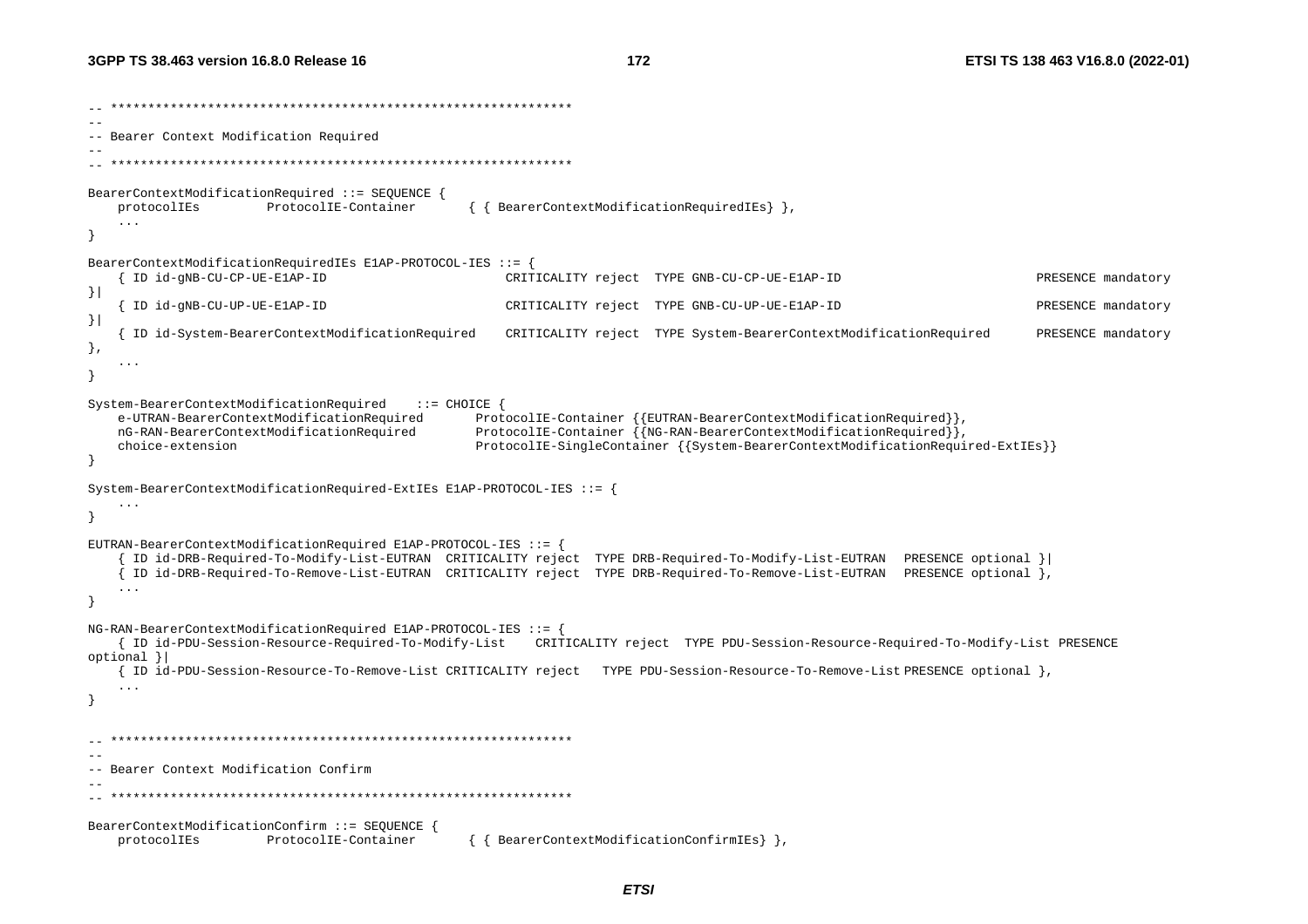... } BearerContextModificationConfirmIEs E1AP-PROTOCOL-IES ::= { { ID id-gNB-CU-CP-UE-E1AP-ID CRITICALITY reject TYPE GNB-CU-CP-UE-E1AP-ID PRESENCE mandatory }| CRITICALITY reject TYPE GNB-CU-UP-UE-E1AP-ID { ID id-System-BearerContextModificationConfirm CRITICALITY ignore TYPE System-BearerContextModificationConfirm PRESENCE optional }, ... } System-BearerContextModificationConfirm ::= CHOICE e-UTRAN-BearerContextModificationConfirm ProtocolIE-Container {{EUTRAN-BearerContextModificationConfirm}}, nG-RAN-BearerContextModificationConfirm ProtocolIE-Container {{NG-RAN-BearerContextModificationConfirm}}, choice-extension ProtocolIE-SingleContainer {{System-BearerContextModificationConfirm-ExtIEs}} } System-BearerContextModificationConfirm-ExtIEs E1AP-PROTOCOL-IES ::= { ... } EUTRAN-BearerContextModificationConfirm E1AP-PROTOCOL-IES ::= { { ID id-DRB-Confirm-Modified-List-EUTRAN CRITICALITY ignore TYPE DRB-Confirm-Modified-List-EUTRAN PRESENCE optional }, ... } NG-RAN-BearerContextModificationConfirm E1AP-PROTOCOL-IES ::= { { ID id-PDU-Session-Resource-Confirm-Modified-List CRITICALITY ignore TYPE PDU-Session-Resource-Confirm-Modified-List PRESENCE optional }, ... }  $\hspace{1.3cm} - \hspace{1.3cm} - \hspace{1.3cm}$  $-$ -- BEARER CONTEXT RELEASE -- -- \*\*\*\*\*\*\*\*\*\*\*\*\*\*\*\*\*\*\*\*\*\*\*\*\*\*\*\*\*\*\*\*\*\*\*\*\*\*\*\*\*\*\*\*\*\*\*\*\*\*\*\*\*\*\*\*\*\*\*\*\*\* -- \*\*\*\*\*\*\*\*\*\*\*\*\*\*\*\*\*\*\*\*\*\*\*\*\*\*\*\*\*\*\*\*\*\*\*\*\*\*\*\*\*\*\*\*\*\*\*\*\*\*\*\*\*\*\*\*\*\*\*\*\*\* -- -- Bearer Context Release Command -- -- \*\*\*\*\*\*\*\*\*\*\*\*\*\*\*\*\*\*\*\*\*\*\*\*\*\*\*\*\*\*\*\*\*\*\*\*\*\*\*\*\*\*\*\*\*\*\*\*\*\*\*\*\*\*\*\*\*\*\*\*\*\* BearerContextReleaseCommand ::= SEQUENCE { protocolIEs ProtocolIE-Container { { BearerContextReleaseCommandIEs} }, ... } BearerContextReleaseCommandIEs E1AP-PROTOCOL-IES ::= { { ID id-gNB-CU-CP-UE-E1AP-ID CRITICALITY reject TYPE GNB-CU-CP-UE-E1AP-ID PRESENCE mandatory }| { ID id-gNB-CU-UP-UE-E1AP-ID CRITICALITY reject TYPE GNB-CU-UP-UE-E1AP-ID PRESENCE mandatory }| CRITICALITY ignore TYPE Cause ...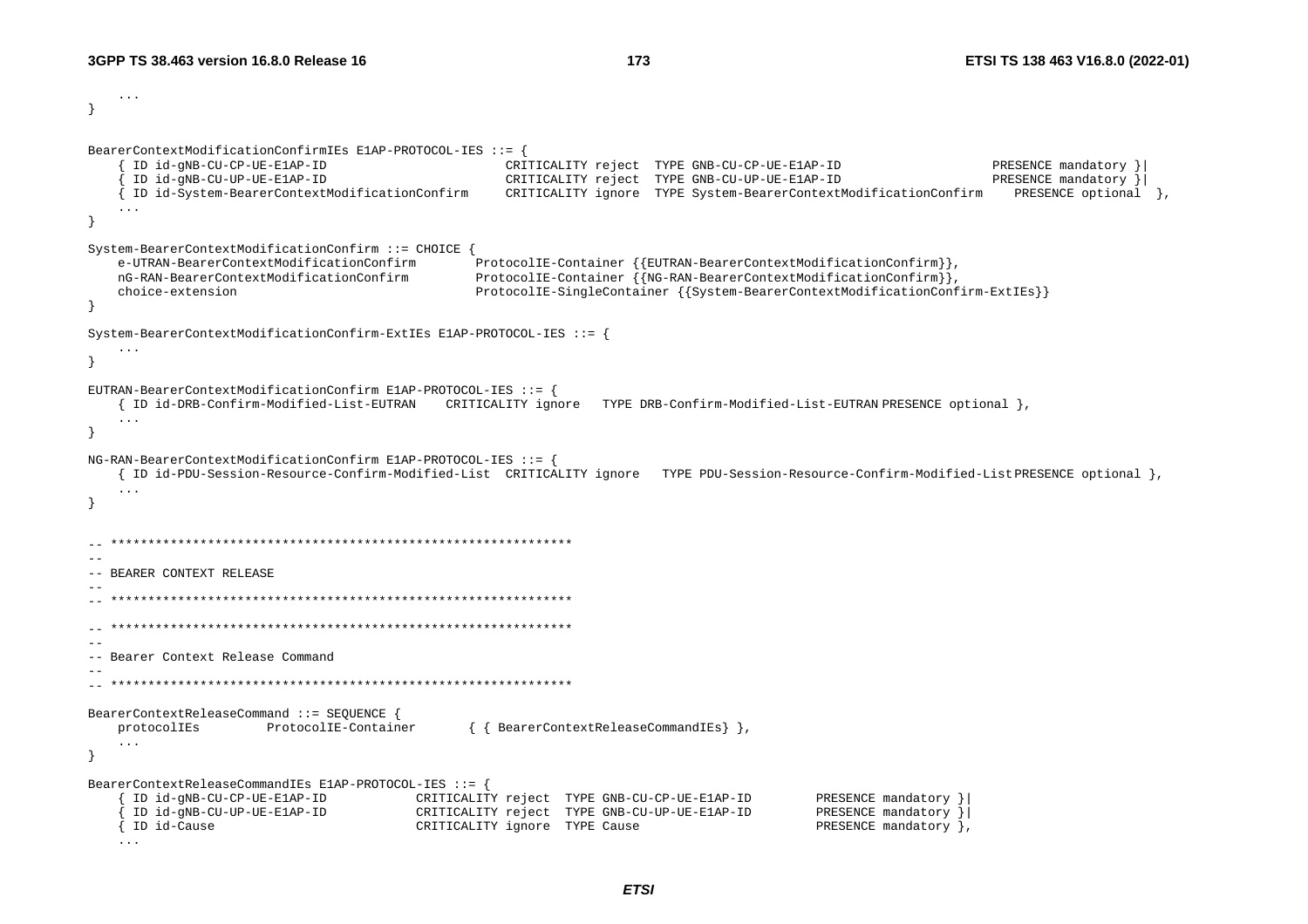174

ો  $-$ -- Bearer Context Release Complete BearerContextReleaseComplete ::= SEQUENCE { ProtocolIE-Container { { BearerContextReleaseCompleteIEs } }, protocolIEs  $\sim 10$  $\rightarrow$ BearerContextReleaseCompleteIEs E1AP-PROTOCOL-IES ::= { ID id-gNB-CU-CP-UE-E1AP-ID CRITICALITY reject TYPE GNB-CU-CP-UE-E1AP-ID PRESENCE mandatory } ID id-gNB-CU-UP-UE-E1AP-ID CRITICALITY reject TYPE GNB-CU-UP-UE-E1AP-ID PRESENCE mandatory } ID id-CriticalityDiagnostics CRITICALITY ignore TYPE CriticalityDiagnostics PRESENCE optional } { ID id-RetainabilityMeasurementsInfo CRITICALITY ignore TYPE RetainabilityMeasurementsInfo PRESENCE optional }  $\cdot$   $\cdot$   $\cdot$ -- BEARER CONTEXT RELEASE REOUEST  $\sim$   $-$ -- Bearer Context Release Request  $-$ BearerContextReleaseRequest ::= SEQUENCE { protocolIEs ProtocolIE-Container { { BearerContextReleaseRequestIEs } },  $\overline{1}$  $\rightarrow$ BearerContextReleaseRequestIEs E1AP-PROTOCOL-IES ::= { ID id-gNB-CU-CP-UE-E1AP-ID CRITICALITY reject TYPE GNB-CU-CP-UE-E1AP-ID PRESENCE mandatory } CRITICALITY reject TYPE GNB-CU-UP-UE-E1AP-ID ID id-gNB-CU-UP-UE-E1AP-ID PRESENCE mandatory } ID id-DRB-Status-List PRESENCE optional CRITICALITY ignore TYPE DRB-Status-List { ID id-Cause CRITICALITY ignore TYPE Cause PRESENCE mandatory  $\}$ ,  $\ldots$ DRB-Status-List ::= SEQUENCE (SIZE(1..maxnoofDRBs)) OF DRB-Status-Item  $-$ -- BEARER CONTEXT INACTIVITY NOTIFICATION  $\sim$   $-$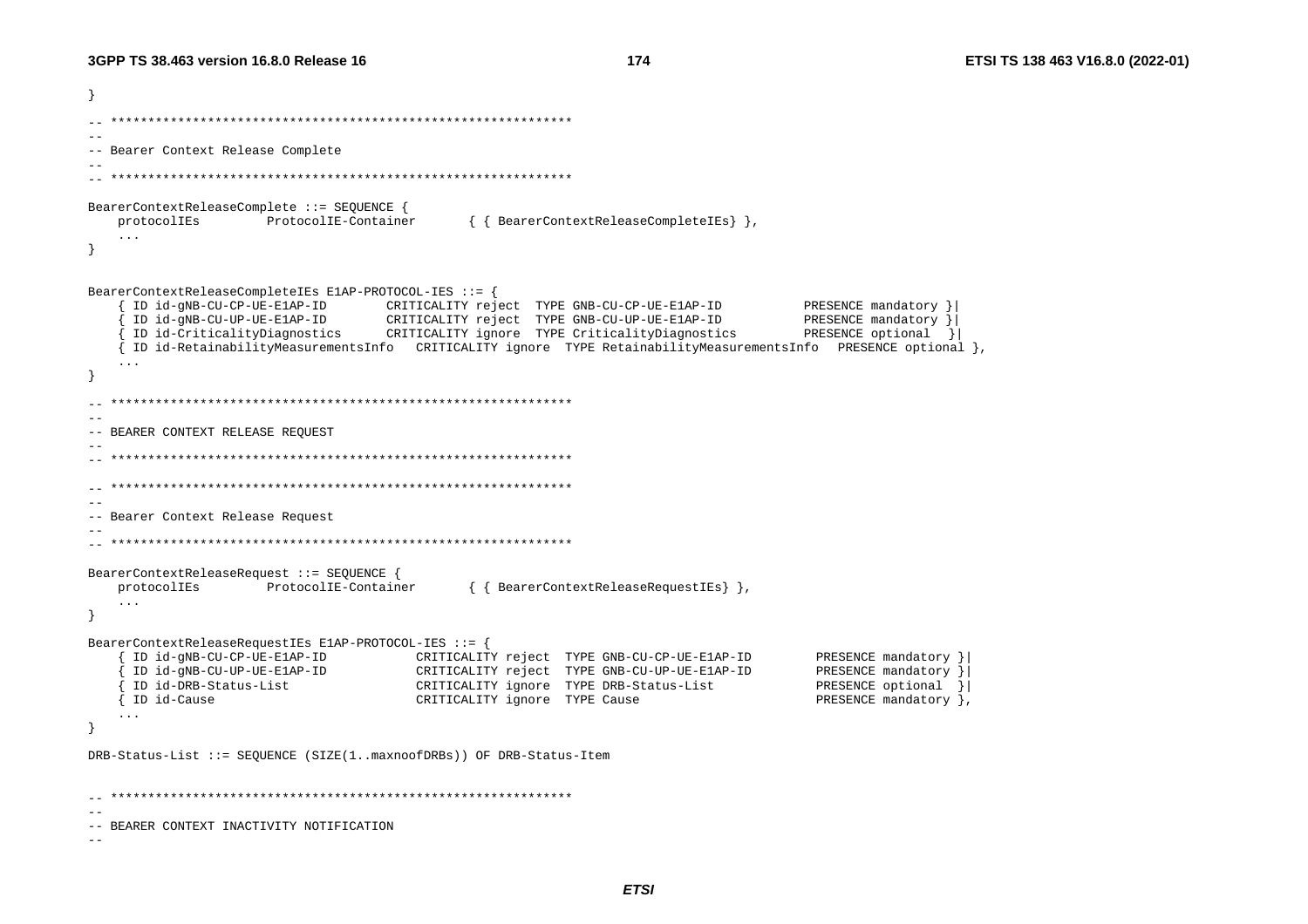175

 $-$ -- Bearer Context Inactivity Notification BearerContextInactivityNotification ::= SEQUENCE { ProtocolIE-Container { { BearerContextInactivityNotificationIEs } }, protocolIEs  $\sim$  .  $\sim$  $\rightarrow$ BearerContextInactivityNotificationIEs ElAP-PROTOCOL-IES ::= { ID id-gNB-CU-CP-UE-E1AP-ID CRITICALITY reject TYPE GNB-CU-CP-UE-E1AP-ID PRESENCE mandatory } ID id-gNB-CU-UP-UE-ElAP-ID CRITICALITY reject TYPE GNB-CU-UP-UE-E1AP-ID PRESENCE mandatory } PRESENCE mandatory }, { ID id-ActivityInformation CRITICALITY reject TYPE ActivityInformation - }  $-$ -- DL DATA NOTIFICATION  $-$ -- DL Data Notification DLDataNotification ::= SEQUENCE { protocolIEs ProtocolIE-Container { { DLDataNotificationIEs } },  $\ldots$  $\rightarrow$ DLDataNotificationIEs E1AP-PROTOCOL-IES ::= { ID id-gNB-CU-CP-UE-E1AP-ID CRITICALITY reject TYPE GNB-CU-CP-UE-E1AP-ID PRESENCE mandatory } ID id-qNB-CU-UP-UE-E1AP-ID CRITICALITY reject TYPE GNB-CU-UP-UE-E1AP-ID PRESENCE mandatory } ID id-PPI CRITICALITY ignore TYPE PPI PRESENCE optional } CRITICALITY ignore TYPE PDU-Session-To-Notify-List PRESENCE optional }, { ID id-PDU-Session-To-Notify-List  $-$ -- UL Data Notification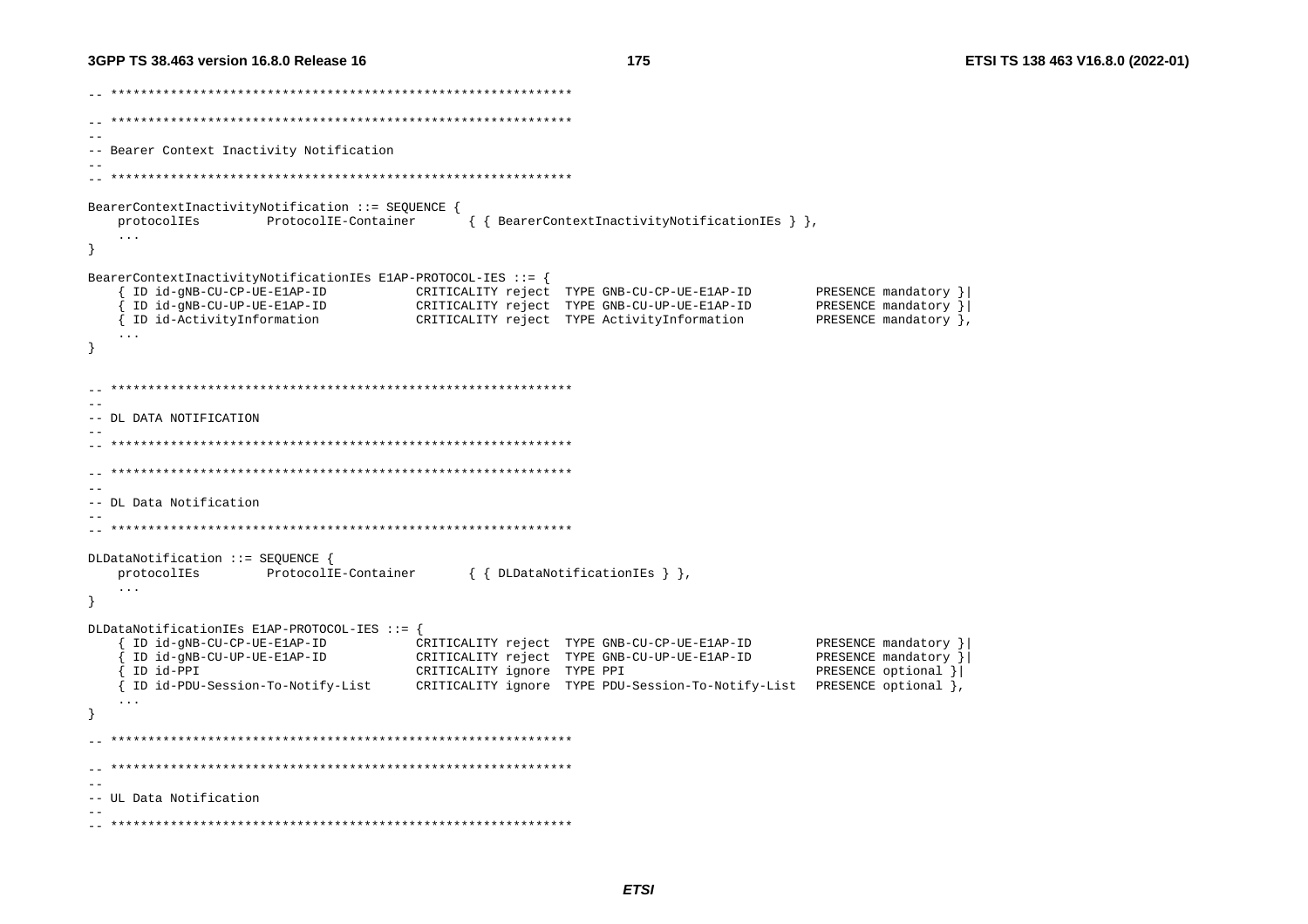176

```
ULDataNotification ::= SEOUENCE {
  protocolIEs
               ProtocolIE-Container
                                    { { ULDataNotificationIEs } },
   \sim \sim \sim\rightarrowULDataNotificationIEs E1AP-PROTOCOL-IES ::= {
    ID id-gNB-CU-CP-UE-ElAP-ID
                                                                      PRESENCE mandatory }
                               CRITICALITY reject TYPE GNB-CU-CP-UE-E1AP-ID
    ID id-gNB-CU-UP-UE-E1AP-ID
                               CRITICALITY reject TYPE GNB-CU-UP-UE-E1AP-ID
                                                                      PRESENCE mandatory }
   { ID id-PDU-Session-To-Notify-List
                               CRITICALITY reject TYPE PDU-Session-To-Notify-List PRESENCE mandatory },
   \ldots--- DATA USAGE REPORT
-\sim --- Data Usage Report
\sim -DataUsageReport ::= SEQUENCE {
  protocolIEs
                ProtocolIE-Container
                                    { { DataUsageReportIEs } },
   \ldots\overline{\mathbf{1}}DataUsageReportIEs E1AP-PROTOCOL-IES ::= {
    ID id-gNB-CU-CP-UE-E1AP-ID
                               CRITICALITY reject TYPE GNB-CU-CP-UE-E1AP-ID
                                                                      PRESENCE mandatory }
    ID id-gNB-CU-UP-UE-ElAP-ID
                                                                      PRESENCE mandatory }
                               CRITICALITY reject TYPE GNB-CU-UP-UE-E1AP-ID
   { ID id-Data-Usage-Report-List
                               CRITICALITY ignore TYPE Data-Usage-Report-List
                                                                      PRESENCE mandatory },
   \sim \sim \sim--- GNB-CU-UP COUNTER CHECK
\sim -\sim --- gNB-CU-UP Counter Check Request
GNB-CU-UP-CounterCheckRequest ::= SEOUENCE {
                ProtocolIE-Container
                                    { { GNB-CU-UP-CounterCheckRequestIEs } },
  protocolIEs
   \ddots
```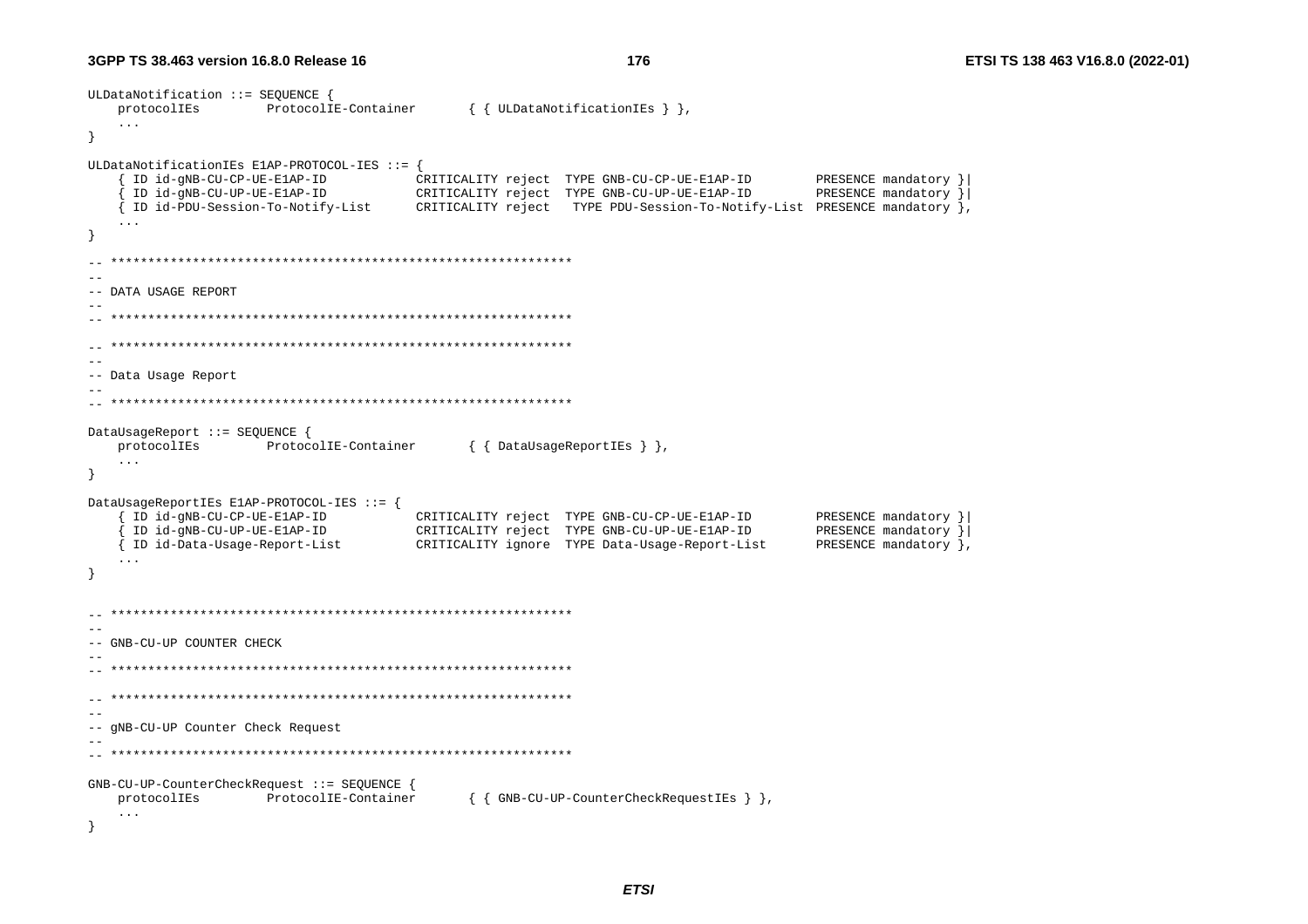GNB-CU-UP-CounterCheckRequestIEs E1AP-PROTOCOL-IES ::= { { ID id-gNB-CU-CP-UE-E1AP-ID CRITICALITY reject TYPE GNB-CU-CP-UE-E1AP-ID PRESENCE mandatory }| { ID id-gNB-CU-UP-UE-E1AP-ID CRITICALITY reject TYPE GNB-CU-UP-UE-E1AP-ID PRESENCE mandatory }| { ID id-System-GNB-CU-UP-CounterCheckRequest CRITICALITY reject TYPE System-GNB-CU-UP-CounterCheckRequest PRESENCE mandatory }, ... } System-GNB-CU-UP-CounterCheckRequest ::= CHOICE { e-UTRAN-GNB-CU-UP-CounterCheckRequest ProtocolIE-Container {{EUTRAN-GNB-CU-UP-CounterCheckRequest}}, nG-RAN-GNB-CU-UP-CounterCheckRequest ProtocolIE-Container {{NG-RAN-GNB-CU-UP-CounterCheckRequest}}, choice-extension ProtocolIE-SingleContainer {{System-GNB-CU-UP-CounterCheckRequest-ExtIEs}} } System-GNB-CU-UP-CounterCheckRequest-ExtIEs E1AP-PROTOCOL-IES::= { ... } EUTRAN-GNB-CU-UP-CounterCheckRequest E1AP-PROTOCOL-IES ::= { { ID id-DRBs-Subject-To-Counter-Check-List-EUTRAN CRITICALITY ignore TYPE DRBs-Subject-To-Counter-Check-List-EUTRAN PRESENCE mandatory }, ... } NG-RAN-GNB-CU-UP-CounterCheckRequest E1AP-PROTOCOL-IES ::= { { ID id-DRBs-Subject-To-Counter-Check-List-NG-RAN CRITICALITY ignore TYPE DRBs-Subject-To-Counter-Check-List-NG-RAN PRESENCE mandatory }, ... } -- \*\*\*\*\*\*\*\*\*\*\*\*\*\*\*\*\*\*\*\*\*\*\*\*\*\*\*\*\*\*\*\*\*\*\*\*\*\*\*\*\*\*\*\*\*\*\*\*\*\*\*\*\*\*\*\*\*\*\*\*\*\* -- -- gNB-CU-UP STATUS INDICATION ELEMENTARY PROCEDURE -- -- \*\*\*\*\*\*\*\*\*\*\*\*\*\*\*\*\*\*\*\*\*\*\*\*\*\*\*\*\*\*\*\*\*\*\*\*\*\*\*\*\*\*\*\*\*\*\*\*\*\*\*\*\*\*\*\*\*\*\*\*\*\* -- \*\*\*\*\*\*\*\*\*\*\*\*\*\*\*\*\*\*\*\*\*\*\*\*\*\*\*\*\*\*\*\*\*\*\*\*\*\*\*\*\*\*\*\*\*\*\*\*\*\*\*\*\*\*\*\*\*\*\*\*\*\*  $-$ -- gNB-CU-UP Status Indication -- -- \*\*\*\*\*\*\*\*\*\*\*\*\*\*\*\*\*\*\*\*\*\*\*\*\*\*\*\*\*\*\*\*\*\*\*\*\*\*\*\*\*\*\*\*\*\*\*\*\*\*\*\*\*\*\*\*\*\*\*\*\*\* GNB-CU-UP-StatusIndication ::= SEQUENCE { protocolIEs ProtocolIE-Container { { GNB-CU-UP-StatusIndicationIEs} }, ... } GNB-CU-UP-StatusIndicationIEs E1AP-PROTOCOL-IES ::= { { ID id-TransactionID CRITICALITY reject TYPE TransactionID PRESENCE mandatory }| { ID id-GNB-CU-UP-OverloadInformation CRITICALITY reject TYPE GNB-CU-UP-OverloadInformation ... } -- \*\*\*\*\*\*\*\*\*\*\*\*\*\*\*\*\*\*\*\*\*\*\*\*\*\*\*\*\*\*\*\*\*\*\*\*\*\*\*\*\*\*\*\*\*\*\*\*\*\*\*\*\*\*\*\*\*\*\*\*\*\*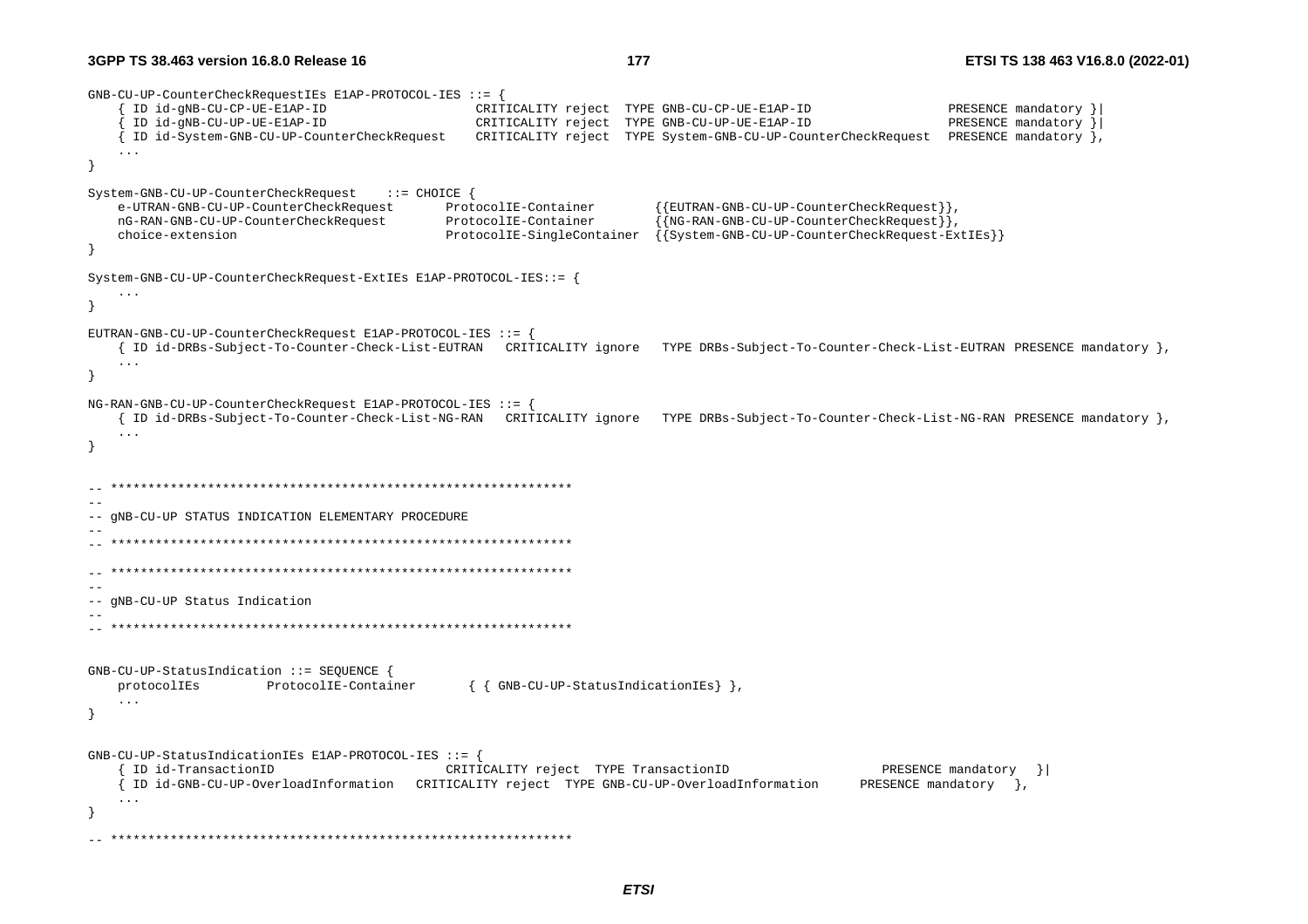```
\sim \sim-- GNB-CU-CP MEASUREMENT RESULTS INFORMATION
GNB-CU-CPMeasurementResultsInformation ::= SEQUENCE {
   protocolIEs
               ProtocolIE-Container
                                     { { GNB-CU-CPMeasurementResultsInformationIEs } },
   \ldots\rightarrowGNB-CU-CPMeasurementResultsInformationIEs E1AP-PROTOCOL-IES ::= {
    ID id-gNB-CU-CP-UE-E1AP-ID
                                      CRITICALITY reject
                                                        TYPE GNB-CU-CP-UE-E1AP-ID
                                                                                              PRESENCE mandatory}
                                                       TYPE GNB-CU-UP-UE-E1AP-ID
    ID id-gNB-CU-UP-UE-E1AP-ID
                                       CRITICALITY reject
                                                                                              PRESENCE mandatory}
   { ID id-DRB-Measurement-Results-Information-List CRITICALITY ignore
                                                              TYPE DRB-Measurement-Results-Information-List PRESENCE mandatory},
   \overline{1}\overline{\mathbf{1}}\sim \sim-- MR-DC DATA USAGE REPORT
- -MRDC-DataUsageReport ::= SEQUENCE {
   protocolIEs ProtocolIE-Container
                                     { { MRDC-DataUsageReportIEs } },
   \sim \sim \sim\rightarrowMRDC-DataUsageReportIEs E1AP-PROTOCOL-IES ::= {
   { ID id-qNB-CU-CP-UE-E1AP-ID
                                        CRITICALITY reject
                                                        TYPE GNB-CU-CP-UE-E1AP-ID
                                                                                              PRESENCE mandatory}
    ID id-gNB-CU-UP-UE-E1AP-ID
                                        CRITICALITY reject
                                                           TYPE GNB-CU-UP-UE-E1AP-ID
                                                                                              PRESENCE mandatory}
   { ID id-PDU-Session-Resource-Data-Usage-List CRITICALITY ignore
                                                        TYPE PDU-Session-Resource-Data-Usage-List PRESENCE mandatory},
   \cdot .
\rightarrow--- TRACE ELEMENTARY PROCEDURES
\sim \sim--- TRACE START
-TraceStart ::= SEQUENCE {
   protocolIEs ProtocolIE-Container
                                     { {TraceStartIEs} },
   \mathbf{1}\rightarrowTraceStartIEs E1AP-PROTOCOL-IES ::= {
```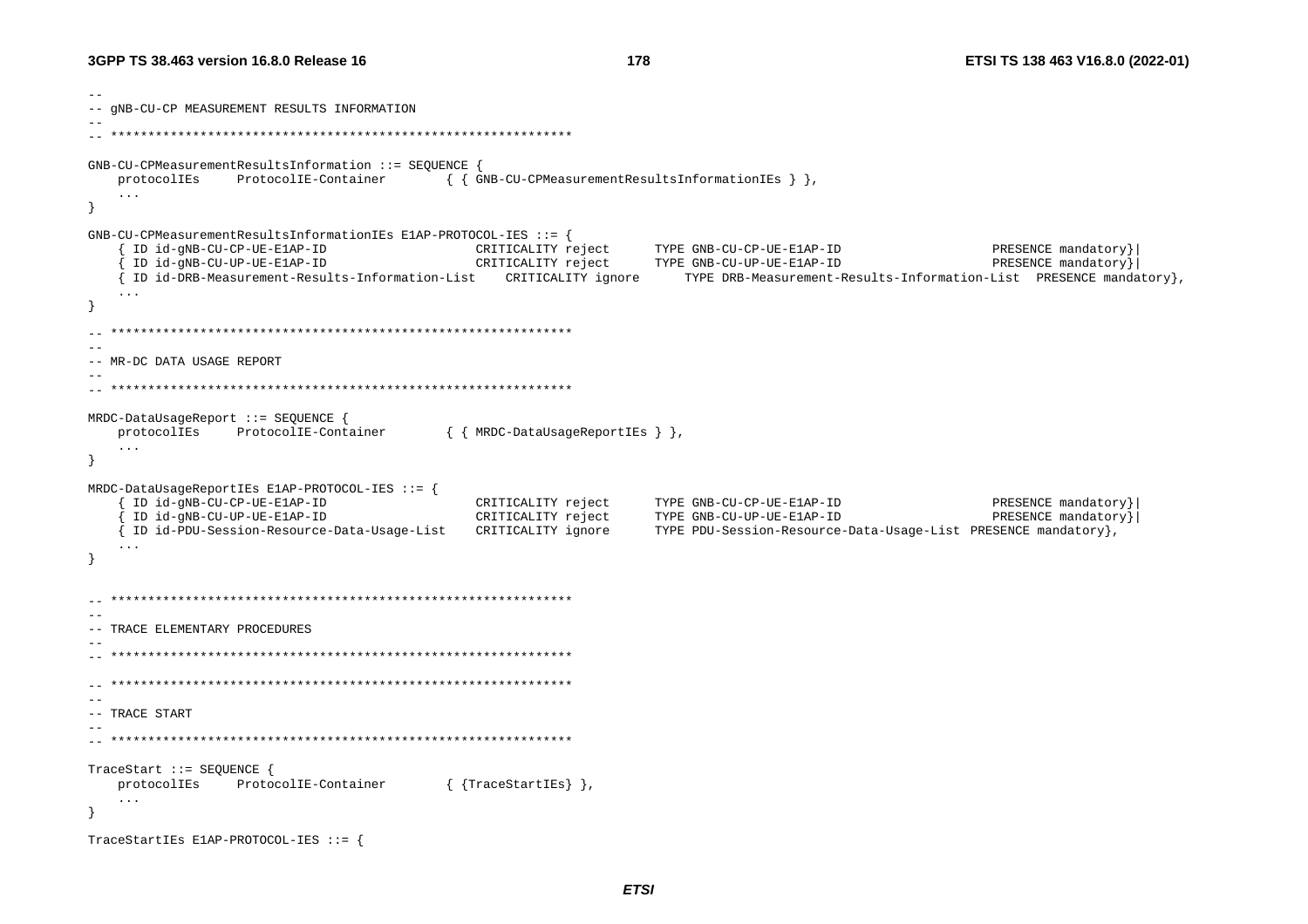```
 { ID id-gNB-CU-CP-UE-E1AP-ID CRITICALITY reject TYPE GNB-CU-CP-UE-E1AP-ID PRESENCE mandatory }| 
     { ID id-gNB-CU-UP-UE-E1AP-ID CRITICALITY reject TYPE GNB-CU-UP-UE-E1AP-ID PRESENCE mandatory }| 
     { ID id-TraceActivation CRITICALITY ignore TYPE TraceActivation PRESENCE mandatory }, 
 ... } 
  -- ************************************************************** -- -- DEACTIVATE TRACE -- -- ************************************************************** DeactivateTrace ::= SEQUENCE { 
    protocolIEs ProtocolIE-Container { {DeactivateTraceIEs} }, 
    ... } 
DeactivateTraceIEs E1AP-PROTOCOL-IES ::= { 
     { ID id-gNB-CU-CP-UE-E1AP-ID CRITICALITY reject TYPE GNB-CU-CP-UE-E1AP-ID PRESENCE mandatory }| 
     { ID id-gNB-CU-UP-UE-E1AP-ID CRITICALITY reject TYPE GNB-CU-UP-UE-E1AP-ID PRESENCE mandatory }| 
    { ID id-TraceID CRITICALITY ignore TYPE TraceID PRESENCE mandatory }, 
    ... } 
  -- ************************************************************** -- -- CELL TRAFFIC TRACE -- -- ************************************************************** CellTrafficTrace ::= SEQUENCE { 
   protocolIEs ProtocolIE-Container { { CellTrafficTraceIEs } }, 
   ... } 
CellTrafficTraceIEs E1AP-PROTOCOL-IES ::= { 
    {ID id-gNB-CU-CP-UE-E1AP-ID CRITICALITY reject TYPE GNB-CU-CP-UE-E1AP-ID PRESENCE mandatory }| 
    {ID id-gNB-CU-UP-UE-E1AP-ID CRITICALITY reject TYPE GNB-CU-UP-UE-E1AP-ID PRESENCE mandatory }| 
    {ID id-TraceID CRITICALITY ignore TYPE TraceID PRESENCE mandatory}| 
    {ID id-TraceCollectionEntityIPAddress CRITICALITY ignore TYPE TransportLayerAddress PRESENCE mandatory }| 
    {ID id-PrivacyIndicator CRITICALITY ignore TYPE PrivacyIndicator PRESENCE optional}| 
   {ID id-URIaddress CRITICALITY ignore TYPE URIaddress PRESENCE optional}, 
    ... } 
   -- ************************************************************** -- -- PRIVATE MESSAGE -- 
-- **************************************************************
```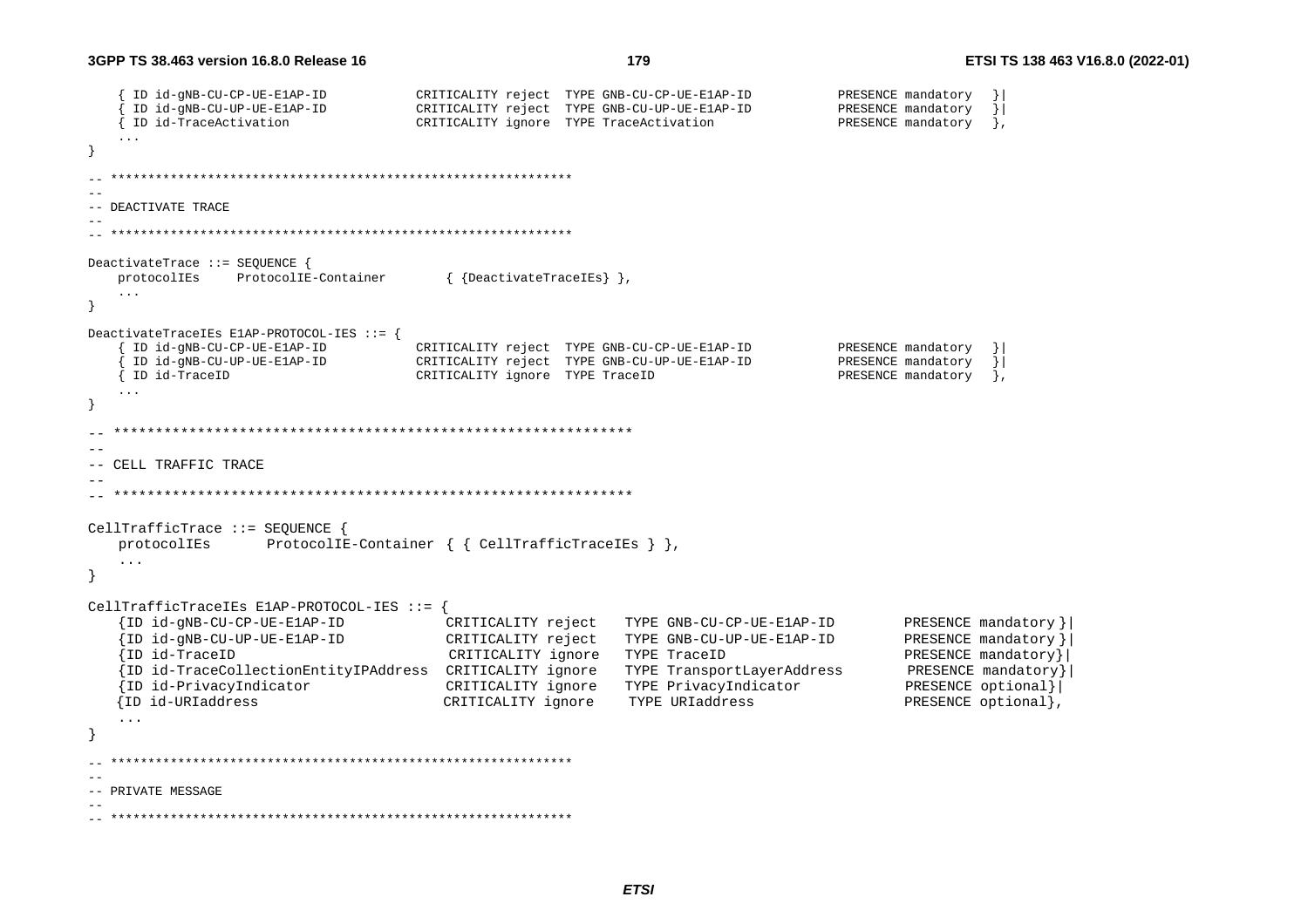```
PrivateMessage ::= SEQUENCE { 
    privateIEs PrivateIE-Container {{PrivateMessage-IEs}}, 
    ... } 
PrivateMessage-IEs E1AP-PRIVATE-IES ::= { 
 ... } 
  -- ************************************************************** --- RESOURCE STATUS REQUEST 
-- -- ************************************************************** ResourceStatusRequest ::= SEQUENCE { 
    protocolIEs ProtocolIE-Container { { ResourceStatusRequestIEs } }, 
    ... } 
ResourceStatusRequestIEs E1AP-PROTOCOL-IES ::= { 
         { ID id-TransactionID CRITICALITY reject TYPE TransactionID PRESENCE mandatory}| 
          { ID id-gNB-CU-CP-Measurement-ID CRITICALITY reject TYPE INTEGER (1..4095, ...) PRESENCE mandatory}| 
          { ID id-gNB-CU-UP-Measurement-ID CRITICALITY ignore TYPE INTEGER (1..4095, ...) PRESENCE optional}| 
         { ID id-RegistrationRequest CRITICALITY reject TYPE RegistrationRequest PRESENCE mandatory}| 
        { ID id-ReportCharacteristics CRITICALITY reject TYPE ReportCharacteristics PRESENCE conditional}| 
         { ID id-ReportingPeriodicity CRITICALITY reject TYPE ReportingPeriodicity PRESENCE optional}, 
    ... } 
  -- ************************************************************** --- RESOURCE STATUS RESPONSE -- 
-- ************************************************************** ResourceStatusResponse ::= SEQUENCE<br>protocolIEs ProtocolIE-Conta
                ProtocolIE-Container \{ \{ ResourceStatusResponseIEs \},
    ... } 
ResourceStatusResponseIEs E1AP-PROTOCOL-IES ::= { 
         { ID id-TransactionID CRITICALITY reject TYPE TransactionID PRESENCE mandatory}| 
          { ID id-gNB-CU-CP-Measurement-ID CRITICALITY reject TYPE INTEGER (1..4095, ...) PRESENCE mandatory}| 
         { ID id-gNB-CU-UP-Measurement-ID CRITICALITY ignore TYPE INTEGER (1..4095, ...) PRESENCE mandatory}| 
        { ID id-CriticalityDiagnostics CRITICALITY ignore TYPE CriticalityDiagnostics PRESENCE optional}, 
    ... } 
\hspace{1.3cm} - \hspace{1.3cm} - \hspace{1.3cm}--- RESOURCE STATUS FAILURE
-
```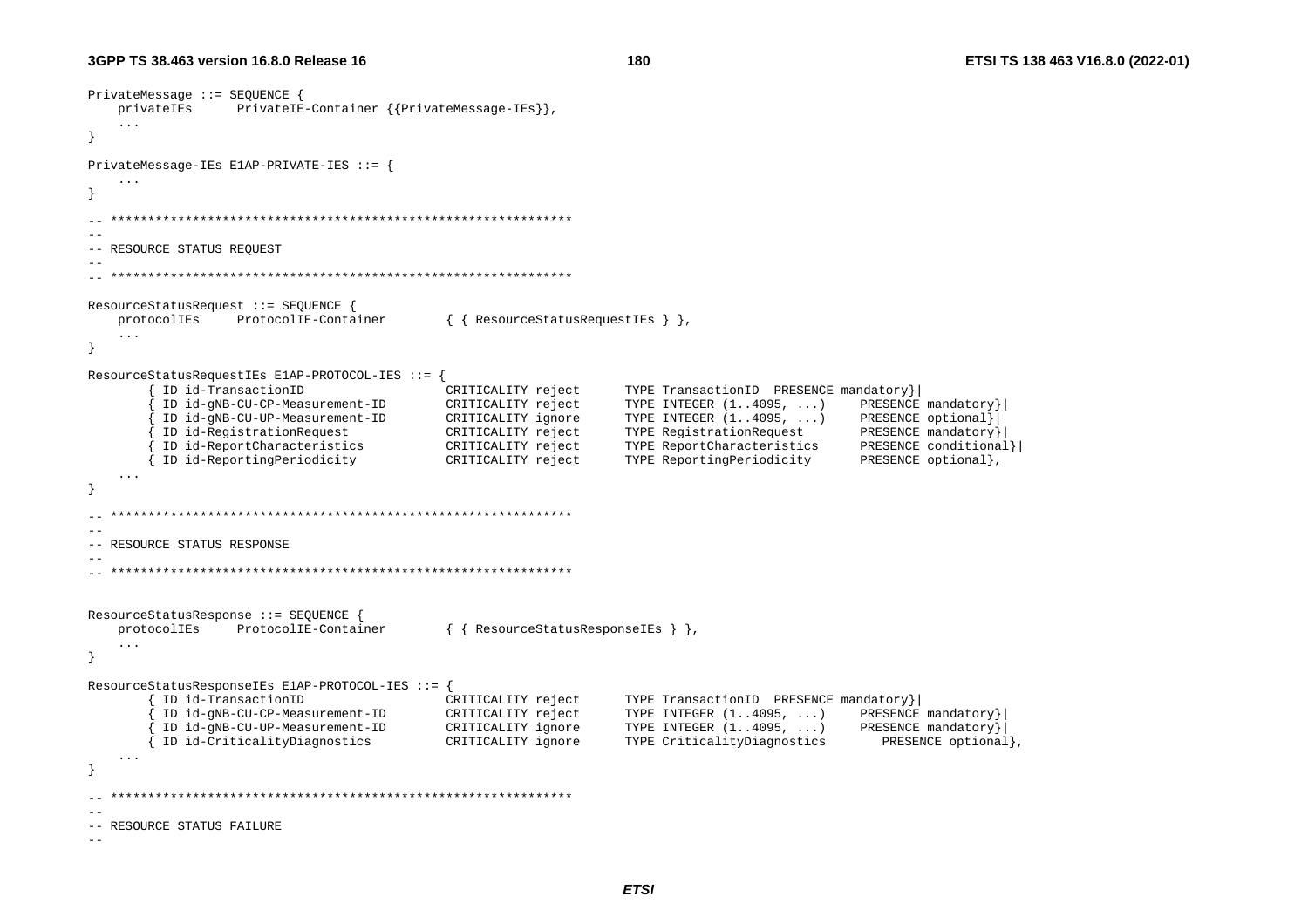```
-- ************************************************************** ResourceStatusFailure ::= SEQUENCE { 
    protocolIEs ProtocolIE-Container { { ResourceStatusFailureIEs } }, 
 ... 
} 
ResourceStatusFailureIEs E1AP-PROTOCOL-IES ::= { 
        { ID id-TransactionID CRITICALITY reject TYPE TransactionID PRESENCE mandatory}| 
         { ID id-gNB-CU-CP-Measurement-ID CRITICALITY reject TYPE INTEGER (1..4095, ...) PRESENCE mandatory}| 
        ID id-gNB-CU-UP-Measurement-ID CRITICALITY ignore TYPE INTEGER (1..4095, ...)
        { ID id-Cause CRITICALITY ignore TYPE Cause PRESENCE mandatory}| 
        { ID id-CriticalityDiagnostics CRITICALITY ignore TYPE CriticalityDiagnostics PRESENCE optional}, 
    ... } 
  -- ************************************************************** -- -- RESOURCE STATUS UPDATE -- -- ************************************************************** ResourceStatusUpdate ::= SEQUENCE { 
    protocolIEs ProtocolIE-Container { { ResourceStatusUpdateIEs } }, 
    ... } 
ResourceStatusUpdateIEs E1AP-PROTOCOL-IES ::= { 
         { ID id-TransactionID CRITICALITY reject TYPE TransactionID PRESENCE mandatory}| 
        ID id-gNB-CU-CP-Measurement-ID CRITICALITY reject
         { ID id-gNB-CU-UP-Measurement-ID CRITICALITY ignore TYPE INTEGER (1..4095, ...) PRESENCE optional}| 
         { ID id-TNL-AvailableCapacityIndicator CRITICALITY ignore TYPE TNL-AvailableCapacityIndicator PRESENCE 
optional}| 
        ID id-HW-CapacityIndicator CRITICALITY ignore TYPE HW-CapacityIndicator PRESENCE
mandatory}, 
    ... } 
  -- ************************************************************** -- -- IAB UP TNL ADDRESS UPDATE -- -- ************************************************************** -- ************************************************************** -- -- IAB UP TNL Address Update 
-- 
-- ************************************************************** IAB-UPTNLAddressUpdate ::= SEQUENCE { 
    protocolIEs ProtocolIE-Container { { IAB-UPTNLAddressUpdateIEs} }, 
    ...
```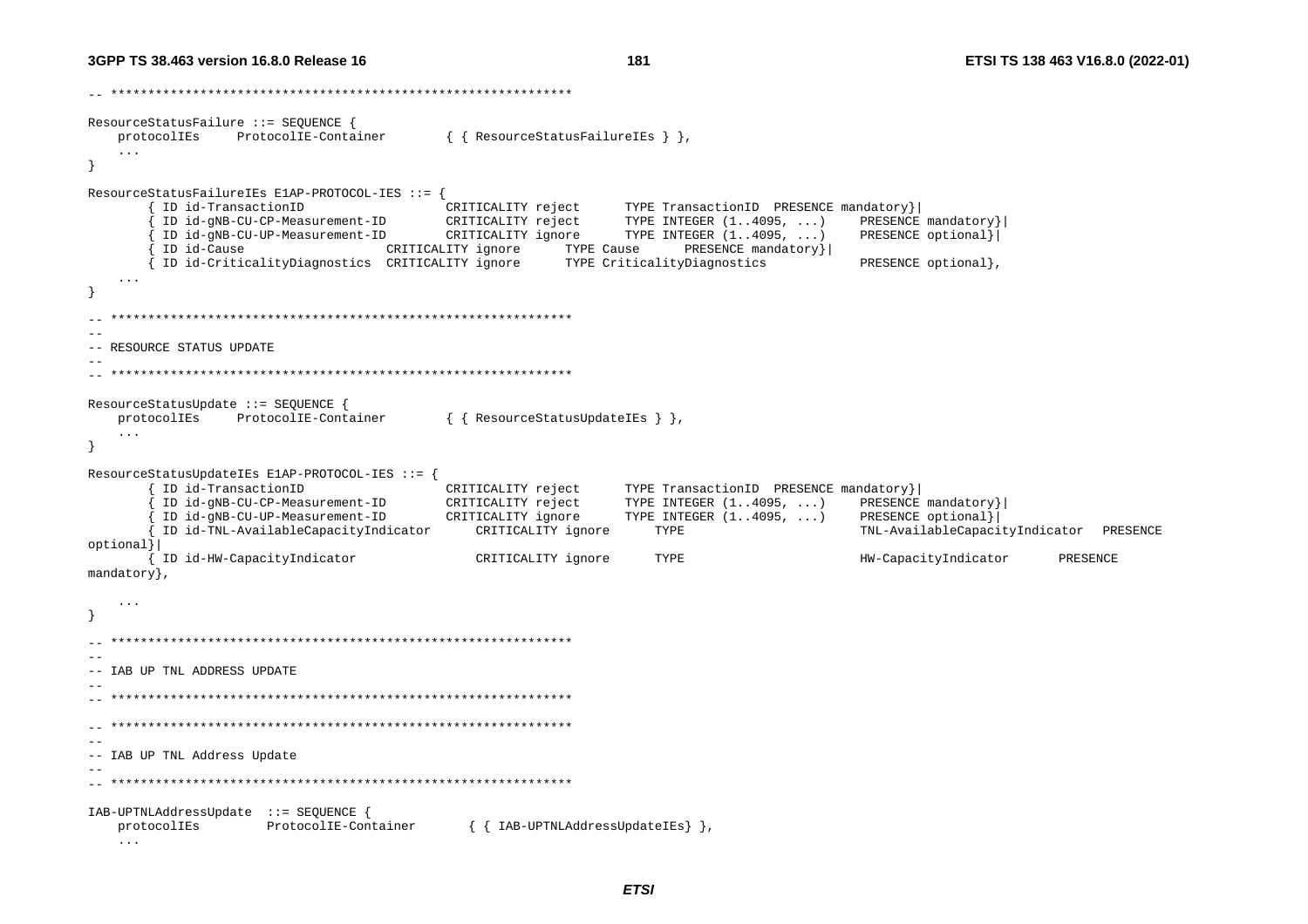```
} 
IAB-UPTNLAddressUpdateIEs E1AP-PROTOCOL-IES ::= { 
      { ID id-TransactionID CRITICALITY reject TYPE TransactionID PRESENCE mandatory }| 
    { ID id-DLUPTNLAddressToUpdateList CRITICALITY ignore TYPE DLUPTNLAddressToUpdateList PRESENCE optional }, 
    ... } 
DLUPTNLAddressToUpdateList ::= SEQUENCE (SIZE(1.. maxnoofTNLAddresses)) OF DLUPTNLAddressToUpdateItem 
-- ************************************************************** -- -- IAB UP TNL Address Update Acknowledge 
-- 
-- ************************************************************** IAB-UPTNLAddressUpdateAcknowledge ::= SEQUENCE { 
                    ProtocolIE-Container { { IAB-UPTNLAddressUpdateAcknowledgeIEs } },
    ... } 
IAB-UPTNLAddressUpdateAcknowledgeIEs E1AP-PROTOCOL-IES ::= { 
      { ID id-TransactionID CRITICALITY reject TYPE TransactionID PRESENCE mandatory }| 
      { ID id-CriticalityDiagnostics CRITICALITY ignore TYPE CriticalityDiagnostics PRESENCE optional }| 
      { ID id-ULUPTNLAddressToUpdateList CRITICALITY ignore TYPE ULUPTNLAddressToUpdateList PRESENCE optional }, 
    ... } 
ULUPTNLAddressToUpdateList ::= SEQUENCE (SIZE(1.. maxnoofTNLAddresses)) OF ULUPTNLAddressToUpdateItem 
-- ************************************************************** -- -- IAB UP TNL Address Update Failure 
-- 
-- ************************************************************** IAB-UPTNLAddressUpdateFailure ::= SEQUENCE { 
    protocolIEs ProtocolIE-Container { {IAB-UPTNLAddressUpdateFailureIEs} }, 
    ... } 
IAB-UPTNLAddressUpdateFailureIEs E1AP-PROTOCOL-IES ::= { 
      { ID id-TransactionID CRITICALITY reject TYPE TransactionID PRESENCE mandatory }| 
     ID id-Cause CRITICALITY ignore TYPE Cause PRESENCE mandatory
      { ID id-TimeToWait CRITICALITY ignore TYPE TimeToWait PRESENCE optional }| 
    { ID id-CriticalityDiagnostics CRITICALITY ignore TYPE CriticalityDiagnostics PRESENCE optional }, 
    ... } 
\hspace{1.3cm} - \hspace{1.3cm} - \hspace{1.3cm}-- -- EARLY FORWARDING SN TRANSFER -
```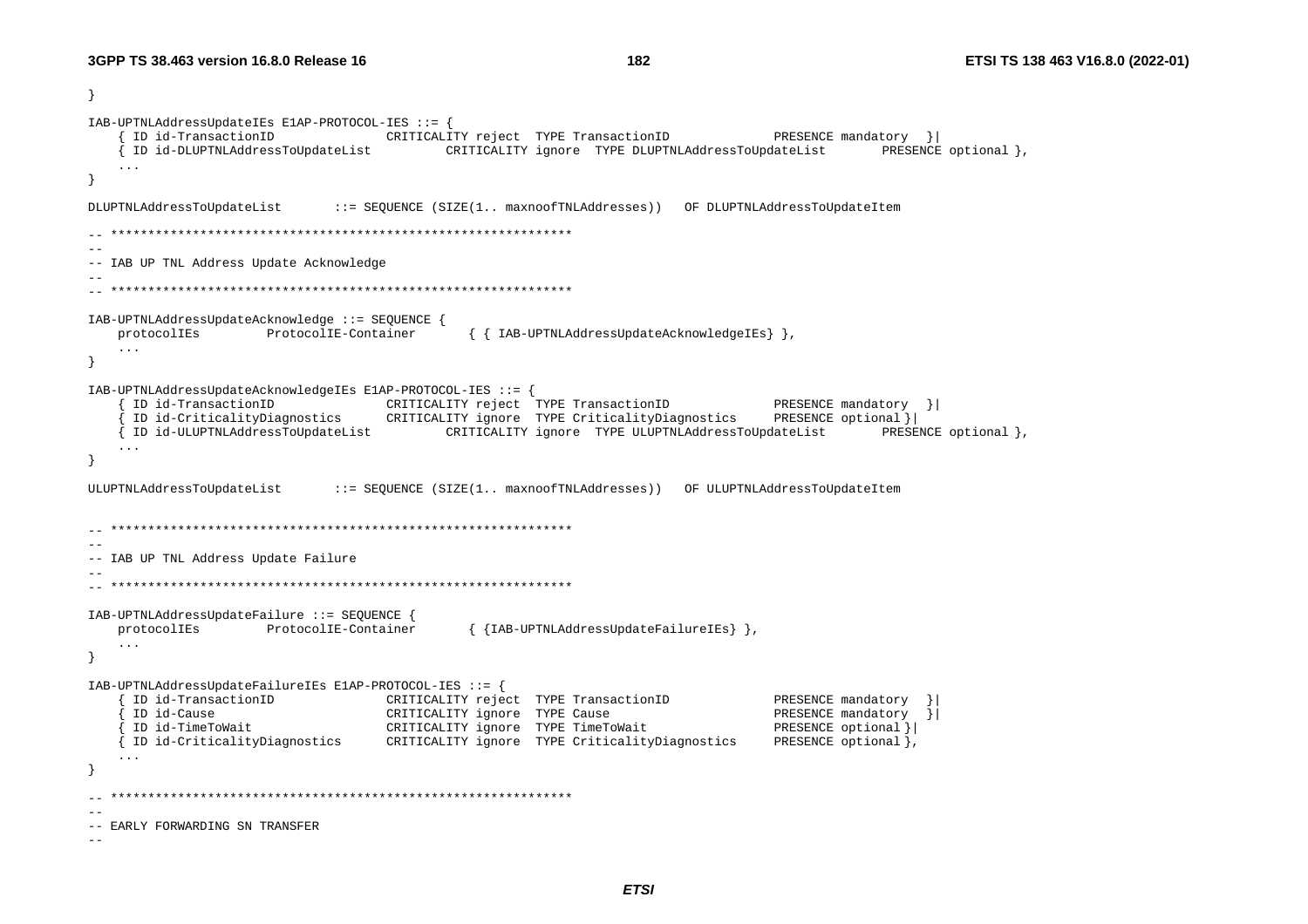```
-- ************************************************************** -- ************************************************************** -- -- Early Forwarding SN Transfer 
-- 
-- ************************************************************** EarlyForwardingSNTransfer ::= SEQUENCE { 
    protocolIEs ProtocolIE-Container { { EarlyForwardingSNTransferIEs } }, 
     ... } 
EarlyForwardingSNTransferIEs E1AP-PROTOCOL-IES ::= { 
      { ID id-gNB-CU-CP-UE-E1AP-ID CRITICALITY reject TYPE GNB-CU-CP-UE-E1AP-ID PRESENCE mandatory }| 
      { ID id-gNB-CU-UP-UE-E1AP-ID CRITICALITY reject TYPE GNB-CU-UP-UE-E1AP-ID PRESENCE mandatory }| 
      { ID id-DRBs-Subject-To-Early-Forwarding-List CRITICALITY reject TYPE DRBs-Subject-To-Early-Forwarding-List PRESENCE mandatory }, 
     ... } 
END
```
-- ASN1STOP

id-Cause,

id-QoSMonitoringRequest,

id-QosMonitoringReportingFrequency,

# 9.4.5 Information Element Definitions

```
-- ASN1START 
-- ************************************************************** -- -- Information Element Definitions -- 
-- ************************************************************** E1AP-IEs { 
itu-t (0) identified-organization (4) etsi (0) mobileDomain (0) 
ngran-access (22) modules (3) e1ap (5) version1 (1) e1ap-IEs (2) } 
DEFINITIONS AUTOMATIC TAGS ::= BEGIN IMPORTS  id-CommonNetworkInstance, 
     id-SNSSAI, 
     id-OldQoSFlowMap-ULendmarkerexpected, 
     id-DRB-QoS, 
     id-endpoint-IP-Address-and-Port, 
     id-NetworkInstance, 
     id-QoSFlowMappingIndication, 
     id-TNLAssociationTransportLayerAddressgNBCUUP,
```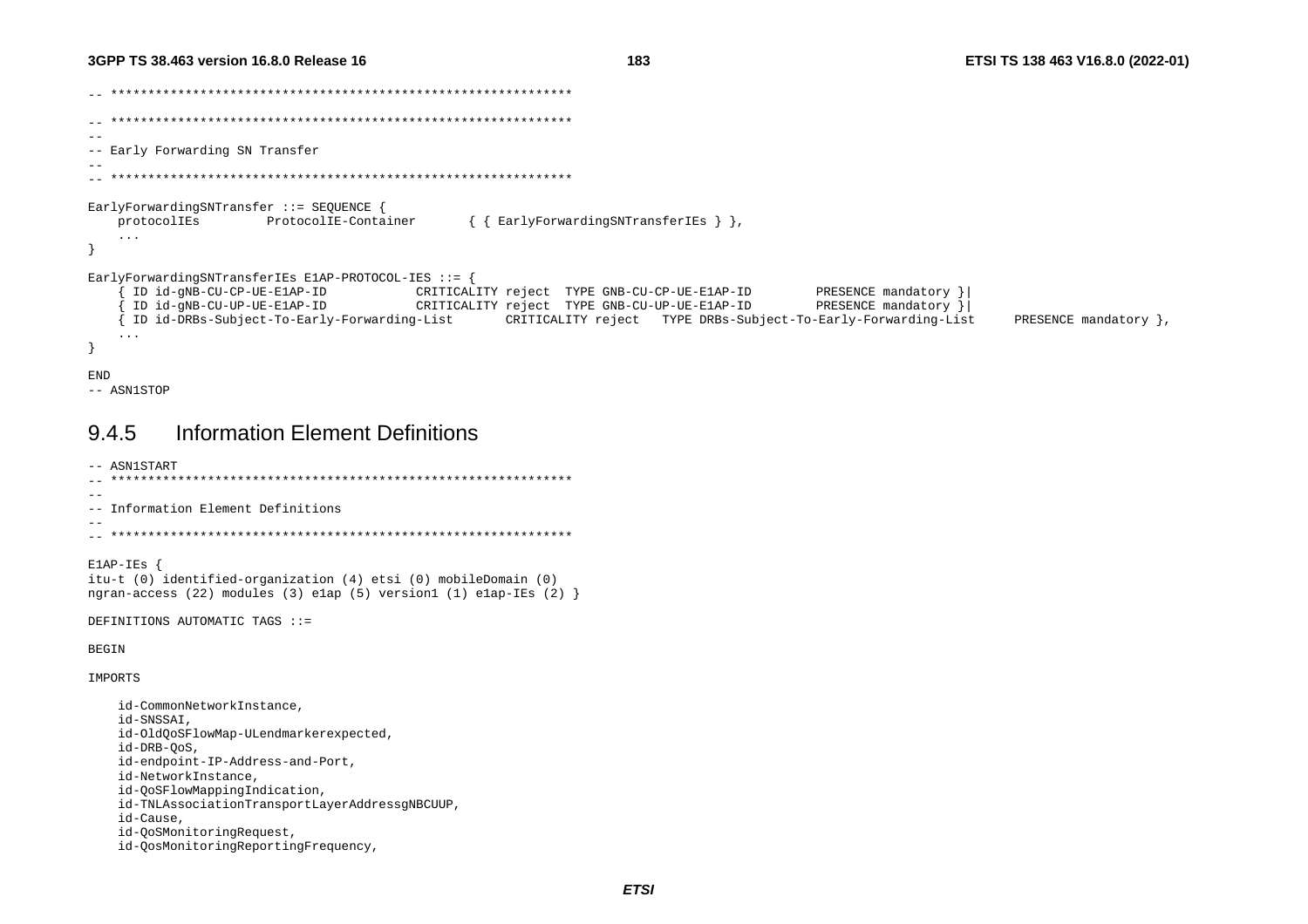id-QoSMonitoringDisabled, id-PDCP-StatusReportIndication, id-RedundantCommonNetworkInstance, id-redundant-nG-UL-UP-TNL-Information, id-redundant-nG-DL-UP-TNL-Information, id-RedundantQosFlowIndicator, id-TSCTrafficCharacteristics, id-ExtendedPacketDelayBudget, id-CNPacketDelayBudgetDownlink, id-CNPacketDelayBudgetUplink, id-AdditionalPDCPduplicationInformation, id-RedundantPDUSessionInformation, id-RedundantPDUSessionInformation-used, id-QoS-Mapping-Information, id-MDTConfiguration, id-TraceCollectionEntityURI, id-EHC-Parameters, id-DAPSRequestInfo, id-EarlyForwardingCOUNTReq, id-EarlyForwardingCOUNTInfo, id-AlternativeQoSParaSetList, id-MCG-OfferedGBRQoSFlowInfo, id-Number-of-tunnels, id-DataForwardingtoE-UTRANInformationList, id-DataForwardingtoNG-RANQoSFlowInformationList, id-MaxCIDEHCDL, id-ignoreMappingRuleIndication, id-EarlyDataForwardingIndicator, id-QoSFlowsDRBRemapping, maxnoofQoSParaSets, maxnoofErrors, maxnoofSliceItems, maxnoofEUTRANQOSParameters, maxnoofNGRANQOSParameters, maxnoofDRBs, maxnoofPDUSessionResource, maxnoofQoSFlows, maxnoofUPParameters, maxnoofCellGroups, maxnooftimeperiods, maxnoofNRCGI, maxnoofTLAs, maxnoofGTPTLAs, maxnoofSPLMNs, maxnoofMDTPLMNs, maxnoofExtSliceItems, maxnoofDataForwardingTunneltoE-UTRAN, maxnoofExtNRCGI

### FROM E1AP-Constants

 Criticality, ProcedureCode, ProtocolIE-ID,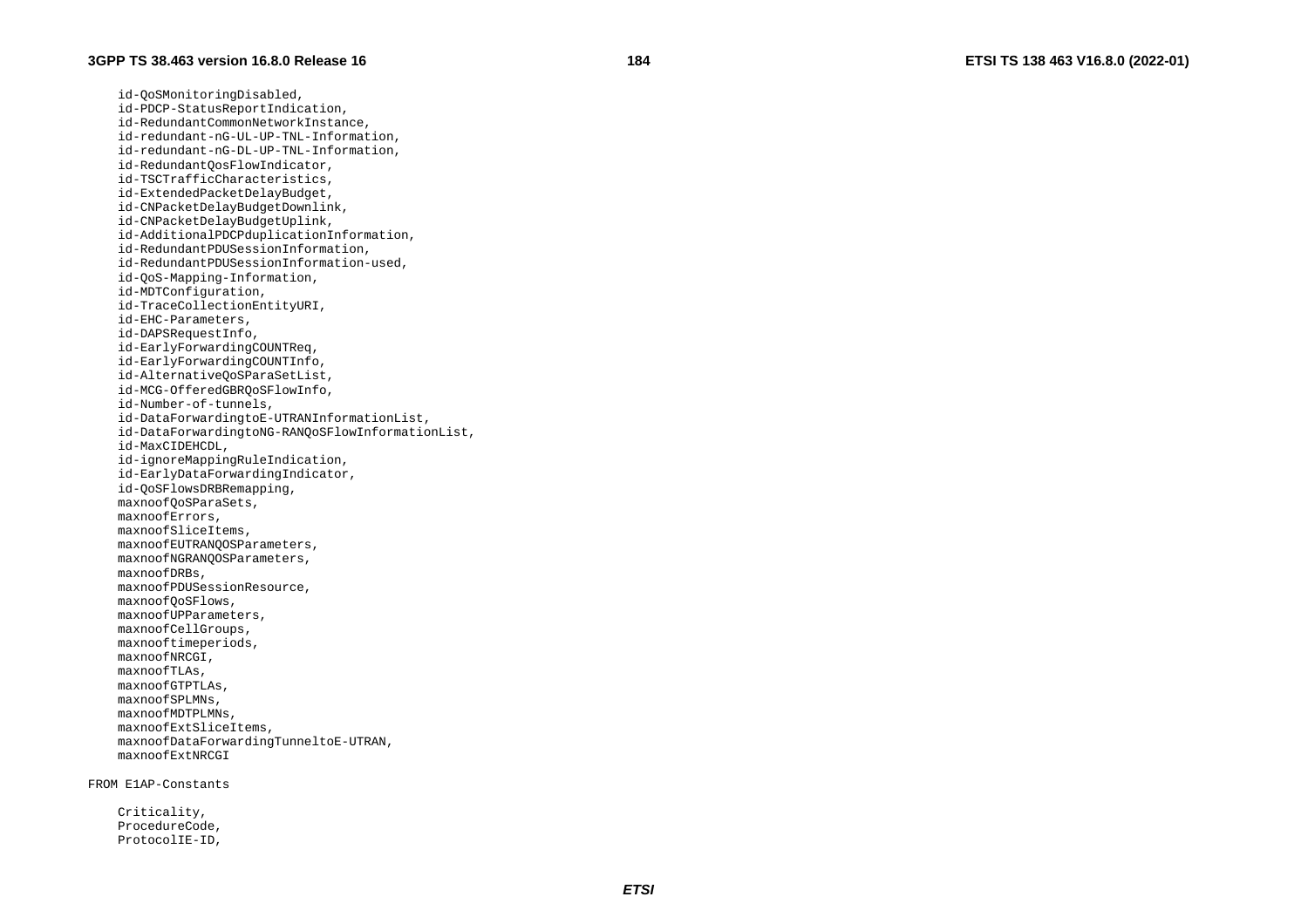TriggeringMessage

```
FROM E1AP-CommonDataTypes
```

```
 ProtocolExtensionContainer{}, 
ProtocolIE-SingleContainer{},
 E1AP-PROTOCOL-EXTENSION, 
 E1AP-PROTOCOL-IES
```
FROM E1AP-Containers;

 $--- A$ 

```
ActivityInformation ::= CHOICE { 
    dRB-Activity-List DRB-Activity-List, 
    pDU-Session-Resource-Activity-List PDU-Session-Resource-Activity-List, 
    uE-Activity UE-Activity, 
    choice-extension ProtocolIE-SingleContainer {{ActivityInformation-ExtIEs}} 
} 
ActivityInformation-ExtIEs E1AP-PROTOCOL-IES ::= { 
     ... } 
ActivityNotificationLevel ::= ENUMERATED { 
    drb, 
    pdu-session, 
    ue, 
    ... } 
AdditionalHandoverInfo ::= ENUMERATED { 
    discard-pdpc-SN, 
 ... 
} 
AdditionalPDCPduplicationInformation ::= ENUMERATED
    three, 
    four, 
 ... 
} 
AdditionalRRMPriorityIndex ::= BIT STRING (SIZE(32)) 
AveragingWindow ::= INTEGER (0..4095, ...) 
AlternativeQoSParaSetList ::= SEQUENCE (SIZE(1..maxnoofQoSParaSets)) OF AlternativeQoSParaSetItem 
AlternativeQoSParaSetItem ::= SEQUENCE { 
   alternativeQoSParameterIndex INTEGER(1..8,...),
    guaranteedFlowBitRateDL BitRate OPTIONAL, 
    guaranteedFlowBitRateUL BitRate OPTIONAL, 
    packetDelayBudget PacketDelayBudget OPTIONAL,
```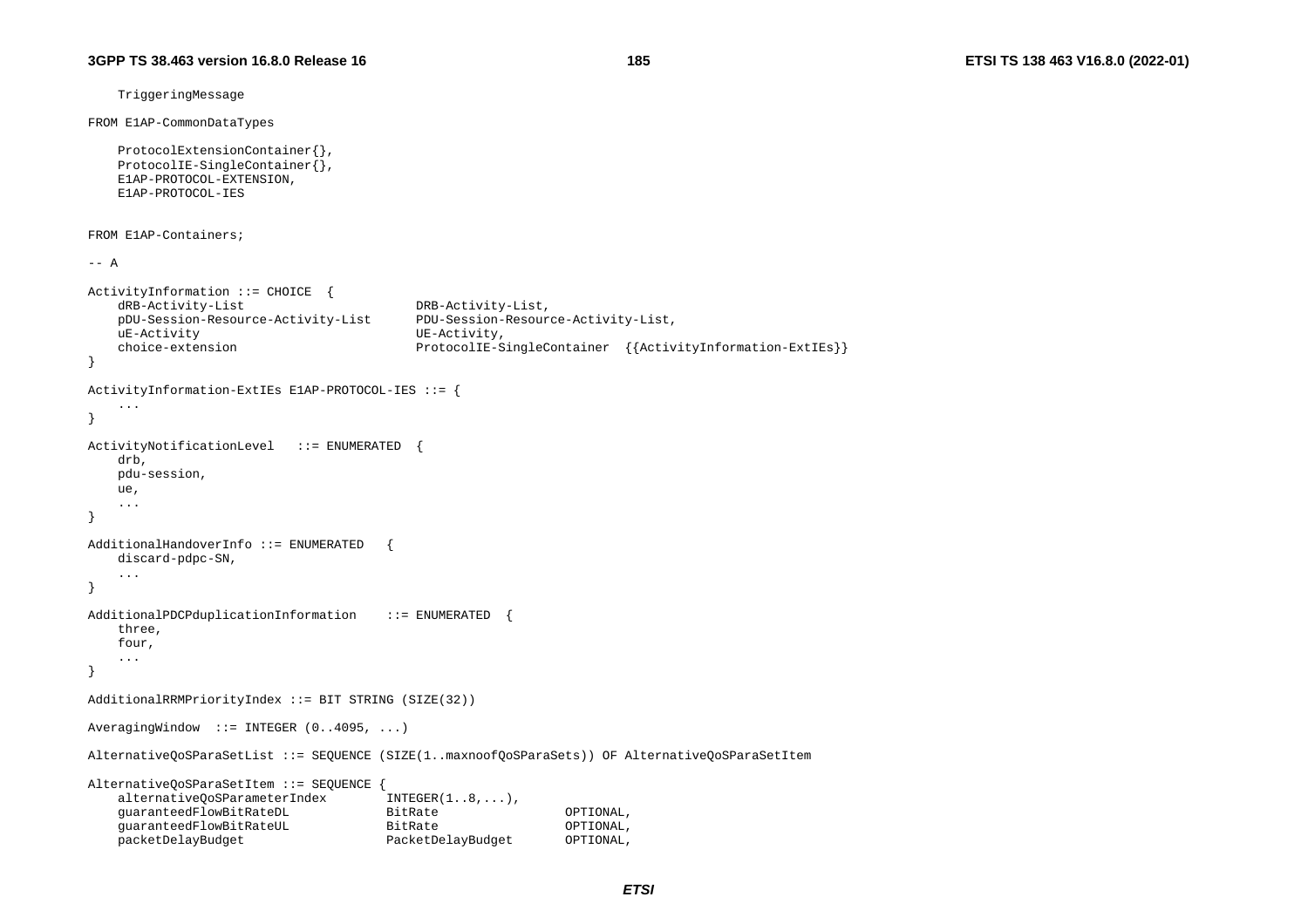```
 packetErrorRate PacketErrorRate OPTIONAL, 
     iE-Extensions ProtocolExtensionContainer { {AlternativeQoSParaSetItem-ExtIEs} } OPTIONAL, 
     ... } 
AlternativeQoSParaSetItem-ExtIEs E1AP-PROTOCOL-EXTENSION ::= { 
     ... } 
-- B BearerContextStatusChange ::= ENUMERATED { 
     suspend, 
    resume, 
     ... } 
BitRate ::= INTEGER (0..4000000000000,...) 
--- CCause ::= CHOICE { 
                        CauseRadioNetwork,
     transport CauseTransport, 
    protocol CauseProtocol, 
     misc CauseMisc, 
     choice-extension ProtocolIE-SingleContainer {{Cause-ExtIEs}} 
} 
Cause-ExtIEs E1AP-PROTOCOL-IES ::= { 
     ... } 
CauseMisc ::= ENUMERATED { 
     control-processing-overload, 
     not-enough-user-plane-processing-resources, 
    hardware-failure, 
     om-intervention, 
     unspecified, 
     ... } 
CauseProtocol ::= ENUMERATED { 
     transfer-syntax-error, 
     abstract-syntax-error-reject, 
     abstract-syntax-error-ignore-and-notify, 
     message-not-compatible-with-receiver-state, 
     semantic-error, 
     abstract-syntax-error-falsely-constructed-message, 
     unspecified, 
     ... } 
CauseRadioNetwork ::= ENUMERATED {
```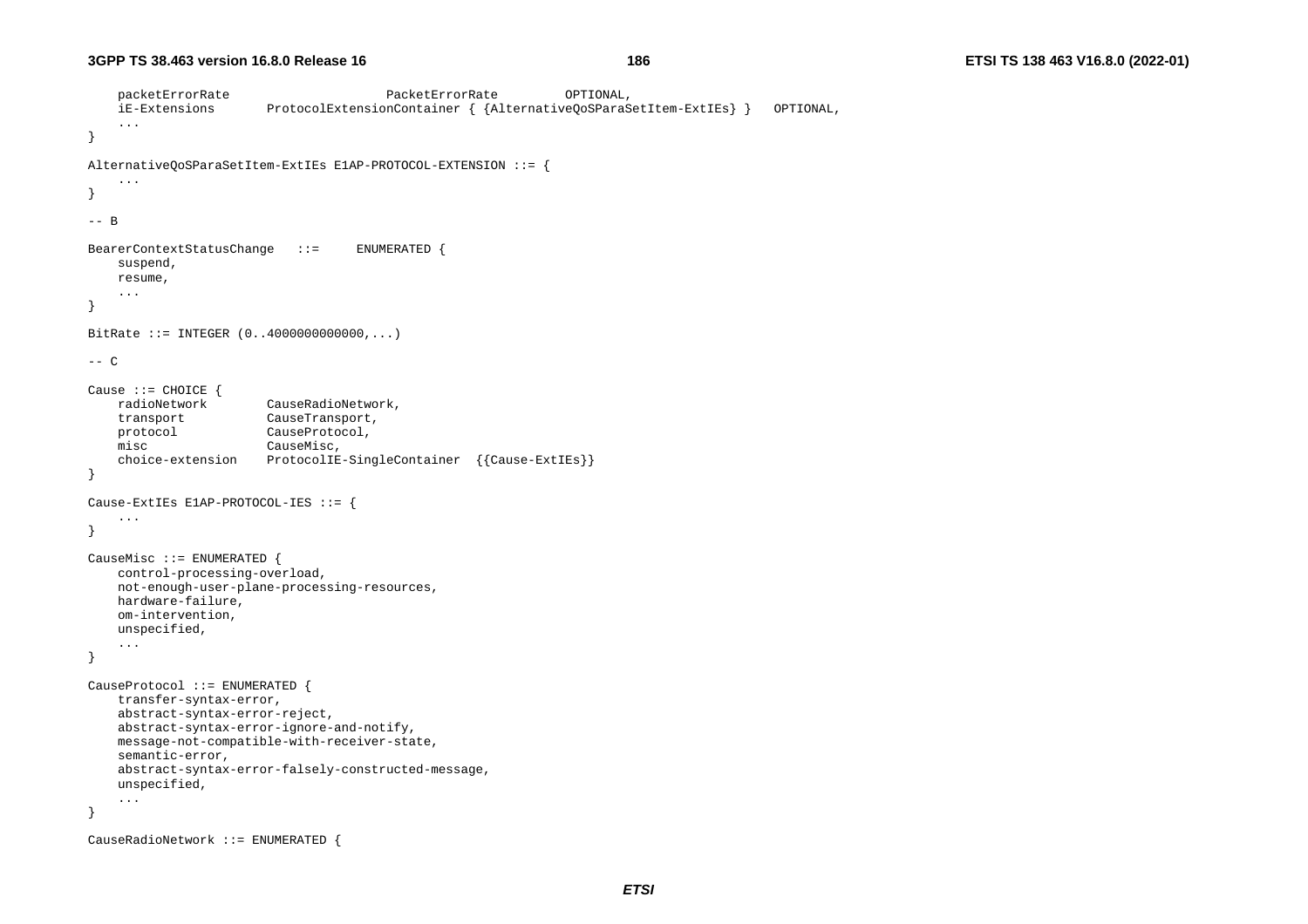unspecified, unknown-or-already-allocated-gnb-cu-cp-ue-e1ap-id, unknown-or-already-allocated-gnb-cu-up-ue-e1ap-id, unknown-or-inconsistent-pair-of-ue-e1ap-id, interaction-with-other-procedure, pPDCP-Count-wrap-around, not-supported-QCI-value, not-supported-5QI-value, encryption-algorithms-not-supported, integrity-protection-algorithms-not-supported, uP-integrity-protection-not-possible, uP-confidentiality-protection-not-possible, multiple-PDU-Session-ID-Instances, unknown-PDU-Session-ID, multiple-QoS-Flow-ID-Instances, unknown-QoS-Flow-ID, multiple-DRB-ID-Instances, unknown-DRB-ID, invalid-QoS-combination, procedure-cancelled, normal-release, no-radio-resources-available, action-desirable-for-radio-reasons, resources-not-available-for-the-slice, pDCP-configuration-not-supported, ..., ue-dl-max-IP-data-rate-reason, uP-integrity-protection-failure, release-due-to-pre-emption, rsn-not-available-for-the-up, nPN-not-supported, report-characteristic-empty, existing-measurement-ID, measurement-temporarily-not-available, measurement-not-supported-for-the-object } CauseTransport ::= ENUMERATED { unspecified, transport-resource-unavailable, ..., unknown-TNL-address-for-IAB } Cell-Group-Information ::= SEQUENCE (SIZE(1.. maxnoofCellGroups)) OF Cell-Group-Information-Item Cell-Group-Information-Item ::= SEQUENCE { cell-Group-ID Cell-Group-ID, uL-Configuration UL-Configuration OPTIONAL, dL-TX-Stop DL-TX-Stop OPTIONAL, rAT-Type RAT-Type OPTIONAL, iE-Extensions ProtocolExtensionContainer { { Cell-Group-Information-Item-ExtIEs } } OPTIONAL, ... }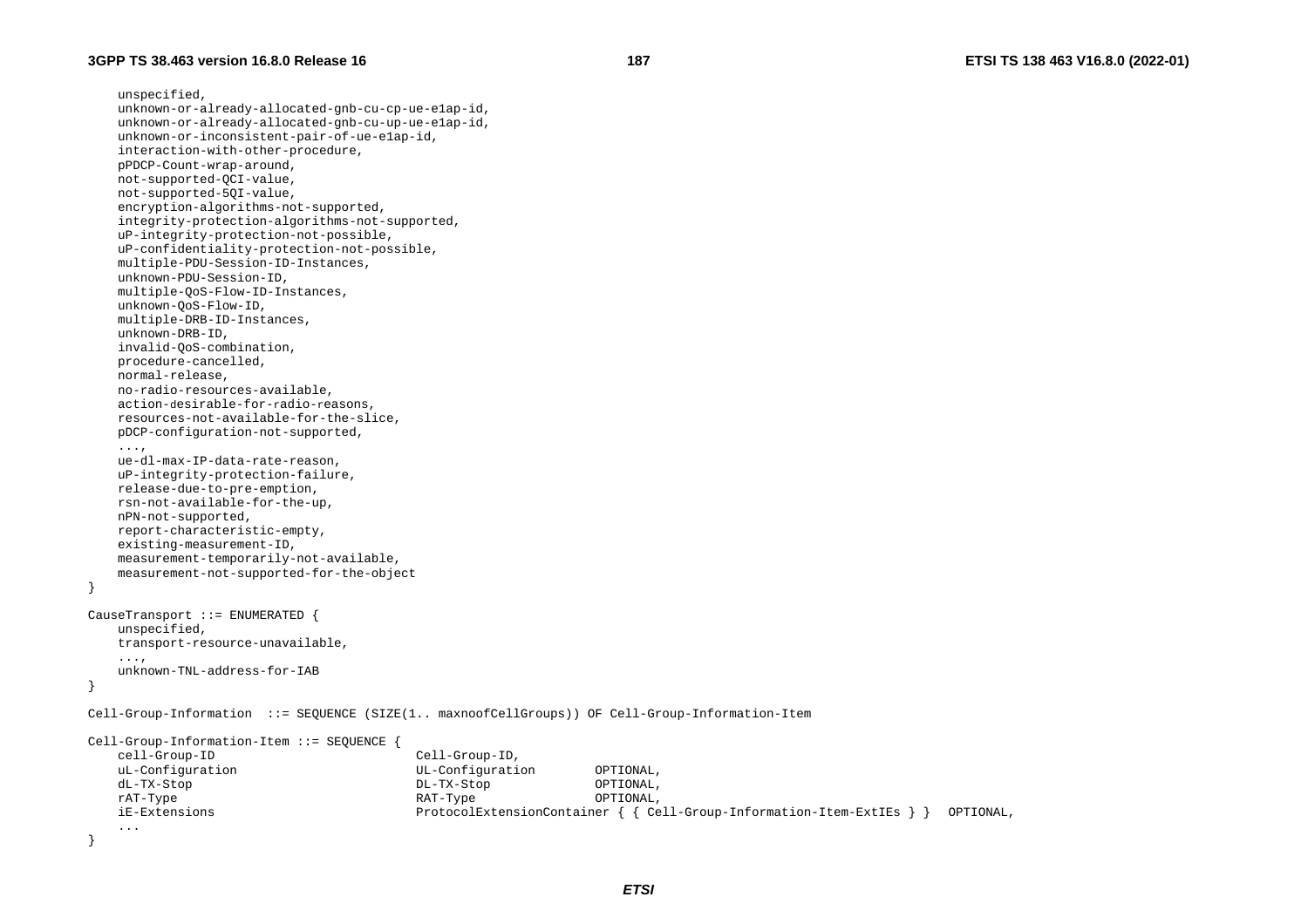```
Cell-Group-Information-Item-ExtIEs E1AP-PROTOCOL-EXTENSION ::= { 
     { ID id-Number-of-tunnels CRITICALITY ignore EXTENSION Number-of-tunnels PRESENCE optional}, 
     ... } 
Cell-Group-ID ::= INTEGER (0..3, ...)CHOInitiation ::= ENUMERATED {true, ...}
Number-of-tunnels ::= INTEGER (1..4, ...)CipheringAlgorithm ::= ENUMERATED { 
    nEA0, 
     c-128-NEA1, 
     c-128-NEA2, 
     c-128-NEA3, 
     ... } 
CNSupport ::= ENUMERATED { 
     c-epc, 
     c-5gc, 
    both, 
 ... 
} 
CommonNetworkInstance ::= OCTET STRING ConfidentialityProtectionIndication ::= ENUMERATED required, 
    preferred, 
    not-needed, 
     ... } 
ConfidentialityProtectionResult ::= ENUMERATED { 
     performed, 
    not-performed, 
     ... } 
CP-TNL-Information ::= CHOICE { 
    endpoint-IP-Address TransportLayerAddress,
     choice-extension ProtocolIE-SingleContainer {{CP-TNL-Information-ExtIEs}} 
} 
CP-TNL-Information-ExtIEs E1AP-PROTOCOL-IES ::= { 
     { ID id-endpoint-IP-Address-and-Port CRITICALITY reject TYPE Endpoint-IP-address-and-port PRESENCE mandatory}, 
     ... }
```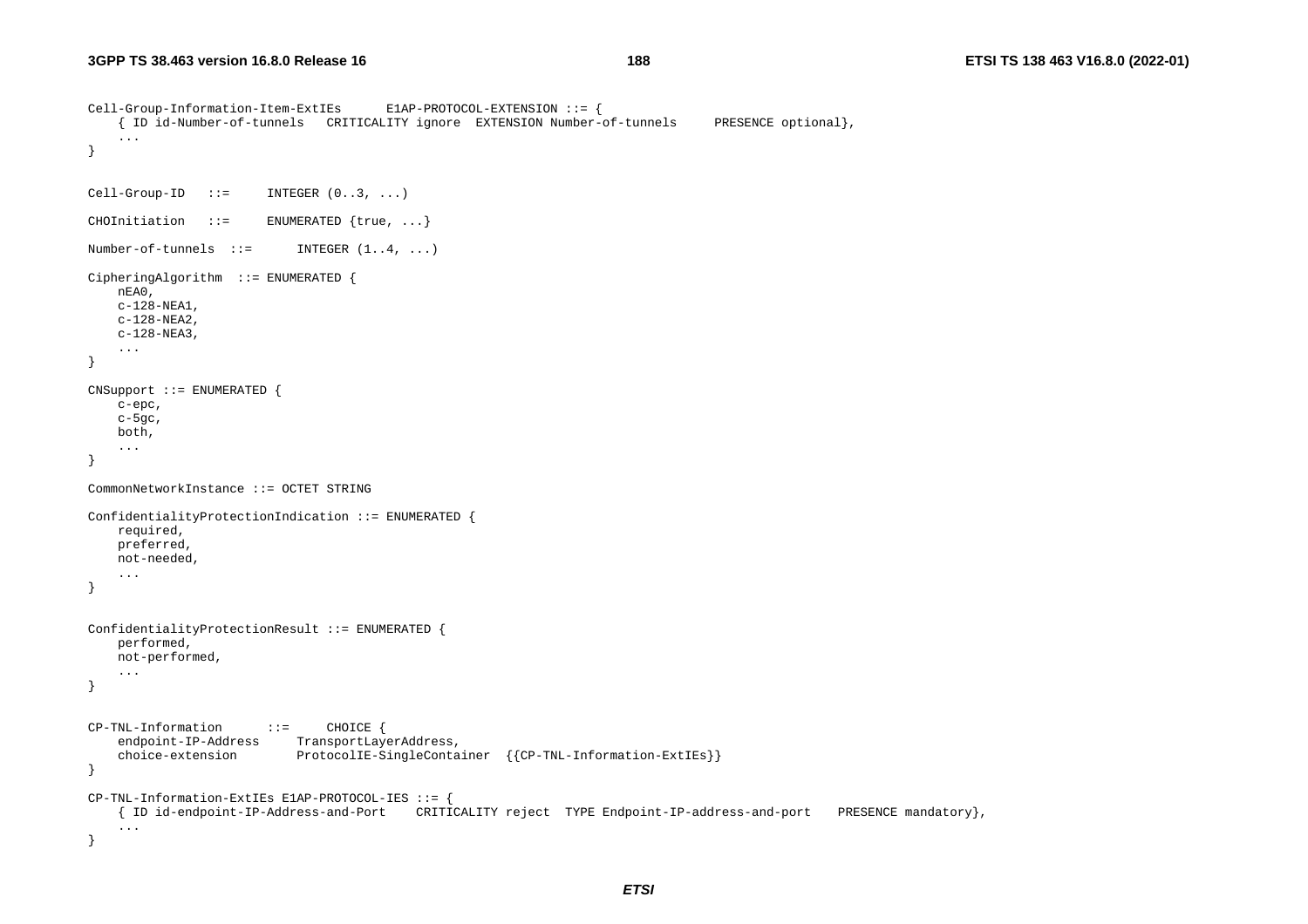```
CriticalityDiagnostics ::= SEQUENCE { 
    procedureCode ProcedureCode OPTIONAL, 
    triggeringMessage TriggeringMessage OPTIONAL, 
    procedureCriticality Criticality OPTIONAL, 
    transactionID TransactionID OPTIONAL, 
    iEsCriticalityDiagnostics CriticalityDiagnostics-IE-List OPTIONAL, 
    iE-Extensions ProtocolExtensionContainer { {CriticalityDiagnostics-ExtIEs} } OPTIONAL, 
} 
CriticalityDiagnostics-ExtIEs E1AP-PROTOCOL-EXTENSION ::= { 
    ... } 
CriticalityDiagnostics-IE-List ::= SEQUENCE (SIZE (1..maxnoofErrors)) OF 
    SEQUENCE { 
       iECriticality Criticality, 
       iE-ID ProtocolIE-ID, 
       typeOfError TypeOfError, 
       iE-Extensions ProtocolExtensionContainer { {CriticalityDiagnostics-IE-List-ExtIEs} } OPTIONAL, 
        ... } 
CriticalityDiagnostics-IE-List-ExtIEs E1AP-PROTOCOL-EXTENSION ::= { 
 ... } 
-- D DAPSRequestInfo ::= SEQUENCE { 
   dapsIndicator ENUMERATED {daps-HO-required, ... },
    iE-Extensions ProtocolExtensionContainer { {DAPSRequestInfo-ExtIEs} } OPTIONAL, 
    ... } 
DAPSRequestInfo-ExtIEs E1AP-PROTOCOL-EXTENSION ::= { 
    ... } 
Data-Forwarding-Information-Request ::= SEQUENCE { 
    data-Forwarding-Request Data-Forwarding-Request, 
    qoS-Flows-Forwarded-On-Fwd-Tunnels QoS-Flow-Mapping-List OPTIONAL, 
    iE-Extensions ProtocolExtensionContainer { { Data-Forwarding-Information-Request-ExtIEs } } OPTIONAL, 
    ... } 
Data-Forwarding-Information-Request-ExtIEs E1AP-PROTOCOL-EXTENSION ::= { 
    ... } 
Data-Forwarding-Information ::= SEQUENCE {
```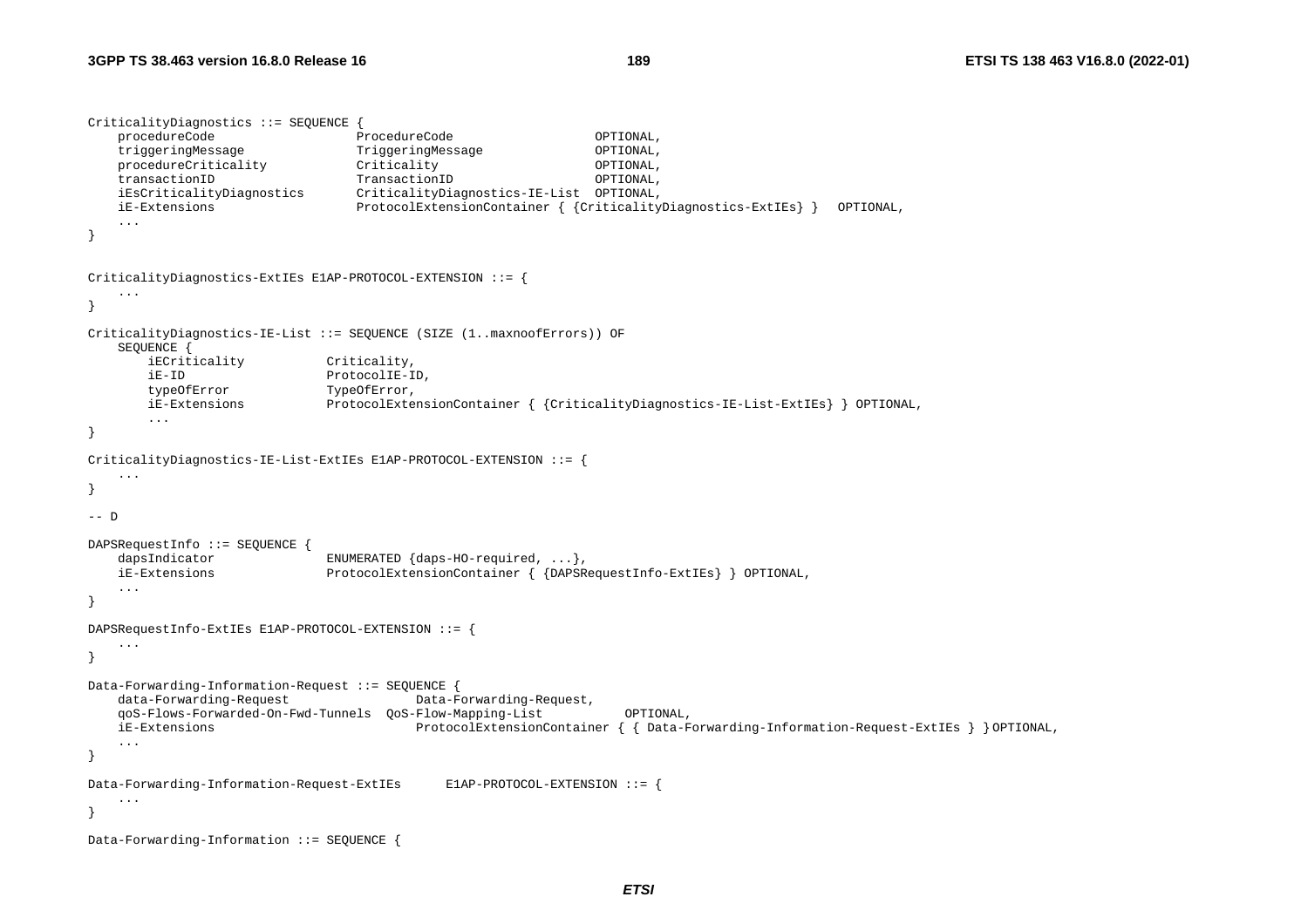```
 uL-Data-Forwarding UP-TNL-Information OPTIONAL, 
    dL-Data-Forwarding UP-TNL-Information OPTIONAL, 
    iE-Extensions ProtocolExtensionContainer { { Data-Forwarding-Information-ExtIEs } } OPTIONAL, 
    ... } 
Data-Forwarding-Information-ExtIEs E1AP-PROTOCOL-EXTENSION ::= { 
    {ID id-DataForwardingtoNG-RANQoSFlowInformationList CRITICALITY ignore EXTENSION DataForwardingtoNG-RANQoSFlowInformationList PRESENCE 
optional}, 
    ... } 
Data-Forwarding-Request ::= ENUMERATED { 
    uL, 
    dL, 
   h \cap h ... } 
DataForwardingtoE-UTRANInformationList ::= SEQUENCE (SIZE(1.. maxnoofDataForwardingTunneltoE-UTRAN)) OF DataForwardingtoE-UTRANInformationListItem 
DataForwardingtoE-UTRANInformationListItem ::= SEQUENCE { 
   data-forwarding-tunnel-information UP-TNL-Information,
    qoS-Flows-to-be-forwarded-List QoS-Flows-to-be-forwarded-List, 
    iE-Extensions ProtocolExtensionContainer { { DataForwardingtoE-UTRANInformationListItem-ExtIEs} } OPTIONAL, 
    ... } 
DataForwardingtoE-UTRANInformationListItem-ExtIEs E1AP-PROTOCOL-EXTENSION ::= { 
 ... } 
Data-Usage-per-PDU-Session-Report ::= SEQUENCE { 
   secondaryRATType ENUMERATED {nR, e-UTRA, ...},
    pDU-session-Timed-Report-List SEQUENCE (SIZE(1..maxnooftimeperiods)) OF MRDC-Data-Usage-Report-Item, 
    iE-Extensions ProtocolExtensionContainer { { Data-Usage-per-PDU-Session-Report-ExtIEs} } OPTIONAL, 
... } 
Data-Usage-per-PDU-Session-Report-ExtIEs E1AP-PROTOCOL-EXTENSION ::= { 
    ... } 
Data-Usage-per-QoS-Flow-List ::= SEQUENCE (SIZE(1..maxnoofQoSFlows)) OF Data-Usage-per-QoS-Flow-Item 
Data-Usage-per-QoS-Flow-Item ::= SEQUENCE { 
    qoS-Flow-Identifier QoS-Flow-Identifier, 
   secondaryRATType ENUMERATED {nR, e-UTRA, ...},
    qoS-Flow-Timed-Report-List SEQUENCE (SIZE(1..maxnooftimeperiods)) OF MRDC-Data-Usage-Report-Item, 
    iE-Extensions ProtocolExtensionContainer { { Data-Usage-per-QoS-Flow-Item-ExtIEs} } OPTIONAL, 
... } 
Data-Usage-per-QoS-Flow-Item-ExtIEs E1AP-PROTOCOL-EXTENSION ::= {
```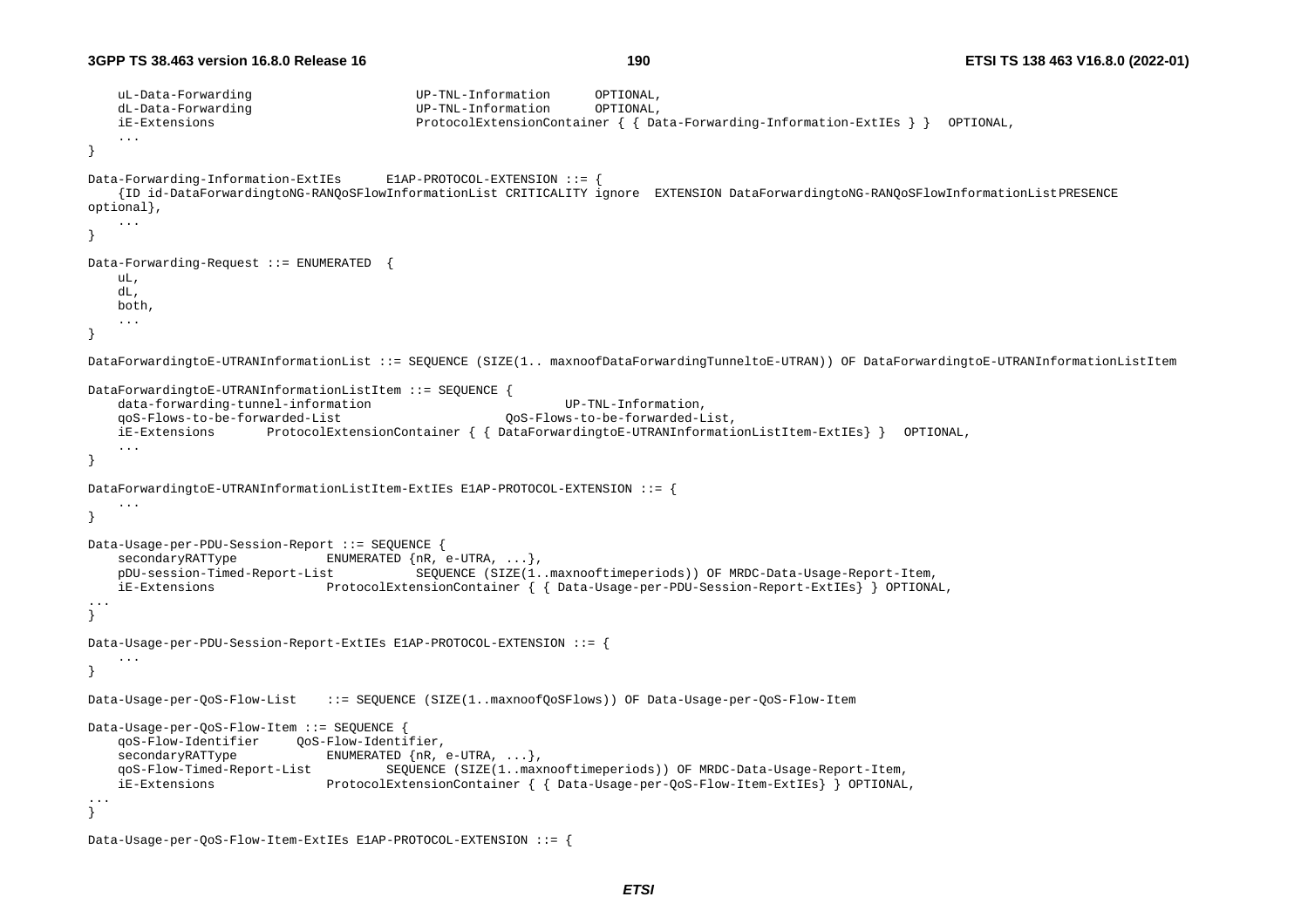```
 ... } 
Data-Usage-Report-List ::= SEQUENCE (SIZE(1.. maxnoofDRBs)) OF Data-Usage-Report-Item 
Data-Usage-Report-Item ::= SEQUENCE { 
    dRB-ID DRB-ID, 
   rAT-Type RAT-Type,
    dRB-Usage-Report-List DRB-Usage-Report-List, 
    iE-Extensions ProtocolExtensionContainer { { Data-Usage-Report-ItemExtIEs } } OPTIONAL, 
 ... 
} 
Data-Usage-Report-ItemExtIEs E1AP-PROTOCOL-EXTENSION ::= { 
    ... } 
DefaultDRB ::= ENUMERATED { 
    true, 
    false, 
 ... 
} 
DirectForwardingPathAvailability ::= ENUMERATED { 
    inter-system-direct-path-available, 
     ..., 
    intra-system-direct-path-available 
} 
DiscardTimer ::= ENUMERATED {ms10, ms20, ms30, ms40, ms50, ms60, ms75, ms100, ms150, ms200, ms300, ms500, ms750, ms1500, infinity}
DLDiscarding ::= SEQUENCE { 
   dLDiscardingCountVal PDCP-Count,
    iE-Extensions ProtocolExtensionContainer { { DLDiscarding-ExtIEs } } OPTIONAL 
} 
DLDiscarding-ExtIEs E1AP-PROTOCOL-EXTENSION ::= { 
    ... } 
DLUPTNLAddressToUpdateItem ::= SEQUENCE { 
    oldTNLAdress TransportLayerAddress, 
    newTNLAdress TransportLayerAddress, 
    iE-Extensions ProtocolExtensionContainer { { DLUPTNLAddressToUpdateItemExtIEs } } OPTIONAL, 
    ... } 
DLUPTNLAddressToUpdateItemExtIEs E1AP-PROTOCOL-EXTENSION ::= { 
     ... } 
DL-TX-Stop ::= ENUMERATED { 
    stop, 
    resume,
```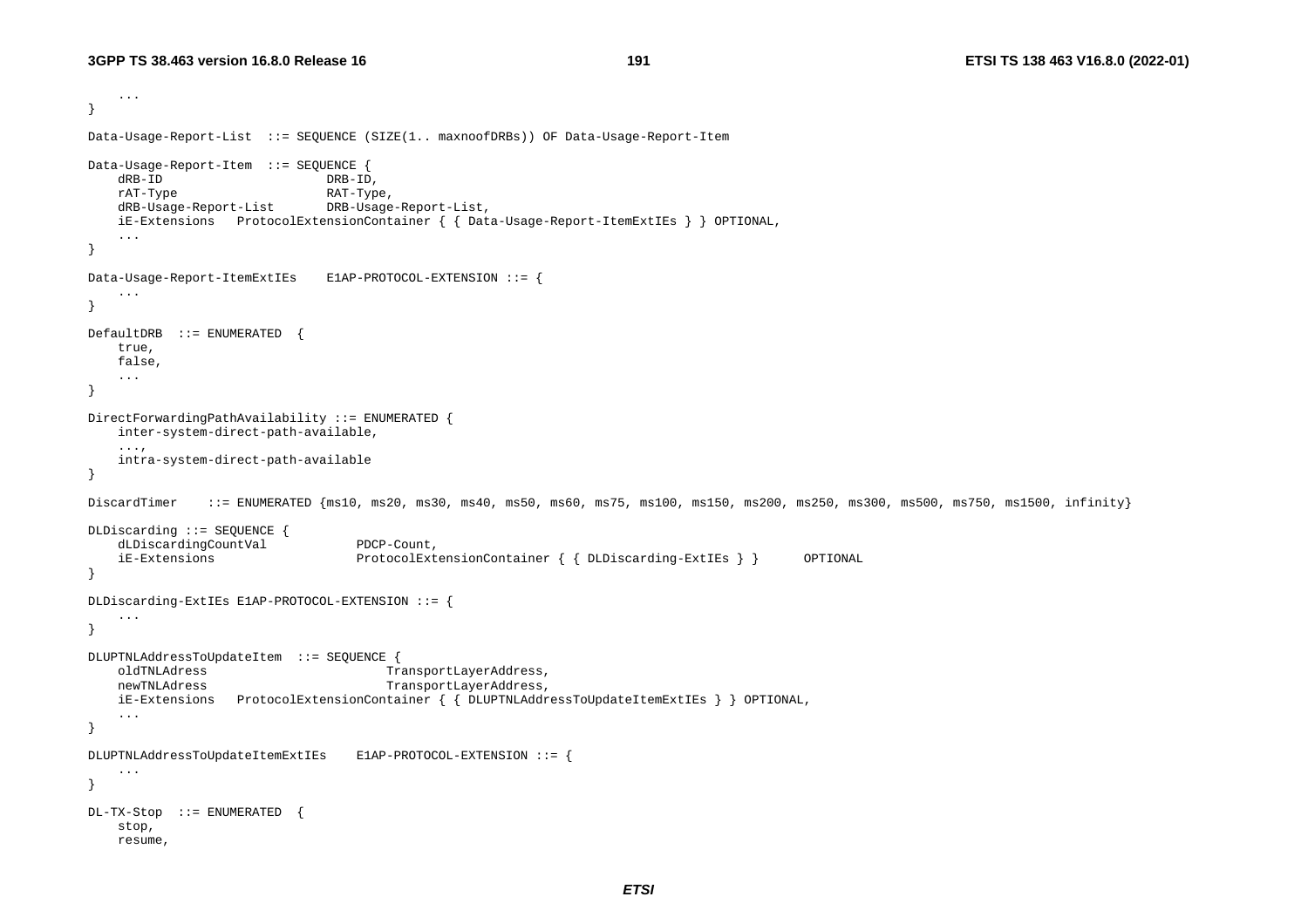...

```
} 
DRB-Activity ::= ENUMERATED { 
    active, 
    not-active, 
    ... } 
DRB-Activity-List ::= SEQUENCE (SIZE(1..maxnoofDRBs)) OF DRB-Activity-Item 
DRB-Activity-Item ::= SEQUENCE { 
    dRB-ID DRB-ID, 
    dRB-Activity DRB-Activity, 
    iE-Extensions ProtocolExtensionContainer { { DRB-Activity-ItemExtIEs } } OPTIONAL, 
    ... } 
DRB-Activity-ItemExtIEs E1AP-PROTOCOL-EXTENSION ::= { 
    ... } 
DRB-Confirm-Modified-List-EUTRAN ::= SEQUENCE (SIZE(1.. maxnoofDRBs)) OF DRB-Confirm-Modified-Item-EUTRAN 
DRB-Confirm-Modified-Item-EUTRAN ::= SEQUENCE { 
   dRB-ID DRB-ID,
    cell-Group-Information Cell-Group-Information OPTIONAL, 
    iE-Extensions ProtocolExtensionContainer { { DRB-Confirm-Modified-Item-EUTRAN-ExtIEs } } OPTIONAL, 
    ... } 
DRB-Confirm-Modified-Item-EUTRAN-ExtIEs E1AP-PROTOCOL-EXTENSION ::= { 
    ... } 
DRB-Confirm-Modified-List-NG-RAN ::= SEQUENCE (SIZE(1.. maxnoofDRBs)) OF DRB-Confirm-Modified-Item-NG-RAN 
DRB-Confirm-Modified-Item-NG-RAN ::= SEQUENCE { 
   dRB-ID DRB-ID,
    cell-Group-Information Cell-Group-Information OPTIONAL, 
    iE-Extensions ProtocolExtensionContainer { { DRB-Confirm-Modified-Item-NG-RAN-ExtIEs } } OPTIONAL, 
    ... } 
DRB-Confirm-Modified-Item-NG-RAN-ExtIEs E1AP-PROTOCOL-EXTENSION ::= { 
    ... } 
DRB-Failed-List-EUTRAN ::= SEQUENCE (SIZE(1.. maxnoofDRBs)) OF DRB-Failed-Item-EUTRAN 
DRB-Failed-Item-EUTRAN ::= SEQUENCE { 
    dRB-ID DRB-ID, 
 cause Cause, 
    iE-Extensions ProtocolExtensionContainer { { DRB-Failed-Item-EUTRAN-ExtIEs } } OPTIONAL,
```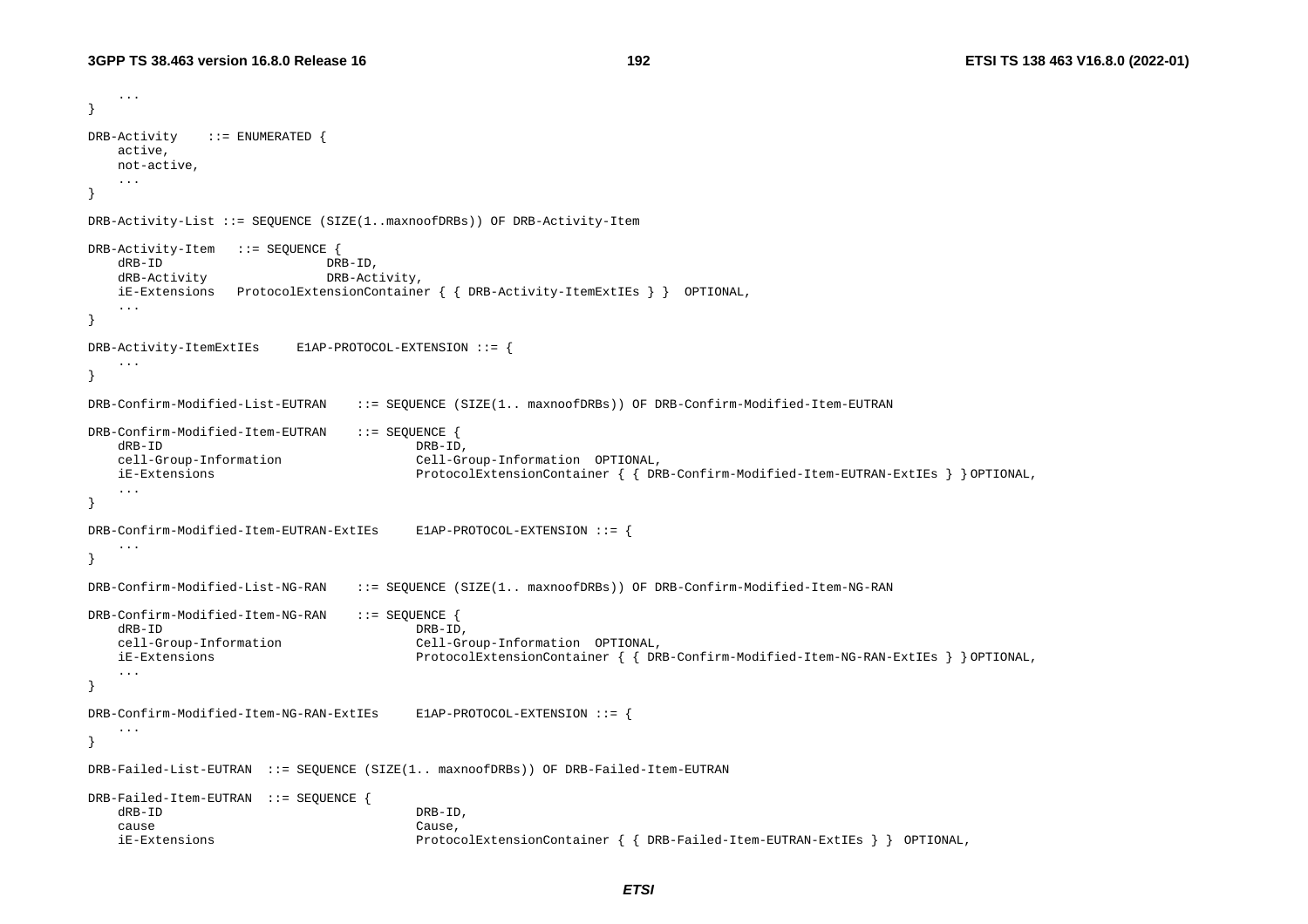```
 ... } 
DRB-Failed-Item-EUTRAN-ExtIEs E1AP-PROTOCOL-EXTENSION ::= { 
    ... } 
DRB-Failed-Mod-List-EUTRAN ::= SEQUENCE (SIZE(1.. maxnoofDRBs)) OF DRB-Failed-Mod-Item-EUTRAN 
DRB-Failed-Mod-Item-EUTRAN ::= SEQUENCE { 
    dRB-ID DRB-ID, 
    cause Cause, 
    iE-Extensions ProtocolExtensionContainer { { DRB-Failed-Mod-Item-EUTRAN-ExtIEs } } OPTIONAL, 
    ... } 
DRB-Failed-Mod-Item-EUTRAN-ExtIEs E1AP-PROTOCOL-EXTENSION ::= { 
    ... } 
DRB-Failed-List-NG-RAN ::= SEQUENCE (SIZE(1.. maxnoofDRBs)) OF DRB-Failed-Item-NG-RAN 
DRB-Failed-Item-NG-RAN ::= SEQUENCE { 
   dRB-ID DRB-ID,
    cause Cause, 
    iE-Extensions ProtocolExtensionContainer { { DRB-Failed-Item-NG-RAN-ExtIEs } } OPTIONAL, 
    ... } 
DRB-Failed-Item-NG-RAN-ExtIEs E1AP-PROTOCOL-EXTENSION ::= { 
    ... } 
DRB-Failed-Mod-List-NG-RAN ::= SEQUENCE (SIZE(1.. maxnoofDRBs)) OF DRB-Failed-Mod-Item-NG-RAN 
DRB-Failed-Mod-Item-NG-RAN ::= SEQUENCE { 
   dRB-ID DRB-ID,
    cause Cause, 
    iE-Extensions ProtocolExtensionContainer { { DRB-Failed-Mod-Item-NG-RAN-ExtIEs } } OPTIONAL, 
    ... } 
DRB-Failed-Mod-Item-NG-RAN-ExtIEs E1AP-PROTOCOL-EXTENSION ::= { 
    ... } 
DRB-Failed-To-Modify-List-EUTRAN ::= SEQUENCE (SIZE(1.. maxnoofDRBs)) OF DRB-Failed-To-Modify-Item-EUTRAN 
DRB-Failed-To-Modify-Item-EUTRAN ::= SEQUENCE { 
    dRB-ID DRB-ID, 
    cause Cause, 
    iE-Extensions ProtocolExtensionContainer { { DRB-Failed-To-Modify-Item-EUTRAN-ExtIEs } } OPTIONAL, 
    ... }
```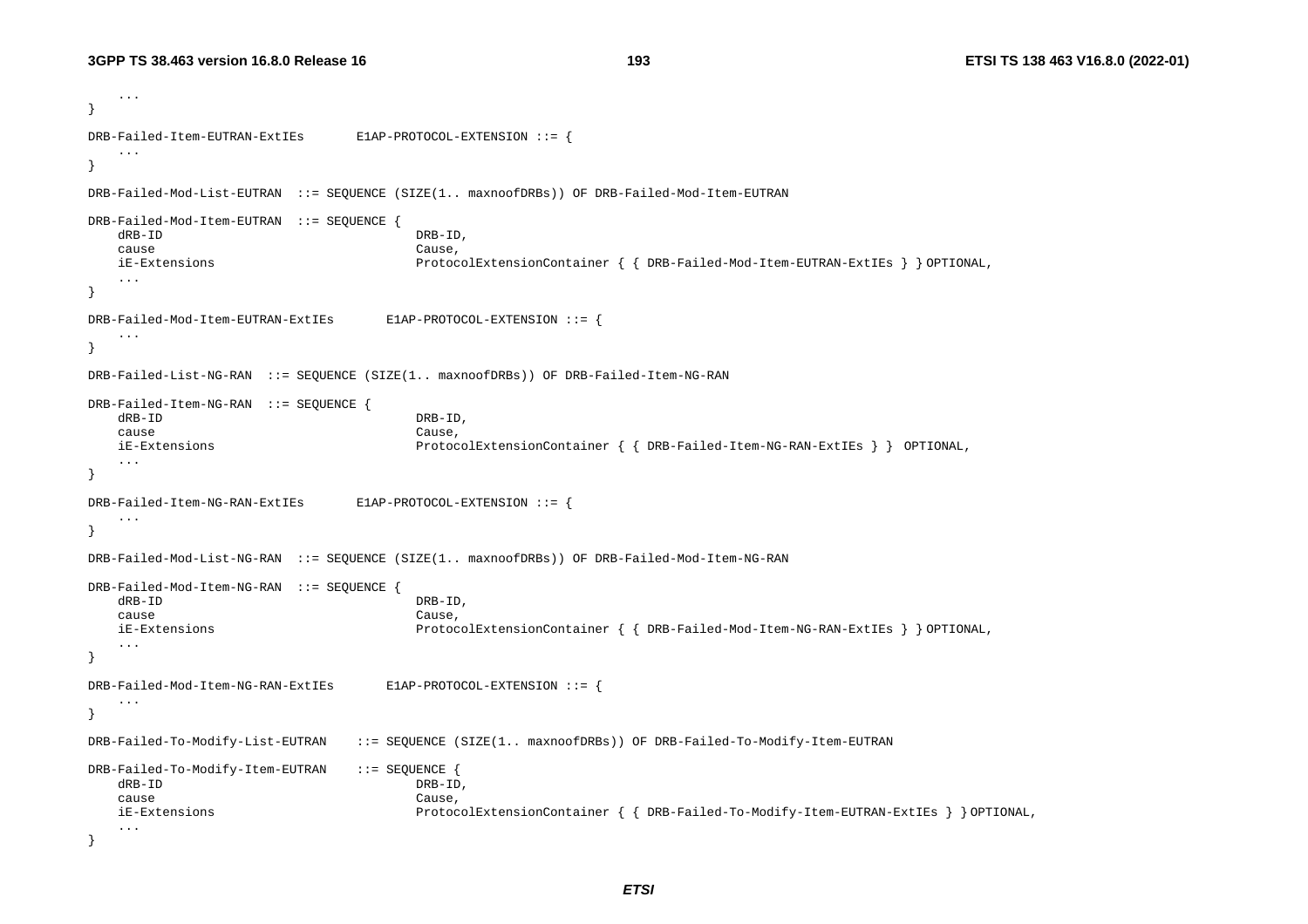```
DRB-Failed-To-Modify-Item-EUTRAN-ExtIEs E1AP-PROTOCOL-EXTENSION ::= { 
    ... } 
DRB-Failed-To-Modify-List-NG-RAN ::= SEQUENCE (SIZE(1.. maxnoofDRBs)) OF DRB-Failed-To-Modify-Item-NG-RAN 
DRB-Failed-To-Modify-Item-NG-RAN ::= SEQUENCE { 
    dRB-ID DRB-ID, 
    cause Cause, 
    iE-Extensions ProtocolExtensionContainer { { DRB-Failed-To-Modify-Item-NG-RAN-ExtIEs } } OPTIONAL, 
    ... } 
DRB-Failed-To-Modify-Item-NG-RAN-ExtIEs E1AP-PROTOCOL-EXTENSION ::= { 
    ... } 
DRB-ID ::= INTEGER (1..32, ...)DRB-Measurement-Results-Information-List ::= SEQUENCE (SIZE(1.. maxnoofDRBs)) OF DRB-Measurement-Results-Information-Item 
DRB-Measurement-Results-Information-Item ::= SEQUENCE { 
    dRB-ID DRB-ID, 
   uL-D1-Result INTEGER (0..10000, ...) OPTIONAL, 
   iE-Extensions ProtocolExtensionContainer { { DRB-Measurement-Results-Information-Item-ExtIEs } } OPTIONAL, 
    ... } 
DRB-Measurement-Results-Information-Item-ExtIEs E1AP-PROTOCOL-EXTENSION ::= { 
    ... } 
DRB-Modified-List-EUTRAN ::= SEQUENCE (SIZE(1.. maxnoofDRBs)) OF DRB-Modified-Item-EUTRAN 
DRB-Modified-Item-EUTRAN ::= SEQUENCE { 
    dRB-ID DRB-ID, 
    s1-DL-UP-TNL-Information UP-TNL-Information OPTIONAL, 
   pDCP-SN-Status-Information PDCP-SN-Status-Information OPTIONAL, 
    uL-UP-Transport-Parameters UP-Parameters OPTIONAL, 
    iE-Extensions ProtocolExtensionContainer { { DRB-Modified-Item-EUTRAN-ExtIEs } } OPTIONAL, 
    ... } 
DRB-Modified-Item-EUTRAN-ExtIEs E1AP-PROTOCOL-EXTENSION ::= { 
 ... } 
DRB-Modified-List-NG-RAN ::= SEQUENCE (SIZE(1.. maxnoofDRBs)) OF DRB-Modified-Item-NG-RAN 
DRB-Modified-Item-NG-RAN ::= SEQUENCE { 
   dRB-ID DRB-ID,
    uL-UP-Transport-Parameters UP-Parameters OPTIONAL, 
    pDCP-SN-Status-Information PDCP-SN-Status-Information OPTIONAL, 
    flow-Setup-List QoS-Flow-List OPTIONAL, 
    flow-Failed-List QoS-Flow-Failed-List OPTIONAL,
```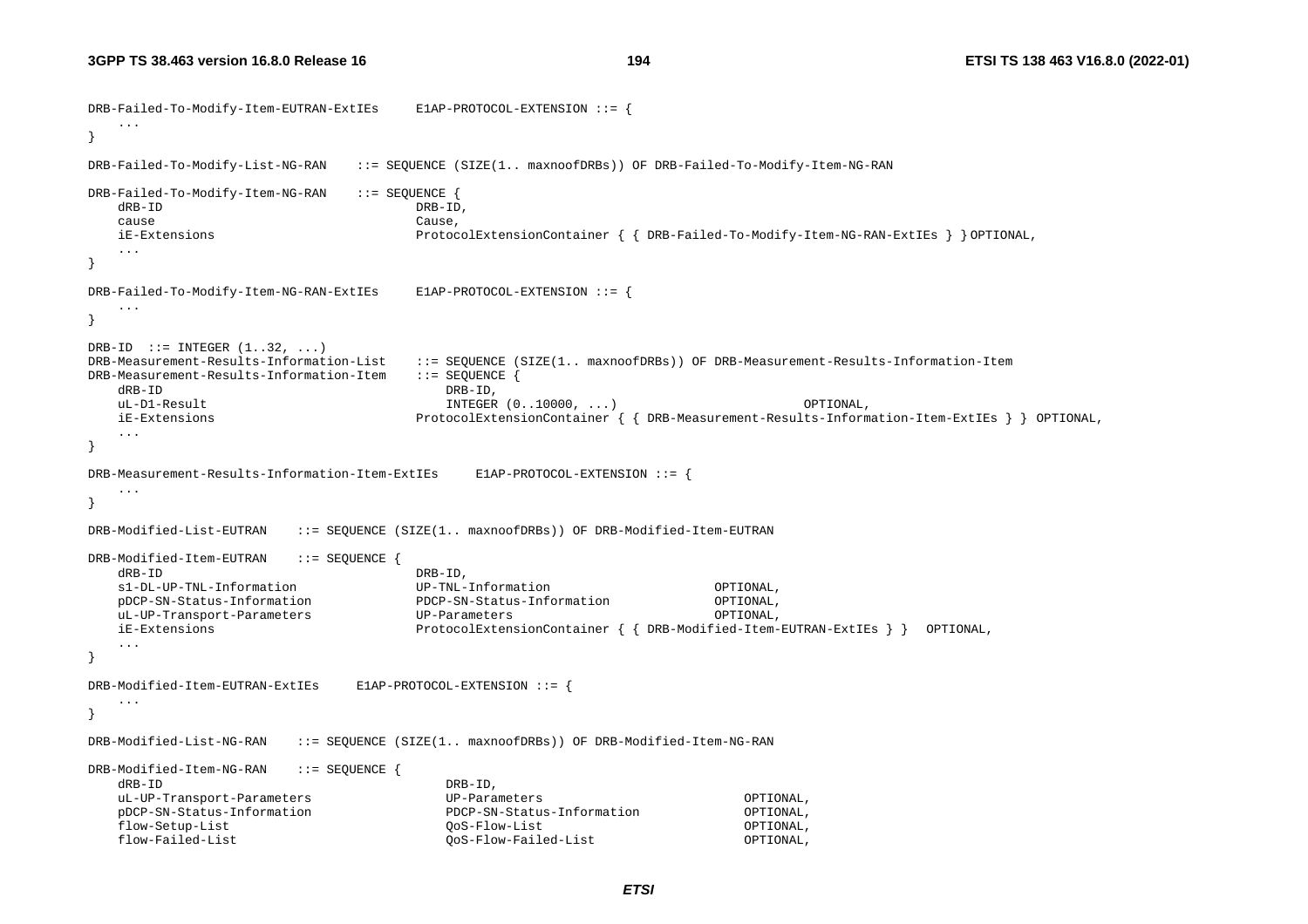iE-Extensions ProtocolExtensionContainer { { DRB-Modified-Item-NG-RAN-ExtIEs } } OPTIONAL, ... } DRB-Modified-Item-NG-RAN-ExtIEs E1AP-PROTOCOL-EXTENSION ::= { {ID id-EarlyForwardingCOUNTInfo CRITICALITY reject EXTENSION EarlyForwardingCOUNTInfo PRESENCE optional}| {ID id-OldQoSFlowMap-ULendmarkerexpected CRITICALITY ignore EXTENSION QoS-Flow-List PRESENCE optional}, ... } DRB-Removed-Item ::= SEQUENCE {<br>dRB-ID  $DRB-ID$  dRB-Released-In-Session ENUMERATED {released-in-session, not-released-in-session, ...} OPTIONAL, dRB-Accumulated-Session-Time OCTET STRING (SIZE(5)) OPTIONAL, qoS-Flow-Removed-List SEQUENCE (SIZE(1.. maxnoofQoSFlows)) OF QoS-Flow-Removed-Item OPTIONAL, iE-Extensions ProtocolExtensionContainer { { DRB-Removed-Item-ExtIEs } } OPTIONAL, ... } DRB-Removed-Item-ExtIEs E1AP-PROTOCOL-EXTENSION ::= { ... } DRB-Required-To-Modify-List-EUTRAN ::= SEQUENCE (SIZE(1.. maxnoofDRBs)) OF DRB-Required-To-Modify-Item-EUTRAN DRB-Required-To-Modify-Item-EUTRAN ::= SEQUENCE { dRB-ID DRB-ID, s1-DL-UP-TNL-Information UP-TNL-Information OPTIONAL, gNB-CU-UP-CellGroupRelatedConfiguration GNB-CU-UP-CellGroupRelatedConfiguration OPTIONAL, cause Cause OPTIONAL, iE-Extensions ProtocolExtensionContainer { { DRB-Required-To-Modify-Item-EUTRAN-ExtIEs } } OPTIONAL, ... } DRB-Required-To-Modify-Item-EUTRAN-ExtIEs E1AP-PROTOCOL-EXTENSION ::= { ... } DRB-Required-To-Modify-List-NG-RAN ::= SEQUENCE (SIZE(1.. maxnoofDRBs)) OF DRB-Required-To-Modify-Item-NG-RAN DRB-Required-To-Modify-Item-NG-RAN ::= SEQUENCE { dRB-ID DRB-ID, gNB-CU-UP-CellGroupRelatedConfiguration GNB-CU-UP-CellGroupRelatedConfiguration OPTIONAL, flow-To-Remove QoS-Flow-List OPTIONAL, cause Cause OPTIONAL, iE-Extensions ProtocolExtensionContainer { { DRB-Required-To-Modify-Item-NG-RAN-ExtIEs } } OPTIONAL, ... } DRB-Required-To-Modify-Item-NG-RAN-ExtIEs E1AP-PROTOCOL-EXTENSION ::= { ... }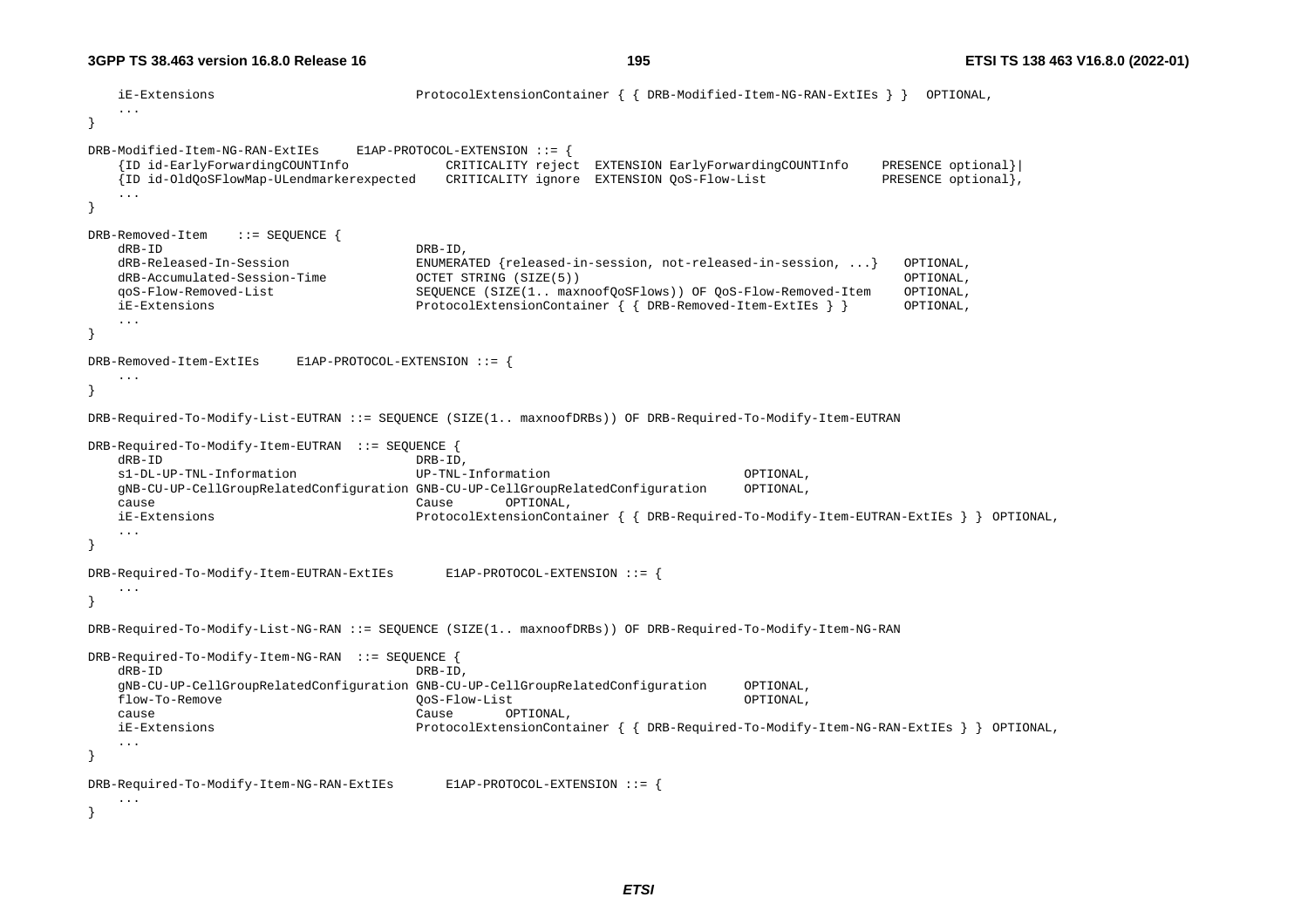DRB-Setup-List-EUTRAN ::= SEQUENCE (SIZE(1.. maxnoofDRBs)) OF DRB-Setup-Item-EUTRAN DRB-Setup-Item-EUTRAN ::= SEQUENCE { dRB-ID DRB-ID, s1-DL-UP-TNL-Information UP-TNL-Information, data-Forwarding-Information-Response Data-Forwarding-Information OPTIONAL, uL-UP-Transport-Parameters UP-Parameters, s1-DL-UP-Unchanged ENUMERATED {true, ...} OPTIONAL, iE-Extensions ProtocolExtensionContainer { { DRB-Setup-Item-EUTRAN-ExtIEs } } OPTIONAL, } DRB-Setup-Item-EUTRAN-ExtIEs E1AP-PROTOCOL-EXTENSION ::= { ... } DRB-Setup-Mod-List-EUTRAN ::= SEQUENCE (SIZE(1.. maxnoofDRBs)) OF DRB-Setup-Mod-Item-EUTRAN DRB-Setup-Mod-Item-EUTRAN ::= SEQUENCE { dRB-ID DRB-ID, s1-DL-UP-TNL-Information UP-TNL-Information, data-Forwarding-Information-Response Data-Forwarding-Information OPTIONAL, uL-UP-Transport-Parameters UP-Parameters, iE-Extensions ProtocolExtensionContainer { { DRB-Setup-Mod-Item-EUTRAN-ExtIEs } } OPTIONAL, ... } DRB-Setup-Mod-Item-EUTRAN-ExtIEs E1AP-PROTOCOL-EXTENSION ::= { ... } DRB-Setup-List-NG-RAN ::= SEQUENCE (SIZE(1.. maxnoofDRBs)) OF DRB-Setup-Item-NG-RAN DRB-Setup-Item-NG-RAN ::= SEQUENCE { dRB-ID DRB-ID, dRB-data-Forwarding-Information-Response Data-Forwarding-Information OPTIONAL, uL-UP-Transport-Parameters UP-Parameters, flow-Setup-List QoS-Flow-List, flow-Failed-List QoS-Flow-Failed-List OPTIONAL, iE-Extensions ProtocolExtensionContainer { { DRB-Setup-Item-NG-RAN-ExtIEs } } OPTIONAL, ... } DRB-Setup-Item-NG-RAN-ExtIEs E1AP-PROTOCOL-EXTENSION ::= { ... } DRB-Setup-Mod-List-NG-RAN ::= SEQUENCE (SIZE(1.. maxnoofDRBs)) OF DRB-Setup-Mod-Item-NG-RAN DRB-Setup-Mod-Item-NG-RAN ::= SEQUENCE { dRB-ID DRB-ID, dRB-data-Forwarding-Information-Response Data-Forwarding-Information OPTIONAL, uL-UP-Transport-Parameters UP-Parameters, flow-Setup-List QoS-Flow-List,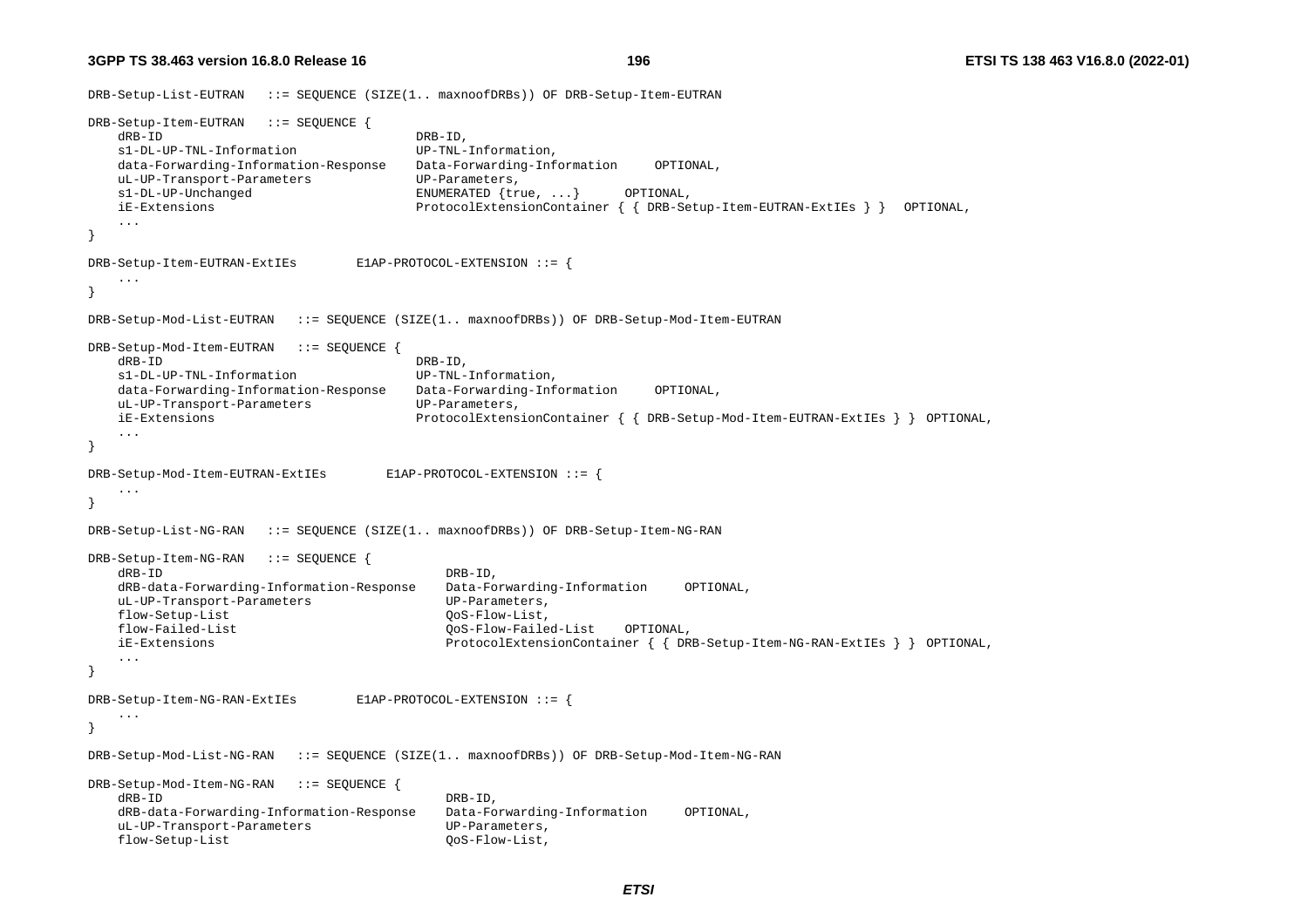```
 flow-Failed-List QoS-Flow-Failed-List OPTIONAL, 
    iE-Extensions ProtocolExtensionContainer { { DRB-Setup-Mod-Item-NG-RAN-ExtIEs } } OPTIONAL, 
    ... } 
DRB-Setup-Mod-Item-NG-RAN-ExtIEs E1AP-PROTOCOL-EXTENSION ::= { 
    ... } 
DRB-Status-Item ::= SEQUENCE { 
    dRB-ID DRB-ID, 
    pDCP-DL-Count PDCP-Count OPTIONAL, 
    pDCP-UL-Count PDCP-Count OPTIONAL, 
    iE-Extensions ProtocolExtensionContainer { { DRB-Status-ItemExtIEs } } OPTIONAL, 
    ... } 
DRB-Status-ItemExtIEs E1AP-PROTOCOL-EXTENSION ::= { 
    ... } 
DRBs-Subject-To-Counter-Check-List-EUTRAN ::= SEQUENCE (SIZE(1.. maxnoofDRBs)) OF DRBs-Subject-To-Counter-Check-Item-EUTRAN 
DRBs-Subject-To-Counter-Check-Item-EUTRAN ::= SEQUENCE { 
    dRB-ID DRB-ID, 
    pDCP-UL-Count PDCP-Count, 
    pDCP-DL-Count PDCP-Count, 
    iE-Extensions ProtocolExtensionContainer { { DRBs-Subject-To-Counter-Check-Item-EUTRAN-ExtIEs } } OPTIONAL, 
    ... } 
DRBs-Subject-To-Counter-Check-Item-EUTRAN-ExtIEs E1AP-PROTOCOL-EXTENSION ::= { 
    ... } 
DRBs-Subject-To-Counter-Check-List-NG-RAN ::= SEQUENCE (SIZE(1.. maxnoofDRBs)) OF DRBs-Subject-To-Counter-Check-Item-NG-RAN 
DRBs-Subject-To-Counter-Check-Item-NG-RAN ::= SEQUENCE { 
    pDU-Session-ID PDU-Session-ID, 
    dRB-ID DRB-ID, 
    pDCP-UL-Count PDCP-Count, 
    pDCP-DL-Count PDCP-Count, 
    iE-Extensions ProtocolExtensionContainer { { DRBs-Subject-To-Counter-Check-Item-NG-RAN-ExtIEs } } OPTIONAL, 
    ... } 
DRBs-Subject-To-Counter-Check-Item-NG-RAN-ExtIEs E1AP-PROTOCOL-EXTENSION ::= { 
    ... } 
DRBs-Subject-To-Early-Forwarding-List ::= SEQUENCE (SIZE(1.. maxnoofDRBs)) OF DRBs-Subject-To-Early-Forwarding-Item 
DRBs-Subject-To-Early-Forwarding-Item ::= SEQUENCE { 
    dRB-ID DRB-ID,
```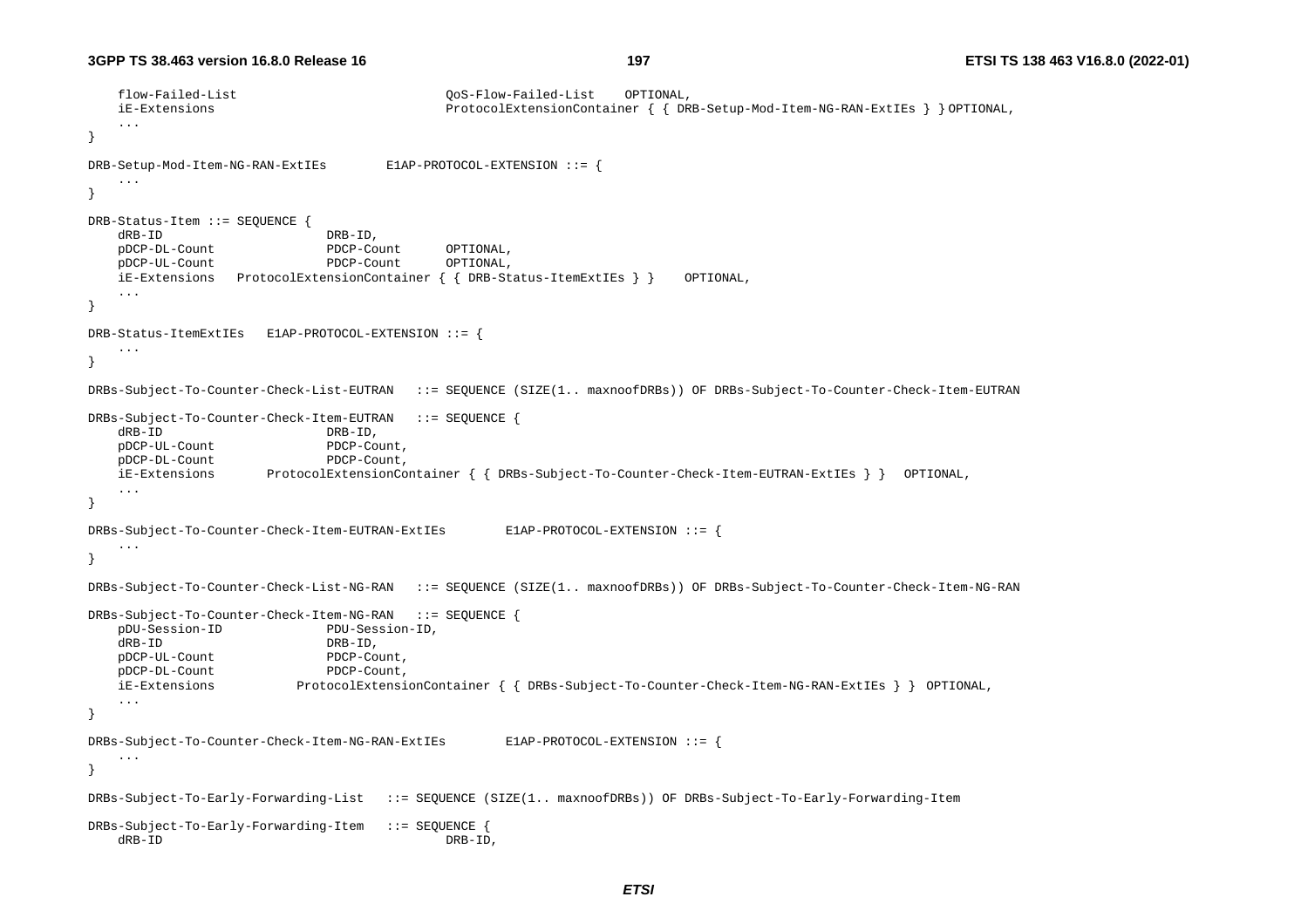```
dLCountValue PDCP-Count,
   iE-Extensions ProtocolExtensionContainer { { DRBs-Subject-To-Early-Forwarding-Item-ExtIEs } } OPTIONAL, 
   ... } 
DRBs-Subject-To-Early-Forwarding-Item-ExtIEs E1AP-PROTOCOL-EXTENSION ::= { 
 ... } 
DRB-To-Modify-List-EUTRAN ::= SEQUENCE (SIZE(1.. maxnoofDRBs)) OF DRB-To-Modify-Item-EUTRAN 
DRB-To-Modify-Item-EUTRAN ::= SEQUENCE { 
   dRB-ID DRB-ID, 
   pDCP-Configuration PDCP-Configuration OPTIONAL, 
   eUTRAN-QoS EUTRAN-QoS OPTIONAL, 
   s1-UL-UP-TNL-Information UP-TNL-Information OPTIONAL, 
   data-Forwarding-Information Data-Forwarding-Information OPTIONAL, 
   pDCP-SN-Status-Request PDCP-SN-Status-Request OPTIONAL, 
   pDCP-SN-Status-Information PDCP-SN-Status-Information OPTIONAL, 
   dL-UP-Parameters UP-Parameters OPTIONAL, 
   cell-Group-To-Add Cell-Group-Information OPTIONAL, 
   cell-Group-To-Modify Cell-Group-Information OPTIONAL, 
   cell-Group-To-Remove Cell-Group-Information OPTIONAL, 
  dRB-Inactivity-Timer Inactivity-Timer Inactivity-Timer OPTIONAL,
   iE-Extensions ProtocolExtensionContainer { { DRB-To-Modify-Item-EUTRAN-ExtIEs } } OPTIONAL, 
   ... } 
DRB-To-Modify-Item-EUTRAN-ExtIEs E1AP-PROTOCOL-EXTENSION ::= { 
    ... } 
DRB-To-Modify-List-NG-RAN ::= SEQUENCE (SIZE(1.. maxnoofDRBs)) OF DRB-To-Modify-Item-NG-RAN 
DRB-To-Modify-Item-NG-RAN ::= SEQUENCE { 
   dRB-ID DRB-ID, 
   sDAP-Configuration SDAP-Configuration OPTIONAL, 
   pDCP-Configuration PDCP-Configuration OPTIONAL, 
   dRB-Data-Forwarding-Information Data-Forwarding-Information OPTIONAL, 
   pDCP-SN-Status-Request PDCP-SN-Status-Request OPTIONAL, 
   pdcp-SN-Status-Information PDCP-SN-Status-Information OPTIONAL, 
   dL-UP-Parameters UP-Parameters OPTIONAL, 
   cell-Group-To-Add Cell-Group-Information OPTIONAL, 
   cell-Group-To-Modify Cell-Group-Information OPTIONAL, 
   cell-Group-To-Remove Cell-Group-Information OPTIONAL, 
   flow-Mapping-Information QoS-Flow-QoS-Parameter-List OPTIONAL, 
   dRB-Inactivity-Timer Inactivity-Timer OPTIONAL, 
   iE-Extensions ProtocolExtensionContainer { { DRB-To-Modify-Item-NG-RAN-ExtIEs } } OPTIONAL, 
    ... } 
DRB-To-Modify-Item-NG-RAN-ExtIEs E1AP-PROTOCOL-EXTENSION ::= { 
    {ID id-OldQoSFlowMap-ULendmarkerexpected CRITICALITY reject EXTENSION QoS-Flow-List PRESENCE optional}| 
    {ID id-DRB-QoS CRITICALITY ignore EXTENSION QoSFlowLevelQoSParameters PRESENCE optional}|
```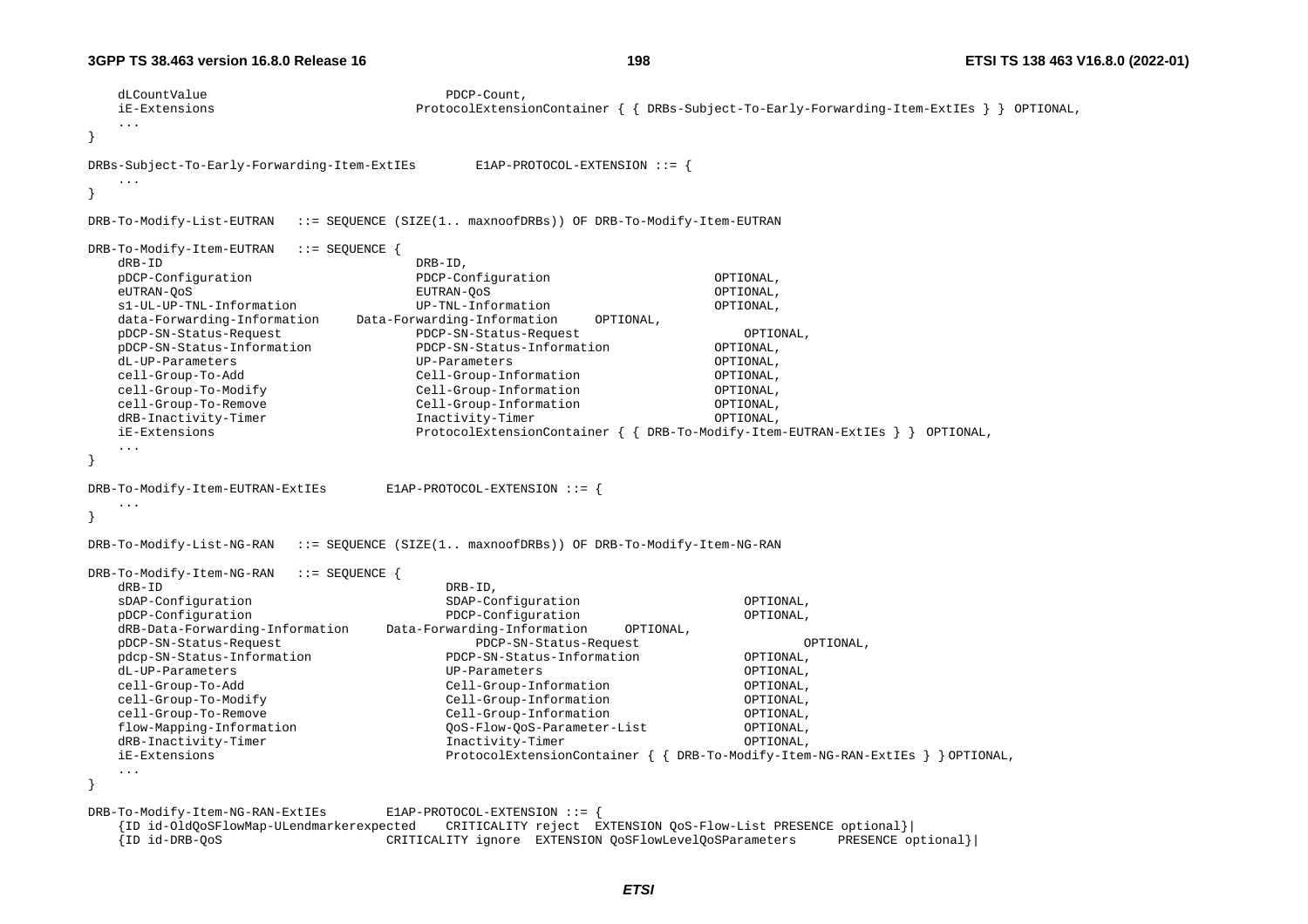```
 {ID id-EarlyForwardingCOUNTReq CRITICALITY reject EXTENSION EarlyForwardingCOUNTReq PRESENCE optional}| 
    {ID id-EarlyForwardingCOUNTInfo CRITICALITY reject EXTENSION EarlyForwardingCOUNTInfo PRESENCE optional}| 
    {ID id-DAPSRequestInfo CRITICALITY ignore EXTENSION DAPSRequestInfo PRESENCE optional}| 
    {ID id-EarlyDataForwardingIndicator CRITICALITY ignore EXTENSION EarlyDataForwardingIndicator PRESENCE optional}, 
    ... } 
DRB-To-Remove-List-EUTRAN ::= SEQUENCE (SIZE(1.. maxnoofDRBs)) OF DRB-To-Remove-Item-EUTRAN 
DRB-To-Remove-Item-EUTRAN ::= SEQUENCE { 
   dRB-ID DRB-ID,
    iE-Extensions ProtocolExtensionContainer { { DRB-To-Remove-Item-EUTRAN-ExtIEs } } OPTIONAL, 
    ... } 
DRB-To-Remove-Item-EUTRAN-ExtIEs E1AP-PROTOCOL-EXTENSION ::= { 
    ... } 
DRB-Required-To-Remove-List-EUTRAN ::= SEQUENCE (SIZE(1.. maxnoofDRBs)) OF DRB-Required-To-Remove-Item-EUTRAN 
DRB-Required-To-Remove-Item-EUTRAN ::= SEQUENCE { 
    dRB-ID DRB-ID, 
    cause Cause, 
    iE-Extensions ProtocolExtensionContainer { { DRB-Required-To-Remove-Item-EUTRAN-ExtIEs } } OPTIONAL, 
    ... } 
DRB-Required-To-Remove-Item-EUTRAN-ExtIEs E1AP-PROTOCOL-EXTENSION ::= { 
    ... } 
DRB-To-Remove-List-NG-RAN ::= SEQUENCE (SIZE(1.. maxnoofDRBs)) OF DRB-To-Remove-Item-NG-RAN 
DRB-To-Remove-Item-NG-RAN ::= SEQUENCE { 
   dRB-ID DRB-ID,
    iE-Extensions ProtocolExtensionContainer { { DRB-To-Remove-Item-NG-RAN-ExtIEs } } OPTIONAL, 
    ... } 
DRB-To-Remove-Item-NG-RAN-ExtIEs E1AP-PROTOCOL-EXTENSION ::= { 
    ... } 
DRB-Required-To-Remove-List-NG-RAN ::= SEQUENCE (SIZE(1.. maxnoofDRBs)) OF DRB-Required-To-Remove-Item-NG-RAN 
DRB-Required-To-Remove-Item-NG-RAN ::= SEOUENCE
    dRB-ID DRB-ID, 
 cause Cause, 
    iE-Extensions ProtocolExtensionContainer { { DRB-Required-To-Remove-Item-NG-RAN-ExtIEs } } OPTIONAL, 
    ... } 
DRB-Required-To-Remove-Item-NG-RAN-ExtIEs E1AP-PROTOCOL-EXTENSION ::= {
```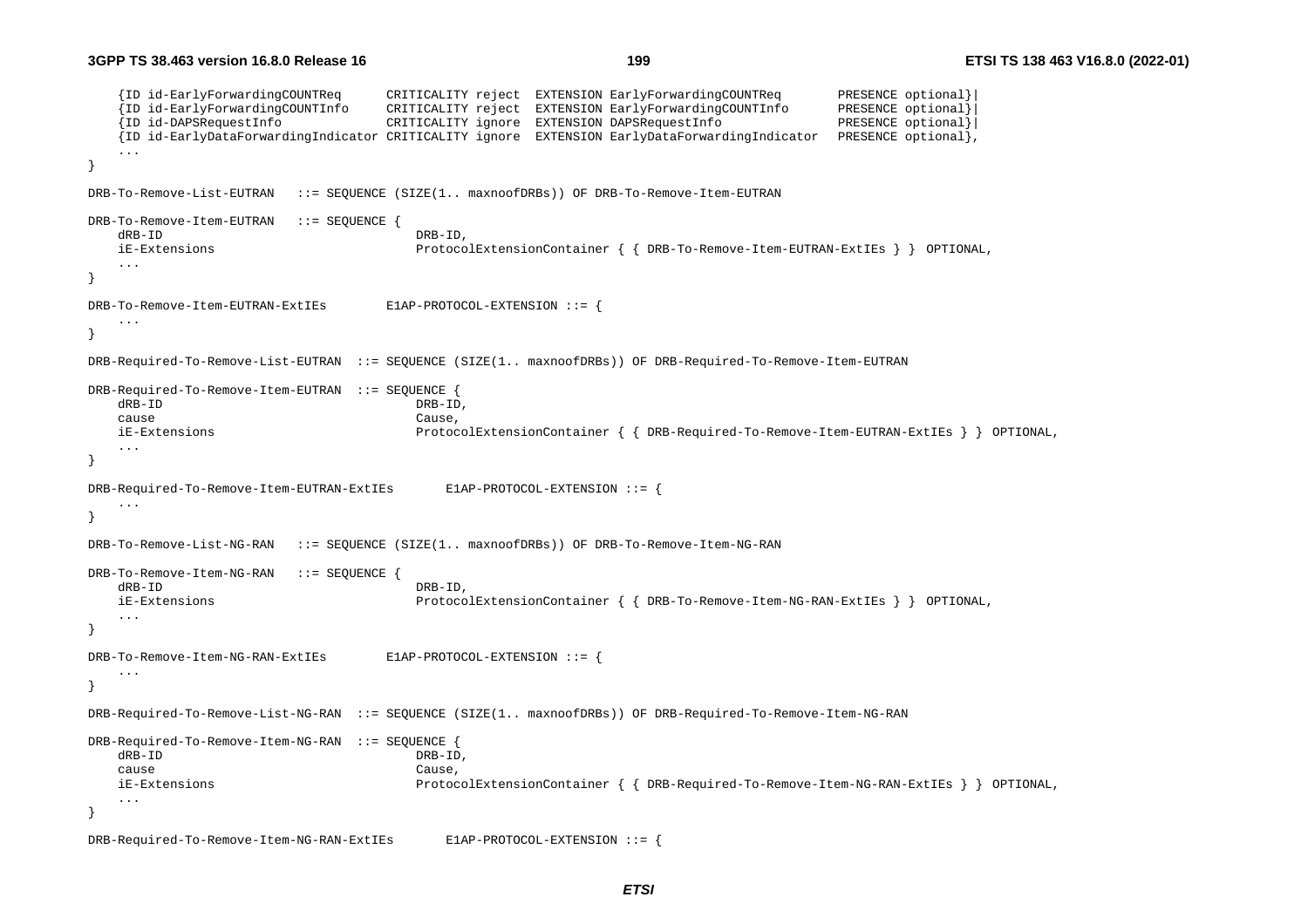```
 ... } 
DRB-To-Setup-List-EUTRAN ::= SEQUENCE (SIZE(1.. maxnoofDRBs)) OF DRB-To-Setup-Item-EUTRAN 
DRB-To-Setup-Item-EUTRAN ::= SEQUENCE { 
   dRB-ID DRB-ID,
   pDCP-Configuration PDCP-Configuration, 
   eUTRAN-QoS eUTRAN-QoS,
    s1-UL-UP-TNL-Information UP-TNL-Information, 
    data-Forwarding-Information-Request Data-Forwarding-Information-Request OPTIONAL, 
    cell-Group-Information Cell-Group-Information, 
    dL-UP-Parameters UP-Parameters OPTIONAL, 
   dRB-Inactivity-Timer Inactivity-Timer Inactivity-Timer OPTIONAL,
    existing-Allocated-S1-DL-UP-TNL-Info UP-TNL-Information OPTIONAL, 
    iE-Extensions ProtocolExtensionContainer { { DRB-To-Setup-Item-EUTRAN-ExtIEs } } OPTIONAL, 
    ... } 
DRB-To-Setup-Item-EUTRAN-ExtIEs E1AP-PROTOCOL-EXTENSION ::= { 
 ... } 
DRB-To-Setup-Mod-List-EUTRAN ::= SEQUENCE (SIZE(1.. maxnoofDRBs)) OF DRB-To-Setup-Mod-Item-EUTRAN 
DRB-To-Setup-Mod-Item-EUTRAN ::= SEQUENCE { 
    dRB-ID DRB-ID, 
   pDCP-Configuration PDCP-Configuration, 
    eUTRAN-QoS EUTRAN-QoS, 
    s1-UL-UP-TNL-Information UP-TNL-Information, 
    data-Forwarding-Information-Request Data-Forwarding-Information-Request OPTIONAL, 
    cell-Group-Information Cell-Group-Information, 
    dL-UP-Parameters UP-Parameters OPTIONAL, 
   dRB-Inactivity-Timer 1.1 Inactivity-Timer OPTIONAL,
    iE-Extensions ProtocolExtensionContainer { { DRB-To-Setup-Mod-Item-EUTRAN-ExtIEs } } OPTIONAL, 
    ... } 
DRB-To-Setup-Mod-Item-EUTRAN-ExtIEs E1AP-PROTOCOL-EXTENSION ::= { 
    ... } 
DRB-To-Setup-List-NG-RAN ::= SEQUENCE (SIZE(1.. maxnoofDRBs)) OF DRB-To-Setup-Item-NG-RAN 
DRB-To-Setup-Item-NG-RAN ::= SEQUENCE { 
   dRB-ID DRB-ID, DRB-ID, DRB-ID, DRB-ID, DRB-ID, DRB-ID, DRB-ID, MRBsDAP-Configuration SDAP-Configuration,
    pDCP-Configuration PDCP-Configuration, 
    cell-Group-Information Cell-Group-Information, 
    qos-flow-Information-To-Be-Setup QoS-Flow-QoS-Parameter-List, 
    dRB-Data-Forwarding-Information-Request Data-Forwarding-Information-Request OPTIONAL, 
    dRB-Inactivity-Timer Inactivity-Timer OPTIONAL, 
    pDCP-SN-Status-Information PDCP-SN-Status-Information OPTIONAL, 
    iE-Extensions ProtocolExtensionContainer { { DRB-To-Setup-Item-NG-RAN-ExtIEs } } OPTIONAL,
```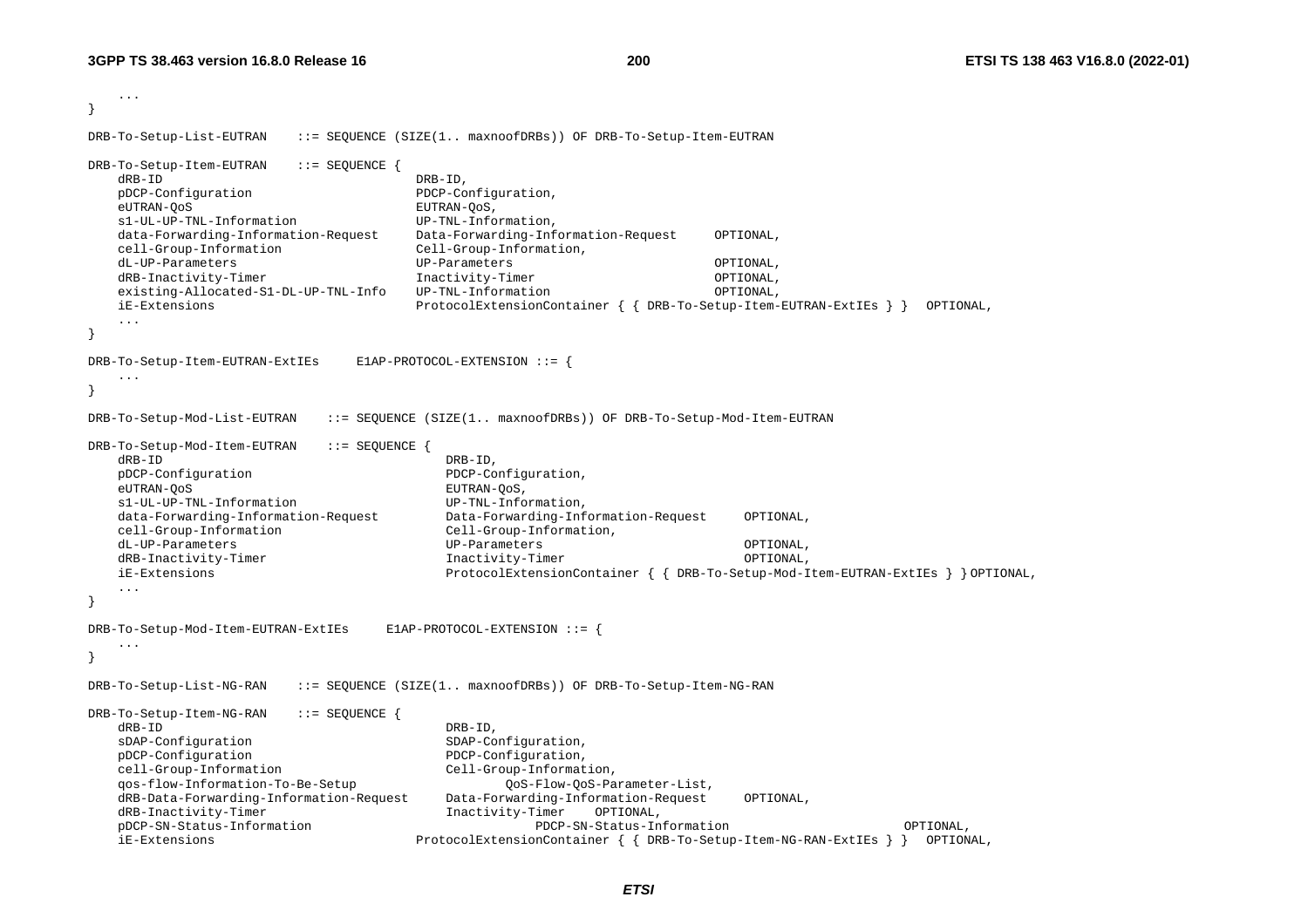```
 ... } 
DRB-To-Setup-Item-NG-RAN-ExtIEs E1AP-PROTOCOL-EXTENSION ::= { 
    {ID id-DRB-QoS CRITICALITY ignore EXTENSION QoSFlowLevelQoSParameters PRESENCE optional}| 
                                 CRITICALITY ignore EXTENSION DAPSRequestInfo
    {ID id-ignoreMappingRuleIndication CRITICALITY reject EXTENSION IgnoreMappingRuleIndication PRESENCE optional}| 
    {ID id-QoSFlowsDRBRemapping CRITICALITY reject EXTENSION QoS-Flows-DRB-Remapping PRESENCE optional}, 
 ... } 
DRB-To-Setup-Mod-List-NG-RAN ::= SEQUENCE (SIZE(1.. maxnoofDRBs)) OF DRB-To-Setup-Mod-Item-NG-RAN 
DRB-To-Setup-Mod-Item-NG-RAN ::= SEQUENCE { 
    dRB-ID DRB-ID, 
   sDAP-Configuration SDAP-Configuration,
    pDCP-Configuration PDCP-Configuration, 
    cell-Group-Information Cell-Group-Information, 
    flow-Mapping-Information QoS-Flow-QoS-Parameter-List, 
    dRB-Data-Forwarding-Information-Request Data-Forwarding-Information-Request OPTIONAL, 
   dRB-Inactivity-Timer Inactivity-Timer OPTIONAL,
    pDCP-SN-Status-Information PDCP-SN-Status-Information OPTIONAL, 
    iE-Extensions ProtocolExtensionContainer { { DRB-To-Setup-Mod-Item-NG-RAN-ExtIEs } } OPTIONAL, 
    ... } 
DRB-To-Setup-Mod-Item-NG-RAN-ExtIEs E1AP-PROTOCOL-EXTENSION ::= { 
    {ID id-DRB-QoS CRITICALITY ignore EXTENSION QoSFlowLevelQoSParameters PRESENCE optional}| 
    {ID id-ignoreMappingRuleIndication CRITICALITY reject EXTENSION IgnoreMappingRuleIndication PRESENCE optional}| 
                                 CRITICALITY ignore EXTENSION DAPSRequestInfo
    ... } 
DRB-Usage-Report-List ::= SEQUENCE (SIZE(1..maxnooftimeperiods)) OF DRB-Usage-Report-Item 
DRB-Usage-Report-Item ::= SEQUENCE { 
    startTimeStamp OCTET STRING (SIZE(4)), 
   endTimeStamp OCTET STRING (SIZE(4)),usageCountUL INTEGER (0..18446744073709551615),
   usageCountDL 1NTEGER (0..18446744073709551615),
    iE-Extensions ProtocolExtensionContainer { { DRB-Usage-Report-Item-ExtIEs} } OPTIONAL, 
    ... } 
DRB-Usage-Report-Item-ExtIEs E1AP-PROTOCOL-EXTENSION ::= { 
 ... } 
Duplication-Activation ::= ENUMERATED { 
    active, 
    inactive, 
    ... }
```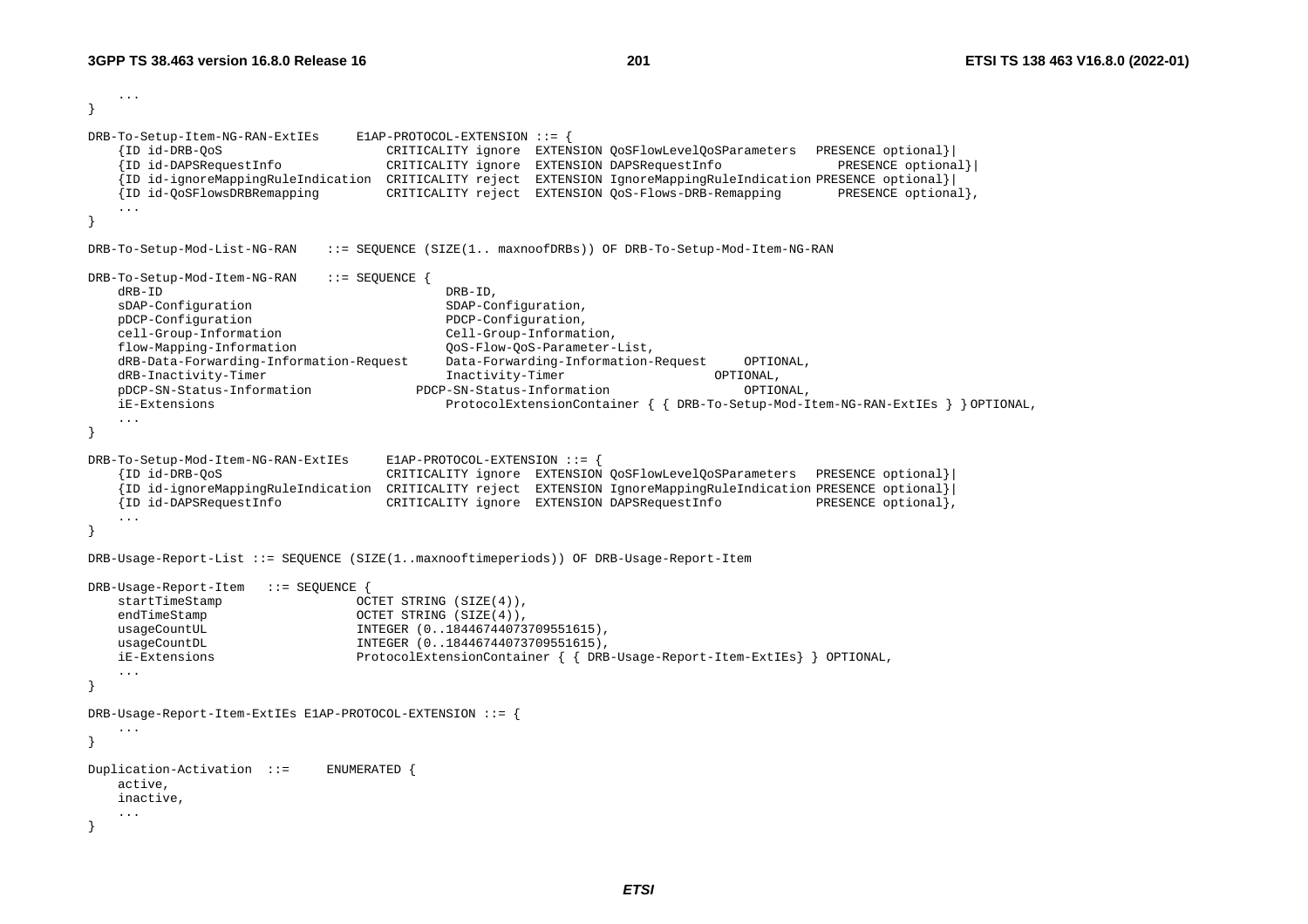```
Dynamic5QIDescriptor ::= SEQUENCE { 
    qoSPriorityLevel QoSPriorityLevel, 
    packetDelayBudget PacketDelayBudget, 
    packetErrorRate PacketErrorRate, 
    fiveQI INTEGER (0..255, ...) OPTIONAL, 
    delayCritical ENUMERATED {delay-critical, non-delay-critical} OPTIONAL, 
    averagingWindow AveragingWindow OPTIONAL, 
    maxDataBurstVolume MaxDataBurstVolume OPTIONAL, 
    iE-Extensions ProtocolExtensionContainer { { Dynamic5QIDescriptor-ExtIEs } } OPTIONAL 
} 
Dynamic5QIDescriptor-ExtIEs E1AP-PROTOCOL-EXTENSION ::= { 
     { ID id-ExtendedPacketDelayBudget CRITICALITY ignore EXTENSION ExtendedPacketDelayBudget PRESENCE optional }| 
     { ID id-CNPacketDelayBudgetDownlink CRITICALITY ignore EXTENSION ExtendedPacketDelayBudget PRESENCE optional }| 
    { ID id-CNPacketDelayBudgetUplink CRITICALITY ignore EXTENSION ExtendedPacketDelayBudget PRESENCE optional }, 
    ... } 
DataDiscardRequired ::= ENUMERATED { 
    required, 
    ... } 
- - \mathbf{F}EarlyDataForwardingIndicator ::= ENUMERATED {stop, ...}
EarlyForwardingCOUNTInfo ::= CHOICE { 
   firstDLCount FirstDLCount,
   dLDiscardingCount DLDiscarding,
   choice-Extension ProtocolIE-SingleContainer { { EarlyForwardingCOUNTInfo-ExtIEs}
} 
EarlyForwardingCOUNTInfo-ExtIEs E1AP-PROTOCOL-IES ::= { 
    ... } 
EarlyForwardingCOUNTReq ::= ENUMERATED { first-dl-count, dl-discarding, ...}
EHC-Common-Parameters ::= SEQUENCE { 
    ehc-CID-Length ENUMERATED { bits7, bits15, ...}, 
    iE-Extensions ProtocolExtensionContainer { { EHC-Common-Parameters-ExtIEs } } OPTIONAL 
} 
EHC-Common-Parameters-ExtIEs E1AP-PROTOCOL-EXTENSION ::= { 
    ... } 
EHC-Downlink-Parameters ::= SEQUENCE { 
    drb-ContinueEHC-DL ENUMERATED { true, ...}, 
    iE-Extensions ProtocolExtensionContainer { { EHC-Downlink-Parameters-ExtIEs } } OPTIONAL 
}
```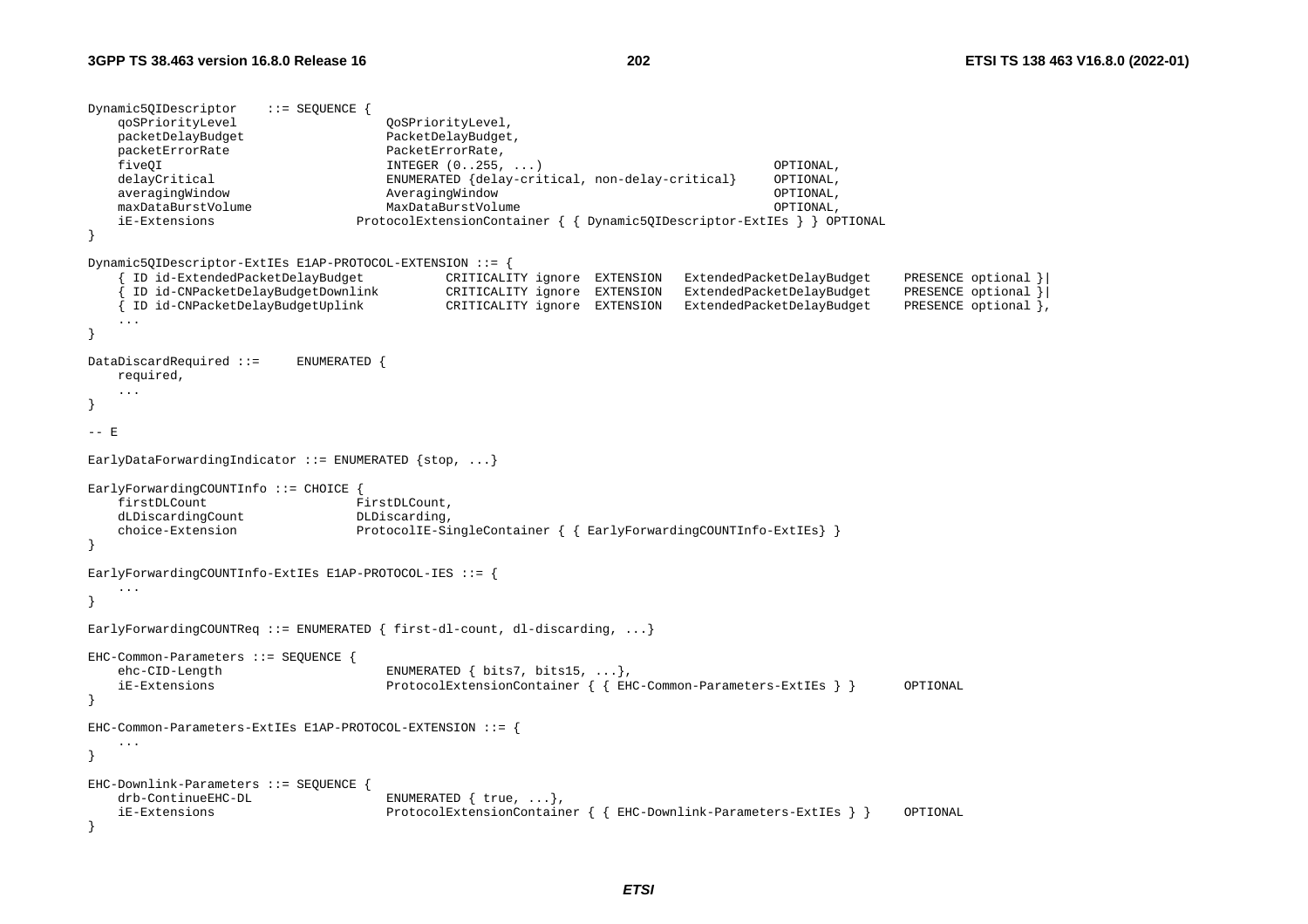```
EHC-Downlink-Parameters-ExtIEs E1AP-PROTOCOL-EXTENSION ::= { 
{ID id-MaxCIDEHCDL CRITICALITY ignore EXTENSION MaxCIDEHCDL PRESENCE optional }, 
    ... } 
EHC-Uplink-Parameters ::= SEQUENCE { 
   drb-ContinueEHC-UL ENUMERATED { true, ...},
    iE-Extensions ProtocolExtensionContainer { { EHC-Uplink-Parameters-ExtIEs } } OPTIONAL 
} 
EHC-Uplink-Parameters-ExtIEs E1AP-PROTOCOL-EXTENSION ::= { 
    ... } 
EHC-Parameters ::= SEQUENCE { 
    ehc-Common EHC-Common-Parameters, 
    ehc-Downlink EHC-Downlink-Parameters OPTIONAL, 
    ehc-Uplink EHC-Uplink-Parameters OPTIONAL, 
    iE-Extensions ProtocolExtensionContainer { { EHC-Parameters-ExtIEs } } OPTIONAL 
} 
EHC-Parameters-ExtIEs E1AP-PROTOCOL-EXTENSION ::= { 
    ... } 
EncryptionKey ::= OCTET STRING 
Endpoint-IP-address-and-port::= SEQUENCE { 
   endpoint-IP-Address TransportLayerAddress,
   portNumber PortNumber,
    iE-Extensions ProtocolExtensionContainer { { Endpoint-IP-address-and-port-ExtIEs} } OPTIONAL 
} 
Endpoint-IP-address-and-port-ExtIEs E1AP-PROTOCOL-EXTENSION ::= \{ ... } 
EUTRANAllocationAndRetentionPriority ::= SEQUENCE { 
   priorityLevel PriorityLevel,
    pre-emptionCapability Pre-emptionCapability, 
    pre-emptionVulnerability Pre-emptionVulnerability, 
    iE-Extensions ProtocolExtensionContainer { {EUTRANAllocationAndRetentionPriority-ExtIEs} } OPTIONAL, 
    ... } 
ExtendedPacketDelayBudget ::= INTEGER (1..65535, ...) 
EUTRANAllocationAndRetentionPriority-ExtIEs E1AP-PROTOCOL-EXTENSION ::= { 
    ... } 
EUTRAN-QoS-Support-List ::= SEQUENCE (SIZE(1.. maxnoofEUTRANQOSParameters)) OF EUTRAN-QoS-Support-Item
```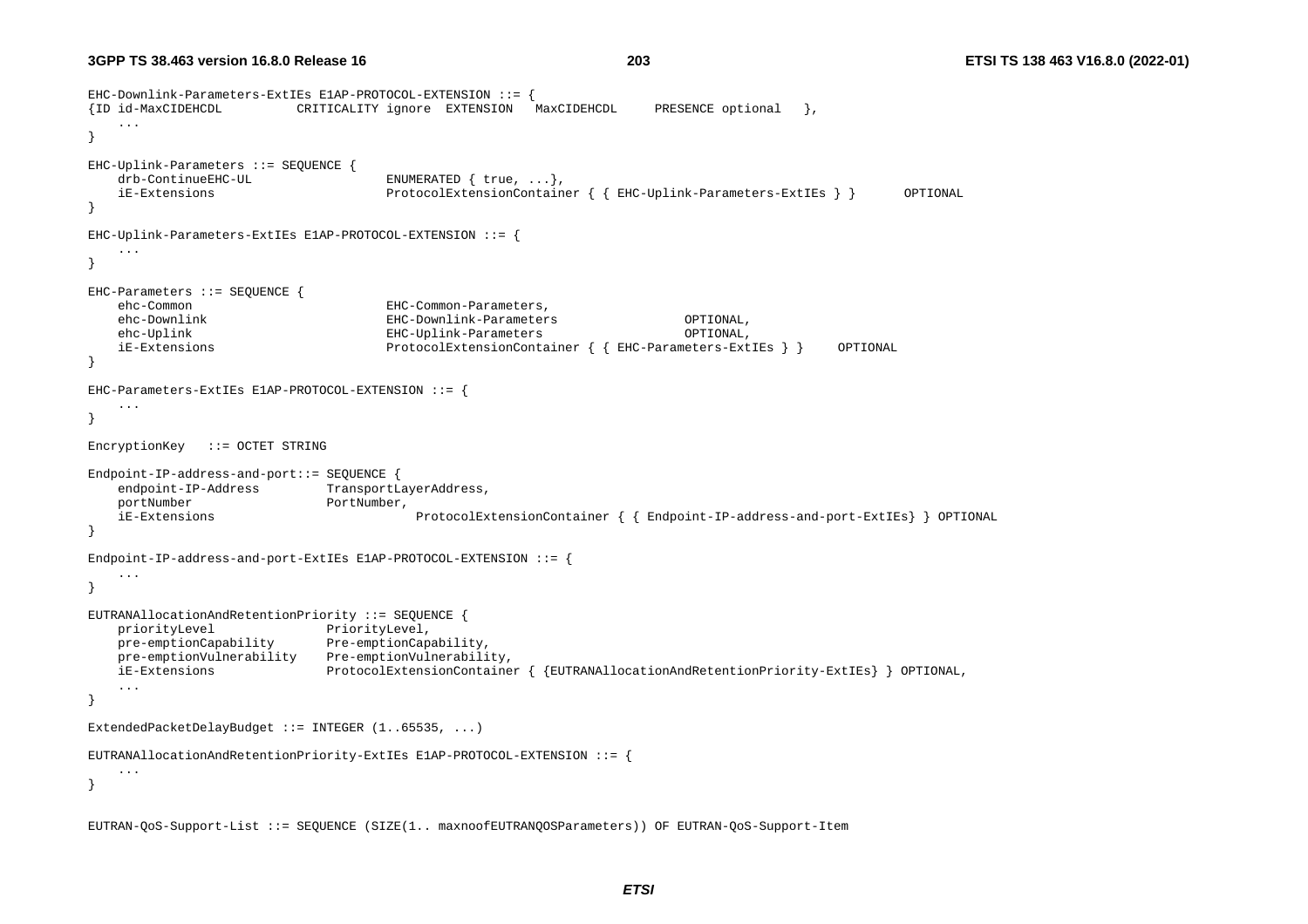```
EUTRAN-QoS-Support-Item ::= SEQUENCE { 
    eUTRAN-QoS EUTRAN-QoS, 
    iE-Extensions ProtocolExtensionContainer { { EUTRAN-QoS-Support-Item-ExtIEs } } OPTIONAL 
} 
EUTRAN-QoS-Support-Item-ExtIEs E1AP-PROTOCOL-EXTENSION ::= { 
    ... } 
EUTRAN-QoS ::= SEQUENCE { 
 qCI QCI, 
    eUTRANallocationAndRetentionPriority EUTRANAllocationAndRetentionPriority, 
    gbrQosInformation GBR-QosInformation OPTIONAL, 
    iE-Extensions ProtocolExtensionContainer { { EUTRAN-QoS-ExtIEs } } OPTIONAL, 
    ... } 
EUTRAN-QoS-ExtIEs E1AP-PROTOCOL-EXTENSION ::= { 
    ... } 
ExtendedSliceSupportList ::= SEQUENCE (SIZE(1.. maxnoofExtSliceItems)) OF Slice-Support-Item 
-- F FirstDLCount ::= SEQUENCE { 
   firstDLCountVal PDCP-Count,
    iE-Extensions ProtocolExtensionContainer { { FirstDLCount-ExtIEs } } OPTIONAL 
} 
FirstDLCount-ExtIEs E1AP-PROTOCOL-EXTENSION ::= { 
    ... } 
-- G GNB-CU-CP-Name ::= PrintableString(SIZE(1..150,...))
Extended-GNB-CU-CP-Name ::= SEQUENCE { 
    gNB-CU-CP-NameVisibleString GNB-CU-CP-NameVisibleString OPTIONAL, 
    gNB-CU-CP-NameUTF8String GNB-CU-CP-NameUTF8String OPTIONAL, 
    iE-Extensions ProtocolExtensionContainer { { Extended-GNB-CU-CP-Name-ExtIEs } } OPTIONAL, 
    ... } 
Extended-GNB-CU-CP-Name-ExtIEs E1AP-PROTOCOL-EXTENSION ::= { 
    ... } 
GNB-CU-CP-NameVisibleString ::= VisibleString(SIZE(1..150,...)) 
GNB-CU-CP-NameUTF8String ::= UTF8String(SIZE(1..150,...))
```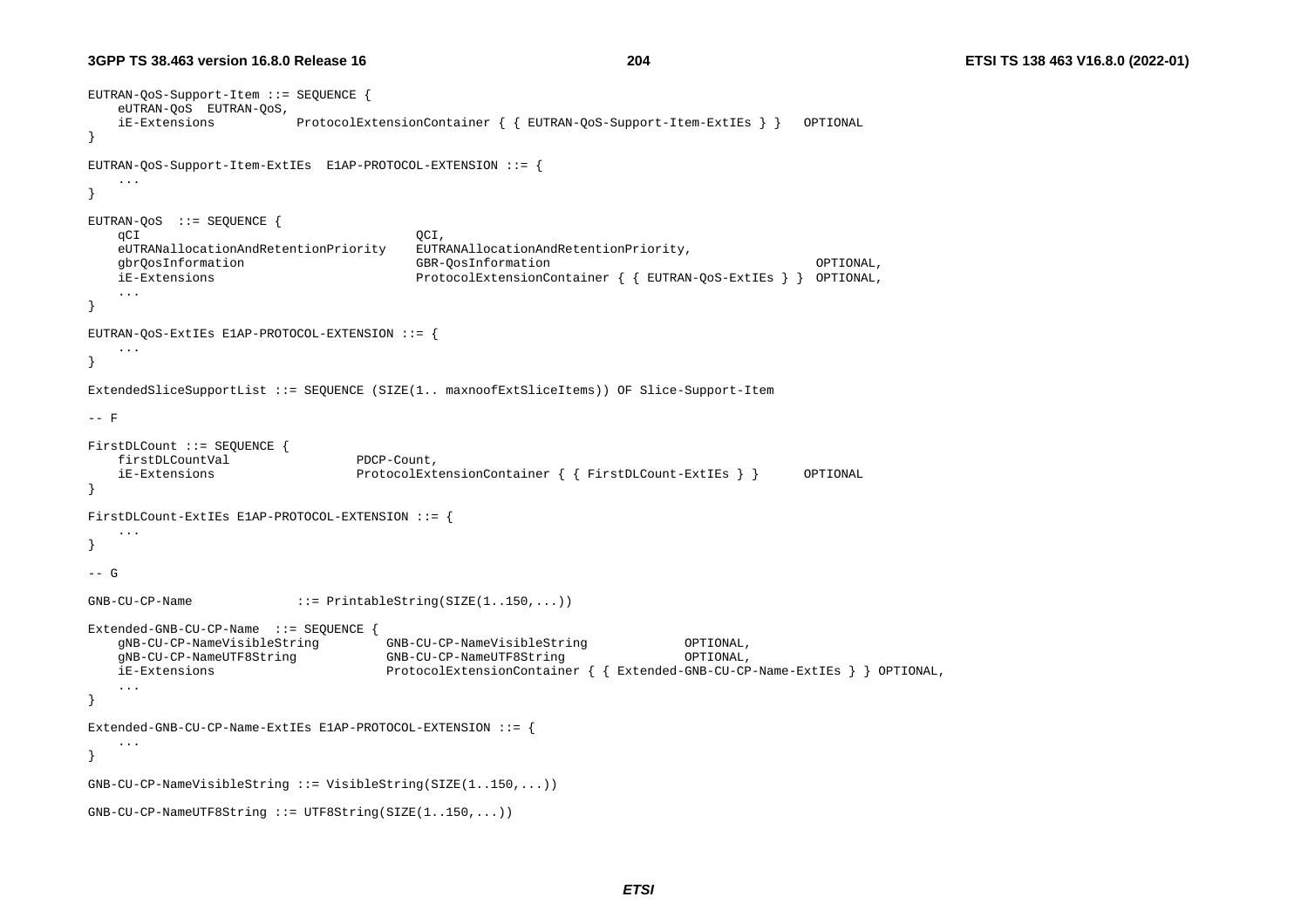```
GNB-CU-CP-UE-E1AP-ID ::= INTEGER (0..4294967295) 
GNB-CU-UP-Capacity ::= INTEGER (0..255) 
GNB-CU-UP-CellGroupRelatedConfiguration ::= SEQUENCE (SIZE(1.. maxnoofUPParameters)) OF GNB-CU-UP-CellGroupRelatedConfiguration-Item 
GNB-CU-UP-CellGroupRelatedConfiguration-Item ::= SEQUENCE { 
    cell-Group-ID Cell-Group-ID, 
    uP-TNL-Information UP-TNL-Information, 
    uL-Configuration UL-Configuration OPTIONAL, 
    iE-Extensions ProtocolExtensionContainer { {GNB-CU-UP-CellGroupRelatedConfiguration-Item-ExtIEs } } OPTIONAL 
} 
GNB-CU-UP-CellGroupRelatedConfiguration-Item-ExtIEs E1AP-PROTOCOL-EXTENSION ::= { 
    ... } 
GNB-CU-UP-ID ::= INTEGER (0..68719476735)
GNB-CU-UP-Name ::= PrintableString(SIZE(1..150,...))Extended-GNB-CU-UP-Name ::= SEQUENCE { 
    gNB-CU-UP-NameVisibleString GNB-CU-UP-NameVisibleString OPTIONAL, 
    gNB-CU-UP-NameUTF8String GNB-CU-UP-NameUTF8String OPTIONAL, 
    iE-Extensions ProtocolExtensionContainer { { Extended-GNB-CU-UP-Name-ExtIEs } } OPTIONAL, 
    ... } 
Extended-GNB-CU-UP-Name-ExtIEs E1AP-PROTOCOL-EXTENSION ::= { 
    ... } 
GNB-CU-UP-NameVisibleString ::= VisibleString(SIZE(1..150,...)) 
GNB-CU-UP-NameUTF8String ::= UTF8String(SIZE(1..150,...)) 
GNB-CU-UP-UE-E1AP-ID ::= INTEGER (0..4294967295) 
GNB-CU-CP-TNLA-Setup-Item::= SEQUENCE { 
    tNLAssociationTransportLayerAddress CP-TNL-Information, 
    iE-Extensions ProtocolExtensionContainer { { GNB-CU-CP-TNLA-Setup-Item-ExtIEs} } OPTIONAL, 
    ... } 
GNB-CU-CP-TNLA-Setup-Item-ExtIEs E1AP-PROTOCOL-EXTENSION ::= { 
    ... } 
GNB-CU-CP-TNLA-Failed-To-Setup-Item ::= SEQUENCE { 
    tNLAssociationTransportLayerAddress CP-TNL-Information, 
    cause Cause, 
    iE-Extensions ProtocolExtensionContainer { { GNB-CU-CP-TNLA-Failed-To-Setup-Item-ExtIEs} } OPTIONAL 
}
```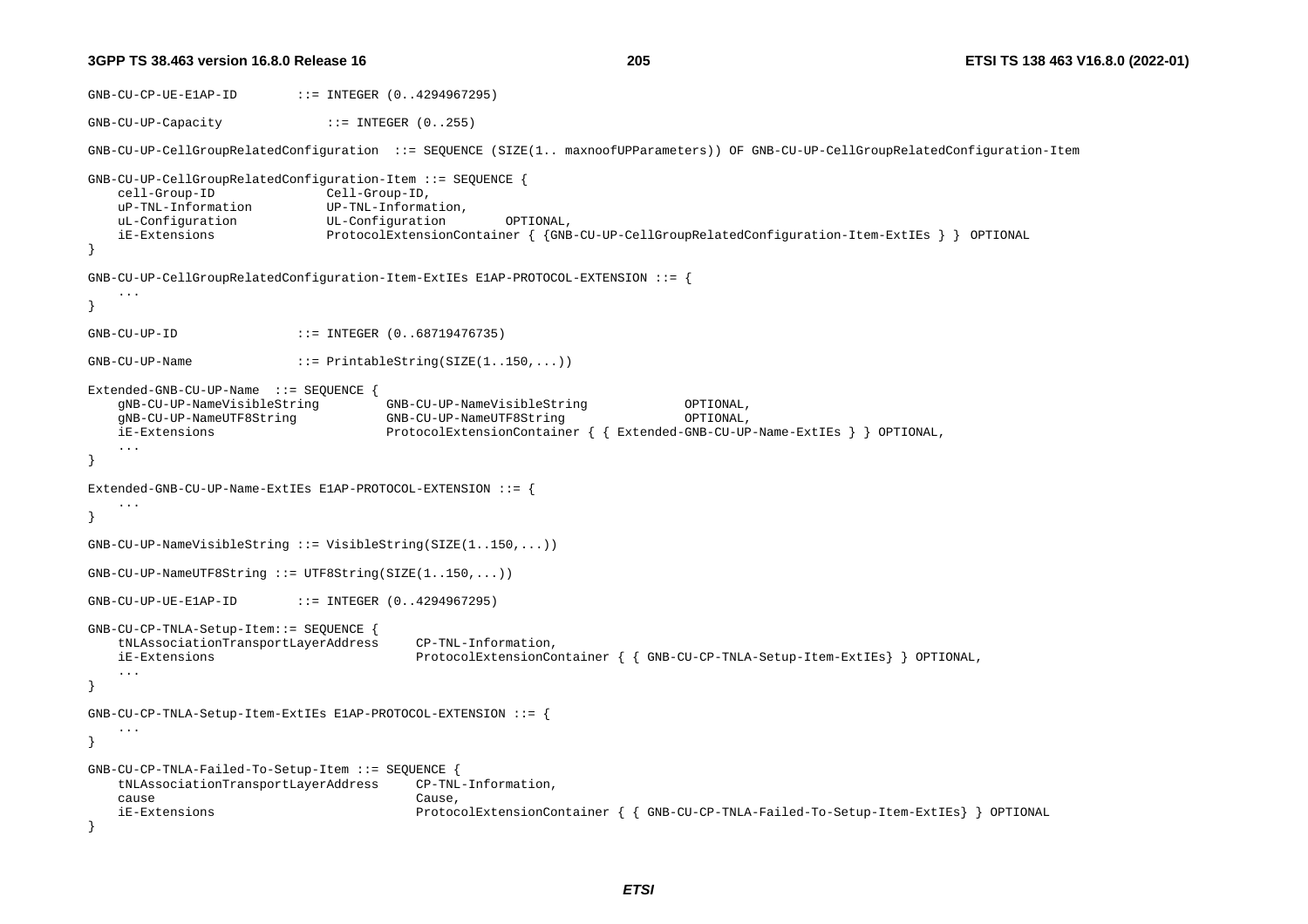```
GNB-CU-CP-TNLA-Failed-To-Setup-Item-ExtIEs E1AP-PROTOCOL-EXTENSION ::= { 
     ... } 
GNB-CU-CP-TNLA-To-Add-Item ::= SEQUENCE { 
    tNLAssociationTransportLayerAddress CP-TNL-Information, 
    tNLAssociationUsage TNLAssociationUsage, 
    iE-Extensions ProtocolExtensionContainer { { GNB-CU-CP-TNLA-To-Add-Item-ExtIEs} } OPTIONAL 
} 
GNB-CU-CP-TNLA-To-Add-Item-ExtIEs E1AP-PROTOCOL-EXTENSION ::= { 
     ... } 
GNB-CU-CP-TNLA-To-Remove-Item::= SEQUENCE { 
    tNLAssociationTransportLayerAddress CP-TNL-Information, 
    iE-Extensions ProtocolExtensionContainer { { GNB-CU-CP-TNLA-To-Remove-Item-ExtIEs} } OPTIONAL 
} 
GNB-CU-CP-TNLA-To-Remove-Item-ExtIEs E1AP-PROTOCOL-EXTENSION ::= { 
     {ID id-TNLAssociationTransportLayerAddressgNBCUUP CRITICALITY reject EXTENSION CP-TNL-Information PRESENCE optional}, 
     ... } 
GNB-CU-CP-TNLA-To-Update-Item::= SEQUENCE { 
    tNLAssociationTransportLayerAddress CP-TNL-Information, 
    tNLAssociationUsage TNLAssociationUsage OPTIONAL, 
    iE-Extensions ProtocolExtensionContainer { { GNB-CU-CP-TNLA-To-Update-Item-ExtIEs} } OPTIONAL 
} 
GNB-CU-CP-TNLA-To-Update-Item-ExtIEs E1AP-PROTOCOL-EXTENSION ::= { 
     ... } 
GNB-CU-UP-TNLA-To-Remove-Item::= SEQUENCE { 
    tNLAssociationTransportLayerAddress CP-TNL-Information, 
    tNLAssociationTransportLayerAddressgNBCUCP CP-TNL-Information OPTIONAL, 
    iE-Extensions ProtocolExtensionContainer { { GNB-CU-UP-TNLA-To-Remove-Item-ExtIEs} } OPTIONAL 
} 
GNB-CU-UP-TNLA-To-Remove-Item-ExtIEs E1AP-PROTOCOL-EXTENSION ::= { 
     ... } 
GBR-QosInformation ::= SEQUENCE { 
   e-RAB-MaximumBitrateDL BitRate,
   e-RAB-MaximumBitrateUL BitRate,
   e-RAB-GuaranteedBitrateDL BitRate,
   e-RAB-GuaranteedBitrateUL BitRate,
    iE-Extensions ProtocolExtensionContainer { { GBR-QosInformation-ExtIEs} } OPTIONAL, 
 ... }
```

```
GBR-QosInformation-ExtIEs E1AP-PROTOCOL-EXTENSION ::= {
```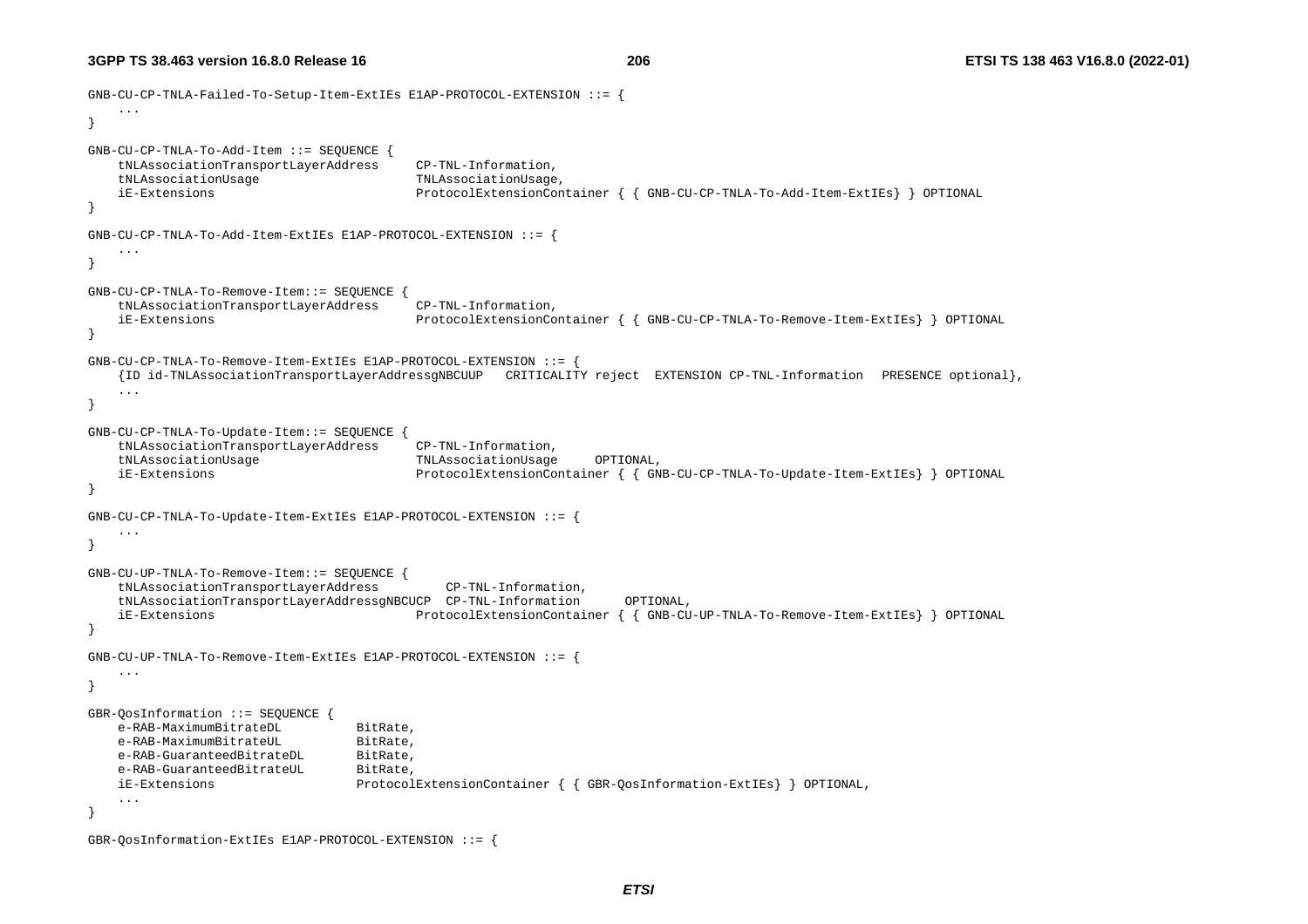```
 ... } 
GBR-QoSFlowInformation::= SEQUENCE { 
   maxFlowBitRateDownlink BitRate,
   maxFlowBitRateUplink BitRate,
    guaranteedFlowBitRateDownlink BitRate, 
    guaranteedFlowBitRateUplink BitRate, 
    maxPacketLossRateDownlink MaxPacketLossRate OPTIONAL, 
   maxPacketLossRateUplink MaxPacketLossRate OPTIONAL,
    iE-Extensions ProtocolExtensionContainer { { GBR-QosFlowInformation-ExtIEs} } OPTIONAL, 
    ... } 
GBR-QosFlowInformation-ExtIEs E1AP-PROTOCOL-EXTENSION ::= { 
    {ID id-AlternativeQoSParaSetList CRITICALITY ignore EXTENSION AlternativeQoSParaSetList PRESENCE optional}, 
    ... } 
GTP-TEID ::= OCTET STRING (SIZE (4))
GTPTLAs ::= SEQUENCE (SIZE(1.. maxnoofGTPTLAs)) OF GTPTLA-Item 
GTPTLA-Item ::= SEQUENCE { 
    gTPTransportLayerAddresses TransportLayerAddress, 
    iE-Extensions ProtocolExtensionContainer { { GTPTLA-Item-ExtIEs } } OPTIONAL, 
    ... } 
GTPTLA-Item-ExtIEs E1AP-PROTOCOL-EXTENSION ::= { 
    ... } 
GTPTunnel ::= SEQUENCE { 
   transportLayerAddress TransportLayerAddress,
    gTP-TEID GTP-TEID, 
    iE-Extensions ProtocolExtensionContainer { { GTPTunnel-ExtIEs} } OPTIONAL, 
    ... } 
GTPTunnel-ExtIEs E1AP-PROTOCOL-EXTENSION ::= { 
    ... } 
GNB-CU-UP-OverloadInformation ::= ENUMERATED {overloaded, not-overloaded} 
GNB-DU-ID ::= INTEGER (0..68719476735) 
-- H HFN ::= INTEGER (0..4294967295) 
HW-CapacityIndicator ::= SEQUENCE {
```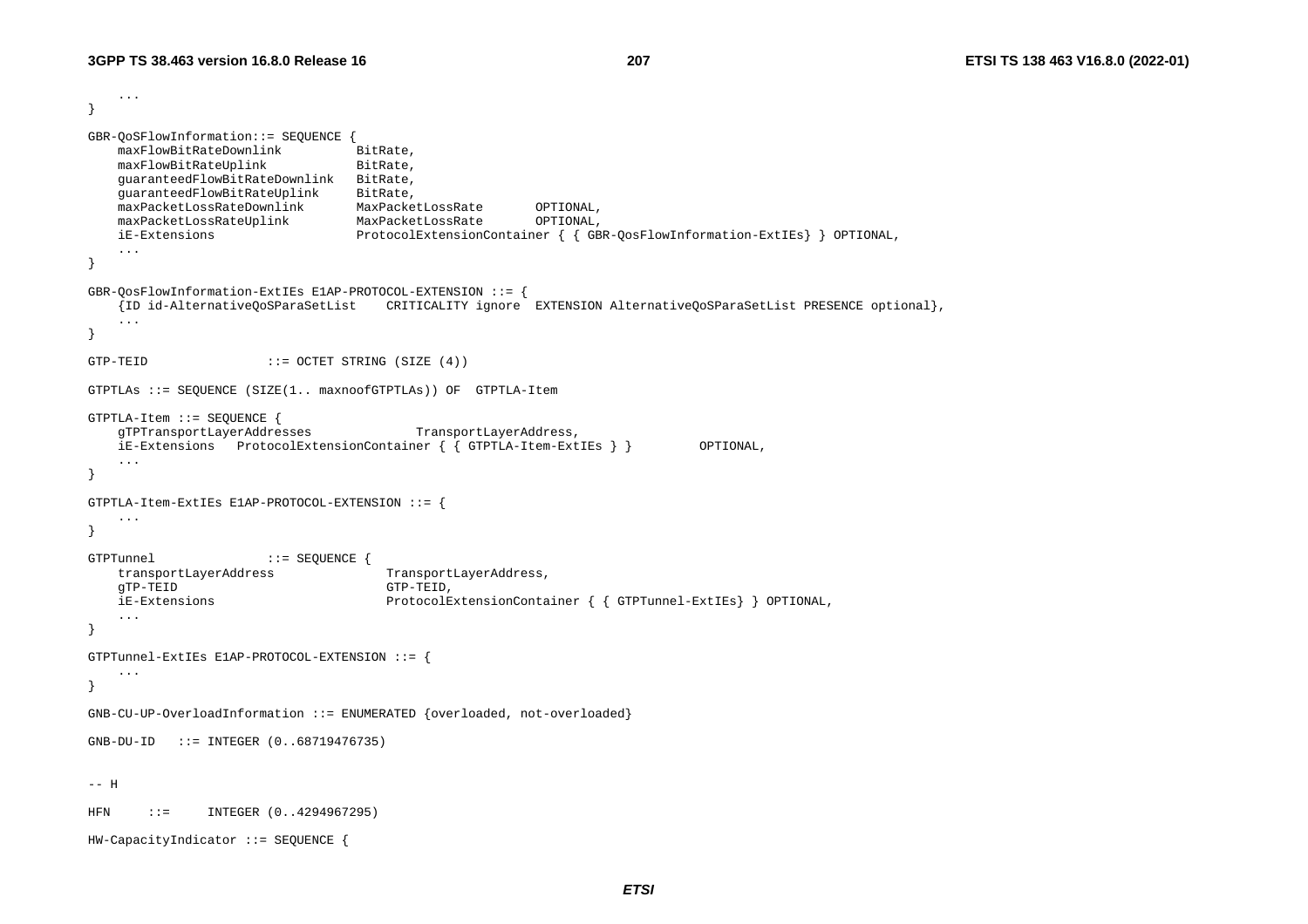```
 offeredThroughput INTEGER (1..16777216, ...), 
    availableThroughput INTEGER (0..100, ...) iE-Extensions ProtocolExtensionContainer { { HW-CapacityIndicator-ExtIEs } }, 
     ... } 
HW-CapacityIndicator-ExtIEs E1AP-PROTOCOL-EXTENSION ::= { 
     ... } 
-- I IgnoreMappingRuleIndication ::= ENUMERATED { 
     true, 
     ... } 
IntegrityProtectionIndication ::= ENUMERATED { 
    required, 
    preferred, 
    not-needed, 
     ... } 
IntegrityProtectionAlgorithm ::= ENUMERATED { 
    nIA0, 
    i-128-NIA1, 
    i-128-NIA2, 
    i-128-NIA3, 
     ... } 
IntegrityProtectionKey ::= OCTET STRING 
IntegrityProtectionResult ::= ENUMERATED { 
    performed, 
    not-performed, 
     ... } 
Inactivity-Timer ::= INTEGER (1.7200, ...)InterfacesToTrace ::= BIT STRING (SIZE(8)) 
ImmediateMDT ::= SEQUENCE { 
measurementsToActivate MeasurementsToActivate, 
    measurementFour M4Configuration OPTIONAL, 
   measurementSix M6Configuration OPTIONAL,
    measurementSeven M7Configuration OPTIONAL, 
    iE-Extensions ProtocolExtensionContainer { { ImmediateMDT-ExtIEs} } OPTIONAL, 
     ... } 
ImmediateMDT-ExtIEs E1AP-PROTOCOL-EXTENSION ::= { 
     ...
```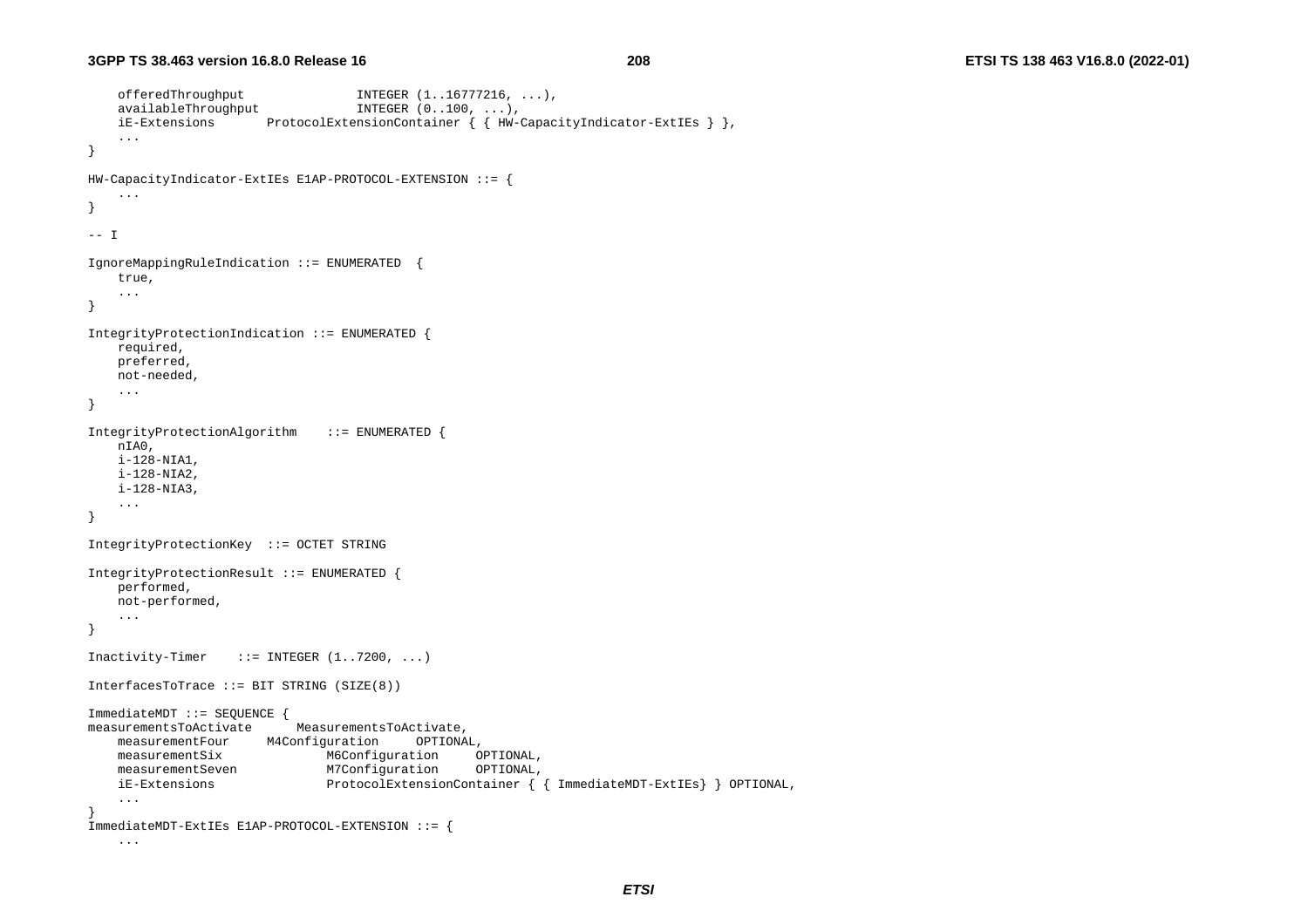```
} 
-- J
-- K -- L Links-to-log ::= ENUMERATED { 
    uplink, 
    downlink, 
    both-uplink-and-downlink, 
 ... 
} 
--- MMaxDataBurstVolume ::= INTEGER (0..4095, ..., 4096.. 2000000) 
MaximumIPdatarate ::= SEQUENCE { 
    maxIPrate MaxIPrate, 
    iE-Extensions ProtocolExtensionContainer { {MaximumIPdatarate-ExtIEs} } OPTIONAL, 
 ... 
} 
MaximumIPdatarate-ExtIEs E1AP-PROTOCOL-EXTENSION ::= { 
     ... } 
MaxIPrate ::= ENUMERATED { 
    bitrate64kbs, 
    max-UErate, 
 ... 
} 
MaxPacketLossRate ::= INTEGER (0..1000, ...)
MaxCIDEHCDL ::= INTEGR (1..32767, ...)MRDC-Data-Usage-Report-Item ::= SEQUENCE { 
     startTimeStamp OCTET STRING (SIZE(4)), 
    endTimeStamp OCTET STRING (SIZE(4)), 
    usageCountUL 1NTEGER (0..18446744073709551615),
    usageCountDL 1NTEGER (0..18446744073709551615),
     iE-Extensions ProtocolExtensionContainer { { MRDC-Data-Usage-Report-Item-ExtIEs} } OPTIONAL, 
... } 
MRDC-Data-Usage-Report-Item-ExtIEs E1AP-PROTOCOL-EXTENSION ::= { 
     ... } 
MRDC-Usage-Information ::= SEQUENCE { 
     data-Usage-per-PDU-Session-Report Data-Usage-per-PDU-Session-Report OPTIONAL,
```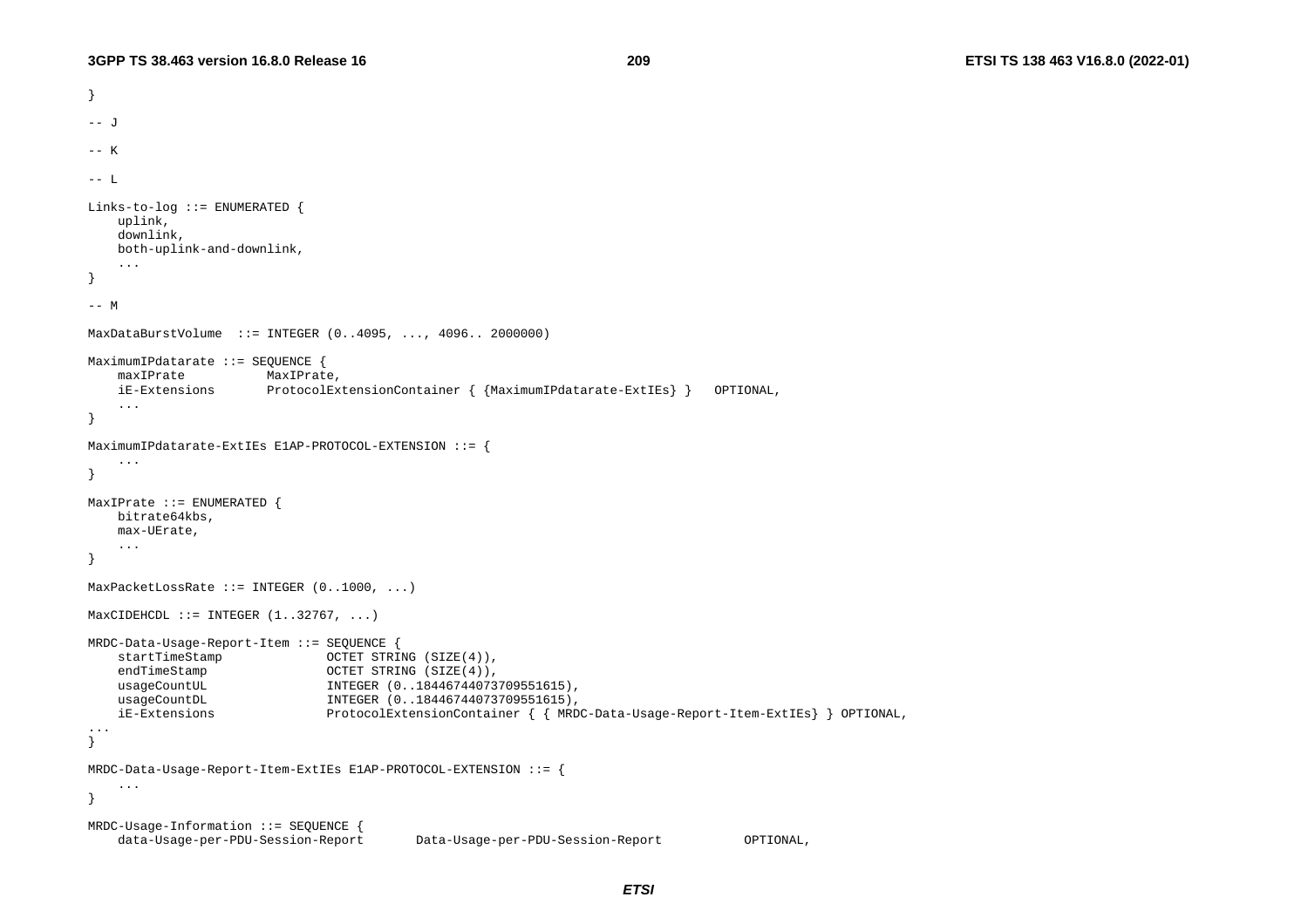```
 data-Usage-per-QoS-Flow-List Data-Usage-per-QoS-Flow-List OPTIONAL, 
    iE-Extensions ProtocolExtensionContainer { { MRDC-Usage-Information-ExtIEs} } OPTIONAL, 
... } 
MRDC-Usage-Information-ExtIEs E1AP-PROTOCOL-EXTENSION ::= { 
     ... } 
M4Configuration ::= SEQUENCE { 
    m4period M4period, 
    m4-links-to-log Links-to-log, 
    iE-Extensions ProtocolExtensionContainer { { M4Configuration-ExtIEs} } OPTIONAL, 
     ... } 
M4Configuration-ExtIEs E1AP-PROTOCOL-EXTENSION ::= { 
     ... } 
M4period ::= ENUMERATED {msl024, msl048, msl020, msl0240, mml, ...}M6Configuration ::= SEQUENCE { 
     m6report-Interval M6report-Interval, 
    m6-links-to-log Links-to-log, 
    iE-Extensions ProtocolExtensionContainer { { M6Configuration-ExtIEs} } OPTIONAL, 
     ... } 
M6Configuration-ExtIEs E1AP-PROTOCOL-EXTENSION ::= { 
     ... } 
M6report-Interval ::= ENUMERATED { ms120, ms240, ms480, ms640, ms1024, ms2048, ms5120, ms10240, ms30480, ms40960, min1, min6, min12, min30, ... }
M7Configuration ::= SEQUENCE { 
    m7period M7period, 
    m7-links-to-log Links-to-log, 
    iE-Extensions ProtocolExtensionContainer { { M7Configuration-ExtIEs} } OPTIONAL, 
     ... } 
M7Configuration-ExtIEs E1AP-PROTOCOL-EXTENSION ::= { 
     ... } 
M7period ::= INTEGER(1..60, ...)
MDT-Activation ::= ENUMERATED { 
     immediate-MDT-only, 
     immediate-MDT-and-Trace, 
         ... }
```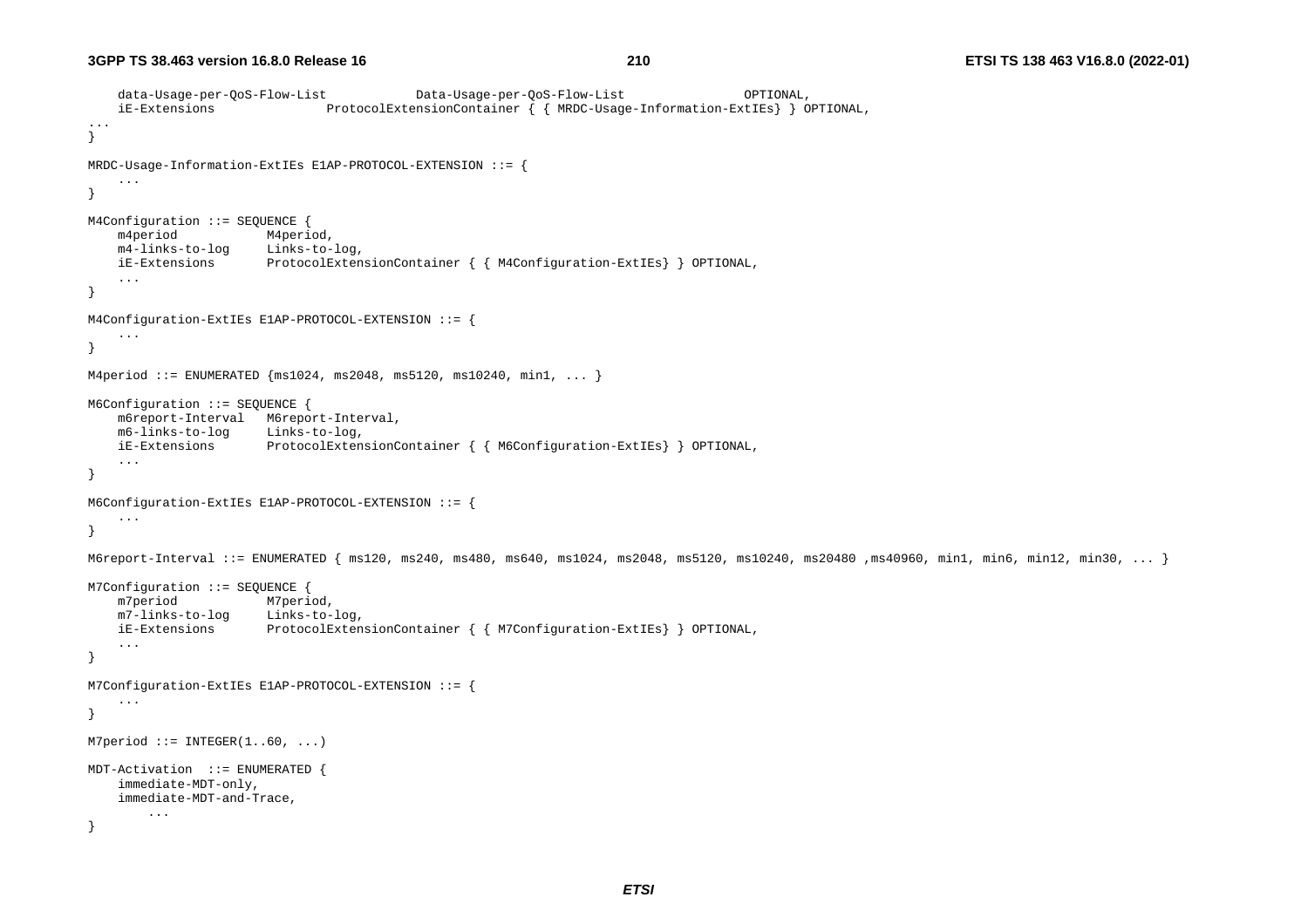```
MDT-Configuration ::= SEQUENCE { 
    mdt-Activation MDT-Activation, 
    mDTMode MDTMode, 
    iE-Extensions ProtocolExtensionContainer { { MDT-Configuration-ExtIEs} } OPTIONAL, 
     ... } 
MDT-Configuration-ExtIEs E1AP-PROTOCOL-EXTENSION ::= { 
     ... } 
MDTMode ::= CHOICE { 
   immediateMDT ImmediateMDT,
     choice-extension ProtocolIE-SingleContainer {{MDTMode-ExtIEs}} 
} 
MDTMode-ExtIEs E1AP-PROTOCOL-IES ::= { 
     ... } 
MeasurementsToActivate ::= BIT STRING (SIZE (8)) 
MDTPLMNList ::= SEQUENCE (SIZE(1..maxnoofMDTPLMNs)) OF PLMN-Identity 
-- N NetworkInstance ::= INTERER (1..256, ...)New-UL-TNL-Information-Required::= ENUMERATED { 
    required, 
     ... } 
NGRANAllocationAndRetentionPriority ::= SEQUENCE { 
   priorityLevel PriorityLevel,
    pre-emptionCapability Pre-emptionCapability, 
    pre-emptionVulnerability Pre-emptionVulnerability, 
    iE-Extensions ProtocolExtensionContainer { {NGRANAllocationAndRetentionPriority-ExtIEs} } OPTIONAL 
} 
NGRANAllocationAndRetentionPriority-ExtIEs E1AP-PROTOCOL-EXTENSION ::= { 
     ... } 
NG-RAN-QoS-Support-List ::= SEQUENCE (SIZE(1.. maxnoofNGRANQOSParameters)) OF NG-RAN-QoS-Support-Item 
NG-RAN-QoS-Support-Item ::= SEQUENCE { 
     non-Dynamic5QIDescriptor Non-Dynamic5QIDescriptor, 
     iE-Extensions ProtocolExtensionContainer { { NG-RAN-QoS-Support-Item-ExtIEs } } OPTIONAL 
} 
NG-RAN-QoS-Support-Item-ExtIEs E1AP-PROTOCOL-EXTENSION ::= { 
     ... } 
NID ::= BIT STRING (SIZE (44))
```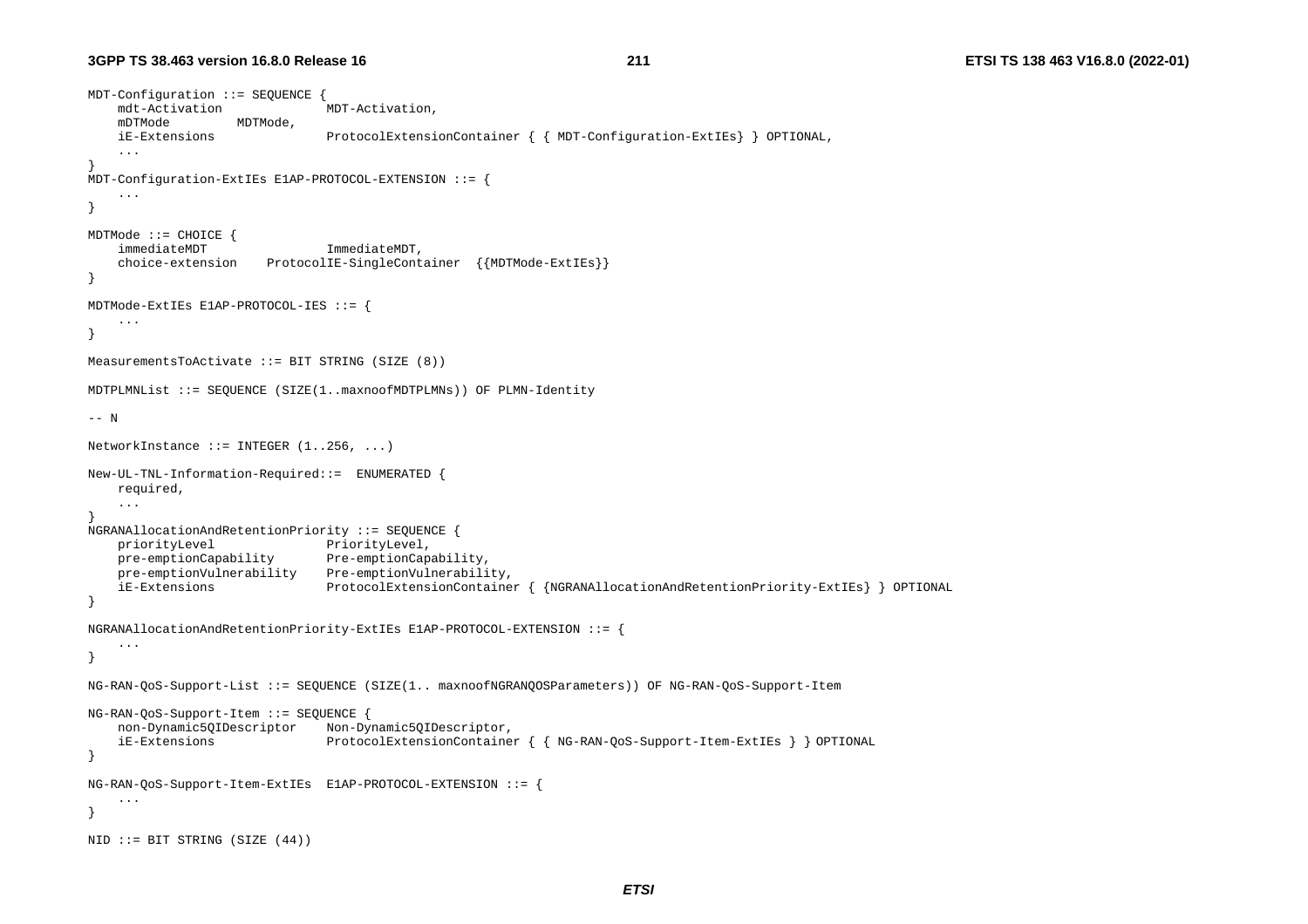```
Non-Dynamic5QIDescriptor ::= SEQUENCE { 
fiveQI INTEGR (0..255, ...),
 qoSPriorityLevel QoSPriorityLevel OPTIONAL, 
 averagingWindow AveragingWindow OPTIONAL, 
 maxDataBurstVolume MaxDataBurstVolume OPTIONAL, 
    iE-Extensions ProtocolExtensionContainer { { Non-Dynamic5QIDescriptor-ExtIEs } } OPTIONAL 
} 
Non-Dynamic5QIDescriptor-ExtIEs E1AP-PROTOCOL-EXTENSION ::= { 
 { ID id-CNPacketDelayBudgetDownlink CRITICALITY ignore EXTENSION ExtendedPacketDelayBudget PRESENCE optional }| 
 { ID id-CNPacketDelayBudgetUplink CRITICALITY ignore EXTENSION ExtendedPacketDelayBudget PRESENCE optional }, 
 ... 
} 
NPNSupportInfo ::= CHOICE { 
   sNPN NPNSupportInfo-SNPN,
    choice-extension ProtocolIE-SingleContainer {{NPNSupportInfo-ExtIEs}} 
} 
NPNSupportInfo-ExtIEs E1AP-PROTOCOL-IES ::= { 
 ... 
} 
NPNSupportInfo-SNPN ::= SEQUENCE { 
    nID NID, 
    iE-Extensions ProtocolExtensionContainer { { NPNSupportInfo-SNPN-ExtIEs } } OPTIONAL 
} 
NPNSupportInfo-SNPN-ExtIEs E1AP-PROTOCOL-EXTENSION ::= { 
    ... } 
NPNContextInfo ::= CHOICE { 
   sNPN NPNContextInfo-SNPN,
    choice-extension ProtocolIE-SingleContainer {{NPNContextInfo-ExtIEs}} 
} 
NPNContextInfo-ExtIEs E1AP-PROTOCOL-IES ::= { 
    ... } 
NPNContextInfo-SNPN ::= SEQUENCE { 
    nID NID, 
    iE-Extensions ProtocolExtensionContainer { {NPNContextInfo-SNPN-ExtIEs } } OPTIONAL 
} 
NPNContextInfo-SNPN-ExtIEs E1AP-PROTOCOL-EXTENSION ::= { 
    ... } 
NR-Cell-Identity ::= BIT STRING (SIZE(36))
```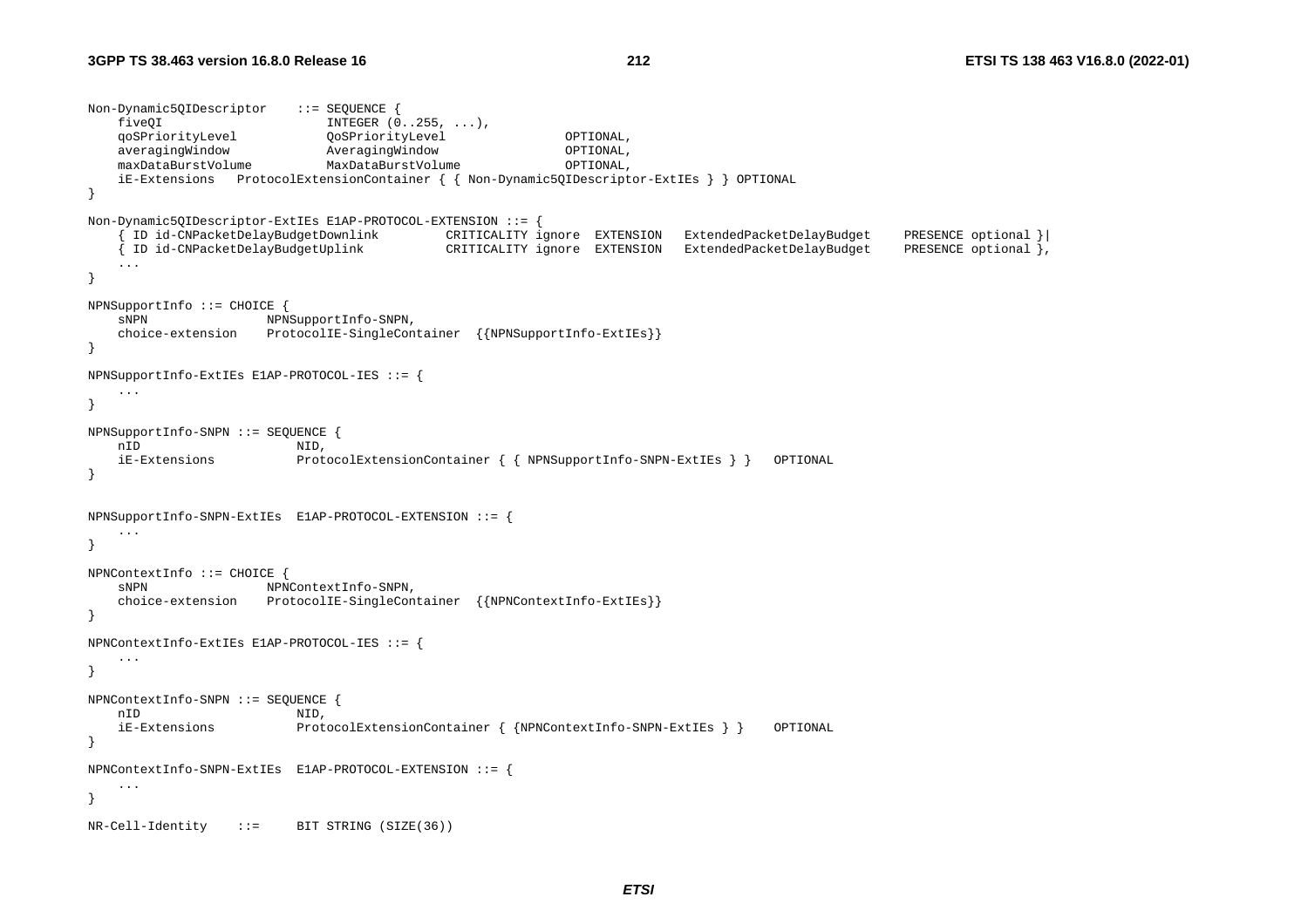```
NR-CGI ::= SEQUENCE { 
    pLMN-Identity PLMN-Identity, 
 nR-Cell-Identity NR-Cell-Identity, 
 iE-Extensions ProtocolExtensionContainer { { NR-CGI-ExtIEs } } OPTIONAL 
} 
NR-CGI-ExtIEs E1AP-PROTOCOL-EXTENSION ::= { 
     ... } 
NR-CGI-Support-List ::= SEQUENCE (SIZE(1.. maxnoofNRCGI)) OF NR-CGI-Support-Item 
NR-CGI-Support-Item ::= SEQUENCE { 
    nR-CGI NR-CGI, 
    iE-Extensions ProtocolExtensionContainer { { NR-CGI-Support-Item-ExtIEs } } OPTIONAL 
} 
NR-CGI-Support-Item-ExtIEs E1AP-PROTOCOL-EXTENSION ::= { 
     ... } 
Extended-NR-CGI-Support-List ::= SEQUENCE (SIZE(1.. maxnoofExtNRCGI)) OF Extended-NR-CGI-Support-Item 
Extended-NR-CGI-Support-Item ::= SEQUENCE { 
    nR-CGI NR-CGI, 
     iE-Extensions ProtocolExtensionContainer { { Extended-NR-CGI-Support-Item-ExtIEs } } OPTIONAL 
} 
Extended-NR-CGI-Support-Item-ExtIEs E1AP-PROTOCOL-EXTENSION ::= { 
     ... } 
-- O OutOfOrderDelivery ::= ENUMERATED { 
    true, 
 ... 
} 
-- P
PacketDelayBudget ::= INTEGER (0..1023, ...)
PacketErrorRate ::= SEQUENCE { 
   pER-Scalar PER-Scalar,
    pER-Exponent PER-Exponent, 
    iE-Extensions ProtocolExtensionContainer { {PacketErrorRate-ExtIEs} } OPTIONAL, 
     ... } 
PacketErrorRate-ExtIEs E1AP-PROTOCOL-EXTENSION ::= { 
     ... }
```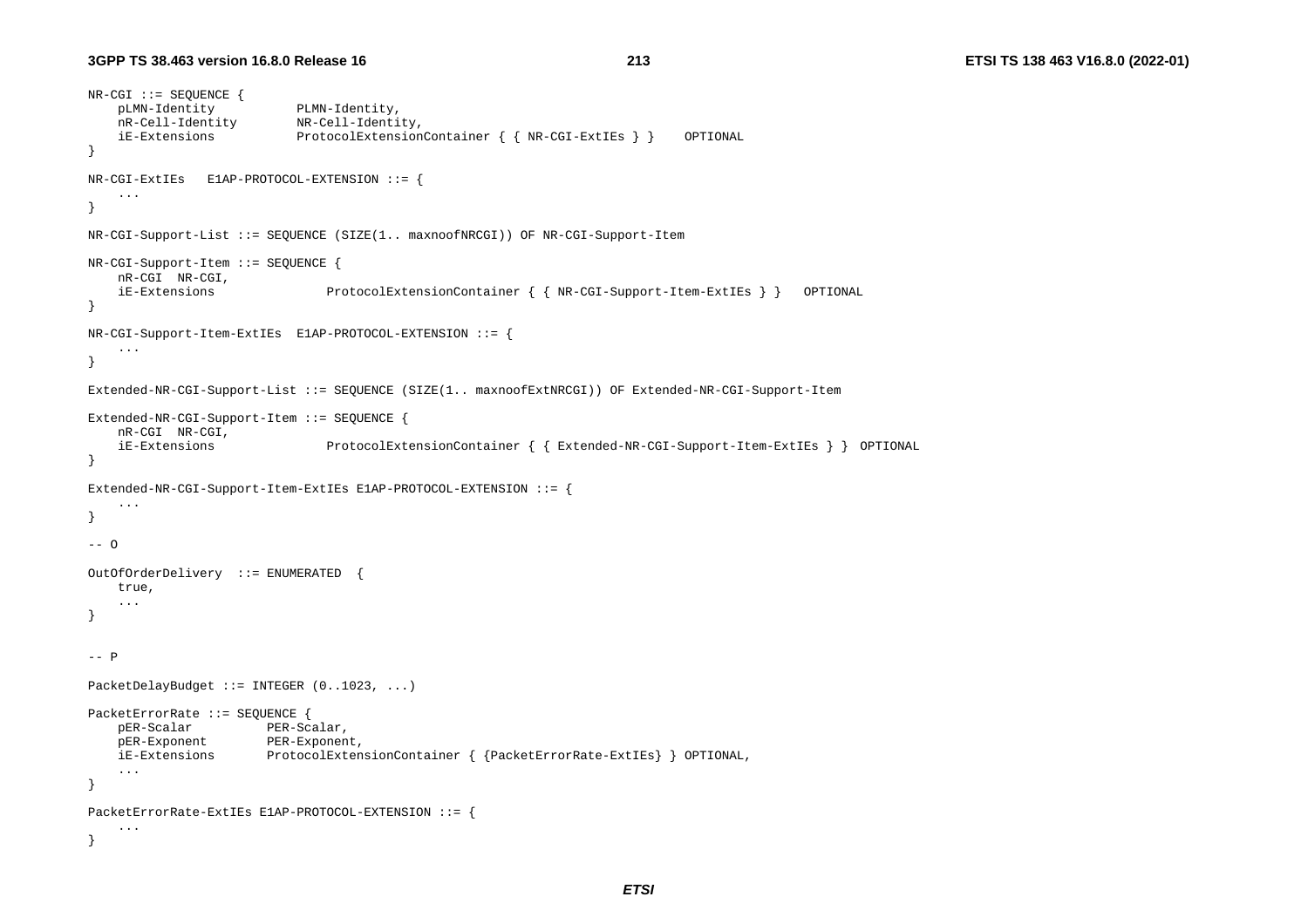```
PER-Scalar ::= INTER-ScalarPER-Exponent ::= INTEGR (0..9, ...)PDCP-Configuration ::= SEQUENCE { 
    pDCP-SN-Size-UL PDCP-SN-Size, 
    pDCP-SN-Size-DL PDCP-SN-Size, 
    rLC-Mode RLC-Mode, 
    rOHC-Parameters ROHC-Parameters OPTIONAL, 
    t-ReorderingTimer T-ReorderingTimer OPTIONAL, 
   discardTimer DiscardTimer DiscardTimer OPTIONAL,
    uLDataSplitThreshold ULDataSplitThreshold OPTIONAL, 
    pDCP-Duplication PDCP-Duplication OPTIONAL, 
    pDCP-Reestablishment PDCP-Reestablishment OPTIONAL, 
    pDCP-DataRecovery PDCP-DataRecovery OPTIONAL, 
    duplication-Activation Duplication-Activation OPTIONAL, 
    outOfOrderDelivery OutOfOrderDelivery OPTIONAL, 
    iE-Extensions ProtocolExtensionContainer { { PDCP-Configuration-ExtIEs } } OPTIONAL, 
    ... } 
PDCP-Configuration-ExtIEs E1AP-PROTOCOL-EXTENSION ::= { 
    {ID id-PDCP-StatusReportIndication CRITICALITY ignore EXTENSION PDCP-StatusReportIndication PRESENCE optional}| 
     { ID id-AdditionalPDCPduplicationInformation CRITICALITY ignore EXTENSION AdditionalPDCPduplicationInformation PRESENCE optional }| 
    { ID id-EHC-Parameters CRITICALITY ignore EXTENSION EHC-Parameters PRESENCE optional}, 
    ... } 
PDCP-Count ::= SEQUENCE { 
    pDCP-SN PDCP-SN, 
   hFN HFN,
    iE-Extensions ProtocolExtensionContainer { { PDCP-Count-ExtIEs } } OPTIONAL, 
 ... 
} 
PDCP-Count-ExtIEs E1AP-PROTOCOL-EXTENSION ::= { 
    ... } 
PDCP-SN-Status-Request ::= ENUMERATED { 
    requested, 
    ... } 
PDCP-DataRecovery ::= ENUMERATED { 
    true, 
 ... 
} 
PDCP-Duplication ::= ENUMERATED
    true, 
    ... }
```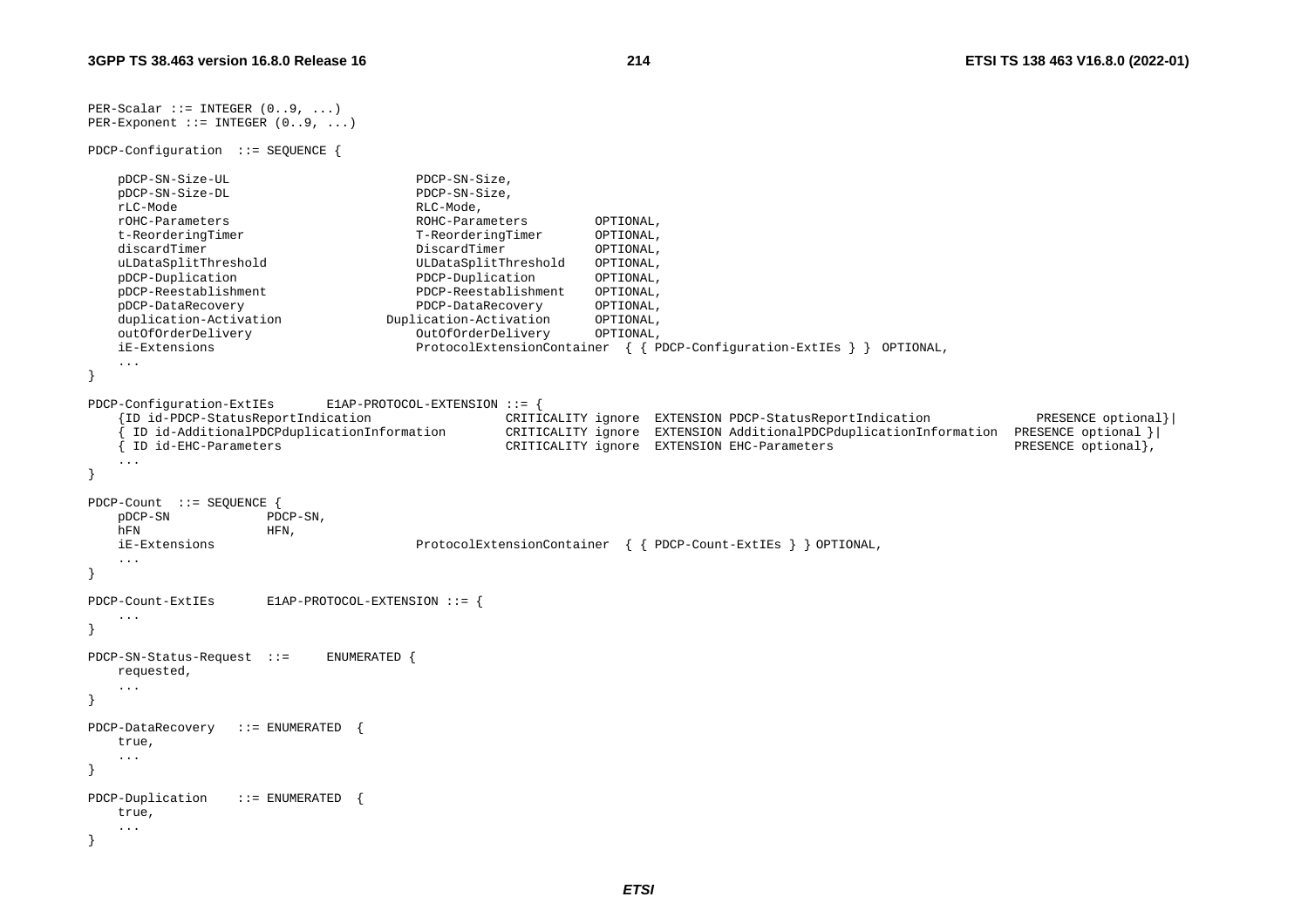```
PDCP-Reestablishment ::= ENUMERATED { 
    true, 
 ... 
} 
PDU-Session-Resource-Data-Usage-List ::= SEQUENCE (SIZE(1.. maxnoofPDUSessionResource)) OF PDU-Session-Resource-Data-Usage-Item
PDU-Session-Resource-Data-Usage-Item ::= SEQUENCE { 
    pDU-Session-ID PDU-Session-ID, 
    mRDC-Usage-Information MRDC-Usage-Information, 
    iE-Extensions ProtocolExtensionContainer { { PDU-Session-Resource-Data-Usage-Item-ExtIEs } } OPTIONAL, 
 ... 
} 
PDU-Session-Resource-Data-Usage-Item-ExtIEs E1AP-PROTOCOL-EXTENSION ::= { 
     ... } 
PDCP-SN ::= INTEGER (0..262143) 
PDCP-SN-Size ::= ENUMERATED { 
   s-12,
   s-18,
 ... 
} 
PDCP-SN-Status-Information ::= SEQUENCE { 
    pdcpStatusTransfer-UL DRBBStatusTransfer, 
    pdcpStatusTransfer-DL PDCP-Count, 
    iE-Extension ProtocolExtensionContainer { { PDCP-SN-Status-Information-ExtIEs} } OPTIONAL, 
 ... 
} 
PDCP-StatusReportIndication ::= ENUMERATED
    downlink, 
    uplink, 
    both, 
     ... } 
PDCP-SN-Status-Information-ExtIEs E1AP-PROTOCOL-EXTENSION ::= { 
     ... } 
DRBBStatusTransfer ::= SEQUENCE { 
    receiveStatusofPDCPSDU BIT STRING (SIZE(1..131072)) OPTIONAL, 
    countValue PDCP-Count, 
    iE-Extension ProtocolExtensionContainer { {DRBBStatusTransfer-ExtIEs} } OPTIONAL, 
    ... } 
DRBBStatusTransfer-ExtIEs E1AP-PROTOCOL-EXTENSION ::= { 
    ...
```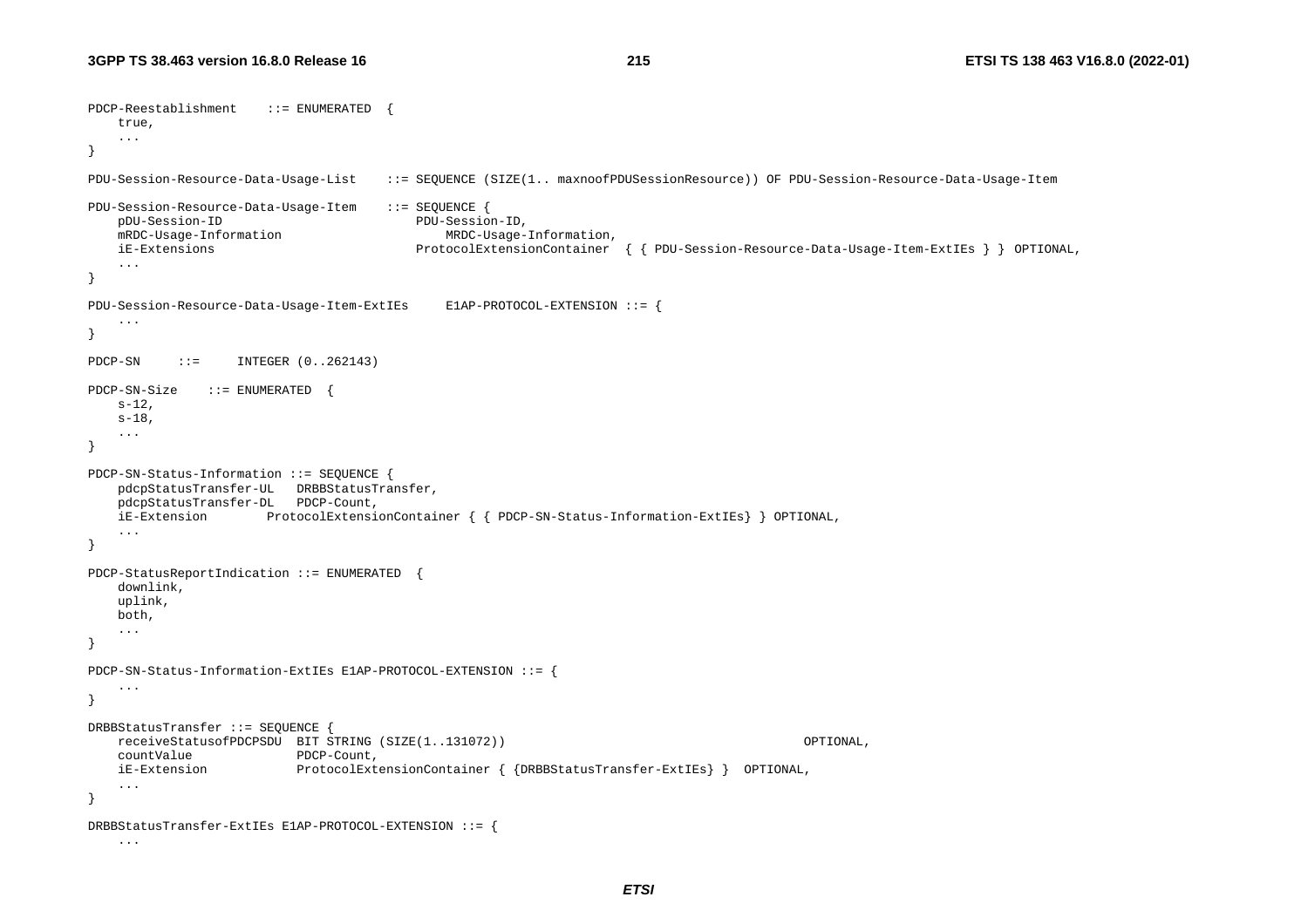```
} 
PDU-Session-ID ::= INTEGER (0..255) 
PDU-Session-Resource-Activity ::= ENUMERATED { 
    active, 
    not-active, 
    ... } 
PDU-Session-Resource-Activity-List ::= SEQUENCE (SIZE(1.. maxnoofPDUSessionResource)) OF PDU-Session-Resource-Activity-Item 
PDU-Session-Resource-Activity-Item ::= SEQUENCE { 
    pDU-Session-ID PDU-Session-ID, 
    pDU-Session-Resource-Activity PDU-Session-Resource-Activity, 
    iE-Extensions ProtocolExtensionContainer { { PDU-Session-Resource-Activity-ItemExtIEs } } OPTIONAL, 
    ... } 
PDU-Session-Resource-Activity-ItemExtIEs E1AP-PROTOCOL-EXTENSION ::= { 
 ... } 
PDU-Session-Resource-Confirm-Modified-List ::= SEQUENCE (SIZE(1.. maxnoofPDUSessionResource)) OF PDU-Session-Resource-Confirm-Modified-Item 
PDU-Session-Resource-Confirm-Modified-Item ::= SEQUENCE { 
    pDU-Session-ID PDU-Session-ID, 
    dRB-Confirm-Modified-List-NG-RAN DRB-Confirm-Modified-List-NG-RAN OPTIONAL, 
    iE-Extensions ProtocolExtensionContainer { { PDU-Session-Resource-Confirm-Modified-Item-ExtIEs } } OPTIONAL, 
    ... } 
PDU-Session-Resource-Confirm-Modified-Item-ExtIEs E1AP-PROTOCOL-EXTENSION ::= { 
    ... } 
PDU-Session-Resource-Failed-List ::= SEQUENCE (SIZE(1.. maxnoofPDUSessionResource)) OF PDU-Session-Resource-Failed-Item 
PDU-Session-Resource-Failed-Item ::= SEQUENCE { 
    pDU-Session-ID PDU-Session-ID, 
 cause Cause, 
    iE-Extensions ProtocolExtensionContainer { { PDU-Session-Resource-Failed-Item-ExtIEs } } OPTIONAL, 
    ... } 
PDU-Session-Resource-Failed-Item-ExtIEs E1AP-PROTOCOL-EXTENSION ::= { 
    ... } 
PDU-Session-Resource-Failed-Mod-List ::= SEQUENCE (SIZE(1.. maxnoofPDUSessionResource)) OF PDU-Session-Resource-Failed-Mod-Item
PDU-Session-Resource-Failed-Mod-Item ::= SEQUENCE { 
    pDU-Session-ID PDU-Session-ID,
```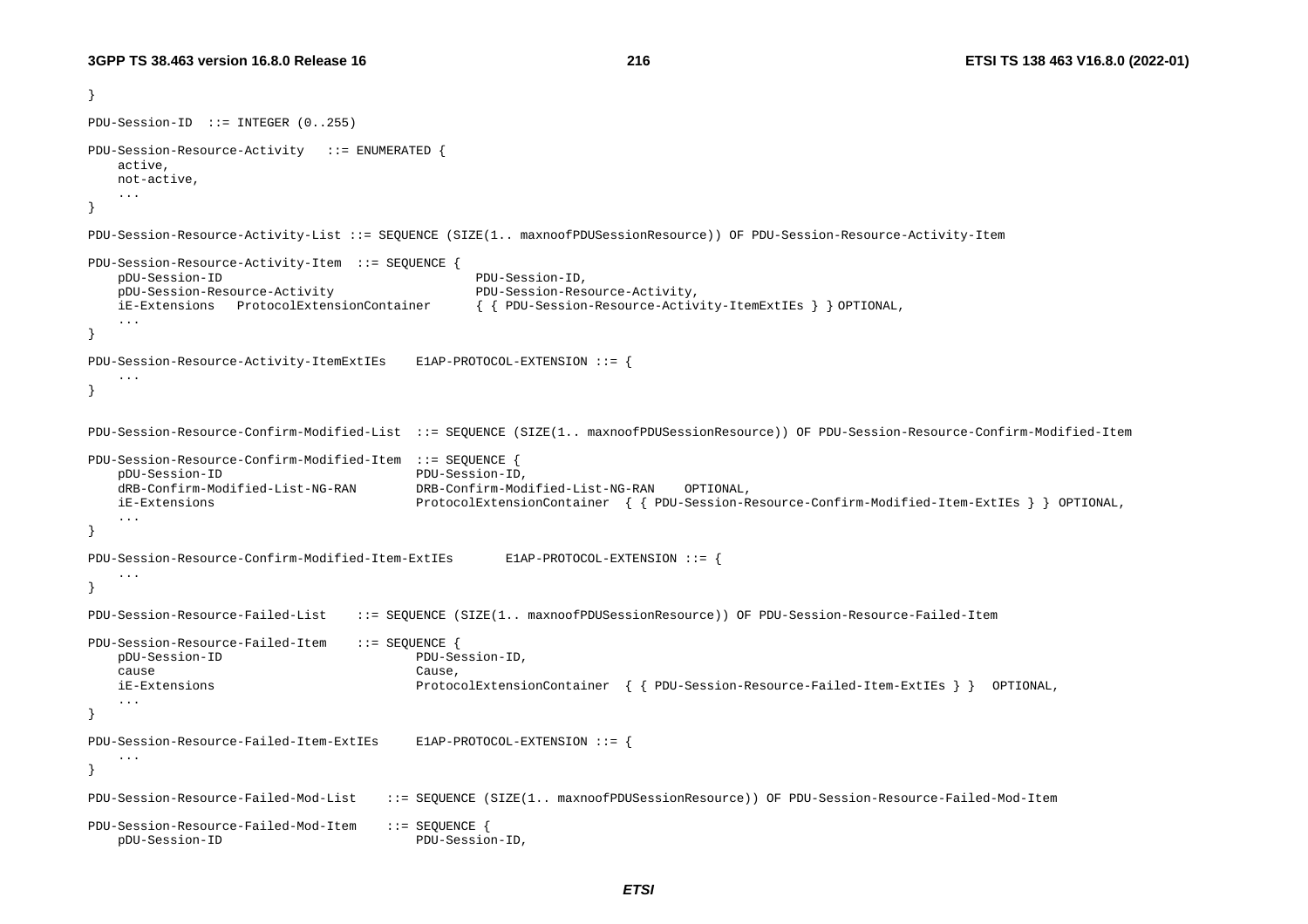```
 cause Cause, 
    iE-Extensions ProtocolExtensionContainer { { PDU-Session-Resource-Failed-Mod-Item-ExtIEs } } OPTIONAL, 
    ... } 
PDU-Session-Resource-Failed-Mod-Item-ExtIEs E1AP-PROTOCOL-EXTENSION ::= { 
 ... } 
PDU-Session-Resource-Failed-To-Modify-List ::= SEQUENCE (SIZE(1.. maxnoofPDUSessionResource)) OF PDU-Session-Resource-Failed-To-Modify-Item 
PDU-Session-Resource-Failed-To-Modify-Item ::= SEQUENCE { 
    pDU-Session-ID PDU-Session-ID, 
    cause Cause, 
    iE-Extensions ProtocolExtensionContainer { { PDU-Session-Resource-Failed-To-Modify-Item-ExtIEs } } OPTIONAL, 
 ... } 
PDU-Session-Resource-Failed-To-Modify-Item-ExtIEs E1AP-PROTOCOL-EXTENSION ::= { 
    ... } 
PDU-Session-Resource-Modified-List ::= SEQUENCE (SIZE(1.. maxnoofPDUSessionResource)) OF PDU-Session-Resource-Modified-Item 
PDU-Session-Resource-Modified-Item ::= SEQUENCE { 
    pDU-Session-ID PDU-Session-ID, 
    nG-DL-UP-TNL-Information UP-TNL-Information OPTIONAL, 
    securityResult SecurityResult OPTIONAL, 
    pDU-Session-Data-Forwarding-Information-Response Data-Forwarding-Information OPTIONAL, 
    dRB-Setup-List-NG-RAN DRB-Setup-List-NG-RAN OPTIONAL, 
    dRB-Failed-List-NG-RAN DRB-Failed-List-NG-RAN OPTIONAL, 
    dRB-Modified-List-NG-RAN DRB-Modified-List-NG-RAN OPTIONAL, 
    dRB-Failed-To-Modify-List-NG-RAN DRB-Failed-To-Modify-List-NG-RAN OPTIONAL, 
    iE-Extensions ProtocolExtensionContainer { { PDU-Session-Resource-Modified-Item-ExtIEs } } OPTIONAL, 
    ... } 
PDU-Session-Resource-Modified-Item-ExtIEs E1AP-PROTOCOL-EXTENSION ::= { 
    { ID id-redundant-nG-DL-UP-TNL-Information CRITICALITY ignore EXTENSION UP-TNL-Information PRESENCE optional }, 
    ... } 
PDU-Session-Resource-Required-To-Modify-List ::= SEQUENCE (SIZE(1.. maxnoofPDUSessionResource)) OF PDU-Session-Resource-Required-To-Modify-Item 
PDU-Session-Resource-Required-To-Modify-Item ::= SEQUENCE { 
    pDU-Session-ID PDU-Session-ID, 
    nG-DL-UP-TNL-Information UP-TNL-Information OPTIONAL, 
    dRB-Required-To-Modify-List-NG-RAN DRB-Required-To-Modify-List-NG-RAN OPTIONAL, 
    dRB-Required-To-Remove-List-NG-RAN DRB-Required-To-Remove-List-NG-RAN OPTIONAL, 
    iE-Extensions ProtocolExtensionContainer { { PDU-Session-Resource-Required-To-Modify-Item-ExtIEs } } OPTIONAL, 
 ... }
```
PDU-Session-Resource-Required-To-Modify-Item-ExtIEs E1AP-PROTOCOL-EXTENSION ::= {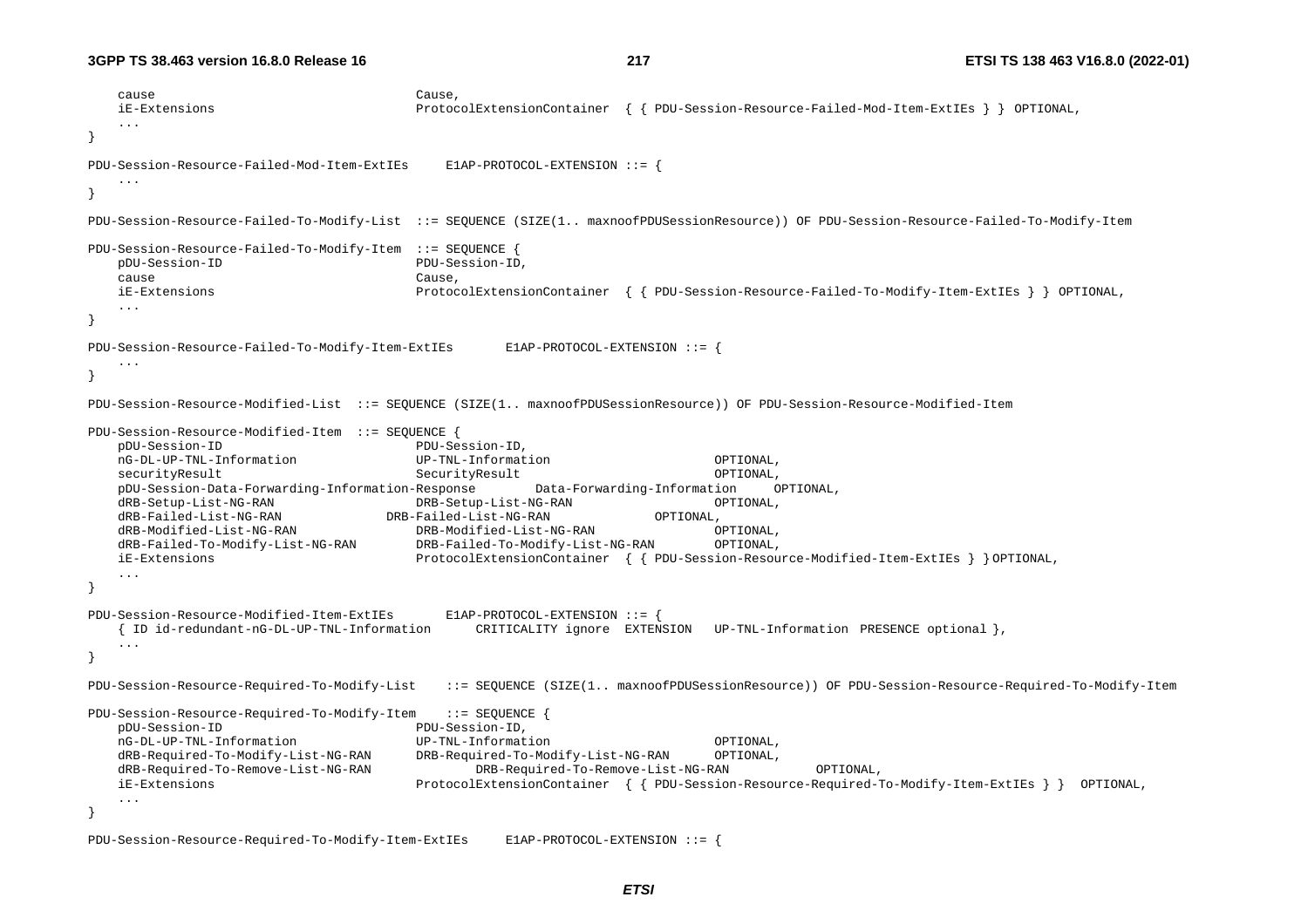{ ID id-redundant-nG-DL-UP-TNL-Information CRITICALITY ignore EXTENSION UP-TNL-Information PRESENCE optional }, ... } PDU-Session-Resource-Setup-List ::= SEQUENCE (SIZE(1.. maxnoofPDUSessionResource)) OF PDU-Session-Resource-Setup-Item PDU-Session-Resource-Setup-Item ::= SEQUENCE { pDU-Session-ID PDU-Session-ID, securityResult SecurityResult OPTIONAL, nG-DL-UP-TNL-Information UP-TNL-Information, pDU-Session-Data-Forwarding-Information-Response Data-Forwarding-Information OPTIONAL, nG-DL-UP-Unchanged ENUMERATED {true, ...} OPTIONAL, dRB-Setup-List-NG-RAN DRB-Setup-List-NG-RAN, dRB-Failed-List-NG-RAN DRB-Failed-List-NG-RAN OPTIONAL, iE-Extensions ProtocolExtensionContainer { { PDU-Session-Resource-Setup-Item-ExtIEs } } OPTIONAL, ... } PDU-Session-Resource-Setup-Item-ExtIEs E1AP-PROTOCOL-EXTENSION ::= { { ID id-redundant-nG-DL-UP-TNL-Information CRITICALITY ignore EXTENSION UP-TNL-Information PRESENCE optional }| { ID id-RedundantPDUSessionInformation-used CRITICALITY ignore EXTENSION RedundantPDUSessionInformation PRESENCE optional }, ... } PDU-Session-Resource-Setup-Mod-List ::= SEQUENCE (SIZE(1.. maxnoofPDUSessionResource)) OF PDU-Session-Resource-Setup-Mod-Item PDU-Session-Resource-Setup-Mod-Item ::= SEQUENCE { pDU-Session-ID PDU-Session-ID, securityResult SecurityResult OPTIONAL, nG-DL-UP-TNL-Information UP-TNL-Information, pDU-Session-Data-Forwarding-Information-Response Data-Forwarding-Information OPTIONAL, dRB-Setup-Mod-List-NG-RAN DRB-Setup-Mod-List-NG-RAN, dRB-Failed-Mod-List-NG-RAN DRB-Failed-Mod-List-NG-RAN OPTIONAL, iE-Extensions ProtocolExtensionContainer { { PDU-Session-Resource-Setup-Mod-Item-ExtIEs } } OPTIONAL, ... } PDU-Session-Resource-Setup-Mod-Item-ExtIEs E1AP-PROTOCOL-EXTENSION ::= { { ID id-redundant-nG-DL-UP-TNL-Information CRITICALITY ignore EXTENSION UP-TNL-Information PRESENCE optional }, ... } PDU-Session-Resource-To-Modify-List ::= SEQUENCE (SIZE(1.. maxnoofPDUSessionResource)) OF PDU-Session-Resource-To-Modify-Item PDU-Session-Resource-To-Modify-Item ::= SEQUENCE { pDU-Session-ID PDU-Session-ID, securityIndication SecurityIndication OPTIONAL, pDU-Session-Resource-DL-AMBR BitRate OPTIONAL, nG-UL-UP-TNL-Information UP-TNL-Information OPTIONAL, pDU-Session-Data-Forwarding-Information-Request Data-Forwarding-Information-Request OPTIONAL, pDU-Session-Data-Forwarding-Information Data-Forwarding-Information OPTIONAL, pDU-Session-Inactivity-Timer Inactivity-Timer OPTIONAL, networkInstance NetworkInstance OPTIONAL,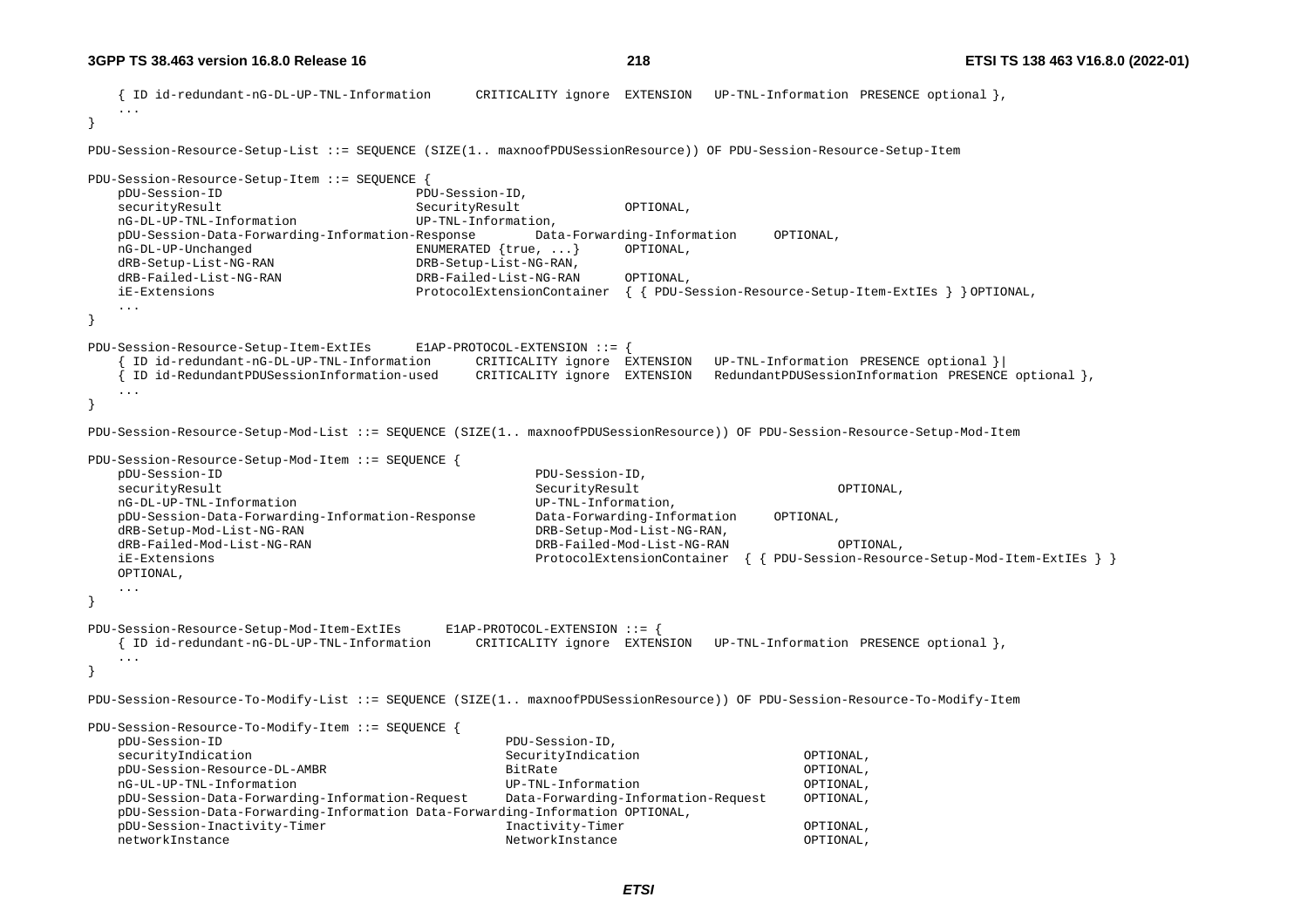```
 dRB-To-Setup-List-NG-RAN DRB-To-Setup-List-NG-RAN OPTIONAL, 
    dRB-To-Modify-List-NG-RAN DRB-To-Modify-List-NG-RAN OPTIONAL, 
    dRB-To-Remove-List-NG-RAN DRB-To-Remove-List-NG-RAN OPTIONAL, 
    iE-Extensions ProtocolExtensionContainer { { PDU-Session-Resource-To-Modify-Item-ExtIEs } } OPTIONAL, 
    ... } 
PDU-Session-Resource-To-Modify-Item-ExtIEs E1AP-PROTOCOL-EXTENSION ::= { 
     {ID id-SNSSAI CRITICALITY reject EXTENSION SNSSAI PRESENCE optional}| 
     ID id-CommonNetworkInstance and CRITICALITY ignore EXTENSION CommonNetworkInstance PRESENCE optional
 }| 
     {ID id-redundant-nG-UL-UP-TNL-Information CRITICALITY ignore EXTENSION UP-TNL-Information PRESENCE optional }| 
     {ID id-RedundantCommonNetworkInstance CRITICALITY ignore EXTENSION CommonNetworkInstance PRESENCE optional }| 
     {ID id-DataForwardingtoE-UTRANInformationList CRITICALITY ignore EXTENSION DataForwardingtoE-UTRANInformationList PRESENCE 
optional },
    ... } 
PDU-Session-Resource-To-Remove-List ::= SEQUENCE (SIZE(1.. maxnoofPDUSessionResource)) OF PDU-Session-Resource-To-Remove-Item 
PDU-Session-Resource-To-Remove-Item ::= SEQUENCE { 
    pDU-Session-ID PDU-Session-ID, 
    iE-Extensions ProtocolExtensionContainer { { PDU-Session-Resource-To-Remove-Item-ExtIEs } } OPTIONAL, 
    ... } 
PDU-Session-Resource-To-Remove-Item-ExtIEs E1AP-PROTOCOL-EXTENSION ::= { 
    {ID id-Cause CRITICALITY ignore EXTENSION Cause PRESENCE optional}, 
    ... } 
PDU-Session-Resource-To-Setup-List ::= SEQUENCE (SIZE(1.. maxnoofPDUSessionResource)) OF PDU-Session-Resource-To-Setup-Item 
PDU-Session-Resource-To-Setup-Item ::= SEQUENCE { 
    pDU-Session-ID PDU-Session-ID, 
    pDU-Session-Type PDU-Session-Type, 
   sNSSAI, SNSSAI, SNSSAI, SNSSAI, SNSSAI, SNSSAI, SNSSAI, SNSSAI, SNSSAI, SNSSAI, SNSSAI, SNSSAI, SNSSAI, SNSSAI, SNSSAI, SNSSAI, SNSSAI, SNSSAI, SNSSAI, SNSSAI, SNSSAI, SNSSAI, SNSSAI, SNSSAI, SNSSAI, SNSSAI, SNSSAI, SNSSAI
   securityIndication SecurityIndication,
    pDU-Session-Resource-DL-AMBR BitRate OPTIONAL, 
    nG-UL-UP-TNL-Information UP-TNL-Information, 
    pDU-Session-Data-Forwarding-Information-Request Data-Forwarding-Information-Request OPTIONAL, 
    pDU-Session-Inactivity-Timer Inactivity-Timer OPTIONAL, 
    existing-Allocated-NG-DL-UP-TNL-Info UP-TNL-Information OPTIONAL, 
    networkInstance NetworkInstance OPTIONAL, 
    dRB-To-Setup-List-NG-RAN DRB-To-Setup-List-NG-RAN, 
    iE-Extensions ProtocolExtensionContainer { { PDU-Session-Resource-To-Setup-Item-ExtIEs } } OPTIONAL, 
    ... } 
PDU-Session-Resource-To-Setup-Item-ExtIEs E1AP-PROTOCOL-EXTENSION ::= { 
      { ID id-CommonNetworkInstance CRITICALITY ignore EXTENSION CommonNetworkInstance PRESENCE optional
 }| 
      { ID id-redundant-nG-UL-UP-TNL-Information CRITICALITY ignore EXTENSION UP-TNL-Information PRESENCE optional }| 
      { ID id-RedundantCommonNetworkInstance CRITICALITY ignore EXTENSION CommonNetworkInstance PRESENCE optional }|
```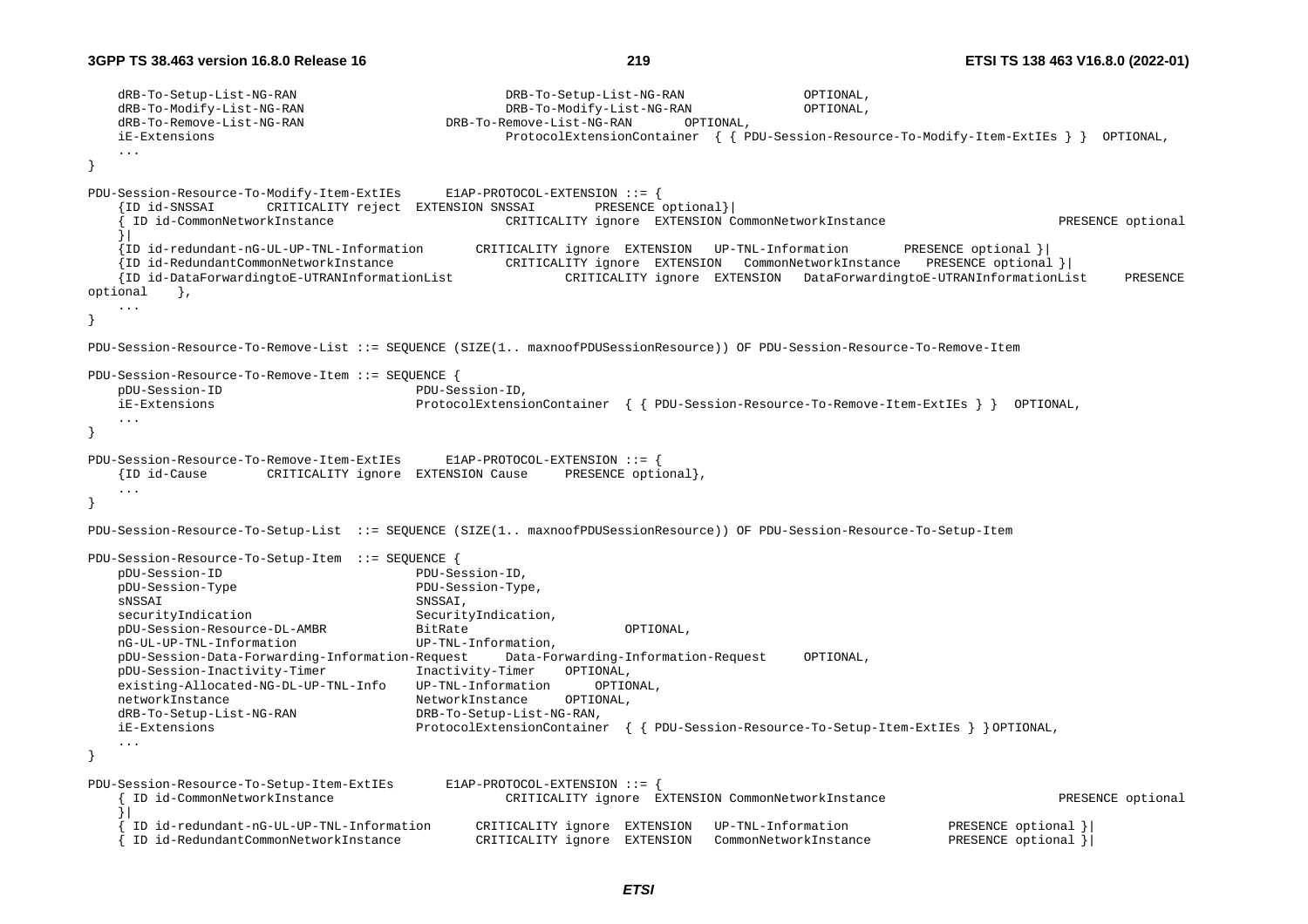```
 { ID id-RedundantPDUSessionInformation CRITICALITY ignore EXTENSION RedundantPDUSessionInformation PRESENCE optional }, 
 ... } 
PDU-Session-Resource-To-Setup-Mod-List ::= SEQUENCE (SIZE(1.. maxnoofPDUSessionResource)) OF PDU-Session-Resource-To-Setup-Mod-Item 
PDU-Session-Resource-To-Setup-Mod-Item ::= SEQUENCE { 
    pDU-Session-ID PDU-Session-ID, 
    pDU-Session-Type PDU-Session-Type, 
   sNSSAI, SNSSAI, SNSSAI, SNSSAI, SNSSAI, SNSSAI, SNSSAI, SNSSAI, SNSSAI, SNSSAI, SNSSAI, SNSSAI, SNSSAI, SNSSAI, SNSSAI, SNSSAI, SNSSAI, SNSSAI, SNSSAI, SNSSAI, SNSSAI, SNSSAI, SNSSAI, SNSSAI, SNSSAI, SNSSAI, SNSSAI, SNSSAI
   securityIndication {\sf SecurityIndication} pDU-Session-Resource-AMBR BitRate OPTIONAL, 
    nG-UL-UP-TNL-Information UP-TNL-Information, 
    pDU-Session-Data-Forwarding-Information-Request Data-Forwarding-Information-Request OPTIONAL, 
    pDU-Session-Inactivity-Timer Inactivity-Timer OPTIONAL, 
    dRB-To-Setup-Mod-List-NG-RAN DRB-To-Setup-Mod-List-NG-RAN, 
    iE-Extensions ProtocolExtensionContainer { { PDU-Session-Resource-To-Setup-Mod-Item-ExtIEs } }
    OPTIONAL, 
    ... } 
PDU-Session-Resource-To-Setup-Mod-Item-ExtIEs E1AP-PROTOCOL-EXTENSION ::= { 
     {ID id-NetworkInstance CRITICALITY ignore EXTENSION NetworkInstance PRESENCE optional}| 
     {ID id-CommonNetworkInstance CRITICALITY ignore EXTENSION CommonNetworkInstance PRESENCE optional}| 
     {ID id-redundant-nG-UL-UP-TNL-Information CRITICALITY ignore EXTENSION UP-TNL-Information PRESENCE optional }| 
    {ID id-RedundantCommonNetworkInstance CRITICALITY ignore EXTENSION CommonNetworkInstance PRESENCE optional }, 
    ... } 
PDU-Session-To-Notify-List ::= SEQUENCE (SIZE(1.. maxnoofPDUSessionResource)) OF PDU-Session-To-Notify-Item 
PDU-Session-To-Notify-Item ::= SEQUENCE { 
    pDU-Session-ID PDU-Session-ID, 
    qoS-Flow-List QoS-Flow-List, 
    iE-Extensions ProtocolExtensionContainer { { PDU-Session-To-Notify-Item-ExtIEs } } OPTIONAL, 
    ... } 
PDU-Session-To-Notify-Item-ExtIEs E1AP-PROTOCOL-EXTENSION ::= { 
    ... } 
PDU-Session-Type ::= ENUMERATED { 
    ipv4, 
    ipv6, 
    ipv4v6, 
    ethernet, 
    unstructured, 
    ... } 
PLMN-Identity ::= OCTET STRING (SIZE(3)) 
PortNumber ::= BIT STRING (SIZE(16))
```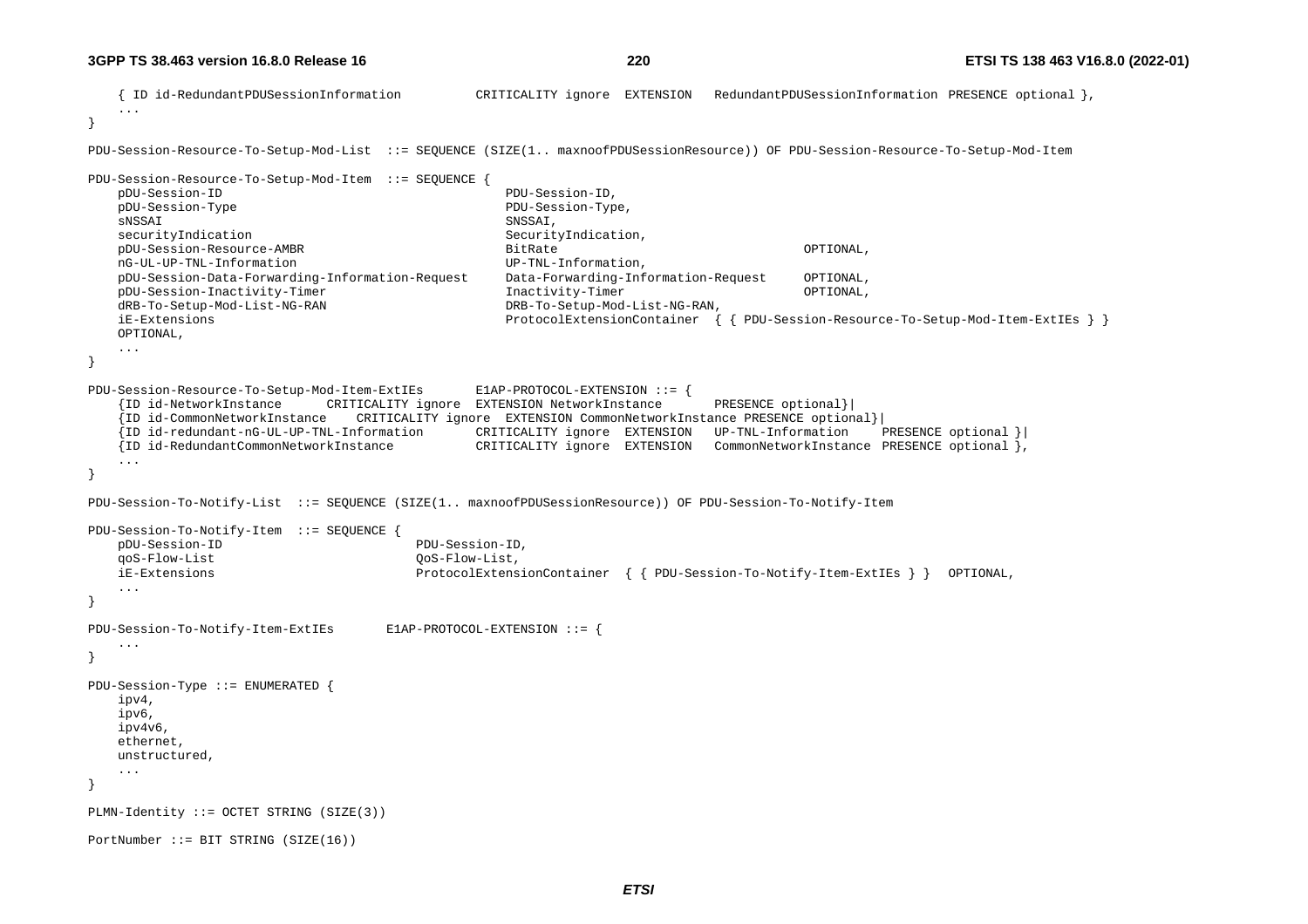```
PPI := INTEGER (0..7, ...)PriorityLevel ::= INTEGER { spare (0), highest (1), lowest (14), no-priority (15) } (0..15) 
Pre-emptionCapability ::= ENUMERATED { 
     shall-not-trigger-pre-emption, 
     may-trigger-pre-emption 
} 
Pre-emptionVulnerability ::= ENUMERATED { 
    not-pre-emptable, 
    pre-emptable 
} 
PrivacyIndicator ::= ENUMERATED { 
     immediate-MDT, 
    logged-MDT, 
     ... } 
-- Q
QCI ::= INTEGER (0..255)QoS-Characteristics ::= CHOICE { 
     non-Dynamic-5QI Non-Dynamic5QIDescriptor, 
   dynamic-50I Dynamic50IDescriptor,
    choice-extension ProtocolIE-SingleContainer {{0oS-Characteristics-ExtIEs}}
} 
QoS-Characteristics-ExtIEs E1AP-PROTOCOL-IES ::= { 
     ... } 
QoS-Flow-Identifier ::= INTEGER (0..63) 
QoS-Flow-List ::= SEQUENCE (SIZE(1.. maxnoofQoSFlows)) OF QoS-Flow-Item 
QoS-Flow-Item ::= SEQUENCE { 
                                           qoS-Flow-Identifier QoS-Flow-Identifier, 
    iE-Extensions ProtocolExtensionContainer { { QoS-Flow-Item-ExtIEs } } OPTIONAL, 
     ... } 
QoS-Flow-Item-ExtIEs E1AP-PROTOCOL-EXTENSION ::= { 
     {ID id-QoSFlowMappingIndication CRITICALITY ignore EXTENSION QoS-Flow-Mapping-Indication PRESENCE optional}, 
 ... 
} 
QoS-Flow-Failed-List ::= SEQUENCE (SIZE(1.. maxnoofQoSFlows)) OF QoS-Flow-Failed-Item 
QoS-Flow-Failed-Item ::= SEQUENCE { 
     qoS-Flow-Identifier QoS-Flow-Identifier,
```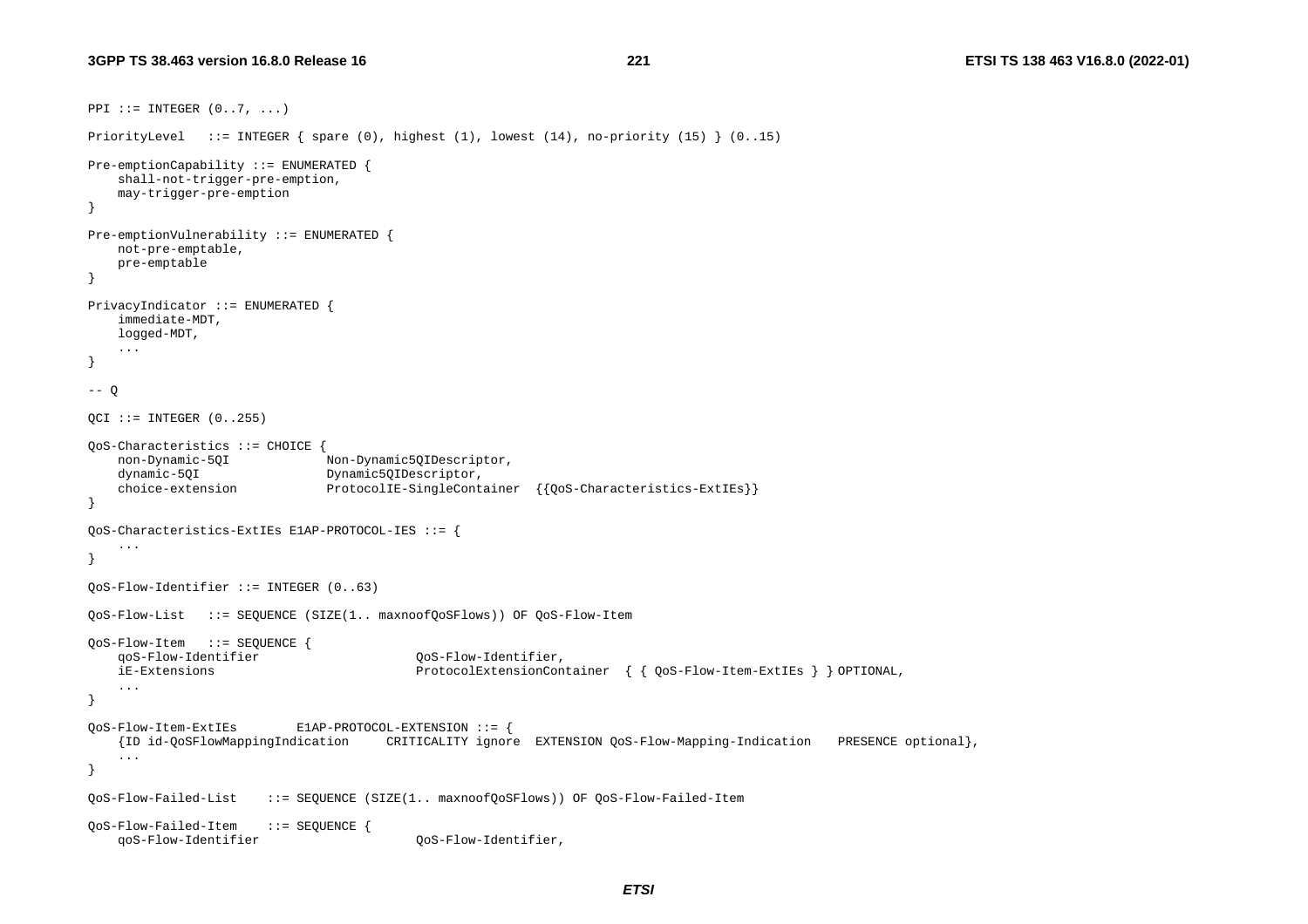```
 cause Cause, 
    iE-Extensions ProtocolExtensionContainer { { QoS-Flow-Failed-Item-ExtIEs } } OPTIONAL, 
    ... } 
QoS-Flow-Failed-Item-ExtIEs E1AP-PROTOCOL-EXTENSION ::= { 
    ... } 
QoS-Flow-Mapping-List ::= SEQUENCE (SIZE(1.. maxnoofQoSFlows)) OF QoS-Flow-Mapping-Item 
QoS-Flow-Mapping-Item ::= SEQUENCE { 
    qoS-Flow-Identifier QoS-Flow-Identifier, 
    qoSFlowMappingIndication QoS-Flow-Mapping-Indication OPTIONAL, 
    iE-Extensions ProtocolExtensionContainer { { QoS-Flow-Mapping-Item-ExtIEs } } OPTIONAL, 
 ... } 
QoS-Flow-Mapping-Item-ExtIEs E1AP-PROTOCOL-EXTENSION ::= { 
    ... } 
QoS-Flow-Mapping-Indication ::= ENUMERATED {ul, dl, ...} 
QoS-Flows-DRB-Remapping ::= ENUMERATED {update, source-configuration, ...} 
QoS-Parameters-Support-List ::= SEQUENCE { 
    eUTRAN-QoS-Support-List EUTRAN-QoS-Support-List OPTIONAL, 
    nG-RAN-QoS-Support-List NG-RAN-QoS-Support-List OPTIONAL, 
    iE-Extensions ProtocolExtensionContainer { { QoS-Parameters-Support-List-ItemExtIEs} } OPTIONAL, 
} 
QoS-Parameters-Support-List-ItemExtIEs E1AP-PROTOCOL-EXTENSION ::= { 
    ... } 
QoSPriorityLevel ::= INTEGER (0..127, ...) 
QoS-Flow-QoS-Parameter-List ::= SEQUENCE (SIZE(1.. maxnoofQoSFlows)) OF QoS-Flow-QoS-Parameter-Item 
QoS-Flow-QoS-Parameter-Item ::= SEQUENCE { 
    qoS-Flow-Identifier QoS-Flow-Identifier, 
    qoSFlowLevelQoSParameters QoSFlowLevelQoSParameters, 
    qoSFlowMappingIndication QoS-Flow-Mapping-Indication OPTIONAL, 
    iE-Extensions ProtocolExtensionContainer { { QoS-Flow-QoS-Parameter-Item-ExtIEs } } OPTIONAL, 
    ... } 
QoS-Flow-QoS-Parameter-Item-ExtIEs E1AP-PROTOCOL-EXTENSION ::= { 
    {ID id-RedundantQosFlowIndicator CRITICALITY ignore EXTENSION RedundantQoSFlowIndicator PRESENCE optional}| 
                                      CRITICALITY ignore EXTENSION TSCTrafficCharacteristics
    ...
```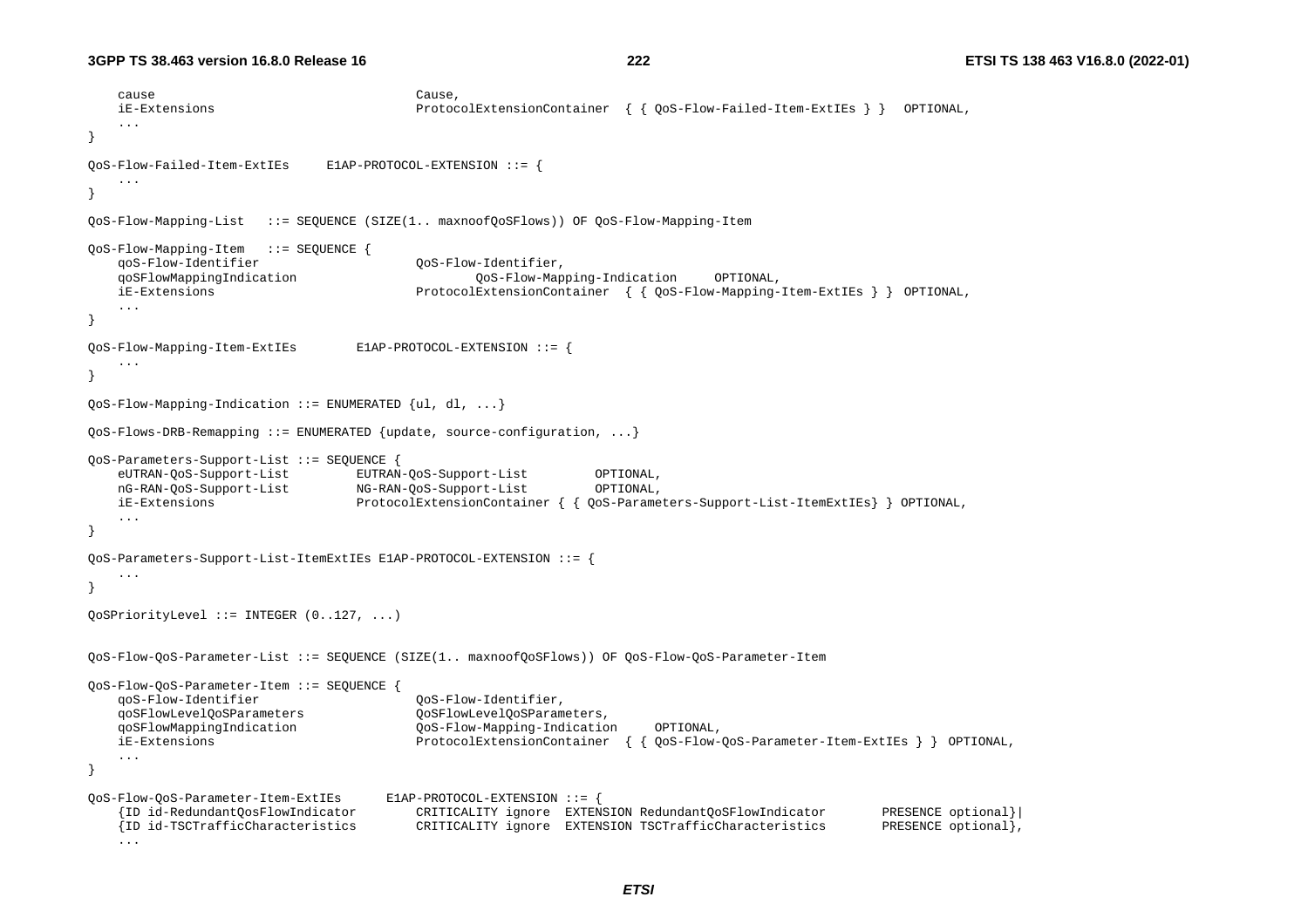}

```
QoSFlowLevelQoSParameters ::= SEQUENCE { 
    qoS-Characteristics QoS-Characteristics, 
    nGRANallocationRetentionPriority NGRANAllocationAndRetentionPriority, 
    gBR-QoS-Flow-Information GBR-QoSFlowInformation OPTIONAL, 
    reflective-QoS-Attribute ENUMERATED {subject-to, ...} OPTIONAL, 
    additional-QoS-Information ENUMERATED {more-likely, ...} OPTIONAL, 
   paging-Policy-Indicator I\ NTEGER (1..8, ...) OPTIONAL,
    reflective-QoS-Indicator ENUMERATED {enabled, ...} OPTIONAL, 
    iE-Extensions ProtocolExtensionContainer { { QoSFlowLevelQoSParameters-ExtIEs } } OPTIONAL 
} 
QoSFlowLevelQoSParameters-ExtIEs E1AP-PROTOCOL-EXTENSION ::= { 
    {ID id-QoSMonitoringRequest CRITICALITY ignore EXTENSION QosMonitoringRequest PRESENCE optional}| 
    {ID id-MCG-OfferedGBRQoSFlowInfo CRITICALITY ignore EXTENSION GBR-QoSFlowInformation PRESENCE optional}| 
    {ID id-QosMonitoringReportingFrequency CRITICALITY ignore EXTENSION QosMonitoringReportingFrequency PRESENCE optional}| 
    {ID id-QoSMonitoringDisabled CRITICALITY ignore EXTENSION QosMonitoringDisabled PRESENCE optional}, 
    ... } 
QosMonitoringRequest ::= ENUMERATED {ul, dl, both} 
QosMonitoringReportingFrequency ::= INTEGER (1..1800, ...) 
QosMonitoringDisabled ::= ENUMERATED {true, ...} 
QoS-Flow-Removed-Item ::= SEQUENCE { 
    qoS-Flow-Identifier QoS-Flow-Identifier, 
    qoS-Flow-Released-In-Session ENUMERATED {released-in-session, not-released-in-session, ...} OPTIONAL, 
    qoS-Flow-Accumulated-Session-Time OCTET STRING (SIZE(5)) OPTIONAL, 
    iE-Extensions ProtocolExtensionContainer { { QoS-Flow-Removed-Item-ExtIEs } } OPTIONAL, 
    ... } 
QoS-Flow-Removed-Item-ExtIEs E1AP-PROTOCOL-EXTENSION ::= { 
. . . .
} 
QoS-Flows-to-be-forwarded-List ::= SEQUENCE (SIZE(1.. maxnoofQoSFlows)) OF QoS-Flows-to-be-forwarded-Item 
QoS-Flows-to-be-forwarded-Item ::= SEQUENCE { 
    qoS-Flow-Identifier QoS-Flow-Identifier, 
    iE-Extensions ProtocolExtensionContainer { { QoS-Flows-to-be-forwarded-Item-ExtIEs } } OPTIONAL, 
    ... } 
QoS-Flows-to-be-forwarded-Item-ExtIEs E1AP-PROTOCOL-EXTENSION ::= { 
 ... } 
QoS-Mapping-Information ::= SEQUENCE { 
dscp BIT STRING (SIZE(6)) OPTIONAL, 
flow-label BIT STRING (SIZE(20)) OPTIONAL,
```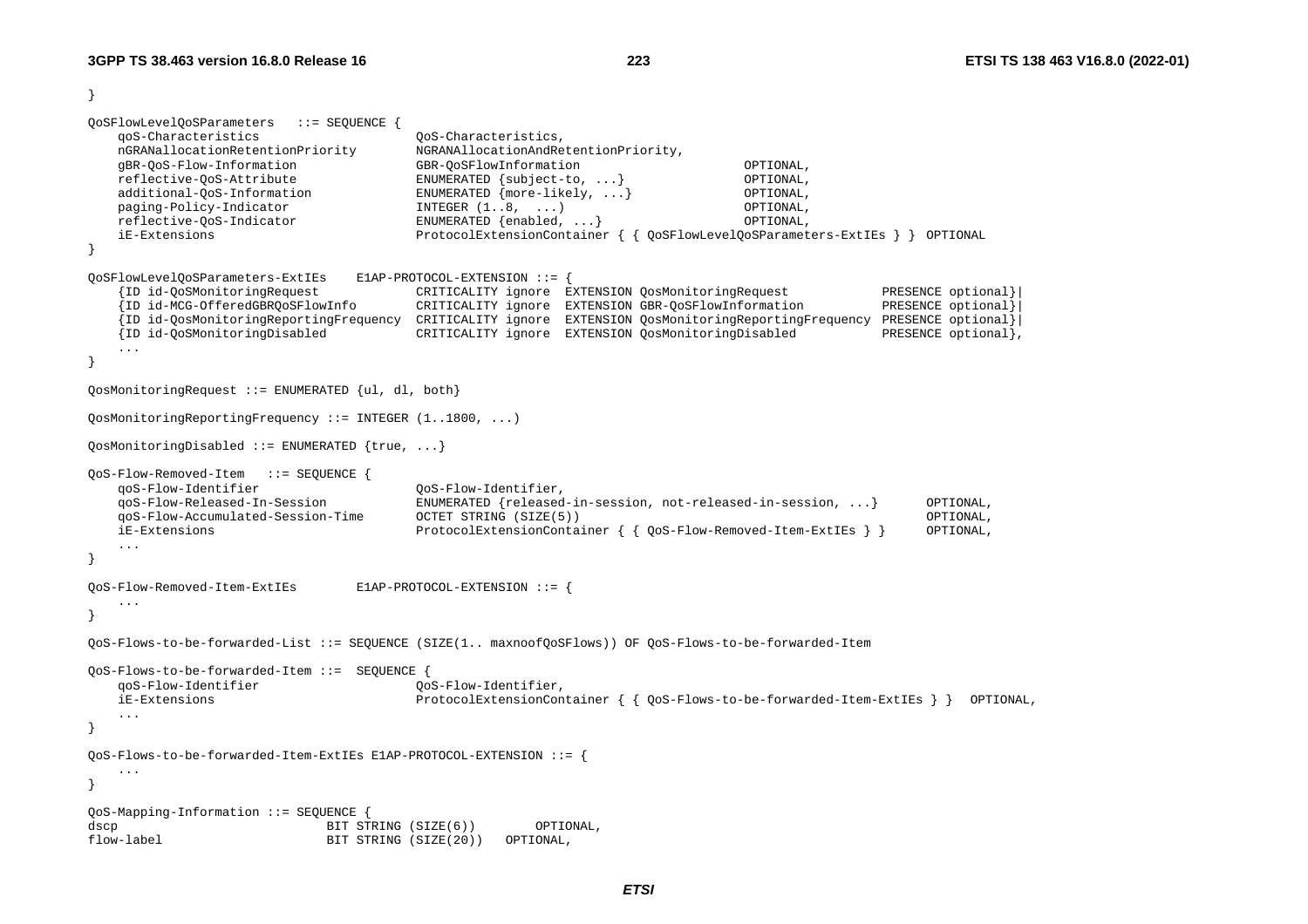```
... } 
DataForwardingtoNG-RANQoSFlowInformationList ::= SEQUENCE (SIZE(1.. maxnoofQoSFlows)) OF DataForwardingtoNG-RANQoSFlowInformationList-Item 
DataForwardingtoNG-RANQoSFlowInformationList-Item ::= SEQUENCE { 
     qoS-Flow-Identifier QoS-Flow-Identifier, 
     iE-Extensions ProtocolExtensionContainer { { DataForwardingtoNG-RANQoSFlowInformationList-Item-ExtIEs} } OPTIONAL, 
     ... } 
DataForwardingtoNG-RANQoSFlowInformationList-Item-ExtIEs E1AP-PROTOCOL-EXTENSION ::= { 
     ... } 
--- RRANUEID ::= OCTET STRING (SIZE (8)) 
RAT-Type ::= ENUMERATED {
     e-UTRA, 
     nR, 
     ... } 
RedundantQoSFlowIndicator::= ENUMERATED {true,false} 
RedundantPDUSessionInformation ::= SEQUENCE { 
     rSN RSN, 
     iE-Extensions ProtocolExtensionContainer { {RedundantPDUSessionInformation-ExtIEs} } OPTIONAL, 
     ... } 
RedundantPDUSessionInformation-ExtIEs E1AP-PROTOCOL-EXTENSION ::= { 
     ... } 
RSN ::= ENUMERATED \{v1, v2, ... \}RetainabilityMeasurementsInfo ::= SEQUENCE (SIZE(1.. maxnoofDRBs)) OF DRB-Removed-Item 
RegistrationRequest ::= ENUMERATED { 
     start, 
     stop, 
     ... } 
ReportCharacteristics ::= BIT STRING (SIZE(36)) 
ReportingPeriodicity ::= ENUMERATED { 
    ms500, ms1000, ms2000, ms5000, ms10000, ms20000, ms30000, ms40000, ms50000, ms60000, ms70000, ms80000, ms90000, ms100000, ms110000, ms120000, 
     ... }
```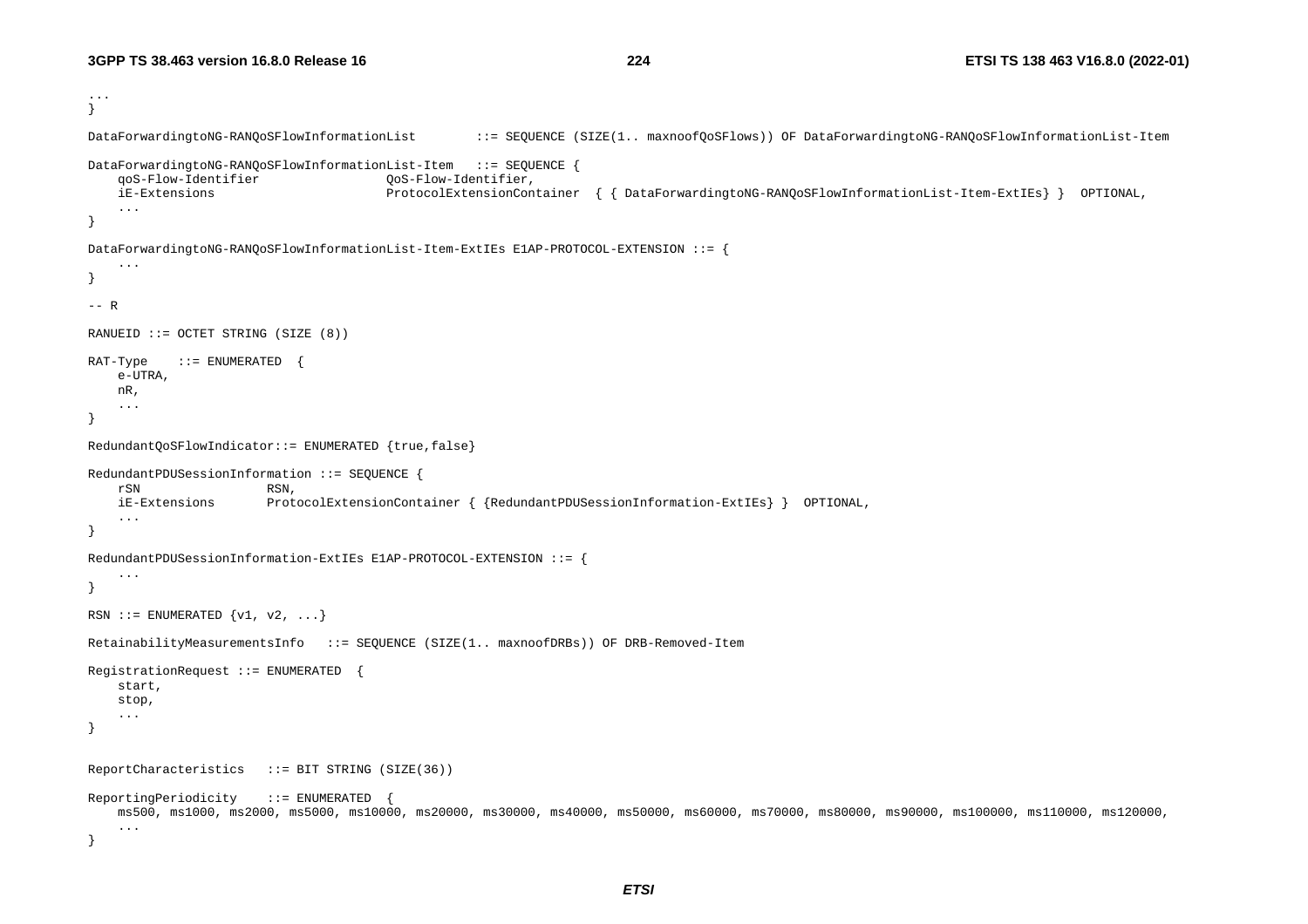```
RLC-Mode ::= ENUMERATED rlc-tm, 
    rlc-am, 
    rlc-um-bidirectional, 
    rlc-um-unidirectional-ul, 
    rlc-um-unidirectional-dl, 
    ... } 
ROHC-Parameters ::= CHOICE { 
    rOHC ROHC, 
    uPlinkOnlyROHC UplinkOnlyROHC, 
    choice-Extension ProtocolIE-SingleContainer { { ROHC-Parameters-ExtIEs} } 
} 
ROHC-Parameters-ExtIEs E1AP-PROTOCOL-IES ::= { 
    ... } 
ROHC ::= SEQUENCE {
   maxCID INTEGR (0.16383, ...)rOHC-Profiles INTEGER (0..511, ...),
    continueROHC ENUMERATED {true, ...} OPTIONAL, 
    iE-Extensions ProtocolExtensionContainer { { ROHC-ExtIEs } } OPTIONAL 
} 
ROHC-ExtIEs E1AP-PROTOCOL-EXTENSION ::= { 
    ... } 
-- S 
SecurityAlgorithm ::= SEQUENCE {
    cipheringAlgorithm CipheringAlgorithm, 
    integrityProtectionAlgorithm IntegrityProtectionAlgorithm OPTIONAL, 
    iE-Extensions ProtocolExtensionContainer { { SecurityAlgorithm-ExtIEs } } OPTIONAL, 
    ... } 
SecurityAlgorithm-ExtIEs E1AP-PROTOCOL-EXTENSION ::= { 
    ... } 
SecurityIndication ::= SEQUENCE {
    integrityProtectionIndication IntegrityProtectionIndication, 
    confidentialityProtectionIndication ConfidentialityProtectionIndication, 
    maximumIPdatarate MaximumIPdatarate OPTIONAL, 
    iE-Extensions ProtocolExtensionContainer { {SecurityIndication-ExtIEs} } OPTIONAL, 
    ... }
```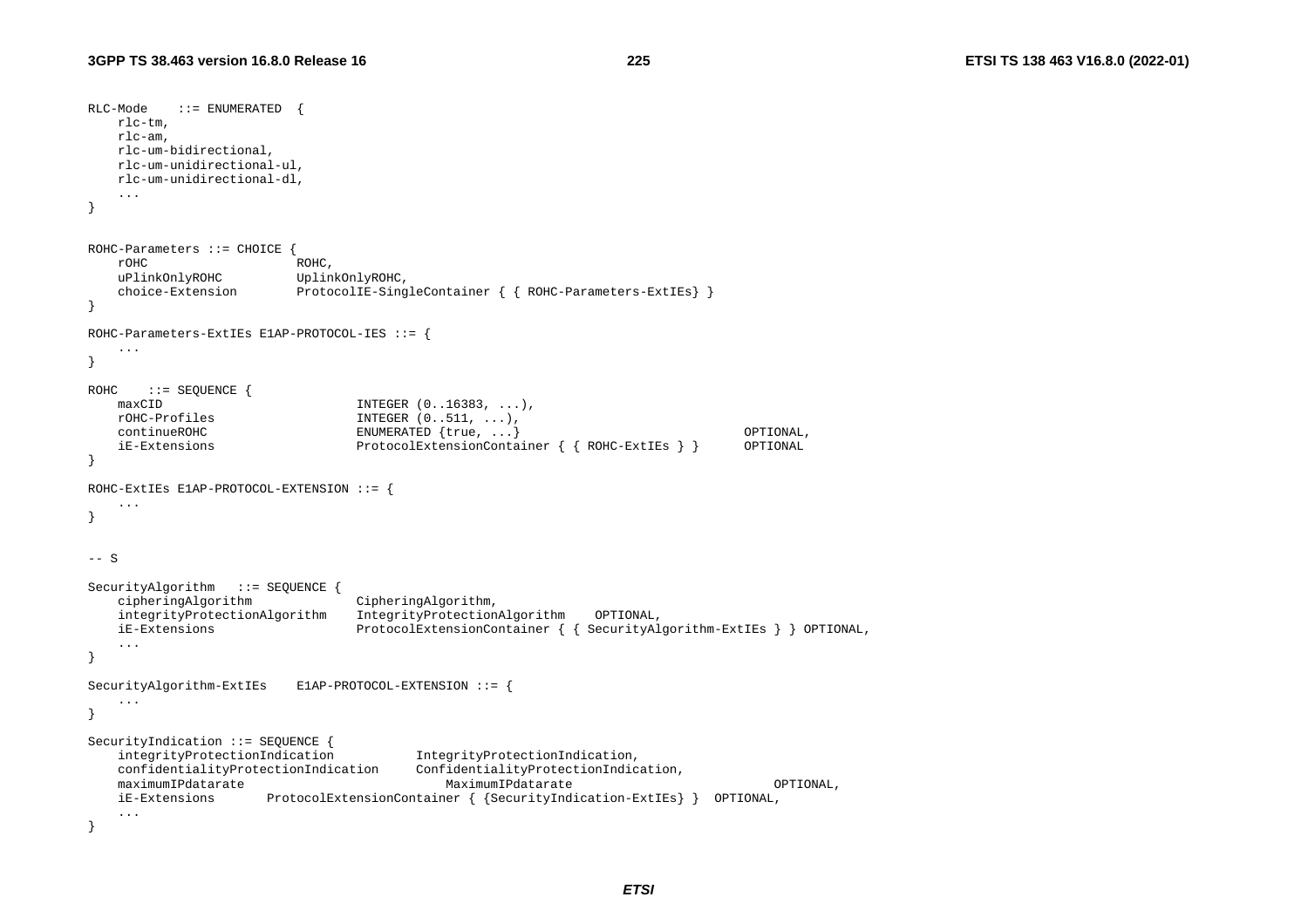```
SecurityIndication-ExtIEs E1AP-PROTOCOL-EXTENSION ::= { 
    ... } 
SecurityInformation ::= SEQUENCE { 
                              SecurityAlgorithm,
   uPSecuritykey UPSecuritykey,
    iE-Extensions ProtocolExtensionContainer { { SecurityInformation-ExtIEs } } OPTIONAL, 
    ... } 
SecurityInformation-ExtIEs E1AP-PROTOCOL-EXTENSION ::= { 
    ... } 
SecurityResult ::= SEOUENCE {
    integrityProtectionResult IntegrityProtectionResult, 
    confidentialityProtectionResult ConfidentialityProtectionResult, 
    iE-Extensions ProtocolExtensionContainer { {SecurityResult-ExtIEs} } OPTIONAL, 
    ... } 
SecurityResult-ExtIEs E1AP-PROTOCOL-EXTENSION ::= { 
    ... } 
Slice-Support-List ::= SEQUENCE (SIZE(1.. maxnoofSliceItems)) OF Slice-Support-Item 
Slice-Support-Item ::= SEQUENCE { 
    sNSSAI SNSSAI, 
    iE-Extensions ProtocolExtensionContainer { { Slice-Support-Item-ExtIEs } } OPTIONAL 
} 
Slice-Support-Item-ExtIEs E1AP-PROTOCOL-EXTENSION ::= { 
    ... } 
SNSSAI ::= SEQUENCE { 
   sST OCTET STRING (SIZE(1)),
    sD OCTET STRING (SIZE(3)) OPTIONAL, 
    iE-Extensions ProtocolExtensionContainer { { SNSSAI-ExtIEs } } OPTIONAL, 
    ... } 
SNSSAI-ExtIEs E1AP-PROTOCOL-EXTENSION ::= { 
    ... } 
SDAP-Configuration ::= SEQUENCE { 
                         DefaultDRB,
    sDAP-Header-UL SDAP-Header-UL, 
    sDAP-Header-DL SDAP-Header-DL, 
    iE-Extensions ProtocolExtensionContainer { { SDAP-Configuration-ExtIEs } } OPTIONAL, 
    ...
```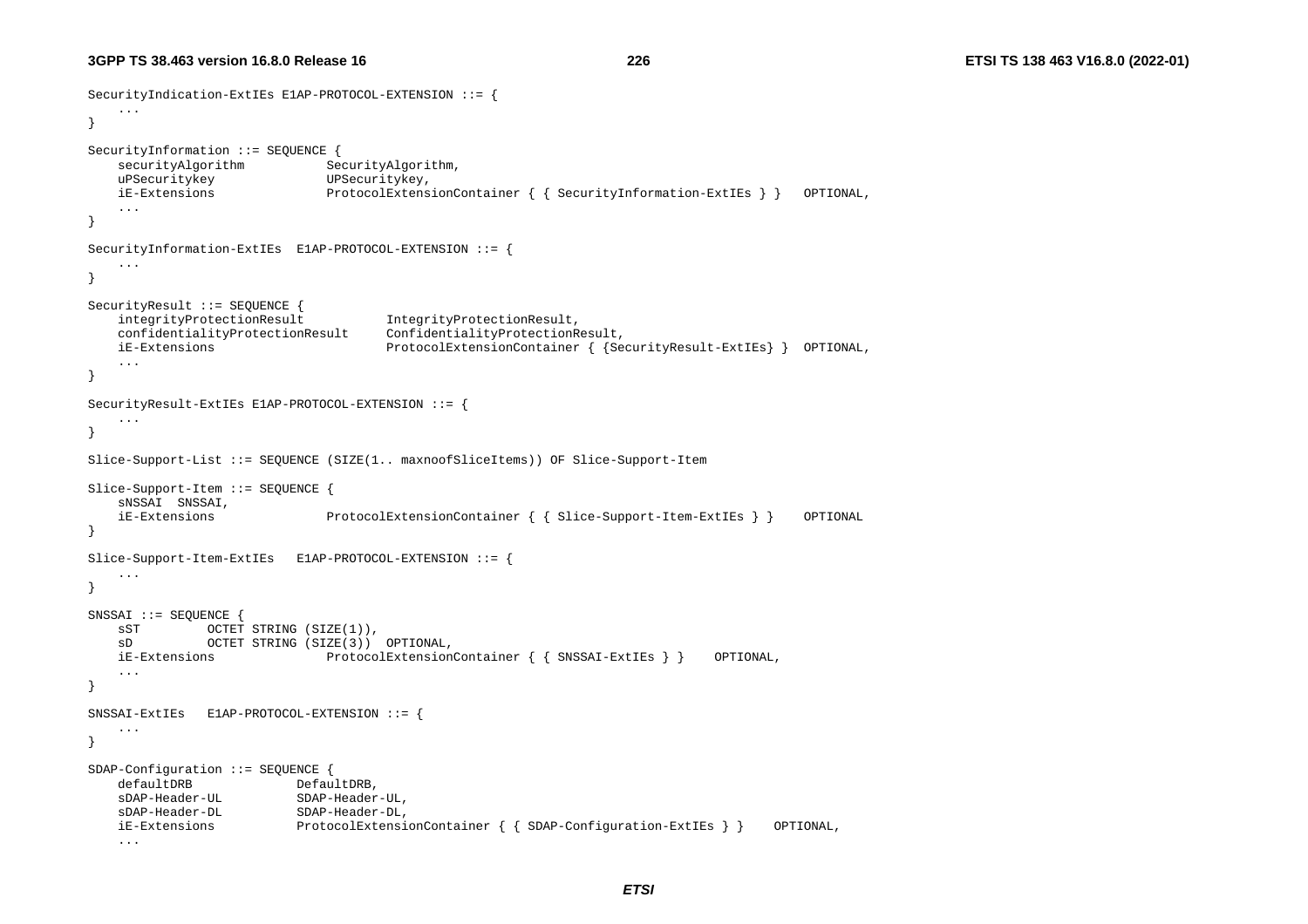```
} 
SDAP-Configuration-ExtIEs E1AP-PROTOCOL-EXTENSION ::= { 
     ... } 
SDAP-Header-DL ::= ENUMERATED { 
    present, 
    absent, 
    ... } 
SDAP-Header-UL ::= ENUMERATED { 
    present, 
    absent, 
     ... } 
SubscriberProfileIDforRFP ::= INTEGER (1..256, ...) 
-- T
TimeToWait ::= ENUMERATED \{v1s, v2s, v5s, v10s, v20s, v60s, ... \}TNLAssociationUsage ::= ENUMERATED { 
    ue, 
    non-ue, 
    both, 
... } 
TNL-AvailableCapacityIndicator ::= SEQUENCE { 
    dL-TNL-OfferedCapacity INTEGER (0..16777216, ...), 
    dL-TNL-AvailableCapacity INTEGER (0..100, ...), 
    uL-TNL-OfferedCapacity INTEGER (0..16777216, ...), 
   uL-TNL-AvailableCapacity INTEGER (0..100, ...) iE-Extensions ProtocolExtensionContainer { { TNL-AvailableCapacityIndicator-ExtIEs } }, 
    ... } 
TNL-AvailableCapacityIndicator-ExtIEs E1AP-PROTOCOL-EXTENSION ::= { 
     ... } 
TSCTrafficCharacteristics ::= SEQUENCE { 
    tSCTrafficCharacteristicsUL TSCTrafficInformation OPTIONAL, 
    tSCTrafficCharacteristicsDL TSCTrafficInformation OPTIONAL, 
    iE-Extensions ProtocolExtensionContainer { { TSCTrafficCharacteristics-ExtIEs } } OPTIONAL 
} 
TSCTrafficCharacteristics-ExtIEs E1AP-PROTOCOL-EXTENSION ::= { 
     ... }
```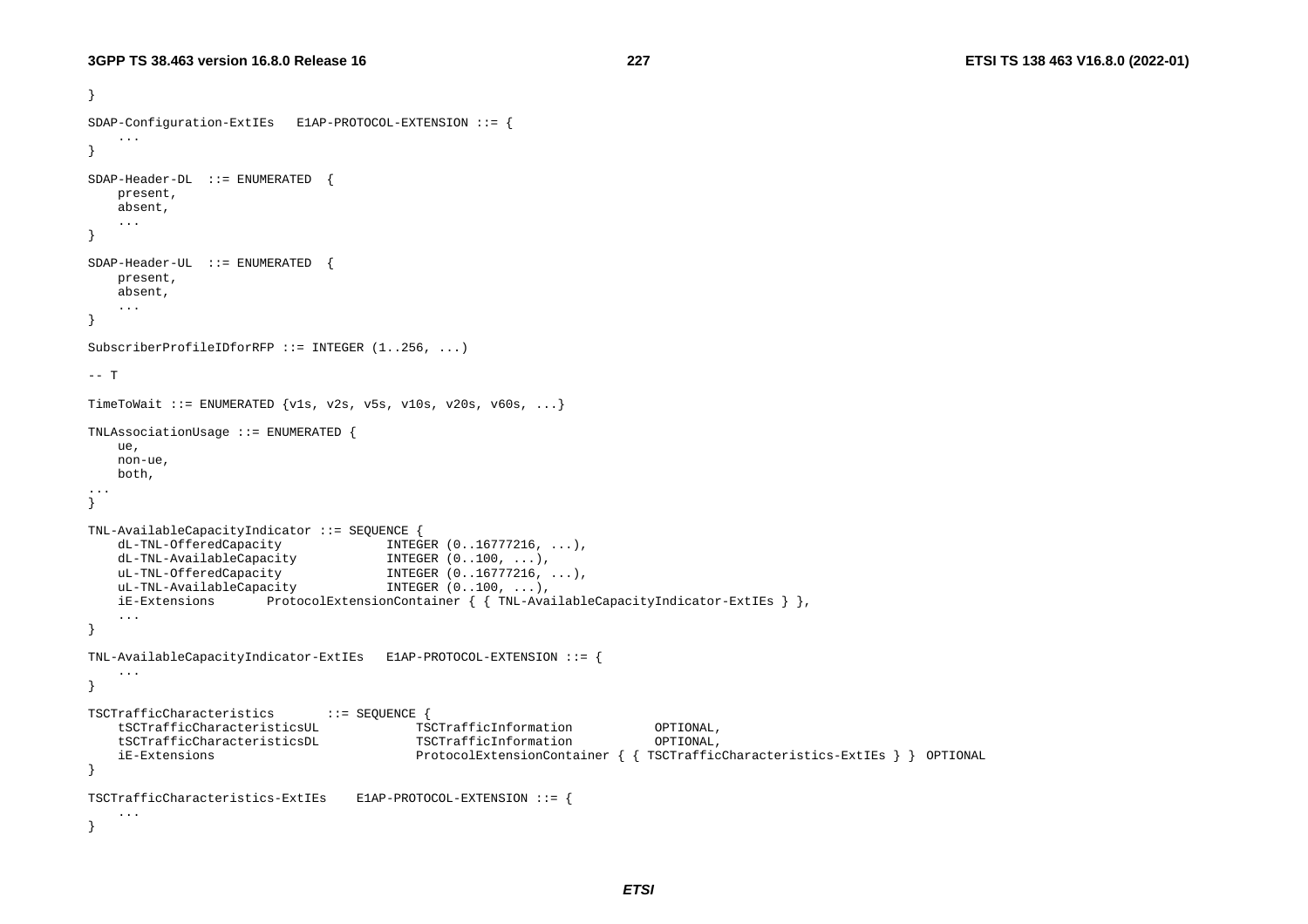```
TSCTrafficInformation ::= SEQUENCE { 
   periodicity Periodicity,
    burstArrivalTime BurstArrivalTime OPTIONAL, 
    iE-Extensions ProtocolExtensionContainer { { TSCTrafficInformation-ExtIEs } } OPTIONAL 
} 
TSCTrafficInformation-ExtIEs E1AP-PROTOCOL-EXTENSION ::= { 
    ... } 
Periodicity ::= INTEGER (1..640000, ...)
BurstArrivalTime ::= OCTET STRING TraceActivation ::= SEQUENCE { 
   traceID TraceID,
   interfacesToTrace InterfacesToTrace,
   traceDepth TraceDepth,
    traceCollectionEntityIPAddress TransportLayerAddress, 
    iE-Extensions ProtocolExtensionContainer { {TraceActivation-ExtIEs} } OPTIONAL, 
    ... } 
TraceActivation-ExtIEs E1AP-PROTOCOL-EXTENSION ::= { 
      { ID id-MDTConfiguration CRITICALITY ignore EXTENSION MDT-Configuration PRESENCE optional }| 
    { ID id-TraceCollectionEntityURI CRITICALITY ignore EXTENSION URIaddress PRESENCE optional}, 
    ... } 
TraceDepth ::= ENUMERATED { 
    minimum, 
    medium, 
    maximum, 
    minimumWithoutVendorSpecificExtension, 
    mediumWithoutVendorSpecificExtension, 
    maximumWithoutVendorSpecificExtension, 
    ... } 
TraceID := OCTET STRING (SIZE(8))TransportLayerAddress ::= BIT STRING (SIZE(1..160, ...)) 
TransactionID ::= INTEGER (0..255, ...)T-Reordering ::= ENUMERATED {ms0, ms1, ms2, ms4, ms5, ms8, ms10, ms15, ms20, ms30, ms40, ms50, ms60, ms80, ms100, ms120, ms140, ms160, ms180, 
ms200, ms220, ms240, ms260, ms280, ms300, ms500, ms750, ms1000, ms1250, ms1500, ms1750, ms2000, ms2250, ms2500, ms2750, ms3000, ...} 
T-ReorderingTimer ::= SEQUENCE { 
   t-Reordering T-Reordering,
       iE-Extensions ProtocolExtensionContainer { { T-ReorderingTimer-ExtIEs } } OPTIONAL, 
    ... }
```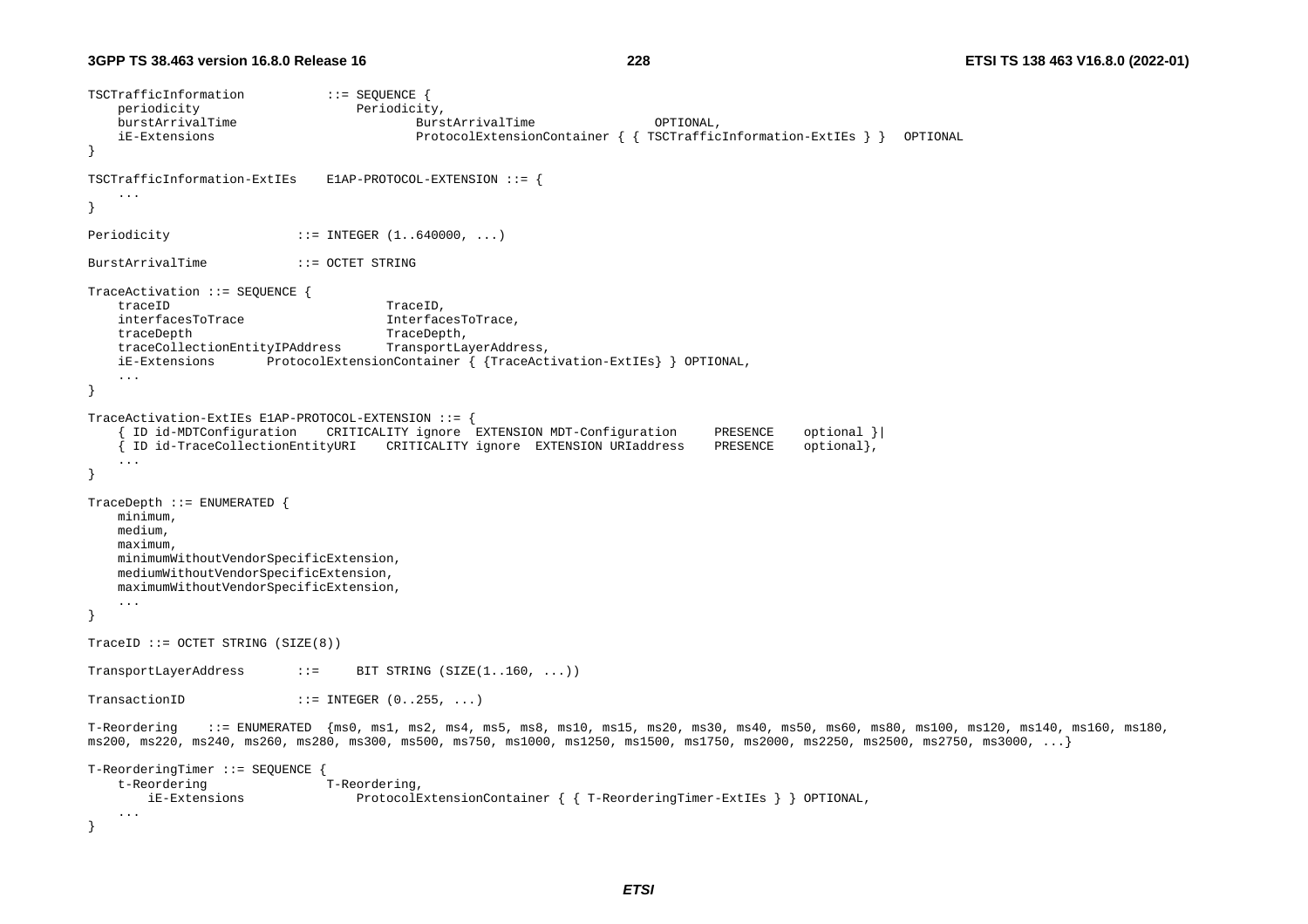```
T-ReorderingTimer-ExtIEs E1AP-PROTOCOL-EXTENSION ::= { 
     ... } 
TypeOfError ::= ENUMERATED { 
    not-understood, 
    missing, 
     ... } 
Transport-Layer-Address-Info ::= SEQUENCE { 
     transport-UP-Layer-Addresses-Info-To-Add-List Transport-UP-Layer-Addresses-Info-To-Add-List OPTIONAL, 
     transport-UP-Layer-Addresses-Info-To-Remove-List Transport-UP-Layer-Addresses-Info-To-Remove-List OPTIONAL, 
     iE-Extensions ProtocolExtensionContainer { { Transport-Layer-Address-Info-ExtIEs} } OPTIONAL, 
     ...  } 
Transport-Layer-Address-Info-ExtIEs E1AP-PROTOCOL-EXTENSION ::= { 
     ... } 
Transport-UP-Layer-Addresses-Info-To-Add-List ::= SEQUENCE (SIZE(1.. maxnoofTLAs)) OF Transport-UP-Layer-Addresses-Info-To-Add-Item 
Transport-UP-Layer-Addresses-Info-To-Add-Item ::= SEQUENCE { 
     iP-SecTransportLayerAddress TransportLayerAddress, 
     gTPTransportLayerAddressesToAdd GTPTLAs OPTIONAL, 
     iE-Extensions ProtocolExtensionContainer { { Transport-UP-Layer-Addresses-Info-To-Add-ItemExtIEs } } OPTIONAL, 
     ... } 
Transport-UP-Layer-Addresses-Info-To-Add-ItemExtIEs E1AP-PROTOCOL-EXTENSION ::= { 
     ... } 
Transport-UP-Layer-Addresses-Info-To-Remove-List ::= SEQUENCE (SIZE(1.. maxnoofTLAs)) OF Transport-UP-Layer-Addresses-Info-To-Remove-Item 
Transport-UP-Layer-Addresses-Info-To-Remove-Item ::= SEQUENCE { 
     iP-SecTransportLayerAddress TransportLayerAddress, 
     gTPTransportLayerAddressesToRemove GTPTLAs OPTIONAL, 
    iE-Extensions ProtocolExtensionContainer { { Transport-UP-Layer-Addresses-Info-To-Remove-ItemExtIEs } } OPTIONAL, 
     ... } 
Transport-UP-Layer-Addresses-Info-To-Remove-ItemExtIEs E1AP-PROTOCOL-EXTENSION ::= { 
     ... } 
-- U
UE-Activity ::= ENUMERATED { 
    active, 
    not-active, 
     ... }
```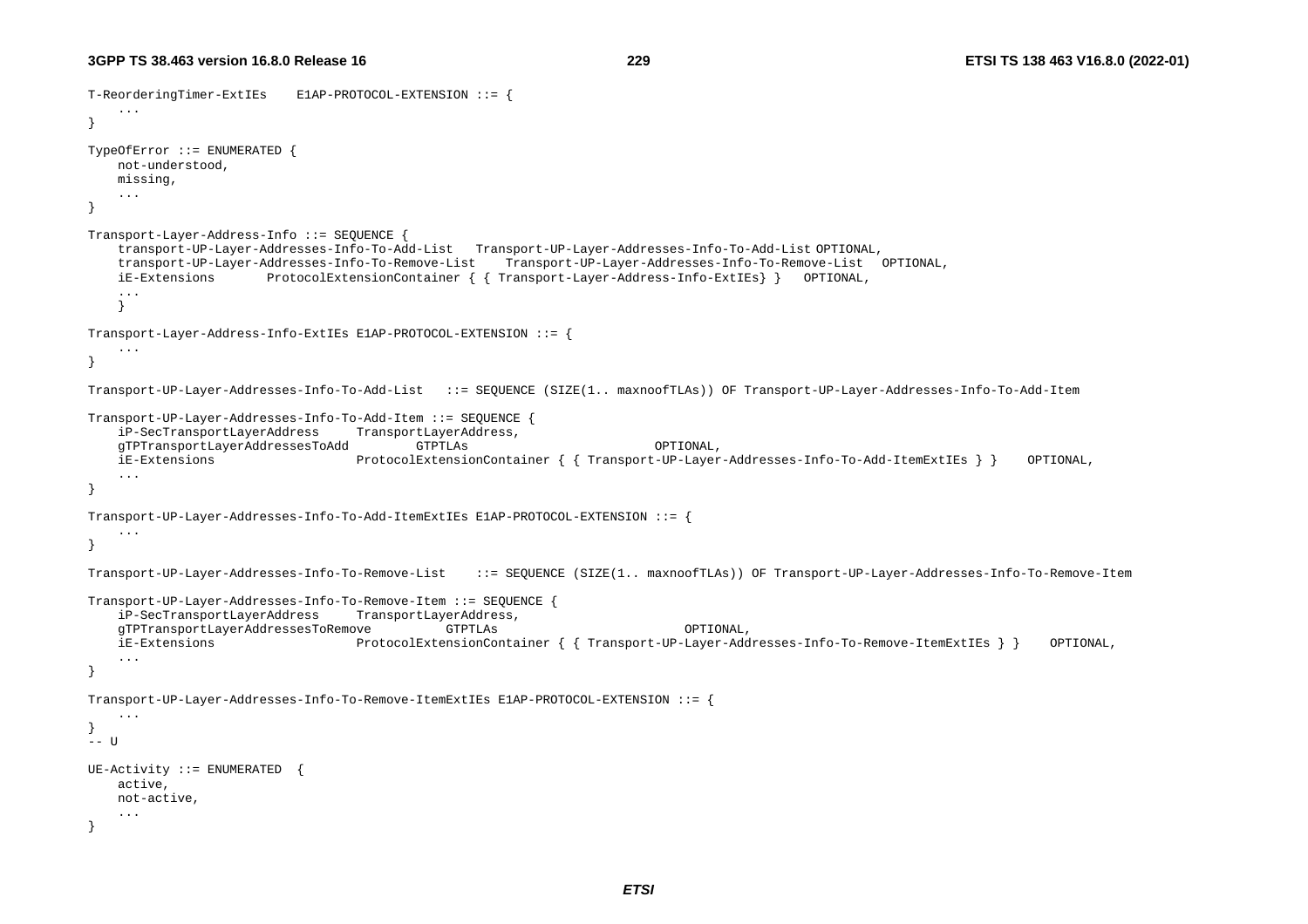```
UE-associatedLogicalE1-ConnectionItem ::= SEQUENCE { 
    gNB-CU-CP-UE-E1AP-ID GNB-CU-CP-UE-E1AP-ID OPTIONAL, 
    gNB-CU-UP-UE-E1AP-ID GNB-CU-UP-UE-E1AP-ID OPTIONAL, 
    iE-Extensions ProtocolExtensionContainer { { UE-associatedLogicalE1-ConnectionItemExtIEs} } OPTIONAL, 
     ... } 
UE-associatedLogicalE1-ConnectionItemExtIEs E1AP-PROTOCOL-EXTENSION ::= { 
 ... } 
UL-Configuration ::= ENUMERATED
    no-data, 
    shared, 
    only, 
     ... } 
ULUPTNLAddressToUpdateItem ::= SEQUENCE { 
    oldTNLAdress TransportLayerAddress, 
    newTNLAdress TransportLayerAddress, 
    iE-Extensions ProtocolExtensionContainer { { ULUPTNLAddressToUpdateItemExtIEs } } OPTIONAL, 
     ... } 
ULUPTNLAddressToUpdateItemExtIEs E1AP-PROTOCOL-EXTENSION ::= { 
     ... } 
ULDataSplitThreshold ::= ENUMERATED {b0, b100, b200, b400, b800, b1600, b3200, b6400, b12800, b25600, b51200, b102400, b204800, b409600, 
b819200, b1228800, b1638400, b2457600, b3276800, b4096000, b4915200, b5734400, b6553600, infinity, ...} 
UP-Parameters ::= SEQUENCE (SIZE(1.. maxnoofUPParameters)) OF UP-Parameters-Item 
UP-Parameters-Item ::= SEQUENCE { 
    uP-TNL-Information UP-TNL-Information, 
    cell-Group-ID Cell-Group-ID, 
    iE-Extensions ProtocolExtensionContainer { { UP-Parameters-Item-ExtIEs } } OPTIONAL, 
     ... } 
UP-Parameters-Item-ExtIEs E1AP-PROTOCOL-EXTENSION ::= { 
     {ID id-QoS-Mapping-Information CRITICALITY reject EXTENSION QoS-Mapping-Information PRESENCE optional}, 
     ... } 
UPSecuritykey ::= SEQUENCE { 
   encryptionKey EncryptionKey,
    integrityProtectionKey IntegrityProtectionKey OPTIONAL, 
    iE-Extensions ProtocolExtensionContainer { { UPSecuritykey-ExtIEs } } OPTIONAL, 
     ... } 
UPSecuritykey-ExtIEs E1AP-PROTOCOL-EXTENSION ::= {
```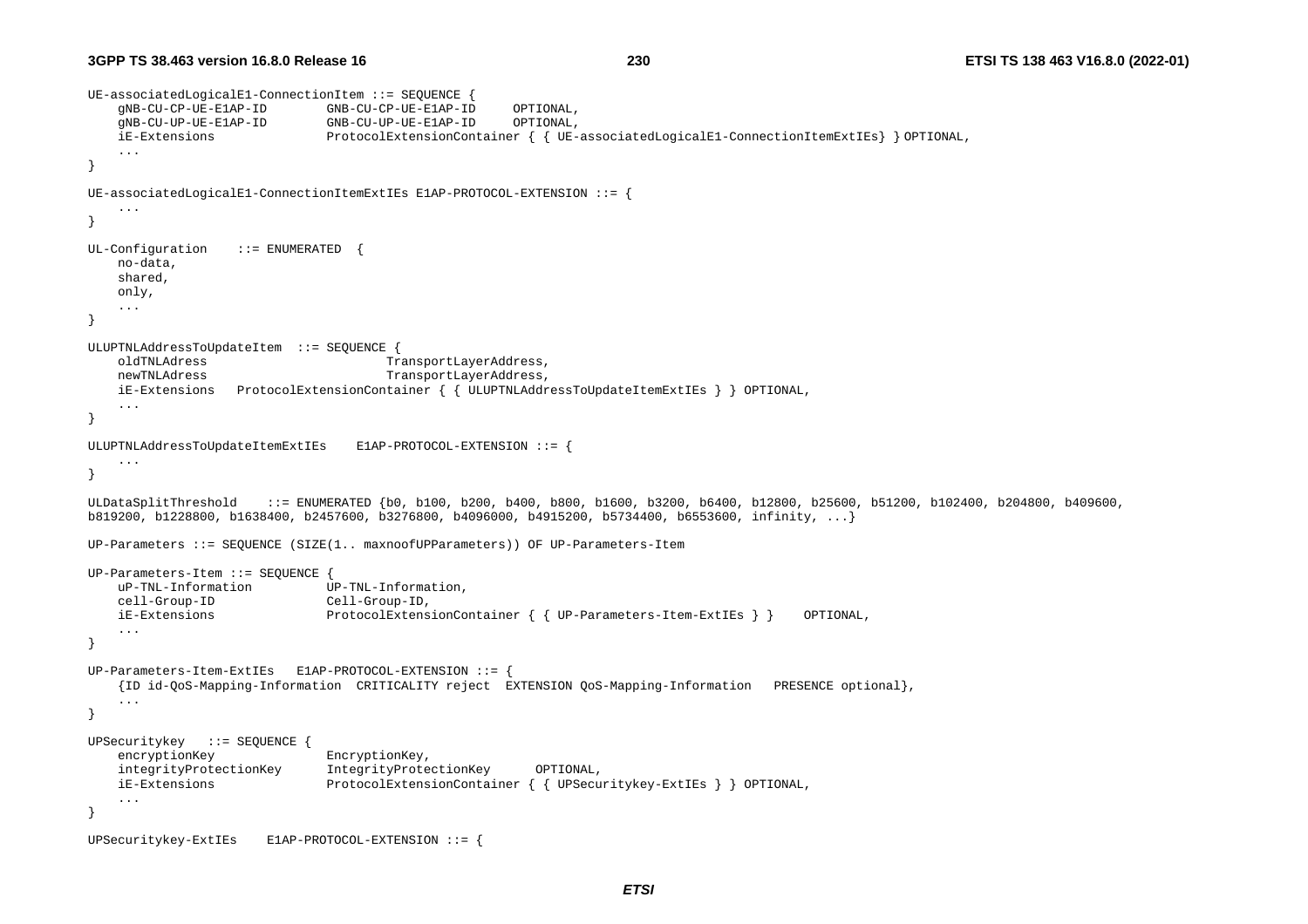DEFINITIONS AUTOMATIC TAGS ::=

```
\ddots\rightarrowUP-TNL-Information ::=CHOICE {
   qTPTunnel GTPTunnel,
                        ProtocolIE-SingleContainer { {UP-TNL-Information-ExtIEs}}
   choice-extension
\rightarrowUP-TNL-Information-ExtIEs E1AP-PROTOCOL-IES ::= {
   \sim 100\}UplinkOnlyROHC ::= SEQUENCE {
   maxCIDINTEGER (0..16383, ...),rOHC-Profiles
                                INTEGER (0..511, ...),continueROHC
                                ENUMERATED {true, ...} OPTIONAL,
                                ProtocolExtensionContainer { { UplinkOnlyROHC-ExtIEs } }
   iE-Extensions
                                                                                       OPTIONAL
\mathcal{F}UplinkOnlyROHC-ExtIEs ElAP-PROTOCOL-EXTENSION ::= {
   \ddots .
\left\{ \right.URIaddress ::= VisibleString
-- V
--- W--- X-- Y
--- ZEND
-- ASN1STOP
          Common Definitions
9.46-- ASN1START
--- Common definitions
\equiv \equivElAP-CommonDataTypes {
itu-t (0) identified-organization (4) etsi (0) mobileDomain (0)
ngran-access (22) modules (3) elap (5) version1 (1) elap-CommonDataTypes (3) }
```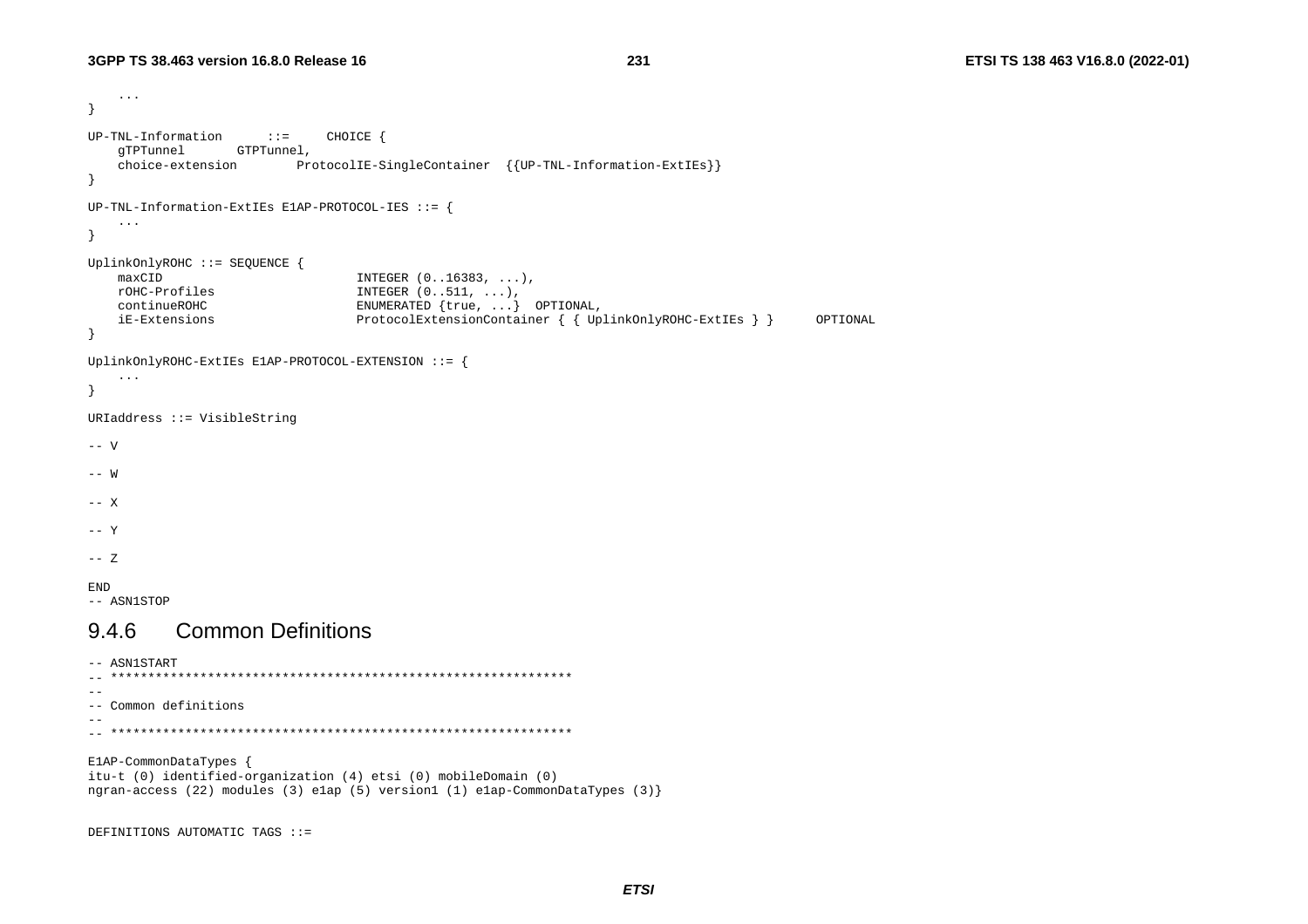**BEGIN** 

```
\overline{a}\sim --- Extension constants
maxPrivateIEs
                                  INTEGER :: = 65535maxProtocolExtensions
                                  INTEGER ::= 65535maxProtocolIEs
                                  INTEGER :: = 65535--- Common Data Types
Criticality
           \pm : =ENUMERATED { reject, ignore, notify }
           ::= ENUMERATED { optional, conditional, mandatory }
Presence
PrivateIE-ID ::=CHOICE {
  local
                INTEGER (0.. maxPrivateIEs),
   qlobal
            OBJECT IDENTIFIER
\rightarrowProcedureCode
            ::= INTEGER (0..255)ProtocolExtensionID ::= INTEGER (0..maxProtocolExtensions)
ProtocolIE-ID
           ::= INTEGER (0.. maxProtocolIEs)
TriggeringMessage ::= ENUMERATED { initiating-message, successful-outcome, unsuccessful-outcome}
END
-- ASN1STOP
```
#### **Constant Definitions** 9.4.7

-- ASN1START  $-$ -- Constant definitions  $\sim$   $\sim$ 

ElAP-Constants { itu-t (0) identified-organization (4) etsi (0) mobileDomain (0) ngran-access (22) modules (3) elap (5) version1 (1) elap-Constants (4) }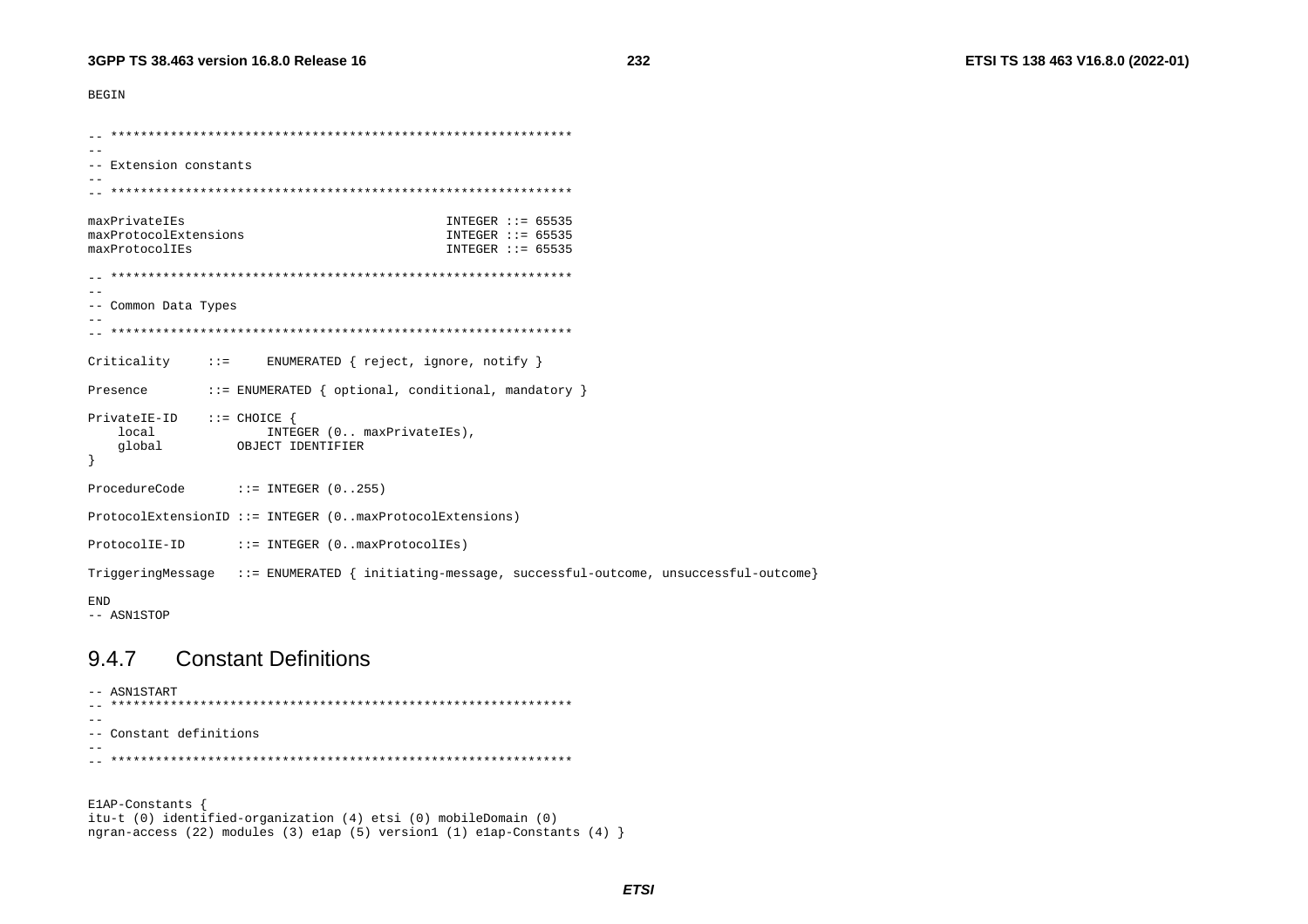DEFINITIONS AUTOMATIC TAGS ::=

#### **BEGIN**

IMPORTS

ProcedureCode, ProtocolIE-ID

FROM ElAP-CommonDataTypes;

| -- Elementary Procedures                  |                        |  |
|-------------------------------------------|------------------------|--|
|                                           |                        |  |
|                                           |                        |  |
|                                           |                        |  |
| id-reset                                  | ProcedureCode $::= 0$  |  |
| id-errorIndication                        | ProcedureCode $::= 1$  |  |
| id-privateMessage                         | ProcedureCode $::= 2$  |  |
| id-gNB-CU-UP-ElSetup                      | ProcedureCode $::= 3$  |  |
| id-qNB-CU-CP-ElSetup                      | ProcedureCode $:= 4$   |  |
| id-gNB-CU-UP-ConfigurationUpdate          | ProcedureCode $:= 5$   |  |
| id-gNB-CU-CP-ConfigurationUpdate          | ProcedureCode $:= 6$   |  |
| id-elRelease                              | ProcedureCode $::= 7$  |  |
| id-bearerContextSetup                     | ProcedureCode $::= 8$  |  |
| id-bearerContextModification              | ProcedureCode $::= 9$  |  |
| id-bearerContextModificationRequired      | ProcedureCode $::= 10$ |  |
| id-bearerContextRelease                   | ProcedureCode $::= 11$ |  |
| id-bearerContextReleaseRequest            | ProcedureCode $::= 12$ |  |
| id-bearerContextInactivityNotification    | ProcedureCode $::= 13$ |  |
| id-dLDataNotification                     | ProcedureCode $::= 14$ |  |
| id-dataUsageReport                        | ProcedureCode $::= 15$ |  |
| id-gNB-CU-UP-CounterCheck                 | ProcedureCode $::= 16$ |  |
| id-gNB-CU-UP-StatusIndication             | ProcedureCode $::= 17$ |  |
| id-uLDataNotification                     | ProcedureCode $::= 18$ |  |
| id-mRDC-DataUsageReport                   | ProcedureCode $::= 19$ |  |
| id-TraceStart                             | ProcedureCode $::= 20$ |  |
| id-DeactivateTrace                        | ProcedureCode $::= 21$ |  |
| id-resourceStatusReportingInitiation      | ProcedureCode $::= 22$ |  |
| id-resourceStatusReporting                | ProcedureCode $::= 23$ |  |
| id-iAB-UPTNLAddressUpdate                 | ProcedureCode $::= 24$ |  |
| id-CellTrafficTrace                       | ProcedureCode $::= 25$ |  |
| id-earlyForwardingSNTransfer              | ProcedureCode ::= 26   |  |
| id-qNB-CU-CPMeasurementResultsInformation | ProcedureCode $:= 27$  |  |

 $\pm\pm$ -- Lists  $--$ 

maxnoofErrors

INTEGER  $::= 256$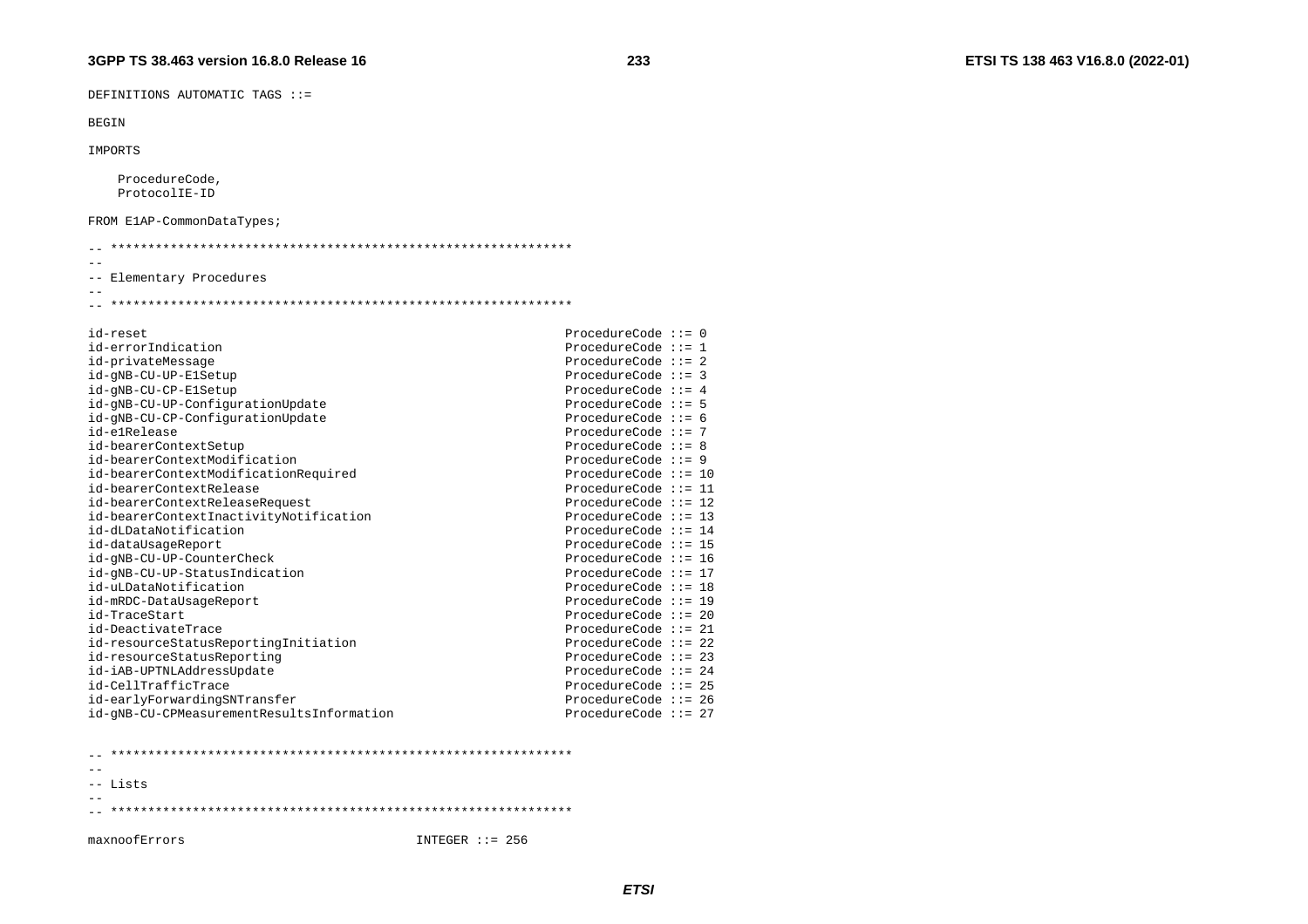| maxnoofSPLMNs                         | $INTER : := 12$     |  |
|---------------------------------------|---------------------|--|
| maxnoofSliceItems                     | INTEGER $::= 1024$  |  |
| maxnoofIndividualE1ConnectionsToReset | INTEGER $:= 65536$  |  |
| maxnoofEUTRANOOSParameters            | $INTER : := 256$    |  |
| maxnoofNGRANOOSParameters             | $INTER :: = 256$    |  |
| maxnoofDRBs                           | $INTER : := 32$     |  |
| maxnoofNRCGI                          | INTEGER $::= 512$   |  |
| maxnoofPDUSessionResource             | $INTER : := 256$    |  |
| maxnoof0oSFlows                       | INTEGER $::= 64$    |  |
| maxnoofUPParameters                   | $INTER : := 8$      |  |
| maxnoofCellGroups                     | INTEGER $: = 4$     |  |
| maxnooftimeperiods                    | INTEGER $::= 2$     |  |
| maxnoofTNLAssociations                | INTEGER $::=$ 32    |  |
| maxnoofTLAs                           | $INTER : := 16$     |  |
| maxnoofGTPTLAs                        | $INTER : := 16$     |  |
| maxnoofTNLAddresses                   | $INTER : := 8$      |  |
| maxnoofMDTPLMNs                       | $INTER :: = 16$     |  |
| maxnoof0oSParaSets                    | $INTER : := 8$      |  |
| maxnoofExtSliceItems                  | INTEGER $::= 65535$ |  |
| maxnoofDataForwardingTunneltoE-UTRAN  | INTEGER $::= 256$   |  |
| maxnoofExtNRCGI                       | INTEGER $::= 16384$ |  |
|                                       |                     |  |

 $\sim$  $--$  IEs

 $\sim$   $\sim$ 

| ProtocolIE-ID ::= $1$<br>id-CriticalityDiagnostics<br>$ProtocolIE-ID ::= 2$<br>id-qNB-CU-CP-UE-E1AP-ID<br>ProtocolIE-ID $::= 3$<br>id-qNB-CU-UP-UE-E1AP-ID<br>ProtocolIE-ID ::= $4$<br>id-ResetType<br>ProtocolIE-ID ::= $5$<br>id-UE-associatedLogicalE1-ConnectionItem<br>id-UE-associatedLogicalE1-ConnectionListResAck<br>ProtocolIE-ID ::= $6$<br>ProtocolIE-ID ::= 7<br>id-gNB-CU-UP-ID<br>ProtocolIE-ID $:= 8$<br>id-qNB-CU-UP-Name<br>$ProtocolIE-ID :: = 9$<br>id-gNB-CU-CP-Name<br>ProtocolIE-ID ::= $10$<br>id-CNSupport<br>id-SupportedPLMNs<br>$ProtocolIE-ID ::= 11$<br>id-TimeToWait<br>$ProtocolIE-ID ::= 12$<br>id-SecurityInformation<br>ProtocolIE-ID ::= 13<br>ProtocolIE-ID ::= $14$<br>id-UEDLAggregateMaximumBitRate<br>$ProtocolIE-ID :: = 15$<br>id-System-BearerContextSetupRequest<br>ProtocolIE-ID ::= $16$<br>id-System-BearerContextSetupResponse<br>ProtocolIE-ID ::= 17<br>id-BearerContextStatusChange<br>ProtocolIE-ID $::= 18$<br>id-System-BearerContextModificationRequest<br>id-System-BearerContextModificationResponse<br>ProtocolIE-ID ::= 19<br>id-System-BearerContextModificationConfirm<br>$ProtocolIE-ID ::= 20$<br>id-System-BearerContextModificationRequired<br>ProtocolIE-ID ::= 21<br>$ProtocolIE-ID ::= 22$<br>id-DRB-Status-List<br>id-ActivityNotificationLevel<br>ProtocolIE-ID ::= 23<br>ProtocolIE-ID ::= 24<br>id-ActivityInformation | id-Cause | ProtocolIE-ID $::= 0$ |  |
|-------------------------------------------------------------------------------------------------------------------------------------------------------------------------------------------------------------------------------------------------------------------------------------------------------------------------------------------------------------------------------------------------------------------------------------------------------------------------------------------------------------------------------------------------------------------------------------------------------------------------------------------------------------------------------------------------------------------------------------------------------------------------------------------------------------------------------------------------------------------------------------------------------------------------------------------------------------------------------------------------------------------------------------------------------------------------------------------------------------------------------------------------------------------------------------------------------------------------------------------------------------------------------------------------------------------------------------------------------------------------------------------------|----------|-----------------------|--|
|                                                                                                                                                                                                                                                                                                                                                                                                                                                                                                                                                                                                                                                                                                                                                                                                                                                                                                                                                                                                                                                                                                                                                                                                                                                                                                                                                                                                 |          |                       |  |
|                                                                                                                                                                                                                                                                                                                                                                                                                                                                                                                                                                                                                                                                                                                                                                                                                                                                                                                                                                                                                                                                                                                                                                                                                                                                                                                                                                                                 |          |                       |  |
|                                                                                                                                                                                                                                                                                                                                                                                                                                                                                                                                                                                                                                                                                                                                                                                                                                                                                                                                                                                                                                                                                                                                                                                                                                                                                                                                                                                                 |          |                       |  |
|                                                                                                                                                                                                                                                                                                                                                                                                                                                                                                                                                                                                                                                                                                                                                                                                                                                                                                                                                                                                                                                                                                                                                                                                                                                                                                                                                                                                 |          |                       |  |
|                                                                                                                                                                                                                                                                                                                                                                                                                                                                                                                                                                                                                                                                                                                                                                                                                                                                                                                                                                                                                                                                                                                                                                                                                                                                                                                                                                                                 |          |                       |  |
|                                                                                                                                                                                                                                                                                                                                                                                                                                                                                                                                                                                                                                                                                                                                                                                                                                                                                                                                                                                                                                                                                                                                                                                                                                                                                                                                                                                                 |          |                       |  |
|                                                                                                                                                                                                                                                                                                                                                                                                                                                                                                                                                                                                                                                                                                                                                                                                                                                                                                                                                                                                                                                                                                                                                                                                                                                                                                                                                                                                 |          |                       |  |
|                                                                                                                                                                                                                                                                                                                                                                                                                                                                                                                                                                                                                                                                                                                                                                                                                                                                                                                                                                                                                                                                                                                                                                                                                                                                                                                                                                                                 |          |                       |  |
|                                                                                                                                                                                                                                                                                                                                                                                                                                                                                                                                                                                                                                                                                                                                                                                                                                                                                                                                                                                                                                                                                                                                                                                                                                                                                                                                                                                                 |          |                       |  |
|                                                                                                                                                                                                                                                                                                                                                                                                                                                                                                                                                                                                                                                                                                                                                                                                                                                                                                                                                                                                                                                                                                                                                                                                                                                                                                                                                                                                 |          |                       |  |
|                                                                                                                                                                                                                                                                                                                                                                                                                                                                                                                                                                                                                                                                                                                                                                                                                                                                                                                                                                                                                                                                                                                                                                                                                                                                                                                                                                                                 |          |                       |  |
|                                                                                                                                                                                                                                                                                                                                                                                                                                                                                                                                                                                                                                                                                                                                                                                                                                                                                                                                                                                                                                                                                                                                                                                                                                                                                                                                                                                                 |          |                       |  |
|                                                                                                                                                                                                                                                                                                                                                                                                                                                                                                                                                                                                                                                                                                                                                                                                                                                                                                                                                                                                                                                                                                                                                                                                                                                                                                                                                                                                 |          |                       |  |
|                                                                                                                                                                                                                                                                                                                                                                                                                                                                                                                                                                                                                                                                                                                                                                                                                                                                                                                                                                                                                                                                                                                                                                                                                                                                                                                                                                                                 |          |                       |  |
|                                                                                                                                                                                                                                                                                                                                                                                                                                                                                                                                                                                                                                                                                                                                                                                                                                                                                                                                                                                                                                                                                                                                                                                                                                                                                                                                                                                                 |          |                       |  |
|                                                                                                                                                                                                                                                                                                                                                                                                                                                                                                                                                                                                                                                                                                                                                                                                                                                                                                                                                                                                                                                                                                                                                                                                                                                                                                                                                                                                 |          |                       |  |
|                                                                                                                                                                                                                                                                                                                                                                                                                                                                                                                                                                                                                                                                                                                                                                                                                                                                                                                                                                                                                                                                                                                                                                                                                                                                                                                                                                                                 |          |                       |  |
|                                                                                                                                                                                                                                                                                                                                                                                                                                                                                                                                                                                                                                                                                                                                                                                                                                                                                                                                                                                                                                                                                                                                                                                                                                                                                                                                                                                                 |          |                       |  |
|                                                                                                                                                                                                                                                                                                                                                                                                                                                                                                                                                                                                                                                                                                                                                                                                                                                                                                                                                                                                                                                                                                                                                                                                                                                                                                                                                                                                 |          |                       |  |
|                                                                                                                                                                                                                                                                                                                                                                                                                                                                                                                                                                                                                                                                                                                                                                                                                                                                                                                                                                                                                                                                                                                                                                                                                                                                                                                                                                                                 |          |                       |  |
|                                                                                                                                                                                                                                                                                                                                                                                                                                                                                                                                                                                                                                                                                                                                                                                                                                                                                                                                                                                                                                                                                                                                                                                                                                                                                                                                                                                                 |          |                       |  |
|                                                                                                                                                                                                                                                                                                                                                                                                                                                                                                                                                                                                                                                                                                                                                                                                                                                                                                                                                                                                                                                                                                                                                                                                                                                                                                                                                                                                 |          |                       |  |
|                                                                                                                                                                                                                                                                                                                                                                                                                                                                                                                                                                                                                                                                                                                                                                                                                                                                                                                                                                                                                                                                                                                                                                                                                                                                                                                                                                                                 |          |                       |  |
|                                                                                                                                                                                                                                                                                                                                                                                                                                                                                                                                                                                                                                                                                                                                                                                                                                                                                                                                                                                                                                                                                                                                                                                                                                                                                                                                                                                                 |          |                       |  |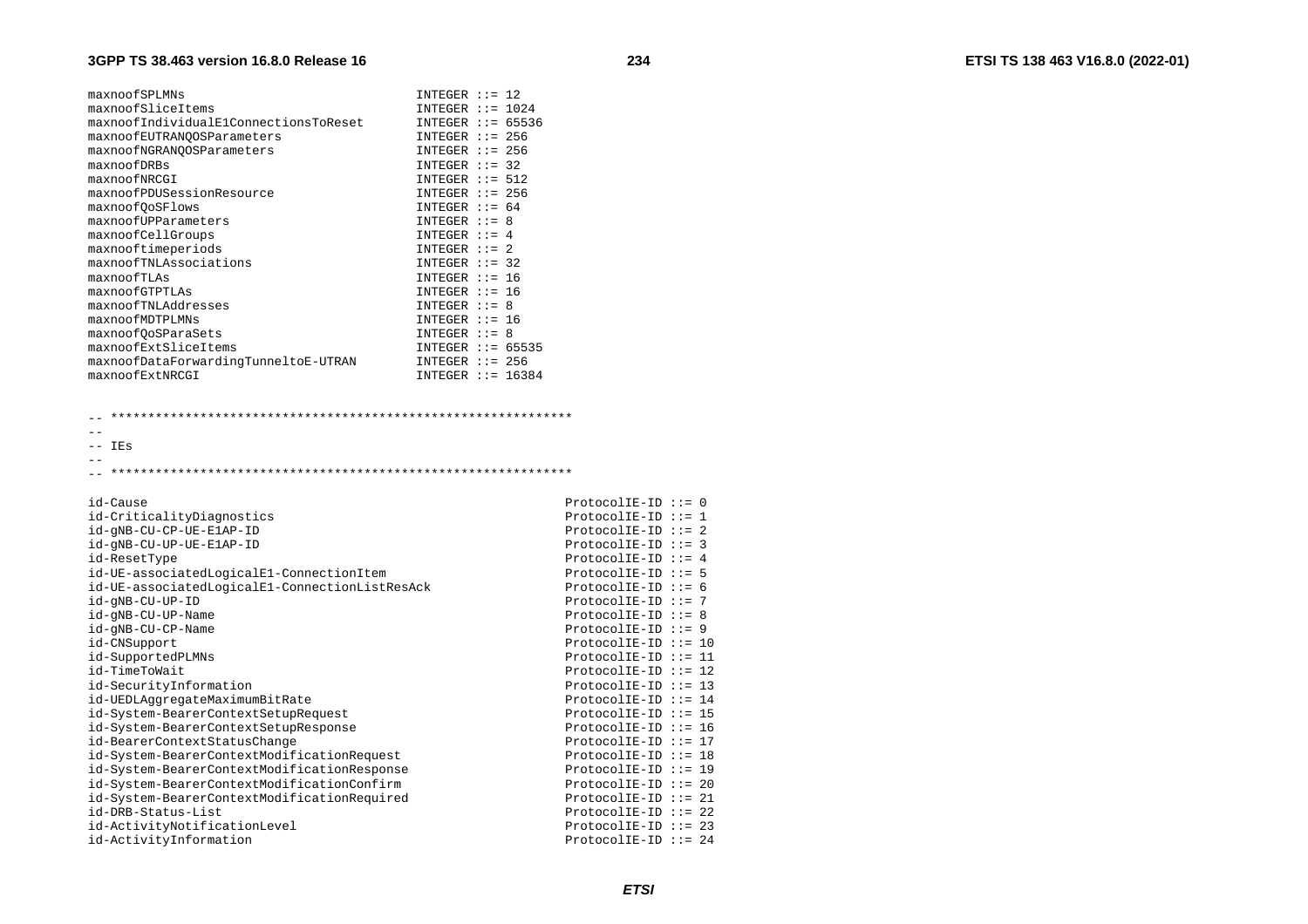id-Data-Usage-Report-List ProtocolIE-ID ::= 25 id-New-UL-TNL-Information-Required ProtocolIE-ID ::= 26 id-GNB-CU-CP-TNLA-To-Add-List ProtocolIE-ID ::= 27 id-GNB-CU-CP-TNLA-To-Remove-List ProtocolIE-ID ::= 28 id-GNB-CU-CP-TNLA-To-Update-List ProtocolIE-ID ::= 29 id-GNB-CU-CP-TNLA-Setup-List ProtocolIE-ID ::= 30 id-GNB-CU-CP-TNLA-Failed-To-Setup-List ProtocolIE-ID ::= 31 id-DRB-To-Setup-List-EUTRAN ProtocolIE-ID ::= 32 id-DRB-To-Modify-List-EUTRAN ProtocolIE-ID ::= 33 id-DRB-To-Remove-List-EUTRAN ProtocolIE-ID ::= 34 id-DRB-Required-To-Modify-List-EUTRAN ProtocolIE-ID ::= 35 id-DRB-Required-To-Remove-List-EUTRAN ProtocolIE-ID ::= 36 id-DRB-Setup-List-EUTRAN ProtocolIE-ID ::= 37 id-DRB-Failed-List-EUTRAN ProtocolIE-ID ::= 38 id-DRB-Modified-List-EUTRAN ProtocolIE-ID ::= 39 id-DRB-Failed-To-Modify-List-EUTRAN ProtocolIE-ID ::= 40 id-DRB-Confirm-Modified-List-EUTRAN ProtocolIE-ID ::= 41 id-PDU-Session-Resource-To-Setup-List ProtocolIE-ID ::= 42 id-PDU-Session-Resource-To-Modify-List extends the protocolIE-ID ::= 43 id-PDU-Session-Resource-To-Remove-List ProtocolIE-ID ::= 44 id-PDU-Session-Resource-Required-To-Modify-List ProtocolIE-ID ::= 45 id-PDU-Session-Resource-Setup-List ProtocolIE-ID ::= 46 id-PDU-Session-Resource-Failed-List ProtocolIE-ID ::= 47 id-PDU-Session-Resource-Modified-List extends the ProtocolIE-ID ::= 48 id-PDU-Session-Resource-Failed-To-Modify-List ProtocolIE-ID ::= 49 id-PDU-Session-Resource-Confirm-Modified-List ProtocolIE-ID ::= 50 id-DRB-To-Setup-Mod-List-EUTRAN ProtocolIE-ID ::= 51 id-DRB-Setup-Mod-List-EUTRAN ProtocolIE-ID ::= 52 id-DRB-Failed-Mod-List-EUTRAN ProtocolIE-ID ::= 53 id-PDU-Session-Resource-Setup-Mod-List ProtocolIE-ID ::= 54 id-PDU-Session-Resource-Failed-Mod-List extended ProtocolIE-ID ::= 55 id-PDU-Session-Resource-To-Setup-Mod-List ProtocolIE-ID ::= 56 id-TransactionID example is a set of the control of the protocolIE-ID ::= 57 id-Serving-PLMN ProtocolIE-ID ::= 58 id-UE-Inactivity-Timer extended to the protocolIE-ID ::= 59 id-System-GNB-CU-UP-CounterCheckRequest ProtocolIE-ID ::= 60 id-DRBs-Subject-To-Counter-Check-List-EUTRAN ProtocolIE-ID ::= 61 id-DRBs-Subject-To-Counter-Check-List-NG-RAN ProtocolIE-ID ::= 62 id-PPI ProtocolIE-ID ::= 63 id-gNB-CU-UP-Capacity ProtocolIE-ID ::= 64 id-GNB-CU-UP-OverloadInformation ProtocolIE-ID ::= 65 id-UEDLMaximumIntegrityProtectedDataRate ProtocolIE-ID ::= 66 id-PDU-Session-To-Notify-List ProtocolIE-ID ::= 67 id-PDU-Session-Resource-Data-Usage-List ProtocolIE-ID ::= 68 id-SNSSAI ProtocolIE-ID ::= 69 id-DataDiscardRequired ProtocolIE-ID ::= 70 id-OldQoSFlowMap-ULendmarkerexpected ProtocolIE-ID ::= 71 id-DRB-QoS ProtocolIE-ID ::= 72 id-GNB-CU-UP-TNLA-To-Remove-List extended to the protocolIE-ID ::= 73 id-endpoint-IP-Address-and-Port ProtocolIE-ID ::= 74 id-TNLAssociationTransportLayerAddressqNBCUUP ProtocolIE-ID ::= 75 id-RANUEID ProtocolIE-ID ::= 76 id-GNB-DU-ID ProtocolIE-ID ::= 77

id-CommonNetworkInstance example is a set of the ProtocolIE-ID ::= 78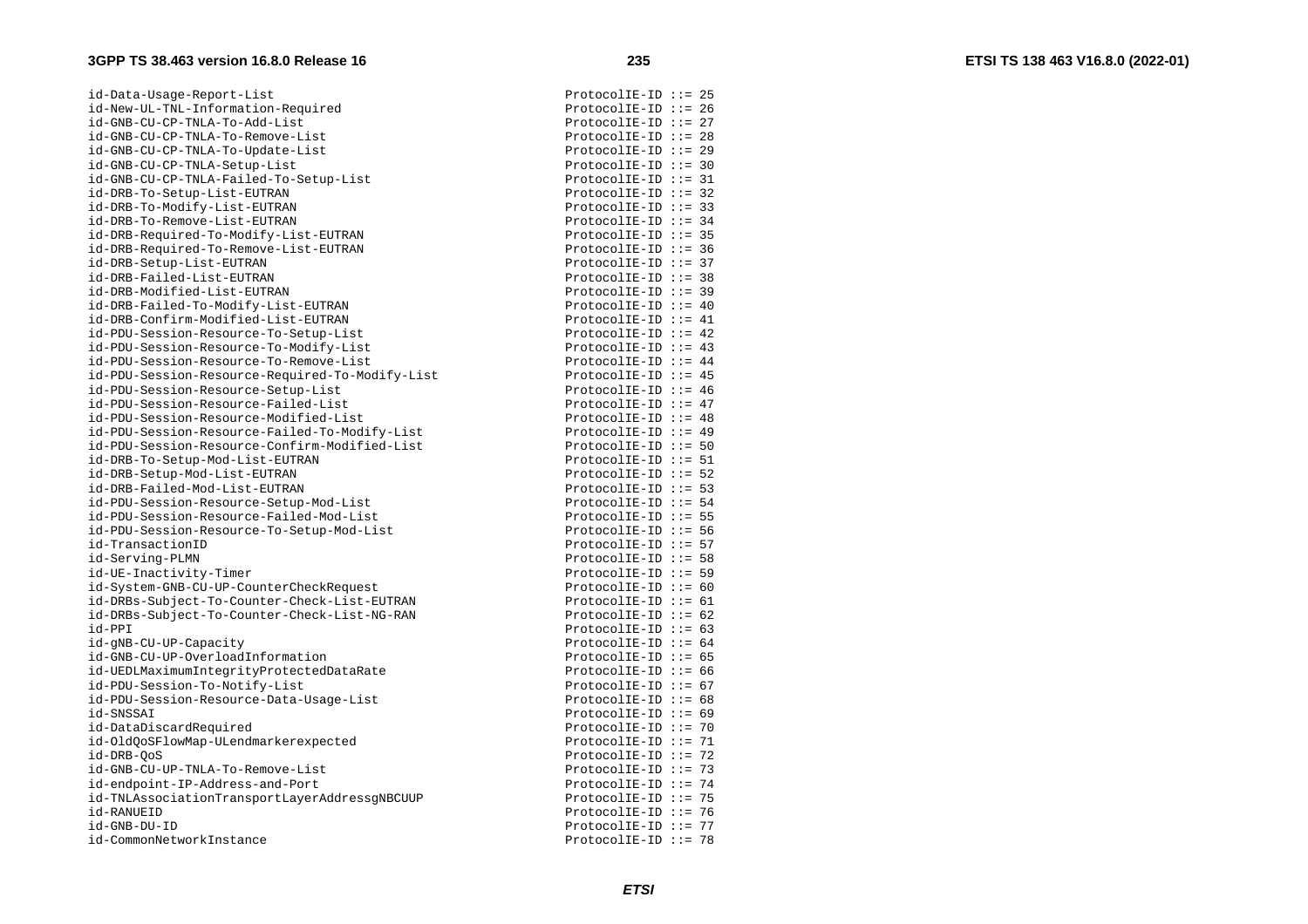id-NetworkInstance ProtocolIE-ID ::= 79 id-QoSFlowMappingIndication ProtocolIE-ID ::= 80 id-TraceActivation **ProtocolIE-ID** ::= 81 id-TraceID ProtocolIE-ID ::= 82 id-SubscriberProfileIDforRFP ProtocolIE-ID ::= 83 id-AdditionalRRMPriorityIndex id-RetainabilityMeasurementsInfo ProtocolIE-ID ::= 85 id-Transport-Layer-Address-Info ProtocolIE-ID ::= 86 id-QoSMonitoringRequest ProtocolIE-ID ::= 87 id-PDCP-StatusReportIndication ProtocolIE-ID ::= 88 id-gNB-CU-CP-Measurement-ID ProtocolIE-ID ::= 89 id-gNB-CU-UP-Measurement-ID ProtocolIE-ID ::= 90 id-RegistrationRequest ProtocolIE-ID ::= 91 id-ReportCharacteristics ProtocolIE-ID ::= 92 id-ReportingPeriodicity ProtocolIE-ID ::= 93 id-TNL-AvailableCapacityIndicator ProtocolIE-ID ::= 94 id-HW-CapacityIndicator ProtocolIE-ID ::= 95 id-RedundantCommonNetworkInstance ProtocolIE-ID ::= 96 id-redundant-nG-UL-UP-TNL-Information ProtocolIE-ID ::= 97 id-redundant-nG-DL-UP-TNL-Information  $P$  and  $P$  are  $P$  and  $P$  are  $P$  are  $P$  are  $P$  are  $P$  are  $P$  are  $P$  are  $P$  are  $P$  are  $P$  are  $P$  are  $P$  are  $P$  are  $P$  are  $P$  are  $P$  are  $P$  are  $P$  are  $P$  are  $P$  are id-RedundantOosFlowIndicator extendion and protocolIE-ID ::= 99 id-TSCTrafficCharacteristics ProtocolIE-ID ::= 100 id-CNPacketDelayBudgetDownlink end and protocolIE-ID ::= 101 id-CNPacketDelayBudgetUplink entitled and the protocolIE-ID ::= 102 id-ExtendedPacketDelayBudget ProtocolIE-ID ::= 103 id-AdditionalPDCPduplicationInformation ProtocolIE-ID ::= 104 id-RedundantPDUSessionInformation ProtocolIE-ID ::= 105 id-RedundantPDUSessionInformation-used ProtocolIE-ID ::= 106 id-OoS-Mapping-Information id-DLUPTNLAddressToUpdateList ProtocolIE-ID ::= 108 id-ULUPTNLAddressToUpdateList ProtocolIE-ID ::= 109 id-NPNSupportInfo ProtocolIE-ID ::= 110 id-NPNContextInfo ProtocolIE-ID ::= 111 id-MDTConfiguration ProtocolIE-ID ::= 112 id-ManagementBasedMDTPLMNList ProtocolIE-ID ::= 113 id-TraceCollectionEntityIPAddress ProtocolIE-ID ::= 114 id-PrivacyIndicator **ProtocolIE-ID** ::= 115 id-TraceCollectionEntityURI ProtocolIE-ID ::= 116 id-URIaddress ProtocolIE-ID ::= 117 id-EHC-Parameters ProtocolIE-ID ::= 118 id-DRBs-Subject-To-Early-Forwarding-List ProtocolIE-ID ::= 119 id-DAPSRequestInfo ProtocolIE-ID ::= 120 id-CHOInitiation ProtocolIE-ID ::= 121 id-EarlyForwardingCOUNTReq extending the extendion of the ProtocolIE-ID ::= 122 id-EarlyForwardingCOUNTInfo ProtocolIE-ID ::= 123 id-AlternativeQoSParaSetList ProtocolIE-ID ::= 124 id-ExtendedSliceSupportList ProtocolIE-ID ::= 125 id-MCG-OfferedGBRQoSFlowInfo ProtocolIE-ID ::= 126 id-Number-of-tunnels ProtocolIE-ID ::= 127 id-DRB-Measurement-Results-Information-List id-Extended-GNB-CU-CP-Name ProtocolIE-ID ::= 129 id-Extended-GNB-CU-UP-Name ProtocolIE-ID ::= 130 id-DataForwardingtoE-UTRANInformationList ProtocolIE-ID ::= 131 id-QosMonitoringReportingFrequency ProtocolIE-ID ::= 132

ProtocolIE-ID ::=  $84$ ProtocolIE-ID ::= 107 ProtocolIE-ID ::= 128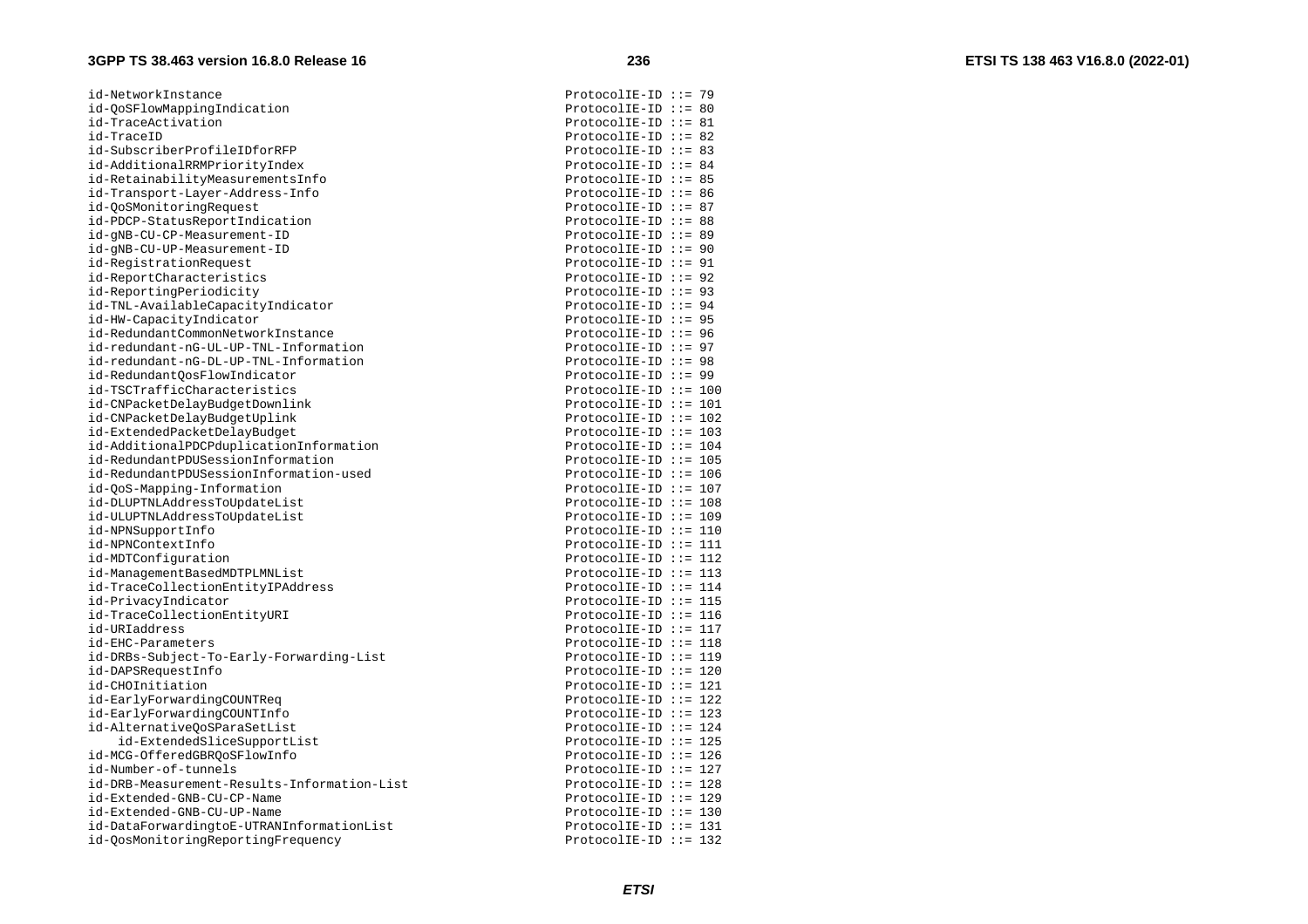| id-OoSMonitoringDisabled                        | $ProtocolIE-ID ::= 133$  |  |
|-------------------------------------------------|--------------------------|--|
| id-AdditionalHandoverInfo                       | ProtocolIE-ID ::= $134$  |  |
| id-Extended-NR-CGI-Support-List                 | $ProtocolIE-ID :: = 135$ |  |
| id-DataForwardingtoNG-RANOoSFlowInformationList | $ProtocolIE-ID :: = 136$ |  |
| id-MaxCIDEHCDL                                  | $ProtocolIE-ID :: = 137$ |  |
| id-ignoreMappingRuleIndication                  | $ProtocolIE-ID :: = 138$ |  |
| id-DirectForwardingPathAvailability             | $ProtocolIE-ID :: = 139$ |  |
| id-EarlyDataForwardingIndicator                 | ProtocolIE-ID ::= $140$  |  |
| id-OoSFlowsDRBRemapping                         | ProtocolIE-ID ::= 141    |  |

**END** -- ASN1STOP

### 9.4.8 Container Definitions

```
-- ASN1START
--- Container definitions
-ElAP-Containers {
itu-t (0) identified-organization (4) etsi (0) mobileDomain (0)
ngran-access (22) modules (3) elap (5) version1 (1) elap-Containers (5) \}DEFINITIONS AUTOMATIC TAGS ::=
BEGIN
\sim --- IE parameter types from other modules.
- -IMPORTS
  maxPrivateIEs,
  maxProtocolExtensions.
  maxProtocolIEs,
  Criticality,
  Presence,
  PrivateIE-ID,
  ProtocolIE-ID
FROM ElAP-CommonDataTypes;
```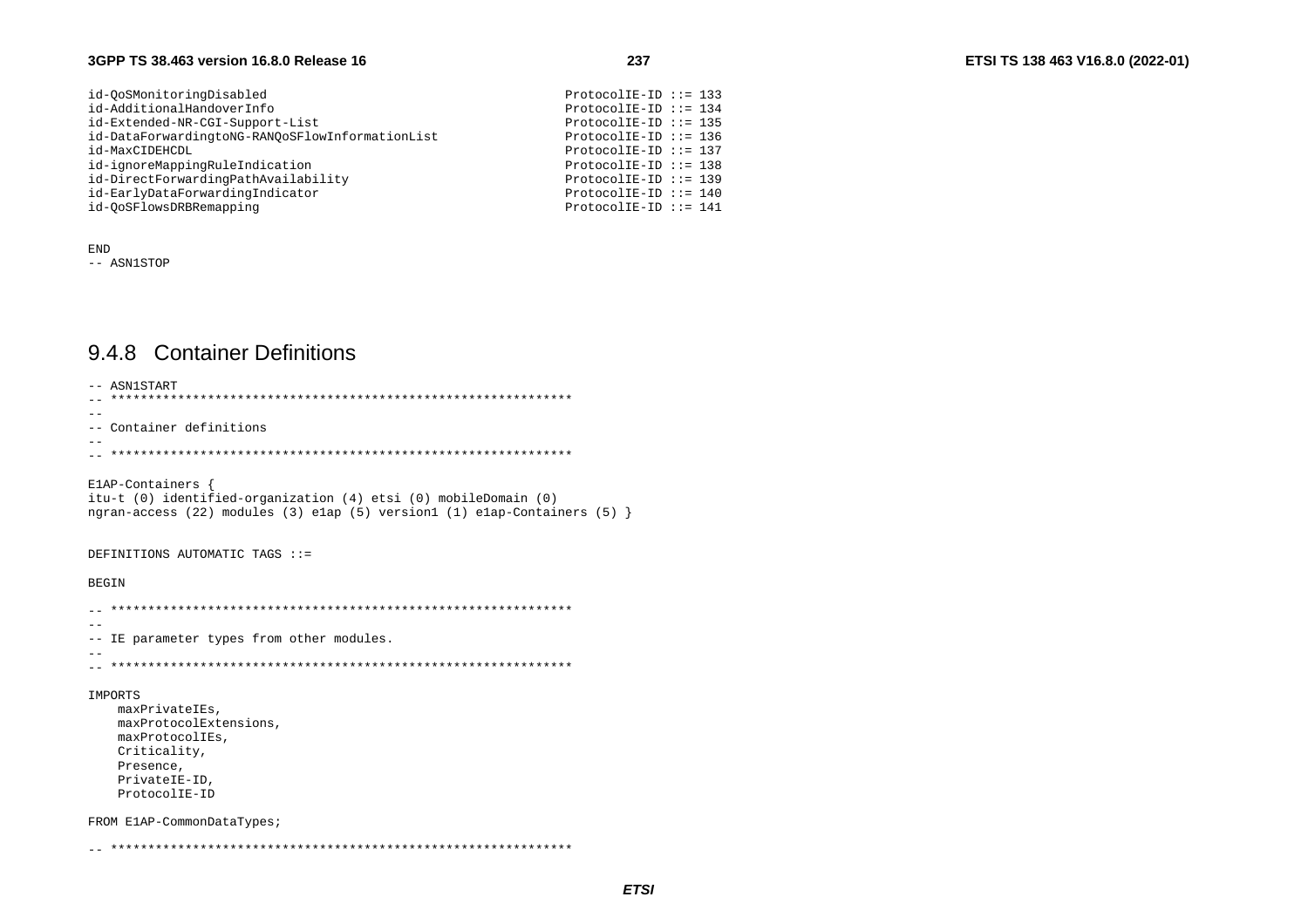```
--- Class Definition for Protocol IEs
E1AP - PROTOCOL - IES :: = CLASSbiŵ
                 ProtocolIE-ID
                                   UNIOUE,
   &criticality
                 Criticality,
   &Value,
   &presence
                 Presence
\rightarrowWITH SYNTAX {
  ID
                 &id
   CRITICALITY
                 &criticality
  TYPE
                 &Value
   PRESENCE
                  &presence
\rightarrow\sim-- Class Definition for Protocol Extensions
\sim -E1AP-PROTOCOL-EXTENSION ::= CLASS {
   biŵ
                 ProtocolIE-ID
                                UNIOUE,
   &criticality
                 Criticality,
   &Extension,
   &presence
                 Presence
\rightarrowWITH SYNTAX {
                 \&id
  ID
   CRITICALITY
                 <u>&criticality</u>
  EXTENSION
                  &Extension
   PRESENCE
                  &presence
\rightarrow\sim --- Class Definition for Private IEs
\sim \simE1AP-PRIVATE-IES ::= CLASS {
   &id
                 PrivateIE-ID,
   &criticality
                 Criticality,
   &Value,
   &presence
                 Presence
WITH SYNTAX {
  ID
                  Sid
   CRITICALITY
                  &criticality
   TYPE
                  &Value
   PRESENCE
                  &presence
```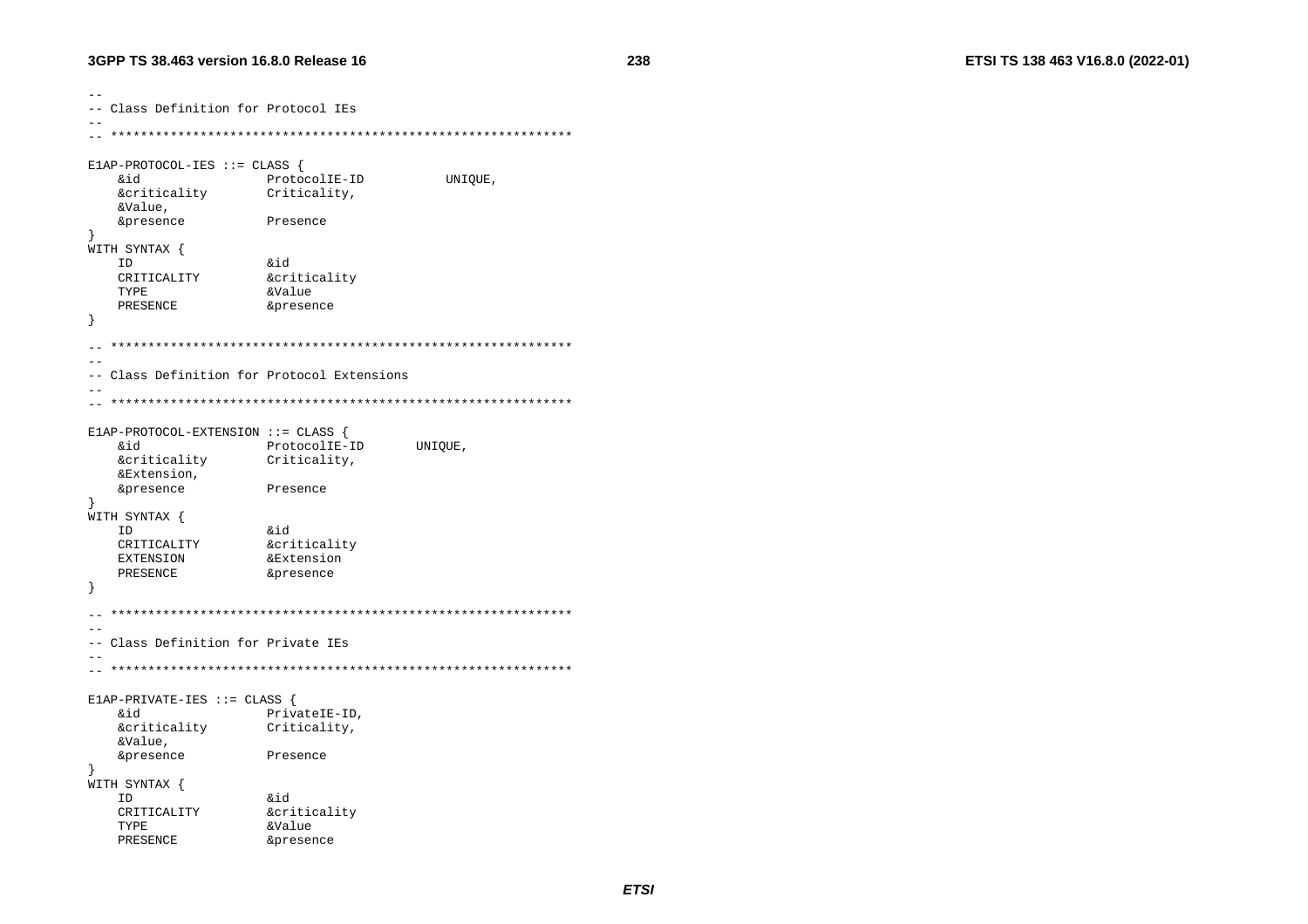```
ો
  --- Container for Protocol IEs
ProtocolIE-Container { E1AP-PROTOCOL-IES : IEsSetParam} ::=
   SEQUENCE (SIZE (0..maxProtocolIEs)) OF
   ProtocolIE-Field { { IESSetParam} }
ProtocolIE-SingleContainer { E1AP-PROTOCOL-IES : IEsSetParam} ::=
   ProtocolIE-Field { {IESSetParam}}
ProtocolIE-Field { E1AP-PROTOCOL-IES : IEsSetParam} ::= SEOUENCE {
   id
             E1AP-PROTOCOL-IES.&id
                                         ({\texttt{IEsSetParam}}),
   criticality E1AP-PROTOCOL-IES.&criticality
                                         ({IEsSetParam}{@id}),
                                        ({IEsSetParam}{@id})
   value
            E1AP-PROTOCOL-IES.&Value
  - --- Container Lists for Protocol IE Containers
-ProtocolIE-ContainerList {INTEGER : lowerBound, INTEGER : upperBound, E1AP-PROTOCOL-IES : IEsSetParam} ::=
   SEQUENCE (SIZE (lowerBound..upperBound)) OF
   ProtocolIE-Container { {IESSetParam}}
\sim --- Container for Protocol Extensions
ProtocolExtensionContainer { E1AP-PROTOCOL-EXTENSION : ExtensionSetParam} ::=
   SEQUENCE (SIZE (1..maxProtocolExtensions)) OF
   ProtocolExtensionField {{ExtensionSetParam}}
ProtocolExtensionField { E1AP-PROTOCOL-EXTENSION : ExtensionSetParam} ::= SEQUENCE
   id
                                               ({[ExtensionSetParam}),
                E1AP-PROTOCOL-EXTENSION.&id
   criticality
                                              ({[ExtensionSetParam}{@id}),
                E1AP-PROTOCOL-EXTENSION.&criticality
   extensionValue
              E1AP-PROTOCOL-EXTENSION.&Extension
                                               ({\{ExtensionSetParam\}}\{\emptyset id\})-- Container for Private IEs
PrivateIE-Container { E1AP-PRIVATE-IES : IESSetParam} ::=
```
**ETSI**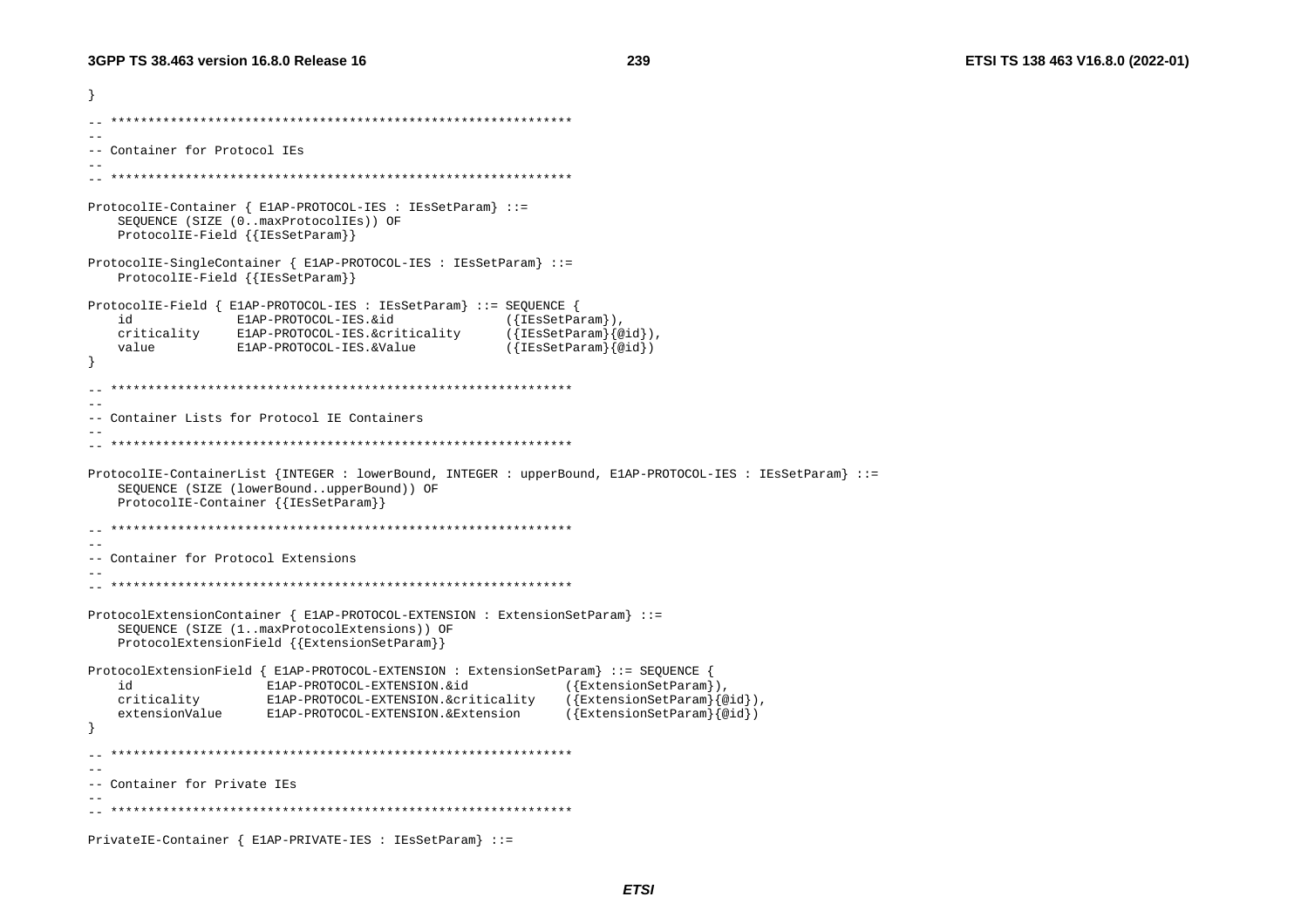```
 SEQUENCE (SIZE (1..maxPrivateIEs)) OF 
     PrivateIE-Field {{IEsSetParam}} 
PrivateIE-Field { E1AP-PRIVATE-IES : IEsSetParam} ::= SEQUENCE {<br>id       E1AP-PRIVATE-IES.&id ({IESSetParam}),
    id E1AP-PRIVATE-IES.&id ({IEsSetParam}),<br>criticality E1AP-PRIVATE-IES.&criticality ({IEsSetParam}{@id}),
     criticality E1AP-PRIVATE-IES.&criticality ({IEsSetParam}{@id}), 
              E1AP-PRIVATE-IES.&Value
}
```
END

-- ASN1STOP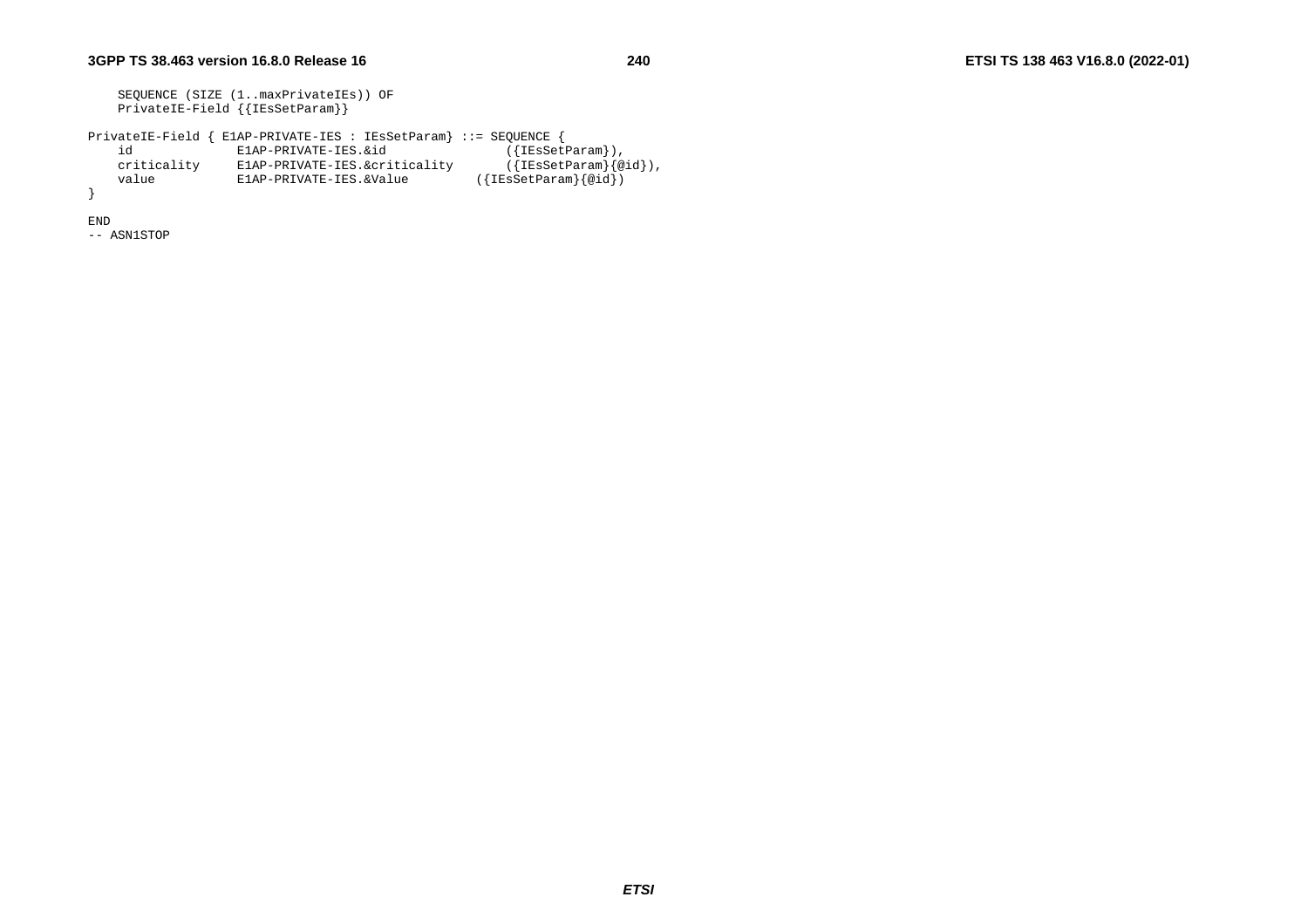## 9.5 Message Transfer Syntax

E1AP shall use the ASN.1 Basic Packed Encoding Rules (BASIC-PER) Aligned Variant as transfer syntax, as specified in ITU-T Recommendation X.691 [7].

### 9.6 Timers

## 10 Handling of unknown, unforeseen and erroneous protocol data

Section 10 of TS 38.413 [6] is applicable for the purposes of the present document, with the following additions for non-UE-associated procedures:

- In case of Abstract Syntax Error, when reporting the *Criticality Diagnostics* IE for not comprehended IE/IEgroups or missing IE/IE groups, the *Transaction ID* IE shall also be included;
- In case of Logical Error, when reporting the *Criticality Diagnostics* IE, the *Transaction ID* IE shall also be included;
- In case of Logical Error in a response message of a Class 1 procedure, or failure to comprehend *Transaction ID* IE from a received message, the procedure shall be considered as unsuccessfully terminated or not terminated (e.g., transaction ID unknown in response message), and local error handling shall be initiated.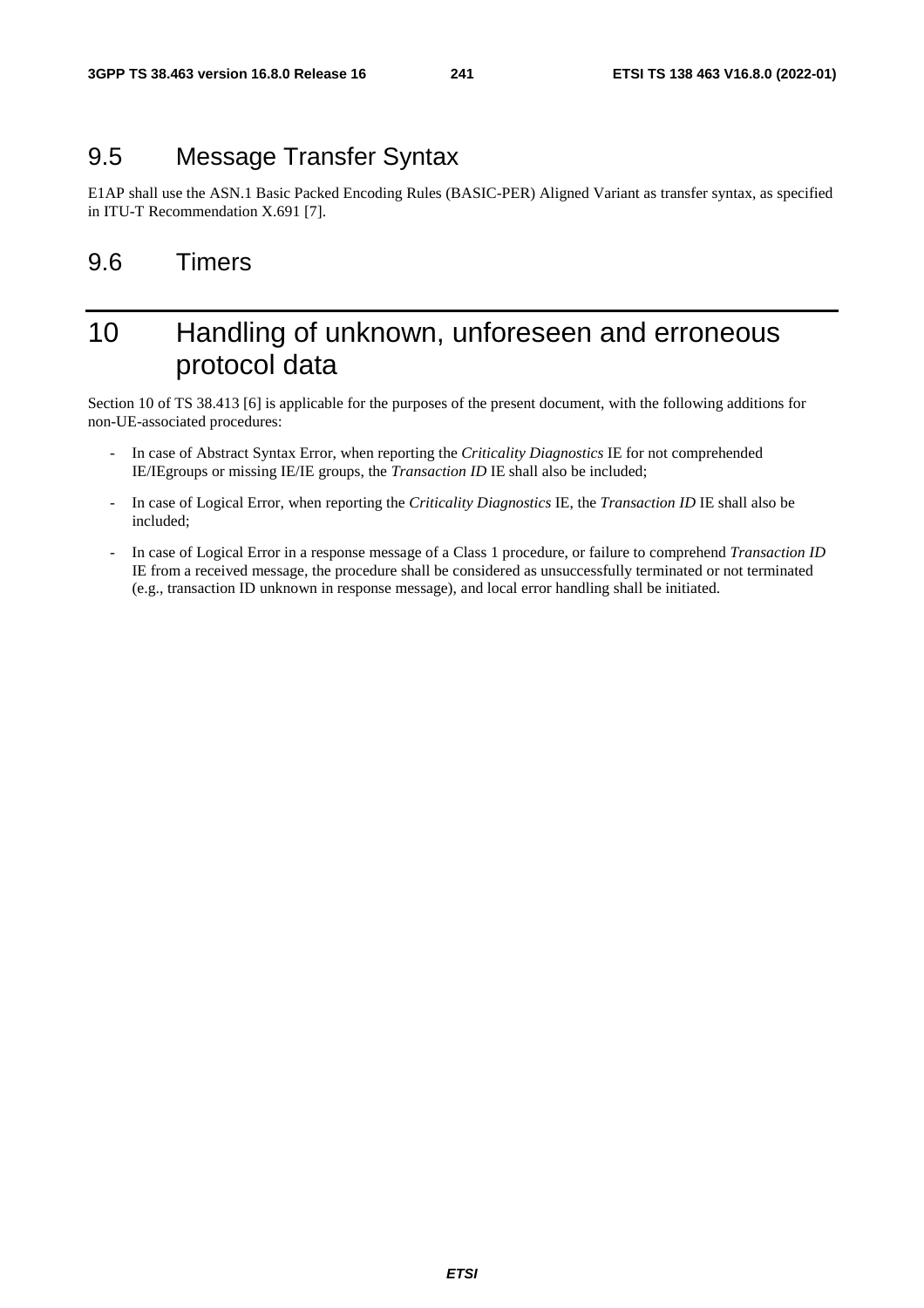Annex A (informative): **Change History**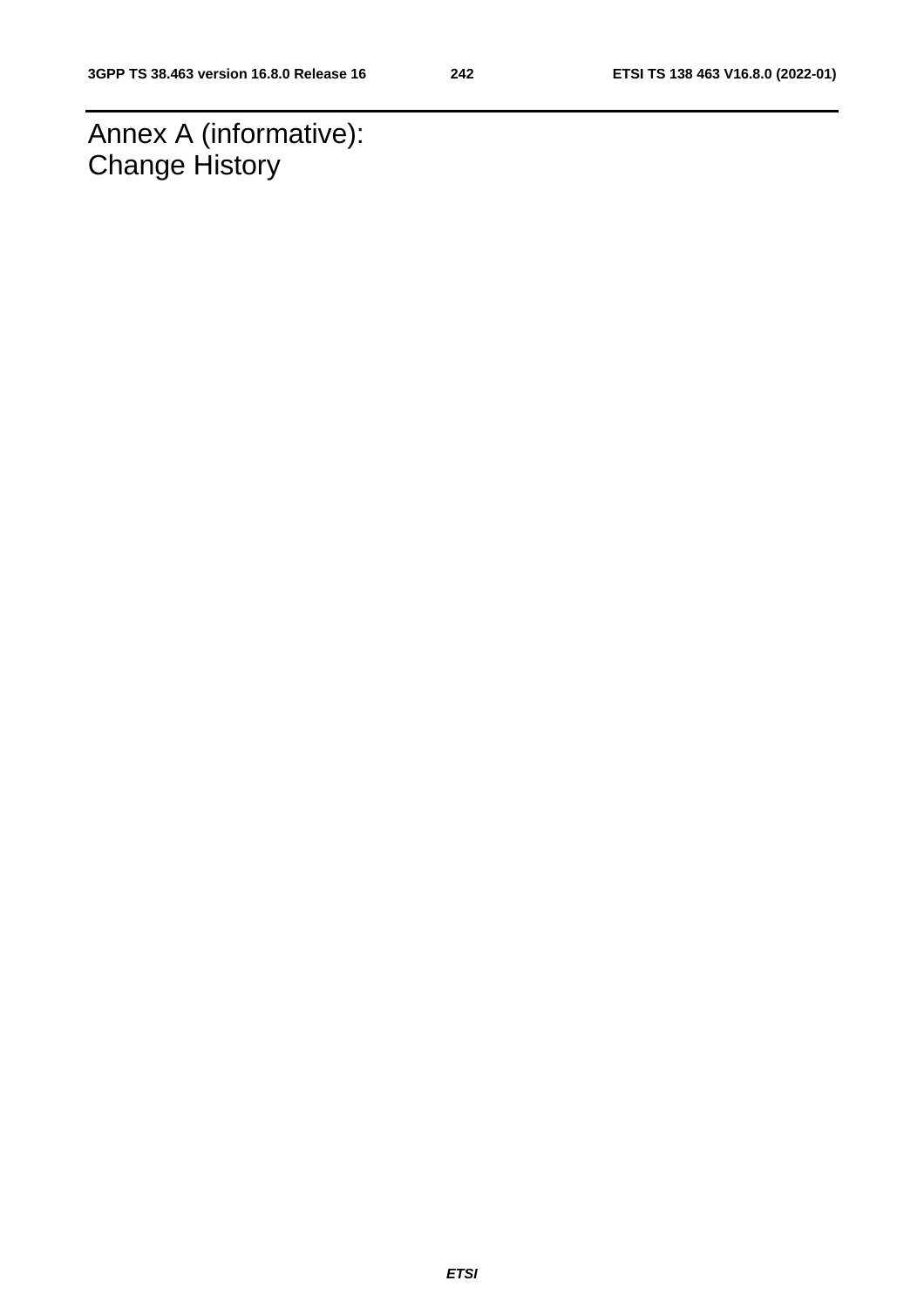|                    |                                |                        |              |                                           |                | <b>Change history</b>                                                                                                  |                       |
|--------------------|--------------------------------|------------------------|--------------|-------------------------------------------|----------------|------------------------------------------------------------------------------------------------------------------------|-----------------------|
| <b>Date</b>        | <b>Meeting</b>                 | <b>TDoc</b>            | <b>CR</b>    | Rev                                       | Cat            | Subject/Comment                                                                                                        | <b>New</b><br>version |
| 2018-02            | R <sub>3</sub> #99             | R3-181309              |              |                                           | $\blacksquare$ | Endorsed skeleton                                                                                                      | 0.0.0                 |
| 2018-03            | R3 #99                         | R3-181597              |              |                                           | $\blacksquare$ | New version capturing agreements from RAN3#99                                                                          | 0.1.0                 |
| 2018-04            | R3 #99b                        | R3-182531              |              |                                           | $\blacksquare$ | New version capturing agreements from RAN3#99b                                                                         | 0.2.0                 |
| 2018-05            | R3 #100                        | R3-183601              |              |                                           |                | New version capturing agreements from RAN3#100                                                                         | 0.3.0                 |
| 2018-06            | <b>RAN#80</b>                  | RP-181154              |              |                                           |                | Submitted to RAN for approval.                                                                                         | 1.0.0                 |
| 2018-06            | <b>RAN#80</b>                  |                        |              |                                           | $\blacksquare$ | Specification approved at TSG-RAN and placed under change                                                              | 15.0.0                |
| 2018-09            | <b>RAN#81</b>                  | RP-181925              | 0001         | $\mathbf{3}$                              | F              | control<br>BL CR for TS 38.463 covering agreements from RAN3-AH-1807 and                                               | 15.1.0                |
|                    |                                |                        |              |                                           |                | R <sub>3</sub> -101                                                                                                    |                       |
|                    |                                |                        |              |                                           |                | Note: CR not based on latest version of the spec. Changes to clause                                                    |                       |
|                    |                                |                        |              |                                           |                | 8.3.2.2 in the CR were implemented in clause 8.3.2.3 in the spec.                                                      |                       |
| 2018-12            | <b>RAN#82</b>                  | RP-182451              | 0002         | $\overline{2}$                            | F              | NR Corrections (TS 38.463 Baseline CR covering RAN3-101Bis and                                                         | 15.2.0                |
|                    |                                |                        |              |                                           |                | RAN3-102 agreements)                                                                                                   |                       |
| 2019-03            | <b>RAN#83</b>                  | RP-190560              | 0004         | 2                                         | F              | Correction to Data Forwarding Information IE                                                                           | 15.3.0                |
| 2019-03            | <b>RAN#83</b>                  | RP-190555              | 0005         | $\mathbf{1}$                              | F              | Corrections related to Integrity Protection handling at the gNB-CU-                                                    | 15.3.0                |
|                    |                                |                        |              |                                           |                | UP                                                                                                                     |                       |
| 2019-03<br>2019-03 | <b>RAN#83</b><br><b>RAN#83</b> | RP-190554<br>RP-190556 | 0007<br>0008 | $\overline{2}$<br>$\overline{\mathbf{c}}$ | F<br>F         | Corrections on gNB-CU-UP/gNB-DU-CP Configuration Update<br>Correction of QoS Flow Mapping Indication                   | 15.3.0<br>15.3.0      |
| 2019-03            | <b>RAN#83</b>                  | RP-190560              | 0009         | 1                                         | F              | <b>Paging Failure</b>                                                                                                  | 15.3.0                |
| 2019-03            | <b>RAN#83</b>                  | RP-190560              | 0011         | $\mathbf{1}$                              | F              | Release due to pre-emption                                                                                             | 15.3.0                |
| 2019-03            | <b>RAN#83</b>                  | RP-190560              | 0013         |                                           | F              | Transaction ID in Error Indication procedure                                                                           | 15.3.0                |
| 2019-03            | <b>RAN#83</b>                  | RP-190560              | 0017         | 1                                         | F              | CR to TS 38.463 on inactivity timer over E1                                                                            | 15.3.0                |
| 2019-03            | <b>RAN#83</b>                  | RP-190560              | 0020         | $\mathbf{1}$                              | F              | Data volume reporting for MR-DC with 5GC                                                                               | 15.3.0                |
| 2019-03            | <b>RAN#83</b>                  | RP-190560              | 0029         | $\mathbf{1}$                              | F              | TS 38.463 ASN.1 corrections                                                                                            | 15.3.0                |
| 2019-03            | <b>RAN#83</b>                  | RP-190560              | 0030         |                                           | F              | Rapporteur corrections for TS 38.463                                                                                   | 15.3.0                |
| 2019-03            | <b>RAN#83</b>                  | RP-190611              | 0035         | 3                                         | F              | S-NSSAI update during EPS to 5GS handover                                                                              | 15.3.0                |
| 2019-07            | <b>RP#84</b>                   | RP-191399              | 0023         | $\overline{c}$                            | F              | Support of ongoing re-mapping on source side during SDAP mobility                                                      | 15.4.0                |
| 2019-07            | <b>RP#84</b>                   | RP-191399              | 0028         | $\mathbf{1}$                              | F              | TS 38.463 Tabular clean up for Bearer Context messages                                                                 | 15.4.0                |
| 2019-07            | <b>RP-84</b>                   | RP-191396              | 0044         | $\overline{c}$                            | F              | Correction to DRB 5QI on E1                                                                                            | 15.4.0                |
| 2019-07            | <b>RP-84</b>                   | RP-191399              | 0049         | $\overline{2}$                            | F              | Multiple SCTP associations over E1                                                                                     | 15.4.0                |
| 2019-07            | <b>RP-84</b>                   | RP-191399              | 0050         | $\overline{\mathbf{c}}$                   | F              | Rapporteur's editorial corrections for TS 38.463                                                                       | 15.4.0                |
| 2019-07            | <b>RP-84</b>                   | RP-191399              | 0051         |                                           | F              | E1AP failure messages correction                                                                                       | 15.4.0                |
| 2019-07            | <b>RP-84</b>                   | RP-191399              | 0052         | $\mathbf{1}$                              | F              | New UL TNL Information clarification                                                                                   | 15.4.0                |
| 2019-07            | <b>RP-84</b>                   | RP-191399              | 0053         | 4                                         | F              | UE Identification over E1                                                                                              | 15.4.0                |
| 2019-07            | <b>RP-84</b>                   | RP-191394              | 0057         | $\overline{2}$                            | F              | CR to 38.463 on deconfiguring PDCP duplication                                                                         | 15.4.0                |
| 2019-07            | <b>RP-84</b>                   | RP-191399              | 0062         | $\overline{2}$                            | F              | Clarification on security indication in the modification procedure over<br>E1 interface                                | 15.4.0                |
| 2019-07            | $RP-84$                        | RP-191399              | 0064         | $\overline{\mathbf{c}}$                   | F              | Clarification on counter check procedure                                                                               | 15.4.0                |
| 2019-07            | <b>RP-84</b>                   | RP-191397              | 0065         |                                           | F              | Correction of Network Instance                                                                                         | 15.4.0                |
|                    |                                |                        |              |                                           |                |                                                                                                                        |                       |
| 2019-07            | <b>RP-84</b>                   | RP-191399              | 0073         | $\mathbf{1}$                              | F              | Activity Notification Level in Bearer Context Modification Request<br>E <sub>1</sub> AP                                | 15.4.0                |
| 2019-07            | <b>RP-84</b>                   | RP-191394              | 0075         | $\overline{1}$                            | F.             | PDCP SN length and RLC mode related clean-up over To Be<br>Modified structure in Bearer Context Modification procedure | 15.4.0                |
| 2019-07            | <b>RP-84</b>                   | RP-191399              | 0084         |                                           | F              | Bearer Context Release Request Cause                                                                                   | 15.4.0                |
| 2019-07            | <b>RP-84</b>                   | RP-191399              | 0085         |                                           | F              | Clarification on Bearer Context Setup and Bearer Context                                                               | 15.4.0                |
|                    |                                |                        |              |                                           |                | <b>Modification failures</b>                                                                                           |                       |
| 2019-07            | <b>RP-84</b>                   | RP-191396              | 0086         | $\mathbf{1}$                              | F              | PDU session split for E1                                                                                               | 15.4.0                |
| 2019-07            | <b>RP-84</b>                   | RP-191399              | 0091         |                                           | F              | Rapporteur's editorial corrections for TS 38.463                                                                       | 15.4.0                |
| 2019-07            | RP-84                          | RP-191399              | 0092         | 1                                         | F              | Rapporteur's ASN.1 corrections for TS 38.463                                                                           | 15.4.0                |
| 2019-07            | <b>RP-84</b>                   | RP-191399              | 0095         | 1                                         | F              | CR to 38.463 on adding Cause when remove DRB and PDU<br>Session                                                        | 15.4.0                |
| 2019-07            | <b>RP-84</b>                   | RP-191399              | 0097         |                                           | F              | Rapporteur's ASN.1 corrections for TS 38.463                                                                           | 15.4.0                |
| 2019-09            | <b>RP-85</b>                   | RP-192168              | 0094         | 2                                         | F              | CR to 38.463 on Security Indication                                                                                    | 15.5.0                |
| 2019-09            | RP-85                          | RP-192166              | 0098         | $\mathbf{1}$                              | F              | Correction of security indication                                                                                      | 15.5.0                |
| 2019-09            | <b>RP-85</b>                   | RP-192166              | 0111         | $\mathbf{1}$                              | F              | Clarification for TNLA removal                                                                                         | 15.5.0                |
| 2019-09            | <b>RP-85</b>                   | RP-192168              | 0122         | $\overline{\mathbf{c}}$                   | F              | Correction of semantic descriptions in TS 38.463 (rapporteur)                                                          | 15.5.0                |
| 2019-12            | <b>RP-86</b>                   | RP-192915              | 0158         | $\mathbf{1}$                              | F              | Correction of S-NSSAI coding                                                                                           | 15.6.0                |
| 2019-12            | <b>RP-86</b>                   | RP-192915              | 0174         | $\overline{2}$                            | F              | UL Data Split Threshold correction                                                                                     | 15.6.0                |
| 2019-12            | RP-86                          | RP-192915              | 0476         | 1                                         | F              | Correction to DRB to Setup                                                                                             | 15.6.0                |
| 2019-12            | <b>RP-86</b>                   | RP-192913              | 0033         | 7<br>$\overline{\mathbf{4}}$              | F              | Trace function support for E1AP                                                                                        | 16.0.0                |
| 2019-12<br>2019-12 | <b>RP-86</b>                   | RP-192913<br>RP-192913 | 0089<br>0096 | ω                                         | B<br>в         | Introduction of Additional RRM Policy Index (ARPI)<br>Retainability measurements for DRBs and QoS flows                | 16.0.0<br>16.0.0      |
| 2019-12            | RP-86<br><b>RP-86</b>          | RP-192913              | 0163         | $\mathbf{1}$                              | С              | Extending the MDBV Range                                                                                               | 16.0.0                |
| 2019-12            | <b>RP-86</b>                   | RP-193212              | 0473         | 4                                         | F              | Support for setting up IPsec a priori in E1                                                                            | 16.0.0                |
| 2020-03            | RP-87-e                        | RP-200477              | 0481         | 4                                         | в              | E2E delay measurement for Qos monitoring for URLLC                                                                     | 16.1.0                |
| 2020-03            | RP-87-e                        | RP-200425              | 0487         |                                           | F              | E1AP correction of F1 Support for IPsec Setup                                                                          | 16.1.0                |
| 2020-03            | RP-87-e                        | RP-200425              | 0488         |                                           | F              | Rapporteur's corrections for TS 38.463                                                                                 | 16.1.0                |
| 2020-03            | RP-87-e                        | RP-200425              | 0489         |                                           | D              | Rapporteur's editorial corrections for TS 38.463                                                                       | 16.1.0                |
|                    |                                |                        |              |                                           |                |                                                                                                                        |                       |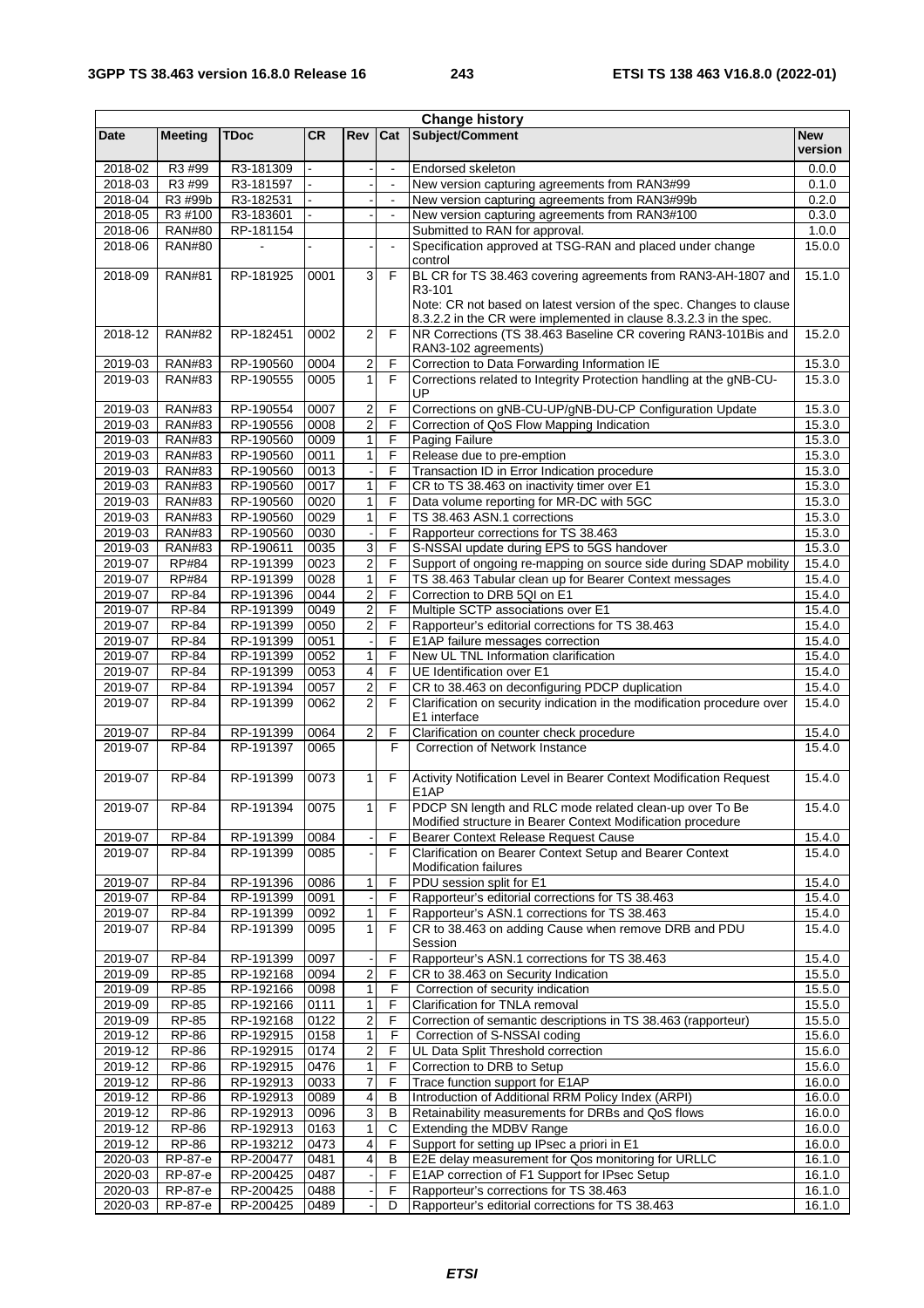| 2020-04            |                    |                        |              |                          |        | Editorial correction to the ASN.1                                                                                                 | 16.1.1           |
|--------------------|--------------------|------------------------|--------------|--------------------------|--------|-----------------------------------------------------------------------------------------------------------------------------------|------------------|
| 2020-07            | RP-88-e            | RP-201082              | 0142         | 12                       | B      | Addition of SON features                                                                                                          | 16.2.0           |
| 2020-07            | RP-88-e            | RP-201079              | 0154         | 11                       | B      | Introduction of NR_IIOT support to TS 38.463                                                                                      | 16.2.0           |
| 2020-07            | RP-88-e            | RP-201077              | 0162         | 6                        | B      | BL CR to 38.463: Support for IAB                                                                                                  | 16.2.0           |
| 2020-07            | RP-88-e            | RP-201080              | 0468         | $\overline{7}$           | B      | Introduction of Non-Public Networks for TS38.463                                                                                  | 16.2.0           |
| 2020-07            | RP-88-e            | RP-201082              | 0477         | 6                        | B      | Addition of MDT features                                                                                                          | 16.2.0           |
| 2020-07            | RP-88-e            | RP-201079              | 0478         | $\overline{\mathbf{4}}$  | B      | Support of Ethernet Header Compression                                                                                            | 16.2.0           |
| 2020-07            | RP-88-e            | RP-201075              | 0490         | 5                        | B      | Baseline CR for introducing Rel-16 NR mobility enhancement                                                                        | 16.2.0           |
| 2020-07            | RP-88-e            | RP-201085              | 0498         | J.                       | D      | Rapporteur's editorial corrections for TS 38.463                                                                                  | 16.2.0           |
| 2020-07            | RP-88-e            | RP-201091              | 0500         | $\overline{2}$           | A      | Correction of the Old QoS Flow List update during HO                                                                              | 16.2.0           |
| 2020-07            | RP-88-e            | RP-201092              | 0502         | $\overline{2}$           | A      | PDCP Status Report indication in PDCP-Configuration                                                                               | 16.2.0           |
| 2020-07            | RP-88-e            | RP-201074              | 0511         | ÷,                       | B      | Introducing alternative QoS profiles to E1AP                                                                                      | 16.2.0           |
| 2020-07            | RP-88-e            | RP-201090              | 0512         | $\overline{4}$           | F      | Correction of S-NSSAI range                                                                                                       | 16.2.0           |
| 2020-09            | RP-89-e            | RP-201953              | 0514         | $\overline{3}$           | F      | Correction for SN Terminated (option 3x) GBR bearer establishment                                                                 | 16.3.0           |
| 2020-09            | RP-89-e            | RP-201949              | 0521         | $\overline{2}$           | F      | Correction for TS38.463 on Unsuccessful Operation and Abnormal                                                                    | 16.3.0           |
|                    |                    |                        |              |                          |        | Conditions of MLB                                                                                                                 |                  |
| 2020-09            | RP-89-e            | RP-201949              | 0522         | $\overline{1}$           | F      | Correction on Industrial IOT Rel-16 DC+CA duplication for E1AP                                                                    | 16.3.0           |
| 2020-09            | RP-89-e            | RP-201953              | 0525         | $\mathbf{1}$             | Α      | Correction on reusing Source TEID at Handover                                                                                     | 16.3.0           |
| 2020-09            | RP-89-e            | RP-201950              | 0526         | $\overline{3}$           | F      | Need of D1 for Qos monitoring for URLLC                                                                                           | 16.3.0           |
| 2020-09            | RP-89-e            | RP-201949              | 0532         | $\mathbf{1}$             | F      | TS38.463 Extend the CHO Usage and Support Intra-SN/inter-UP                                                                       | 16.3.0           |
|                    |                    |                        |              |                          |        | CPC case                                                                                                                          |                  |
| 2020-09            | RP-89-e            | RP-201953              | 0536         | $\mathbf{1}$             | F      | Rapporteur's corrections for TS 38.463                                                                                            | 16.3.0           |
| 2020-09            | RP-89-e            | RP-201953              | 0537         | $\overline{\phantom{a}}$ | D      | Rapporteur's editorial corrections for TS 38.463                                                                                  | 16.3.0           |
| $2020 - 09$        | RP-89-e            | RP-201947              | 0551         | $\overline{1}$           | F      | CR on clarification of QoS Mapping Information over E1 for Rel-16                                                                 | 16.3.0           |
|                    |                    |                        |              |                          |        | IAB                                                                                                                               |                  |
| 2020-09            | RP-89-e            | RP-201955              | 0554         |                          | F      | Corrections to 38.463 on node name type                                                                                           | 16.3.0           |
| 2020-12            | RP-90-e            | RP-202312              | 0555         | $\mathbf{1}$<br>3        | F      | Support of direct data forwarding for inter-system HO                                                                             | 16.4.0           |
| 2020-12            | RP-90-e            | RP-202310<br>RP-202313 | 0556         |                          | F<br>F | Correction on DSCP Derivation in IAB-donor node                                                                                   | 16.4.0           |
| 2020-12<br>2020-12 | RP-90-e<br>RP-90-e | RP-202311              | 0562<br>0566 | $\mathbf{1}$             | F      | Introduction of reporting frequency for Qos monitoring for URLLC<br>Correction on Industrial IOT Rel-16 PDCP duplication for E1AP | 16.4.0<br>16.4.0 |
| 2021-03            | RP-91-e            | RP-210240              | 0568         | $\boldsymbol{2}$         | F      | Update on QoS monitoring control                                                                                                  | 16.5.0           |
| 2021-03            | RP-91-e            | RP-210231              | 0583         | $\overline{2}$           | D      | CR to 38.463 Correction on IAB UP TNL Address Update                                                                              | 16.5.0           |
| 2021-06            | RP-92-e            | RP-211335              | 0577         | $\overline{c}$           | F      | Inter-system indicator for Bearer Context Setup                                                                                   | 16.6.0           |
| 2021-06            | RP-92-e            | RP-211337              | 0585         |                          | F      | Private Message Definition                                                                                                        | 16.6.0           |
| 2021-06            | RP-92-e            | RP-211338              | 0602         | $\overline{\mathbf{4}}$  | С      | Maximum number of NR-CGI over E1 [EXT_NRCGI_E1]                                                                                   | 16.6.0           |
| 2021-09            | RP-93-e            | RP-211877              | 0589         | $\overline{2}$           | F      | CR on E1AP handling for unmapped DL QoS flows                                                                                     | 16.7.0           |
| 2021-09            | RP-93-e            | RP-211877              | 0612         | $\mathbf{1}$             | A      | Correction of PDU Session level Data Forwarding Information and                                                                   | 16.7.0           |
|                    |                    |                        |              |                          |        | QoS Flow list                                                                                                                     |                  |
| 2021-09            | RP-93-e            | RP-211879              | 0614         | $\overline{2}$           | F      | Restricting the number of DL EHC contexts                                                                                         | 16.7.0           |
| 2021-09            | RP-93-e            | RP-211881              | 0622         |                          | F      | Correction for UL Data Notification over E1                                                                                       | 16.7.0           |
| 2021-09            | RP-93-e            | RP-211873              | 0632         | $\mathbf{1}$             | F      | Data forwarding address allocation for handover                                                                                   | 16.7.0           |
| 2021-09            | RP-93-e            | RP-211873              | 0636         | $\mathbf{1}$             | F      | Support of direct data forwarding for inter-system HO from 4G to 5G                                                               | 16.7.0           |
| 2021-09            | RP-93-e            | RP-211881              | 0638         |                          | F      | Issue for Intra gNB-CU-UP DAPS HO                                                                                                 | 16.7.0           |
| 2021-12            | RP-94-e            | RP-212866              | 0644         | 3                        | F      | <b>DAPS Inconsistencies</b>                                                                                                       | 16.8.0           |
| 2021-12            | <b>RP-94-e</b>     | RP-212870              | 0645         | $\overline{1}$           | F      | Adding reference for coding of Common Network Instance                                                                            | 16.8.0           |
| 2021-12            | RP-94-e            | RP-212864              | 0653         | $\mathbf{1}$             | F      | Direct data forwarding indication for intra-5GS handover                                                                          | 16.8.0           |
| 2021-12            | <b>RP-94-e</b>     |                        | 0656         | $\overline{1}$           | F      | Correction of Qos Mapping Information IE in E1AP message for IAB                                                                  | 16.8.0           |
|                    |                    |                        |              |                          |        | (CR to TS38.463, R16)                                                                                                             |                  |
| 2021-12            | RP-94-e            | RP-212866              | 0657         | 1                        | F      | E1 impact to support to stop CHO early data forwarding                                                                            | 16.8.0           |
| 2021-12            | RP-94-e            | RP-212870              | 0662         | $\overline{2}$           | F      | Correction CR for 38.463 on lossless intra-system HO with QoS flow                                                                | 16.8.0           |
|                    |                    |                        |              |                          |        | remapping in CP-UP separated scenario                                                                                             |                  |